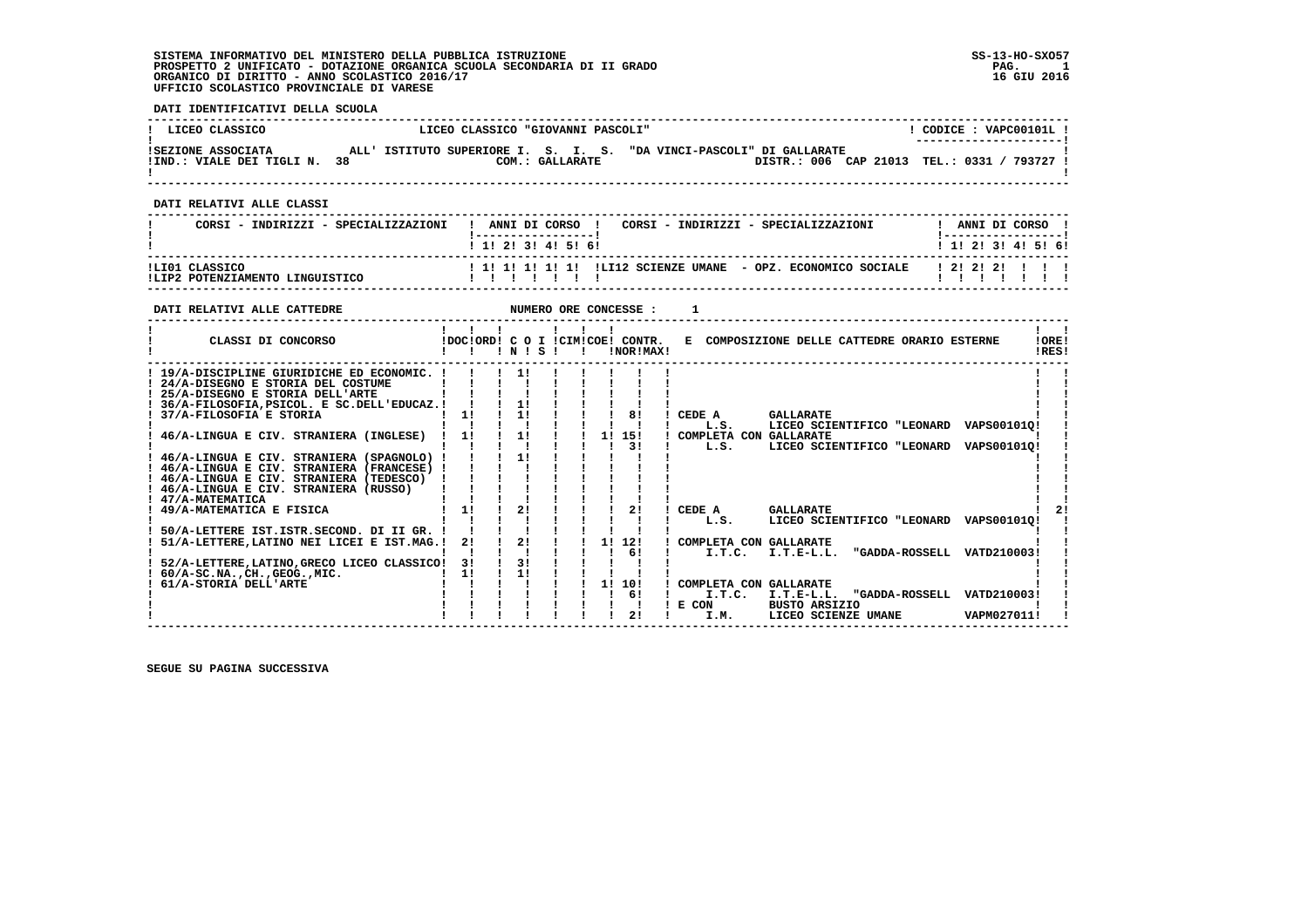**DATI IDENTIFICATIVI DELLA SCUOLA**

| LICEO CLASSICO                                                                                                                                                                              |                                                                     | LICEO CLASSICO "GIOVANNI PASCOLI" |       |                 |                       |                                              |  |  | ! CODICE : VAPC00101L !                     |  |
|---------------------------------------------------------------------------------------------------------------------------------------------------------------------------------------------|---------------------------------------------------------------------|-----------------------------------|-------|-----------------|-----------------------|----------------------------------------------|--|--|---------------------------------------------|--|
| <b>ISEZIONE ASSOCIATA</b><br>IND.: VIALE DEI TIGLI N. 38                                                                                                                                    | ALL' ISTITUTO SUPERIORE I. S. I. S. "DA VINCI-PASCOLI" DI GALLARATE |                                   |       | COM.: GALLARATE |                       |                                              |  |  | DISTR.: 006 CAP 21013 TEL.: 0331 / 793727 ! |  |
| DATI RELATIVI ALLE CATTEDRE                                                                                                                                                                 |                                                                     |                                   |       |                 | NUMERO ORE CONCESSE : |                                              |  |  |                                             |  |
| CLASSI DI CONCORSO                                                                                                                                                                          |                                                                     | IDOCIORDI C O I ICIMICOEI CONTR.  | INISI |                 | INORIMAXI             | E COMPOSIZIONE DELLE CATTEDRE ORARIO ESTERNE |  |  | !ORE!<br>!RES!                              |  |
| ** TABELLA C **<br>3/C-CONV.IN LINGUA STRANIERA (FRANCESE)!<br>3/C-CONV.IN LINGUA STRANIERA (INGLESE) !<br>3/C-CONV.IN LINGUA STRANIERA (TEDESCO) !<br>3/C-CONV.IN LINGUA STRANIERA (RUSSO) |                                                                     |                                   |       |                 |                       |                                              |  |  |                                             |  |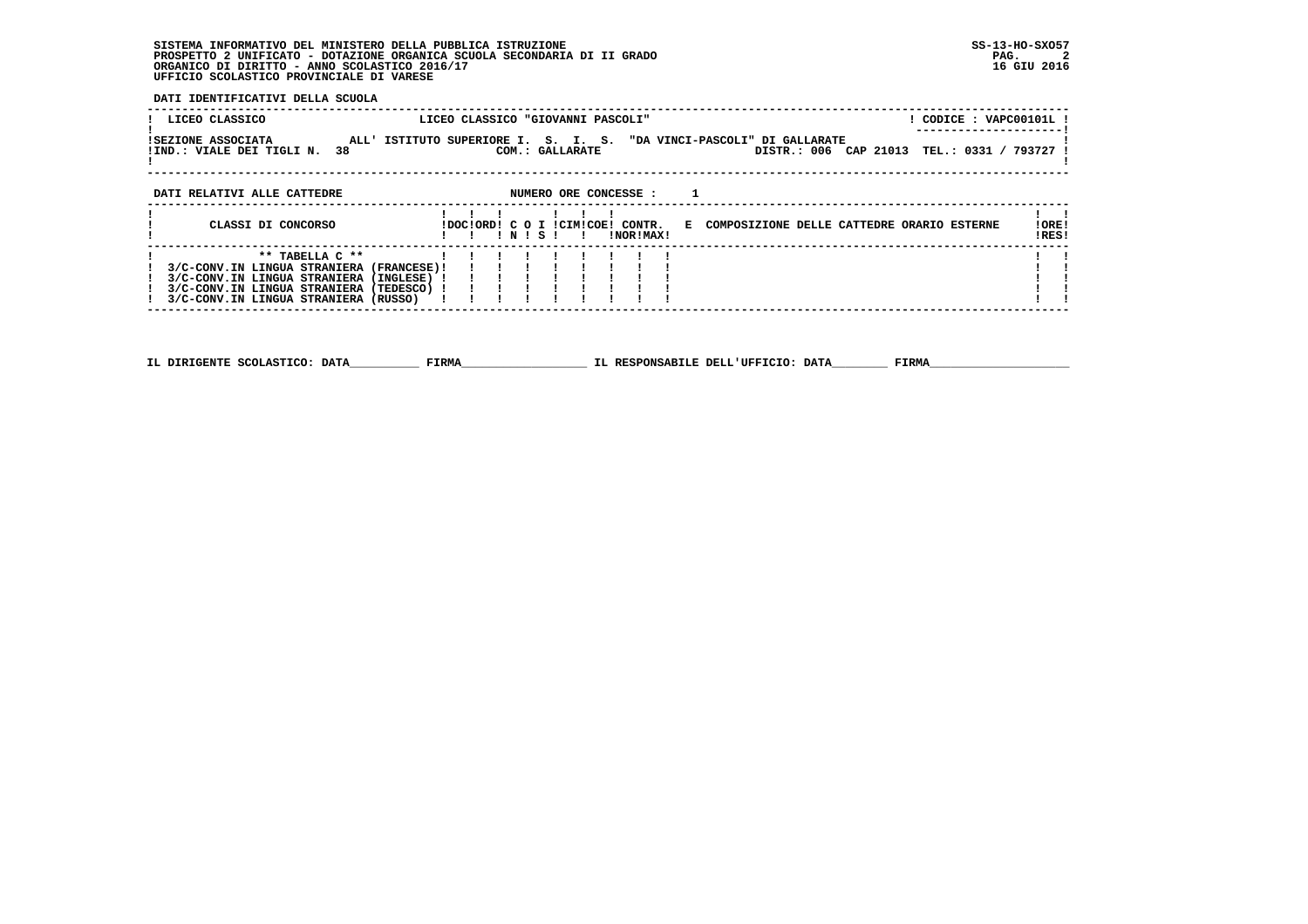**DATI IDENTIFICATIVI DELLA SCUOLA**

| LICEO CLASSICO                                       | LICEO CLASSICO I.S.I.S "STEIN" GAVIRATE                          |                                          | CODICE: VAPC012013 !<br>--------------------- |  |
|------------------------------------------------------|------------------------------------------------------------------|------------------------------------------|-----------------------------------------------|--|
| ISEZIONE ASSOCIATA<br>!IND.: VIA DEI GELSOMINI N. 14 | ALL' ISTITUTO SUPERIORE "E. STEIN" DI GAVIRATE<br>COM.: GAVIRATE | DISTR.: 002 CAP 21026 TEL.: 0332 /745525 |                                               |  |
| DATI RELATIVI ALLE CLASSI                            |                                                                  |                                          |                                               |  |
| CORSI - INDIRIZZI - SPECIALIZZAZIONI                 | ANNI DI CORSO                                                    | CORST - INDIRIZZI - SPECIALIZZAZIONI     | ANNT DI CORSO                                 |  |

 **! CORSI - INDIRIZZI - SPECIALIZZAZIONI ! ANNI DI CORSO ! CORSI - INDIRIZZI - SPECIALIZZAZIONI ! ANNI DI CORSO ! ! !-----------------! !-----------------!**1 1 2 3 4 5 6  **! ! 1! 2! 3! 4! 5! 6! ! 1! 2! 3! 4! 5! 6! ------------------------------------------------------------------------------------------------------------------------------------** $\begin{array}{cccccccccccccc} & & & 1 & & 1 & & 1 & & 1 & & 1 & & 1 & & 1 & & 1 \end{array}$  **!LI01 CLASSICO ! ! ! ! ! 1! ! ! ! ! ! ! ! ! ------------------------------------------------------------------------------------------------------------------------------------**

| DATI RELATIVI ALLE CATTEDRE                                                                |       |                 |   |   |  |  | NUMERO ORE CONCESSE :         | 0      |      |                                               |       |                    |                |
|--------------------------------------------------------------------------------------------|-------|-----------------|---|---|--|--|-------------------------------|--------|------|-----------------------------------------------|-------|--------------------|----------------|
| CLASSI DI CONCORSO                                                                         |       | IDOCIORDI C O I | N | s |  |  | ICIMICOE! CONTR.<br>INORIMAXI | к.     |      | COMPOSIZIONE DELLE CATTEDRE ORARIO ESTERNE    |       |                    | !ORE!<br>IRES! |
| 37/A-FILOSOFIA E STORIA                                                                    |       |                 |   |   |  |  | 61                            | CEDE A |      | <b>SESTO CALENDE</b>                          |       |                    |                |
| ! 46/A-LINGUA E CIV. STRANIERA (INGLESE)                                                   |       |                 |   |   |  |  | 31                            | CEDE A | L.S. | LICEO SCIENTIFICO "DALLA C<br><b>GAVIRATE</b> |       | <b>VAPS00901A!</b> |                |
| 47/A-MATEMATICA                                                                            |       |                 |   |   |  |  |                               |        |      | I.T.C.G. I.T. C.E G. I.S.I.S. "STEI           |       | VATD012012!        |                |
| 49/A-MATEMATICA E FISICA                                                                   |       |                 |   |   |  |  | 21                            | CEDE A | L.S. | <b>GAVIRATE</b><br>LIC.SCIENT.LINGUIST.SPORT. |       | VAPS012016!        |                |
| 51/A-LETTERE.LATINO NEI LICEI E IST.MAG.!<br>! 52/A-LETTERE, LATINO, GRECO LICEO CLASSICO! |       |                 |   |   |  |  |                               |        |      |                                               |       |                    | 11!            |
| $! 60/A-SC.NA.$ , $CH.$ , $GEOG.$ , $MIC.$                                                 |       |                 |   |   |  |  |                               |        |      |                                               |       |                    | 2!             |
| ! 61/A-STORIA DELL'ARTE                                                                    |       |                 |   |   |  |  |                               |        |      |                                               |       |                    | 21             |
| IL DIRIGENTE SCOLASTICO: DATA                                                              | FIRMA |                 |   |   |  |  |                               |        |      | IL RESPONSABILE DELL'UFFICIO: DATA            | FIRMA |                    |                |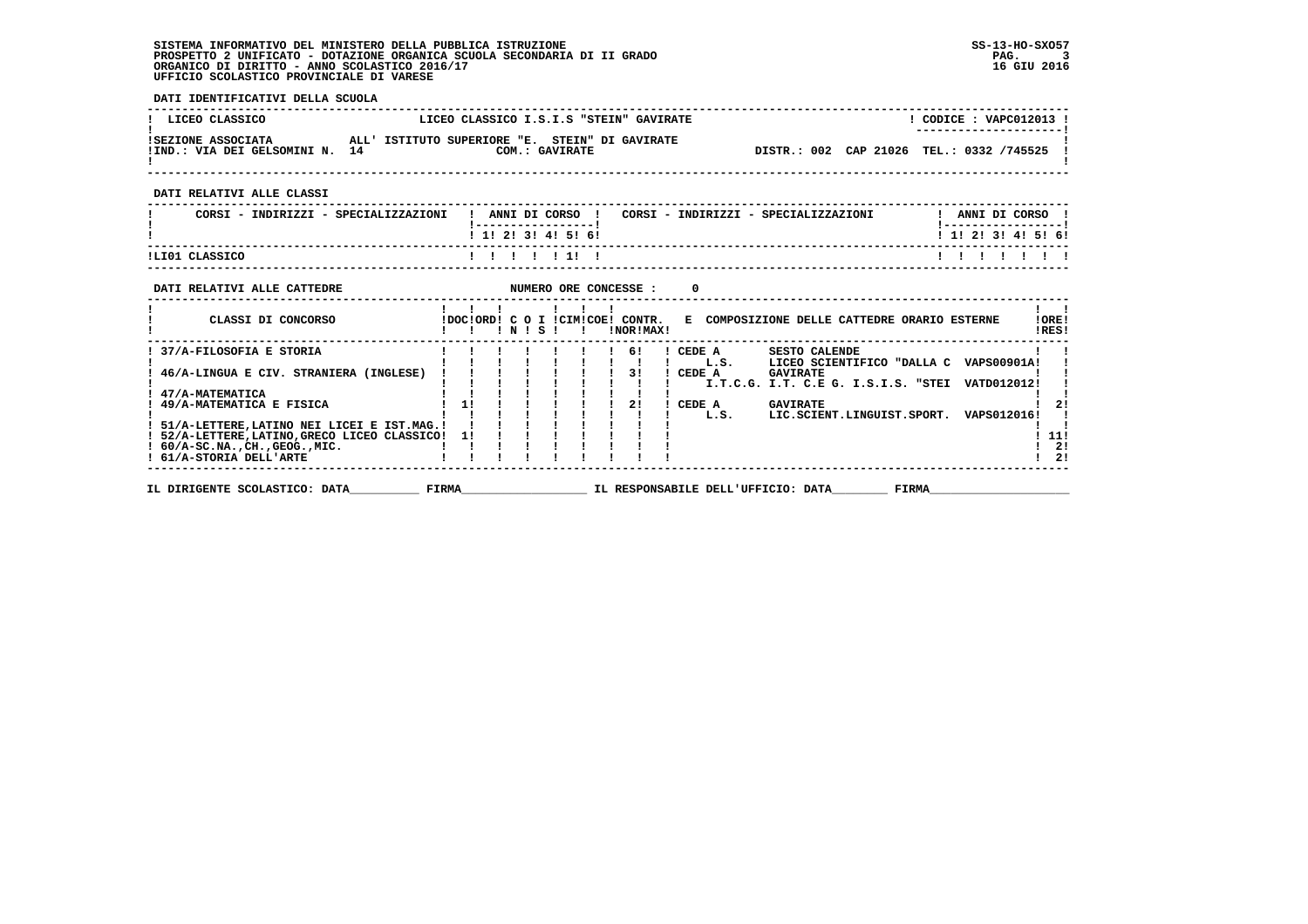**DATI IDENTIFICATIVI DELLA SCUOLA**

|                     |                                         | CODICE: VAPC020001 !                                |
|---------------------|-----------------------------------------|-----------------------------------------------------|
|                     |                                         | -----------------------                             |
|                     | LICEO CLASSICO ERNESTO CAIROLI - VARESE |                                                     |
| !IND.: VIA DANTE 11 | COM.: VARESE                            | DISTR.: 003 CAP 21100<br>TEL.: 0332 /<br>1 281690 ك |
|                     |                                         |                                                     |

 **------------------------------------------------------------------------------------------------------------------------------------**

 **------------------------------------------------------------------------------------------------------------------------------------**

 **DATI RELATIVI ALLE CLASSI**

| CORSI - INDIRIZZI - SPECIALIZZAZIONI                       | ANNI DI CORSO<br>CORSI - INDIRIZZI - SPECIALIZZAZIONI<br>1 1 2 3 3 4 5 5 6 |  |  | ANNI DI CORSO | 1 1 1 2 1 3 1 4 1 5 1 6 1 |  |
|------------------------------------------------------------|----------------------------------------------------------------------------|--|--|---------------|---------------------------|--|
| ILIO1 CLASSICO<br>ILIP4 POTENZIAMENTO ARTISTICO E MUSICALE | 1 51 61 61 61 61 ILIP2 POTENZIAMENTO LINGUISTICO                           |  |  |               | ,,,,,,,,,                 |  |

 **------------------------------------------------------------------------------------------------------------------------------------**

| DATI RELATIVI ALLE CATTEDRE                                                                                                                                                                                                                                                                                                                                                                                                                                    |                            |                              |              |    | NUMERO ORE CONCESSE :                         |                                      |                                                           |  |                                                       |                |    |
|----------------------------------------------------------------------------------------------------------------------------------------------------------------------------------------------------------------------------------------------------------------------------------------------------------------------------------------------------------------------------------------------------------------------------------------------------------------|----------------------------|------------------------------|--------------|----|-----------------------------------------------|--------------------------------------|-----------------------------------------------------------|--|-------------------------------------------------------|----------------|----|
| CLASSI DI CONCORSO                                                                                                                                                                                                                                                                                                                                                                                                                                             |                            | INISI                        | $\mathbf{I}$ |    | !DOC!ORD! C O I !CIM!COE! CONTR.<br>!NOR!MAX! |                                      | E COMPOSIZIONE DELLE CATTEDRE ORARIO ESTERNE              |  |                                                       | !ORE!<br>IRES! |    |
| 4/A-ARTE DEL TESSUTO, MODA E COSTUME<br>5/A-ARTE DEL VETRO<br>6/A-ARTE DELLA CERAMICA<br>! 10/A-ARTE DEI METALLI E DELL'OREFICERIA !<br>! 16/A-COSTRTECNOL.DELLE COST.E DIS.TEC.!<br>! 18/A-DISCIP.GEOM., ARCHIT. ARRED.E SCENOT.!<br>21/A-DISCIPLINE PITTORICHE<br>! 22/A-DISCIPLINE PLASTICHE<br>! 24/A-DISEGNO E STORIA DEL COSTUME<br>! 25/A-DISEGNO E STORIA DELL'ARTE<br>! 27/A-DISEGNO TECNICO ED ARTISTICO<br>! 31/A-ED.MUSICALE IST.ISTR.SEC.II GRADO |                            |                              |              |    |                                               |                                      |                                                           |  |                                                       |                |    |
| ! 37/A-FILOSOFIA E STORIA<br>! 46/A-LINGUA E CIV. STRANIERA (FRANCESE)<br>! 46/A-LINGUA E CIV. STRANIERA (INGLESE)<br>! 46/A-LINGUA E CIV. STRANIERA (SPAGNOLO) !<br>! 46/A-LINGUA E CIV. STRANIERA (TEDESCO)<br>! 46/A-LINGUA E CIV. STRANIERA (RUSSO)<br>! 47/A-MATEMATICA<br>49/A-MATEMATICA E FISICA<br>51/A-LETTERE.LATINO NEI LICEI E IST.MAG.!<br>! 52/A-LETTERE, LATINO, GRECO LICEO CLASSICO! 18!                                                     | 61<br>11<br>4!<br>71<br>51 | 61<br>41<br>51<br>3!<br>1181 |              | 11 | 91<br>91<br>1! 15!<br>3!                      | COMPLETA CON TRADATE<br>L.S.<br>L.S. | LICEO SCIENTIFICO "CURIE"<br>COMPLETA CON LAVENO-MOMBELLO |  | VAPS120001!<br>L. S. LAVENO M. SEZ. STACC VAPS11001B! |                | 6! |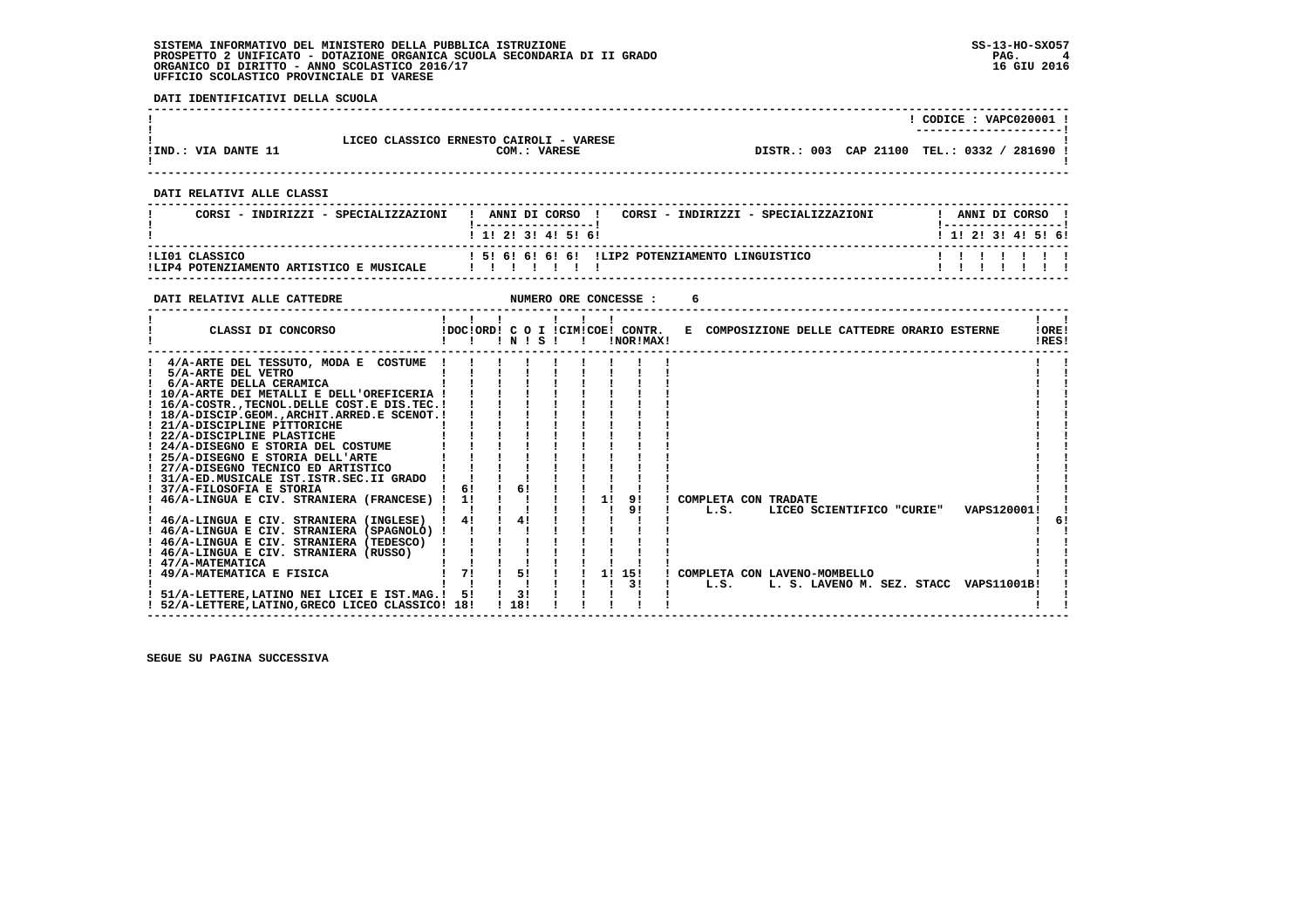j

 **DATI IDENTIFICATIVI DELLA SCUOLA**

|                                                                   |                                                                                                                                                                                                                                                                                                                                                                                                                                                                                                                                                                                                                |                                                                       |  |   | $!$ CODICE : VAPC020001 !                                                     |                |
|-------------------------------------------------------------------|----------------------------------------------------------------------------------------------------------------------------------------------------------------------------------------------------------------------------------------------------------------------------------------------------------------------------------------------------------------------------------------------------------------------------------------------------------------------------------------------------------------------------------------------------------------------------------------------------------------|-----------------------------------------------------------------------|--|---|-------------------------------------------------------------------------------|----------------|
| LICEO CLASSICO ERNESTO CAIROLI - VARESE<br>! IND.: VIA DANTE 11   |                                                                                                                                                                                                                                                                                                                                                                                                                                                                                                                                                                                                                | COM.: VARESE                                                          |  |   | DISTR.: 003 CAP 21100 TEL.: 0332 / 281690 !                                   |                |
| NUMERO ORE CONCESSE :<br>DATI RELATIVI ALLE CATTEDRE              |                                                                                                                                                                                                                                                                                                                                                                                                                                                                                                                                                                                                                |                                                                       |  | 6 |                                                                               |                |
| CLASSI DI CONCORSO                                                | $1 \quad 1 \quad 1 \quad 1 \quad 1$                                                                                                                                                                                                                                                                                                                                                                                                                                                                                                                                                                            |                                                                       |  |   | !DOC!ORD! C O I !CIM!COE! CONTR. E COMPOSIZIONE DELLE CATTEDRE ORARIO ESTERNE | IOREI<br>IRES! |
| $1.60/A-SC.NA.$ , CH., GEOG., MIC.                                |                                                                                                                                                                                                                                                                                                                                                                                                                                                                                                                                                                                                                |                                                                       |  |   |                                                                               |                |
|                                                                   |                                                                                                                                                                                                                                                                                                                                                                                                                                                                                                                                                                                                                |                                                                       |  |   |                                                                               |                |
| 61/A-STORIA DELL'ARTE                                             | $1 \quad 1! \quad 1 \quad 2! \quad 1 \quad 1$                                                                                                                                                                                                                                                                                                                                                                                                                                                                                                                                                                  |                                                                       |  |   |                                                                               |                |
| 65/A-TECNICA FOTOGRAFICA                                          |                                                                                                                                                                                                                                                                                                                                                                                                                                                                                                                                                                                                                |                                                                       |  |   |                                                                               |                |
| ! 69/A-TECNOL.GRAFICHE ED IMPIANTI GRAFICI!<br>$**$ TABELLA $C**$ |                                                                                                                                                                                                                                                                                                                                                                                                                                                                                                                                                                                                                |                                                                       |  |   |                                                                               |                |
| 3/C-CONV.IN LINGUA STRANIERA (FRANCESE)!                          |                                                                                                                                                                                                                                                                                                                                                                                                                                                                                                                                                                                                                |                                                                       |  |   |                                                                               |                |
| ! 3/C-CONV.IN LINGUA STRANIERA (INGLESE) !                        |                                                                                                                                                                                                                                                                                                                                                                                                                                                                                                                                                                                                                |                                                                       |  |   |                                                                               |                |
| ! 3/C-CONV.IN LINGUA STRANIERA (TEDESCO) !                        |                                                                                                                                                                                                                                                                                                                                                                                                                                                                                                                                                                                                                | $\frac{1}{2}$ $\frac{1}{2}$ $\frac{1}{2}$ $\frac{1}{2}$ $\frac{1}{2}$ |  |   |                                                                               |                |
| 3/C-CONV.IN LINGUA STRANIERA (RUSSO)                              | $\begin{tabular}{ c c c c c c c c c } \hline $\checkmark$ & $\checkmark$ & $\checkmark$ & $\checkmark$ & $\checkmark$ \\ \hline A & $\checkmark$ & $\checkmark$ & $\checkmark$ & $\checkmark$ & $\checkmark$ & $\checkmark$ \\ \hline $A$ & $\checkmark$ & $\checkmark$ & $\checkmark$ & $\checkmark$ & $\checkmark$ & $\checkmark$ \\ \hline $A$ & $\checkmark$ & $\checkmark$ & $\checkmark$ & $\checkmark$ & $\checkmark$ & $\checkmark$ & $\checkmark$ \\ \hline $A$ & $\checkmark$ & $\checkmark$ & $\checkmark$ & $\checkmark$ & $\checkmark$ & $\checkmark$ & $\checkmark$ \\ \hline $A$ & $\checkmark$ |                                                                       |  |   |                                                                               |                |
| ! 7/C-ESERCITAZ.DI ABBIGLIAMENTO E MODA !                         |                                                                                                                                                                                                                                                                                                                                                                                                                                                                                                                                                                                                                |                                                                       |  |   |                                                                               |                |
| ! 33/C-LABORATORIO DI OREFICERIA                                  |                                                                                                                                                                                                                                                                                                                                                                                                                                                                                                                                                                                                                |                                                                       |  |   |                                                                               |                |
| 34/C-LAB.DI PROGET. TECNICA PER CERAMICA!                         |                                                                                                                                                                                                                                                                                                                                                                                                                                                                                                                                                                                                                |                                                                       |  |   |                                                                               |                |
| 40/C-LAB. PER LE INDUSTRIE CERAMICHE                              |                                                                                                                                                                                                                                                                                                                                                                                                                                                                                                                                                                                                                |                                                                       |  |   |                                                                               |                |
| ** TABELLA D **                                                   |                                                                                                                                                                                                                                                                                                                                                                                                                                                                                                                                                                                                                |                                                                       |  |   |                                                                               |                |
| 1/D-ARTE DELLA LAVORAZIONE DEI METALLI !                          |                                                                                                                                                                                                                                                                                                                                                                                                                                                                                                                                                                                                                |                                                                       |  |   |                                                                               |                |
| 2/D-ARTE OREFIC., LAV. PIETRE DURE, GEMME !                       |                                                                                                                                                                                                                                                                                                                                                                                                                                                                                                                                                                                                                |                                                                       |  |   |                                                                               |                |
| ! 3/D-ARTE DEL DISEGNO D'ANIMAZIONE                               |                                                                                                                                                                                                                                                                                                                                                                                                                                                                                                                                                                                                                |                                                                       |  |   |                                                                               |                |
| 5/D-ARTE TESSIT. E DECORAZ.DEI TESSUTI !                          |                                                                                                                                                                                                                                                                                                                                                                                                                                                                                                                                                                                                                |                                                                       |  |   |                                                                               |                |
| 6/D-ARTE LAV.DEL VETRO E DELLA VETRATA !                          |                                                                                                                                                                                                                                                                                                                                                                                                                                                                                                                                                                                                                |                                                                       |  |   |                                                                               |                |
| ! 8/D-ARTE DECOR.E COTTURA PROD.CERAMICI !                        |                                                                                                                                                                                                                                                                                                                                                                                                                                                                                                                                                                                                                |                                                                       |  |   |                                                                               |                |
| ! 9/D-ARTE DELLA FORMATURA E FOGGIATURA                           | $\mathbf{I}$                                                                                                                                                                                                                                                                                                                                                                                                                                                                                                                                                                                                   |                                                                       |  |   |                                                                               |                |
| ! 10/D-ARTE DELLA FOTOGR.E DELLA CINEMAT. !                       |                                                                                                                                                                                                                                                                                                                                                                                                                                                                                                                                                                                                                |                                                                       |  |   |                                                                               |                |
| ! 12/D-ARTE SERIGRAFIA E FOTOINCISIONE                            |                                                                                                                                                                                                                                                                                                                                                                                                                                                                                                                                                                                                                |                                                                       |  |   |                                                                               |                |
| ! 13/D-ARTE TIPOGRAFIA E GRAFICA PUBBLIC. !                       |                                                                                                                                                                                                                                                                                                                                                                                                                                                                                                                                                                                                                |                                                                       |  |   |                                                                               |                |
| ! 14/D-ARTE DEL TAGLIO E DELLA CONFEZIONE !                       |                                                                                                                                                                                                                                                                                                                                                                                                                                                                                                                                                                                                                |                                                                       |  |   |                                                                               |                |
| ! 16/D-ARTE MODELLIS., DELL'ARRED.E SCEN.                         |                                                                                                                                                                                                                                                                                                                                                                                                                                                                                                                                                                                                                |                                                                       |  |   |                                                                               |                |
| ! 18/D-ARTE EBANISTERIA, INTAGLIO E INTARS.!                      |                                                                                                                                                                                                                                                                                                                                                                                                                                                                                                                                                                                                                |                                                                       |  |   |                                                                               |                |
| ! 19/D-ARTE LACCHE, DORATURA E RESTAURO                           |                                                                                                                                                                                                                                                                                                                                                                                                                                                                                                                                                                                                                |                                                                       |  |   |                                                                               |                |
| 20/D-ARTE DEL MOSAICO E DEL COMMESSO                              |                                                                                                                                                                                                                                                                                                                                                                                                                                                                                                                                                                                                                |                                                                       |  |   |                                                                               |                |

 **------------------------------------------------------------------------------------------------------------------------------------**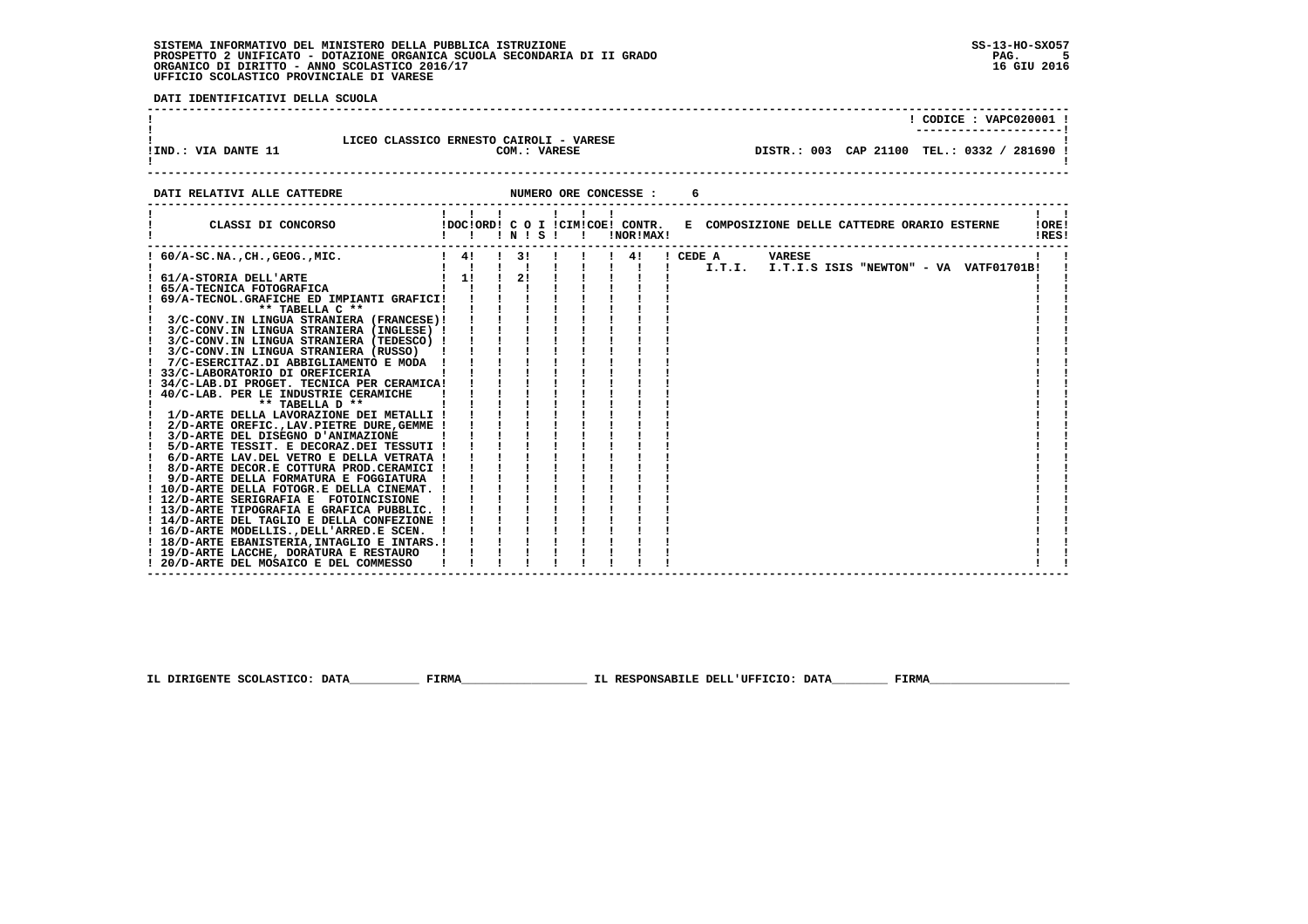**DATI IDENTIFICATIVI DELLA SCUOLA**

| ! LICEO CLASSICO                            | LICEO CLASSICO - LICEO LINGUISTICO                                             |  | CODICE: VAPC02701R !<br>---------------------- |
|---------------------------------------------|--------------------------------------------------------------------------------|--|------------------------------------------------|
| ISEZIONE ASSOCIATA<br>!IND.: VIA CARDUCCI 4 | ALL' ISTITUTO SUPERIORE DANIELE CRESPI DI BUSTO ARSIZIO<br>COM.: BUSTO ARSIZIO |  | DISTR.: 008 CAP 21052 TEL.: 0331 / 633256 !    |

 **------------------------------------------------------------------------------------------------------------------------------------**

 **DATI RELATIVI ALLE CLASSI**

| CORSI - INDIRIZZI - SPECIALIZZAZIONI              | ANNI DI CORSO<br>CORSI - INDIRIZZI - SPECIALIZZAZIONI                          | ANNI DI CORSO         |
|---------------------------------------------------|--------------------------------------------------------------------------------|-----------------------|
|                                                   | 1 1 1 2 1 3 1 4 1 5 1 6 1                                                      | ! 1! 2! 3! 4! 5! 6!   |
| ILI01 CLASSICO<br>!LIP2 POTENZIAMENTO LINGUISTICO | 1 21 21 21 21 21 1LI04 LINGUISTICO<br>ILIP4 POTENZIAMENTO ARTISTICO E MUSICALE | 1 5 1 5 1 4 1 4 1 4 1 |

| DATI RELATIVI ALLE CATTEDRE                                                                                                                                                                                                                                                                                                                                                                                                                                                                                                                                                                                                                                                                                       |                             |                            |  |    | NUMERO ORE CONCESSE :                         |    |                                                                                                                      |                                                                                                                                                                   |  |                                                  |                |
|-------------------------------------------------------------------------------------------------------------------------------------------------------------------------------------------------------------------------------------------------------------------------------------------------------------------------------------------------------------------------------------------------------------------------------------------------------------------------------------------------------------------------------------------------------------------------------------------------------------------------------------------------------------------------------------------------------------------|-----------------------------|----------------------------|--|----|-----------------------------------------------|----|----------------------------------------------------------------------------------------------------------------------|-------------------------------------------------------------------------------------------------------------------------------------------------------------------|--|--------------------------------------------------|----------------|
| CLASSI DI CONCORSO                                                                                                                                                                                                                                                                                                                                                                                                                                                                                                                                                                                                                                                                                                |                             | INISI                      |  |    | IDOCIORD! C O I ICIMICOE! CONTR.<br>!NOR!MAX! |    | E COMPOSIZIONE DELLE CATTEDRE ORARIO ESTERNE                                                                         |                                                                                                                                                                   |  |                                                  | !ORE!<br>IRES! |
| 4/A-ARTE DEL TESSUTO, MODA E COSTUME<br>5/A-ARTE DEL VETRO<br>6/A-ARTE DELLA CERAMICA<br>! 10/A-ARTE DEI METALLI E DELL'OREFICERIA !<br>! 16/A-COSTRTECNOL.DELLE COST.E DIS.TEC.!<br>18/A-DISCIP.GEOMARCHIT.ARRED.E SCENOT.!<br>! 21/A-DISCIPLINE PITTORICHE<br>! 22/A-DISCIPLINE PLASTICHE<br>24/A-DISEGNO E STORIA DEL COSTUME<br>25/A-DISEGNO E STORIA DELL'ARTE<br>! 27/A-DISEGNO TECNICO ED ARTISTICO<br>! 31/A-ED.MUSICALE IST.ISTR.SEC.II GRADO<br>36/A-FILOSOFIA, PSICOL. E SC. DELL'EDUCAZ. !<br>37/A-FILOSOFIA E STORIA<br>46/A-LINGUA E CIV. STRANIERA (INGLESE)<br>46/A-LINGUA E CIV. STRANIERA (FRANCESE) !<br>46/A-LINGUA E CIV. STRANIERA (SPAGNOLO) !<br>46/A-LINGUA E CIV. STRANIERA (TEDESCO) ! | 41<br>61<br>11<br>3 I<br>21 | 4!<br>51<br>21<br>31<br>21 |  | 1! | 12!<br>61<br>1! 17!<br>91<br>61<br>41         | 11 | ! COMPLETA CON BUSTO ARSIZIO<br>L.A.<br>COMPLETA CON BUSTO ARSIZIO<br>I.T.C.<br>! CEDE A<br>CEDE A<br>I.T.C.<br>ED A | L. ART. "CANDIANI" - BUSTO VASL01000A!<br>"E.TOSI"<br><b>SARONNO</b><br>I.P.I.A. I.P.S.I.A. "ANTONIO PARMA"<br><b>BUSTO ARSIZIO</b><br>"E.TOSI"<br><b>SARONNO</b> |  | VATD02000X!<br><b>VARI04000E!</b><br>VATD02000X! | 41<br>-61      |
| 46/A-LINGUA E CIV. STRANIERA (RUSSO)<br>! 47/A-MATEMATICA                                                                                                                                                                                                                                                                                                                                                                                                                                                                                                                                                                                                                                                         |                             |                            |  |    |                                               |    | I.T.C.                                                                                                               | I.T.C. "GINO ZAPPA" - SARO VATD08000G!                                                                                                                            |  |                                                  |                |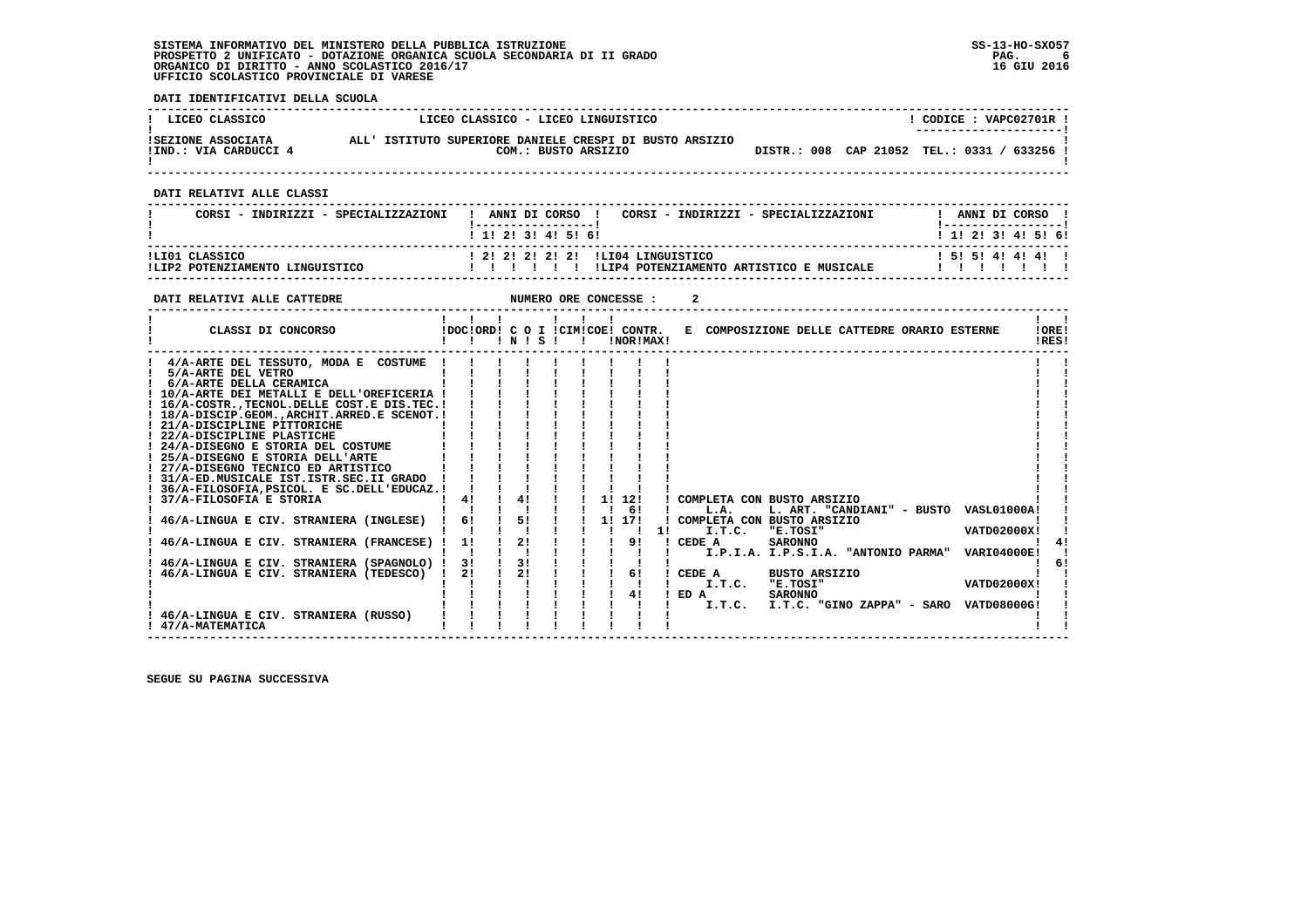**DATI IDENTIFICATIVI DELLA SCUOLA**

| LICEO CLASSICO                              | LICEO CLASSICO - LICEO LINGUISTICO                                             | CODICE: VAPC02701R !<br>---------------------- |
|---------------------------------------------|--------------------------------------------------------------------------------|------------------------------------------------|
| ISEZIONE ASSOCIATA<br>!IND.: VIA CARDUCCI 4 | ALL' ISTITUTO SUPERIORE DANIELE CRESPI DI BUSTO ARSIZIO<br>COM.: BUSTO ARSIZIO | DISTR.: 008 CAP 21052 TEL.: 0331 / 633256 !    |

**DATI RELATIVI ALLE CATTEDRE CONCESSE : 2** 

| CLASSI DI CONCORSO                               |              | $\mathbf{1}$ $\mathbf{1}$ $\mathbf{1}$<br>!DOC!ORD! C O I !CIM!COE! CONTR. | INISI         | $\mathbf{1}$ $\mathbf{1}$ $\mathbf{1}$ |  | !NOR!MAX!      |    |                          | E COMPOSIZIONE DELLE CATTEDRE ORARIO ESTERNE      |             | !ORE!<br>IRES! |
|--------------------------------------------------|--------------|----------------------------------------------------------------------------|---------------|----------------------------------------|--|----------------|----|--------------------------|---------------------------------------------------|-------------|----------------|
| 49/A-MATEMATICA E FISICA                         | $1 \quad 51$ |                                                                            | 61            |                                        |  | 41             |    | ! CEDE A                 | <b>BUSTO ARSIZIO</b>                              |             |                |
|                                                  |              |                                                                            |               |                                        |  | $\blacksquare$ |    | I.M.                     | LICEO SCIENZE UMANE                               | VAPM027011! |                |
|                                                  |              |                                                                            |               |                                        |  | 21             |    | $I$ ED $A$               | BUSTO ARSIZIO                                     |             |                |
|                                                  |              |                                                                            |               |                                        |  |                |    | L.S.                     | LICEO SCIENTIFICO "TOSI" - VAPS01000D!            |             |                |
| 50/A-LETTERE IST.ISTR.SECOND. DI II GR. !        |              |                                                                            |               |                                        |  |                |    |                          |                                                   |             |                |
| ! 51/A-LETTERE, LATINO NEI LICEI E IST.MAG.!     | 8!           |                                                                            | 9!            |                                        |  |                |    |                          |                                                   |             |                |
| ! 52/A-LETTERE, LATINO, GRECO LICEO CLASSICO! 7! |              | $\blacksquare$                                                             | 6!            |                                        |  |                |    |                          |                                                   |             |                |
| $60/A-SC.NA.$ , $CH.$ , $GEOG.$ , $MIC.$         | 41           |                                                                            | $\frac{1}{3}$ |                                        |  | 1! 10!         |    | ! COMPLETA CON GALLARATE |                                                   |             |                |
|                                                  |              |                                                                            |               |                                        |  |                | 8! |                          | I.P.S.C. " GIOVANNI FALCONE"                      | VARC023015! |                |
| 61/A-STORIA DELL'ARTE                            | 21           |                                                                            | 2!            |                                        |  |                |    |                          |                                                   |             |                |
| 65/A-TECNICA FOTOGRAFICA                         |              |                                                                            |               |                                        |  |                |    |                          |                                                   |             |                |
| 69/A-TECNOL.GRAFICHE ED IMPIANTI GRAFICI!        |              |                                                                            |               |                                        |  |                |    |                          |                                                   |             |                |
| ** TABELLA C **                                  |              |                                                                            |               |                                        |  | 71             |    |                          | <b>GALLARATE</b>                                  |             |                |
| 3/C-CONV.IN LINGUA STRANIERA (FRANCESE)!         |              |                                                                            |               |                                        |  |                |    | CEDE A                   | $I.T.C. I.T.E-L.L.$<br>"GADDA-ROSSELL VATD210003! |             |                |
| 3/C-CONV.IN LINGUA STRANIERA (INGLESE) !         | 11           |                                                                            | 1!            |                                        |  |                |    |                          |                                                   |             |                |
| 3/C-CONV.IN LINGUA STRANIERA (SPAGNOLO)!         | 11           |                                                                            |               |                                        |  | 1! 17!         |    |                          | COMPLETA CON BUSTO ARSIZIO                        |             |                |
|                                                  |              |                                                                            |               |                                        |  |                | 11 | I.T.C.                   | "E.TOSI"                                          | VATD02000X! |                |
| 3/C-CONV.IN LINGUA STRANIERA (TEDESCO) !         | 11           |                                                                            |               |                                        |  | 11 131         |    | COMPLETA CON SARONNO     |                                                   |             |                |
|                                                  |              |                                                                            |               |                                        |  | 51<br>Ι.       |    | L.C.                     | LIC. CLASSICO "LEGNANI" - VAPC040006!             |             |                |
| 3/C-CONV.IN LINGUA STRANIERA (RUSSO)             |              |                                                                            |               |                                        |  |                |    |                          |                                                   |             |                |
| 7/C-ESERCITAZ.DI ABBIGLIAMENTO E MODA            |              |                                                                            |               |                                        |  |                |    |                          |                                                   |             |                |
| 33/C-LABORATORIO DI OREFICERIA                   |              |                                                                            |               |                                        |  |                |    |                          |                                                   |             |                |
| 34/C-LAB.DI PROGET. TECNICA PER CERAMICA!        |              |                                                                            |               |                                        |  |                |    |                          |                                                   |             |                |
| 40/C-LAB. PER LE INDUSTRIE CERAMICHE             |              |                                                                            |               |                                        |  |                |    |                          |                                                   |             |                |
| ** TABELLA D **                                  |              |                                                                            |               |                                        |  |                |    |                          |                                                   |             |                |
| 1/D-ARTE DELLA LAVORAZIONE DEI METALLI !         |              |                                                                            |               |                                        |  |                |    |                          |                                                   |             |                |
| 2/D-ARTE OREFIC., LAV. PIETRE DURE, GEMME !      |              |                                                                            |               |                                        |  |                |    |                          |                                                   |             |                |
| 3/D-ARTE DEL DISEGNO D'ANIMAZIONE                |              |                                                                            |               |                                        |  |                |    |                          |                                                   |             |                |
| 5/D-ARTE TESSIT. E DECORAZ.DEI TESSUTI !         |              |                                                                            |               |                                        |  |                |    |                          |                                                   |             |                |
| 6/D-ARTE LAV.DEL VETRO E DELLA VETRATA !         |              |                                                                            |               |                                        |  |                |    |                          |                                                   |             |                |
| 8/D-ARTE DECOR.E COTTURA PROD.CERAMICI !         |              |                                                                            |               |                                        |  |                |    |                          |                                                   |             |                |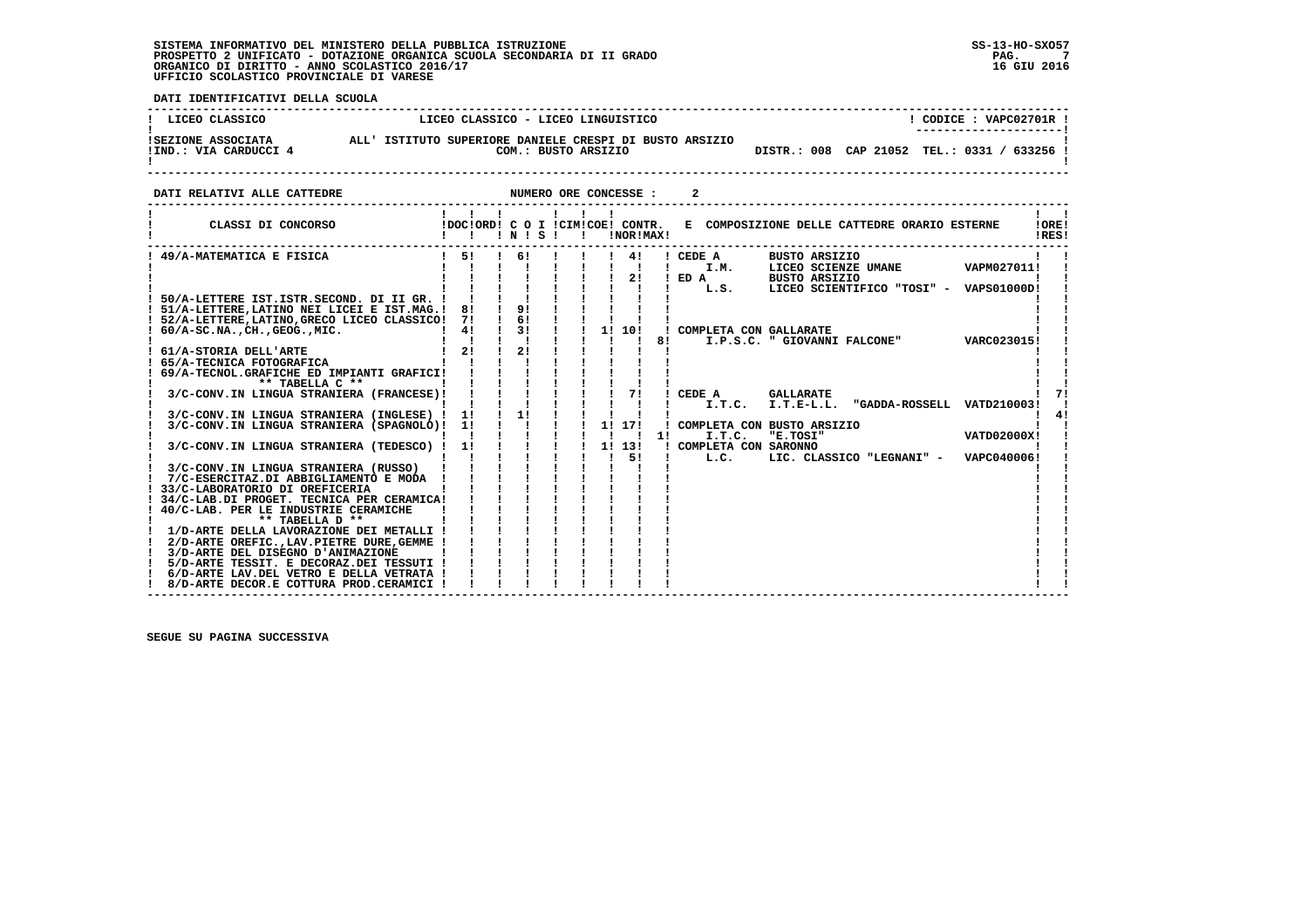**DATI IDENTIFICATIVI DELLA SCUOLA**

| LICEO CLASSICO                                                                                                                                                                                                                                                                                                                                                                                                 |                     | LICEO CLASSICO - LICEO LINGUISTICO |                                    | ! CODICE : VAPC02701R !                                                       |                |
|----------------------------------------------------------------------------------------------------------------------------------------------------------------------------------------------------------------------------------------------------------------------------------------------------------------------------------------------------------------------------------------------------------------|---------------------|------------------------------------|------------------------------------|-------------------------------------------------------------------------------|----------------|
| ALL' ISTITUTO SUPERIORE DANIELE CRESPI DI BUSTO ARSIZIO<br>ISEZIONE ASSOCIATA<br>!IND.: VIA CARDUCCI 4                                                                                                                                                                                                                                                                                                         | COM.: BUSTO ARSIZIO |                                    |                                    | DISTR.: 008 CAP 21052 TEL.: 0331 / 633256 !                                   |                |
| DATI RELATIVI ALLE CATTEDRE                                                                                                                                                                                                                                                                                                                                                                                    |                     | NUMERO ORE CONCESSE :              |                                    |                                                                               |                |
| CLASSI DI CONCORSO                                                                                                                                                                                                                                                                                                                                                                                             | INISI               | !NOR!MAX!                          |                                    | !DOC!ORD! C O I !CIM!COE! CONTR. E COMPOSIZIONE DELLE CATTEDRE ORARIO ESTERNE | !ORE!<br>!RES! |
| 9/D-ARTE DELLA FORMATURA E FOGGIATURA<br>! 10/D-ARTE DELLA FOTOGR.E DELLA CINEMAT. !<br>! 12/D-ARTE SERIGRAFIA E FOTOINCISIONE<br>! 13/D-ARTE TIPOGRAFIA E GRAFICA PUBBLIC. !<br>! 14/D-ARTE DEL TAGLIO E DELLA CONFEZIONE !<br>! 16/D-ARTE MODELLIS., DELL'ARRED.E SCEN.<br>! 18/D-ARTE EBANISTERIA, INTAGLIO E INTARS.!<br>! 19/D-ARTE LACCHE, DORATURA E RESTAURO<br>! 20/D-ARTE DEL MOSAICO E DEL COMMESSO |                     |                                    |                                    |                                                                               |                |
| <b>Example 18 FIRMA</b><br>IL DIRIGENTE SCOLASTICO: DATA                                                                                                                                                                                                                                                                                                                                                       |                     |                                    | IL RESPONSABILE DELL'UFFICIO: DATA | FIRMA                                                                         |                |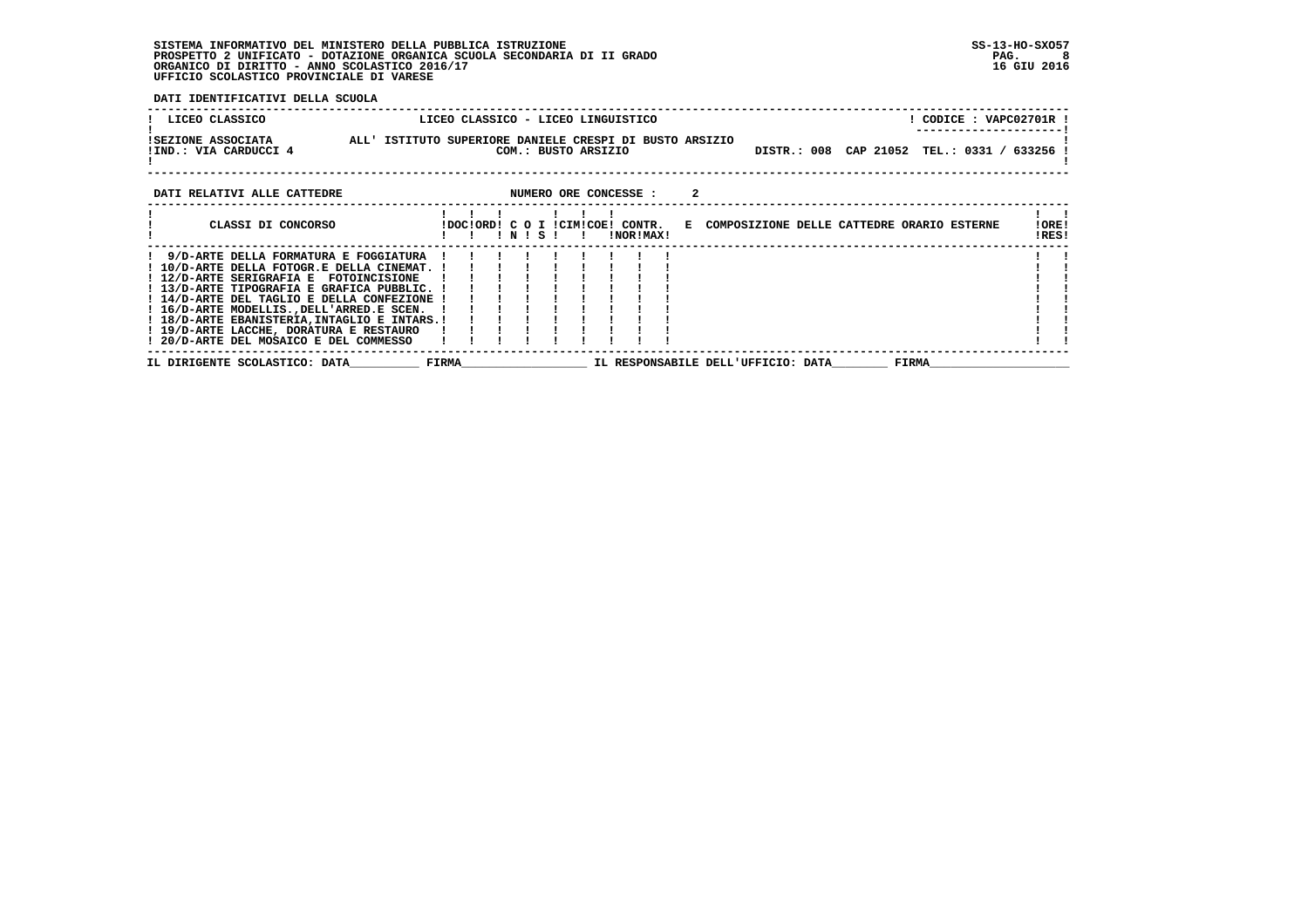**DATI IDENTIFICATIVI DELLA SCUOLA**

|                           |                     |                                               |                                |  | CODICE: VAPC040006 !    |
|---------------------------|---------------------|-----------------------------------------------|--------------------------------|--|-------------------------|
|                           |                     |                                               |                                |  | ----------------------- |
| !IND.: VIA VOLONTERIO, 34 | LICEO CLASSICO LIC. | CLASSICO "LEGNANI" - SARONNO<br>COM.: SARONNO | DISTR.: 009 CAP 21047 TEL.: 02 |  | /9602580:               |

 **------------------------------------------------------------------------------------------------------------------------------------**

 **------------------------------------------------------------------------------------------------------------------------------------**

 **DATI RELATIVI ALLE CLASSI**

| CORSI - INDIRIZZI - SPECIALIZZAZIONI                                                                                  | CORSI - INDIRIZZI - SPECIALIZZAZIONI<br>ANNI DI CORSO !                                                                                                                                                                                                                                                                                                                                                                                                                                                                            | ANNI DI CORSO !                             |
|-----------------------------------------------------------------------------------------------------------------------|------------------------------------------------------------------------------------------------------------------------------------------------------------------------------------------------------------------------------------------------------------------------------------------------------------------------------------------------------------------------------------------------------------------------------------------------------------------------------------------------------------------------------------|---------------------------------------------|
|                                                                                                                       | 1 1 1 2 1 3 1 4 1 5 1 6 1                                                                                                                                                                                                                                                                                                                                                                                                                                                                                                          | 1 1 2 3 3 4 5 6 1                           |
| !ITLS QUINTA LINGUA STRANIERA<br>ILI04 LINGUISTICO<br>!LI12 SCIENZE UMANE - OPZ. ECONOMICO SOCIALE ! 2! 2! 2! 2! 1! ! | $\blacksquare$ $\blacksquare$ $\blacksquare$ $\blacksquare$ $\blacksquare$ $\blacksquare$ $\blacksquare$ $\blacksquare$ $\blacksquare$ $\blacksquare$ $\blacksquare$ $\blacksquare$ $\blacksquare$ $\blacksquare$ $\blacksquare$ $\blacksquare$ $\blacksquare$ $\blacksquare$ $\blacksquare$ $\blacksquare$ $\blacksquare$ $\blacksquare$ $\blacksquare$ $\blacksquare$ $\blacksquare$ $\blacksquare$ $\blacksquare$ $\blacksquare$ $\blacksquare$ $\blacksquare$ $\blacksquare$ $\blacks$<br>! 4! 5! 5! 4! 4! !LI11 SCIENZE UMANE | 1 2 1 2 1 2 1 2 1 1<br>$1$ 31 31 31 31 41 1 |

| DATI RELATIVI ALLE CATTEDRE                                                                                                                                                                                                                                                                                                                                   |                              |                              |  | NUMERO ORE CONCESSE :                         |                                                                        |                |  |                                                                                 |                |     |
|---------------------------------------------------------------------------------------------------------------------------------------------------------------------------------------------------------------------------------------------------------------------------------------------------------------------------------------------------------------|------------------------------|------------------------------|--|-----------------------------------------------|------------------------------------------------------------------------|----------------|--|---------------------------------------------------------------------------------|----------------|-----|
| CLASSI DI CONCORSO                                                                                                                                                                                                                                                                                                                                            |                              | INISI                        |  | !DOC!ORD! C O I !CIM!COE! CONTR.<br>INORIMAX! |                                                                        |                |  | E COMPOSIZIONE DELLE CATTEDRE ORARIO ESTERNE                                    | IORE!<br>IRES! |     |
| ! 19/A-DISCIPLINE GIURIDICHE ED ECONOMIC. !<br>24/A-DISEGNO E STORIA DEL COSTUME<br>25/A-DISEGNO E STORIA DELL'ARTE<br>36/A-FILOSOFIA, PSICOL. E SC.DELL'EDUCAZ.!<br>37/A-FILOSOFIA E STORIA<br>46/A-LINGUA E CIV. STRANIERA (INGLESE)                                                                                                                        | 21<br>2!<br>71<br>41<br>1101 | 21<br>1!<br>71<br>51<br>110! |  | 1! 12!<br>61<br>1! 12!<br>61                  | ! COMPLETA CON BUSTO ARSIZIO<br>L.S.<br>! COMPLETA CON TRADATE<br>L.S. |                |  | LICEO SCIENTIFICO "TOSI" - VAPS01000D!<br>LICEO SCIENTIFICO "CURIE" VAPS120001! |                | 3!  |
| ! 46/A-LINGUA E CIV. STRANIERA (FRANCESE) !<br>! 46/A-LINGUA E CIV. STRANIERA (SPAGNOLO) !<br>! 46/A-LINGUA E CIV. STRANIERA (TEDESCO) !<br>! 46/A-LINGUA E CIV. STRANIERA (RUSSO)                                                                                                                                                                            | 21<br>51<br>2!               | -21<br>5!<br>2!              |  | 3 I                                           | CEDE A<br>I.T.C.                                                       | <b>SARONNO</b> |  | I.T.C. "GINO ZAPPA" - SARO VATD08000G!                                          |                |     |
| ! 46/A-LINGUA E CIV. STRANIERA (ALBANESE) !<br>! 46/A-LINGUA E CIV. STRANIERA (SLOVENO)<br>! 46/A-LINGUA E CIV. STR. (SERBO-CROATO)<br>! 46/A-LINGUA E CIV. STRANIERA (CINESE)<br>! 46/A-LINGUA E CIV. STR. (GIAPPONESE)<br>! 46/A-LINGUA E CIV. STRANIERA (EBRAICO)<br>! 46/A-LINGUA E CIV. STRANIERA (ARABO)<br>! 46/A-LINGUA E CIV. STRANIERA (NEO-GRECO)! |                              |                              |  |                                               |                                                                        |                |  |                                                                                 |                | 14! |
| ! 46/A-LINGUA E CIV. STR. (PORTOGHESE)<br>! 47/A-MATEMATICA                                                                                                                                                                                                                                                                                                   |                              |                              |  |                                               |                                                                        |                |  |                                                                                 |                |     |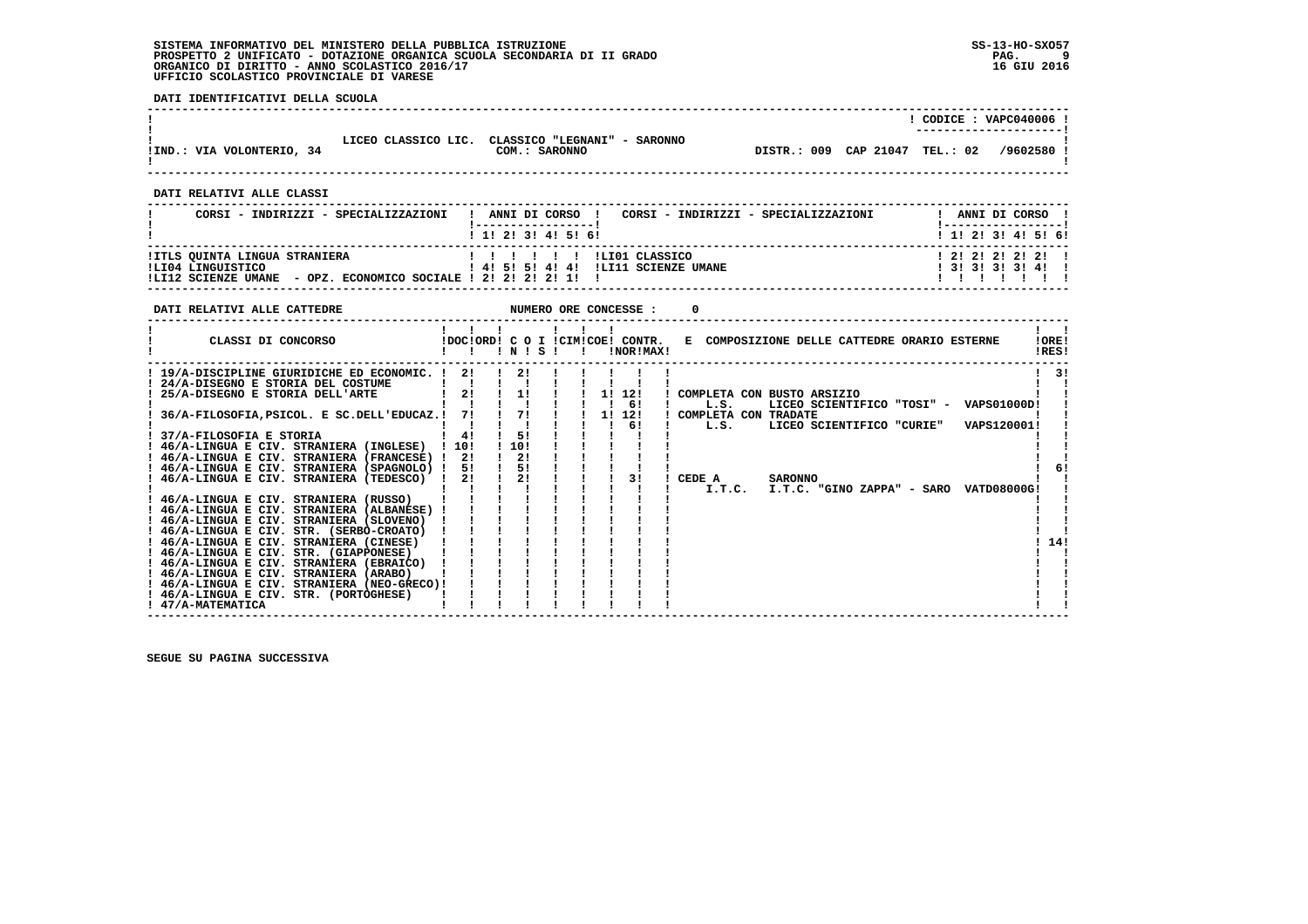**DATI IDENTIFICATIVI DELLA SCUOLA**

|                                                                                                                                              |                                                                       |               |  |  | $!$ CODICE : VAPC040006 !                                                                                                                                       |                               |
|----------------------------------------------------------------------------------------------------------------------------------------------|-----------------------------------------------------------------------|---------------|--|--|-----------------------------------------------------------------------------------------------------------------------------------------------------------------|-------------------------------|
| LICEO CLASSICO LIC. CLASSICO "LEGNANI" - SARONNO<br>!IND.: VIA VOLONTERIO, 34                                                                |                                                                       | COM.: SARONNO |  |  | DISTR.: 009 CAP 21047 TEL.: 02 /9602580 !                                                                                                                       |                               |
|                                                                                                                                              |                                                                       |               |  |  |                                                                                                                                                                 |                               |
| ! CLASSI DI CONCORSO (DOCIORDI CO I ICIMICOEI CONTR.                                                                                         | $\begin{array}{cccccccccccccc} 1 & 1 & 1 & 1 & 1 & 1 & 1 \end{array}$ |               |  |  | E COMPOSIZIONE DELLE CATTEDRE ORARIO ESTERNE                                                                                                                    | $1 \quad 1$<br>!ORE!<br>!RES! |
| ! 49/A-MATEMATICA E FISICA                                                                                                                   |                                                                       |               |  |  | ! 12! ! 11! ! ! 1! 12! ! COMPLETA CON BUSTO ARSIZIO<br>$1 \quad 1 \quad 1 \quad 1 \quad 1 \quad 61 \quad 1 \quad L.A.$ L. ART. "CANDIANI" - BUSTO VASL01000A! ! |                               |
|                                                                                                                                              |                                                                       |               |  |  |                                                                                                                                                                 | l 71<br>41                    |
|                                                                                                                                              |                                                                       |               |  |  | I L.S. LICEO SCIENTIFICO G. B. GR VAPS020004!                                                                                                                   | 21                            |
|                                                                                                                                              |                                                                       |               |  |  | ! L.S. LICEO SCIENTIFICO "CURIE" VAPS120001!                                                                                                                    |                               |
|                                                                                                                                              |                                                                       |               |  |  |                                                                                                                                                                 | $1 \quad 41$<br>! 2!          |
|                                                                                                                                              |                                                                       |               |  |  | ! CEDE A BUSTO ARSIZIO<br>! L.C. LICEO CLASSICO - LICEO LIN VAPC02701R!<br>! ED A GALLARATE                                                                     | $\overline{11}$               |
| 3/C-CONV.IN LINGUA STRANIERA (ALBANESE)!                                                                                                     |                                                                       | i i i i i i   |  |  | I.T.C. I.T.E-L.L. "GADDA-ROSSELL VATD210003!                                                                                                                    |                               |
| 3/C-CONV.IN LINGUA STRANIERA (SLOVENO) !<br>3/C-CONV.IN LINGUA STR. (SERBO-CROATO) !<br>3/C-CONV.IN LINGUA STRANIERA (CINESE) !              |                                                                       |               |  |  |                                                                                                                                                                 |                               |
| 3/C-CONV.IN LINGUA STRAN. (GIAPPONESE) !<br>3/C-CONV.IN LINGUA STRANIERA (EBRAICO) !                                                         |                                                                       |               |  |  |                                                                                                                                                                 |                               |
| 3/C-CONV.IN LINGUA STRANIERA (ARABO) ! ! ! ! !<br>3/C-CONV. IN LINGUA STRAN. (NEO-GRECO) ! ! ! !<br>3/C-CONV.IN LINGUA STRAN. (PORTOGHESE) ! |                                                                       |               |  |  |                                                                                                                                                                 |                               |

  **------------------------------------------------------------------------------------------------------------------------------------**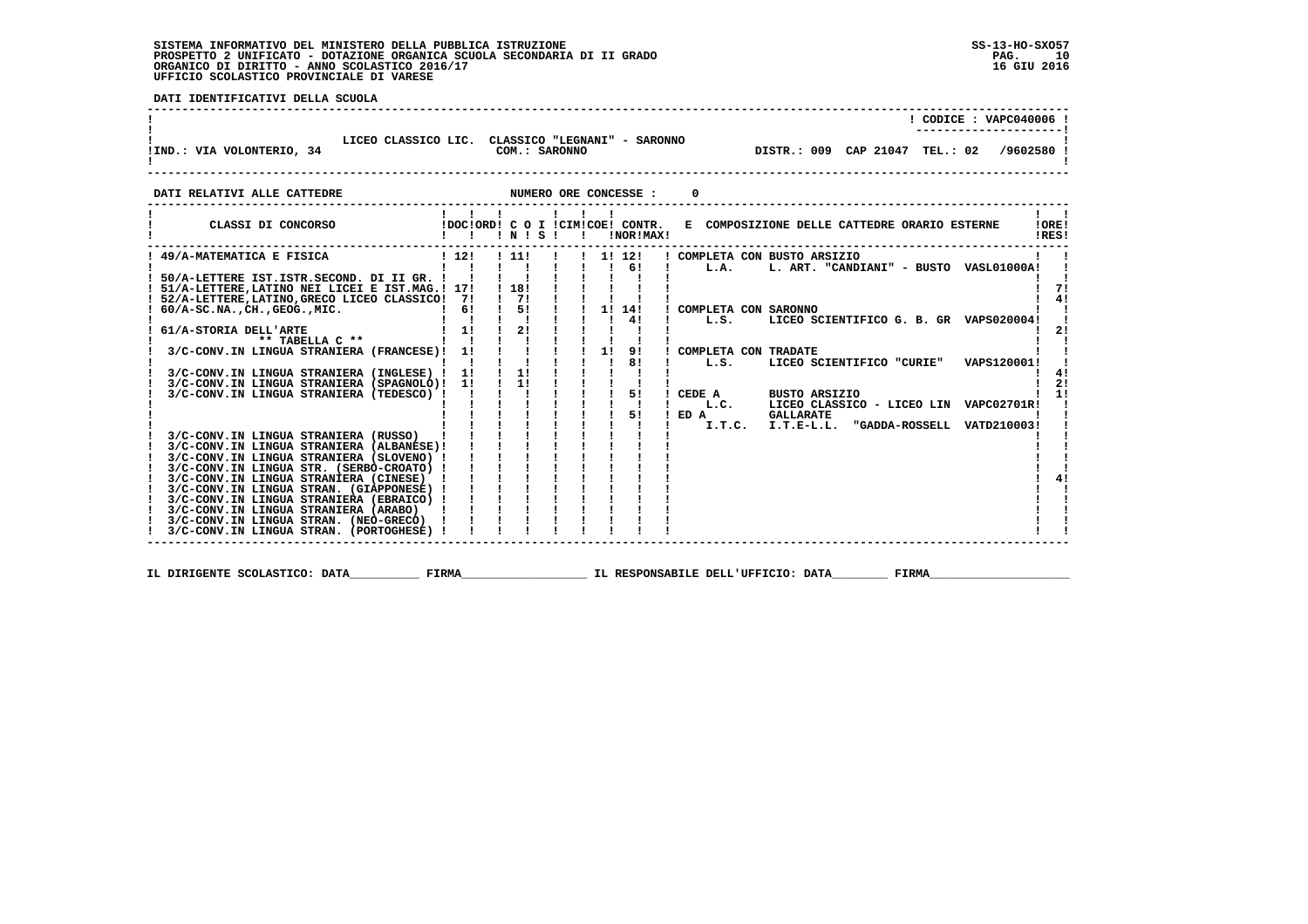**DATI IDENTIFICATIVI DELLA SCUOLA**

| LICEO DELLE SCIENZE UMANE |               |                                                                                                                                                                                                                                                                                                                                                                                                                                                                                                  | $!$ CODICE : VAPM00901B $!$                                                                                                                                                                                                                                                                                                                                                                                                                                                                                                                                                                                                                                                                                                                                                                                                                                                                                                                                                                                                                                                                                                                                                                         |
|---------------------------|---------------|--------------------------------------------------------------------------------------------------------------------------------------------------------------------------------------------------------------------------------------------------------------------------------------------------------------------------------------------------------------------------------------------------------------------------------------------------------------------------------------------------|-----------------------------------------------------------------------------------------------------------------------------------------------------------------------------------------------------------------------------------------------------------------------------------------------------------------------------------------------------------------------------------------------------------------------------------------------------------------------------------------------------------------------------------------------------------------------------------------------------------------------------------------------------------------------------------------------------------------------------------------------------------------------------------------------------------------------------------------------------------------------------------------------------------------------------------------------------------------------------------------------------------------------------------------------------------------------------------------------------------------------------------------------------------------------------------------------------|
|                           |               |                                                                                                                                                                                                                                                                                                                                                                                                                                                                                                  |                                                                                                                                                                                                                                                                                                                                                                                                                                                                                                                                                                                                                                                                                                                                                                                                                                                                                                                                                                                                                                                                                                                                                                                                     |
|                           |               |                                                                                                                                                                                                                                                                                                                                                                                                                                                                                                  |                                                                                                                                                                                                                                                                                                                                                                                                                                                                                                                                                                                                                                                                                                                                                                                                                                                                                                                                                                                                                                                                                                                                                                                                     |
|                           |               |                                                                                                                                                                                                                                                                                                                                                                                                                                                                                                  |                                                                                                                                                                                                                                                                                                                                                                                                                                                                                                                                                                                                                                                                                                                                                                                                                                                                                                                                                                                                                                                                                                                                                                                                     |
|                           |               |                                                                                                                                                                                                                                                                                                                                                                                                                                                                                                  | 1 1 2 3 3 4 5 6                                                                                                                                                                                                                                                                                                                                                                                                                                                                                                                                                                                                                                                                                                                                                                                                                                                                                                                                                                                                                                                                                                                                                                                     |
|                           |               |                                                                                                                                                                                                                                                                                                                                                                                                                                                                                                  |                                                                                                                                                                                                                                                                                                                                                                                                                                                                                                                                                                                                                                                                                                                                                                                                                                                                                                                                                                                                                                                                                                                                                                                                     |
|                           |               | $^{\circ}$                                                                                                                                                                                                                                                                                                                                                                                                                                                                                       |                                                                                                                                                                                                                                                                                                                                                                                                                                                                                                                                                                                                                                                                                                                                                                                                                                                                                                                                                                                                                                                                                                                                                                                                     |
|                           |               |                                                                                                                                                                                                                                                                                                                                                                                                                                                                                                  | $\mathbf{I}$ and $\mathbf{I}$<br>IOREI<br>!RES!                                                                                                                                                                                                                                                                                                                                                                                                                                                                                                                                                                                                                                                                                                                                                                                                                                                                                                                                                                                                                                                                                                                                                     |
|                           |               |                                                                                                                                                                                                                                                                                                                                                                                                                                                                                                  | 6!                                                                                                                                                                                                                                                                                                                                                                                                                                                                                                                                                                                                                                                                                                                                                                                                                                                                                                                                                                                                                                                                                                                                                                                                  |
|                           |               |                                                                                                                                                                                                                                                                                                                                                                                                                                                                                                  |                                                                                                                                                                                                                                                                                                                                                                                                                                                                                                                                                                                                                                                                                                                                                                                                                                                                                                                                                                                                                                                                                                                                                                                                     |
|                           |               |                                                                                                                                                                                                                                                                                                                                                                                                                                                                                                  |                                                                                                                                                                                                                                                                                                                                                                                                                                                                                                                                                                                                                                                                                                                                                                                                                                                                                                                                                                                                                                                                                                                                                                                                     |
|                           |               |                                                                                                                                                                                                                                                                                                                                                                                                                                                                                                  | $1 \quad 21$                                                                                                                                                                                                                                                                                                                                                                                                                                                                                                                                                                                                                                                                                                                                                                                                                                                                                                                                                                                                                                                                                                                                                                                        |
|                           |               |                                                                                                                                                                                                                                                                                                                                                                                                                                                                                                  | $\frac{1}{3}$                                                                                                                                                                                                                                                                                                                                                                                                                                                                                                                                                                                                                                                                                                                                                                                                                                                                                                                                                                                                                                                                                                                                                                                       |
|                           |               |                                                                                                                                                                                                                                                                                                                                                                                                                                                                                                  |                                                                                                                                                                                                                                                                                                                                                                                                                                                                                                                                                                                                                                                                                                                                                                                                                                                                                                                                                                                                                                                                                                                                                                                                     |
|                           | $\frac{1}{1}$ | <u>  __________________</u>  <br>! 1! 2! 3! 4! 5! 6!<br>1 1 1 1 1 1 1<br>$1 \t24/A-DISEGNO$ E STORIA DEL COSTUME $1 \t1 \t1 \t1 \t1$<br>$\frac{1}{2}$ , $\frac{1}{2}$ , $\frac{1}{2}$ , $\frac{1}{2}$ , $\frac{1}{2}$ , $\frac{1}{2}$ , $\frac{1}{2}$ , $\frac{1}{2}$<br>! 36/A-FILOSOFIA, PSICOL. E SC. DELL'EDUCAZ. ! 2! ! 2! ! ! ! ! !<br>$12!$ 1 21 1 21 1 1 1 1<br>1 1 1 1 1 1 1 31<br>$\frac{1}{2}$ 1 1 $\frac{1}{2}$ 1 $\frac{1}{2}$ 1 $\frac{1}{2}$ 1 $\frac{1}{2}$<br>1 1 1 1 1 1 1 6 1 | ISEZIONE ASSOCIATA ALL'ISTITUTO SUPERIORE "CARLO ALBERTO DALLA CHIESA" DI SESTO CALENDE<br>COM.: SESTO CALENDE DISTR.: 005 CAP 21018 TEL.: 0331 /921114 !<br>CORSI - INDIRIZZI - SPECIALIZZAZIONI   ANNI DI CORSO   CORSI - INDIRIZZI - SPECIALIZZAZIONI     ANNI DI CORSO  <br>$\blacksquare$ $\blacksquare$ $\blacksquare$ $\blacksquare$ $\blacksquare$ $\blacksquare$ $\blacksquare$ $\blacksquare$ $\blacksquare$ $\blacksquare$ $\blacksquare$ $\blacksquare$ $\blacksquare$ $\blacksquare$ $\blacksquare$ $\blacksquare$ $\blacksquare$ $\blacksquare$ $\blacksquare$ $\blacksquare$ $\blacksquare$ $\blacksquare$ $\blacksquare$ $\blacksquare$ $\blacksquare$ $\blacksquare$ $\blacksquare$ $\blacksquare$ $\blacksquare$ $\blacksquare$ $\blacksquare$ $\blacks$<br>IDOCIORDI C O I ICIMICOEI CONTR. E COMPOSIZIONE DELLE CATTEDRE ORARIO ESTERNE<br>! 19/A-DISCIPLINE GIURIDICHE ED ECONOMIC. ! 2! ! 2! ! ! ! 6! ! CEDE A SESTO CALENDE<br>1 46/A-LINGUA E CIV. STRANIERA (FRANCESE) 1 11 1 1 1 1 1 1 1 151 1 COMPLETA CON SESTO CALENDE<br>! I.T.C. IST.TECN.ECONOMICO "DALLA VATD009016!<br>LICEO SCIENTIFICO "DALLA C VAPS00901A!!<br>! L.S. LICEO SCIENTIFICO "DALLA C VAPS00901A! ! |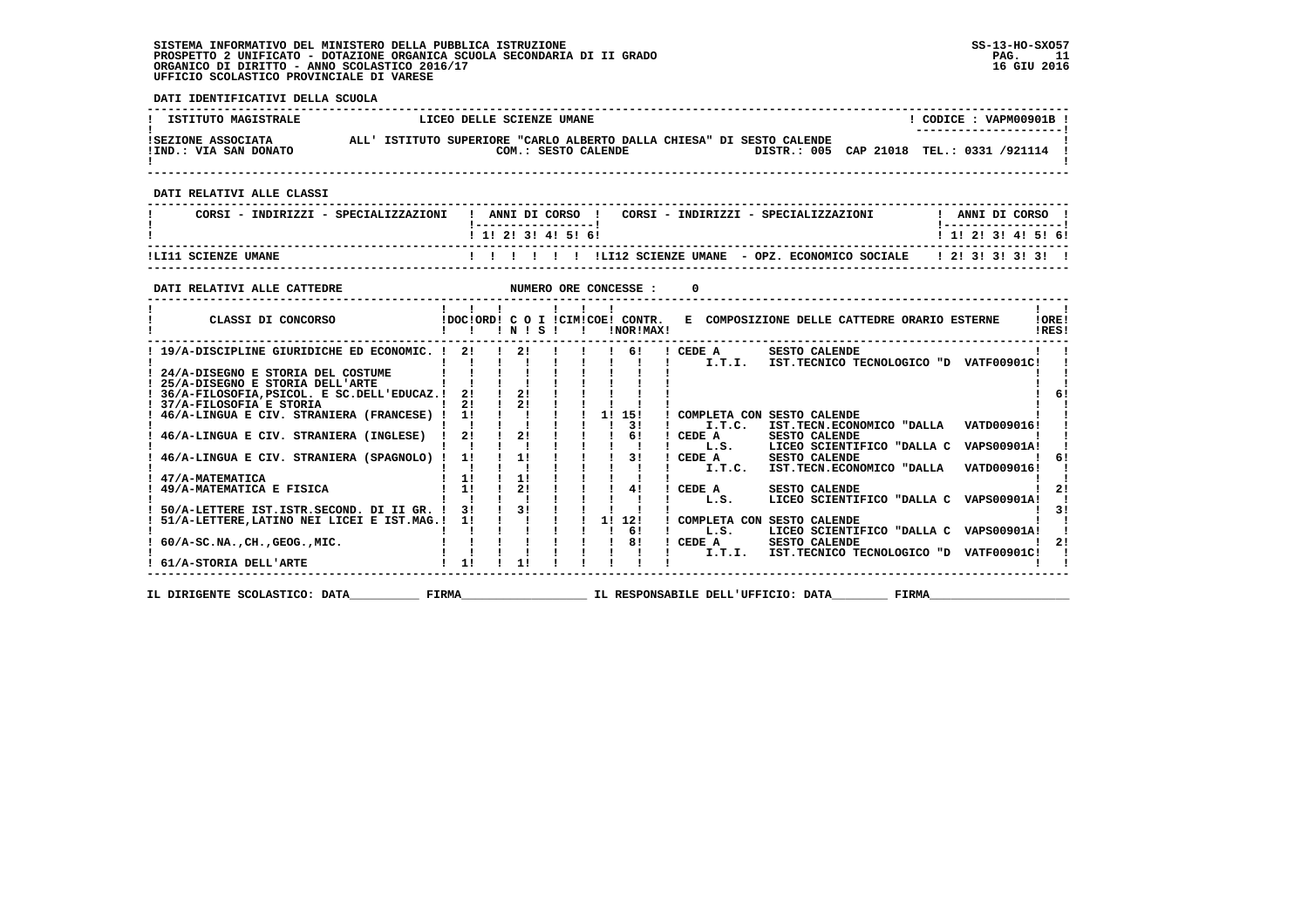**DATI IDENTIFICATIVI DELLA SCUOLA**

|                         |                                                         |  | CODICE: VAPM01000E!                         |
|-------------------------|---------------------------------------------------------|--|---------------------------------------------|
|                         |                                                         |  | ----------------------                      |
|                         | ISTITUTO MAGISTRALE LICEO STATALE "A. MANZONI" - VARESE |  |                                             |
| IIND.: VIA MORSELLI, 10 | COM.: VARESE                                            |  | DISTR.: 003 CAP 21100 TEL.: 0332 / 235262 ! |
|                         |                                                         |  |                                             |
|                         |                                                         |  |                                             |

 **------------------------------------------------------------------------------------------------------------------------------------**

 **DATI RELATIVI ALLE CLASSI**

| CORSI - INDIRIZZI - SPECIALIZZAZIONI                 | CORSI - INDIRIZZI - SPECIALIZZAZIONI<br>ANNI DI CORSO !<br>$\mathbf{I}$                                                                          | ANNI DI CORSO !                              |
|------------------------------------------------------|--------------------------------------------------------------------------------------------------------------------------------------------------|----------------------------------------------|
|                                                      | 1 1 2 3 3 4 5 5 6 1                                                                                                                              | 1 1 2 3 3 4 5 5 6 1                          |
| ILI04 LINGUISTICO<br>!LIP2 POTENZIAMENTO LINGUISTICO | 1 51 41 41 41 51 ILI11 SCIENZE UMANE<br>ILI12 SCIENZE UMANE - OPZ. ECONOMICO SOCIALE ! 1! 1! 1! 2! 2! !LI13 MUSICALE E COREUTICO - SEZ. MUSICALE | $1$ 31 31 31 31 41 1<br>$1$ 1! 1! 1! 1! 1! 1 |

| DATI RELATIVI ALLE CATTEDRE                                                         |          |          |          |              |    | NUMERO ORE CONCESSE :                         |    |                                                                                  |  |
|-------------------------------------------------------------------------------------|----------|----------|----------|--------------|----|-----------------------------------------------|----|----------------------------------------------------------------------------------|--|
| CLASSI DI CONCORSO                                                                  |          | INISI    |          | $\mathbf{I}$ |    | IDOCIORD! C O I ICIMICOE! CONTR.<br>INORIMAXI |    | E COMPOSIZIONE DELLE CATTEDRE ORARIO ESTERNE<br>!ORE!<br>IRES!                   |  |
| 19/A-DISCIPLINE GIURIDICHE ED ECONOMIC. !                                           | 21       |          | $1!$ $1$ |              |    | 11 151<br>3 I                                 |    | ! COMPLETA CON VARESE<br>I.P.S.S.C.T. "L.EINAUDI"<br>VARC02000L!<br><b>IPSCT</b> |  |
| 24/A-DISEGNO E STORIA DEL COSTUME                                                   |          |          |          |              |    |                                               |    |                                                                                  |  |
| 25/A-DISEGNO E STORIA DELL'ARTE                                                     | 41       | 31       |          |              | 11 | 10!<br>81                                     |    | ! COMPLETA CON VARESE<br>L. SCIENT. "G. FERRARIS" - VAPS03000P!<br>L.S.          |  |
| 31/A-ED.MUSICALE IST.ISTR.SEC.II GRADO                                              |          | 81       |          |              |    |                                               |    |                                                                                  |  |
| 36/A-FILOSOFIA, PSICOL. E SC. DELL'EDUCAZ.! 10!                                     |          |          |          |              |    | 1! 13!<br>61                                  |    | ! COMPLETA CON TRADATE<br>LICEO SCIENTIFICO "CURIE"<br>VAPS120001!<br>L.S.       |  |
| 37/A-FILOSOFIA E STORIA<br>46/A-LINGUA E CIV. STRANIERA (FRANCESE) !                | 11<br>31 | 11<br>21 |          |              |    | 11 171                                        |    | COMPLETA CON VARESE                                                              |  |
|                                                                                     |          |          |          |              |    |                                               | 21 | I.P.S.S.C.T. "L.EINAUDI"<br><b>IPSCT</b><br><b>VARC02000L!</b>                   |  |
| 46/A-LINGUA E CIV. STRANIERA (INGLESE)                                              | 10!      | 81       |          |              | 1! | 151<br>31                                     |    | COMPLETA CON VARESE<br>L. SCIENT. "G. FERRARIS" -<br>VAPS03000P!<br>L.S.         |  |
| 46/A-LINGUA E CIV. STRANIERA (SPAGNOLO) !<br>46/A-LINGUA E CIV. STRANIERA (TEDESCO) | 41<br>31 | 41<br>21 |          |              |    | 11 171                                        |    | COMPLETA CON VARESE                                                              |  |
|                                                                                     |          |          |          |              |    |                                               | 21 | "L.EINAUDI"<br>VARC02000L!<br><b>IPSCT</b><br>I.P.S.S.C.T.                       |  |
| 46/A-LINGUA E CIV. STRANIERA (RUSSO)<br>47/A-MATEMATICA                             |          |          |          |              |    |                                               |    |                                                                                  |  |
| 49/A-MATEMATICA E FISICA                                                            | ! 10!    | 110!     |          |              |    | 21                                            |    | CEDE A<br><b>VARESE</b>                                                          |  |
| 50/A-LETTERE IST.ISTR.SECOND. DI II GR. !                                           | 41       | 51       |          |              |    |                                               |    | L. SCIENT. "G. FERRARIS" - VAPS03000P!<br>L.S.                                   |  |
| 51/A-LETTERE, LATINO NEI LICEI E IST.MAG.! 17!                                      |          | 115!     |          |              |    | 71                                            |    | CEDE A<br><b>VARESE</b><br>L. SCIENT. "G. FERRARIS" - VAPS03000P!<br>L.S.        |  |
|                                                                                     |          |          |          |              |    |                                               |    |                                                                                  |  |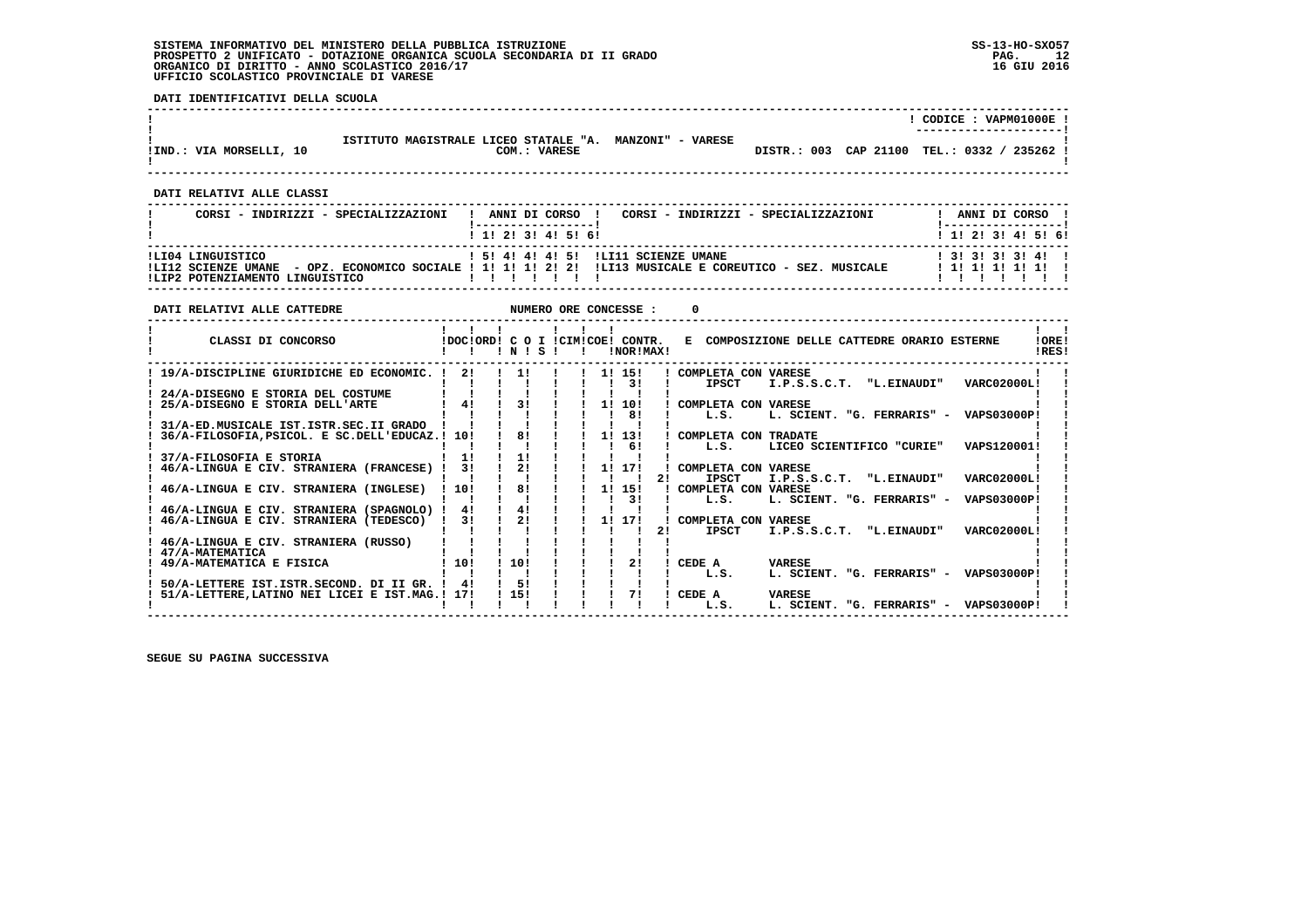**DATI IDENTIFICATIVI DELLA SCUOLA**

|                                                                  |    |              |                                                 | CODICE: VAPM01000E                                                                                                                                            |
|------------------------------------------------------------------|----|--------------|-------------------------------------------------|---------------------------------------------------------------------------------------------------------------------------------------------------------------|
| ISTITUTO MAGISTRALE LICEO STATALE "A.<br>IIND.: VIA MORSELLI, 10 |    | COM.: VARESE |                                                 | <b>MANZONI" - VARESE</b><br>DISTR.: 003 CAP 21100<br>TEL.: 0332 / 235262 !                                                                                    |
| DATI RELATIVI ALLE CATTEDRE                                      |    |              | NUMERO ORE CONCESSE :                           |                                                                                                                                                               |
| CLASSI DI CONCORSO                                               |    | INIS         | IDOCIORD! C O I ICIMICOE! CONTR.<br>INOR ! MAX! | E COMPOSIZIONE DELLE CATTEDRE ORARIO ESTERNE<br>!ORE!<br>!RES!                                                                                                |
| $60/A-SC.NA.$ , $CH.$ , $GEOG.$ , $MIC.$                         | 4! |              | -21<br>81                                       | CEDE A<br><b>VARESE</b><br>I.P.I.A. I.P.S.I.A. ISIS "NEWTON" -<br>VARI01701E!<br>ED A<br><b>VARESE</b><br>I.T.G.<br>I.T.G. ISIS "NERVI" -VARES<br>VATL013018! |
| 61/A-STORIA DELL'ARTE<br>** TABELLA C **                         |    |              |                                                 |                                                                                                                                                               |
| 3/C-CONV.IN LINGUA STRANIERA (FRANCESE)!                         | 11 |              | 1! 13!<br>-51                                   | COMPLETA CON TRADATE<br>LICEO SCIENTIFICO "CURIE"<br>VAPS120001!<br>L.S.                                                                                      |
| 3/C-CONV.IN LINGUA STRANIERA (INGLESE)                           | 11 | 1!           |                                                 | CEDE A<br>LUINO<br>VAPS11000A!<br>L. SCIENT. "SERENI" - LUIN<br>L.S.                                                                                          |
| 3/C-CONV.IN LINGUA STRANIERA (SPAGNOLO)!                         | 11 |              | 1! 16!<br>-21                                   | COMPLETA CON TRADATE<br>VAPS120001!<br>L.S.<br>LICEO SCIENTIFICO "CURIE"                                                                                      |
| 3/C-CONV.IN LINGUA STRANIERA (TEDESCO)                           | 11 |              | 1! 15!<br>31                                    | ! COMPLETA CON TRADATE<br>VAPS120001!<br>LICEO SCIENTIFICO "CURIE"<br>L.S.                                                                                    |
| 3/C-CONV.IN LINGUA STRANIERA (RUSSO)                             |    |              |                                                 |                                                                                                                                                               |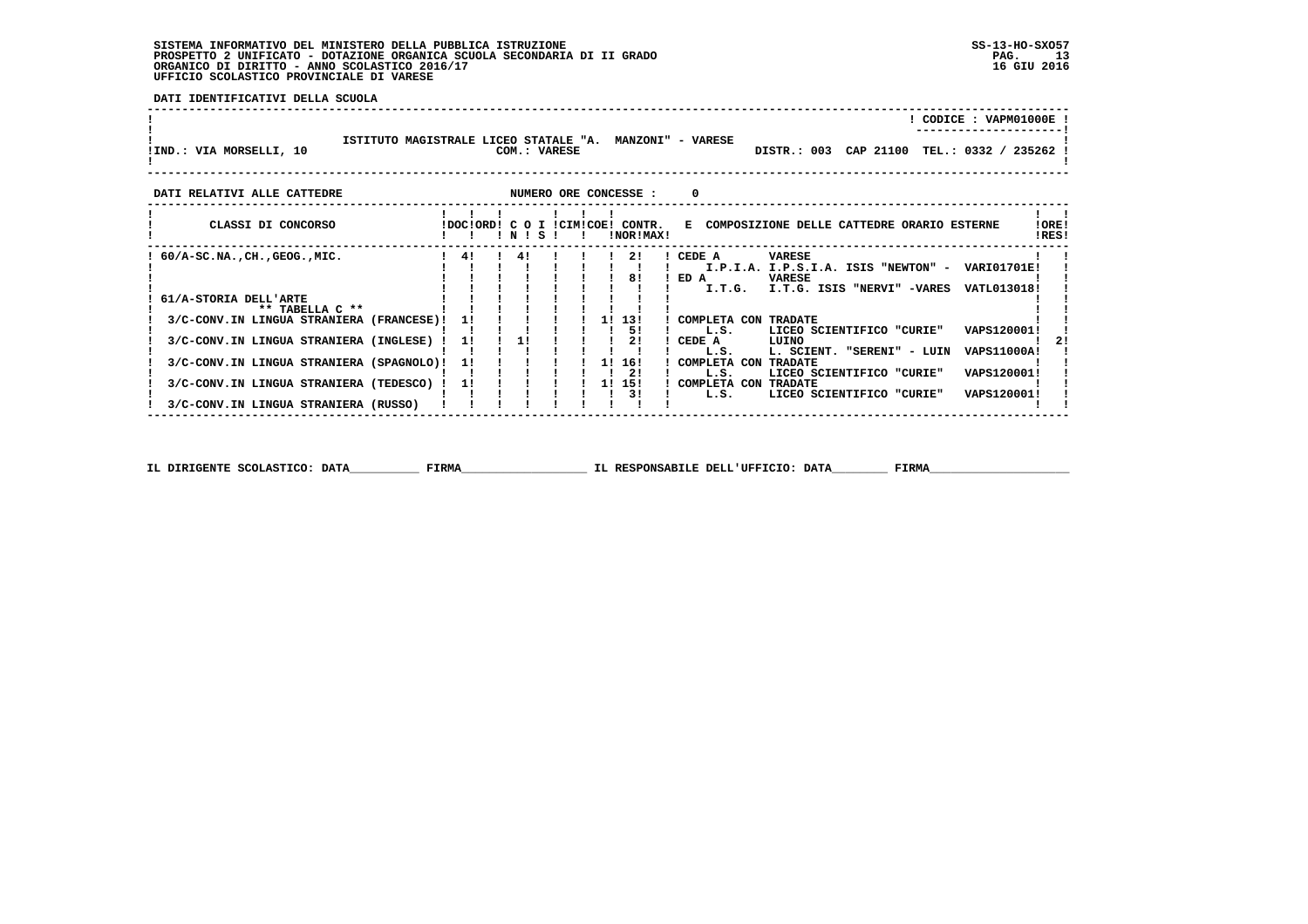**DATI IDENTIFICATIVI DELLA SCUOLA**

| <b>ISTITUTO MAGISTRALE</b>                                                                                                                                                                                                                                                                                                                                                  | LICEO SCIENZE UMANE                         |                                             |                                             |                                           |                                                                                                                                                                  | ! CODICE : VAPM027011 !                           |          |
|-----------------------------------------------------------------------------------------------------------------------------------------------------------------------------------------------------------------------------------------------------------------------------------------------------------------------------------------------------------------------------|---------------------------------------------|---------------------------------------------|---------------------------------------------|-------------------------------------------|------------------------------------------------------------------------------------------------------------------------------------------------------------------|---------------------------------------------------|----------|
| ISEZIONE ASSOCIATA ALL'ISTITUTO SUPERIORE DANIELE CRESPI DI BUSTO ARSIZIO IND.: VIA CARDUCCI, 4 COM.: BUSTO ARSIZIO                                                                                                                                                                                                                                                         |                                             |                                             |                                             |                                           | DISTR.: 008 CAP 21052 TEL.: 0331 /633256 !                                                                                                                       |                                                   |          |
| DATI RELATIVI ALLE CLASSI                                                                                                                                                                                                                                                                                                                                                   |                                             |                                             |                                             |                                           |                                                                                                                                                                  |                                                   |          |
| CORSI - INDIRIZZI - SPECIALIZZAZIONI   ANNI DI CORSO   CORSI - INDIRIZZI - SPECIALIZZAZIONI     ANNI DI CORSO                                                                                                                                                                                                                                                               |                                             | !------------------!<br>! 1! 2! 3! 4! 5! 6! |                                             |                                           |                                                                                                                                                                  | !------------------!<br>1 1 2 2 1 3 1 4 1 5 1 6 1 |          |
|                                                                                                                                                                                                                                                                                                                                                                             |                                             | ! 4! 4! 3! 4! 4! !                          |                                             |                                           |                                                                                                                                                                  | 1 1 1 1 1 1 1                                     |          |
| DATI RELATIVI ALLE CATTEDRE                                                                                                                                                                                                                                                                                                                                                 |                                             |                                             |                                             | 0                                         |                                                                                                                                                                  |                                                   |          |
| CLASSI DI CONCORSO CON PROCIORDI COLICIMICOE CONTR. E COMPOSIZIONE DELLE CATTEDRE ORARIO ESTERNE                                                                                                                                                                                                                                                                            | $1 \quad 1 \quad 1 \quad 1 \quad 1 \quad 1$ |                                             |                                             |                                           |                                                                                                                                                                  | $\mathbf{I}$ and $\mathbf{I}$<br>! ORE!<br>!RES!  |          |
| ! 19/A-DISCIPLINE GIURIDICHE ED ECONOMIC. ! 1! ! ! ! ! ! 1! 16! ! COMPLETA CON CASTELLANZA<br>24/A-DISEGNO E STORIA DEL COSTUME<br>25/A-DISEGNO E STORIA DELL'ARTE<br>! 36/A-FILOSOFIA, PSICOL. E SC. DELL'EDUCAZ. ! 4! ! 4!<br>$\frac{1}{2!}$<br>! 37/A-FILOSOFIA E STORIA<br>! 46/A-LINGUA E CIV. STRANIERA (INGLESE) ! 3!<br>47/A-MATEMATICA<br>49/A-MATEMATICA E FISICA | $\mathbf{I}$<br>$\frac{1}{4!}$              | 21<br>31<br>3!                              | 1 1 1 1 1 2 1 1<br>$\frac{1}{3!}$<br>1! 14! | L.S.                                      | I.T.G. I.T.G. ISIS "FACCHINETTI" VATL019017!<br>! CEDE A BUSTO ARSIZIO<br>LICEO SCIENTIFICO "TOSI" - VAPS01000D!<br>! COMPLETA CON BUSTO ARSIZIO                 |                                                   | 41<br>81 |
| 50/A-LETTERE IST. ISTR. SECOND. DI II GR. !!<br>! 51/A-LETTERE.LATINO NEI LICEI E IST.MAG.! 8!<br>60/A-SC.NA.,CH.,GEOG.,MIC.<br>61/A-STORIA DELL'ARTE                                                                                                                                                                                                                       | $\frac{1}{1}$ 8!<br>21<br>11                | 21<br>11                                    | 41<br>2!<br>21                              | L.C.<br>ICEDE A<br>L.C.<br>ED A<br>I.T.C. | LICEO CLASSICO - LICEO LIN VAPC02701R!<br><b>GALLARATE</b><br>LICEO CLASSICO "GIOVANNI P VAPC00101L!<br><b>SARONNO</b><br>I.T.C. "GINO ZAPPA" - SARO VATD08000G! |                                                   | 21<br>2! |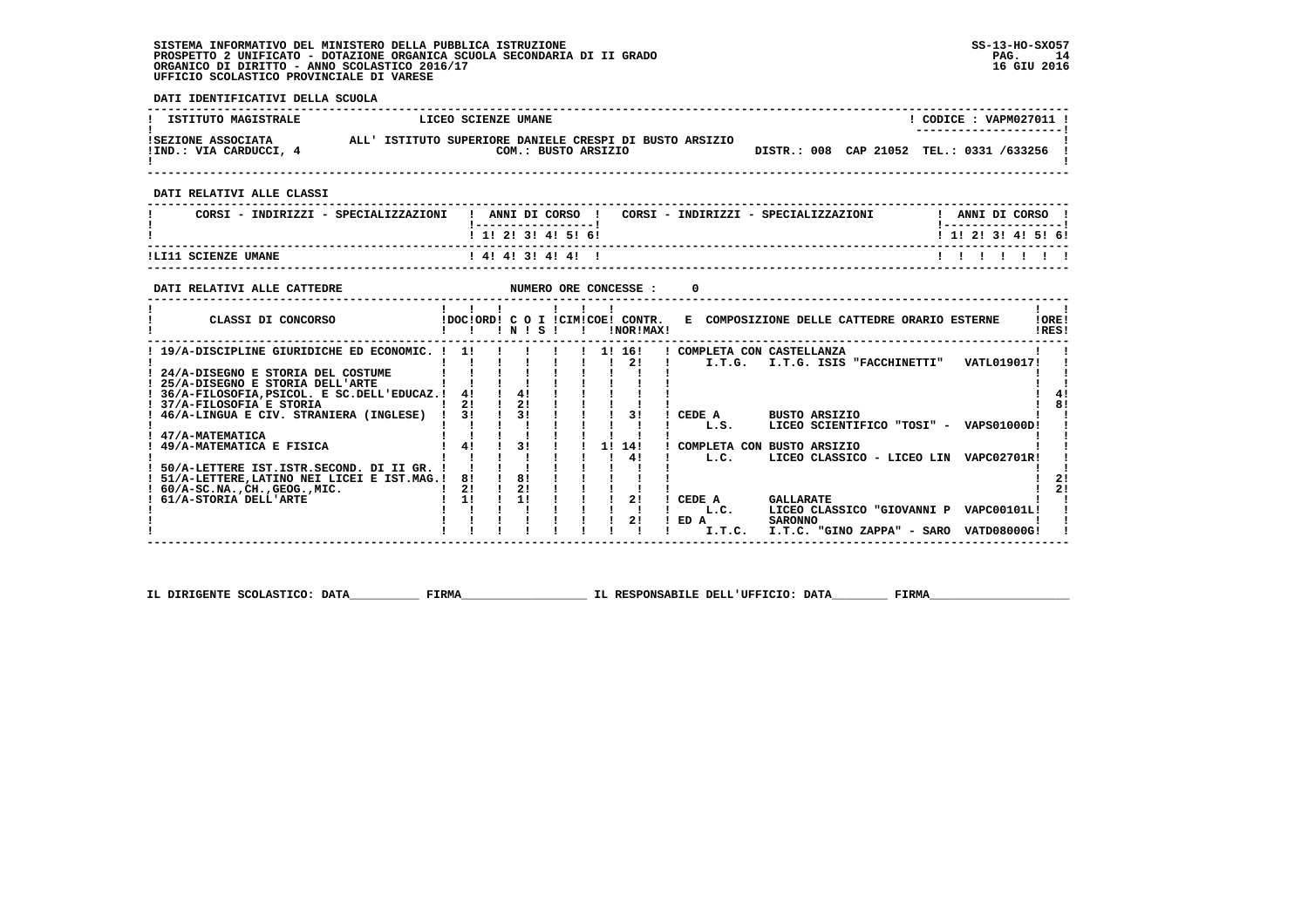**DATI IDENTIFICATIVI DELLA SCUOLA ------------------------------------------------------------------------------------------------------------------------------------** $1$  CODICE : VAPS001010 I **EXECUENTIFICO E LICEO SCIENTIFICO "LEONARDO DA VINCI"** \_\_\_\_\_\_\_\_\_\_\_\_\_\_\_\_\_\_\_\_\_\_\_\_  **! ---------------------! !SEZIONE ASSOCIATA ALL' ISTITUTO SUPERIORE I. S. I. S. "DA VINCI-PASCOLI" DI GALLARATE ! !IND.: VIALE DEI TIGLI, 38 COM.: GALLARATE DISTR.: 006 CAP 21013 TEL.: 0331 / 793727 ! ! !**DISTR.: 006 CAP 21013 TEL.: 0331 / 793727 1 - 1  **------------------------------------------------------------------------------------------------------------------------------------ DATI RELATIVI ALLE CLASSI ------------------------------------------------------------------------------------------------------------------------------------**! ANNI DI CORSO !  **! CORSI - INDIRIZZI - SPECIALIZZAZIONI ! ANNI DI CORSO ! CORSI - INDIRIZZI - SPECIALIZZAZIONI ! ANNI DI CORSO !**\_\_\_\_\_\_\_\_\_\_\_\_\_\_\_\_\_\_\_\_\_\_  **! !-----------------! !-----------------!**1 1 2 2 1 3 1 4 1 5 1 6 1  **! ! 1! 2! 3! 4! 5! 6! ! 1! 2! 3! 4! 5! 6! ------------------------------------------------------------------------------------------------------------------------------------ !LI02 SCIENTIFICO ! 6! 7! 5! 6! 7! !LI03 SCIENTIFICO - OPZIONE SCIENZE APPLICAT ! 3! 3! 3! 2! 2! ! ------------------------------------------------------------------------------------------------------------------------------------DATI RELATIVI ALLE CATTEDRE NUMERO ORE CONCESSE : 0 ------------------------------------------------------------------------------------------------------------------------------------** $\mathbf{I}$   $\mathbf{I}$  **! ! ! ! ! ! ! ! !LORE! ! CLASSI DI CONCORSO !DOC!ORD! C O I !CIM!COE! CONTR. E COMPOSIZIONE DELLE CATTEDRE ORARIO ESTERNE !ORE! ! ! ! ! N ! S ! ! !NOR!MAX! !RES!**IRES!  **------------------------------------------------------------------------------------------------------------------------------------ ! 12/A-CHIMICA AGRARIA ! ! ! ! ! ! ! ! ! ! ! ! 13/A-CHIMICA E TECNOLOGIE CHIMICHE ! ! ! ! ! ! ! ! ! ! ! ! 24/A-DISEGNO E STORIA DEL COSTUME ! ! ! ! ! ! ! ! ! ! ! ! 25/A-DISEGNO E STORIA DELL'ARTE ! 4! ! 4! ! ! 1! 14! ! COMPLETA CON GALLARATE ! ! ! ! ! ! ! ! ! ! 4! ! I.P.S.C. " GIOVANNI FALCONE" VARC023015! ! ! 27/A-DISEGNO TECNICO ED ARTISTICO ! ! ! ! ! ! ! ! ! ! !** $\blacksquare$  $\mathbf{I}$  and  $\mathbf{I}$  $\blacksquare$  $\blacksquare$  **! 34/A-ELETTRONICA ! ! ! ! ! ! ! ! ! ! ! ! 35/A-ELETTROTECNICA ED APPLICAZIONI ! ! ! ! ! ! ! ! ! ! ! ! 36/A-FILOSOFIA,PSICOL. E SC.DELL'EDUCAZ.! ! ! ! ! ! ! ! ! ! !** $\blacksquare$  37/A-FILOSOFIA E STORIA  $\blacksquare$   $\blacksquare$   $\blacksquare$   $\blacksquare$   $\blacksquare$   $\blacksquare$   $\blacksquare$   $\blacksquare$   $\blacksquare$   $\blacksquare$   $\blacksquare$   $\blacksquare$   $\blacksquare$   $\blacksquare$   $\blacksquare$   $\blacksquare$   $\blacksquare$   $\blacksquare$   $\blacksquare$   $\blacksquare$   $\blacksquare$   $\blacksquare$   $\blacksquare$   $\blacksquare$   $\blacksquare$   $\blacksquare$   $\blacksquare$   **! ! ! ! ! ! ! ! 8! ! L.C. LICEO CLASSICO "GIOVANNI P VAPC00101L! ! ! 38/A-FISICA ! ! ! ! ! ! ! ! ! ! !** $\frac{1}{1}$  **! 42/A-INFORMATICA ! 1! ! 1! ! ! ! ! ! ! 8!** $\frac{1}{3}$  **! 46/A-LINGUA E CIV. STRANIERA (INGLESE) ! 8! ! 7! ! ! ! 3! ! CEDE A GALLARATE ! 3! ! ! ! ! ! ! ! ! ! ! L.C. LICEO CLASSICO "GIOVANNI P VAPC00101L! ! ! 47/A-MATEMATICA ! 6! ! 6! ! ! ! ! ! ! ! ! 48/A-MATEMATICA APPLICATA ! ! ! ! ! ! ! ! ! ! ! ! 49/A-MATEMATICA E FISICA ! 12! ! 10! ! ! 1! 17! ! COMPLETA CON GALLARATE ! ! ! ! ! ! ! ! ! ! 2! ! L.C. LICEO CLASSICO "GIOVANNI P VAPC00101L! ! ! 50/A-LETTERE IST.ISTR.SECOND. DI II GR. ! ! ! ! ! ! ! ! ! ! ! ! 51/A-LETTERE,LATINO NEI LICEI E IST.MAG.! 19! ! 18! ! ! ! ! ! ! ! ! 60/A-SC.NA.,CH.,GEOG.,MIC. ! 8! ! 7! ! ! 1! 10! ! COMPLETA CON TRADATE ! ! ! ! ! ! ! ! ! ! 8! ! L.S. LICEO SCIENTIFICO "CURIE" VAPS120001! ! ! 66/A-TECNOLOGIA CERAMICA ! ! ! ! ! ! ! ! ! ! !**- 1  $\overline{\phantom{a}}$  $\mathbf{I}$  and  $\mathbf{I}$  **! 71/A-TECNOLOGIE E DISEGNO TECNICO ! ! ! ! ! ! ! ! ! ! !**

 **IL DIRIGENTE SCOLASTICO: DATA\_\_\_\_\_\_\_\_\_\_ FIRMA\_\_\_\_\_\_\_\_\_\_\_\_\_\_\_\_\_\_ IL RESPONSABILE DELL'UFFICIO: DATA\_\_\_\_\_\_\_\_ FIRMA\_\_\_\_\_\_\_\_\_\_\_\_\_\_\_\_\_\_\_\_**

 **------------------------------------------------------------------------------------------------------------------------------------**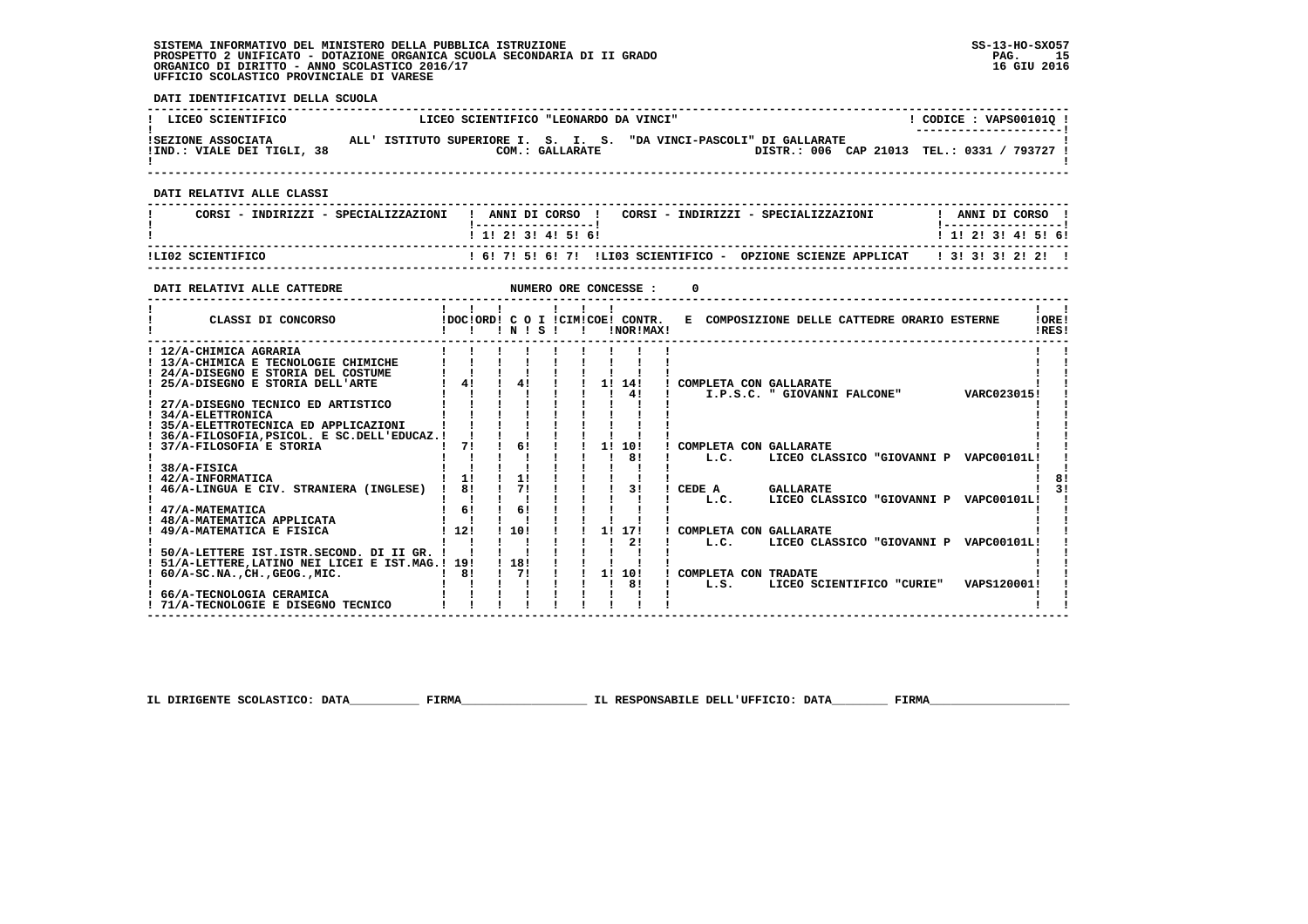**DATI IDENTIFICATIVI DELLA SCUOLA**

| LICEO SCIENTIFICO                                                                                                                                                                                    | ISIS VALCERESIO                                                                         |                                                                                           |                                                                                     | ! CODICE : VAPS004017 !                          |
|------------------------------------------------------------------------------------------------------------------------------------------------------------------------------------------------------|-----------------------------------------------------------------------------------------|-------------------------------------------------------------------------------------------|-------------------------------------------------------------------------------------|--------------------------------------------------|
| ISEZIONE ASSOCIATA ALL' ISTITUTO SUPERIORE IS VALCERESIO DI BISUSCHIO<br>!IND.: VIA ROMA                                                                                                             |                                                                                         | COM.: BISUSCHIO                                                                           | DISTR.: 004 CAP 21050 TEL.: 0332 /856760 !                                          |                                                  |
| DATI RELATIVI ALLE CLASSI                                                                                                                                                                            |                                                                                         |                                                                                           |                                                                                     |                                                  |
| CORSI - INDIRIZZI - SPECIALIZZAZIONI                                                                                                                                                                 |                                                                                         |                                                                                           | ! ANNI DI CORSO ! CORSI - INDIRIZZI - SPECIALIZZAZIONI " ! ANNI DI CORSO !          |                                                  |
|                                                                                                                                                                                                      | ! 1! 2! 3! 4! 5! 6!                                                                     |                                                                                           |                                                                                     | 1 1! 2! 3! 4! 5! 6!                              |
| ILI02 SCIENTIFICO<br>-<br>--------------------------------                                                                                                                                           |                                                                                         |                                                                                           |                                                                                     | 1 1 2 2 2 1 1 1                                  |
| DATI RELATIVI ALLE CATTEDRE                                                                                                                                                                          |                                                                                         | NUMERO ORE CONCESSE :                                                                     | $\mathbf{1}$                                                                        |                                                  |
| CLASSI DI CONCORSO                                                                                                                                                                                   | 1 1 1 1 1 1 1<br>!!!N!S!!                                                               | !DOC!ORD! C O I !CIM!COE! CONTR.<br><b>INOR ! MAX!</b>                                    | E COMPOSIZIONE DELLE CATTEDRE ORARIO ESTERNE                                        | $1 \quad 1$<br>!ORE!<br>IRES!                    |
| ! 19/A-DISCIPLINE GIURIDICHE ED ECONOMIC. !<br>! 24/A-DISEGNO E STORIA DEL COSTUME<br>! 25/A-DISEGNO E STORIA DELL'ARTE<br>! 36/A-FILOSOFIA, PSICOL. E SC. DELL'EDUCAZ.!!<br>37/A-FILOSOFIA E STORIA | $\frac{1}{1}$<br>$\frac{1}{2}$<br>$\frac{1}{1}$<br>21<br><b>Contract Contract</b><br>2! | $1 \quad 41$                                                                              | ! CEDE A BISUSCHIO<br>IPSCT I.P.S.S.C.T. "VALCERESIO" VARC004010!                   | $1 \quad 21$<br>$\blacksquare$<br>-1<br>2!<br>41 |
| ! 46/A-LINGUA E CIV. STRANIERA (INGLESE) !<br>! 47/A-MATEMATICA                                                                                                                                      | 21<br>21<br>11<br>$1 \quad 11$                                                          | 61                                                                                        | ICEDE A<br>BISUSCHIO<br><b>IPSCT</b><br>I.P.S.S.C.T. "VALCERESIO" VARC004010!       | 111                                              |
| ! 49/A-MATEMATICA E FISICA                                                                                                                                                                           | $1 \quad 31$<br>31                                                                      | 41                                                                                        | CEDE A<br><b>BISUSCHIO</b><br><b>IPSCT</b><br>I.P.S.S.C.T. "VALCERESIO" VARC004010! |                                                  |
| 50/A-LETTERE IST.ISTR.SECOND. DI II GR. !<br>51/A-LETTERE, LATINO NEI LICEI E IST.MAG.!                                                                                                              | $\mathbf{1}$ $\mathbf{1}$ $\mathbf{1}$<br>71                                            | $\begin{array}{ccccccccccccccccc}\n & & 1 & & 6 & & 1 & & 1\n\end{array}$<br>1! 16!<br>3! | ! COMPLETA CON LAVENO-MOMBELLO<br>L. S. LAVENO M. SEZ. STACC VAPS11001B!<br>L.S.    |                                                  |
| $60/A$ -SC.NA., CH., GEOG., MIC.<br>! 61/A-STORIA DELL'ARTE                                                                                                                                          | 21<br>2!                                                                                |                                                                                           |                                                                                     |                                                  |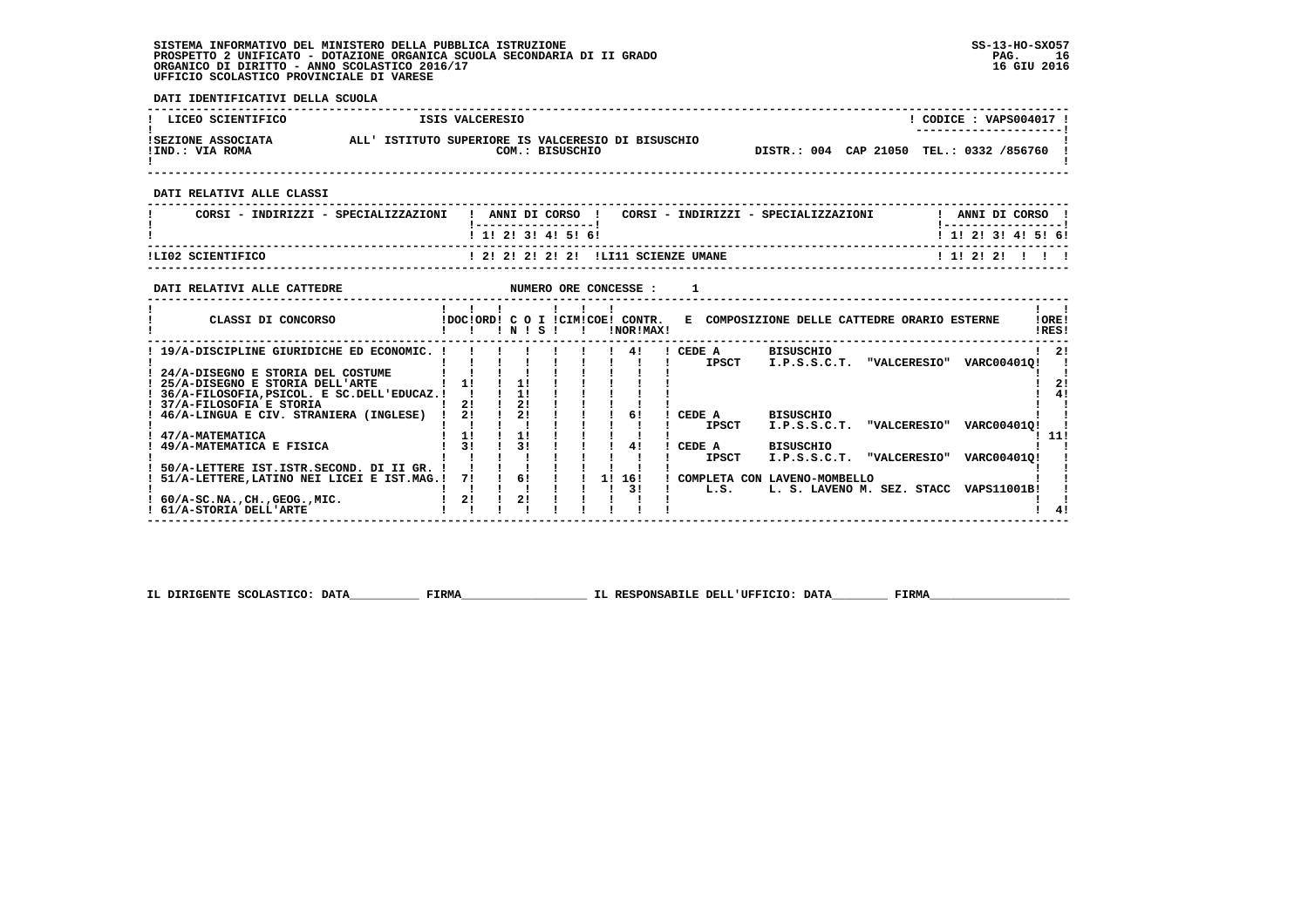**DATI IDENTIFICATIVI DELLA SCUOLA**

| LICEO SCIENTIFICO                                                                                                                                                                              | LICEO SCIENTIFICO "DALLA CHIESA"                                                                                                                                                                                                              | ! CODICE : VAPS00901A !                     |
|------------------------------------------------------------------------------------------------------------------------------------------------------------------------------------------------|-----------------------------------------------------------------------------------------------------------------------------------------------------------------------------------------------------------------------------------------------|---------------------------------------------|
|                                                                                                                                                                                                | SEZIONE ASSOCIATA ALL'ISTITUTO SUPERIORE "CARLO ALBERTO DALLA CHIESA" DI SESTO CALENDE !IND.: VIA SAN DONATO 1<br>IND.: VIA SAN DONATO 1 COM.: SESTO CALENDE DISTR.: 005 C.<br>COM.: SESTO CALENDE DISTR.: 005 CAP 21018 TEL.: 0331 /921063 ! |                                             |
| DATI RELATIVI ALLE CLASSI                                                                                                                                                                      |                                                                                                                                                                                                                                               |                                             |
|                                                                                                                                                                                                | CORSI - INDIRIZZI - SPECIALIZZAZIONI   ANNI DI CORSO   CORSI - INDIRIZZI - SPECIALIZZAZIONI   ANNI DI CORSO                                                                                                                                   |                                             |
| ------------------------------                                                                                                                                                                 | _____________________<br>1 1 2 2 1 3 1 4 1 5 1 6 1                                                                                                                                                                                            | <u>  -----------------</u>                  |
| !LI02 SCIENTIFICO                                                                                                                                                                              |                                                                                                                                                                                                                                               |                                             |
| DATI RELATIVI ALLE CATTEDRE                                                                                                                                                                    |                                                                                                                                                                                                                                               |                                             |
|                                                                                                                                                                                                | CLASSI DI CONCORSO             IDOC!ORD! C O I !CIM!COE! CONTR. E COMPOSIZIONE DELLE CATTEDRE ORARIO ESTERNE                                                                                                                                  | $\mathbf{I}$ $\mathbf{I}$<br>10RE1<br>!RES! |
| ! 24/A-DISEGNO E STORIA DEL COSTUME                    <br>$1.46/A$ -LINGUA E CIV. STRANIERA (RUSSO) $1.11$ $1.1$ $1.1$ $1.1$ $1.1$<br>! 49/A-MATEMATICA E FISICA                              | LICEO CLASSICO I.S.I.S "ST VAPC012013! !<br>! 46/A-LINGUA E CIV. STRANIERA (INGLESE) ! 21 ! 11 ! ! 11 12! ! COMPLETA CON SESTO CALENDE<br>$121 \t121 \t121 \t1111141$<br>! COMPLETA CON SESTO CALENDE                                         | $\mathbf{I}$ $\mathbf{I}$<br>$1 \quad 21$   |
| 3/C-CONV.IN LINGUA STRANIERA (FRANCESE)! ! ! ! ! ! ! ! ! !<br>3/C-CONV.IN LINGUA STRANIERA (INGLESE) !<br>3/C-CONV.IN LINGUA STRANIERA (TEDESCO) !<br>3/C-CONV.IN LINGUA STRANIERA (RUSSO) ! ! | 1 1 1 1 1 1 1 41<br>LICEO DELLE SCIENZE UMANE    VAPM00901B!<br><b>Contract Contract Street</b><br>I.M.<br>I.M. LICEO DELLE SCIENZE UMANE VAPM00901B! !<br>$\begin{array}{cccccccccccccc} &1&1&1&1&1&1&1&1 \end{array}$                       | $1 \quad 41$<br>$1 \quad 41$                |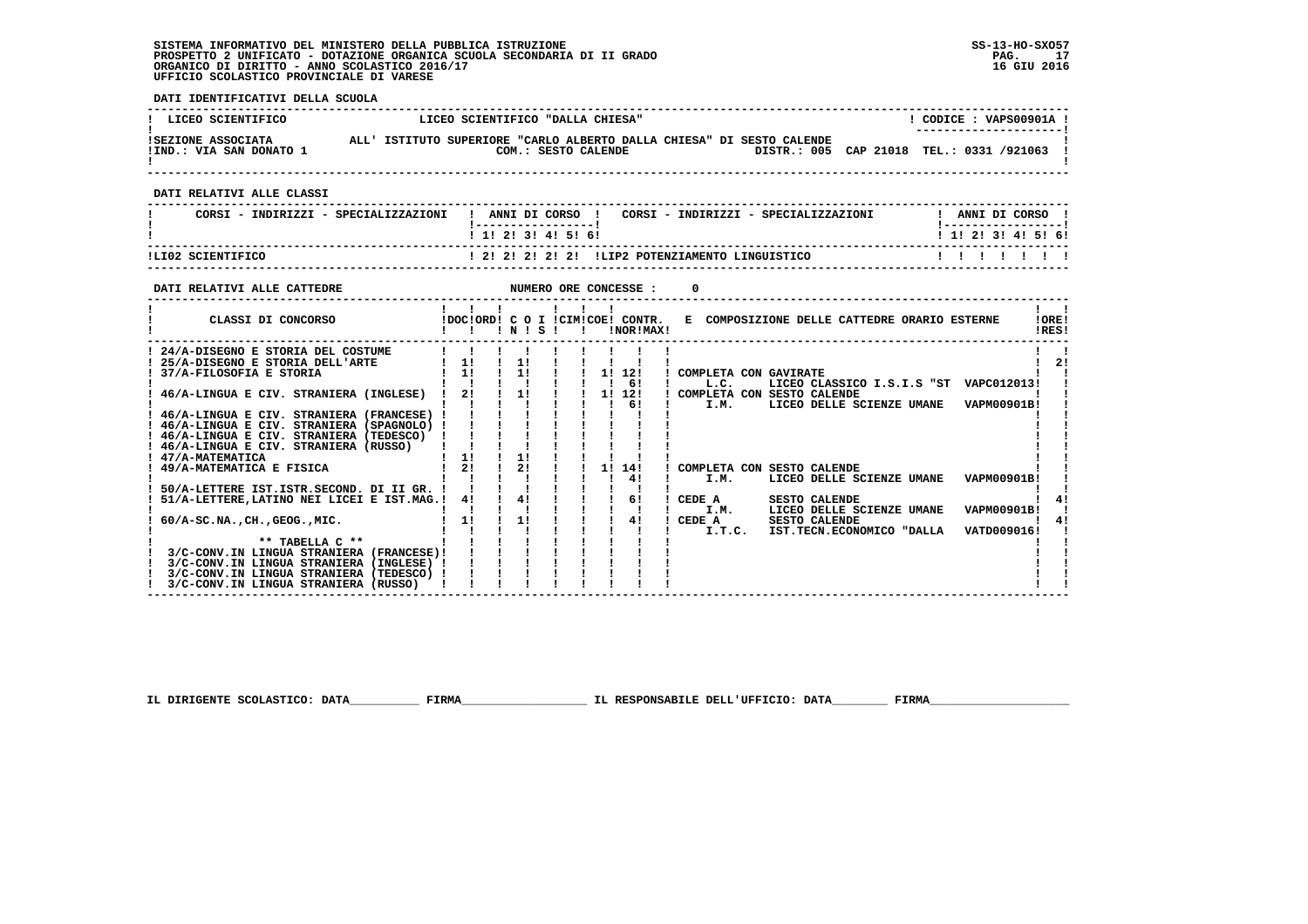**DATI IDENTIFICATIVI DELLA SCUOLA**

|                           |                                                                                   |             | CODICE: VAPS01000D !         |
|---------------------------|-----------------------------------------------------------------------------------|-------------|------------------------------|
| !IND.: VIA TOMMASO GROSSI | LICEO SCIENTIFICO LICEO SCIENTIFICO "TOSI" - BUSTO ARSIZIO<br>COM.: BUSTO ARSIZIO | DISTR.: 008 | CAP 21052 TEL.: 0331 /350660 |

 **------------------------------------------------------------------------------------------------------------------------------------**

 **------------------------------------------------------------------------------------------------------------------------------------**

 **DATI RELATIVI ALLE CLASSI**

| CORSI - INDIRIZZI - SPECIALIZZAZIONI                 | ANNI DI CORSO !<br>CORSI - INDIRIZZI - SPECIALIZZAZIONI                                                            | ANNI DI CORSO !       |
|------------------------------------------------------|--------------------------------------------------------------------------------------------------------------------|-----------------------|
|                                                      | 1 1 2 3 3 4 5 6 1<br>!ITP5 POT. SOCIO ECONOMICO E PER LA LEGALITA' !!!!!!!!!!!!!!!!!P7 POTENZIAMENTO LABORATORIALE | 1 1 2 3 3 4 5 6 1     |
| ILI02 SCIENTIFICO<br>ILIP2 POTENZIAMENTO LINGUISTICO | 1 41 41 41 51 ILIO3 SCIENTIFICO - OPZIONE SCIENZE APPLICAT                                                         | 1 5 1 5 1 4 1 3 1 4 1 |

| CLASSI DI CONCORSO                                                                                                                                                                                                                                                                                                                                                                                                                                                                                                                                                                                                                                                                                                                                                                                                                                                           | $\blacksquare$             | $'$ N $'$ S $'$            |  | !DOC!ORD! C O I !CIM!COE! CONTR.<br>!NOR!MAX! |        | E COMPOSIZIONE DELLE CATTEDRE ORARIO ESTERNE                   |                                                              |             | !ORE!<br>!RES! |
|------------------------------------------------------------------------------------------------------------------------------------------------------------------------------------------------------------------------------------------------------------------------------------------------------------------------------------------------------------------------------------------------------------------------------------------------------------------------------------------------------------------------------------------------------------------------------------------------------------------------------------------------------------------------------------------------------------------------------------------------------------------------------------------------------------------------------------------------------------------------------|----------------------------|----------------------------|--|-----------------------------------------------|--------|----------------------------------------------------------------|--------------------------------------------------------------|-------------|----------------|
| 7/A-ARTE DELLA FOTOGR. E GRAFICA PUBBL.!<br>8/A-ARTE DELLA GRAFICA E DELL'INCISIONE!<br>! 12/A-CHIMICA AGRARIA<br>! 13/A-CHIMICA E TECNOLOGIE CHIMICHE<br>! 17/A-DISCIPLINE ECONOMICO-AZIENDALI<br>! 19/A-DISCIPLINE GIURIDICHE ED ECONOMIC. !<br>! 20/A-DISCIPLINE MECCANICHE E TECNOLOGIA !<br>24/A-DISEGNO E STORIA DEL COSTUME<br>25/A-DISEGNO E STORIA DELL'ARTE<br>27/A-DISEGNO TECNICO ED ARTISTICO<br>! 34/A-ELETTRONICA<br>! 35/A-ELETTROTECNICA ED APPLICAZIONI<br>36/A-FILOSOFIA.PSICOL. E SC.DELL'EDUCAZ.!<br>! 37/A-FILOSOFIA E STORIA<br>$!$ 38/A-FISICA<br>! 42/A-INFORMATICA<br>46/A-LINGUA E CIV. STRANIERA (INGLESE)<br>! 46/A-LINGUA E CIV. STRANIERA (FRANCESE)<br>! 46/A-LINGUA E CIV. STRANIERA (SPAGNOLO) !<br>! 46/A-LINGUA E CIV. STRANIERA (TEDESCO)<br>! 46/A-LINGUA E CIV. STRANIERA (RUSSO)<br>! 47/A-MATEMATICA<br>! 48/A-MATEMATICA APPLICATA | 4!<br>61<br>21<br>71<br>4! | 41<br>61<br>21<br>6!<br>4! |  | 61<br>1! 15!<br>3!                            | CEDE A | <b>SARONNO</b><br>L.C.<br>! COMPLETA CON BUSTO ARSIZIO<br>I.M. | LIC. CLASSICO "LEGNANI" - VAPC040006!<br>LICEO SCIENZE UMANE | VAPM027011! |                |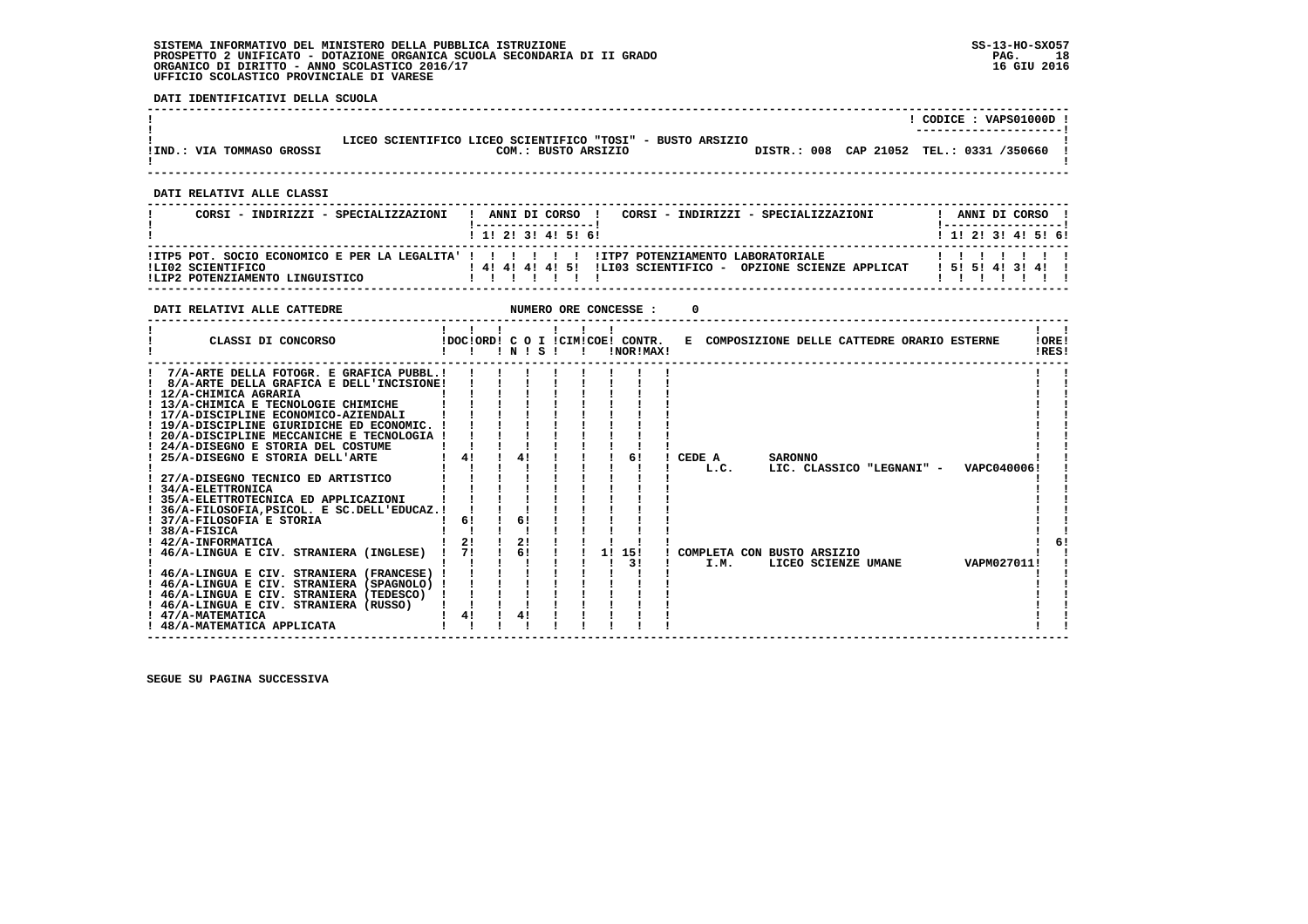.<br>ا

**DATI IDENTIFICATIVI DELLA SCUOLA** 

|                                                                                                                                                               |                                                         |                       |           | ! CODICE : VAPS01000D !                                                                                                          |
|---------------------------------------------------------------------------------------------------------------------------------------------------------------|---------------------------------------------------------|-----------------------|-----------|----------------------------------------------------------------------------------------------------------------------------------|
| !IND.: VIA TOMMASO GROSSI                                                                                                                                     |                                                         |                       |           | LICEO SCIENTIFICO LICEO SCIENTIFICO "TOSI" - BUSTO ARSIZIO<br>COM.: BUSTO ARSIZIO 600 DISTR.: 008 CAP 21052 TEL.: 0331 /350660 ! |
| DATI RELATIVI ALLE CATTEDRE                                                                                                                                   |                                                         | NUMERO ORE CONCESSE : |           |                                                                                                                                  |
| CLASSI DI CONCORSO (DOCIORDI C O I ICIMICOEI CONTR.                                                                                                           | 1 1 1 1 1 1 1<br>!!!N!S!!                               |                       | INORIMAXI | E COMPOSIZIONE DELLE CATTEDRE ORARIO ESTERNE<br>IOREI<br>IRES!                                                                   |
| ! 49/A-MATEMATICA E FISICA                                                                                                                                    | 1 1 1 1 1 1                                             | ! 11! ! ! 1! 17!      |           | ! COMPLETA CON BUSTO ARSIZIO<br>LICEO CLASSICO - LICEO LIN VAPC02701R!                                                           |
| ! 56/A-NAVIGAZ., ARTE NAV.ED EL.COSTR.NAV. !                                                                                                                  |                                                         |                       |           |                                                                                                                                  |
| ! 57/A-SCIENZA DEGLI ALIMENTI                                                                                                                                 | i Tri i Tri I                                           |                       |           | ! CEDE A BUSTO ARSIZIO<br>81                                                                                                     |
| 66/A-TECNOLOGIA CERAMICA<br>! 71/A-TECNOLOGIE E DISEGNO TECNICO        <br>! 72/A-TOPOG. GEN., COSTR.RUR. E DISEGNO ! ! !                                     |                                                         |                       |           | ! L.A. L. ART. "CANDIANI" - BUSTO VASL01000A!                                                                                    |
| ! 75/A-DATTILOGRAFIA E STENOGRAFIA<br>! 76/A-TRAT.TESTI, CAL., CONT. ELET. E AP. GES. !<br>$**$ TABELLA $C**$                                                 |                                                         |                       |           |                                                                                                                                  |
| ! 3/C-CONV.IN LINGUA STRANIERA (FRANCESE)!<br>! 3/C-CONV.IN LINGUA STRANIERA (INGLESE) !<br>! 3/C-CONV.IN LINGUA STRANIERA (TEDESCO) !                        |                                                         |                       |           |                                                                                                                                  |
| ! 3/C-CONV.IN LINGUA STRANIERA (RUSSO)<br>! 5/C-ESERCITAZIONI AGRARIE<br>! 11/C-ESERCITAZIONI DI ECONOMIA DOMESTICA!<br>! 13/C-ESERCITAZIONI DI ODONTOTECNICA | $\frac{1}{2}$ $\frac{1}{2}$ $\frac{1}{2}$ $\frac{1}{2}$ |                       |           |                                                                                                                                  |
| ! 15/C-ESERC.DI PORTINERIA E PRAT.DI AGEN.!<br>! 18/C-ESERCITAZIONI NAUTICHE<br>! 20/C-ESERCITAZIONI PRATICHE DI OTTICA !                                     |                                                         |                       |           |                                                                                                                                  |
| ! 24/C-LAB. CHIMICA E CHIMICA INDUSTRIALE !<br>! 26/C-LABORATORIO DI ELETTRONICA<br>! 27/C-LABORATORIO DI ELETTROTECNICA                                      |                                                         |                       |           |                                                                                                                                  |
| ! 28/C-LAB.DI FIS.ATOMICA E NUCL. E STRUM.!<br>! 29/C-LAB. DI FISICA E FISICA APPLICATA !<br>! 30/C-LAB. DI INFORMATICA GESTIONALE                            |                                                         |                       |           |                                                                                                                                  |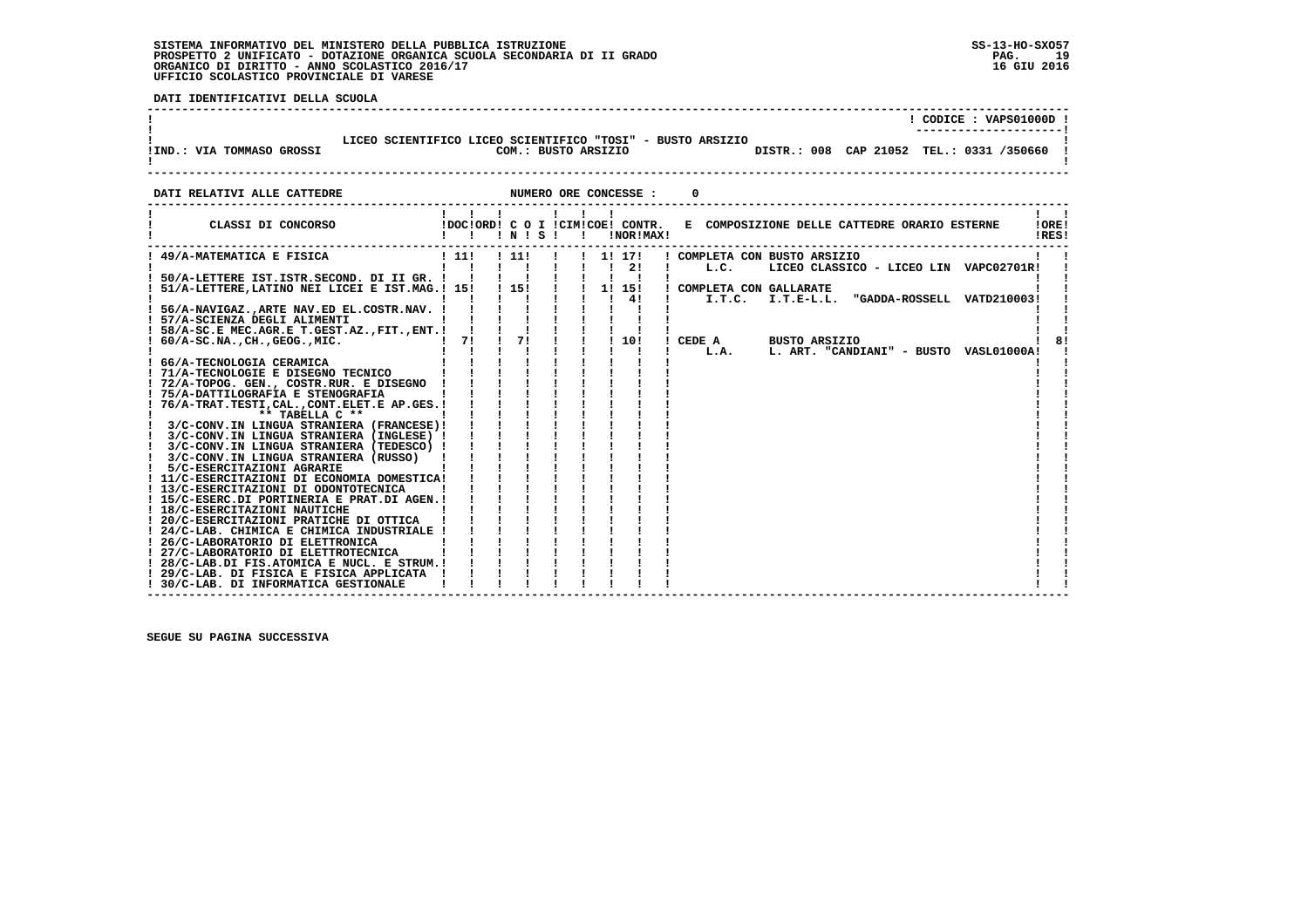**DATI IDENTIFICATIVI DELLA SCUOLA**

|                                                                                                                                                                                                                                                                                                                                                              |  |         |  |                     |           |                                    |  |       |                                                                               | ! CODICE : VAPS01000D                    |                |
|--------------------------------------------------------------------------------------------------------------------------------------------------------------------------------------------------------------------------------------------------------------------------------------------------------------------------------------------------------------|--|---------|--|---------------------|-----------|------------------------------------|--|-------|-------------------------------------------------------------------------------|------------------------------------------|----------------|
| LICEO SCIENTIFICO LICEO SCIENTIFICO "TOSI" - BUSTO ARSIZIO<br>!IND.: VIA TOMMASO GROSSI                                                                                                                                                                                                                                                                      |  |         |  | COM.: BUSTO ARSIZIO |           |                                    |  |       |                                                                               | DISTR.: 008 CAP 21052 TEL.: 0331 /350660 |                |
| DATI RELATIVI ALLE CATTEDRE<br>NUMERO ORE CONCESSE :                                                                                                                                                                                                                                                                                                         |  |         |  |                     |           | 0                                  |  |       |                                                                               |                                          |                |
| CLASSI DI CONCORSO                                                                                                                                                                                                                                                                                                                                           |  | ! N ! S |  |                     | !NOR!MAX! |                                    |  |       | !DOC!ORD! C O I !CIM!COE! CONTR. E COMPOSIZIONE DELLE CATTEDRE ORARIO ESTERNE |                                          | !ORE!<br>!RES! |
| ! 31/C-LAB. DI INFORMATICA INDUSTRIALE<br>! 32/C-LAB. MECCANICO-TECNOLOGICO<br>! 35/C-LAB. DI TECNICA MICROBIOLOGICA<br>! 43/C-LAB. EDILIZIA ED ESERCIT.TOPOGRAFIA!<br>! 45/C-METODOLOGIE OPERAT.NEI SERV.SOCIALI!<br>! 50/C-TEC.SERVIZI ED ESER.PRAT.DI CUCINA !<br>! 51/C-TEC.SERVIZI ED ESER.PRAT. SALA BAR !<br>! 52/C-TECN. SERVIZI E PRATICA OPERATIVA |  |         |  |                     |           |                                    |  |       |                                                                               |                                          |                |
| IL DIRIGENTE SCOLASTICO: DATA<br><b>Example 18 FIRMA</b>                                                                                                                                                                                                                                                                                                     |  |         |  |                     |           | IL RESPONSABILE DELL'UFFICIO: DATA |  | FIRMA |                                                                               |                                          |                |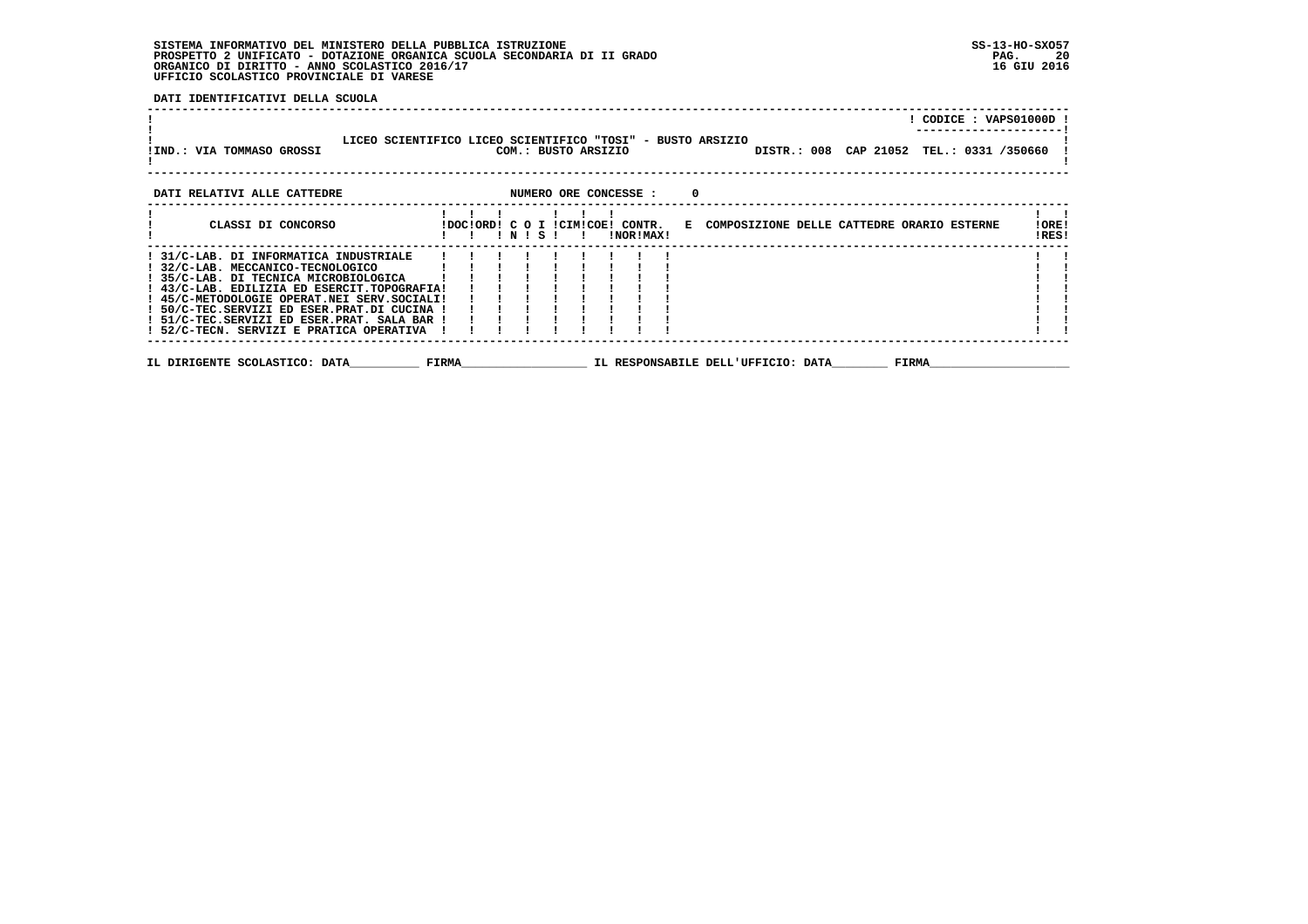**DATI IDENTIFICATIVI DELLA SCUOLA**

| ! LICEO SCIENTIFICO          | LIC.SCIENT.LINGUIST.SPORT. ISIS GAVIRATE       | CODICE: VAPS012016 !                     |
|------------------------------|------------------------------------------------|------------------------------------------|
| ISEZIONE ASSOCIATA           | ALL' ISTITUTO SUPERIORE "E. STEIN" DI GAVIRATE | ---------------------                    |
| !IND.: VIA DEI GELSOMINI, 14 | COM.: GAVIRATE                                 | DISTR.: 002 CAP 21026 TEL.: 0332 /745525 |

 **------------------------------------------------------------------------------------------------------------------------------------**

 **DATI RELATIVI ALLE CLASSI**

| CORSI - INDIRIZZI - SPECIALIZZAZIONI                                                                                                       | ANNI DI CORSO !<br>CORSI - INDIRIZZI - SPECIALIZZAZIONI |  |  | ANNI DI CORSO !           |  |
|--------------------------------------------------------------------------------------------------------------------------------------------|---------------------------------------------------------|--|--|---------------------------|--|
|                                                                                                                                            | 1 1 1 2 1 3 1 4 1 5 1 6 1                               |  |  | 1 1 1 2 1 3 1 4 1 5 1 6 1 |  |
| ILI02 SCIENTIFICO<br>ILI15 LICEO SCIENTIFICO - SEZIONE SPORTIVA     I 1! 1! 1! I I ILILS LICEO SPORTIVO<br>!LIP2 POTENZIAMENTO LINGUISTICO | 1 21 41 31 41 31 1LI04 LINGUISTICO                      |  |  | 1 2 1 2 1 2 1 1 1         |  |

| DATI RELATIVI ALLE CATTEDRE                     |    |                |    |    | NUMERO ORE CONCESSE :                         |                                              |       |  |                                        |                |
|-------------------------------------------------|----|----------------|----|----|-----------------------------------------------|----------------------------------------------|-------|--|----------------------------------------|----------------|
| CLASSI DI CONCORSO                              |    | 1 N 1 S 1      |    |    | !DOC!ORD! C O I !CIM!COE! CONTR.<br>!NOR!MAX! | E COMPOSIZIONE DELLE CATTEDRE ORARIO ESTERNE |       |  |                                        | !ORE!<br>!RES! |
| ! 12/A-CHIMICA AGRARIA                          |    |                |    |    |                                               |                                              |       |  |                                        |                |
| ! 13/A-CHIMICA E TECNOLOGIE CHIMICHE            |    |                |    |    |                                               |                                              |       |  |                                        |                |
| ! 19/A-DISCIPLINE GIURIDICHE ED ECONOMIC. !     |    |                |    |    |                                               |                                              |       |  |                                        | 31             |
| ! 24/A-DISEGNO E STORIA DEL COSTUME             |    |                |    |    |                                               |                                              |       |  |                                        |                |
| 25/A-DISEGNO E STORIA DELL'ARTE                 | 21 | 1!             |    | 11 | 16!                                           | COMPLETA CON GAVIRATE                        |       |  |                                        |                |
|                                                 |    |                |    |    | 21                                            | <b>IPSCT</b>                                 |       |  | IPSSCT-I.S.I.S "STEIN" - G VARC01201P! |                |
| 29/A-EDUCAZIONE FISICA II GRADO                 | 31 | 21             | 11 |    | 61                                            | CEDE A                                       | LUINO |  |                                        |                |
|                                                 |    |                |    |    |                                               | L.S.                                         |       |  | L. SCIENT. "SERENI" - LUIN VAPS11000A! |                |
| 36/A-FILOSOFIA, PSICOL. E SC.DELL'EDUCAZ.!      |    |                |    |    |                                               |                                              |       |  |                                        |                |
| 37/A-FILOSOFIA E STORIA                         | 31 | 3 <sub>1</sub> |    |    |                                               |                                              |       |  |                                        |                |
| $1.38/A-FISICA$                                 |    |                |    |    |                                               |                                              |       |  |                                        |                |
| ! 46/A-LINGUA E CIV. STRANIERA (INGLESE)        | 41 | 41             |    |    |                                               |                                              |       |  |                                        |                |
| ! 46/A-LINGUA E CIV. STRANIERA (FRANCESE) !     |    | 11             |    |    |                                               |                                              |       |  |                                        |                |
| ! 46/A-LINGUA E CIV. STRANIERA (TEDESCO)        | 11 | 11             |    |    |                                               |                                              |       |  |                                        |                |
| ! 46/A-LINGUA E CIV. STRANIERA (SPAGNOLO) !     |    |                |    |    |                                               |                                              |       |  |                                        |                |
| ! 46/A-LINGUA E CIV. STRANIERA (RUSSO)          |    |                |    |    |                                               |                                              |       |  |                                        |                |
| ! 47/A-MATEMATICA                               | 21 | 21             |    |    | 1! 11!                                        | ! COMPLETA CON GAVIRATE                      |       |  |                                        |                |
|                                                 |    |                |    |    | 91                                            | <b>IPSCT</b>                                 |       |  | IPSSCT-I.S.I.S "STEIN" - G VARC01201P! |                |
| 48/A-MATEMATICA APPLICATA                       |    |                |    |    |                                               |                                              |       |  |                                        |                |
| 49/A-MATEMATICA E FISICA                        | 51 | 51             |    | 1! | 16!                                           | COMPLETA CON GAVIRATE                        |       |  |                                        |                |
|                                                 |    |                |    |    | 2!                                            | L.C.                                         |       |  | LICEO CLASSICO I.S.I.S "ST VAPC012013! |                |
| 50/A-LETTERE IST.ISTR.SECOND. DI II GR. !       |    |                |    |    |                                               |                                              |       |  |                                        |                |
| 51/A-LETTERE, LATINO NEI LICEI E IST. MAG.! 10! |    | ! 10!          |    |    | 1! 12!                                        | ! COMPLETA CON LAVENO-MOMBELLO               |       |  |                                        |                |
|                                                 |    |                |    |    | 81                                            | L.S.                                         |       |  | L. S. LAVENO M. SEZ. STACC VAPS11001B! |                |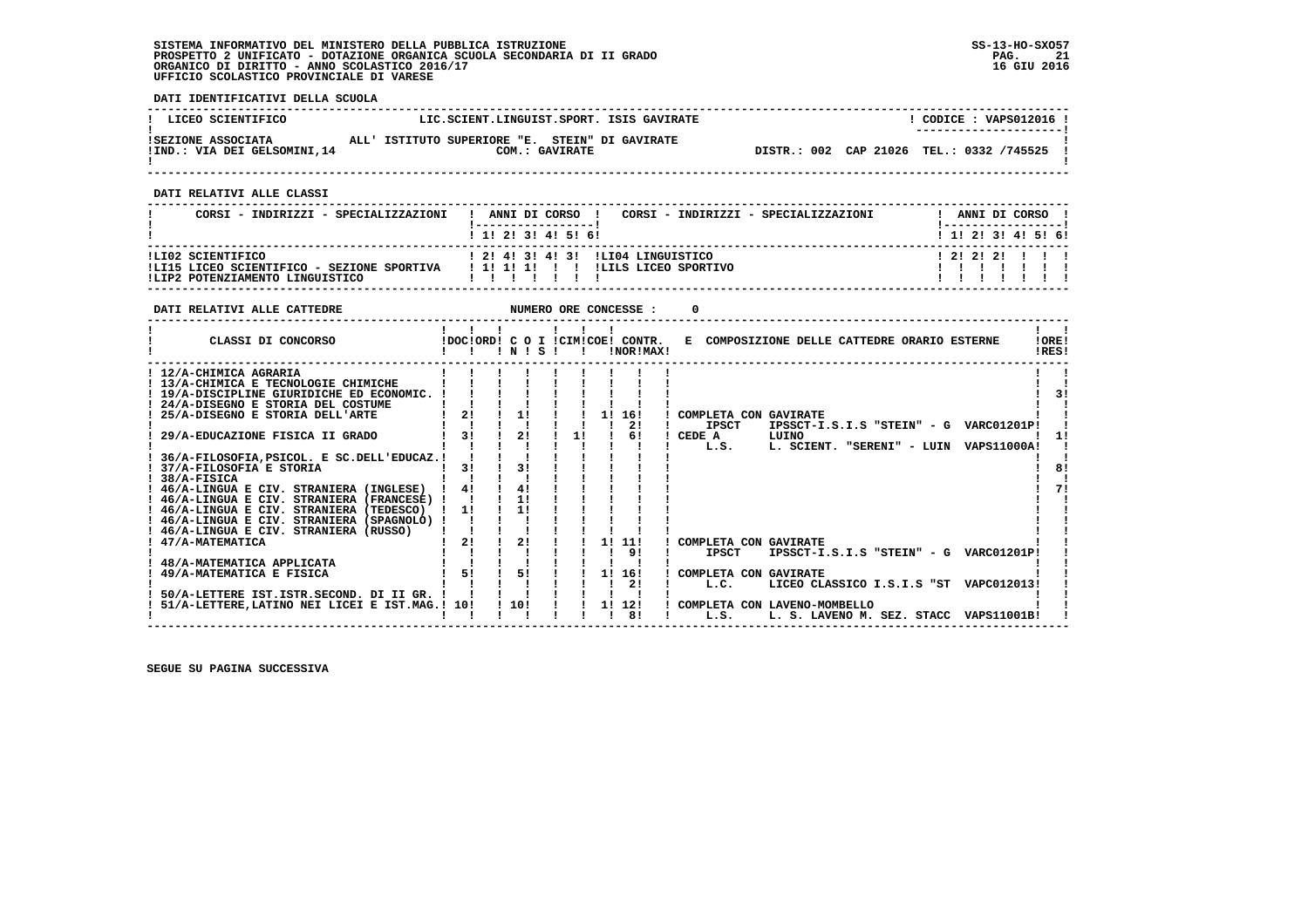**DATI IDENTIFICATIVI DELLA SCUOLA**

| ! LICEO SCIENTIFICO                               | LIC.SCIENT.LINGUIST.SPORT. ISIS GAVIRATE                         | CODICE: VAPS012016 !<br>---------------------- |
|---------------------------------------------------|------------------------------------------------------------------|------------------------------------------------|
| ISEZIONE ASSOCIATA<br>!IND.: VIA DEI GELSOMINI,14 | ALL' ISTITUTO SUPERIORE "E. STEIN" DI GAVIRATE<br>COM.: GAVIRATE | DISTR.: 002 CAP 21026 TEL.: 0332 /745525       |

| DATI RELATIVI ALLE CATTEDRE                                                                                                                                              |                          |                 |           |  |           | NUMERO ORE CONCESSE : | 0                        |                                |                                                                                                                                                                                    |                |
|--------------------------------------------------------------------------------------------------------------------------------------------------------------------------|--------------------------|-----------------|-----------|--|-----------|-----------------------|--------------------------|--------------------------------|------------------------------------------------------------------------------------------------------------------------------------------------------------------------------------|----------------|
| CLASSI DI CONCORSO                                                                                                                                                       |                          | IDOCIORDI C O I | ! N ! S ! |  | ICIMICOE! | CONTR.<br>!NOR!MAX!   | к.                       |                                | COMPOSIZIONE DELLE CATTEDRE ORARIO ESTERNE                                                                                                                                         | !ORE!<br>!RES! |
| $60/A$ -SC.NA., CH., GEOG., MIC.<br>61/A-STORIA DELL'ARTE<br>66/A-TECNOLOGIA CERAMICA<br>** TABELLA C **<br>3/C-CONV.IN LINGUA STRANIERA<br>3/C-CONV.IN LINGUA STRANIERA | (FRANCESE)!<br>(INGLESE) | 31              | 31        |  |           | 6!<br>31<br>61        | CEDE A<br>ED A<br>CEDE A | <b>IPSCT</b><br>I.T.T.<br>L.S. | <b>GAVIRATE</b><br>IPSSCT-I.S.I.S "STEIN" - G<br><b>VARC01201P!</b><br>LUINO<br>CITTA DI LUINO-CARLO VOLON<br>VATN003015!<br>LUINO<br>L. SCIENT.<br>"SERENI" - LUIN<br>VAPS11000A! | 21<br>6!       |
| 3/C-CONV.IN LINGUA STRANIERA<br>3/C-CONV.IN LINGUA STRANIERA (RUSSO)                                                                                                     | (TEDESCO)                |                 |           |  |           |                       |                          |                                |                                                                                                                                                                                    | 6!             |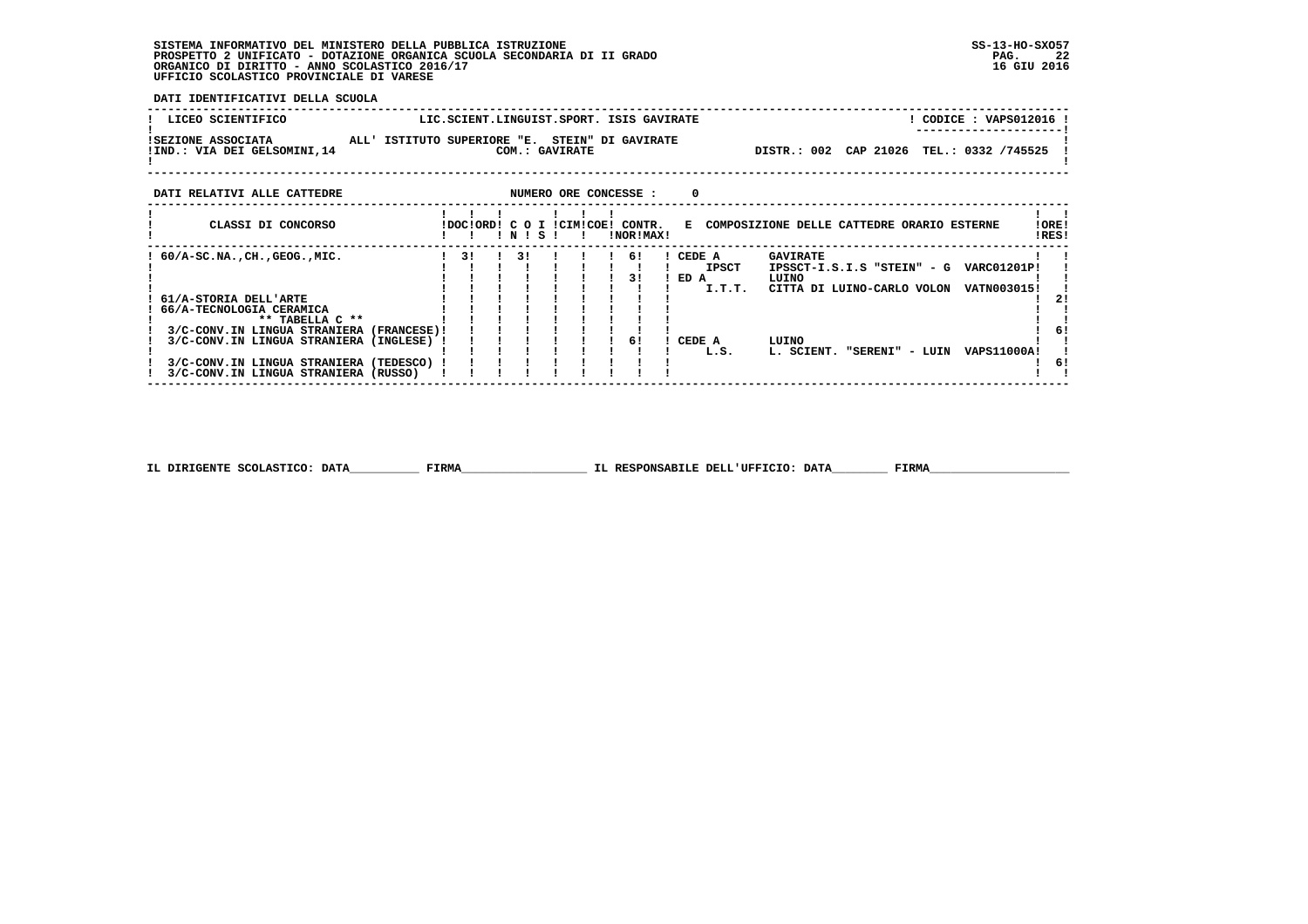**DATI IDENTIFICATIVI DELLA SCUOLA**

 $\mathbf{I}$ 

  **------------------------------------------------------------------------------------------------------------------------------------ ! ! CODICE : VAPS020004 ! ! ---------------------!**:<br>!<br>!IND.: VIA BENEDETTO CROCE **DESCLASSITION: SARONNO** !  **!IND.: VIA BENEDETTO CROCE COM.: SARONNO DISTR.: 009 CAP 21047 TEL.: 02 /9604104 ! ! ! ------------------------------------------------------------------------------------------------------------------------------------ DATI RELATIVI ALLE CLASSI ------------------------------------------------------------------------------------------------------------------------------------ ! CORSI - INDIRIZZI - SPECIALIZZAZIONI ! ANNI DI CORSO ! CORSI - INDIRIZZI - SPECIALIZZAZIONI ! ANNI DI CORSO ! ! !-----------------! !-----------------!**

|                                                      | $1$ 1! 2! 3! 4! 5! 6!                                                                    | ! 1! 2! 3! 4! 5! 6! |
|------------------------------------------------------|------------------------------------------------------------------------------------------|---------------------|
| ILI02 SCIENTIFICO<br>ILIP2 POTENZIAMENTO LINGUISTICO | : 4! 5! 5! 5! 5! ILIO3 SCIENTIFICO - OPZIONE SCIENZE APPLICAT    ! 5! 5! 4! 3! 3! !<br>. |                     |

| DATI RELATIVI ALLE CATTEDRE                                                                                                                                                                                                                                                                                                                                                                                                                                                                           |                      |                         | NUMERO ORE CONCESSE : |                                               |                                                                                                                                                                   |
|-------------------------------------------------------------------------------------------------------------------------------------------------------------------------------------------------------------------------------------------------------------------------------------------------------------------------------------------------------------------------------------------------------------------------------------------------------------------------------------------------------|----------------------|-------------------------|-----------------------|-----------------------------------------------|-------------------------------------------------------------------------------------------------------------------------------------------------------------------|
| CLASSI DI CONCORSO                                                                                                                                                                                                                                                                                                                                                                                                                                                                                    |                      | $'$ N $'$ S $'$         |                       | !DOC!ORD! C O I !CIM!COE! CONTR.<br>!NOR!MAX! | !ORE!<br>E COMPOSIZIONE DELLE CATTEDRE ORARIO ESTERNE<br>!RES!                                                                                                    |
| ! 12/A-CHIMICA AGRARIA<br>! 13/A-CHIMICA E TECNOLOGIE CHIMICHE<br>! 24/A-DISEGNO E STORIA DEL COSTUME<br>25/A-DISEGNO E STORIA DELL'ARTE<br>27/A-DISEGNO TECNICO ED ARTISTICO<br>! 34/A-ELETTRONICA<br>! 35/A-ELETTROTECNICA ED APPLICAZIONI<br>36/A-FILOSOFIA, PSICOL. E SC. DELL'EDUCAZ.!<br>37/A-FILOSOFIA E STORIA<br>38/A-FISICA<br>! 42/A-INFORMATICA<br>! 46/A-LINGUA E CIV. STRANIERA (INGLESE)<br>! 46/A-LINGUA E CIV. STRANIERA (FRANCESE) !<br>! 46/A-LINGUA E CIV. STRANIERA (SPAGNOLO) ! | 5!<br>61<br>11<br>71 | 4!<br>61<br>21<br>71    |                       | 1! 12!<br>61                                  | COMPLETA CON BUSTO ARSIZIO<br><b>IPSCT</b><br>I.P.S.S.C.T. "P.VERRI" -BU VARC030007!<br>51<br>41<br>61                                                            |
| ! 46/A-LINGUA E CIV. STRANIERA (TEDESCO)<br>! 46/A-LINGUA E CIV. STRANIERA (RUSSO)<br>47/A-MATEMATICA<br>48/A-MATEMATICA APPLICATA<br>! 49/A-MATEMATICA E FISICA<br>! 50/A-LETTERE IST.ISTR.SECOND. DI II GR. !<br>51/A-LETTERE, LATINO NEI LICEI E IST.MAG.! 17!<br>$60/A-SC.NA.$ , $CH.$ , $GEOG.$ , $MIC.$<br>66/A-TECNOLOGIA CERAMICA<br>71/A-TECNOLOGIE E DISEGNO TECNICO                                                                                                                        | 5!<br>9!<br>71       | 4!<br>111<br>1171<br>81 |                       | 1! 15!<br>31<br>41                            | COMPLETA CON SESTO CALENDE<br>I.P.I.A. IPSIA "DALLA CHIESA" SESTO VARI00901G!<br>15!<br>CEDE A<br><b>SARONNO</b><br>LIC. CLASSICO "LEGNANI" - VAPC040006!<br>L.C. |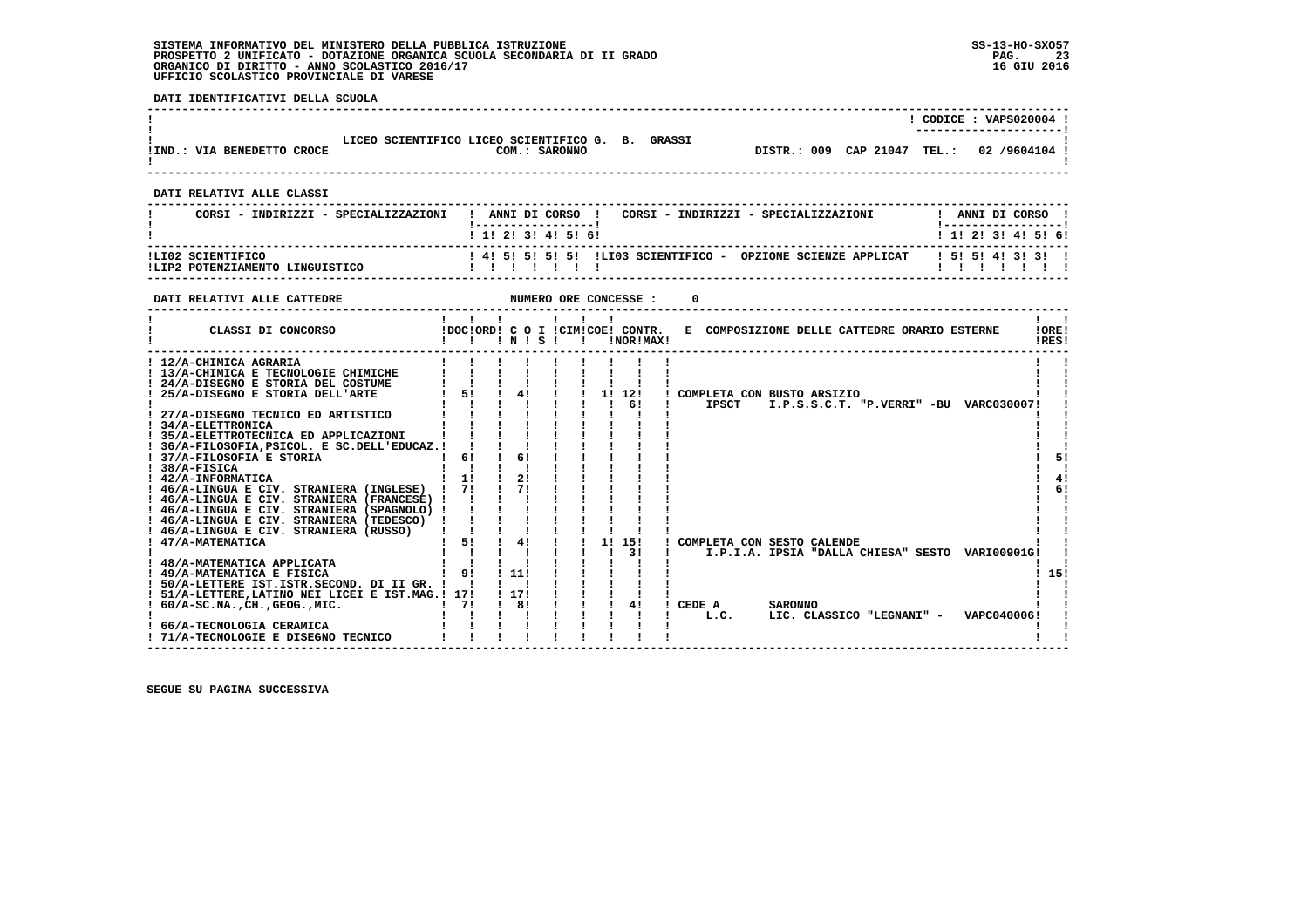**DATI IDENTIFICATIVI DELLA SCUOLA**

| !IND.: VIA BENEDETTO CROCE                                                                                                                                                                      | LICEO SCIENTIFICO LICEO SCIENTIFICO G. B. GRASSI | COM.: SARONNO                             |                       |           |                                              | DISTR.: 009 CAP 21047 TEL.: | CODICE: VAPS020004 !<br>02 /9604104 |                |
|-------------------------------------------------------------------------------------------------------------------------------------------------------------------------------------------------|--------------------------------------------------|-------------------------------------------|-----------------------|-----------|----------------------------------------------|-----------------------------|-------------------------------------|----------------|
| DATI RELATIVI ALLE CATTEDRE                                                                                                                                                                     |                                                  |                                           | NUMERO ORE CONCESSE : |           | $\Omega$                                     |                             |                                     |                |
| CLASSI DI CONCORSO                                                                                                                                                                              |                                                  | !DOC!ORD! C O I !CIM!COE! CONTR.<br>INISI |                       | !NOR!MAX! | E COMPOSIZIONE DELLE CATTEDRE ORARIO ESTERNE |                             |                                     | !ORE!<br>!RES! |
| $***$ TABELLA $C**$<br>3/C-CONV.IN LINGUA STRANIERA (FRANCESE)!<br>3/C-CONV.IN LINGUA STRANIERA (INGLESE) !<br>3/C-CONV.IN LINGUA STRANIERA (TEDESCO) !<br>3/C-CONV.IN LINGUA STRANIERA (RUSSO) |                                                  |                                           |                       |           |                                              |                             |                                     |                |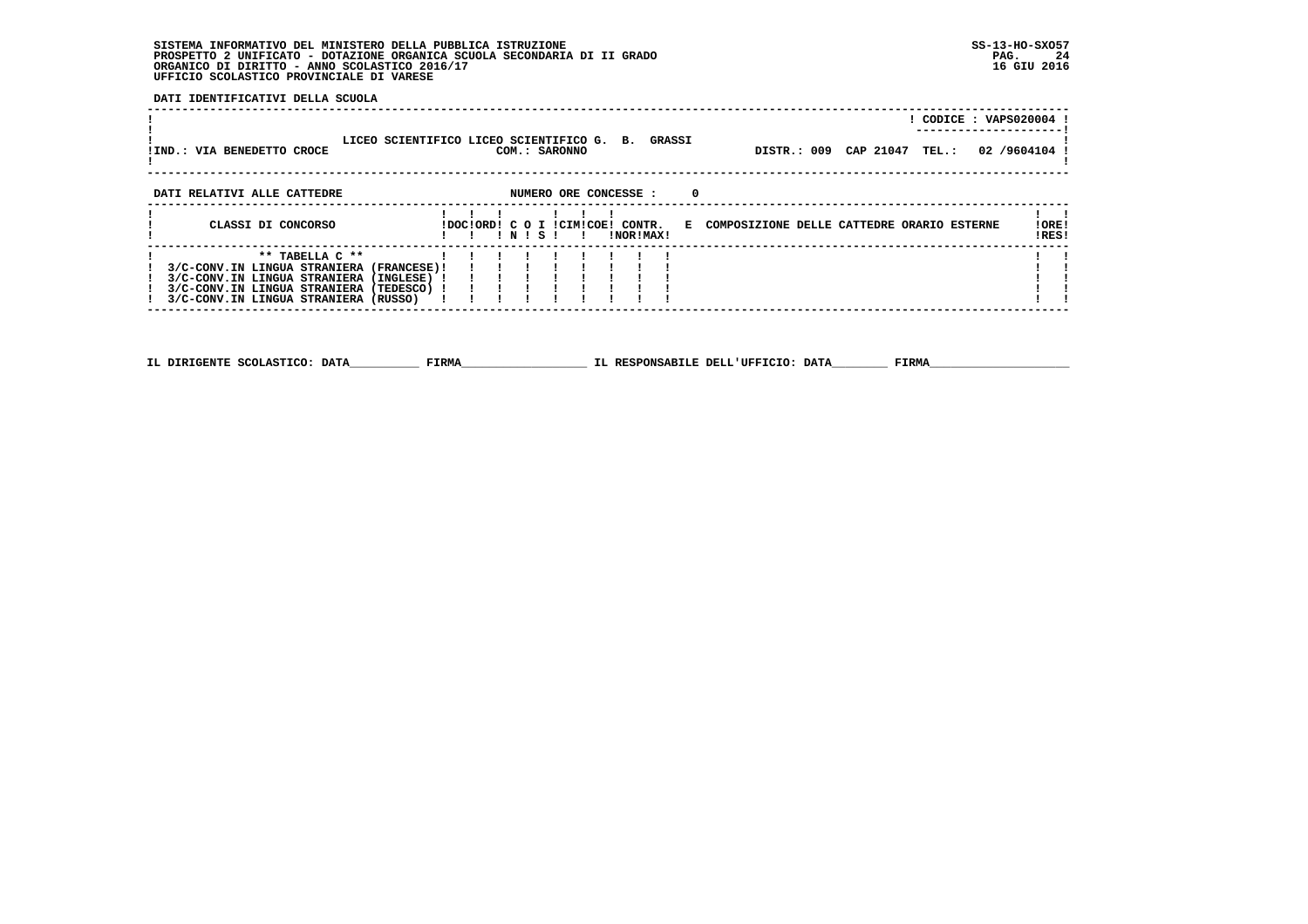**DATI IDENTIFICATIVI DELLA SCUOLA ------------------------------------------------------------------------------------------------------------------------------------** $1$  CODICE  $\cdot$  VAPS026014  $\cdot$ 1 LICEO SCIENTIFICO L. SCIENT. TEC. "GEYMONAT" - TRADATE 1<br>1 CODICE : VAPS026014 L. SCIENT. TEC. "GEYMONAT" DI TRADATE 1 \_\_\_\_\_\_\_\_\_\_\_\_\_\_\_\_\_\_\_\_\_\_\_\_ DISTR.: 007 CAP 21049 TEL.: 0331 /842371 1 - 1  **! ! ------------------------------------------------------------------------------------------------------------------------------------ DATI RELATIVI ALLE CLASSI ------------------------------------------------------------------------------------------------------------------------------------**! ANNI DI CORSO !  **! CORSI - INDIRIZZI - SPECIALIZZAZIONI ! ANNI DI CORSO ! CORSI - INDIRIZZI - SPECIALIZZAZIONI ! ANNI DI CORSO !**\_\_\_\_\_\_\_\_\_\_\_\_\_\_\_\_\_\_\_\_\_\_  **! !-----------------! !-----------------!**1 1 2 2 1 3 1 4 1 5 1 6 1  **! ! 1! 2! 3! 4! 5! 6! ! 1! 2! 3! 4! 5! 6! ------------------------------------------------------------------------------------------------------------------------------------ !LI03 SCIENTIFICO - OPZIONE SCIENZE APPLICAT ! 3! 4! 3! 3! 3! !LIP2 POTENZIAMENTO LINGUISTICO ! ! ! ! ! ! ! ------------------------------------------------------------------------------------------------------------------------------------DATI RELATIVI ALLE CATTEDRE NUMERO ORE CONCESSE : 0 ------------------------------------------------------------------------------------------------------------------------------------** $\mathbf{I}$   $\mathbf{I}$  **! ! ! ! ! ! ! ! ! ! CLASSI DI CONCORSO !DOC!ORD! C O I !CIM!COE! CONTR. E COMPOSIZIONE DELLE CATTEDRE ORARIO ESTERNE !ORE! ! ! ! ! N ! S ! ! !NOR!MAX! !RES!LORE! IDFSI ------------------------------------------------------------------------------------------------------------------------------------**1 12/A-CHIMICA AGRARIA<br>
1 13/A-CHIMICA AGRARIA<br>
1 24/A-DISEGNO E STORIA DEL COSTUME<br>
1 25/A-DISEGNO E STORIA DEL COSTUME<br>
1 27/A-DISEGNO E STORIA DELL'ARTE<br>
1 21/4 - ELETTRONICA<br>
1 34/A-ELETTRONICA<br>
1 34/A-ELETTRONICA<br>
1 2  $\blacksquare$  $\blacksquare$ - 1  $1 \quad 21$  $\mathbf{I}$   $\mathbf{I}$  **! 35/A-ELETTROTECNICA ED APPLICAZIONI ! ! ! ! ! ! ! ! ! ! ! ! 36/A-FILOSOFIA,PSICOL. E SC.DELL'EDUCAZ.! 1! ! 1! ! ! ! ! ! ! ! ! 37/A-FILOSOFIA E STORIA ! ! ! ! ! ! ! ! ! ! !** $\blacksquare$  $\blacksquare$  $1 - 51$  **! 38/A-FISICA ! 2! ! 2! ! ! ! ! ! ! 5! ! 42/A-INFORMATICA ! ! ! ! ! ! 1! 12! ! COMPLETA CON TRADATE ! ! ! ! ! ! ! ! ! ! 6! ! I.T.I. I.T.I.S. ISIS "L.GEYMONAT" VATF026016! ! ! 46/A-LINGUA E CIV. STRANIERA (INGLESE) ! 2! ! 2! ! ! 1! 12! ! COMPLETA CON TRADATE ! ! ! ! ! ! ! ! ! ! 6! ! L.A. L. ART. "DON MILANI" - TRA VASL011017! ! ! 46/A-LINGUA E CIV. STRANIERA (FRANCESE) ! ! ! ! ! ! ! ! ! ! ! ! 46/A-LINGUA E CIV. STRANIERA (SPAGNOLO) ! ! ! ! ! ! ! ! ! ! !**- 1  **! 46/A-LINGUA E CIV. STRANIERA (TEDESCO) ! ! ! ! ! ! ! ! ! ! ! ! 46/A-LINGUA E CIV. STRANIERA (RUSSO) ! ! ! ! ! ! ! ! ! ! ! ! 47/A-MATEMATICA ! 3! ! 3! ! ! ! 4! ! CEDE A TRADATE ! 5! ! ! ! ! ! ! ! ! ! ! I.T.I. I.T.I.S. ISIS "L.GEYMONAT" VATF026016! !** $\blacksquare$ - 51 - 1  **! 48/A-MATEMATICA APPLICATA ! ! ! ! ! ! ! ! ! ! ! ! 49/A-MATEMATICA E FISICA ! ! ! ! ! ! ! ! ! ! ! ! 50/A-LETTERE IST.ISTR.SECOND. DI II GR. ! 5! ! 5! ! ! ! ! ! ! 13!**- 1  $1.121$  $1 \quad 1$  **! 51/A-LETTERE,LATINO NEI LICEI E IST.MAG.! ! ! ! ! ! ! ! ! ! !**- 1  **! 60/A-SC.NA.,CH.,GEOG.,MIC. ! 2! ! 2! ! ! 1! 13! ! COMPLETA CON TRADATE ! ! ! ! ! ! ! ! ! ! 5! ! I.T.I. I.T.I.S. ISIS "L.GEYMONAT" VATF026016! ! ! 66/A-TECNOLOGIA CERAMICA ! ! ! ! ! ! ! ! ! ! !** $\mathbf{I}$  $\cdots$   $\cdots$   $\vdots$ 

 **------------------------------------------------------------------------------------------------------------------------------------**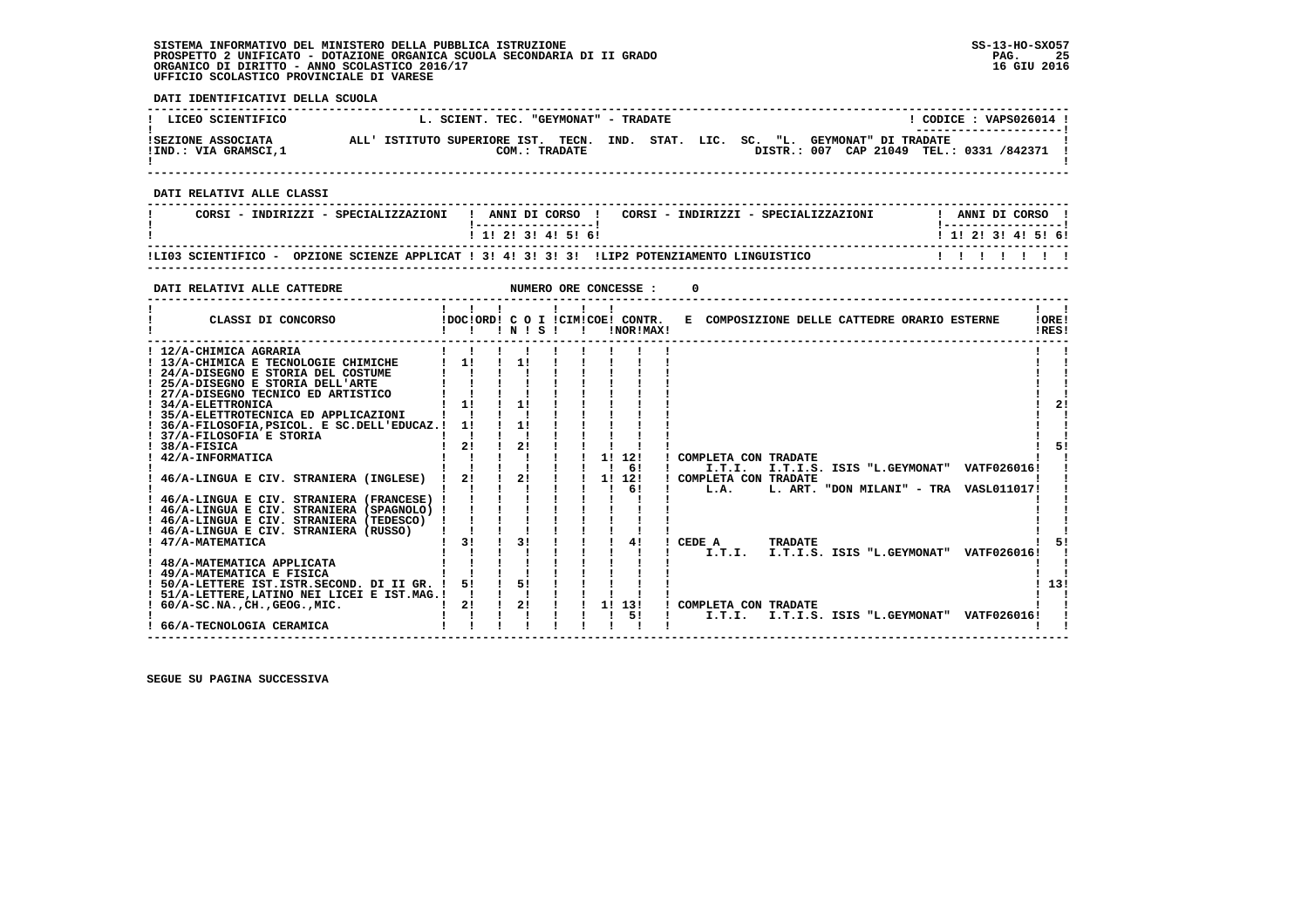**DATI IDENTIFICATIVI DELLA SCUOLA**

| LICEO SCIENTIFICO                                                                                                                                                                                                              |                              | L. SCIENT. TEC. "GEYMONAT" - TRADATE |              |                        |                       |           |          |                                                          |             |  | ! CODICE : VAPS026014 !      |                |  |
|--------------------------------------------------------------------------------------------------------------------------------------------------------------------------------------------------------------------------------|------------------------------|--------------------------------------|--------------|------------------------|-----------------------|-----------|----------|----------------------------------------------------------|-------------|--|------------------------------|----------------|--|
| ISEZIONE ASSOCIATA<br>!IND.: VIA GRAMSCI,1                                                                                                                                                                                     | ALL' ISTITUTO SUPERIORE IST. |                                      |              | TECN.<br>COM.: TRADATE | IND.                  |           |          | STAT. LIC. SC. "L. GEYMONAT" DI TRADATE                  | DISTR.: 007 |  | CAP 21049 TEL.: 0331 /842371 |                |  |
| DATI RELATIVI ALLE CATTEDRE                                                                                                                                                                                                    |                              |                                      |              |                        | NUMERO ORE CONCESSE : |           | $\Omega$ |                                                          |             |  |                              |                |  |
| CLASSI DI CONCORSO                                                                                                                                                                                                             |                              | !DOC!ORD! C O I !CIM!COE! CONTR.     | ! N ! S !    |                        |                       | INORIMAXI |          | E COMPOSIZIONE DELLE CATTEDRE ORARIO ESTERNE             |             |  |                              | !ORE!<br>!RES! |  |
| 71/A-TECNOLOGIE E DISEGNO TECNICO<br>** TABELLA C **<br>3/C-CONV.IN LINGUA STRANIERA (FRANCESE)!<br>3/C-CONV.IN LINGUA STRANIERA (INGLESE)<br>3/C-CONV.IN LINGUA STRANIERA (TEDESCO) !<br>3/C-CONV.IN LINGUA STRANIERA (RUSSO) |                              | $\frac{1}{1}$                        | $1 \quad 11$ |                        | 11 141                | - 61      |          | ! COMPLETA CON GALLARATE<br>I.P.S.C. " GIOVANNI FALCONE" |             |  | VARC023015!                  |                |  |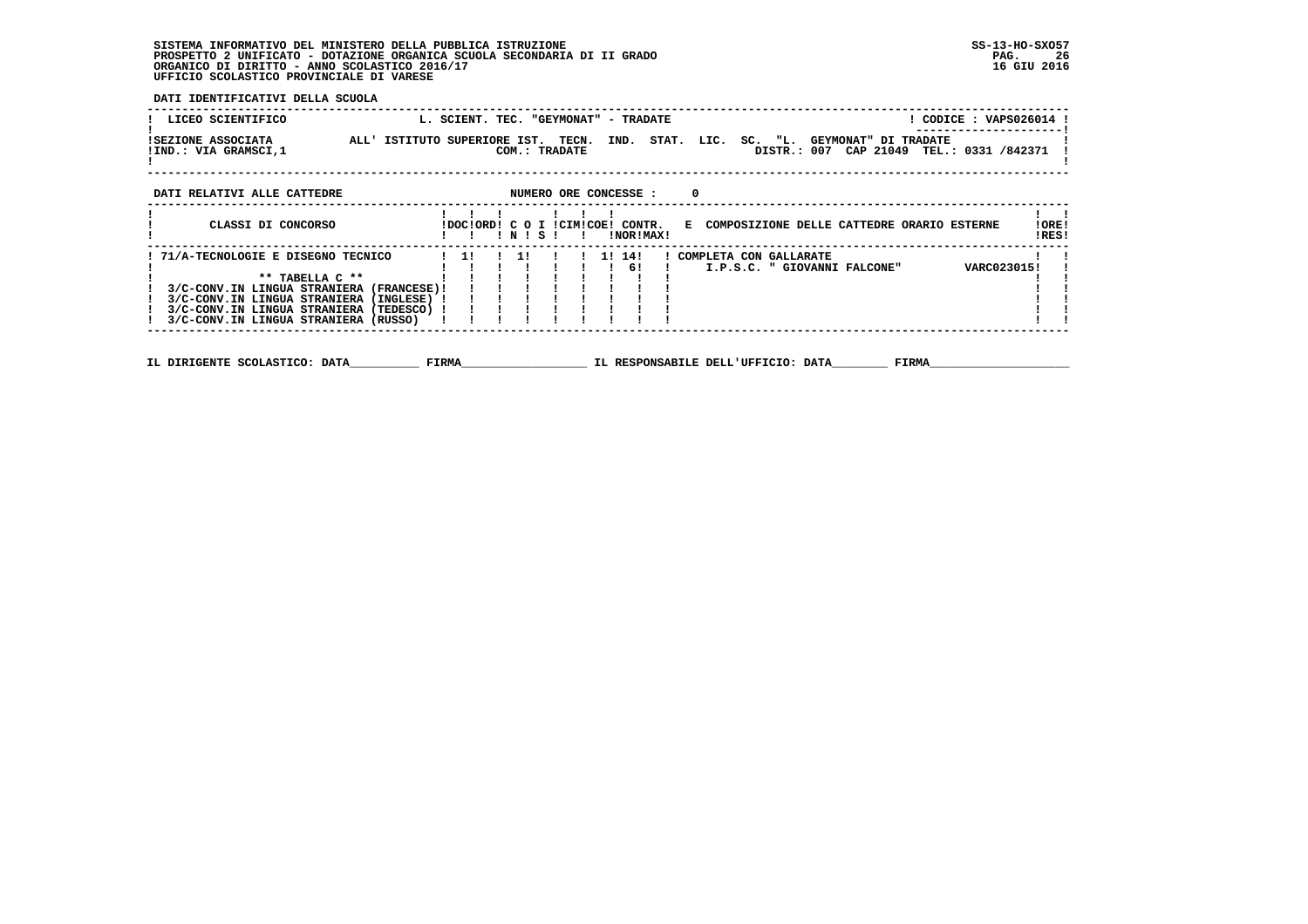**DATI IDENTIFICATIVI DELLA SCUOLA**

| !IND.: VIA SORRISOLE, 6   | LICEO SCIENTIFICO L. | "G. FERRARIS" - VARESE<br>SCIENT.<br>COM.: VARESE | DISTR.: 003 CAP 21100 TEL.: 0332 / 226345 ! | CODICE: VAPS03000P! |
|---------------------------|----------------------|---------------------------------------------------|---------------------------------------------|---------------------|
| DATI RELATIVI ALLE CLASSI |                      |                                                   |                                             |                     |

| CORSI - INDIRIZZI - SPECIALIZZAZIONI                 | ANNI DI CORSO<br>CORSI - INDIRIZZI - SPECIALIZZAZIONI                 | ANNI DI CORSO             |
|------------------------------------------------------|-----------------------------------------------------------------------|---------------------------|
|                                                      | 1 1 1 2 1 3 1 4 1 5 1 6 1                                             | 1 1 1 2 1 3 1 4 1 5 1 6 1 |
| ILI02 SCIENTIFICO<br>ILIP2 POTENZIAMENTO LINGUISTICO | ! 6! 6! 5! 6! 5! ILIO3 SCIENTIFICO -<br>OPZIONE SCIENZE APPLICAT<br>. | 141313131311              |

 **------------------------------------------------------------------------------------------------------------------------------------**

| CLASSI DI CONCORSO<br>IDOCIORDI C O I ICIMICOE! CONTR.<br>E COMPOSIZIONE DELLE CATTEDRE ORARIO ESTERNE                                                                                                                                                   | !ORE!<br>IRES!     |
|----------------------------------------------------------------------------------------------------------------------------------------------------------------------------------------------------------------------------------------------------------|--------------------|
| INISI<br>!NOR!MAX!                                                                                                                                                                                                                                       |                    |
| ! 12/A-CHIMICA AGRARIA<br>! 13/A-CHIMICA E TECNOLOGIE CHIMICHE<br>! 24/A-DISEGNO E STORIA DEL COSTUME<br>41<br>41<br>81<br>CEDE A<br><b>VARESE</b><br>25/A-DISEGNO E STORIA DELL'ARTE<br>I.M.<br>LICEO STATALE "A. MANZONI" VAPM01000E!                  |                    |
| 27/A-DISEGNO TECNICO ED ARTISTICO<br>! 34/A-ELETTRONICA<br>35/A-ELETTROTECNICA ED APPLICAZIONI<br>36/A-FILOSOFIA, PSICOL. E SC.DELL'EDUCAZ.!                                                                                                             |                    |
| 11<br>61<br>81<br>81<br>37/A-FILOSOFIA E STORIA<br>COMPLETA CON TRADATE<br>10!<br>L.S.<br>LICEO SCIENTIFICO "CURIE"<br>38/A-FISICA<br>11<br>11<br>42/A-INFORMATICA                                                                                       | VAPS120001!<br>14! |
| 71<br>71<br>31<br>CEDE A<br>46/A-LINGUA E CIV. STRANIERA (INGLESE)<br><b>VARESE</b><br>LICEO STATALE "A. MANZONI"<br>I.M.<br>! 46/A-LINGUA E CIV. STRANIERA (FRANCESE) !                                                                                 | VAPM01000E!        |
| ! 46/A-LINGUA E CIV. STRANIERA (SPAGNOLO) !<br>! 46/A-LINGUA E CIV. STRANIERA (TEDESCO)<br>46/A-LINGUA E CIV. STRANIERA (RUSSO)                                                                                                                          |                    |
| 21<br>! 47/A-MATEMATICA<br>2!<br>! 48/A-MATEMATICA APPLICATA<br>114!<br>115!<br>16!<br>! COMPLETA CON VARESE<br>49/A-MATEMATICA E FISICA<br><b>11</b><br>21<br>LICEO STATALE "A. MANZONI" VAPM01000E!<br>I.M.<br>50/A-LETTERE IST.ISTR.SECOND. DI II GR. |                    |

 **------------------------------------------------------------------------------------------------------------------------------------**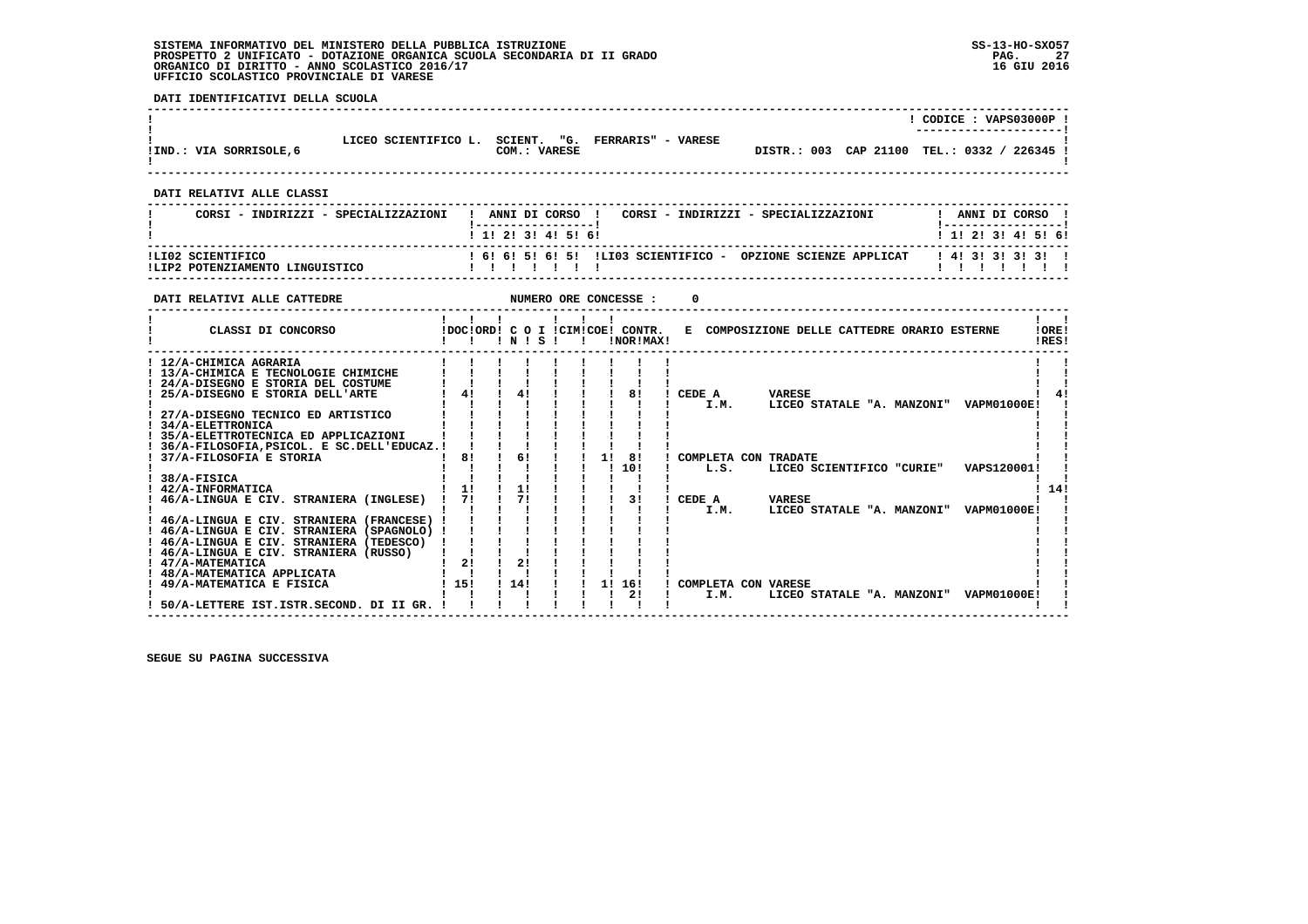**DATI IDENTIFICATIVI DELLA SCUOLA**

 **------------------------------------------------------------------------------------------------------------------------------------**

|                                                 |                              |    |       |                              |    |                                  | ! CODICE : VAPS03000P !                                    |
|-------------------------------------------------|------------------------------|----|-------|------------------------------|----|----------------------------------|------------------------------------------------------------|
|                                                 | LICEO SCIENTIFICO L. SCIENT. |    |       |                              |    | "G. FERRARIS" - VARESE           |                                                            |
| !IND.: VIA SORRISOLE,6                          |                              |    |       | COM.: VARESE                 |    |                                  | DISTR.: 003 CAP 21100 TEL.: 0332 / 226345                  |
|                                                 |                              |    |       |                              |    |                                  |                                                            |
| DATI RELATIVI ALLE CATTEDRE                     |                              |    |       |                              |    | NUMERO ORE CONCESSE :            | 0                                                          |
|                                                 |                              |    |       |                              |    |                                  |                                                            |
| CLASSI DI CONCORSO                              |                              |    |       |                              |    | !DOC!ORD! C O I !CIM!COE! CONTR. | E COMPOSIZIONE DELLE CATTEDRE ORARIO ESTERNE<br>!ORE!      |
|                                                 |                              |    | INISI |                              | Ι. | !NOR!MAX!                        | !RES!                                                      |
| ! 51/A-LETTERE,LATINO NEI LICEI E IST.MAG.! 16! |                              |    |       | 1 17!!!!!!!!!!               |    |                                  | ! COMPLETA CON VARESE                                      |
|                                                 |                              |    |       | . 71                         |    |                                  | LICEO STATALE "A. MANZONI"<br>VAPM01000E!<br>I.M.          |
| $60/A-SC.NA.$ , CH., GEOG., MIC.                |                              | 81 |       | $1 \quad 7! \quad 1 \quad 1$ |    | 1! 15!<br>3 I                    | ! COMPLETA CON VARESE                                      |
| 66/A-TECNOLOGIA CERAMICA                        |                              |    |       |                              |    |                                  | I.T.C. ISIS " DAVERIO- CAS<br>I.T.C.<br><b>VATD01301T!</b> |
| 71/A-TECNOLOGIE E DISEGNO TECNICO               |                              |    |       |                              |    |                                  |                                                            |
| $**$ TABELLA $C**$                              |                              |    |       |                              |    |                                  |                                                            |
| 3/C-CONV.IN LINGUA STRANIERA (FRANCESE)!        |                              |    |       |                              |    |                                  |                                                            |
| 3/C-CONV.IN LINGUA STRANIERA (INGLESE) !        |                              |    |       |                              |    |                                  |                                                            |
| 3/C-CONV.IN LINGUA STRANIERA (TEDESCO) !        |                              |    |       |                              |    |                                  |                                                            |
| 3/C-CONV.IN LINGUA STRANIERA (RUSSO)            |                              |    |       |                              |    |                                  |                                                            |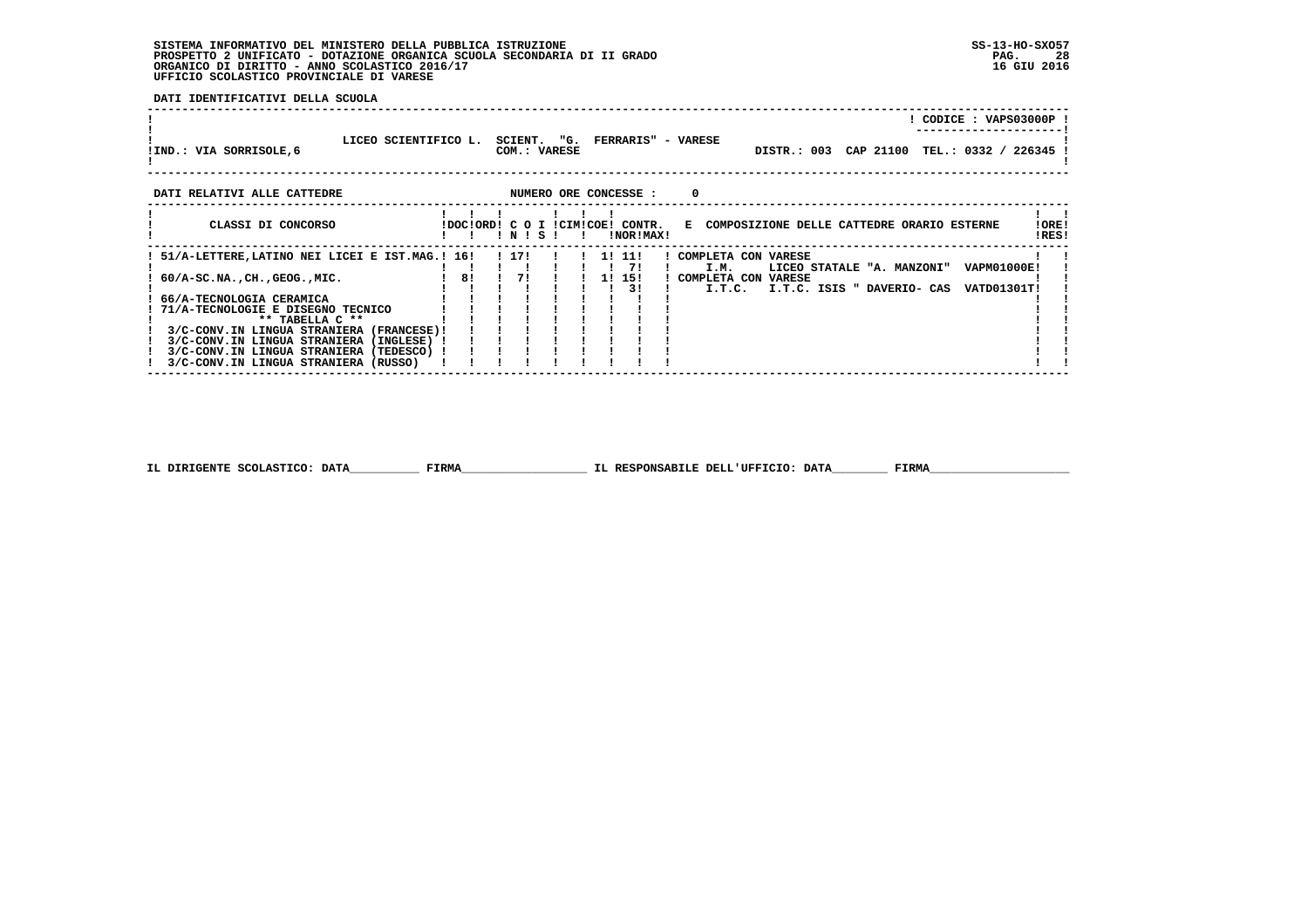**DATI IDENTIFICATIVI DELLA SCUOLA**

|                      |                      |                             |                                             | CODICE : VAPS11000A    |  |
|----------------------|----------------------|-----------------------------|---------------------------------------------|------------------------|--|
|                      | LICEO SCIENTIFICO L. | SCIENT.<br>"SERENI" - LUINO |                                             | ---------------------- |  |
| !IND.: VIA LUGANO 24 |                      | COM.: LUINO                 | DISTR.: 001 CAP 21016 TEL.: 0332 / 531585 ! |                        |  |

 **------------------------------------------------------------------------------------------------------------------------------------**

 **------------------------------------------------------------------------------------------------------------------------------------**

 **DATI RELATIVI ALLE CLASSI**

| CORSI - INDIRIZZI - SPECIALIZZAZIONI   | CORSI - INDIRIZZI - SPECIALIZZAZIONI<br>ANNI DI CORSO !                                               | ANNI DI CORSO                              |
|----------------------------------------|-------------------------------------------------------------------------------------------------------|--------------------------------------------|
|                                        | ! 1! 2! 3! 4! 5! 6!                                                                                   | ! 1! 2! 3! 4! 5! 6!                        |
| ILI02 SCIENTIFICO<br>ILI04 LINGUISTICO | ! 2! 2! 2! 1! 2! !LIO3 SCIENTIFICO - OPZIONE SCIENZE APPLICAT<br>1 21 21 21 21 21 ILI11 SCIENZE UMANE | 1 1 1 1 2 2 2 2 1<br>1 2 1 2 1 2 1 2 1 2 1 |
| !LIP1 POTENZIAMENTO UMANISTICO         | ILIP2 POTENZIAMENTO LINGUISTICO                                                                       |                                            |

| DATI RELATIVI ALLE CATTEDRE                                                                                                                                                                                                                                                                                                                                                                                                                                                                                                                                                                                                                              |                                                                                              |                                        |                                                        | NUMERO ORE CONCESSE :              |                                                                                                                                                                                                                                                |                |
|----------------------------------------------------------------------------------------------------------------------------------------------------------------------------------------------------------------------------------------------------------------------------------------------------------------------------------------------------------------------------------------------------------------------------------------------------------------------------------------------------------------------------------------------------------------------------------------------------------------------------------------------------------|----------------------------------------------------------------------------------------------|----------------------------------------|--------------------------------------------------------|------------------------------------|------------------------------------------------------------------------------------------------------------------------------------------------------------------------------------------------------------------------------------------------|----------------|
| CLASSI DI CONCORSO                                                                                                                                                                                                                                                                                                                                                                                                                                                                                                                                                                                                                                       | $\mathbf{1}$ $\mathbf{1}$ $\mathbf{1}$<br>!DOC!ORD! C O I !CIM!COE! CONTR.<br>$\blacksquare$ | INISI                                  | $\mathbf{1}$ $\mathbf{1}$ $\mathbf{1}$<br>$\mathbf{I}$ | <b>INOR ! MAX!</b>                 | E COMPOSIZIONE DELLE CATTEDRE ORARIO ESTERNE                                                                                                                                                                                                   | !ORE!<br>IRES! |
| ! 12/A-CHIMICA AGRARIA<br>! 13/A-CHIMICA E TECNOLOGIE CHIMICHE<br>! 19/A-DISCIPLINE GIURIDICHE ED ECONOMIC.<br>24/A-DISEGNO E STORIA DEL COSTUME<br>! 25/A-DISEGNO E STORIA DELL'ARTE<br>! 27/A-DISEGNO TECNICO ED ARTISTICO<br>! 34/A-ELETTRONICA<br>35/A-ELETTROTECNICA ED APPLICAZIONI<br>36/A-FILOSOFIA, PSICOL. E SC.DELL'EDUCAZ.!<br>37/A-FILOSOFIA E STORIA<br>38/A-FISICA<br>42/A-INFORMATICA<br>! 46/A-LINGUA E CIV. STRANIERA (INGLESE)<br>! 46/A-LINGUA E CIV. STRANIERA (FRANCESE) !<br>! 46/A-LINGUA E CIV. STRANIERA (TEDESCO)<br>46/A-LINGUA E CIV. STRANIERA (SPAGNOLO) !<br>! 46/A-LINGUA E CIV. STRANIERA (RUSSO)<br>! 47/A-MATEMATICA | 2!<br>31<br>4!<br>1!<br>6!<br>21<br>2!<br>2!                                                 | 3!<br>2!<br>41<br>6!<br>21<br>2!<br>2! |                                                        | 1! 16!<br>3!<br>61<br>1! 16!<br>2! | ! COMPLETA CON LAVENO-MOMBELLO<br>L.S.<br>L. S. LAVENO M. SEZ. STACC VAPS11001B!<br>CEDE A LAVENO-MOMBELLO<br>L. S. LAVENO M. SEZ. STACC VAPS11001B!<br>L.S.<br>COMPLETA CON LAVENO-MOMBELLO<br>L.S.<br>L. S. LAVENO M. SEZ. STACC VAPS11001B! | 81             |
| ! 48/A-MATEMATICA APPLICATA<br>! 49/A-MATEMATICA E FISICA<br>! 50/A-LETTERE IST.ISTR.SECOND. DI II GR. !<br>! 51/A-LETTERE, LATINO NEI LICEI E IST. MAG. ! 12!<br>! 52/A-LETTERE, LATINO, GRECO LICEO CLASSICO!                                                                                                                                                                                                                                                                                                                                                                                                                                          | 51<br>11                                                                                     | 81<br>1!<br>1131                       |                                                        |                                    |                                                                                                                                                                                                                                                | 6!<br>3!       |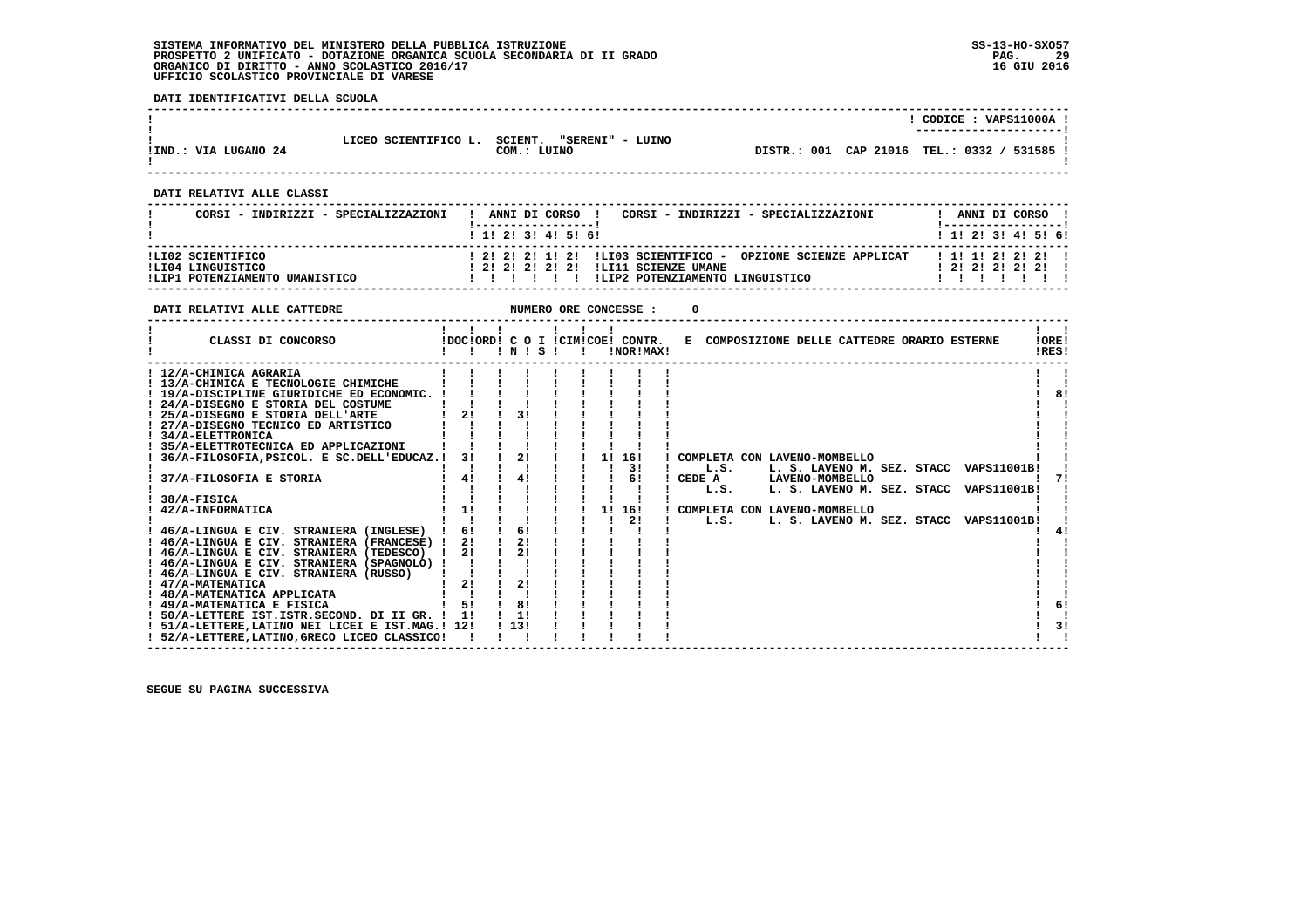**DATI IDENTIFICATIVI DELLA SCUOLA**

|                      |                      |                                            |                                             | CODICE: VAPS11000A!<br>---------------------- |  |
|----------------------|----------------------|--------------------------------------------|---------------------------------------------|-----------------------------------------------|--|
| !IND.: VIA LUGANO 24 | LICEO SCIENTIFICO L. | SCIENT.<br>"SERENI" - LUINO<br>COM.: LUINO | DISTR.: 001 CAP 21016 TEL.: 0332 / 531585 ! |                                               |  |

| DATI RELATIVI ALLE CATTEDRE                                                                               |                           |           | NUMERO ORE CONCESSE : | 0                                                                                                                  |
|-----------------------------------------------------------------------------------------------------------|---------------------------|-----------|-----------------------|--------------------------------------------------------------------------------------------------------------------|
| CLASSI DI CONCORSO                                                                                        | IDOCIORDI C O I ICIMICOE! | ! N ! S ! | CONTR.<br>INORIMAX!   | E COMPOSIZIONE DELLE CATTEDRE ORARIO ESTERNE<br>!ORE!<br>!RES!                                                     |
| $60/A-SC.NA.$ , $CH.$ , $GEOG.$ , $MIC.$                                                                  | 4!                        | 51        | 21<br>6!              | CEDE A<br>LAVENO-MOMBELLO<br>L. S. LAVENO M. SEZ. STACC<br>VAPS11001B!<br>L.S.<br>ED A<br>LUINO                    |
| 61/A-STORIA DELL'ARTE<br>66/A-TECNOLOGIA CERAMICA<br>71/A-TECNOLOGIE E DISEGNO TECNICO<br>** TABELLA C ** |                           |           |                       | I.T.T.<br>CITTA DI LUINO-CARLO VOLON<br>VATN003015!                                                                |
| 3/C-CONV.IN LINGUA STRANIERA (FRANCESE)!<br>3/C-CONV.IN LINGUA STRANIERA (INGLESE)                        | 11                        |           | 10!<br>11<br>21       | 10!<br>COMPLETA CON VARESE<br><b>VAPM01000E!</b><br>I.M.<br>LICEO STATALE "A. MANZONI"<br>E CON<br><b>GAVIRATE</b> |
| 3/C-CONV.IN LINGUA STRANIERA<br>(TEDESCO)<br>3/C-CONV.IN LINGUA STRANIERA<br>(RUSSO)                      |                           |           | 6!                    | VAPS012016!<br>LIC.SCIENT.LINGUIST.SPORT.<br>L.S.<br>10!                                                           |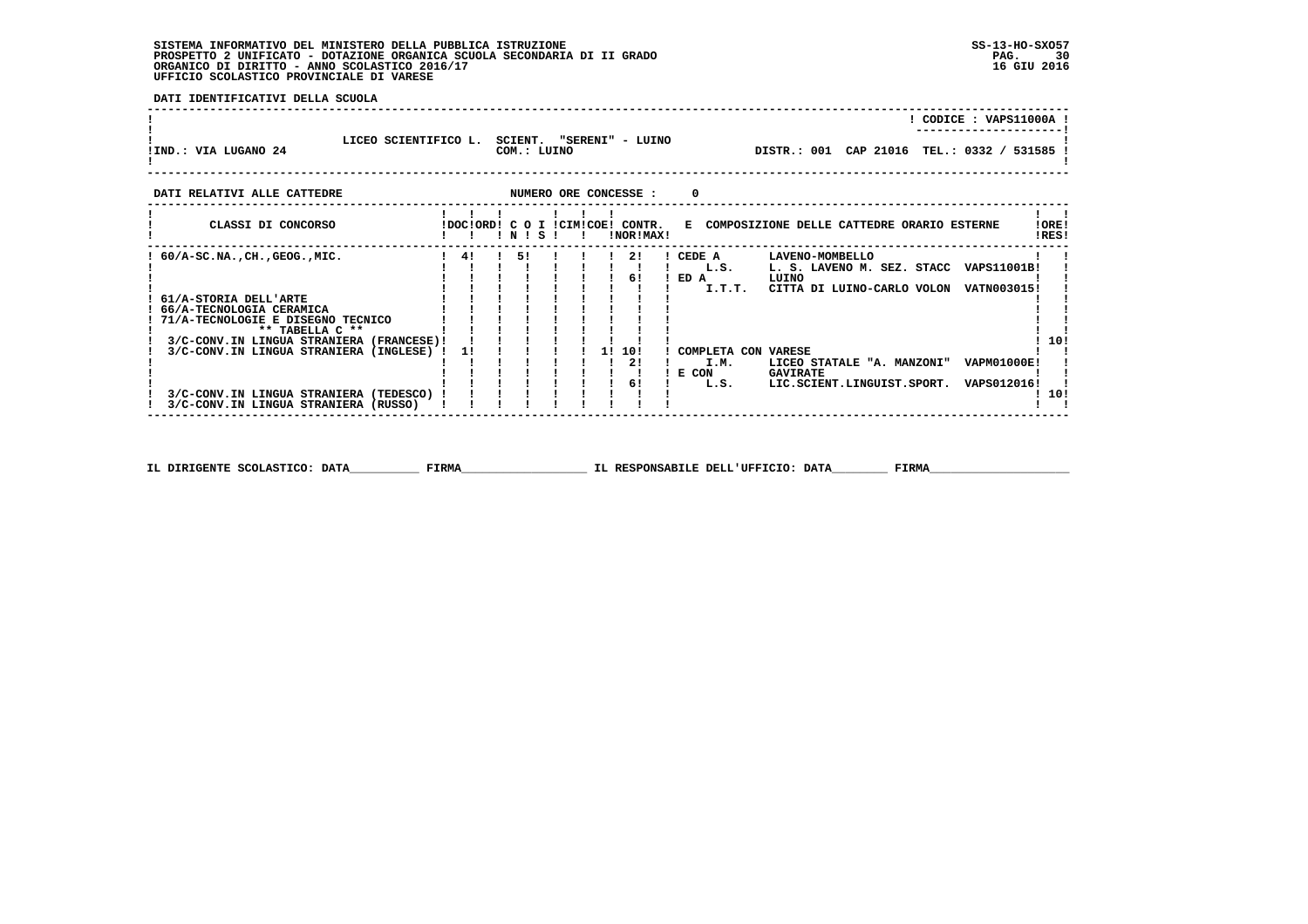**DATI IDENTIFICATIVI DELLA SCUOLA**

| LICEO SCIENTIFICO                                                                                                     |                                                                                                                    |                     | L. S. LAVENO M. SEZ. STACC. SERENI LUINO                                         |                                                              |                                                                                                        | $!$ CODICE : VAPS11001B $!$                     |
|-----------------------------------------------------------------------------------------------------------------------|--------------------------------------------------------------------------------------------------------------------|---------------------|----------------------------------------------------------------------------------|--------------------------------------------------------------|--------------------------------------------------------------------------------------------------------|-------------------------------------------------|
| <b>AL</b><br><b>!SEZIONE ASSOCIATA</b><br>!IND.: VIA LABIENA, 86                                                      |                                                                                                                    |                     |                                                                                  | LICEO SCIENTIFICO L. SCIENT. "SERENI" - LUINO DI LUINO       | COM.: LAVENO-MOMBELLO DISTR.: 002 CAP 21014 TEL.: 0332 /667003 !                                       |                                                 |
| DATI RELATIVI ALLE CLASSI                                                                                             |                                                                                                                    |                     | -------------------------------                                                  |                                                              |                                                                                                        |                                                 |
| CORSI - INDIRIZZI - SPECIALIZZAZIONI                                                                                  |                                                                                                                    |                     |                                                                                  | ! ANNI DI CORSO  !   CORSI – INDIRIZZI – SPECIALIZZAZIONI    |                                                                                                        | ! ANNI DI CORSO !                               |
|                                                                                                                       |                                                                                                                    | 1 1! 2! 3! 4! 5! 6! |                                                                                  |                                                              |                                                                                                        | 1 1 2 2 1 3 1 4 1 5 1 6 1                       |
| !LI03 SCIENTIFICO - OPZIONE SCIENZE APPLICAT ! 3! 2! 1! 1! 1! !LI12 SCIENZE UMANE - OPZ. ECONOMICO SOCIALE   !!!!!!!! |                                                                                                                    |                     |                                                                                  |                                                              |                                                                                                        |                                                 |
|                                                                                                                       |                                                                                                                    |                     |                                                                                  |                                                              |                                                                                                        |                                                 |
| DATI RELATIVI ALLE CATTEDRE                                                                                           |                                                                                                                    |                     | NUMERO ORE CONCESSE :                                                            | 0                                                            |                                                                                                        |                                                 |
| CLASSI DI CONCORSO                                                                                                    | !!!N!S!!                                                                                                           |                     | $1 \quad 1 \quad 1 \quad 1 \quad 1 \quad 1$<br>!DOC!ORD! C O I !CIM!COE! CONTR.  | !NOR!MAX!                                                    | E COMPOSIZIONE DELLE CATTEDRE ORARIO ESTERNE                                                           | $\mathbf{I}$ and $\mathbf{I}$<br>!ORE!<br>!RES! |
| ! 12/A-CHIMICA AGRARIA<br>! 13/A-CHIMICA E TECNOLOGIE CHIMICHE<br>! 19/A-DISCIPLINE GIURIDICHE ED ECONOMIC. ! ! !     |                                                                                                                    |                     | $\frac{1}{1}$ $\frac{1}{31}$                                                     | ! CEDE A BISUSCHIO                                           |                                                                                                        |                                                 |
| ! 24/A-DISEGNO E STORIA DEL COSTUME<br>25/A-DISEGNO E STORIA DELL'ARTE                                                | $\begin{array}{cccccccccc} 1 & 1 & 1 & 1 & 1 & 1 \\ 1 & 1 & 1 & 1 & 1 & 1 \\ 1 & 1 & 1 & 1 & 1 & 1 \\ \end{array}$ |                     | $\mathbf{1}$ $\mathbf{1}$<br>1111111<br>$\blacksquare$<br>$1 \quad 11 \quad 161$ | $\mathbf{I}$<br>! COMPLETA CON GAVIRATE                      | I.T.T. I.T.C TURISMO ISIS "VALCER VATN004011!                                                          |                                                 |
| 27/A-DISEGNO TECNICO ED ARTISTICO<br><b>34/A-ELETTRONICA</b><br>! 35/A-ELETTROTECNICA ED APPLICAZIONI                 |                                                                                                                    |                     | $\mathbf{I}$                                                                     | 41<br><b>IPSCT</b><br>$\mathbf{I}$                           | IPSSCT-I.S.I.S "STEIN" - G VARC01201P!                                                                 |                                                 |
| 36/A-FILOSOFIA, PSICOL. E SC.DELL'EDUCAZ.!<br>37/A-FILOSOFIA E STORIA                                                 |                                                                                                                    |                     | 1! 12!                                                                           | 31<br>CEDE A<br>$\blacksquare$<br>L.S.<br>COMPLETA CON LUINO | LUINO<br>L. SCIENT. "SERENI" - LUIN VAPS11000A!                                                        |                                                 |
| 38/A-FISICA<br>42/A-INFORMATICA                                                                                       |                                                                                                                    |                     | $1 \quad 61$<br>$1 \quad 21$                                                     | $\mathbf{I}$<br>L.S.<br>$\blacksquare$<br>! CEDE A           | L. SCIENT. "SERENI" - LUIN VAPS11000A!<br>LUINO                                                        | 1141                                            |
| 46/A-LINGUA E CIV. STRANIERA (INGLESE) ! 1! ! 1!                                                                      |                                                                                                                    |                     | $\mathbf{1}$ $\mathbf{1}$<br>$1 \t 1 \t 91$                                      | L.S.<br><b>The Company</b><br>! CEDE A                       | L. SCIENT. "SERENI" - LUIN VAPS11000A!<br><b>BISUSCHIO</b>                                             |                                                 |
| 46/A-LINGUA E CIV. STRANIERA (TEDESCO) ! !                                                                            | $\mathbf{I}$                                                                                                       |                     | $\mathbf{I}$ $\mathbf{I}$<br>$\frac{1}{3}$<br>$1 \quad 1 \quad 1$                | $\mathbf{I}$<br>! CEDE A                                     | I.T.C. ISIS VALCERESIO - SETTORE<br><b>GAVIRATE</b><br>I.T.C.G. I.T. C.E G. I.S.I.S. "STEI VATD012012! | VATD004013!                                     |
| 47/A-MATEMATICA<br>48/A-MATEMATICA APPLICATA<br>! 49/A-MATEMATICA E FISICA                                            | $\mathbf{I}$ $\mathbf{I}$<br>$\frac{1}{2}$                                                                         | 31                  | $1 \quad 31$                                                                     | $\mathbf{I}$<br>! CEDE A                                     | <b>VARESE</b>                                                                                          |                                                 |
| ! 50/A-LETTERE IST.ISTR.SECOND. DI II GR. !                                                                           |                                                                                                                    |                     |                                                                                  | L.C.                                                         | ERNESTO CAIROLI - VARESE                                                                               | VAPC020001!                                     |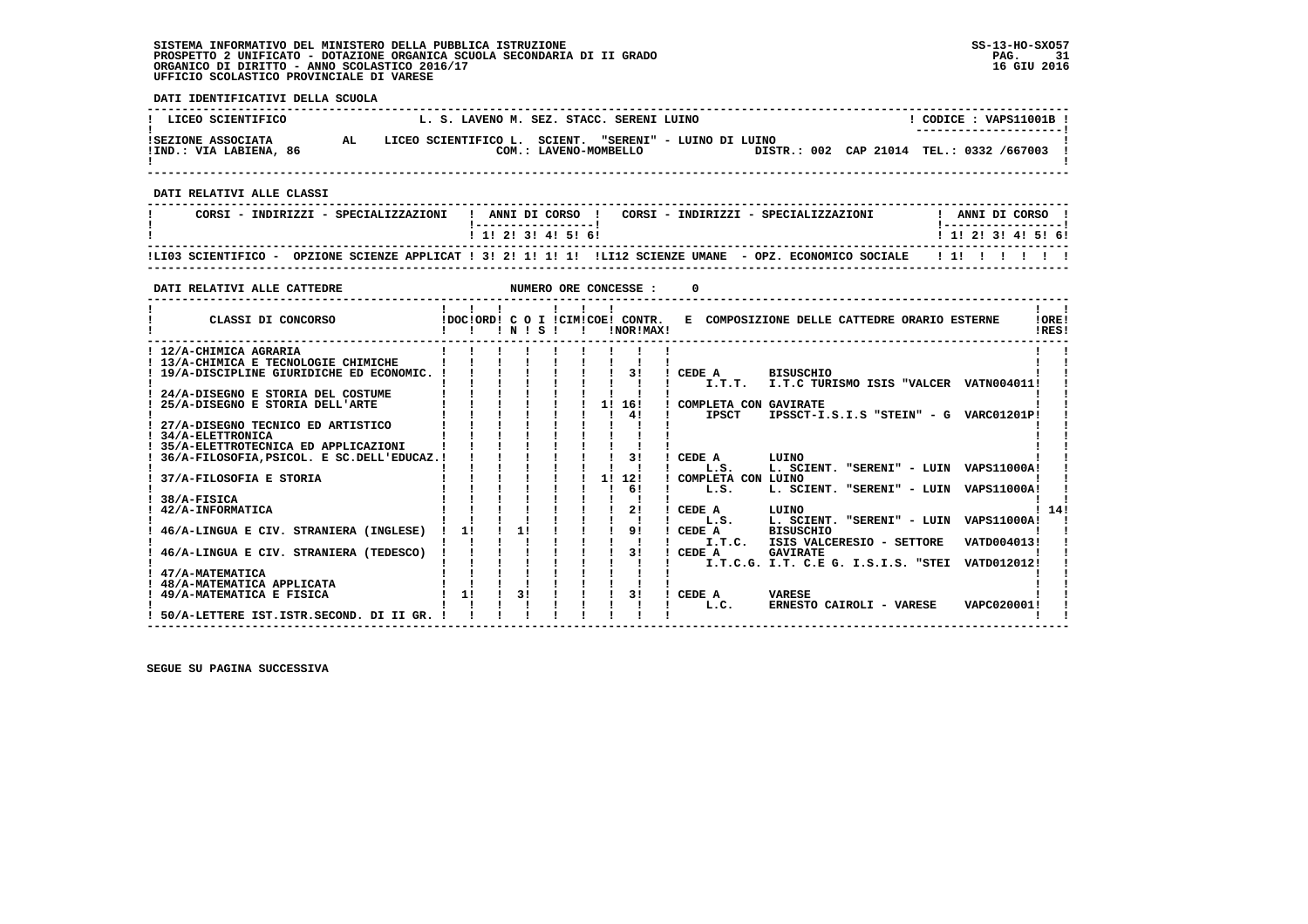**DATI IDENTIFICATIVI DELLA SCUOLA**

| LICEO SCIENTIFICO                                                                          | L. S. LAVENO M. SEZ. STACC. SERENI LUINO |    |                                   |  |                                  |                |                |                                              |                                                                                      |                            |              | ! CODICE : VAPS11001B !                   |                |
|--------------------------------------------------------------------------------------------|------------------------------------------|----|-----------------------------------|--|----------------------------------|----------------|----------------|----------------------------------------------|--------------------------------------------------------------------------------------|----------------------------|--------------|-------------------------------------------|----------------|
| AL<br><b>!SEZIONE ASSOCIATA</b><br>!IND.: VIA LABIENA, 86                                  | LICEO SCIENTIFICO L.                     |    |                                   |  | COM.: LAVENO-MOMBELLO            |                |                | SCIENT. "SERENI" - LUINO DI LUINO            |                                                                                      |                            |              | DISTR.: 002 CAP 21014 TEL.: 0332 /667003  |                |
| NUMERO ORE CONCESSE :<br>DATI RELATIVI ALLE CATTEDRE<br>0                                  |                                          |    |                                   |  |                                  |                |                |                                              |                                                                                      |                            |              |                                           |                |
| CLASSI DI CONCORSO                                                                         |                                          |    | INISI                             |  | IDOCIORDI C O I ICIMICOEI CONTR. | !NOR!MAX!      |                |                                              | E COMPOSIZIONE DELLE CATTEDRE ORARIO ESTERNE                                         |                            |              |                                           | !ORE!<br>!RES! |
| 51/A-LETTERE, LATINO NEI LICEI E IST.MAG.! 2!<br>$60/A-SC.NA.$ , CH., GEOG., MIC.          |                                          | 1! | $\frac{1}{2}$ $\frac{1}{2}$<br>11 |  | 1! 16!                           | 81<br>31<br>21 | CEDE A<br>ED A | L.S.<br>L.S.<br>! COMPLETA CON LUINO<br>L.S. | <b>GAVIRATE</b><br>LIC.SCIENT.LINGUIST.SPORT.<br><b>BISUSCHIO</b><br>ISIS VALCERESIO | L. SCIENT. "SERENI" - LUIN |              | VAPS012016!<br>VAPS004017!<br>VAPS11000A! |                |
| ! 61/A-STORIA DELL'ARTE<br>66/A-TECNOLOGIA CERAMICA<br>! 71/A-TECNOLOGIE E DISEGNO TECNICO |                                          |    |                                   |  |                                  |                |                |                                              |                                                                                      |                            |              |                                           |                |
| IL DIRIGENTE SCOLASTICO: DATA                                                              | <b>FIRMA</b>                             |    |                                   |  |                                  |                |                |                                              | IL RESPONSABILE DELL'UFFICIO: DATA                                                   |                            | <b>FIRMA</b> |                                           |                |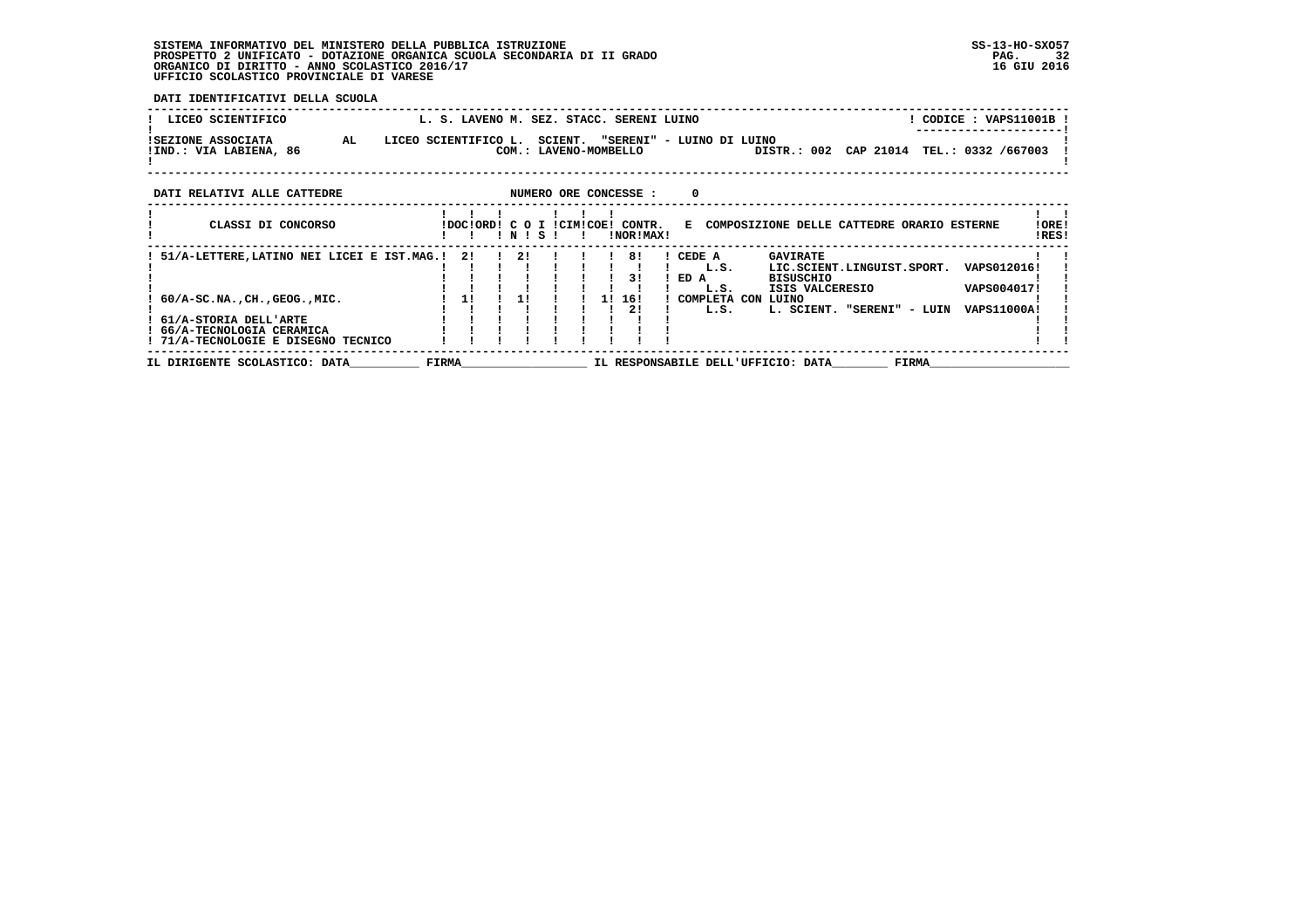**DATI IDENTIFICATIVI DELLA SCUOLA**

|                                     |                                                                        | CODICE: VAPS120001 !                     |
|-------------------------------------|------------------------------------------------------------------------|------------------------------------------|
| !IND.: VIA MONS.<br><b>BRIOSCHI</b> | LICEO SCIENTIFICO LICEO SCIENTIFICO "CURIE" - TRADATE<br>COM.: TRADATE | DISTR.: 007 CAP 21049 TEL.: 0331 /842220 |
|                                     |                                                                        |                                          |

 **------------------------------------------------------------------------------------------------------------------------------------**

 **DATI RELATIVI ALLE CLASSI**

| CORSI - INDIRIZZI - SPECIALIZZAZIONI                                        | CORSI - INDIRIZZI - SPECIALIZZAZIONI<br>ANNI DI CORSO !                                             | ANNI DI CORSO !                                   |
|-----------------------------------------------------------------------------|-----------------------------------------------------------------------------------------------------|---------------------------------------------------|
|                                                                             | 1 1 2 3 3 4 5 5 6                                                                                   | 1 1 2 2 1 3 1 4 1 5 1 6 1                         |
| ILI02 SCIENTIFICO<br>!LI11 SCIENZE UMANE<br>!LIP2 POTENZIAMENTO LINGUISTICO | ! 4! 4! 5! 5! 4! !LI04 LINGUISTICO<br>! 2! 2! 2! 3! 3! !LI12 SCIENZE UMANE - OPZ. ECONOMICO SOCIALE | 1, 21, 31, 31, 31, 21, 1<br>1 2 1 2 1 2 1 1 1 1 1 |

| DATI RELATIVI ALLE CATTEDRE                                                                  |                |            |  | NUMERO ORE CONCESSE :                         |                      |                                                |                    |                |
|----------------------------------------------------------------------------------------------|----------------|------------|--|-----------------------------------------------|----------------------|------------------------------------------------|--------------------|----------------|
| CLASSI DI CONCORSO                                                                           |                | INISI      |  | IDOCIORD! C O I ICIMICOE! CONTR.<br>INORIMAXI |                      | E COMPOSIZIONE DELLE CATTEDRE ORARIO ESTERNE   |                    | !ORE!<br>IRES! |
| 19/A-DISCIPLINE GIURIDICHE ED ECONOMIC. !                                                    | 11             | 11         |  | 1! 14!<br>41                                  | COMPLETA CON TRADATE | "MONTALE" -<br>I.P.S.C. I.P.S.S.C.T.           | VARC024011!        |                |
| 24/A-DISEGNO E STORIA DEL COSTUME<br>25/A-DISEGNO E STORIA DELL'ARTE                         | 31             | 31         |  |                                               |                      |                                                |                    |                |
| 36/A-FILOSOFIA, PSICOL. E SC.DELL'EDUCAZ.!                                                   | 61             | 61         |  | 61                                            | CEDE A<br>L.C.       | <b>SARONNO</b><br>LIC. CLASSICO "LEGNANI" -    | VAPC040006!        |                |
|                                                                                              | 51             | 6!         |  | 61                                            | ED A<br>I.M.         | <b>VARESE</b><br>LICEO STATALE "A. MANZONI"    | <b>VAPM01000E!</b> |                |
| 37/A-FILOSOFIA E STORIA                                                                      | 9 <sub>1</sub> | 91         |  | 10!                                           | CEDE A<br>L.S.       | <b>VARESE</b><br>L. SCIENT. "G. FERRARIS" -    | <b>VAPS03000P!</b> |                |
| 46/A-LINGUA E CIV. STRANIERA (INGLESE)<br>46/A-LINGUA E CIV. STRANIERA (FRANCESE)            | 31             | 31         |  | 91                                            | CEDE A               | <b>VARESE</b><br>ERNESTO CAIROLI - VARESE      | VAPC020001!        |                |
| 46/A-LINGUA E CIV. STRANIERA (SPAGNOLO) !<br>46/A-LINGUA E CIV. STRANIERA (TEDESCO)          | 1!<br>11       | 11<br>11   |  | 31                                            | L.C.<br>CEDE A       | GAZZADA SCHIANNO                               |                    | ឧ!             |
| 46/A-LINGUA E CIV. STRANIERA (RUSSO)                                                         |                |            |  |                                               | I.T.C.               | ITC-ITPA "KEYNES" - GAZZAD                     | VATD018011!        |                |
| 47/A-MATEMATICA<br>! 49/A-MATEMATICA E FISICA                                                | 21<br>10!      | 21<br>13!  |  |                                               |                      |                                                |                    |                |
| 50/A-LETTERE IST.ISTR.SECOND. DI II GR. !<br>51/A-LETTERE, LATINO NEI LICEI E IST. MAG.! 16! | 4!             | 41<br>117! |  |                                               |                      |                                                |                    | 71<br>21       |
| ! 60/A-SC.NA., CH., GEOG., MIC.                                                              | 51             | 6!         |  | 81                                            | CEDE A<br>L.S.       | <b>GALLARATE</b><br>LICEO SCIENTIFICO "LEONARD | VAPS001010!        |                |
|                                                                                              |                |            |  |                                               |                      |                                                |                    |                |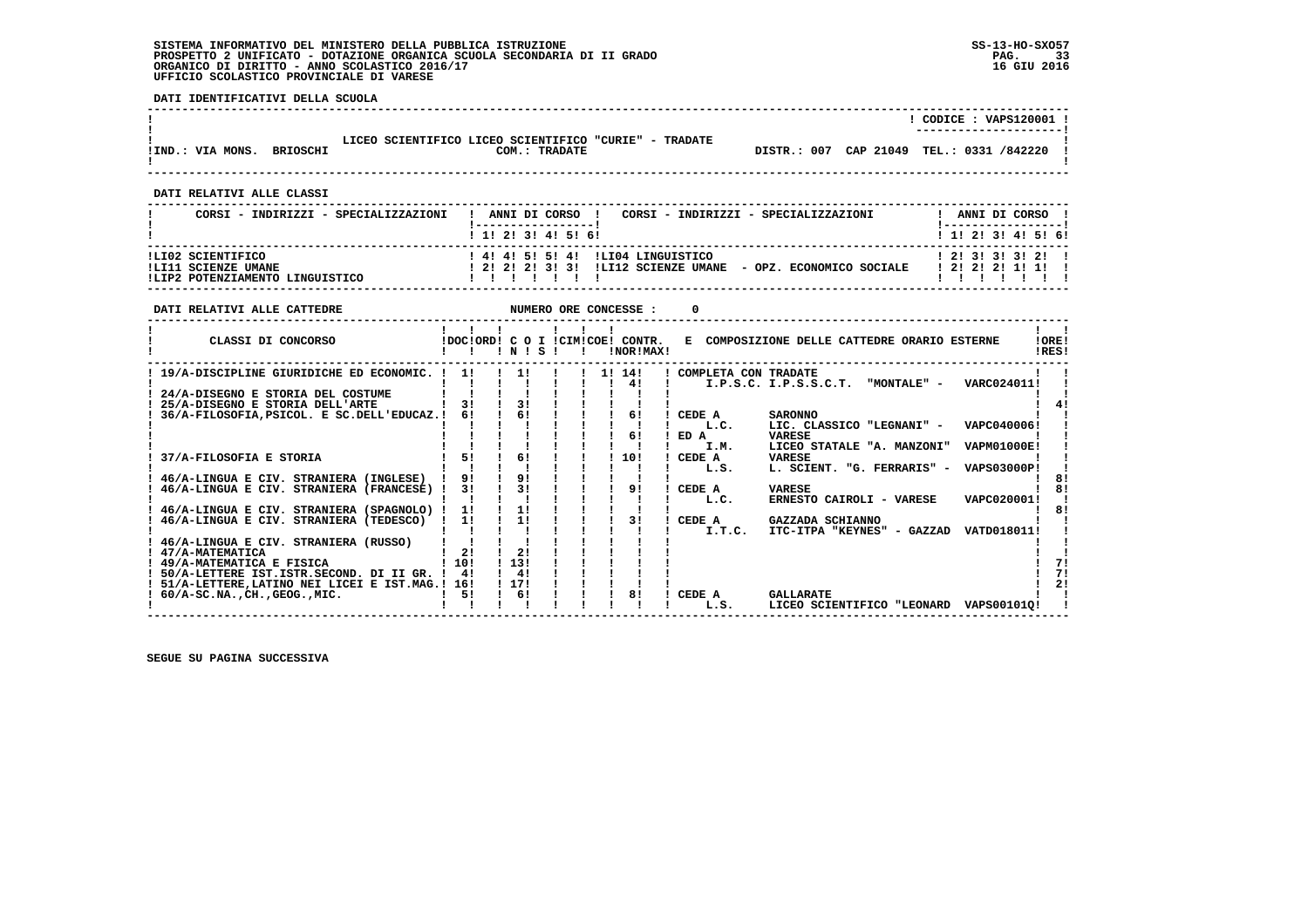**DATI IDENTIFICATIVI DELLA SCUOLA**

| !IND.: VIA MONS. BRIOSCHI                                                          | LICEO SCIENTIFICO LICEO SCIENTIFICO "CURIE" - TRADATE |           |  |       | COM.: TRADATE |  |  |                                     |                  |        | DISTR.: 007                                           |  | CODICE: VAPS120001<br>CAP 21049 TEL.: 0331 /842220 |                |
|------------------------------------------------------------------------------------|-------------------------------------------------------|-----------|--|-------|---------------|--|--|-------------------------------------|------------------|--------|-------------------------------------------------------|--|----------------------------------------------------|----------------|
| NUMERO ORE CONCESSE :<br>0<br>DATI RELATIVI ALLE CATTEDRE                          |                                                       |           |  |       |               |  |  |                                     |                  |        |                                                       |  |                                                    |                |
| CLASSI DI CONCORSO                                                                 |                                                       | !DOC!ORD! |  | INISI |               |  |  | C O I !CIM!COE! CONTR.<br>!NOR!MAX! |                  |        | E COMPOSIZIONE DELLE CATTEDRE ORARIO ESTERNE          |  |                                                    | !ORE!<br>!RES! |
| 61/A-STORIA DELL'ARTE<br>** TABELLA C **                                           |                                                       | 11        |  | 11    |               |  |  | 21                                  | CEDE A           | I.T.C. | TRADATE<br>I.T.PER.AZ.LI E CORR.L.EST                 |  | VATD024018!                                        | ! 6!           |
| 3/C-CONV.IN LINGUA STRANIERA (FRANCESE)!                                           |                                                       |           |  |       |               |  |  | 81                                  | CEDE A           | L.C.   | <b>SARONNO</b><br>LIC. CLASSICO "LEGNANI" -           |  | VAPC040006!                                        |                |
| 3/C-CONV.IN LINGUA STRANIERA (INGLESE)                                             |                                                       |           |  |       |               |  |  | 51                                  | ED A             | I.M.   | VARESE<br>LICEO STATALE "A. MANZONI"                  |  | VAPM01000E!                                        | - 13!          |
| 3/C-CONV.IN LINGUA STRANIERA (SPAGNOLO)!<br>3/C-CONV.IN LINGUA STRANIERA (TEDESCO) |                                                       |           |  |       |               |  |  | 2!<br>31                            | CEDE A<br>CEDE A | I.M.   | <b>VARESE</b><br>LICEO STATALE "A. MANZONI"<br>VARESE |  | <b>VAPM01000E!</b>                                 | 51<br>31       |
| 3/C-CONV.IN LINGUA STRANIERA (RUSSO)                                               |                                                       |           |  |       |               |  |  |                                     |                  | I.M.   | LICEO STATALE "A. MANZONI"                            |  | <b>VAPM01000E!</b>                                 |                |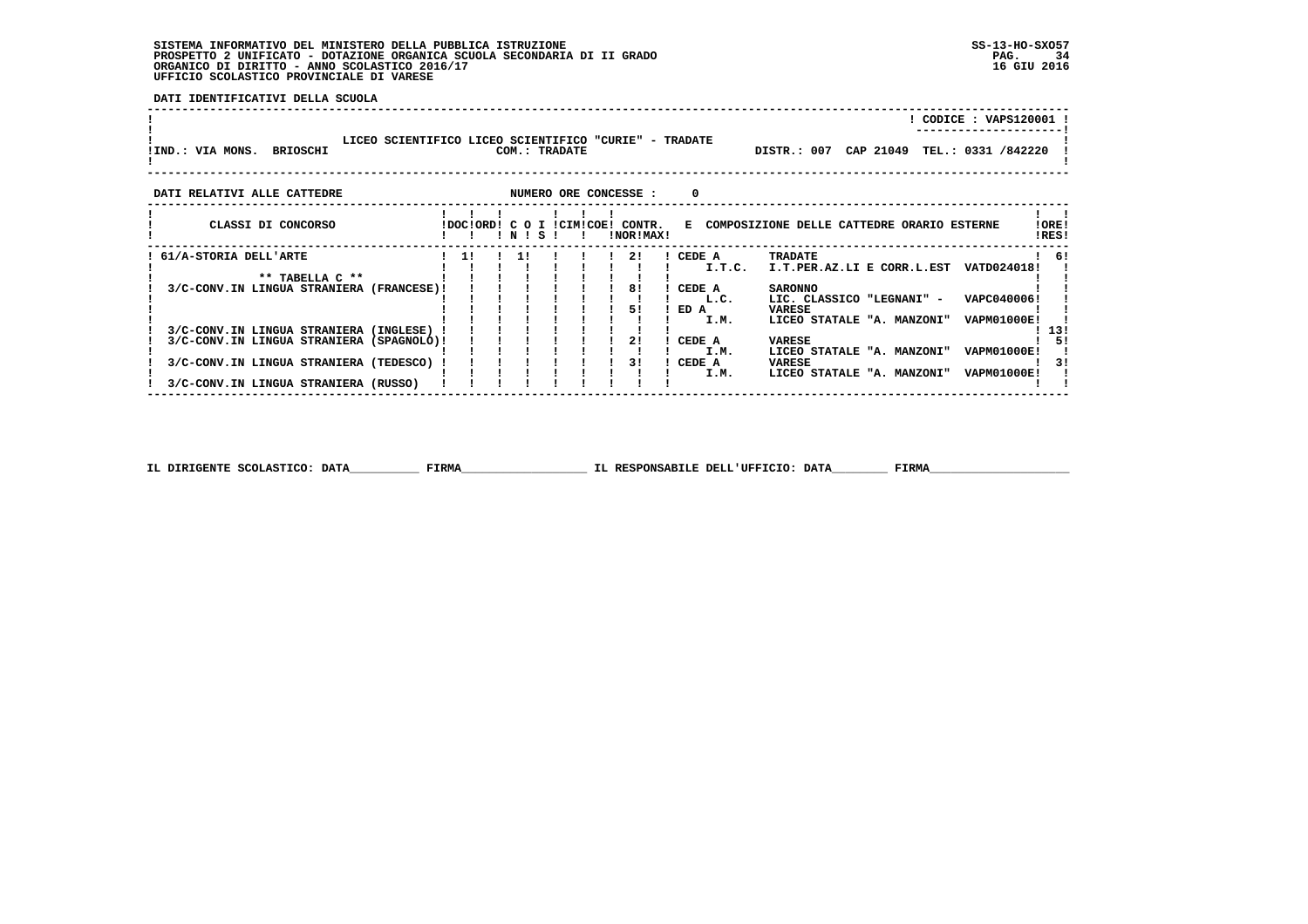**DATI IDENTIFICATIVI DELLA SCUOLA ------------------------------------------------------------------------------------------------------------------------------------**L CODICE : VARC004010 L **! IST PROF PER I SERVIZI COMMERCIALI I.P.S.S.C.T. "VALCERESIO" - BISUSCHIO ! ---------------------! !SEZIONE ASSOCIATA ALL' ISTITUTO SUPERIORE IS VALCERESIO DI BISUSCHIO ! !IND.: VIA ROMA 57 COM.: BISUSCHIO DISTR.: 004 CAP 21050 TEL.: 0332 /856760 !** $\mathbf{I}$  **! ! ------------------------------------------------------------------------------------------------------------------------------------ DATI RELATIVI ALLE CLASSI ------------------------------------------------------------------------------------------------------------------------------------**! ANNI DI CORSO !  **! CORSI - INDIRIZZI - SPECIALIZZAZIONI ! ANNI DI CORSO ! CORSI - INDIRIZZI - SPECIALIZZAZIONI ! ANNI DI CORSO !**\_\_\_\_\_\_\_\_\_\_\_\_\_\_\_\_\_\_\_\_\_\_  **! !-----------------! !-----------------!**1 1 1 2 1 3 1 4 1 5 1 6 1  **! ! 1! 2! 3! 4! 5! 6! ! 1! 2! 3! 4! 5! 6! ------------------------------------------------------------------------------------------------------------------------------------ !IP08 SERVIZI COMMERCIALI BIENNIO - TRIENNIO ! ! 1! 1! 1! 1! !IPC1 INDIRIZZO A ELABORAZIONE MANUALE ! ! ! ! ! ! ! ------------------------------------------------------------------------------------------------------------------------------------DATI RELATIVI ALLE CATTEDRE NUMERO ORE CONCESSE : 0 ------------------------------------------------------------------------------------------------------------------------------------** $\mathbf{I}$   $\mathbf{I}$  **! ! ! ! ! ! ! ! !LORE!** CLASSI DI CONCORSO **8** | DOC!ORD! C O I !CIM!COE! CONTR. E COMPOSIZIONE DELLE CATTEDRE ORARIO ESTERNE IRES! **2** CLASSI DI CONCORSO **:**  $P(X|X|X) = P(X|X|X)P(X|X)P(X|X)P(X|X)P(X|X|X)P(X|X|X)P(X|X|X)P(X|X|X)P(X|X|X)P(X|X|X)P(X|X|X)P(X|X|X)P(X|X|X)P(X|X|X)P(X|X|X)P(X|X|X)P(X|X|X)P(X|X|X)P(X|X|X)P(X|X|X)P(X|X|X)P(X|X|X)P(X|X|X)P(X|X|X)P(X|X|X)P(X|X|X)P(X|X|X)P(X|$  **------------------------------------------------------------------------------------------------------------------------------------** $\blacksquare$  **! 7/A-ARTE DELLA FOTOGR. E GRAFICA PUBBL.! ! ! ! ! ! ! ! ! ! !** $\overline{\phantom{a}}$  **! 12/A-CHIMICA AGRARIA ! ! ! ! ! ! ! ! ! ! !** $\frac{1}{2}$  **! 13/A-CHIMICA E TECNOLOGIE CHIMICHE ! ! ! ! ! ! ! ! ! ! 2! ! 17/A-DISCIPLINE ECONOMICO-AZIENDALI ! 1! ! 1! ! ! ! 8! ! CEDE A BISUSCHIO ! ! ! ! ! ! ! ! ! ! ! ! I.T.C. ISIS VALCERESIO - SETTORE VATD004013! ! ! 19/A-DISCIPLINE GIURIDICHE ED ECONOMIC. ! 1! ! ! ! ! 1! 14! ! COMPLETA CON BISUSCHIO ! !** $\mathbf{I}$  and  $\mathbf{I}$  $\blacksquare$  $\blacksquare$ VAPS004017! !  **! ! ! ! ! ! ! ! 4! ! L.S. ISIS VALCERESIO VAPS004017! !** $\sqrt{1}$  **! 36/A-FILOSOFIA,PSICOL. E SC.DELL'EDUCAZ.! ! ! ! ! ! ! ! ! ! 6! ! 38/A-FISICA ! ! ! ! ! ! ! ! ! ! !** $\mathbf{I}$  **! 39/A-GEOGRAFIA ! ! ! ! ! ! ! ! ! ! ! ! 42/A-INFORMATICA ! ! ! ! ! ! ! ! ! ! ! ! 46/A-LINGUA E CIV. STRANIERA (FRANCESE) ! 1! ! ! ! ! 1! 9! ! COMPLETA CON BISUSCHIO ! ! ! ! ! ! ! ! ! ! 3! ! I.T.T. I.T.C TURISMO ISIS "VALCER VATN004011! ! ! ! ! ! ! ! ! ! ! ! E CON VARESE ! ! ! ! ! ! ! ! ! ! 6! ! IPSCT I.P.S.S.C.T. "EINAUDI" (CO VARC020502! ! ! 46/A-LINGUA E CIV. STRANIERA (INGLESE) ! 1! ! ! ! ! 1! 12! ! COMPLETA CON BISUSCHIO ! ! ! ! ! ! ! ! ! ! 6! ! L.S. ISIS VALCERESIO VAPS004017! !** $\overline{\mathbf{3}}$  **! 46/A-LINGUA E CIV. STRANIERA (TEDESCO) ! ! ! ! ! ! ! ! ! ! 3! ! 47/A-MATEMATICA ! ! ! ! ! ! ! ! ! ! ! ! 48/A-MATEMATICA APPLICATA ! ! ! ! ! ! ! ! ! ! ! ! 49/A-MATEMATICA E FISICA ! ! ! ! ! ! 1! 13! ! COMPLETA CON BISUSCHIO ! !1 !** ! ! ! **! 4! ! L.S. ISIS VALCERESIO**<br> **1 !** ! ! ! ! ! ! | R CON BISISCHIO **1 ! ! ! 1 4! ! L.S. ISIS VALCER**<br>**1 ! ! ! ! E** CON BISUSCHIO  **! ! ! ! ! ! ! ! 2! ! I.T.T. I.T.C TURISMO ISIS "VALCER VATN004011! ! ! 50/A-LETTERE IST.ISTR.SECOND. DI II GR. ! 1! ! 1! ! ! ! 6! ! CEDE A BISUSCHIO ! ! ! ! ! ! ! ! ! ! ! ! I.T.T. I.T.C TURISMO ISIS "VALCER VATN004011! !**- 1  $\frac{1}{2}$  **! 60/A-SC.NA.,CH.,GEOG.,MIC. ! ! ! ! ! ! ! ! ! ! 2!** $\frac{1}{2}$   $\frac{1}{2}$  **! 69/A-TECNOL.GRAFICHE ED IMPIANTI GRAFICI! ! ! ! ! ! ! ! ! ! !**

 **------------------------------------------------------------------------------------------------------------------------------------**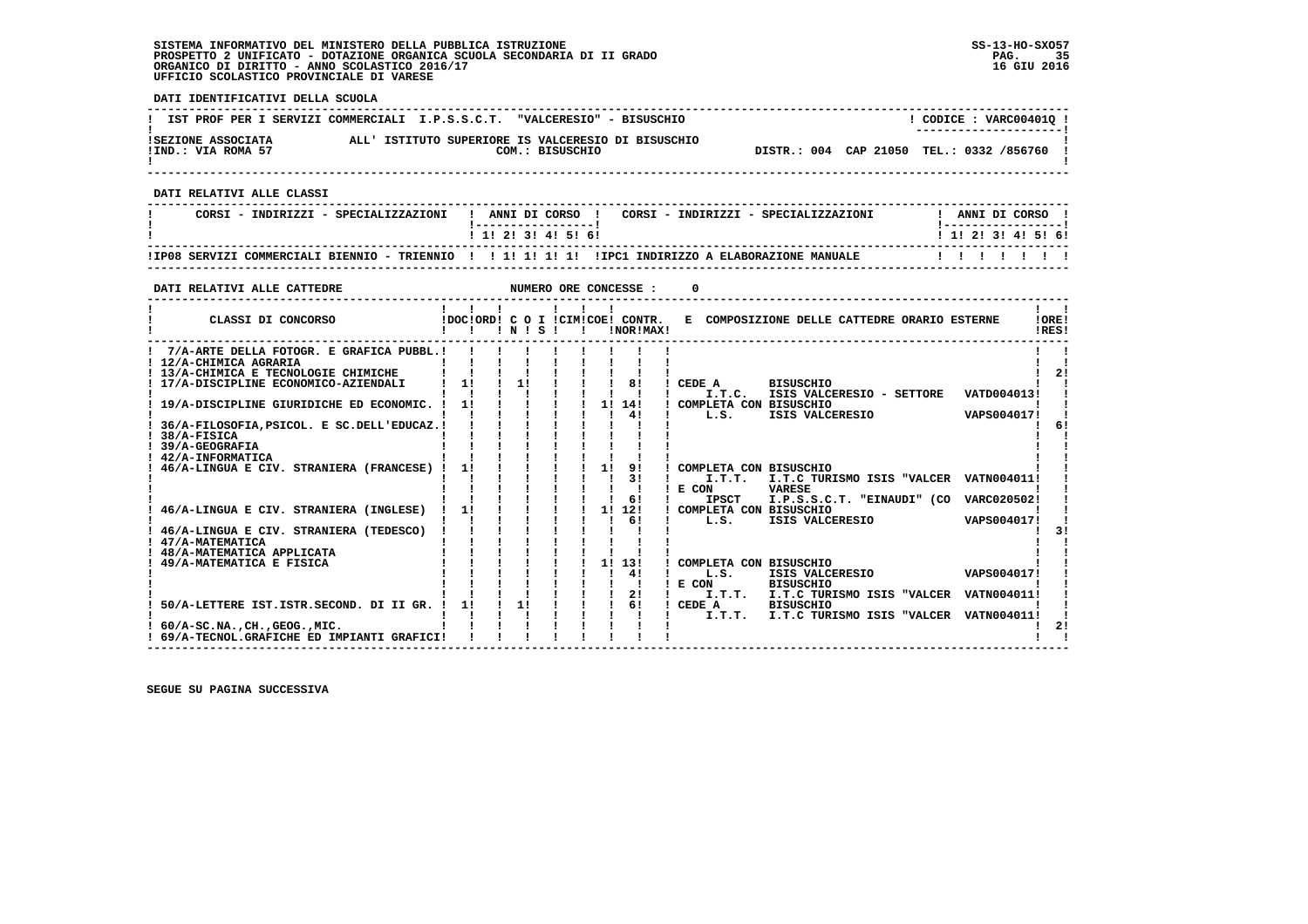֖֖֖֖֧֢ׅ֪֪֪֪֦֛֚֚֚֚֚֚֚֚֚֚֚֚֚֚֚֚֚֚֚֚֚֡֝֝֓֓֓֝֬֝֓֝֓֓֓

 **DATI IDENTIFICATIVI DELLA SCUOLA**

|                                          | IST PROF PER I SERVIZI COMMERCIALI I.P.S.S.C.T. "VALCERESIO" - BISUSCHIO | CODICE: VARC004010!<br>--------------------- |
|------------------------------------------|--------------------------------------------------------------------------|----------------------------------------------|
| ISEZIONE ASSOCIATA<br>IIND.: VIA ROMA 57 | ALL' ISTITUTO SUPERIORE IS VALCERESIO DI BISUSCHIO<br>COM.: BISUSCHIO    | DISTR.: 004 CAP 21050 TEL.: 0332 /856760 !   |

**DATI RELATIVI ALLE CATTEDRE CONCESSE : 0** 

| CLASSI DI CONCORSO                                                                    |    | $'$ N $'$ S $'$ |  | Ι. |    | IDOCIORD! C O I ICIMICOE! CONTR.<br>!NOR!MAX! | E COMPOSIZIONE DELLE CATTEDRE ORARIO ESTERNE<br>IORE <sub>1</sub><br>!RES!     |  |
|---------------------------------------------------------------------------------------|----|-----------------|--|----|----|-----------------------------------------------|--------------------------------------------------------------------------------|--|
| ! 75/A-DATTILOGRAFIA E STENOGRAFIA                                                    | 11 |                 |  |    | 11 | 10!<br>8!                                     | ! COMPLETA CON BISUSCHIO<br>I.T.C.<br>ISIS VALCERESIO - SETTORE<br>VATD004013! |  |
| 76/A-TRAT.TESTI, CAL., CONT.ELET.E AP.GES. !                                          |    |                 |  |    |    |                                               |                                                                                |  |
| ** TABELLA C **                                                                       |    |                 |  |    |    |                                               |                                                                                |  |
| 6/C-ESERCITAZ. CERAMICHE DI DECORAZIONE!                                              |    |                 |  |    |    |                                               |                                                                                |  |
| 7/C-ESERCITAZ.DI ABBIGLIAMENTO E MODA !                                               |    |                 |  |    |    |                                               |                                                                                |  |
| 9/C-ESERCITAZIONI DI COMUNICAZIONI<br>! 10/C-ESER. DISEGNO ARTIST.E DEI TESSUTI !     |    |                 |  |    |    |                                               |                                                                                |  |
| ! 12/C-ESER. MODEL., FORM.E PL., FOG.E RIF. !                                         |    |                 |  |    |    |                                               |                                                                                |  |
| ! 14/C-ESERC.OFF.MECC.AGRIC.E DI MAC.AGRI.!                                           |    |                 |  |    |    |                                               |                                                                                |  |
| ! 16/C-ESERCITAZ. DI TECNOLOGIA CERAMICA                                              |    |                 |  |    |    |                                               |                                                                                |  |
| ! 17/C-ESERC. TEOR. DELLA NAVE E DI COS. NAV. !                                       |    |                 |  |    |    |                                               |                                                                                |  |
| ! 18/C-ESERCITAZIONI NAUTICHE                                                         |    |                 |  |    |    |                                               |                                                                                |  |
| ! 20/C-ESERCITAZIONI PRATICHE DI OTTICA                                               |    |                 |  |    |    |                                               |                                                                                |  |
| ! 22/C-LAB.TEC.TESS.E ABB. E LAV.TES.E AB.!                                           |    |                 |  |    |    |                                               |                                                                                |  |
| ! 24/C-LAB. CHIMICA E CHIMICA INDUSTRIALE !                                           |    |                 |  |    |    |                                               |                                                                                |  |
| 25/C-LAB.COSTR.VERNIC.E REST.STRUM.ARCO !                                             |    |                 |  |    |    |                                               |                                                                                |  |
| ! 26/C-LABORATORIO DI ELETTRONICA                                                     |    |                 |  |    |    |                                               |                                                                                |  |
| 27/C-LABORATORIO DI ELETTROTECNICA                                                    |    |                 |  |    |    |                                               |                                                                                |  |
| ! 28/C-LAB.DI FIS.ATOMICA E NUCL. E STRUM.!                                           |    |                 |  |    |    |                                               |                                                                                |  |
| ! 29/C-LAB. DI FISICA E FISICA APPLICATA                                              |    |                 |  |    |    |                                               |                                                                                |  |
| 30/C-LAB. DI INFORMATICA GESTIONALE                                                   |    |                 |  |    |    |                                               |                                                                                |  |
| ! 31/C-LAB. DI INFORMATICA INDUSTRIALE                                                |    |                 |  |    |    |                                               |                                                                                |  |
| ! 32/C-LAB. MECCANICO-TECNOLOGICO                                                     |    |                 |  |    |    |                                               |                                                                                |  |
| ! 33/C-LABORATORIO DI OREFICERIA                                                      |    |                 |  |    |    |                                               |                                                                                |  |
| ! 34/C-LAB.DI PROGET. TECNICA PER CERAMICA!                                           |    |                 |  |    |    |                                               |                                                                                |  |
| ! 35/C-LAB. DI TECNICA MICROBIOLOGICA                                                 |    |                 |  |    |    |                                               |                                                                                |  |
| ! 36/C-LAB.TECN. CARTARIA E ESERC.CARTIERA!                                           |    |                 |  |    |    |                                               |                                                                                |  |
| ! 37/C-LAB. E REPARTI DI LAVOR. DEL LEGNO !                                           |    |                 |  |    |    |                                               |                                                                                |  |
| ! 38/C-LAB. E REPARTI DI LAV.ARTI GRAFICHE!                                           |    |                 |  |    |    |                                               |                                                                                |  |
| 39/C-LAB. E REPARTI LAV. INDUST. MINERARIA!<br>! 40/C-LAB. PER LE INDUSTRIE CERAMICHE |    |                 |  |    |    |                                               |                                                                                |  |
|                                                                                       |    |                 |  |    |    |                                               |                                                                                |  |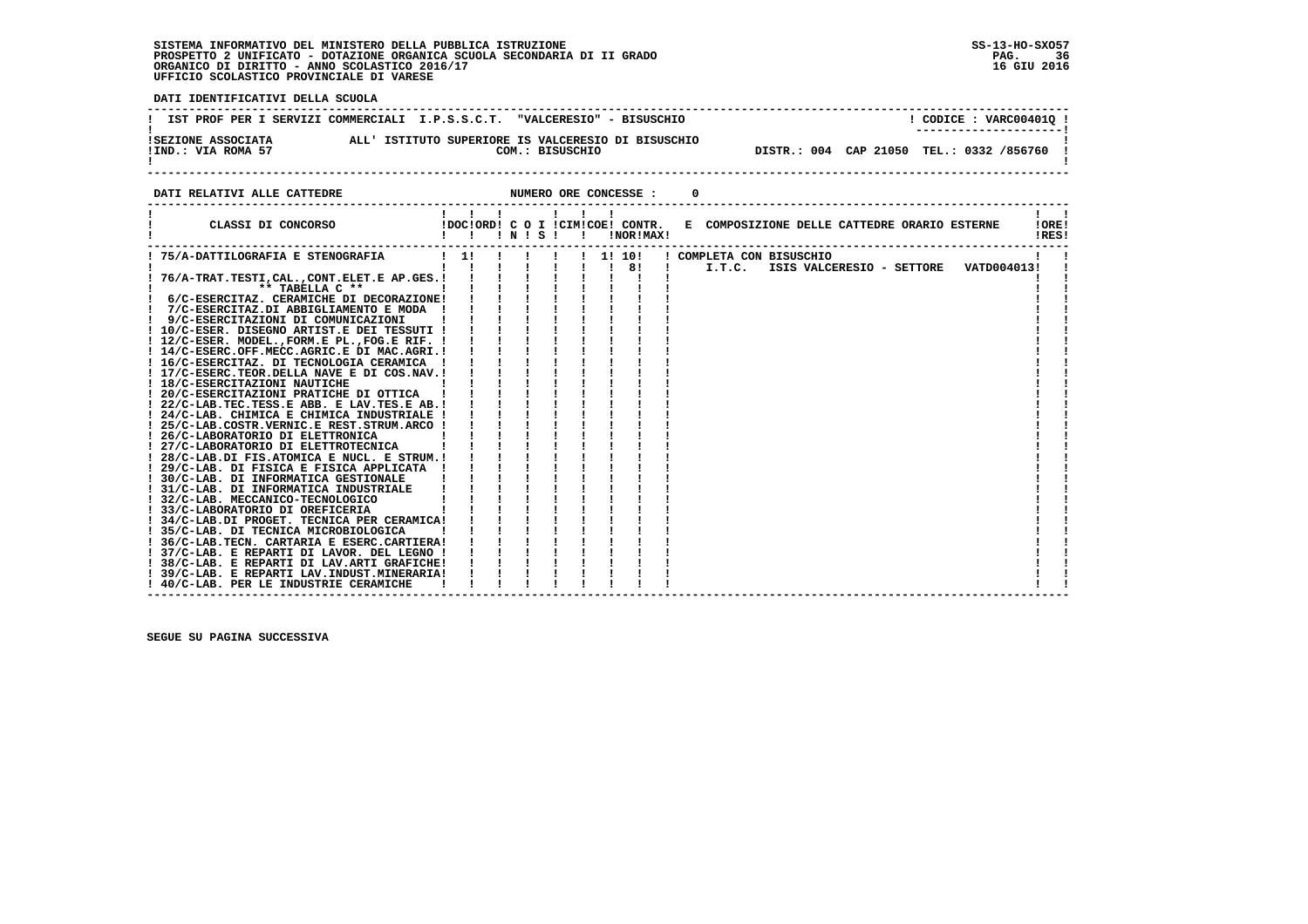**DATI IDENTIFICATIVI DELLA SCUOLA**

| IST PROF PER I SERVIZI COMMERCIALI I.P.S.S.C.T. "VALCERESIO" - BISUSCHIO                                                                                                                | $!$ CODICE : VARC00401Q $!$                                                                                  |
|-----------------------------------------------------------------------------------------------------------------------------------------------------------------------------------------|--------------------------------------------------------------------------------------------------------------|
| !SEZIONE ASSOCIATA                ALL' ISTITUTO SUPERIORE IS VALCERESIO DI BISUSCHIO<br>!IND.: VIA ROMA 57<br>COM.: BISUSCHIO                                                           | DISTR.: 004 CAP 21050 TEL.: 0332 /856760                                                                     |
| DATI RELATIVI ALLE CATTEDRE <b>ALL ASSESS ASSESSE</b> : 0                                                                                                                               |                                                                                                              |
| 1 1 1 1 1 1 1<br>CLASSI DI CONCORSO<br>!!!N!S!!                                                                                                                                         | !DOC!ORD! C O I !CIM!COE! CONTR. E COMPOSIZIONE DELLE CATTEDRE ORARIO ESTERNE<br>!ORE!<br>!RES!<br>!NOR!MAX! |
| ! 47/C-REP.LAV.PER LA REGISTRAZ. DEL SUONO!<br>! 48/C-REP.LAV.PER LA RIPRESA CINEM.E TEL.!<br>! 49/C-REP.DI LAV. PER ARTI FOTOGRAFICHE !<br>! 50/C-TEC.SERVIZI ED ESER.PRAT.DI CUCINA ! |                                                                                                              |
| IL DIRIGENTE SCOLASTICO: DATA FIRMA FIRMA TIL RESPONSABILE DELL'UFFICIO: DATA                                                                                                           | <b>FIRMA</b>                                                                                                 |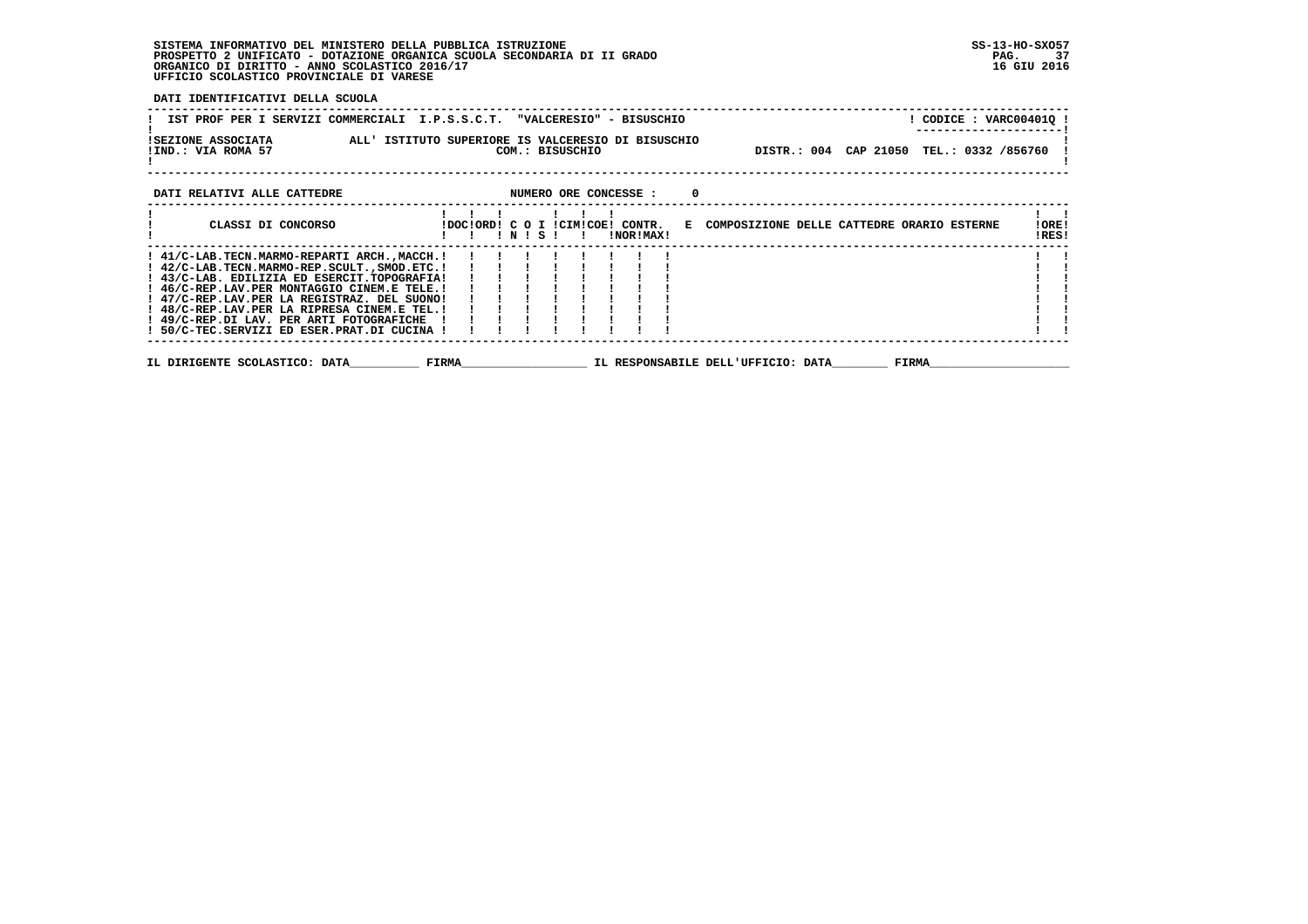**DATI IDENTIFICATIVI DELLA SCUOLA ------------------------------------------------------------------------------------------------------------------------------------** $\overline{1}$  CODICE : VARC01201P  $\overline{1}$ **! IST PROF PER I SERVIZI COMMERCIALI IPSSCT-I.S.I.S "STEIN" - GAVIRATE ! ---------------------! !SEZIONE ASSOCIATA ALL' ISTITUTO SUPERIORE "E. STEIN" DI GAVIRATE ! !IND.: VIA DEI GELSOMINI, 14 COM.: GAVIRATE DISTR.: 002 CAP 21026 TEL.: 0332 /745525 !** $\mathbf{I}$  **! ! ------------------------------------------------------------------------------------------------------------------------------------ DATI RELATIVI ALLE CLASSI ------------------------------------------------------------------------------------------------------------------------------------**I ANNI DI CORSO I  **! CORSI - INDIRIZZI - SPECIALIZZAZIONI ! ANNI DI CORSO ! CORSI - INDIRIZZI - SPECIALIZZAZIONI ! ANNI DI CORSO !**\_\_\_\_\_\_\_\_\_\_\_\_\_\_\_\_\_\_\_\_\_  **! !-----------------! !-----------------!**1 1 1 2 1 3 1 4 1 5 1 6 1  **! ! 1! 2! 3! 4! 5! 6! ! 1! 2! 3! 4! 5! 6! ------------------------------------------------------------------------------------------------------------------------------------ !IP02 SERVIZI SOCIO-SANITARI BIENNIO-TRIENNIO ! 3! 3! 3! 3! 2! ! ! ! ! ! ! ! ! ------------------------------------------------------------------------------------------------------------------------------------DATI RELATIVI ALLE CATTEDRE NUMERO ORE CONCESSE : 0 ------------------------------------------------------------------------------------------------------------------------------------** $\mathbf{I}$   $\mathbf{I}$  **! ! ! ! ! ! ! ! !LORE!** CLASSI DI CONCORSO **8** | DOC!ORD! C O I !CIM!COE! CONTR. E COMPOSIZIONE DELLE CATTEDRE ORARIO ESTERNE IRES! **2** CLASSI DI CONCORSO **:**  $P(X|X|X) = P(X|X|X) = P(X|X|X) = P(X|X|X) = P(X|X|X) = P(X|X|X) = P(X|X|X) = P(X|X|X) = P(X|X|X) = P(X|X|X) = P(X|X|X) = P(X|X|X) = P(X|X|X) = P(X|X|X) = P(X|X|X) = P(X|X|X) = P(X|X|X) = P(X|X|X) = P(X|X|X) = P(X|X|X) = P(X|X|X) = P(X|X|X) = P(X|X|X) = P(X|X|X) = P(X$  **------------------------------------------------------------------------------------------------------------------------------------ ! 12/A-CHIMICA AGRARIA ! ! ! ! ! ! ! ! ! ! ! ! 13/A-CHIMICA E TECNOLOGIE CHIMICHE ! ! ! ! ! ! ! 6! ! CEDE A GAVIRATE ! ! ! ! ! ! ! ! ! ! ! ! I.T.C.G. I.T. C.E G. I.S.I.S. "STEI VATD012012! ! ! 17/A-DISCIPLINE ECONOMICO-AZIENDALI ! ! ! ! ! ! ! 4! ! CEDE A GAVIRATE ! 4! ! ! ! ! ! ! ! ! ! ! I.T.C.G. I.T. C.E G. I.S.I.S. "STEI VATD012012! ! ! ! ! ! ! ! ! ! 2! ! ED A BISUSCHIO ! ! ! ! ! ! ! ! ! ! ! ! I.T.T. I.T.C TURISMO ISIS "VALCER VATN004011! ! ! 19/A-DISCIPLINE GIURIDICHE ED ECONOMIC. ! 2! ! 2! ! ! ! ! ! ! ! ! 24/A-DISEGNO E STORIA DEL COSTUME ! ! ! ! ! ! ! ! ! ! ! ! 25/A-DISEGNO E STORIA DELL'ARTE ! ! ! ! ! ! ! 4! ! CEDE A LAVENO-MOMBELLO ! !** $\frac{1}{4}$  $\blacksquare$  **! ! ! ! ! ! ! ! ! ! L.S. L. S. LAVENO M. SEZ. STACC VAPS11001B! ! ! ! ! ! ! ! ! ! 2! ! ED A GAVIRATE ! !** $\mathbf{I}$  **! ! ! ! ! ! ! ! ! ! L.S. LIC.SCIENT.LINGUIST.SPORT. VAPS012016! !** $1<sub>61</sub>$  **! 31/A-ED.MUSICALE IST.ISTR.SEC.II GRADO ! ! ! ! ! ! ! ! ! ! 6! ! 36/A-FILOSOFIA,PSICOL. E SC.DELL'EDUCAZ.! 3! ! 3! ! ! ! ! ! ! 5! ! 38/A-FISICA ! ! ! ! ! ! ! 6! ! CEDE A GAVIRATE ! ! ! ! ! ! ! ! ! ! ! ! I.T.C.G. I.T. C.E G. I.S.I.S. "STEI VATD012012! !** $1 - 51$  $\blacksquare$  $2!$ 1 2 !<br>| 1 2 ! 1 2 EDE A GAVIRATE ! ! ! ! I.T.C.G. I.T. C.E G. I.S.I.S. "STEI VATD012012! ! ! ! ! ! ! ! ! ! ! ! ! ! !<br>! 40/A-IGIENE,ANAT.,FIS.,PAT.GEN.E APP.MA.! !! !! !! !! !! ! ! ! ! ! ! ! ! ! ! 40/A-IGIENE,ANAT.,FIS.,PA  $\blacksquare$  $1, 121$  $\sim$  1  **! 46/A-LINGUA E CIV. STRANIERA (FRANCESE) ! 1! ! ! ! ! 1! 10! ! COMPLETA CON VARESE ! ! ! ! ! ! ! ! ! ! 8! ! I.T.C. I.T.C. ISIS "F.DAVERIO" (C VATD013517! ! ! 46/A-LINGUA E CIV. STRANIERA (INGLESE) ! 2! ! 2! ! ! ! ! ! ! 6!** $\blacksquare$  $\overline{1}$  61  **! 46/A-LINGUA E CIV. STRANIERA (SPAGNOLO) ! 1! ! 1! ! ! ! ! ! ! 8! ! 47/A-MATEMATICA ! 2! ! 2! ! ! ! 9! ! CEDE A GAVIRATE ! ! ! ! ! ! ! ! ! ! ! ! L.S. LIC.SCIENT.LINGUIST.SPORT. VAPS012016! !**

 **------------------------------------------------------------------------------------------------------------------------------------**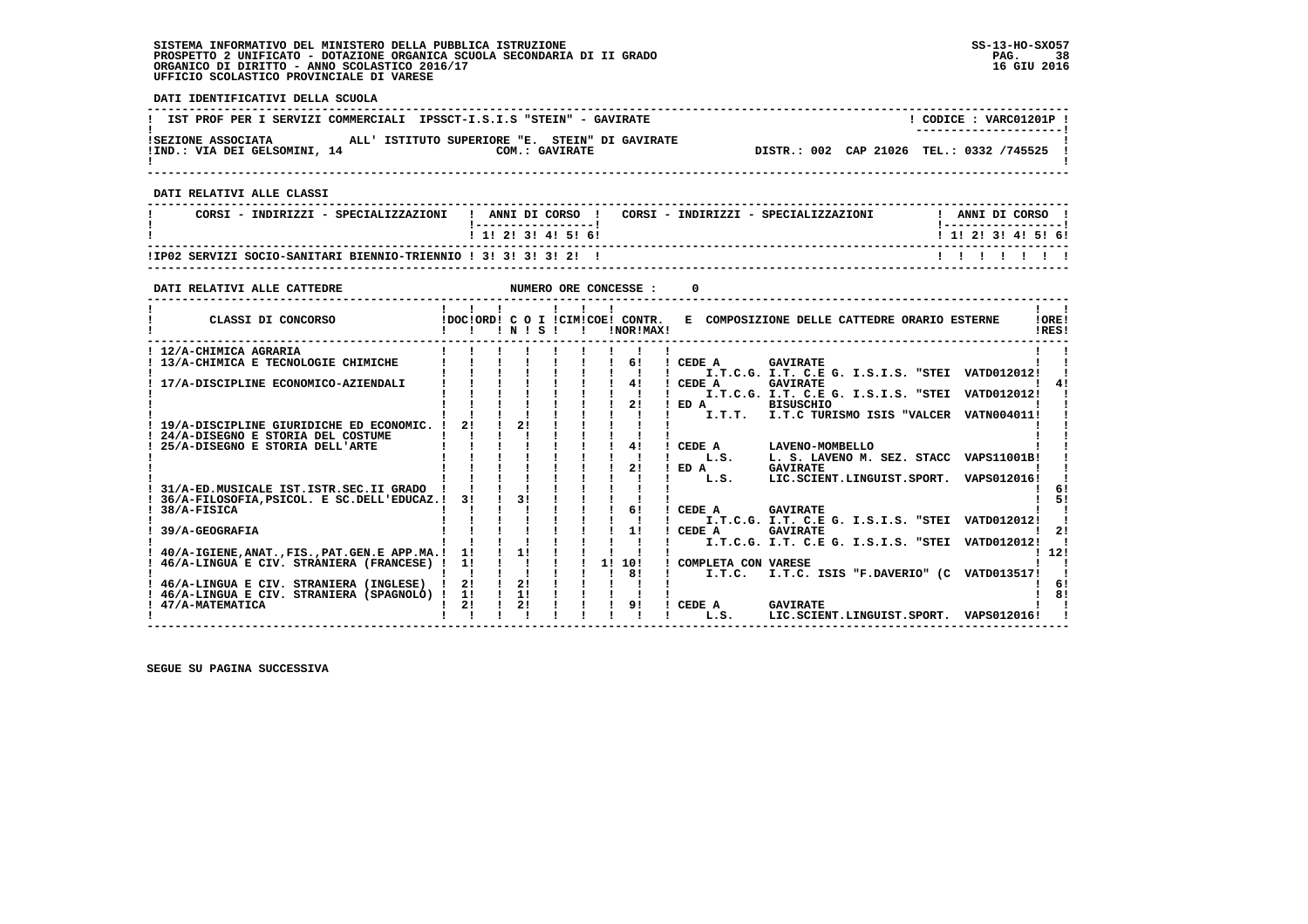**DATI IDENTIFICATIVI DELLA SCUOLA ------------------------------------------------------------------------------------------------------------------------------------**! CODICE: VARC01201P ! **! IST PROF PER I SERVIZI COMMERCIALI IPSSCT-I.S.I.S "STEIN" - GAVIRATE ! ---------------------! !SEZIONE ASSOCIATA ALL' ISTITUTO SUPERIORE "E. STEIN" DI GAVIRATE ! !IND.: VIA DEI GELSOMINI, 14 COM.: GAVIRATE DISTR.: 002 CAP 21026 TEL.: 0332 /745525 !** $\blacksquare$  **! ! ------------------------------------------------------------------------------------------------------------------------------------DATI RELATIVI ALLE CATTEDRE NUMERO ORE CONCESSE : 0 ------------------------------------------------------------------------------------------------------------------------------------ ! ! ! ! ! ! ! ! ! ! CLASSI DI CONCORSO !DOC!ORD! C O I !CIM!COE! CONTR. E COMPOSIZIONE DELLE CATTEDRE ORARIO ESTERNE !ORE! ! ! ! ! N ! S ! ! !NOR!MAX! !RES! ------------------------------------------------------------------------------------------------------------------------------------ ! ! ! ! ! ! ! ! 3! ! ED A GAVIRATE ! ! ! ! ! ! ! ! ! ! ! ! I.T.C.G. I.T. C.E G. I.S.I.S. "STEI VATD012012! ! ! 48/A-MATEMATICA APPLICATA ! ! ! ! ! ! ! ! ! ! ! ! 49/A-MATEMATICA E FISICA ! ! ! ! ! ! ! ! ! ! ! ! 50/A-LETTERE IST.ISTR.SECOND. DI II GR. ! 4! ! 4! ! ! ! ! ! ! 12! ! 60/A-SC.NA.,CH.,GEOG.,MIC. ! 1! ! ! ! ! 1! 12! ! COMPLETA CON GAVIRATE ! ! ! ! ! ! ! ! ! ! 6! ! L.S. LIC.SCIENT.LINGUIST.SPORT. VAPS012016! ! ! \*\* TABELLA C \*\* ! ! ! ! ! ! ! ! ! ! !**1 151  **! 45/C-METODOLOGIE OPERAT.NEI SERV.SOCIALI! 1! ! 1! ! ! ! ! ! ! 15! ------------------------------------------------------------------------------------------------------------------------------------ IL DIRIGENTE SCOLASTICO: DATA\_\_\_\_\_\_\_\_\_\_ FIRMA\_\_\_\_\_\_\_\_\_\_\_\_\_\_\_\_\_\_ IL RESPONSABILE DELL'UFFICIO: DATA\_\_\_\_\_\_\_\_ FIRMA\_\_\_\_\_\_\_\_\_\_\_\_\_\_\_\_\_\_\_\_**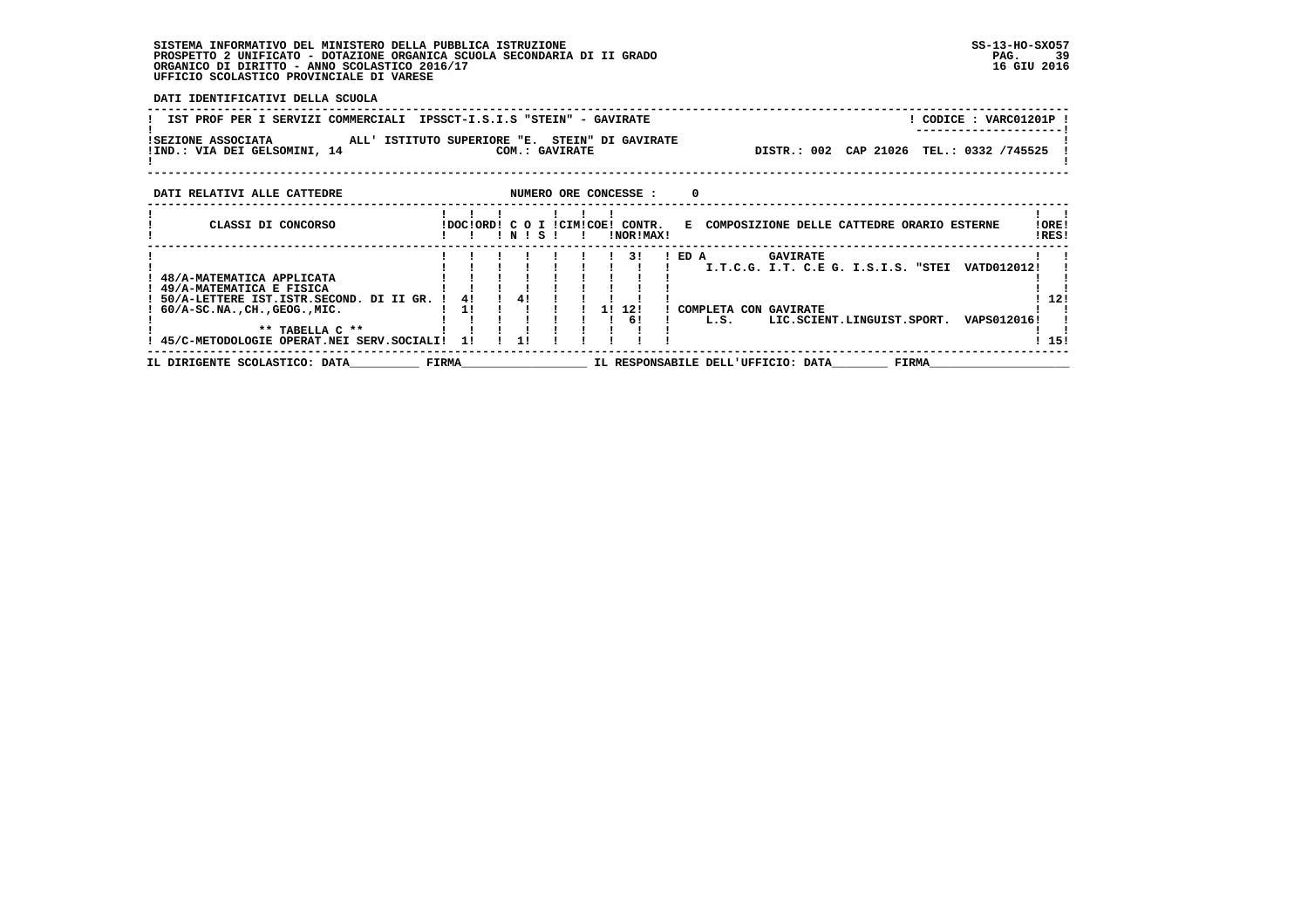**DATI IDENTIFICATIVI DELLA SCUOLA**

|                     |              |                                                                                     |  |             |                        | CODICE: VARC02000L!    |  |
|---------------------|--------------|-------------------------------------------------------------------------------------|--|-------------|------------------------|------------------------|--|
|                     |              |                                                                                     |  |             |                        | ---------------------- |  |
| !IND.: VIA COMO, 21 | COM.: VARESE | IST PROF PER I SERVIZI COMMERCIALI E TURISTICI I. P. S. S. C. T. "L. EINAUDI" - VAR |  | DISTR.: 003 | CAP 21100 TEL.: 0332 / | 285217                 |  |
|                     |              |                                                                                     |  |             |                        |                        |  |

 **------------------------------------------------------------------------------------------------------------------------------------**

 **------------------------------------------------------------------------------------------------------------------------------------**

 **DATI RELATIVI ALLE CLASSI**

| CORSI - INDIRIZZI - SPECIALIZZAZIONI                                                                                                                                                                                                                                                                                                              | CORSI - INDIRIZZI - SPECIALIZZAZIONI<br>ANNI DI CORSO ! | ANNI DI CORSO !<br><u> !----------------- !</u>       |
|---------------------------------------------------------------------------------------------------------------------------------------------------------------------------------------------------------------------------------------------------------------------------------------------------------------------------------------------------|---------------------------------------------------------|-------------------------------------------------------|
|                                                                                                                                                                                                                                                                                                                                                   | $1$ , 1! 2! 3! 4! 5! 6!                                 | ! 1! 2! 3! 4! 5! 6!                                   |
| IP02 SERVIZI SOCIO-SANITARI BIENNIO-TRIENNIO ! 3! 4! 3! 3! 3! IIP04 OTTICO BIENNIO - TRIENNIO<br>IPO8 SERVIZI COMMERCIALI BIENNIO - TRIENNIO   2! 1! 1! 1! 1! IIPC1 INDIRIZZO A ELABORAZIONE MANUALE!<br>IPOE OPER.RE AI SERV. DI PROM.NE ACCOGLIENZ ! ! ! ! ! ! IPOG OPERATORE AI SERVIZI DI VENDITA<br>!LIP4 POTENZIAMENTO ARTISTICO E MUSICALE | ILIP2 POTENZIAMENTO LINGUISTICO                         | 1 1 1 1 1 1 1 1 1 1<br>$1$ 31 31 31 31 1 1<br>1111111 |

 **DATI RELATIVI ALLE CATTEDRE NUMERO ORE CONCESSE : 17**

|                                   | CLASSI DI CONCORSO                          | !DOC!ORD! C O I !CIM!COE! CONTR. |    | INISI |    |    | !NOR!MAX! | E COMPOSIZIONE DELLE CATTEDRE ORARIO ESTERNE |                                                 |                                        |  | IORE!<br>!RES! |    |
|-----------------------------------|---------------------------------------------|----------------------------------|----|-------|----|----|-----------|----------------------------------------------|-------------------------------------------------|----------------------------------------|--|----------------|----|
|                                   | 2/A-ANATFISIOP.OCULARE LAB.MIS.OFTAL.!      |                                  |    |       |    |    |           |                                              |                                                 |                                        |  |                |    |
|                                   | 4/A-ARTE DEL TESSUTO, MODA E COSTUME        |                                  |    |       |    |    |           |                                              |                                                 |                                        |  |                |    |
| 5/A-ARTE DEL VETRO                |                                             |                                  |    |       |    |    |           |                                              |                                                 |                                        |  |                |    |
| 6/A-ARTE DELLA CERAMICA           |                                             |                                  |    |       |    |    |           |                                              |                                                 |                                        |  |                |    |
|                                   | 7/A-ARTE DELLA FOTOGR. E GRAFICA PUBBL.!    |                                  |    |       |    |    |           |                                              |                                                 |                                        |  |                |    |
|                                   | 8/A-ARTE DELLA GRAFICA E DELL'INCISIONE!    |                                  |    |       |    |    |           |                                              |                                                 |                                        |  |                |    |
|                                   | ! 10/A-ARTE DEI METALLI E DELL'OREFICERIA   |                                  |    |       |    |    |           |                                              |                                                 |                                        |  |                |    |
| ! 12/A-CHIMICA AGRARIA            |                                             |                                  |    |       |    |    |           |                                              |                                                 |                                        |  |                |    |
|                                   | 13/A-CHIMICA E TECNOLOGIE CHIMICHE          | 11                               |    |       |    |    | 1! 14!    | ! COMPLETA CON VARESE                        |                                                 |                                        |  |                |    |
|                                   |                                             |                                  |    |       |    |    | 4!        |                                              | I.P.I.A. I.P.S.I.A. ISIS "NEWTON" - VARI01701E! |                                        |  |                |    |
|                                   | ! 16/A-COSTRTECNOL.DELLE COST.E DIS.TEC.!   |                                  |    |       |    |    |           |                                              |                                                 |                                        |  |                |    |
|                                   | ! 17/A-DISCIPLINE ECONOMICO-AZIENDALI       | 51                               | 2! | 11    | 11 | 11 |           | ! 14! COMPLETA CON VARESE                    |                                                 |                                        |  |                |    |
|                                   |                                             |                                  |    |       |    |    | 41        | <b>IPSCT</b>                                 |                                                 | I.P.S.S.C.T. "EINAUDI" (CO VARC020502! |  |                |    |
|                                   | 18/A-DISCIP.GEOM., ARCHIT. ARRED.E SCENOT.! |                                  |    |       |    |    |           |                                              |                                                 |                                        |  |                |    |
|                                   | 19/A-DISCIPLINE GIURIDICHE ED ECONOMIC. !   | 41                               | 31 | 11    | 1! |    | 31        | ! CEDE A                                     | <b>VARESE</b>                                   |                                        |  |                |    |
|                                   |                                             |                                  |    |       |    |    |           | I.M.                                         |                                                 | LICEO STATALE "A. MANZONI" VAPM01000E! |  |                |    |
|                                   | 20/A-DISCIPLINE MECCANICHE E TECNOLOGIA     |                                  |    |       |    |    |           |                                              |                                                 |                                        |  |                |    |
| 21/A-DISCIPLINE PITTORICHE        |                                             |                                  |    |       |    |    |           |                                              |                                                 |                                        |  |                |    |
| ! 22/A-DISCIPLINE PLASTICHE       |                                             |                                  |    |       |    |    |           |                                              |                                                 |                                        |  |                |    |
|                                   | ! 24/A-DISEGNO E STORIA DEL COSTUME         |                                  |    |       |    |    |           |                                              |                                                 |                                        |  |                |    |
| ! 25/A-DISEGNO E STORIA DELL'ARTE |                                             |                                  |    |       |    |    |           |                                              |                                                 |                                        |  |                | 6! |
|                                   | ! 27/A-DISEGNO TECNICO ED ARTISTICO         |                                  |    |       |    |    |           |                                              |                                                 |                                        |  |                |    |
|                                   | ! 31/A-ED.MUSICALE IST.ISTR.SEC.II GRADO    |                                  |    |       |    |    |           |                                              |                                                 |                                        |  |                | 8! |
| ! 34/A-ELETTRONICA                |                                             |                                  |    |       |    |    |           |                                              |                                                 |                                        |  |                |    |
|                                   | ! 35/A-ELETTROTECNICA ED APPLICAZIONI       |                                  |    |       |    |    |           |                                              |                                                 |                                        |  |                |    |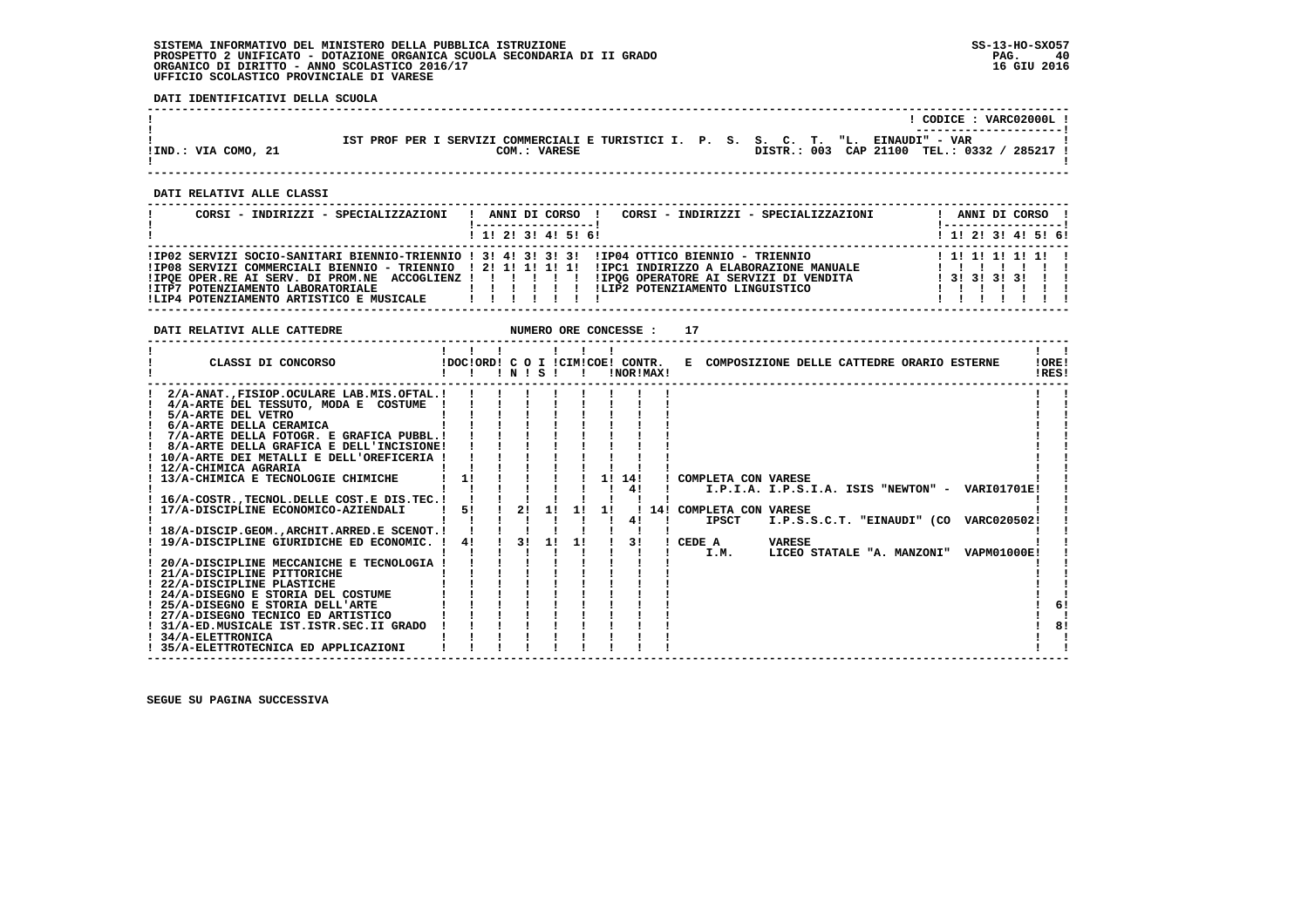**DATI IDENTIFICATIVI DELLA SCUOLA**

|                                                                                                                                                                                                                                                                   |                                                    |                                        |                                        |                       | ! CODICE : VARC02000L !                                                                                                                                                                                                                                                                                                                                                                                                                                 |
|-------------------------------------------------------------------------------------------------------------------------------------------------------------------------------------------------------------------------------------------------------------------|----------------------------------------------------|----------------------------------------|----------------------------------------|-----------------------|---------------------------------------------------------------------------------------------------------------------------------------------------------------------------------------------------------------------------------------------------------------------------------------------------------------------------------------------------------------------------------------------------------------------------------------------------------|
| !IND.: VIA COMO, 21                                                                                                                                                                                                                                               |                                                    |                                        |                                        |                       | IST PROF PER I SERVIZI COMMERCIALI E TURISTICI I. P. S. S. C. T. "L. EINAUDI" - VAR COM.: VARESE<br>COM.: VARESE DISTR.: 003 CAP 21100 TEL.: 03<br>DISTR.: 003 CAP 21100 TEL.: 0332 / 285217 !                                                                                                                                                                                                                                                          |
| DATI RELATIVI ALLE CATTEDRE                                                                                                                                                                                                                                       |                                                    |                                        |                                        | NUMERO ORE CONCESSE : | 17                                                                                                                                                                                                                                                                                                                                                                                                                                                      |
| CLASSI DI CONCORSO                                                                                                                                                                                                                                                | $\mathbf{1}$ $\mathbf{1}$ $\mathbf{1}$<br>!!!N!S!! |                                        | $\mathbf{1}$ $\mathbf{1}$ $\mathbf{1}$ | !NOR!MAX!             | !DOC!ORD! C O I !CIM!COE! CONTR. E COMPOSIZIONE DELLE CATTEDRE ORARIO ESTERNE<br>!ORE!<br>!RES!                                                                                                                                                                                                                                                                                                                                                         |
|                                                                                                                                                                                                                                                                   |                                                    |                                        |                                        |                       | ! 4!<br>! COMPLETA CON VARESE                                                                                                                                                                                                                                                                                                                                                                                                                           |
| ! 46/A-LINGUA E CIV. STRANIERA (FRANCESE) ! 2! ! 2! !<br>46/A-LINGUA E CIV. STRANIERA (INGLESE) ! 5! ! 4! 2!                                                                                                                                                      |                                                    |                                        |                                        |                       | 114!<br>4!<br>$\begin{array}{ccccccccc}\n1 & 1 & 1 & 21 & \text{CEDE A} \\ \end{array}$ VARESE<br>41<br>$\begin{array}{cccccccccccc}\n1 & 1 & 1 & 1 & 1 & 1.1.1 & 1.1.1 & 1.1.1 & 1.1.1 & 1.1 & 1.1 & 1.1 & 1.1 & 1.1 & 1.1 & 1.1 & 1.1 & 1.1 & 1.1 & 1.1 & 1.1 & 1.1 & 1.1 & 1.1 & 1.1 & 1.1 & 1.1 & 1.1 & 1.1 & 1.1 & 1.1 & 1.1 & 1.1 & 1.1 & 1.1 & 1.1 & 1.1 & 1.1 & 1.1 & 1.1 & 1.1 & 1.1 & 1.$<br>LICEO STATALE "A. MANZONI" VAPM01000E!<br>$\sim$ |
| ! 46/A-LINGUA E CIV. STRANIERA (TEDESCO) ! 1! ! 1! !<br>! 46/A-LINGUA E CIV. STRANIERA (SPAGNOLO) ! ! ! ! !                                                                                                                                                       | $1 \quad 1 \quad 1 \quad 1 \quad 1$                |                                        |                                        |                       | -91<br>$\begin{array}{cccc} 1 & 1 & 1 & 21 \end{array}$ CEDE A<br>$1 \quad 51$<br>VARESE<br>$1 \quad 1 \quad 1 \quad 1$<br>I.M.<br>LICEO STATALE "A. MANZONI" VAPM01000E!                                                                                                                                                                                                                                                                               |
| ! 47/A-MATEMATICA<br>! 48/A-MATEMATICA APPLICATA<br>$\mathbf{r} = \mathbf{r} \times \mathbf{r}$ , $\mathbf{r} = \mathbf{r} \times \mathbf{r}$ , $\mathbf{r} = \mathbf{r} \times \mathbf{r}$<br>! 49/A-MATEMATICA E FISICA                                         | $1 \t61 \t151 \t21$<br>$1 \quad 1 \quad 1 \quad 1$ |                                        |                                        |                       | 3!                                                                                                                                                                                                                                                                                                                                                                                                                                                      |
| ! 50/A-LETTERE IST. ISTR. SECOND. DI II GR. ! 11! ! 9! 4!<br>! 56/A-NAVIGAZ., ARTE NAV. ED EL. COSTR. NAV. ! ! ! ! ! !<br>! 57/A-SCIENZA DEGLI ALIMENTI<br>! 58/A-SC.E MEC.AGR.E T.GEST.AZ., FIT., ENT. ! ! ! ! !<br>! 60/A-SC.NA., CH., GEOG., MIC. ! 2! ! 1! 1! |                                                    | $\mathbf{1}$ $\mathbf{1}$ $\mathbf{1}$ |                                        |                       |                                                                                                                                                                                                                                                                                                                                                                                                                                                         |
| ! 61/A-STORIA DELL'ARTE<br>! 65/A-TECNICA FOTOGRAFICA<br>! 69/A-TECNOL.GRAFICHE ED IMPIANTI GRAFICI!                                                                                                                                                              | $\mathbf{1}$ $\mathbf{1}$ $\mathbf{1}$             |                                        |                                        |                       |                                                                                                                                                                                                                                                                                                                                                                                                                                                         |
| $\frac{1}{71/A}$ -TECNOLOGIE E DISEGNO TECNICO<br>$\frac{1}{75/A}$ -TOPOG. GEN., COSTR.RUR. E DISEGNO ! ! ! ! ! ! !<br>$\frac{1}{75/A}$ -DATTILOGRAFIA E GENERALE E DISEGNO ! ! ! ! ! ! !                                                                         |                                                    |                                        |                                        |                       | ! COMPLETA CON LUINO                                                                                                                                                                                                                                                                                                                                                                                                                                    |
| 3/C-CONV.IN LINGUA STRANIERA (FRANCESE)!                                                                                                                                                                                                                          |                                                    |                                        |                                        |                       | I.T.T. CITTA DI LUINO-CARLO VOLON VATN003015!<br>and the state                                                                                                                                                                                                                                                                                                                                                                                          |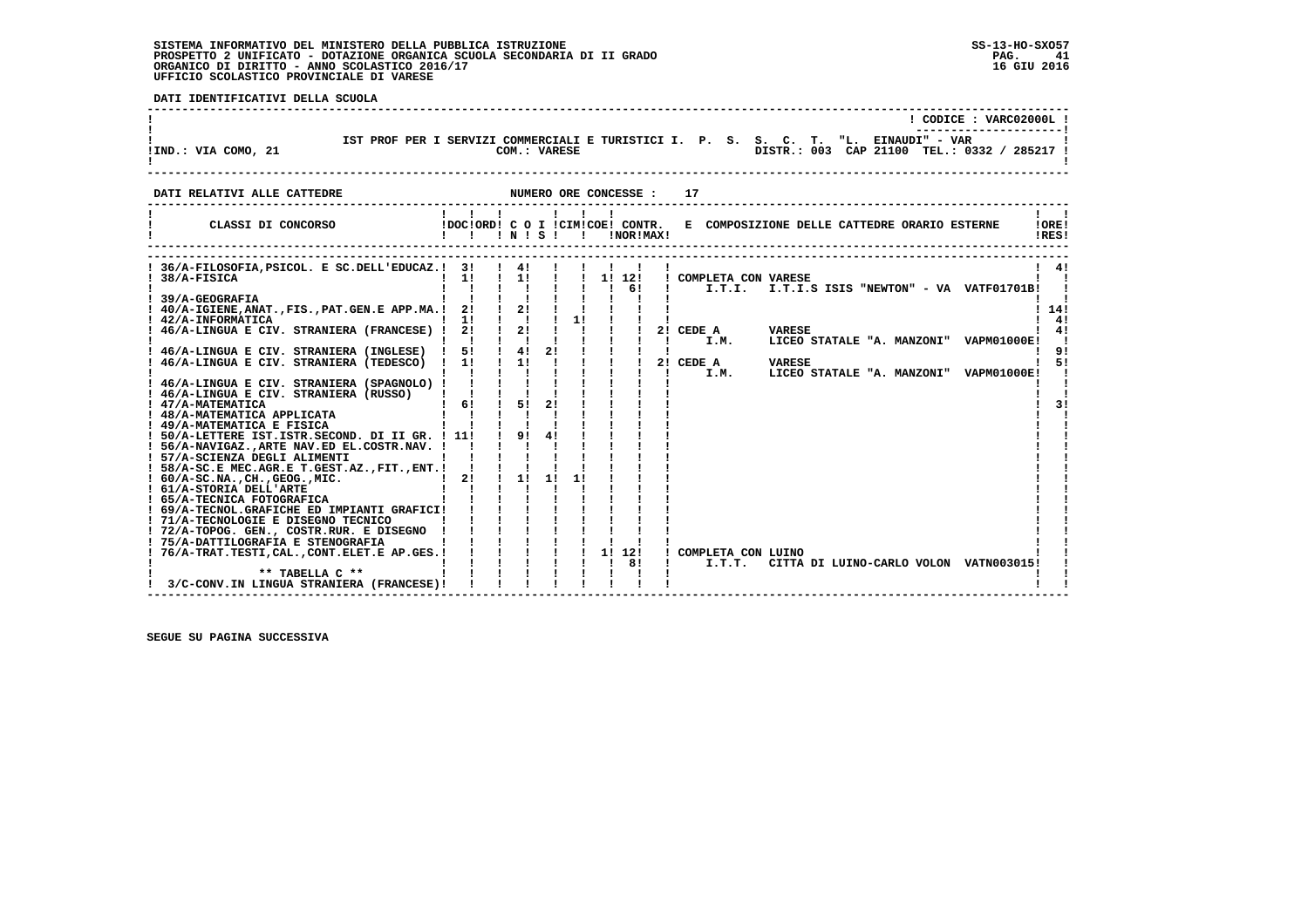**DATI IDENTIFICATIVI DELLA SCUOLA**

| !IND.: VIA COMO, 21 |  |  | COM.: VARESE | IST PROF PER I SERVIZI COMMERCIALI E TURISTICI I. P. S. S. C. T. "L. EINAUDI" - VAR |  |  | DISTR.: 003 CAP 21100 TEL.: 0332 / 285217 ! |  | CODICE: VARC02000L! |  |
|---------------------|--|--|--------------|-------------------------------------------------------------------------------------|--|--|---------------------------------------------|--|---------------------|--|
|                     |  |  |              |                                                                                     |  |  |                                             |  |                     |  |

**DATI RELATIVI ALLE CATTEDRE 12** NUMERO ORE CONCESSE : 17

| CLASSI DI CONCORSO                            |  | $'$ N $'$ S $'$ |  | $\mathbf{I}$ | IDOCIORD! C O I ICIMICOE! CONTR.<br>!NOR!MAX! | E COMPOSIZIONE DELLE CATTEDRE ORARIO ESTERNE | !ORE!<br>!RES! |
|-----------------------------------------------|--|-----------------|--|--------------|-----------------------------------------------|----------------------------------------------|----------------|
| 3/C-CONV.IN LINGUA STRANIERA (INGLESE) !      |  |                 |  |              |                                               |                                              |                |
| 3/C-CONV.IN LINGUA STRANIERA (TEDESCO) !      |  |                 |  |              |                                               |                                              |                |
| 3/C-CONV.IN LINGUA STRANIERA (RUSSO)          |  |                 |  |              |                                               |                                              |                |
| 5/C-ESERCITAZIONI AGRARIE                     |  |                 |  |              |                                               |                                              |                |
| 6/C-ESERCITAZ. CERAMICHE DI DECORAZIONE!      |  |                 |  |              |                                               |                                              |                |
| 7/C-ESERCITAZ.DI ABBIGLIAMENTO E MODA !       |  |                 |  |              |                                               |                                              | 16!            |
| 9/C-ESERCITAZIONI DI COMUNICAZIONI            |  |                 |  |              |                                               |                                              |                |
| ! 10/C-ESER. DISEGNO ARTIST.E DEI TESSUTI !   |  |                 |  |              |                                               |                                              |                |
| ! 11/C-ESERCITAZIONI DI ECONOMIA DOMESTICA!   |  |                 |  |              |                                               |                                              |                |
| ! 12/C-ESER. MODEL., FORM.E PL., FOG.E RIF. ! |  |                 |  |              |                                               |                                              |                |
| ! 13/C-ESERCITAZIONI DI ODONTOTECNICA         |  |                 |  |              |                                               |                                              |                |
| ! 14/C-ESERC.OFF.MECC.AGRIC.E DI MAC.AGRI.!   |  |                 |  |              |                                               |                                              |                |
| ! 15/C-ESERC.DI PORTINERIA E PRAT.DI AGEN.!   |  |                 |  |              |                                               |                                              |                |
| ! 16/C-ESERCITAZ. DI TECNOLOGIA CERAMICA      |  |                 |  |              |                                               |                                              |                |
| ! 17/C-ESERC.TEOR.DELLA NAVE E DI COS.NAV.!   |  |                 |  |              |                                               |                                              |                |
| ! 18/C-ESERCITAZIONI NAUTICHE                 |  |                 |  |              |                                               |                                              |                |
| 20/C-ESERCITAZIONI PRATICHE DI OTTICA         |  | 21              |  |              |                                               |                                              | 11!            |
| ! 22/C-LAB.TEC.TESS.E ABB. E LAV.TES.E AB.!   |  |                 |  |              |                                               |                                              |                |
| ! 24/C-LAB. CHIMICA E CHIMICA INDUSTRIALE !   |  |                 |  |              |                                               |                                              |                |
| ! 25/C-LAB.COSTR.VERNIC.E REST.STRUM.ARCO !   |  |                 |  |              |                                               |                                              |                |
| ! 26/C-LABORATORIO DI ELETTRONICA             |  |                 |  |              |                                               |                                              |                |
| 27/C-LABORATORIO DI ELETTROTECNICA            |  |                 |  |              |                                               |                                              |                |
| ! 28/C-LAB.DI FIS.ATOMICA E NUCL. E STRUM.!   |  |                 |  |              |                                               |                                              |                |
| ! 29/C-LAB. DI FISICA E FISICA APPLICATA      |  |                 |  |              |                                               |                                              |                |
| 30/C-LAB. DI INFORMATICA GESTIONALE           |  |                 |  |              |                                               |                                              |                |
| ! 31/C-LAB. DI INFORMATICA INDUSTRIALE        |  |                 |  |              |                                               |                                              |                |
| 32/C-LAB. MECCANICO-TECNOLOGICO               |  |                 |  |              |                                               |                                              |                |
| ! 33/C-LABORATORIO DI OREFICERIA              |  |                 |  |              |                                               |                                              |                |
| ! 34/C-LAB.DI PROGET. TECNICA PER CERAMICA!   |  |                 |  |              |                                               |                                              |                |
| ! 35/C-LAB. DI TECNICA MICROBIOLOGICA         |  |                 |  |              |                                               |                                              |                |
| ! 36/C-LAB.TECN. CARTARIA E ESERC.CARTIERA!   |  |                 |  |              |                                               |                                              |                |
| ! 37/C-LAB. E REPARTI DI LAVOR. DEL LEGNO !   |  |                 |  |              |                                               |                                              |                |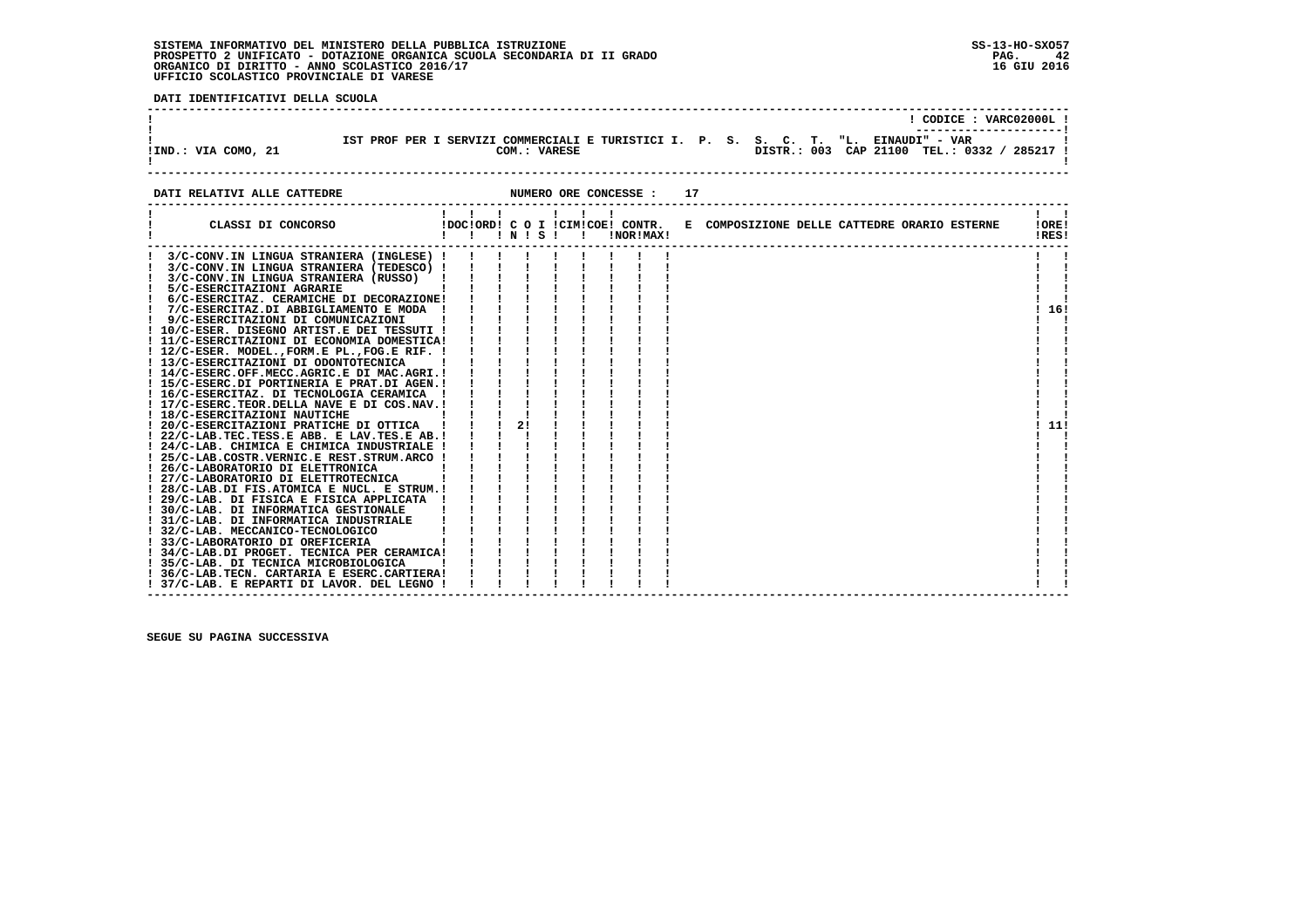**DATI IDENTIFICATIVI DELLA SCUOLA**

| !IND.: VIA COMO, 21 |  |  | COM.: VARESE | IST PROF PER I SERVIZI COMMERCIALI E TURISTICI I. P. S. S. C. T. "L. EINAUDI" - VAR |  |  | DISTR.: 003 CAP 21100 TEL.: 0332 / 285217 ! |  | CODICE: VARC02000L! |  |
|---------------------|--|--|--------------|-------------------------------------------------------------------------------------|--|--|---------------------------------------------|--|---------------------|--|
|                     |  |  |              |                                                                                     |  |  |                                             |  |                     |  |

**DATI RELATIVI ALLE CATTEDRE CONCESSE : 17** 

| 38/C-LAB. E REPARTI DI LAV.ARTI GRAFICHE!<br>39/C-LAB. E REPARTI LAV. INDUST. MINERARIA!<br>! 40/C-LAB. PER LE INDUSTRIE CERAMICHE<br>16!<br>16!<br>! 41/C-LAB.TECN.MARMO-REPARTI ARCH.,MACCH. !<br>15!<br>! 42/C-LAB.TECN.MARMO-REP.SCULT., SMOD.ETC.!<br>! 43/C-LAB. EDILIZIA ED ESERCIT.TOPOGRAFIA!<br>3!<br>! 45/C-METODOLOGIE OPERAT.NEI SERV.SOCIALI! 3!<br>! 46/C-REP.LAV.PER MONTAGGIO CINEM.E TELE.!<br>15!<br>! 47/C-REP.LAV.PER LA REGISTRAZ. DEL SUONO!<br>! 48/C-REP.LAV.PER LA RIPRESA CINEM.E TEL.!<br>49/C-REP.DI LAV. PER ARTI FOTOGRAFICHE<br>50/C-TEC.SERVIZI ED ESER.PRAT.DI CUCINA !<br>51/C-TEC.SERVIZI ED ESER.PRAT. SALA BAR !<br>52/C-TECN. SERVIZI E PRATICA OPERATIVA<br>** TABELLA D **<br>! 1/D-ARTE DELLA LAVORAZIONE DEI METALLI !<br>2/D-ARTE OREFIC., LAV. PIETRE DURE, GEMME !<br>3/D-ARTE DEL DISEGNO D'ANIMAZIONE<br>5/D-ARTE TESSIT. E DECORAZ.DEI TESSUTI !<br>6/D-ARTE LAV.DEL VETRO E DELLA VETRATA !<br>8/D-ARTE DECOR.E COTTURA PROD.CERAMICI !<br>9/D-ARTE DELLA FORMATURA E FOGGIATURA<br>10/D-ARTE DELLA FOTOGR.E DELLA CINEMAT. !<br>! 12/D-ARTE SERIGRAFIA E FOTOINCISIONE<br>! 13/D-ARTE TIPOGRAFIA E GRAFICA PUBBLIC. !<br>! 14/D-ARTE DEL TAGLIO E DELLA CONFEZIONE !<br>! 16/D-ARTE MODELLISDELL'ARRED.E SCEN.<br>! 18/D-ARTE EBANISTERIA, INTAGLIO E INTARS.!<br>! 19/D-ARTE LACCHE, DORATURA E RESTAURO<br>! 20/D-ARTE DEL MOSAICO E DEL COMMESSO | CLASSI DI CONCORSO | $\mathbf{1}$ $\mathbf{1}$ | $\mathbf{1}$ $\mathbf{1}$ $\mathbf{1}$ |  | $\mathbf{I}$ $\mathbf{I}$<br>! N ! S ! ! | !NOR!MAX! | !DOC!ORD! C O I !CIM!COE! CONTR. E COMPOSIZIONE DELLE CATTEDRE ORARIO ESTERNE | 10RE1<br>!RES! |
|--------------------------------------------------------------------------------------------------------------------------------------------------------------------------------------------------------------------------------------------------------------------------------------------------------------------------------------------------------------------------------------------------------------------------------------------------------------------------------------------------------------------------------------------------------------------------------------------------------------------------------------------------------------------------------------------------------------------------------------------------------------------------------------------------------------------------------------------------------------------------------------------------------------------------------------------------------------------------------------------------------------------------------------------------------------------------------------------------------------------------------------------------------------------------------------------------------------------------------------------------------------------------------------------------------------------------------------------------------------------------------------------------------|--------------------|---------------------------|----------------------------------------|--|------------------------------------------|-----------|-------------------------------------------------------------------------------|----------------|
|                                                                                                                                                                                                                                                                                                                                                                                                                                                                                                                                                                                                                                                                                                                                                                                                                                                                                                                                                                                                                                                                                                                                                                                                                                                                                                                                                                                                        |                    |                           |                                        |  |                                          |           |                                                                               |                |
|                                                                                                                                                                                                                                                                                                                                                                                                                                                                                                                                                                                                                                                                                                                                                                                                                                                                                                                                                                                                                                                                                                                                                                                                                                                                                                                                                                                                        |                    |                           |                                        |  |                                          |           |                                                                               |                |
|                                                                                                                                                                                                                                                                                                                                                                                                                                                                                                                                                                                                                                                                                                                                                                                                                                                                                                                                                                                                                                                                                                                                                                                                                                                                                                                                                                                                        |                    |                           |                                        |  |                                          |           |                                                                               |                |
|                                                                                                                                                                                                                                                                                                                                                                                                                                                                                                                                                                                                                                                                                                                                                                                                                                                                                                                                                                                                                                                                                                                                                                                                                                                                                                                                                                                                        |                    |                           |                                        |  |                                          |           |                                                                               |                |
|                                                                                                                                                                                                                                                                                                                                                                                                                                                                                                                                                                                                                                                                                                                                                                                                                                                                                                                                                                                                                                                                                                                                                                                                                                                                                                                                                                                                        |                    |                           |                                        |  |                                          |           |                                                                               |                |
|                                                                                                                                                                                                                                                                                                                                                                                                                                                                                                                                                                                                                                                                                                                                                                                                                                                                                                                                                                                                                                                                                                                                                                                                                                                                                                                                                                                                        |                    |                           |                                        |  |                                          |           |                                                                               |                |
|                                                                                                                                                                                                                                                                                                                                                                                                                                                                                                                                                                                                                                                                                                                                                                                                                                                                                                                                                                                                                                                                                                                                                                                                                                                                                                                                                                                                        |                    |                           |                                        |  |                                          |           |                                                                               |                |
|                                                                                                                                                                                                                                                                                                                                                                                                                                                                                                                                                                                                                                                                                                                                                                                                                                                                                                                                                                                                                                                                                                                                                                                                                                                                                                                                                                                                        |                    |                           |                                        |  |                                          |           |                                                                               |                |
|                                                                                                                                                                                                                                                                                                                                                                                                                                                                                                                                                                                                                                                                                                                                                                                                                                                                                                                                                                                                                                                                                                                                                                                                                                                                                                                                                                                                        |                    |                           |                                        |  |                                          |           |                                                                               |                |
|                                                                                                                                                                                                                                                                                                                                                                                                                                                                                                                                                                                                                                                                                                                                                                                                                                                                                                                                                                                                                                                                                                                                                                                                                                                                                                                                                                                                        |                    |                           |                                        |  |                                          |           |                                                                               |                |
|                                                                                                                                                                                                                                                                                                                                                                                                                                                                                                                                                                                                                                                                                                                                                                                                                                                                                                                                                                                                                                                                                                                                                                                                                                                                                                                                                                                                        |                    |                           |                                        |  |                                          |           |                                                                               |                |
|                                                                                                                                                                                                                                                                                                                                                                                                                                                                                                                                                                                                                                                                                                                                                                                                                                                                                                                                                                                                                                                                                                                                                                                                                                                                                                                                                                                                        |                    |                           |                                        |  |                                          |           |                                                                               |                |
|                                                                                                                                                                                                                                                                                                                                                                                                                                                                                                                                                                                                                                                                                                                                                                                                                                                                                                                                                                                                                                                                                                                                                                                                                                                                                                                                                                                                        |                    |                           |                                        |  |                                          |           |                                                                               |                |
|                                                                                                                                                                                                                                                                                                                                                                                                                                                                                                                                                                                                                                                                                                                                                                                                                                                                                                                                                                                                                                                                                                                                                                                                                                                                                                                                                                                                        |                    |                           |                                        |  |                                          |           |                                                                               |                |
|                                                                                                                                                                                                                                                                                                                                                                                                                                                                                                                                                                                                                                                                                                                                                                                                                                                                                                                                                                                                                                                                                                                                                                                                                                                                                                                                                                                                        |                    |                           |                                        |  |                                          |           |                                                                               |                |
|                                                                                                                                                                                                                                                                                                                                                                                                                                                                                                                                                                                                                                                                                                                                                                                                                                                                                                                                                                                                                                                                                                                                                                                                                                                                                                                                                                                                        |                    |                           |                                        |  |                                          |           |                                                                               |                |
|                                                                                                                                                                                                                                                                                                                                                                                                                                                                                                                                                                                                                                                                                                                                                                                                                                                                                                                                                                                                                                                                                                                                                                                                                                                                                                                                                                                                        |                    |                           |                                        |  |                                          |           |                                                                               |                |
|                                                                                                                                                                                                                                                                                                                                                                                                                                                                                                                                                                                                                                                                                                                                                                                                                                                                                                                                                                                                                                                                                                                                                                                                                                                                                                                                                                                                        |                    |                           |                                        |  |                                          |           |                                                                               |                |
|                                                                                                                                                                                                                                                                                                                                                                                                                                                                                                                                                                                                                                                                                                                                                                                                                                                                                                                                                                                                                                                                                                                                                                                                                                                                                                                                                                                                        |                    |                           |                                        |  |                                          |           |                                                                               |                |
|                                                                                                                                                                                                                                                                                                                                                                                                                                                                                                                                                                                                                                                                                                                                                                                                                                                                                                                                                                                                                                                                                                                                                                                                                                                                                                                                                                                                        |                    |                           |                                        |  |                                          |           |                                                                               |                |
|                                                                                                                                                                                                                                                                                                                                                                                                                                                                                                                                                                                                                                                                                                                                                                                                                                                                                                                                                                                                                                                                                                                                                                                                                                                                                                                                                                                                        |                    |                           |                                        |  |                                          |           |                                                                               |                |
|                                                                                                                                                                                                                                                                                                                                                                                                                                                                                                                                                                                                                                                                                                                                                                                                                                                                                                                                                                                                                                                                                                                                                                                                                                                                                                                                                                                                        |                    |                           |                                        |  |                                          |           |                                                                               |                |
|                                                                                                                                                                                                                                                                                                                                                                                                                                                                                                                                                                                                                                                                                                                                                                                                                                                                                                                                                                                                                                                                                                                                                                                                                                                                                                                                                                                                        |                    |                           |                                        |  |                                          |           |                                                                               |                |
|                                                                                                                                                                                                                                                                                                                                                                                                                                                                                                                                                                                                                                                                                                                                                                                                                                                                                                                                                                                                                                                                                                                                                                                                                                                                                                                                                                                                        |                    |                           |                                        |  |                                          |           |                                                                               |                |
|                                                                                                                                                                                                                                                                                                                                                                                                                                                                                                                                                                                                                                                                                                                                                                                                                                                                                                                                                                                                                                                                                                                                                                                                                                                                                                                                                                                                        |                    |                           |                                        |  |                                          |           |                                                                               |                |
|                                                                                                                                                                                                                                                                                                                                                                                                                                                                                                                                                                                                                                                                                                                                                                                                                                                                                                                                                                                                                                                                                                                                                                                                                                                                                                                                                                                                        |                    |                           |                                        |  |                                          |           |                                                                               |                |
|                                                                                                                                                                                                                                                                                                                                                                                                                                                                                                                                                                                                                                                                                                                                                                                                                                                                                                                                                                                                                                                                                                                                                                                                                                                                                                                                                                                                        |                    |                           |                                        |  |                                          |           |                                                                               |                |
|                                                                                                                                                                                                                                                                                                                                                                                                                                                                                                                                                                                                                                                                                                                                                                                                                                                                                                                                                                                                                                                                                                                                                                                                                                                                                                                                                                                                        |                    |                           |                                        |  |                                          |           |                                                                               |                |
|                                                                                                                                                                                                                                                                                                                                                                                                                                                                                                                                                                                                                                                                                                                                                                                                                                                                                                                                                                                                                                                                                                                                                                                                                                                                                                                                                                                                        |                    |                           |                                        |  |                                          |           |                                                                               |                |
|                                                                                                                                                                                                                                                                                                                                                                                                                                                                                                                                                                                                                                                                                                                                                                                                                                                                                                                                                                                                                                                                                                                                                                                                                                                                                                                                                                                                        |                    |                           |                                        |  |                                          |           |                                                                               |                |

 **IL DIRIGENTE SCOLASTICO: DATA\_\_\_\_\_\_\_\_\_\_ FIRMA\_\_\_\_\_\_\_\_\_\_\_\_\_\_\_\_\_\_ IL RESPONSABILE DELL'UFFICIO: DATA\_\_\_\_\_\_\_\_ FIRMA\_\_\_\_\_\_\_\_\_\_\_\_\_\_\_\_\_\_\_\_**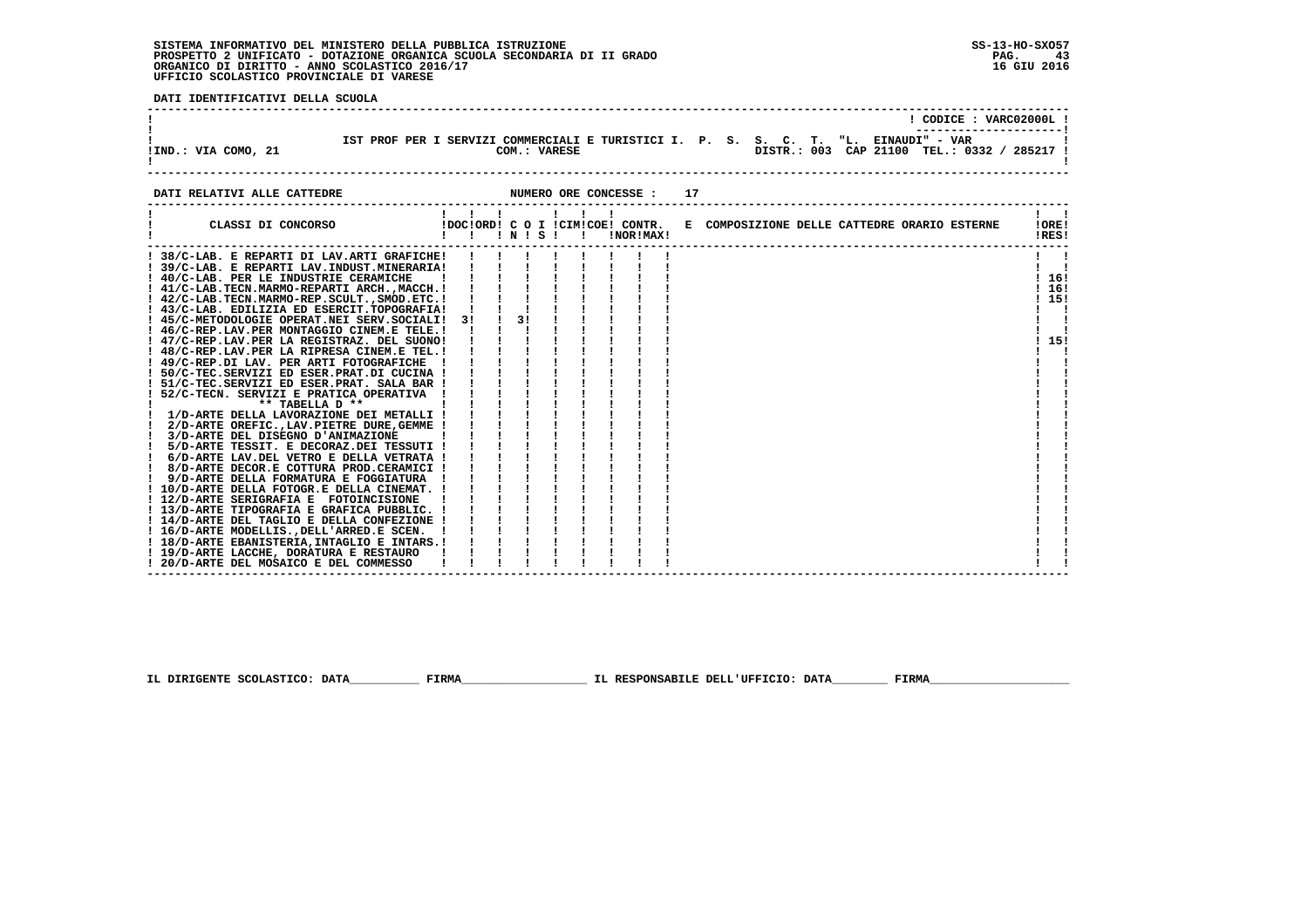| IST PROF PER I SERVIZI COMMERCIALI I.P.S.S.C.T. "EINAUDI" (CORSO SERALE)                                                                 |                                                                  |                                        |  |                           |                                             |                           |              |                                              | ! CODICE : VARC020502 !                                              |                                           |
|------------------------------------------------------------------------------------------------------------------------------------------|------------------------------------------------------------------|----------------------------------------|--|---------------------------|---------------------------------------------|---------------------------|--------------|----------------------------------------------|----------------------------------------------------------------------|-------------------------------------------|
| !CORSO SERALE THE DELL' IST PROF PER I SERVIZI COMMERCIALI E TURISTICI I. P. S. S. C. T. "L. EINAUDI" - VARESE D<br>!IND.: VIA CAVOUR 21 |                                                                  |                                        |  | COM.: VARESE              |                                             |                           |              |                                              | --------------------- <br>DISTR.: 003 CAP 21100 TEL.: 0332 /285217 ! |                                           |
| DATI RELATIVI ALLE CLASSI                                                                                                                |                                                                  |                                        |  |                           |                                             |                           |              |                                              |                                                                      |                                           |
| CORSI - INDIRIZZI - SPECIALIZZAZIONI   ANNI DI CORSO   CORSI - INDIRIZZI - SPECIALIZZAZIONI                                              |                                                                  |                                        |  |                           |                                             |                           |              |                                              | ! ANNI DI CORSO !                                                    |                                           |
|                                                                                                                                          |                                                                  |                                        |  | 1 1 2 2 1 3 1 4 1 5 1 6 1 |                                             |                           |              |                                              | <u>  -----------------</u>  <br>1 1 1 2 1 3 1 4 1 5 1 6 1            |                                           |
|                                                                                                                                          |                                                                  |                                        |  |                           |                                             |                           |              |                                              |                                                                      |                                           |
|                                                                                                                                          |                                                                  |                                        |  |                           |                                             |                           |              |                                              |                                                                      |                                           |
|                                                                                                                                          |                                                                  |                                        |  |                           |                                             |                           |              |                                              |                                                                      |                                           |
| DATI RELATIVI ALLE CATTEDRE                                                                                                              |                                                                  |                                        |  |                           |                                             | NUMERO ORE CONCESSE :     | <sup>0</sup> |                                              |                                                                      |                                           |
|                                                                                                                                          | $1$ $1$ $1$ $1$ $1$ $1$                                          |                                        |  |                           |                                             |                           |              |                                              |                                                                      | $\mathbf{1}$ $\mathbf{1}$                 |
| IDOCIORD! C O I ICIMICOE! CONTR.<br>CLASSI DI CONCORSO                                                                                   |                                                                  |                                        |  |                           |                                             |                           |              | E COMPOSIZIONE DELLE CATTEDRE ORARIO ESTERNE |                                                                      | IOREI<br>!RES!                            |
|                                                                                                                                          |                                                                  |                                        |  |                           |                                             |                           |              |                                              |                                                                      |                                           |
| ! 12/A-CHIMICA AGRARIA<br>! 13/A-CHIMICA E TECNOLOGIE CHIMICHE                                                                           |                                                                  |                                        |  |                           |                                             |                           |              |                                              |                                                                      | $\mathbf{1}$ $\mathbf{1}$<br>$1 \quad 21$ |
| ! 17/A-DISCIPLINE ECONOMICO-AZIENDALI                                                                                                    |                                                                  |                                        |  |                           |                                             |                           |              | !!!!! CEDE A VARESE                          |                                                                      | $\mathbf{I}$ $\mathbf{I}$                 |
|                                                                                                                                          |                                                                  |                                        |  |                           |                                             |                           |              |                                              |                                                                      | - 1                                       |
| ! 19/A-DISCIPLINE GIURIDICHE ED ECONOMIC. ! ! ! ! ! ! ! !                                                                                |                                                                  |                                        |  |                           |                                             |                           |              |                                              |                                                                      |                                           |
| ! 24/A-DISEGNO E STORIA DEL COSTUME                                                                                                      |                                                                  |                                        |  |                           |                                             |                           |              |                                              |                                                                      | $\sim$                                    |
| ! 25/A-DISEGNO E STORIA DELL'ARTE                                                                                                        |                                                                  |                                        |  |                           | $1 \quad 1 \quad 1 \quad 1 \quad 1 \quad 1$ |                           |              |                                              |                                                                      |                                           |
| ! 31/A-ED.MUSICALE IST.ISTR.SEC.II GRADO !                                                                                               |                                                                  |                                        |  |                           |                                             |                           |              |                                              |                                                                      | ! 2!                                      |
| ! 36/A-FILOSOFIA, PSICOL. E SC.DELL'EDUCAZ.!                                                                                             |                                                                  |                                        |  |                           |                                             |                           |              |                                              |                                                                      | 1131<br>$1 \quad 21$                      |
| $1.38/A-FISICA$<br>! 39/A-GEOGRAFIA                                                                                                      |                                                                  |                                        |  |                           |                                             |                           |              |                                              |                                                                      |                                           |
| ! 40/A-IGIENE, ANAT., FIS., PAT. GEN. E APP. MA.! ! !                                                                                    |                                                                  |                                        |  |                           |                                             |                           |              |                                              |                                                                      | ! 8!                                      |
| ! 46/A-LINGUA E CIV. STRANIERA (FRANCESE) !                                                                                              |                                                                  |                                        |  |                           |                                             | $\frac{1}{1}$ 61          |              | ! CEDE A BISUSCHIO                           |                                                                      |                                           |
|                                                                                                                                          |                                                                  |                                        |  |                           |                                             | $\mathbf{I}$ $\mathbf{I}$ | IPSCT        |                                              | I.P.S.S.C.T. "VALCERESIO" VARC004010!                                |                                           |
| ! 46/A-LINGUA E CIV. STRANIERA (INGLESE) ! ! ! ! ! ! ! !                                                                                 |                                                                  |                                        |  |                           |                                             |                           |              |                                              |                                                                      | ! 11!                                     |
| ! 47/A-MATEMATICA                                                                                                                        |                                                                  |                                        |  |                           |                                             |                           |              |                                              |                                                                      | 110!                                      |
| ! 48/A-MATEMATICA APPLICATA                                                                                                              | $\mathbf{1}$ $\mathbf{1}$ $\mathbf{1}$ $\mathbf{1}$ $\mathbf{1}$ |                                        |  |                           |                                             |                           |              |                                              |                                                                      |                                           |
| ! 49/A-MATEMATICA E FISICA                                                                                                               | $1 \quad 1 \quad 1 \quad 1$                                      |                                        |  |                           |                                             |                           |              |                                              |                                                                      |                                           |
| ! 50/A-LETTERE IST. ISTR. SECOND. DI II GR. ! ! ! 1!                                                                                     |                                                                  |                                        |  |                           |                                             |                           |              |                                              |                                                                      | $\overline{11}$                           |
| ! 60/A-SC.NA., CH., GEOG., MIC.<br><b>Line Community</b><br>** TABELLA C **                                                              |                                                                  |                                        |  |                           |                                             |                           |              |                                              |                                                                      |                                           |
| 6/C-ESERCITAZ. CERAMICHE DI DECORAZIONE!                                                                                                 |                                                                  |                                        |  |                           |                                             |                           |              |                                              |                                                                      |                                           |
| 7/C-ESERCITAZ.DI ABBIGLIAMENTO E MODA !                                                                                                  |                                                                  | $\mathbf{I}$ $\mathbf{I}$ $\mathbf{I}$ |  |                           |                                             |                           |              |                                              |                                                                      |                                           |
| 9/C-ESERCITAZIONI DI COMUNICAZIONI                                                                                                       |                                                                  |                                        |  |                           |                                             |                           |              |                                              |                                                                      |                                           |
| ! 10/C-ESER. DISEGNO ARTIST.E DEI TESSUTI !                                                                                              |                                                                  |                                        |  |                           |                                             |                           |              |                                              |                                                                      |                                           |

 **------------------------------------------------------------------------------------------------------------------------------------**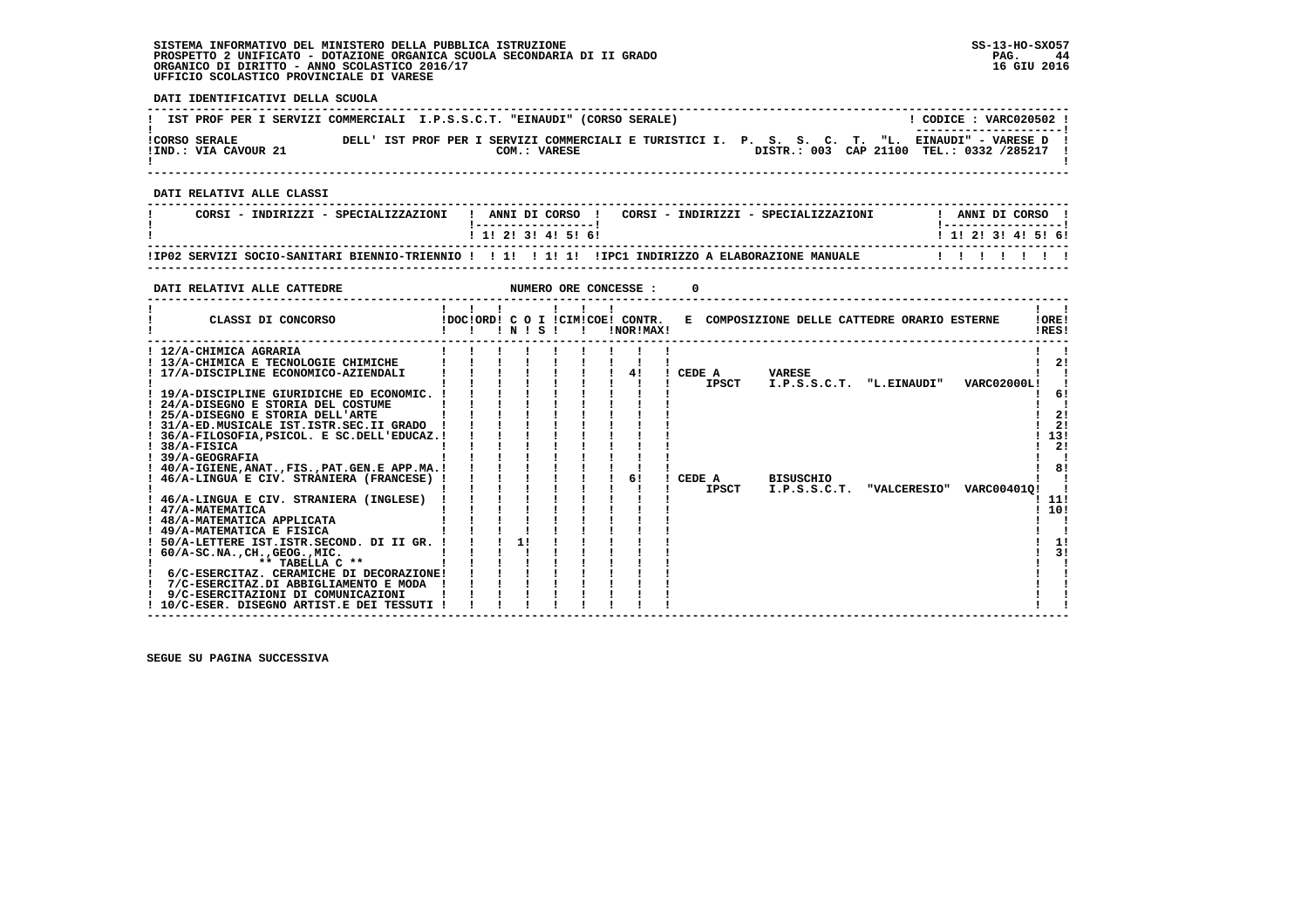**DATI IDENTIFICATIVI DELLA SCUOLA**

|                                              | IST PROF PER I SERVIZI COMMERCIALI I.P.S.S.C.T. "EINAUDI" (CORSO SERALE) | CODICE: VARC020502 !<br>----------------------                                                                                                 |
|----------------------------------------------|--------------------------------------------------------------------------|------------------------------------------------------------------------------------------------------------------------------------------------|
| <b>!CORSO SERALE</b><br>!IND.: VIA CAVOUR 21 | COM.: VARESE                                                             | DELL' IST PROF PER I SERVIZI COMMERCIALI E TURISTICI I. P. S. S. C. T. "L. EINAUDI" - VARESE D !<br>DISTR.: 003 CAP 21100 TEL.: 0332 /285217 ! |

**DATI RELATIVI ALLE CATTEDRE CONCESSE : 0** 

| ! 12/C-ESER. MODEL., FORM. E PL., FOG. E RIF. !<br>! 14/C-ESERC.OFF.MECC.AGRIC.E DI MAC.AGRI.!<br>! 16/C-ESERCITAZ. DI TECNOLOGIA CERAMICA<br>! 17/C-ESERC.TEOR.DELLA NAVE E DI COS.NAV.!<br>! 18/C-ESERCITAZIONI NAUTICHE<br>! 20/C-ESERCITAZIONI PRATICHE DI OTTICA<br>! 22/C-LAB.TEC.TESS.E ABB. E LAV.TES.E AB.!<br>! 24/C-LAB. CHIMICA E CHIMICA INDUSTRIALE !<br>! 25/C-LAB.COSTR.VERNIC.E REST.STRUM.ARCO !<br>! 26/C-LABORATORIO DI ELETTRONICA<br>27/C-LABORATORIO DI ELETTROTECNICA<br>! 28/C-LAB.DI FIS.ATOMICA E NUCL. E STRUM.!<br>! 29/C-LAB. DI FISICA E FISICA APPLICATA<br>30/C-LAB. DI INFORMATICA GESTIONALE<br>31/C-LAB. DI INFORMATICA INDUSTRIALE<br>! 32/C-LAB. MECCANICO-TECNOLOGICO<br>33/C-LABORATORIO DI OREFICERIA<br>! 34/C-LAB.DI PROGET. TECNICA PER CERAMICA!<br>! 35/C-LAB. DI TECNICA MICROBIOLOGICA<br>! 36/C-LAB.TECN. CARTARIA E ESERC.CARTIERA!<br>! 37/C-LAB. E REPARTI DI LAVOR. DEL LEGNO !<br>38/C-LAB. E REPARTI DI LAV.ARTI GRAFICHE!<br>! 39/C-LAB. E REPARTI LAV.INDUST.MINERARIA!<br>! 40/C-LAB. PER LE INDUSTRIE CERAMICHE<br>! 41/C-LAB.TECN.MARMO-REPARTI ARCH.,MACCH.!<br>! 42/C-LAB.TECN.MARMO-REP.SCULT., SMOD.ETC.!<br>! 43/C-LAB. EDILIZIA ED ESERCIT.TOPOGRAFIA!<br>51<br>! 45/C-METODOLOGIE OPERAT.NEI SERV.SOCIALI!<br>! 46/C-REP.LAV.PER MONTAGGIO CINEM.E TELE.!<br>! 47/C-REP.LAV.PER LA REGISTRAZ. DEL SUONO!<br>! 48/C-REP.LAV.PER LA RIPRESA CINEM.E TEL.!<br>! 49/C-REP.DI LAV. PER ARTI FOTOGRAFICHE | CLASSI DI CONCORSO | $\mathbf{I}$ $\mathbf{I}$ | $'$ N $'$ S $'$ |  | !DOC!ORD! C O I !CIM!COE! CONTR.<br>!NOR!MAX! | E COMPOSIZIONE DELLE CATTEDRE ORARIO ESTERNE | !ORE!<br>!RES! |
|------------------------------------------------------------------------------------------------------------------------------------------------------------------------------------------------------------------------------------------------------------------------------------------------------------------------------------------------------------------------------------------------------------------------------------------------------------------------------------------------------------------------------------------------------------------------------------------------------------------------------------------------------------------------------------------------------------------------------------------------------------------------------------------------------------------------------------------------------------------------------------------------------------------------------------------------------------------------------------------------------------------------------------------------------------------------------------------------------------------------------------------------------------------------------------------------------------------------------------------------------------------------------------------------------------------------------------------------------------------------------------------------------------------------------------------------------------------------|--------------------|---------------------------|-----------------|--|-----------------------------------------------|----------------------------------------------|----------------|
|                                                                                                                                                                                                                                                                                                                                                                                                                                                                                                                                                                                                                                                                                                                                                                                                                                                                                                                                                                                                                                                                                                                                                                                                                                                                                                                                                                                                                                                                        |                    |                           |                 |  |                                               |                                              |                |
|                                                                                                                                                                                                                                                                                                                                                                                                                                                                                                                                                                                                                                                                                                                                                                                                                                                                                                                                                                                                                                                                                                                                                                                                                                                                                                                                                                                                                                                                        |                    |                           |                 |  |                                               |                                              |                |
|                                                                                                                                                                                                                                                                                                                                                                                                                                                                                                                                                                                                                                                                                                                                                                                                                                                                                                                                                                                                                                                                                                                                                                                                                                                                                                                                                                                                                                                                        |                    |                           |                 |  |                                               |                                              |                |
|                                                                                                                                                                                                                                                                                                                                                                                                                                                                                                                                                                                                                                                                                                                                                                                                                                                                                                                                                                                                                                                                                                                                                                                                                                                                                                                                                                                                                                                                        |                    |                           |                 |  |                                               |                                              |                |
|                                                                                                                                                                                                                                                                                                                                                                                                                                                                                                                                                                                                                                                                                                                                                                                                                                                                                                                                                                                                                                                                                                                                                                                                                                                                                                                                                                                                                                                                        |                    |                           |                 |  |                                               |                                              |                |
|                                                                                                                                                                                                                                                                                                                                                                                                                                                                                                                                                                                                                                                                                                                                                                                                                                                                                                                                                                                                                                                                                                                                                                                                                                                                                                                                                                                                                                                                        |                    |                           |                 |  |                                               |                                              |                |
|                                                                                                                                                                                                                                                                                                                                                                                                                                                                                                                                                                                                                                                                                                                                                                                                                                                                                                                                                                                                                                                                                                                                                                                                                                                                                                                                                                                                                                                                        |                    |                           |                 |  |                                               |                                              |                |
|                                                                                                                                                                                                                                                                                                                                                                                                                                                                                                                                                                                                                                                                                                                                                                                                                                                                                                                                                                                                                                                                                                                                                                                                                                                                                                                                                                                                                                                                        |                    |                           |                 |  |                                               |                                              |                |
|                                                                                                                                                                                                                                                                                                                                                                                                                                                                                                                                                                                                                                                                                                                                                                                                                                                                                                                                                                                                                                                                                                                                                                                                                                                                                                                                                                                                                                                                        |                    |                           |                 |  |                                               |                                              |                |
|                                                                                                                                                                                                                                                                                                                                                                                                                                                                                                                                                                                                                                                                                                                                                                                                                                                                                                                                                                                                                                                                                                                                                                                                                                                                                                                                                                                                                                                                        |                    |                           |                 |  |                                               |                                              |                |
|                                                                                                                                                                                                                                                                                                                                                                                                                                                                                                                                                                                                                                                                                                                                                                                                                                                                                                                                                                                                                                                                                                                                                                                                                                                                                                                                                                                                                                                                        |                    |                           |                 |  |                                               |                                              |                |
|                                                                                                                                                                                                                                                                                                                                                                                                                                                                                                                                                                                                                                                                                                                                                                                                                                                                                                                                                                                                                                                                                                                                                                                                                                                                                                                                                                                                                                                                        |                    |                           |                 |  |                                               |                                              |                |
|                                                                                                                                                                                                                                                                                                                                                                                                                                                                                                                                                                                                                                                                                                                                                                                                                                                                                                                                                                                                                                                                                                                                                                                                                                                                                                                                                                                                                                                                        |                    |                           |                 |  |                                               |                                              |                |
|                                                                                                                                                                                                                                                                                                                                                                                                                                                                                                                                                                                                                                                                                                                                                                                                                                                                                                                                                                                                                                                                                                                                                                                                                                                                                                                                                                                                                                                                        |                    |                           |                 |  |                                               |                                              |                |
|                                                                                                                                                                                                                                                                                                                                                                                                                                                                                                                                                                                                                                                                                                                                                                                                                                                                                                                                                                                                                                                                                                                                                                                                                                                                                                                                                                                                                                                                        |                    |                           |                 |  |                                               |                                              |                |
|                                                                                                                                                                                                                                                                                                                                                                                                                                                                                                                                                                                                                                                                                                                                                                                                                                                                                                                                                                                                                                                                                                                                                                                                                                                                                                                                                                                                                                                                        |                    |                           |                 |  |                                               |                                              |                |
|                                                                                                                                                                                                                                                                                                                                                                                                                                                                                                                                                                                                                                                                                                                                                                                                                                                                                                                                                                                                                                                                                                                                                                                                                                                                                                                                                                                                                                                                        |                    |                           |                 |  |                                               |                                              |                |
|                                                                                                                                                                                                                                                                                                                                                                                                                                                                                                                                                                                                                                                                                                                                                                                                                                                                                                                                                                                                                                                                                                                                                                                                                                                                                                                                                                                                                                                                        |                    |                           |                 |  |                                               |                                              |                |
|                                                                                                                                                                                                                                                                                                                                                                                                                                                                                                                                                                                                                                                                                                                                                                                                                                                                                                                                                                                                                                                                                                                                                                                                                                                                                                                                                                                                                                                                        |                    |                           |                 |  |                                               |                                              |                |
|                                                                                                                                                                                                                                                                                                                                                                                                                                                                                                                                                                                                                                                                                                                                                                                                                                                                                                                                                                                                                                                                                                                                                                                                                                                                                                                                                                                                                                                                        |                    |                           |                 |  |                                               |                                              |                |
|                                                                                                                                                                                                                                                                                                                                                                                                                                                                                                                                                                                                                                                                                                                                                                                                                                                                                                                                                                                                                                                                                                                                                                                                                                                                                                                                                                                                                                                                        |                    |                           |                 |  |                                               |                                              |                |
|                                                                                                                                                                                                                                                                                                                                                                                                                                                                                                                                                                                                                                                                                                                                                                                                                                                                                                                                                                                                                                                                                                                                                                                                                                                                                                                                                                                                                                                                        |                    |                           |                 |  |                                               |                                              |                |
|                                                                                                                                                                                                                                                                                                                                                                                                                                                                                                                                                                                                                                                                                                                                                                                                                                                                                                                                                                                                                                                                                                                                                                                                                                                                                                                                                                                                                                                                        |                    |                           |                 |  |                                               |                                              |                |
|                                                                                                                                                                                                                                                                                                                                                                                                                                                                                                                                                                                                                                                                                                                                                                                                                                                                                                                                                                                                                                                                                                                                                                                                                                                                                                                                                                                                                                                                        |                    |                           |                 |  |                                               |                                              |                |
|                                                                                                                                                                                                                                                                                                                                                                                                                                                                                                                                                                                                                                                                                                                                                                                                                                                                                                                                                                                                                                                                                                                                                                                                                                                                                                                                                                                                                                                                        |                    |                           |                 |  |                                               |                                              |                |
|                                                                                                                                                                                                                                                                                                                                                                                                                                                                                                                                                                                                                                                                                                                                                                                                                                                                                                                                                                                                                                                                                                                                                                                                                                                                                                                                                                                                                                                                        |                    |                           |                 |  |                                               |                                              |                |
|                                                                                                                                                                                                                                                                                                                                                                                                                                                                                                                                                                                                                                                                                                                                                                                                                                                                                                                                                                                                                                                                                                                                                                                                                                                                                                                                                                                                                                                                        |                    |                           |                 |  |                                               |                                              |                |
|                                                                                                                                                                                                                                                                                                                                                                                                                                                                                                                                                                                                                                                                                                                                                                                                                                                                                                                                                                                                                                                                                                                                                                                                                                                                                                                                                                                                                                                                        |                    |                           |                 |  |                                               |                                              |                |
|                                                                                                                                                                                                                                                                                                                                                                                                                                                                                                                                                                                                                                                                                                                                                                                                                                                                                                                                                                                                                                                                                                                                                                                                                                                                                                                                                                                                                                                                        |                    |                           |                 |  |                                               |                                              |                |
|                                                                                                                                                                                                                                                                                                                                                                                                                                                                                                                                                                                                                                                                                                                                                                                                                                                                                                                                                                                                                                                                                                                                                                                                                                                                                                                                                                                                                                                                        |                    |                           |                 |  |                                               |                                              |                |
|                                                                                                                                                                                                                                                                                                                                                                                                                                                                                                                                                                                                                                                                                                                                                                                                                                                                                                                                                                                                                                                                                                                                                                                                                                                                                                                                                                                                                                                                        |                    |                           |                 |  |                                               |                                              |                |
|                                                                                                                                                                                                                                                                                                                                                                                                                                                                                                                                                                                                                                                                                                                                                                                                                                                                                                                                                                                                                                                                                                                                                                                                                                                                                                                                                                                                                                                                        |                    |                           |                 |  |                                               |                                              |                |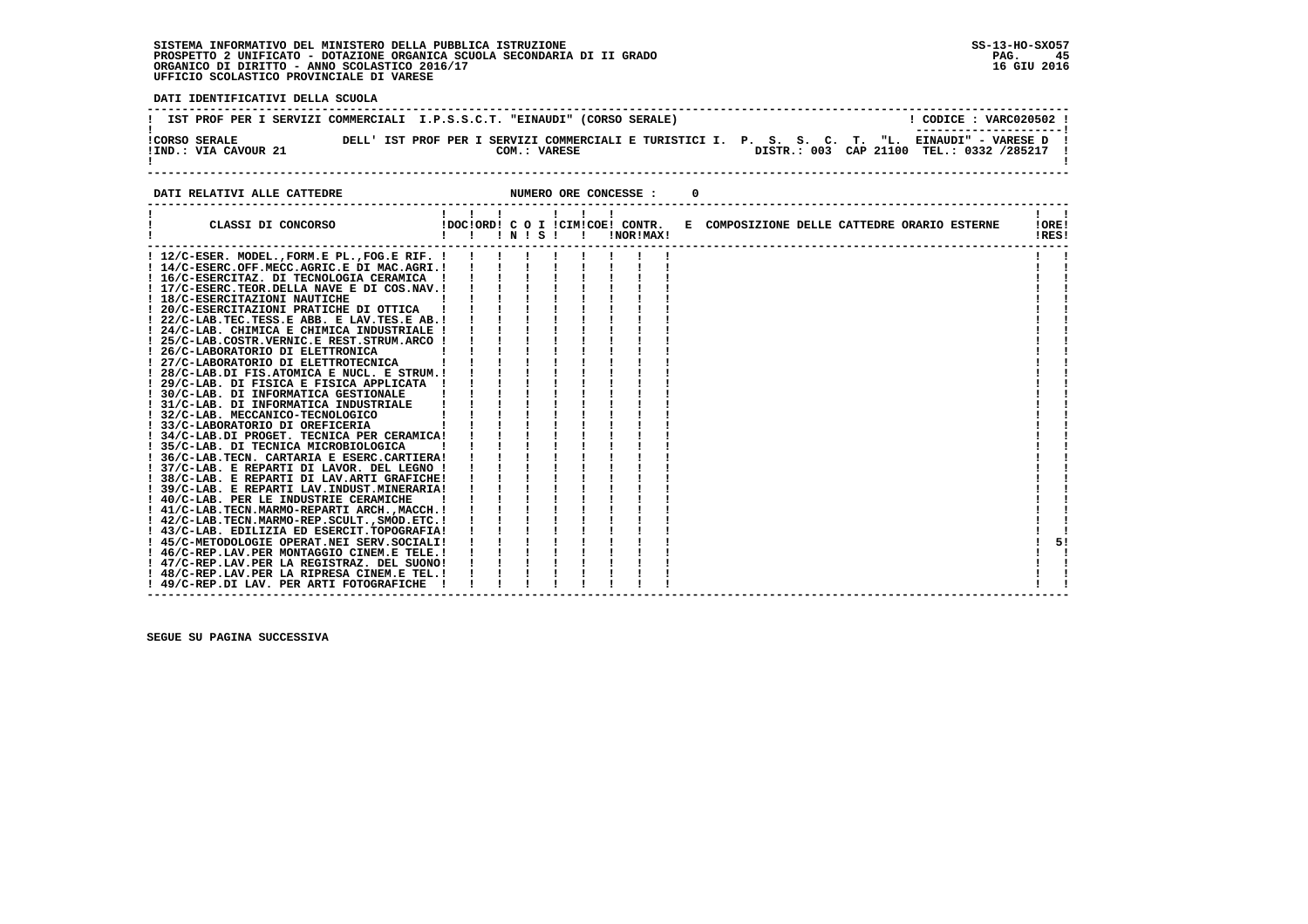**DATI IDENTIFICATIVI DELLA SCUOLA**

| IST PROF PER I SERVIZI COMMERCIALI I.P.S.S.C.T. "EINAUDI" (CORSO SERALE) | CODICE: VARC020502 !                                                                                                                                                |                 |
|--------------------------------------------------------------------------|---------------------------------------------------------------------------------------------------------------------------------------------------------------------|-----------------|
| <b>ICORSO SERALE</b><br>!IND.: VIA CAVOUR 21                             | DELL' IST PROF PER I SERVIZI COMMERCIALI E TURISTICI I. P. S. S. C. T. "L.<br>EINAUDI" - VARESE D<br>DISTR.: 003<br>CAP 21100<br>TEL.: 0332 /285217<br>COM.: VARESE |                 |
|                                                                          |                                                                                                                                                                     |                 |
| DATI RELATIVI ALLE CATTEDRE                                              | NUMERO ORE CONCESSE :<br>0                                                                                                                                          |                 |
| CLASSI DI CONCORSO                                                       | IDOCIORDI C O I ICIMICOEI CONTR.<br>E COMPOSIZIONE DELLE CATTEDRE ORARIO ESTERNE<br>INISI<br>INORIMAXI                                                              | ! ORE!<br>IRES! |
| 50/C-TEC.SERVIZI ED ESER.PRAT.DI CUCINA !                                |                                                                                                                                                                     |                 |

 **------------------------------------------------------------------------------------------------------------------------------------**

 **IL DIRIGENTE SCOLASTICO: DATA\_\_\_\_\_\_\_\_\_\_ FIRMA\_\_\_\_\_\_\_\_\_\_\_\_\_\_\_\_\_\_ IL RESPONSABILE DELL'UFFICIO: DATA\_\_\_\_\_\_\_\_ FIRMA\_\_\_\_\_\_\_\_\_\_\_\_\_\_\_\_\_\_\_\_**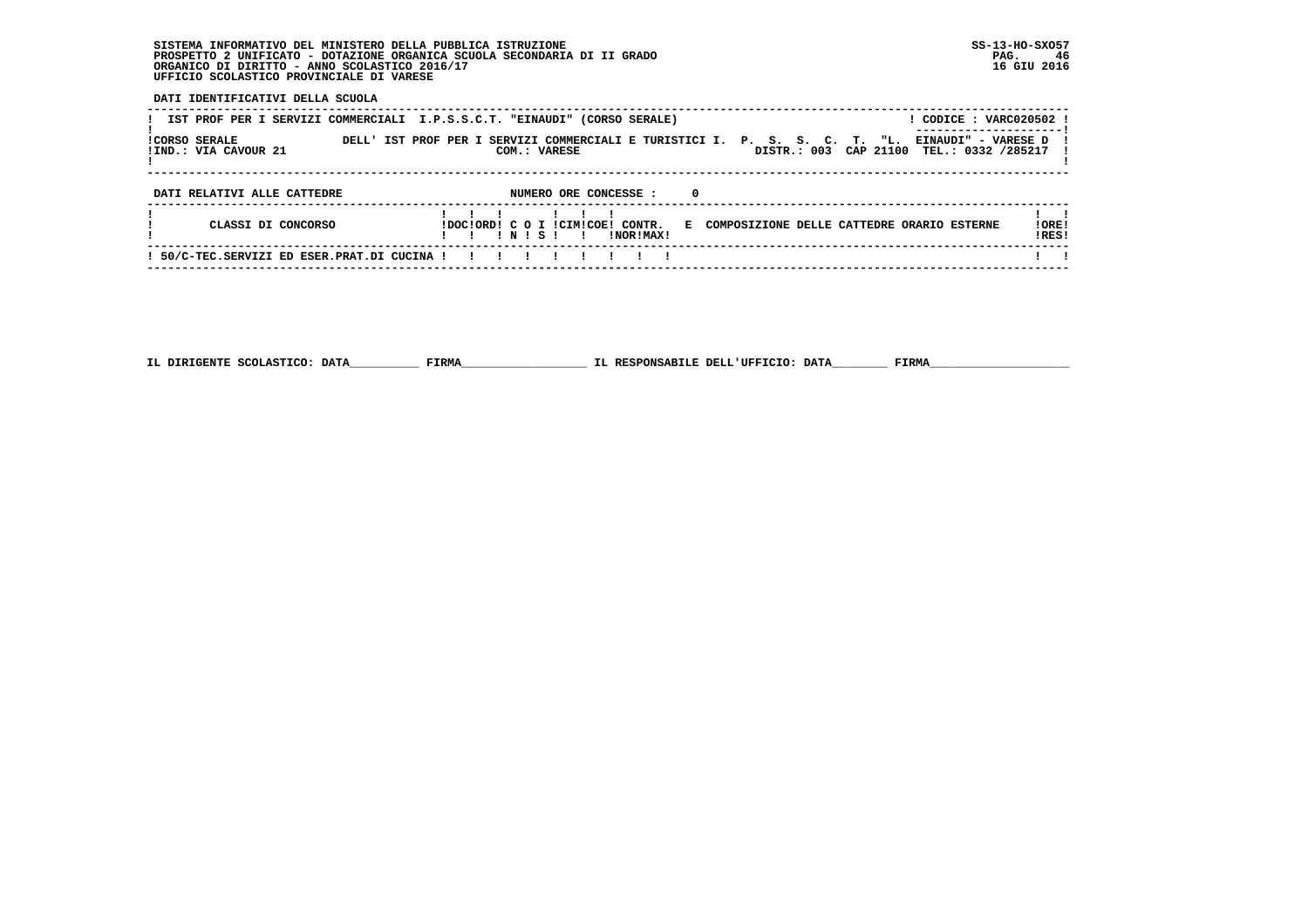**DATI IDENTIFICATIVI DELLA SCUOLA**

| PROF<br>IST                                     | PER I SERVIZI COMMERCIAL " GIOVANNI FALCONE"                               |  | CODICE: VARC023015 !<br>---------------------- |
|-------------------------------------------------|----------------------------------------------------------------------------|--|------------------------------------------------|
| ISEZIONE ASSOCIATA<br>IIND.: VIA G. MATTEOTTI 4 | ALL' ISTITUTO SUPERIORE "GIOVANNI FALCONE" DI GALLARATE<br>COM.: GALLARATE |  | DISTR.: 006 CAP 21013 TEL.: 0331 / 774605 !    |

 **------------------------------------------------------------------------------------------------------------------------------------**

 **DATI RELATIVI ALLE CLASSI**

| CORSI - INDIRIZZI - SPECIALIZZAZIONI                                                                                                                                                                                                                                                                                                                                             |                                 |  |  | ANNI DI CORSO !                    | CORSI - INDIRIZZI - SPECIALIZZAZIONI                                                                                                                                                                                                                                                              |  | ANNI DI CORSO !                                                   |  |  |
|----------------------------------------------------------------------------------------------------------------------------------------------------------------------------------------------------------------------------------------------------------------------------------------------------------------------------------------------------------------------------------|---------------------------------|--|--|------------------------------------|---------------------------------------------------------------------------------------------------------------------------------------------------------------------------------------------------------------------------------------------------------------------------------------------------|--|-------------------------------------------------------------------|--|--|
|                                                                                                                                                                                                                                                                                                                                                                                  |                                 |  |  | ! 1! 2! 3! 4! 5! 6!                |                                                                                                                                                                                                                                                                                                   |  | ! 1! 2! 3! 4! 5! 6!                                               |  |  |
| $lIP05$ SER. ENOG. OSP. ALBERG. - BIENNIO COMUN ! 5! 6!!!!!<br>!IP07 ACCOGLIENZA TURISTICA - TRIENNIO<br>!IPAG ARTIGIANATO - TRIENNIO<br>!IPAV PRODUZIONI AUDIOVISIVE - OPZIONE<br><b>!IPEN ENOGASTRONOMIA - TRIENNIO</b><br>!IPPD PROD. DOL. ARTIG. IND.LI - OPZIONE<br>!ITP5 POT. SOCIO ECONOMICO E PER LA LEGALITA' ! ! ! ! ! ! !<br>!LIP4 POTENZIAMENTO ARTISTICO E MUSICALE | 1 1 1 2 1 3 1 4 1<br>!!!!!!!!!! |  |  | 1 1 1 1 1 1 1 1<br>1 1 1 1 2 1 2 1 | !IP06 SERVIZI DI SALA E DI VENDITA - TRIENNIO<br>!IP10 PROD. INDUSTR. ARTIG. - BIENNIO COMUNE<br>!IPAT PROD.NI ARTIG.LI DEL TERR.RIO - OPZIONE<br>!IPC1 INDIRIZZO A ELABORAZIONE MANUALE<br>!IPID INDUSTRIA - TRIENNIO<br>!IPOD OPERATORE DELLA RISTORAZIONE<br>!ITP7 POTENZIAMENTO LABORATORIALE |  | 1 1 1 1 2 3 1<br>1212111111<br>$\frac{1}{2}$<br>1 2 1 2 1 1 2 1 1 |  |  |

| DATI RELATIVI ALLE CATTEDRE                      |    |    |       |              | NUMERO ORE CONCESSE : |        |  |                                                                               |             |                |     |
|--------------------------------------------------|----|----|-------|--------------|-----------------------|--------|--|-------------------------------------------------------------------------------|-------------|----------------|-----|
| CLASSI DI CONCORSO                               |    |    | INISI | $\mathbf{I}$ | !NOR!MAX!             |        |  | IDOCIORDI C O I ICIMICOEI CONTR. E COMPOSIZIONE DELLE CATTEDRE ORARIO ESTERNE |             | !ORE!<br>!RES! |     |
| 3/A-ARTE DEL DISEGNO ANIMATO                     |    |    |       |              |                       |        |  |                                                                               |             |                |     |
| 4/A-ARTE DEL TESSUTO, MODA E COSTUME             |    |    |       |              |                       |        |  |                                                                               |             |                |     |
| 5/A-ARTE DEL VETRO                               |    |    |       |              |                       |        |  |                                                                               |             |                |     |
| 6/A-ARTE DELLA CERAMICA                          |    |    |       |              |                       |        |  |                                                                               |             |                |     |
| 7/A-ARTE DELLA FOTOGR. E GRAFICA PUBBL.!         |    |    |       |              |                       |        |  |                                                                               |             |                |     |
| 8/A-ARTE DELLA GRAFICA E DELL'INCISIONE!         |    |    |       |              |                       |        |  |                                                                               |             |                |     |
| 9/A-ARTE DELLA STA.E DEL REST.DEL LIBRO!         |    |    |       |              |                       |        |  |                                                                               |             |                |     |
| ! 10/A-ARTE DEI METALLI E DELL'OREFICERIA !      |    |    |       |              |                       |        |  |                                                                               |             |                |     |
| ! 12/A-CHIMICA AGRARIA                           |    |    |       |              |                       |        |  |                                                                               |             |                |     |
| ! 13/A-CHIMICA E TECNOLOGIE CHIMICHE             |    |    |       |              |                       |        |  |                                                                               |             |                | 10! |
| ! 16/A-COSTR., TECNOL. DELLE COST. E DIS. TEC. ! |    |    |       |              |                       |        |  |                                                                               |             |                |     |
| ! 17/A-DISCIPLINE ECONOMICO-AZIENDALI            | 4! | 31 |       |              |                       |        |  |                                                                               |             |                | 31  |
| ! 18/A-DISCIP.GEOM., ARCHIT. ARRED.E SCENOT.!    |    |    |       |              |                       |        |  |                                                                               |             |                |     |
| ! 19/A-DISCIPLINE GIURIDICHE ED ECONOMIC.        | 41 | 3! |       |              | 51                    | CEDE A |  | GAZZADA SCHIANNO                                                              |             |                | 6!  |
|                                                  |    |    |       |              |                       | I.T.C. |  | ITC-ITPA "KEYNES" - GAZZAD                                                    | VATD018011! |                |     |
| 20/A-DISCIPLINE MECCANICHE E TECNOLOGIA !        | 21 | 2! |       |              |                       |        |  |                                                                               |             |                | 91  |
| ! 21/A-DISCIPLINE PITTORICHE                     |    |    |       |              |                       |        |  |                                                                               |             |                |     |
| ! 22/A-DISCIPLINE PLASTICHE                      |    |    |       |              |                       |        |  |                                                                               |             |                |     |
| ! 24/A-DISEGNO E STORIA DEL COSTUME              |    |    |       |              |                       |        |  |                                                                               |             |                |     |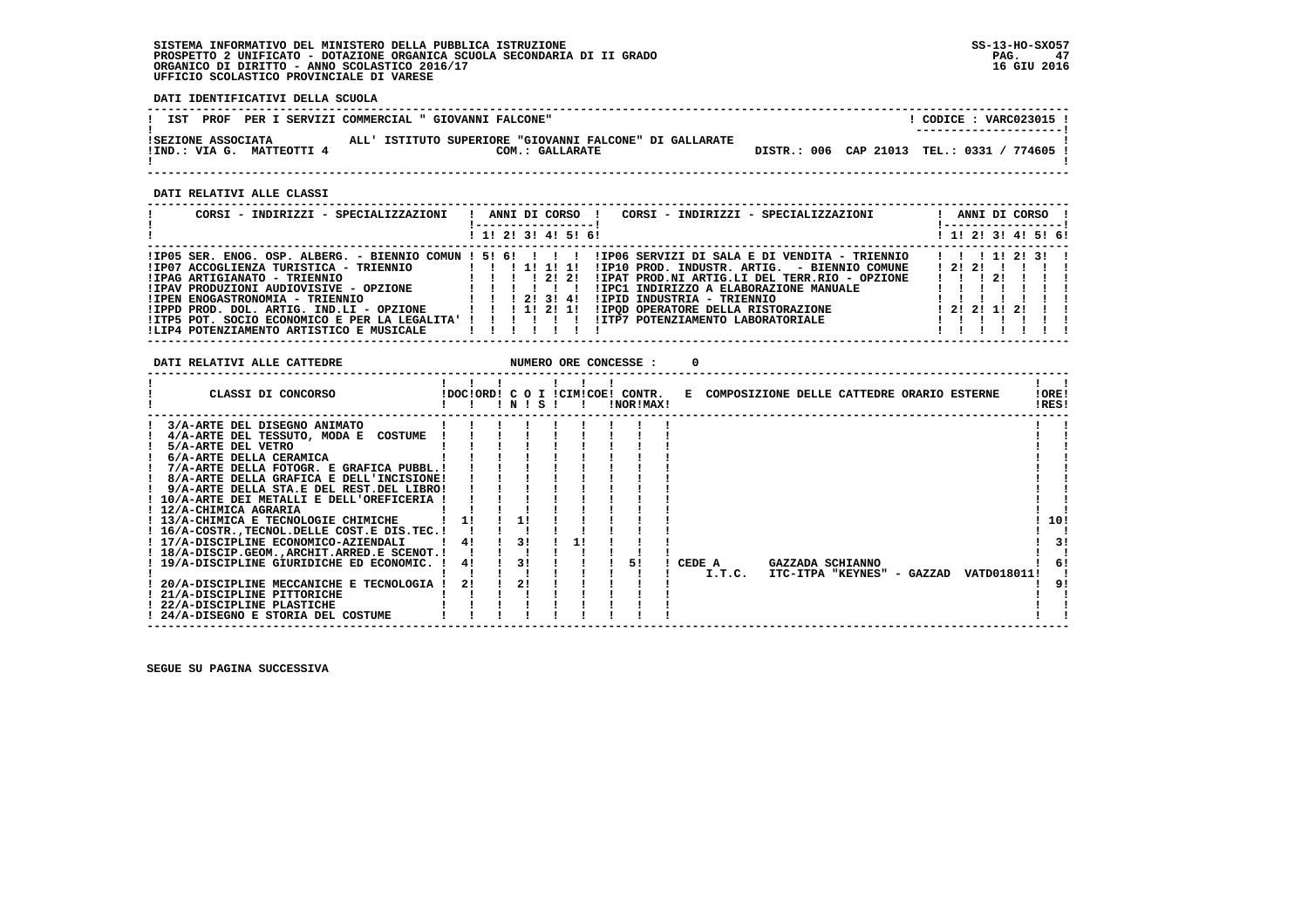֖֧֢ׅ֧֪֧֪֧֪֧֪֧֖֚֚֚֚֚֚֚֚֚֚֚֚֚֚֚֚֚֚֚֚֚֚֚֡֝֝֝֓֓֓֝֬֝֓֝֬֓֓֝֬֝֓֝֬֝֓

 **DATI IDENTIFICATIVI DELLA SCUOLA**

|                           | IST PROF PER I SERVIZI COMMERCIAL " GIOVANNI FALCONE"   | CODICE: VARC023015 !                        |
|---------------------------|---------------------------------------------------------|---------------------------------------------|
| ISEZIONE ASSOCIATA        | ALL' ISTITUTO SUPERIORE "GIOVANNI FALCONE" DI GALLARATE | ---------------------                       |
| !IND.: VIA G. MATTEOTTI 4 | COM.: GALLARATE                                         | DISTR.: 006 CAP 21013 TEL.: 0331 / 774605 ! |

 **DATI RELATIVI ALLE CATTEDRE NUMERO ORE CONCESSE : 0**

| CLASSI DI CONCORSO                                                                   |          | 1 N 1 S 1 |    |    | IDOCIORD! C O I ICIMICOE! CONTR.<br>!NOR!MAX! |                                  | E COMPOSIZIONE DELLE CATTEDRE ORARIO ESTERNE               |                    | !ORE!<br>IRES! |
|--------------------------------------------------------------------------------------|----------|-----------|----|----|-----------------------------------------------|----------------------------------|------------------------------------------------------------|--------------------|----------------|
| 25/A-DISEGNO E STORIA DELL'ARTE                                                      |          |           |    |    | 41                                            | ! CEDE A                         | <b>GALLARATE</b>                                           |                    |                |
|                                                                                      |          |           |    |    |                                               | L.S.                             | LICEO SCIENTIFICO "LEONARD VAPS001010!                     |                    |                |
| 27/A-DISEGNO TECNICO ED ARTISTICO<br>31/A-ED.MUSICALE IST.ISTR.SEC.II GRADO          |          |           |    |    |                                               |                                  |                                                            |                    |                |
| 34/A-ELETTRONICA                                                                     |          |           |    |    |                                               |                                  |                                                            |                    |                |
| ! 35/A-ELETTROTECNICA ED APPLICAZIONI                                                |          |           |    |    |                                               |                                  |                                                            |                    |                |
| 36/A-FILOSOFIA, PSICOL. E SC.DELL'EDUCAZ. !                                          |          |           |    |    | 4!                                            | CEDE A                           | <b>GALLARATE</b>                                           |                    |                |
|                                                                                      |          |           |    |    |                                               | I.T.I.                           | I.T.I.S " GIOVANNI FALCONE VATF02301P!                     |                    |                |
| 37/A-FILOSOFIA E STORIA                                                              | 11       | 11        |    |    |                                               |                                  |                                                            |                    |                |
| 38/A-FISICA<br>39/A-GEOGRAFIA                                                        |          |           |    |    | 2!                                            | CEDE A                           | <b>TRADATE</b>                                             |                    |                |
|                                                                                      |          |           |    |    |                                               |                                  | I.T.C. I.T.PER.AZ.LI E CORR.L.EST VATD024018!              |                    |                |
| ! 42/A-INFORMATICA                                                                   |          |           |    |    |                                               |                                  |                                                            |                    |                |
| ! 44/A-LINGUAGGIO PER CINEMATOGR.E TELEV.                                            |          |           |    |    |                                               |                                  |                                                            |                    |                |
| ! 46/A-LINGUA E CIV. STRANIERA (FRANCESE) !                                          | 3!       | 2!        |    | 1! |                                               |                                  |                                                            |                    |                |
| ! 46/A-LINGUA E CIV. STRANIERA (INGLESE)<br>! 46/A-LINGUA E CIV. STRANIERA (TEDESCO) | 71<br>11 | 61<br>21  | 11 | 11 |                                               |                                  |                                                            |                    |                |
| ! 46/A-LINGUA E CIV. STRANIERA (SPAGNOLO) !                                          | - 1      |           |    |    |                                               |                                  |                                                            |                    |                |
| ! 47/A-MATEMATICA                                                                    | 81       | 71        | 11 |    | 41                                            | CEDE A                           | <b>GALLARATE</b>                                           |                    | 10!            |
|                                                                                      |          |           |    |    |                                               | I.T.I.                           | I.T.I.S " GIOVANNI FALCONE VATF02301P!                     |                    |                |
| 48/A-MATEMATICA APPLICATA                                                            |          |           |    |    |                                               |                                  |                                                            |                    |                |
| 49/A-MATEMATICA E FISICA                                                             |          |           |    |    |                                               |                                  |                                                            |                    |                |
| 50/A-LETTERE IST. ISTR. SECOND. DI II GR. ! 14!                                      |          | 1131      | 11 |    |                                               | 8! CEDE A<br><b>IPSCT</b>        | <b>GALLARATE</b><br>"GIOVANNI FALCONE" CORSO S VARC02351E! |                    |                |
|                                                                                      |          |           |    |    | 61                                            | ED A                             | <b>GALLARATE</b>                                           |                    |                |
|                                                                                      |          |           |    |    |                                               | I.T.I.                           | I.T.I.S " GIOVANNI FALCONE                                 | <b>VATF02301P!</b> |                |
| 56/A-NAVIGAZ., ARTE NAV.ED EL.COSTR.NAV.                                             |          |           |    |    |                                               |                                  |                                                            |                    |                |
| ! 57/A-SCIENZA DEGLI ALIMENTI                                                        | 5!       | 4!        | 1! | 11 |                                               |                                  |                                                            |                    |                |
| 58/A-SC.E MEC.AGR.E T.GEST.AZ., FIT., ENT. !                                         |          |           |    |    |                                               |                                  |                                                            |                    |                |
| $! 60/A-SC.NA.$ , $CH.$ , $GEOG.$ , $MIC.$                                           | 21       | 11        |    |    | 1! 12!<br>61                                  | COMPLETA CON GALLARATE<br>I.T.I. | I.T.I.S " GIOVANNI FALCONE VATF02301P!                     |                    |                |
|                                                                                      |          |           |    |    |                                               | 8! CEDE A                        | <b>BUSTO ARSIZIO</b>                                       |                    |                |
|                                                                                      |          |           |    |    |                                               | L.C.                             | LICEO CLASSICO - LICEO LIN VAPC02701R!                     |                    |                |
| ! 61/A-STORIA DELL'ARTE                                                              |          |           |    |    |                                               |                                  |                                                            |                    |                |
| ! 62/A-TECNICA DELLA REGISTRAZ. DEL SUONO                                            |          |           |    |    |                                               |                                  |                                                            |                    |                |
| ! 63/A-TEC. RIPRESA CINEMATOGR.TELEVISIVA !                                          |          |           |    |    |                                               |                                  |                                                            |                    |                |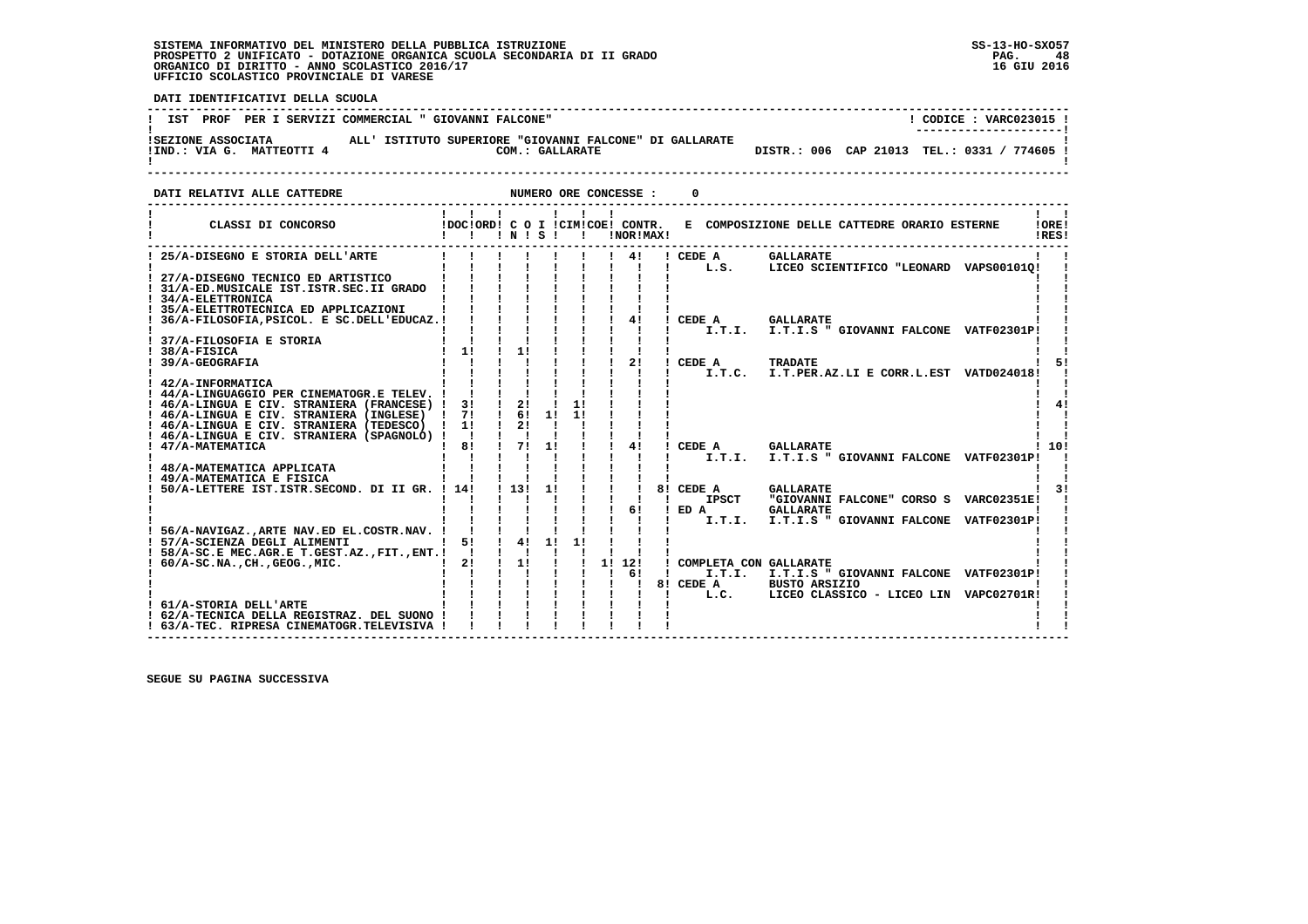PAG. 49 16 GIU 2016

 $\mathbf{I}$ 

 $\sim 1$   $\sim 1$ **IORE!** IRES!

 **DATI IDENTIFICATIVI DELLA SCUOLA ------------------------------------------------------------------------------------------------------------------------------------**! CODICE : VARC023015 ! **! IST PROF PER I SERVIZI COMMERCIAL " GIOVANNI FALCONE"** \_\_\_\_\_\_\_\_\_\_\_\_\_\_\_\_\_\_\_\_\_\_\_  **! ---------------------! !SEZIONE ASSOCIATA ALL' ISTITUTO SUPERIORE "GIOVANNI FALCONE" DI GALLARATE ! !IND.: VIA G. MATTEOTTI 4 COM.: GALLARATE DISTR.: 006 CAP 21013 TEL.: 0331 / 774605 ! ! ! ------------------------------------------------------------------------------------------------------------------------------------DATI RELATIVI ALLE CATTEDRE NUMERO ORE CONCESSE : 0 ------------------------------------------------------------------------------------------------------------------------------------ ! ! ! ! ! ! ! ! ! ! CLASSI DI CONCORSO !DOC!ORD! C O I !CIM!COE! CONTR. E COMPOSIZIONE DELLE CATTEDRE ORARIO ESTERNE !ORE! ! ! ! ! N ! S ! ! !NOR!MAX! !RES!**

| ! 64/A-TECNICA E ORGAN.PROD.CINEMAT. E TV !   |    |    |  |           |     |                          |                                                   |  |
|-----------------------------------------------|----|----|--|-----------|-----|--------------------------|---------------------------------------------------|--|
| ! 65/A-TECNICA FOTOGRAFICA                    | 21 | 2! |  |           |     |                          |                                                   |  |
| ! 66/A-TECNOLOGIA CERAMICA                    |    |    |  |           |     |                          |                                                   |  |
| ! 67/A-TEC.FOTOGRAFICA.CINEMATOGR.E TELEV.!   |    |    |  |           |     |                          |                                                   |  |
| ! 68/A-TECNOLOGIE DELL'ABBIGLIAMENTO          |    |    |  |           |     |                          |                                                   |  |
| ! 69/A-TECNOL.GRAFICHE ED IMPIANTI GRAFICI!   |    |    |  |           |     |                          |                                                   |  |
| ! 70/A-TECNOLOGIE TESSILI                     |    |    |  |           |     |                          |                                                   |  |
| 71/A-TECNOLOGIE E DISEGNO TECNICO             |    |    |  |           | 6 ! | CEDE A                   | <b>TRADATE</b>                                    |  |
|                                               |    |    |  |           |     | L.S.                     | L. SCIENT. TEC. "GEYMONAT" VAPS026014!            |  |
| ! 72/A-TOPOG. GEN., COSTR.RUR. E DISEGNO      |    |    |  |           |     |                          |                                                   |  |
| ! 75/A-DATTILOGRAFIA E STENOGRAFIA            |    |    |  |           |     |                          |                                                   |  |
| 76/A-TRAT.TESTI,CAL.,CONT.ELET.E AP.GES.!     |    |    |  |           | 81  | CEDE A                   | <b>SARONNO</b>                                    |  |
|                                               |    |    |  |           |     |                          | $I.T.C.$ $I.T.C.$ "GINO ZAPPA" - SARO VATD08000G! |  |
| $**$ TABELLA $C**$                            |    |    |  |           |     |                          |                                                   |  |
| 5/C-ESERCITAZIONI AGRARIE                     |    |    |  |           |     |                          |                                                   |  |
| 6/C-ESERCITAZ. CERAMICHE DI DECORAZIONE!      |    |    |  |           |     |                          |                                                   |  |
| 7/C-ESERCITAZ.DI ABBIGLIAMENTO E MODA         |    |    |  |           |     |                          |                                                   |  |
| 9/C-ESERCITAZIONI DI COMUNICAZIONI            |    |    |  |           |     |                          |                                                   |  |
| ! 10/C-ESER. DISEGNO ARTIST.E DEI TESSUTI !   |    |    |  |           |     |                          |                                                   |  |
| ! 11/C-ESERCITAZIONI DI ECONOMIA DOMESTICA!   |    |    |  |           |     |                          |                                                   |  |
| ! 12/C-ESER. MODEL., FORM.E PL., FOG.E RIF. ! |    |    |  |           |     |                          |                                                   |  |
| ! 13/C-ESERCITAZIONI DI ODONTOTECNICA         |    |    |  |           |     |                          |                                                   |  |
| ! 14/C-ESERC.OFF.MECC.AGRIC.E DI MAC.AGRI.!   |    |    |  |           |     |                          |                                                   |  |
| ! 15/C-ESERC.DI PORTINERIA E PRAT.DI AGEN.!   |    |    |  |           |     |                          |                                                   |  |
| ! 16/C-ESERCITAZ. DI TECNOLOGIA CERAMICA      |    |    |  |           |     |                          |                                                   |  |
| ! 17/C-ESERC.TEOR.DELLA NAVE E DI COS.NAV.!   |    |    |  |           |     |                          |                                                   |  |
| ! 18/C-ESERCITAZIONI NAUTICHE                 |    |    |  |           |     |                          |                                                   |  |
| ! 20/C-ESERCITAZIONI PRATICHE DI OTTICA       |    |    |  |           |     |                          |                                                   |  |
| ! 22/C-LAB.TEC.TESS.E ABB. E LAV.TES.E AB.!   |    |    |  |           |     |                          |                                                   |  |
| ! 24/C-LAB. CHIMICA E CHIMICA INDUSTRIALE !   | 11 |    |  | 1!<br>10! |     | ! COMPLETA CON GALLARATE |                                                   |  |
|                                               |    |    |  |           | 61  | I.T.I.                   | I.T.I.S " GIOVANNI FALCONE VATF02301P!            |  |
|                                               |    |    |  |           |     |                          |                                                   |  |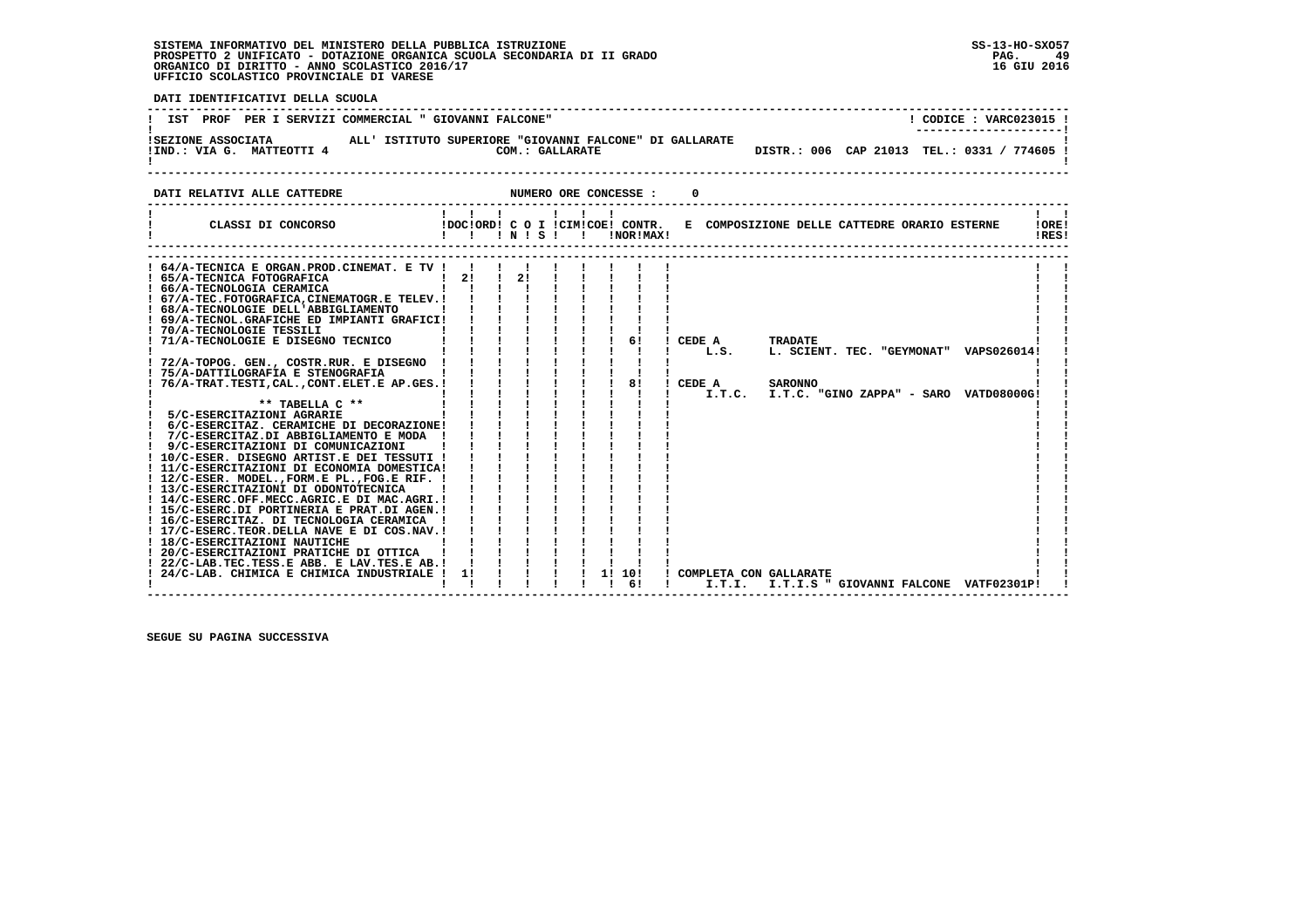**DATI IDENTIFICATIVI DELLA SCUOLA**

| PROF<br>PER I SERVIZI COMMERCIAL " GIOVANNI FALCONE"<br>IST                                                                   | CODICE: VARC023015 !                                                  |
|-------------------------------------------------------------------------------------------------------------------------------|-----------------------------------------------------------------------|
| ALL' ISTITUTO SUPERIORE "GIOVANNI FALCONE" DI GALLARATE<br>ISEZIONE ASSOCIATA<br>IIND.: VIA G. MATTEOTTI 4<br>COM.: GALLARATE | ----------------------<br>DISTR.: 006 CAP 21013 TEL.: 0331 / 774605 ! |

  **------------------------------------------------------------------------------------------------------------------------------------ ! ! ! ! ! ! ! ! ! ! CLASSI DI CONCORSO !DOC!ORD! C O I !CIM!COE! CONTR. E COMPOSIZIONE DELLE CATTEDRE ORARIO ESTERNE !ORE! ! ! ! ! N ! S ! ! !NOR!MAX! !RES! ------------------------------------------------------------------------------------------------------------------------------------ ! ! ! ! ! ! ! ! ! ! E CON GALLARATE ! !**

**DATI RELATIVI ALLE CATTEDRE NUMERO ORE CONCESSE : 0** 

|                                              |    |    |    |  |    | E CON        | <b>GALLARATE</b>                                |     |
|----------------------------------------------|----|----|----|--|----|--------------|-------------------------------------------------|-----|
|                                              |    |    |    |  | 2! |              | I.P.I.A. IPSIA "PONTI" GALLARATE (D VARI00801Q! |     |
| 25/C-LAB.COSTR.VERNIC.E REST.STRUM.ARCO      |    |    |    |  |    |              |                                                 |     |
| 26/C-LABORATORIO DI ELETTRONICA              |    |    |    |  |    |              |                                                 |     |
| ! 27/C-LABORATORIO DI ELETTROTECNICA         |    |    |    |  |    |              |                                                 |     |
| ! 28/C-LAB.DI FIS.ATOMICA E NUCL. E STRUM.!  |    |    |    |  |    |              |                                                 |     |
| 29/C-LAB. DI FISICA E FISICA APPLICATA       |    |    |    |  |    |              |                                                 |     |
| ! 30/C-LAB, DI INFORMATICA GESTIONALE        |    |    |    |  |    |              |                                                 |     |
| ! 31/C-LAB. DI INFORMATICA INDUSTRIALE       |    |    |    |  |    |              |                                                 |     |
| ! 32/C-LAB. MECCANICO-TECNOLOGICO            |    |    |    |  |    |              |                                                 |     |
| 33/C-LABORATORIO DI OREFICERIA               |    |    |    |  |    |              |                                                 |     |
| ! 34/C-LAB.DI PROGET. TECNICA PER CERAMICA!  |    |    |    |  |    |              |                                                 |     |
| ! 35/C-LAB. DI TECNICA MICROBIOLOGICA        |    |    |    |  |    |              |                                                 |     |
| ! 36/C-LAB.TECN. CARTARIA E ESERC.CARTIERA!  |    |    |    |  |    |              |                                                 |     |
| ! 37/C-LAB. E REPARTI DI LAVOR. DEL LEGNO !  |    |    |    |  |    |              |                                                 |     |
| ! 38/C-LAB. E REPARTI DI LAV.ARTI GRAFICHE!  |    |    |    |  |    |              |                                                 |     |
| ! 39/C-LAB. E REPARTI LAV.INDUST.MINERARIA!  |    |    |    |  |    |              |                                                 |     |
| ! 40/C-LAB. PER LE INDUSTRIE CERAMICHE       |    |    |    |  |    |              |                                                 |     |
| ! 41/C-LAB.TECN.MARMO-REPARTI ARCH.,MACCH.!  |    |    |    |  |    |              |                                                 |     |
| ! 42/C-LAB.TECN.MARMO-REP.SCULT., SMOD.ETC.! |    |    |    |  |    |              |                                                 |     |
| ! 43/C-LAB. EDILIZIA ED ESERCIT.TOPOGRAFIA!  |    |    |    |  |    |              |                                                 |     |
| ! 45/C-METODOLOGIE OPERAT.NEI SERV.SOCIALI!  |    |    |    |  |    |              |                                                 |     |
| ! 46/C-REP.LAV.PER MONTAGGIO CINEM.E TELE.!  |    |    |    |  |    |              |                                                 |     |
| ! 47/C-REP.LAV.PER LA REGISTRAZ. DEL SUONO!  |    |    |    |  |    |              |                                                 |     |
| ! 48/C-REP.LAV.PER LA RIPRESA CINEM.E TEL.!  |    |    |    |  |    |              |                                                 |     |
| 49/C-REP.DI LAV. PER ARTI FOTOGRAFICHE       |    | 11 | 2! |  |    |              |                                                 | 16! |
| 50/C-TEC.SERVIZI ED ESER.PRAT.DI CUCINA !    | 51 | 6! | 3! |  |    |              |                                                 | -51 |
| 51/C-TEC.SERVIZI ED ESER.PRAT. SALA BAR !    | 5! | 4! | 11 |  | 8! | CEDE A       | <b>BUSTO ARSIZIO</b>                            | 11! |
|                                              |    |    |    |  |    | <b>IPSCT</b> | I.P.S.S.C.T. "P.VERRI" -BU VARC030007!          |     |
| 52/C-TECN. SERVIZI E PRATICA OPERATIVA       | 2! | 2! |    |  |    |              |                                                 | 2!  |
| ** TABELLA D **                              |    |    |    |  |    |              |                                                 |     |
| 1/D-ARTE DELLA LAVORAZIONE DEI METALLI       |    |    |    |  |    |              |                                                 |     |
|                                              |    |    |    |  |    |              |                                                 |     |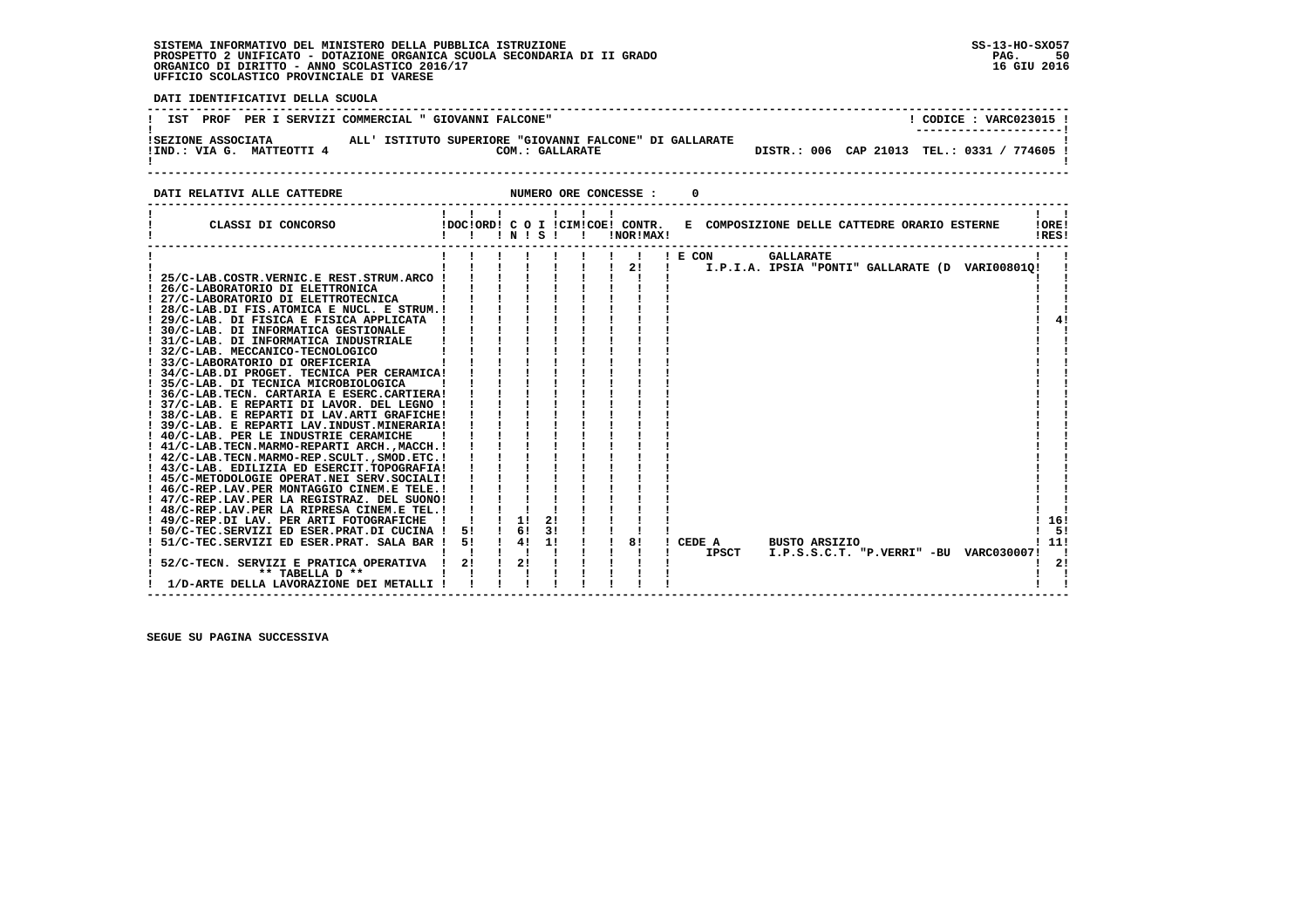**DATI IDENTIFICATIVI DELLA SCUOLA**

| ALL' ISTITUTO SUPERIORE "GIOVANNI FALCONE" DI GALLARATE<br>ISEZIONE ASSOCIATA<br>DISTR.: 006 CAP 21013 TEL.: 0331 /<br>/ 774605 !<br>!IND.: VIA G. MATTEOTTI 4<br>COM.: GALLARATE | <b>PROF</b><br>IST<br>PER I SERVIZI COMMERCIAL " GIOVANNI FALCONE" | CODICE: VARC023015 !<br>---------------------- |
|-----------------------------------------------------------------------------------------------------------------------------------------------------------------------------------|--------------------------------------------------------------------|------------------------------------------------|
|                                                                                                                                                                                   |                                                                    |                                                |

| DATI RELATIVI ALLE CATTEDRE                  |  |  |         |  | NUMERO ORE CONCESSE :                         |  |                                              |  |  |                |  |
|----------------------------------------------|--|--|---------|--|-----------------------------------------------|--|----------------------------------------------|--|--|----------------|--|
| CLASSI DI CONCORSO                           |  |  | INISI I |  | !DOC!ORD! C O I !CIM!COE! CONTR.<br>!NOR!MAX! |  | E COMPOSIZIONE DELLE CATTEDRE ORARIO ESTERNE |  |  | !ORE!<br>!RES! |  |
| 2/D-ARTE OREFIC., LAV. PIETRE DURE, GEMME !  |  |  |         |  |                                               |  |                                              |  |  |                |  |
| 3/D-ARTE DEL DISEGNO D'ANIMAZIONE            |  |  |         |  |                                               |  |                                              |  |  |                |  |
| 5/D-ARTE TESSIT. E DECORAZ.DEI TESSUTI !     |  |  |         |  |                                               |  |                                              |  |  |                |  |
| 6/D-ARTE LAV.DEL VETRO E DELLA VETRATA !     |  |  |         |  |                                               |  |                                              |  |  |                |  |
| 8/D-ARTE DECOR.E COTTURA PROD.CERAMICI !     |  |  |         |  |                                               |  |                                              |  |  |                |  |
| 9/D-ARTE DELLA FORMATURA E FOGGIATURA        |  |  |         |  |                                               |  |                                              |  |  |                |  |
| ! 10/D-ARTE DELLA FOTOGR.E DELLA CINEMAT. !  |  |  |         |  |                                               |  |                                              |  |  |                |  |
| ! 12/D-ARTE SERIGRAFIA E FOTOINCISIONE       |  |  |         |  |                                               |  |                                              |  |  |                |  |
| ! 13/D-ARTE TIPOGRAFIA E GRAFICA PUBBLIC. !  |  |  |         |  |                                               |  |                                              |  |  |                |  |
| ! 14/D-ARTE DEL TAGLIO E DELLA CONFEZIONE !  |  |  |         |  |                                               |  |                                              |  |  |                |  |
| ! 16/D-ARTE MODELLISDELL'ARRED.E SCEN.       |  |  |         |  |                                               |  |                                              |  |  |                |  |
| ! 18/D-ARTE EBANISTERIA, INTAGLIO E INTARS.! |  |  |         |  |                                               |  |                                              |  |  |                |  |
| ! 19/D-ARTE LACCHE, DORATURA E RESTAURO      |  |  |         |  |                                               |  |                                              |  |  |                |  |
| ! 20/D-ARTE DEL MOSAICO E DEL COMMESSO       |  |  |         |  |                                               |  |                                              |  |  |                |  |
|                                              |  |  |         |  |                                               |  |                                              |  |  |                |  |

 **IL DIRIGENTE SCOLASTICO: DATA\_\_\_\_\_\_\_\_\_\_ FIRMA\_\_\_\_\_\_\_\_\_\_\_\_\_\_\_\_\_\_ IL RESPONSABILE DELL'UFFICIO: DATA\_\_\_\_\_\_\_\_ FIRMA\_\_\_\_\_\_\_\_\_\_\_\_\_\_\_\_\_\_\_\_**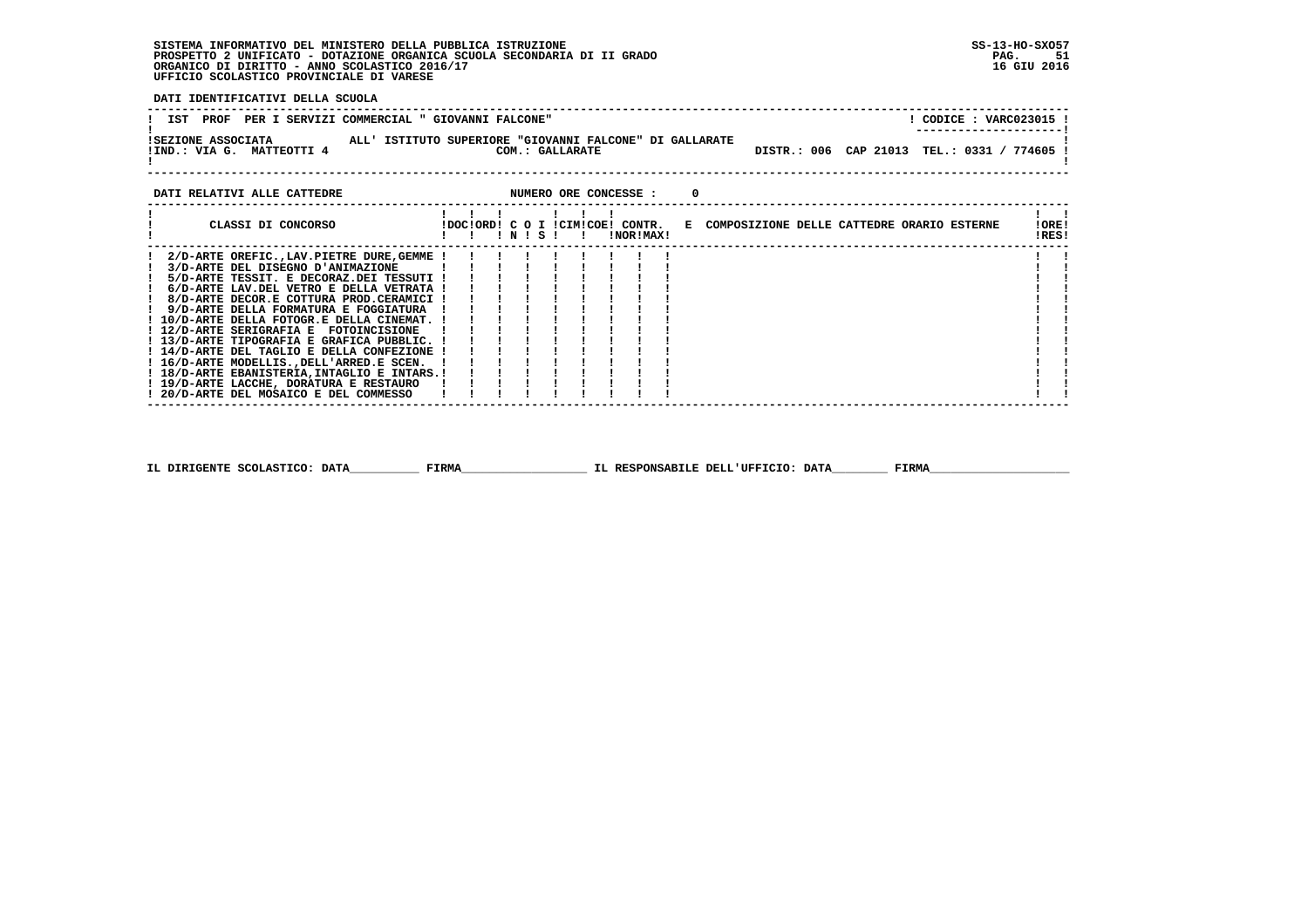**DATI IDENTIFICATIVI DELLA SCUOLA**

|                                                   |  | IST PROF PER I SERVIZI COMMERCIALI "GIOVANNI FALCONE" CORSO SERALE |                 |                                                                                                                         | CODICE: VARC02351E!<br>--------------------- |
|---------------------------------------------------|--|--------------------------------------------------------------------|-----------------|-------------------------------------------------------------------------------------------------------------------------|----------------------------------------------|
| <b>!CORSO SERALE</b><br>!IND.: VIA G. MATTEOTTI 4 |  |                                                                    | COM.: GALLARATE | DELL' IST PROF PER I SERVIZI COMMERCIALI " GIOVANNI FALCONE" DI GALLARATE<br>DISTR.: 006 CAP 21013 TEL.: 0331 /774605 ! |                                              |

 **------------------------------------------------------------------------------------------------------------------------------------**

 **DATI RELATIVI ALLE CLASSI**

| CORSI - INDIRIZZI - SPECIALIZZAZIONI                                         |  |  | ANNI DI CORSO !<br>1 1 1 2 1 3 1 4 1 5 1 6 1 | CORSI - INDIRIZZI - SPECIALIZZAZIONI                                                                                                        |  | ANNI DI CORSO !<br>1 1 1 2 1 3 1 4 1 5 1 6 1 |  |
|------------------------------------------------------------------------------|--|--|----------------------------------------------|---------------------------------------------------------------------------------------------------------------------------------------------|--|----------------------------------------------|--|
| !IP07 ACCOGLIENZA TURISTICA - TRIENNIO<br>IIPOD OPERATORE DELLA RISTORAZIONE |  |  |                                              | IIP05 SER. ENOG. OSP. ALBERG. - BIENNIO COMUN ! ! !!!!!!!! IIP06 SERVIZI DI SALA E DI VENDITA - TRIENNIO<br>!IPEN ENOGASTRONOMIA - TRIENNIO |  | .                                            |  |

| DATI RELATIVI ALLE CATTEDRE                                                                                                                                                                                                                                                                                                                                                                                                                                                                                                                                                                                                                                                                                 |    |       |  |    | NUMERO ORE CONCESSE :                         |    |                                                        |  |             |                |                                              |
|-------------------------------------------------------------------------------------------------------------------------------------------------------------------------------------------------------------------------------------------------------------------------------------------------------------------------------------------------------------------------------------------------------------------------------------------------------------------------------------------------------------------------------------------------------------------------------------------------------------------------------------------------------------------------------------------------------------|----|-------|--|----|-----------------------------------------------|----|--------------------------------------------------------|--|-------------|----------------|----------------------------------------------|
| CLASSI DI CONCORSO                                                                                                                                                                                                                                                                                                                                                                                                                                                                                                                                                                                                                                                                                          |    | INISI |  |    | IDOCIORD! C O I ICIMICOE! CONTR.<br>!NOR!MAX! |    | E COMPOSIZIONE DELLE CATTEDRE ORARIO ESTERNE           |  |             | 10RE!<br>!RES! |                                              |
| ! 12/A-CHIMICA AGRARIA<br>! 13/A-CHIMICA E TECNOLOGIE CHIMICHE<br>! 17/A-DISCIPLINE ECONOMICO-AZIENDALI<br>! 19/A-DISCIPLINE GIURIDICHE ED ECONOMIC. !<br>! 36/A-FILOSOFIA, PSICOL. E SC.DELL'EDUCAZ.!<br>$! 38/A-FISICA$<br>39/A-GEOGRAFIA<br>! 46/A-LINGUA E CIV. STRANIERA (FRANCESE)<br>! 46/A-LINGUA E CIV. STRANIERA (INGLESE)<br>! 46/A-LINGUA E CIV. STRANIERA (SPAGNOLO) !<br>! 46/A-LINGUA E CIV. STRANIERA (TEDESCO)<br>! 47/A-MATEMATICA<br>! 48/A-MATEMATICA APPLICATA<br>! 49/A-MATEMATICA E FISICA<br>50/A-LETTERE IST.ISTR.SECOND. DI II GR. !<br>57/A-SCIENZA DEGLI ALIMENTI<br>$60/A-SC.NA.$ , $CH.$ , $GEOG.$ , $MIC.$<br>** TABELLA C **<br>! 15/C-ESERC.DI PORTINERIA E PRAT.DI AGEN.! | 11 |       |  | 11 | 10!                                           | 81 | COMPLETA CON GALLARATE<br>I.P.S.C. " GIOVANNI FALCONE" |  | VARC0230151 |                | 11<br>2!<br>1!<br>4!<br>6!<br>6!<br>51<br>1! |
| ! 35/C-LAB. DI TECNICA MICROBIOLOGICA<br>! 50/C-TEC.SERVIZI ED ESER.PRAT.DI CUCINA !<br>! 51/C-TEC.SERVIZI ED ESER.PRAT. SALA BAR !                                                                                                                                                                                                                                                                                                                                                                                                                                                                                                                                                                         |    |       |  |    |                                               |    |                                                        |  |             |                | 6!<br>4!                                     |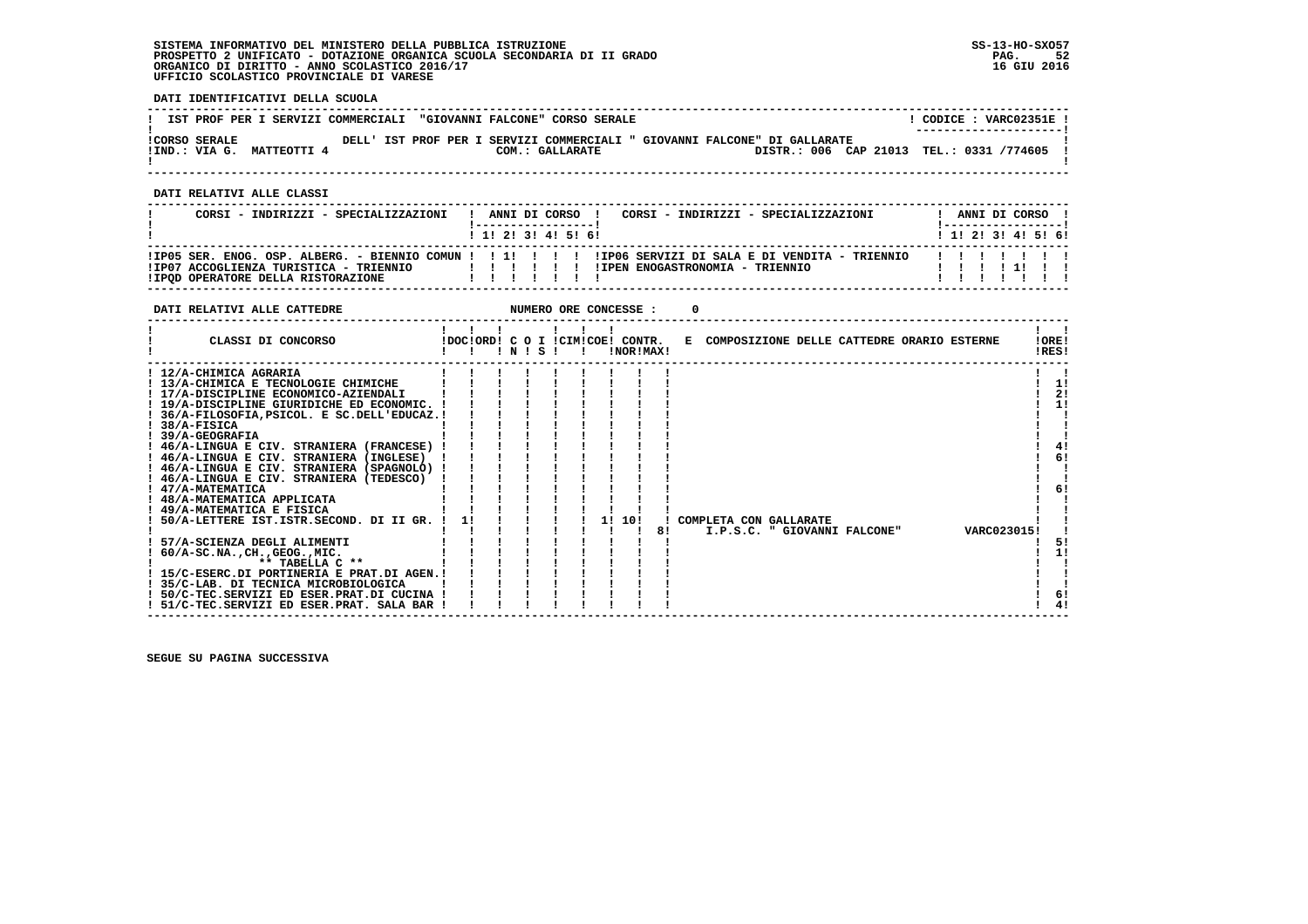**DATI IDENTIFICATIVI DELLA SCUOLA**

| IST PROF PER I SERVIZI COMMERCIALI                   | CODICE: VARC02351E<br>"GIOVANNI FALCONE" CORSO SERALE                                                                                       |                 |
|------------------------------------------------------|---------------------------------------------------------------------------------------------------------------------------------------------|-----------------|
| <b>ICORSO SERALE</b><br>!IND.: VIA G.<br>MATTEOTTI 4 | DELL' IST PROF PER I SERVIZI COMMERCIALI " GIOVANNI FALCONE" DI GALLARATE<br>DISTR.: 006 CAP 21013<br>TEL.: 0331 /774605<br>COM.: GALLARATE |                 |
| DATI RELATIVI ALLE CATTEDRE                          | NUMERO ORE CONCESSE :<br>0                                                                                                                  |                 |
| CLASSI DI CONCORSO                                   | !DOC!ORD! C O I !CIM!COE! CONTR.<br>E COMPOSIZIONE DELLE CATTEDRE ORARIO ESTERNE<br>INISI<br><b>INORIMAXI</b><br>$\blacksquare$             | ! ORE!<br>IRES! |
| ! 52/C-TECN. SERVIZI E PRATICA OPERATIVA             |                                                                                                                                             | 2!              |

 **------------------------------------------------------------------------------------------------------------------------------------**

 **IL DIRIGENTE SCOLASTICO: DATA\_\_\_\_\_\_\_\_\_\_ FIRMA\_\_\_\_\_\_\_\_\_\_\_\_\_\_\_\_\_\_ IL RESPONSABILE DELL'UFFICIO: DATA\_\_\_\_\_\_\_\_ FIRMA\_\_\_\_\_\_\_\_\_\_\_\_\_\_\_\_\_\_\_\_**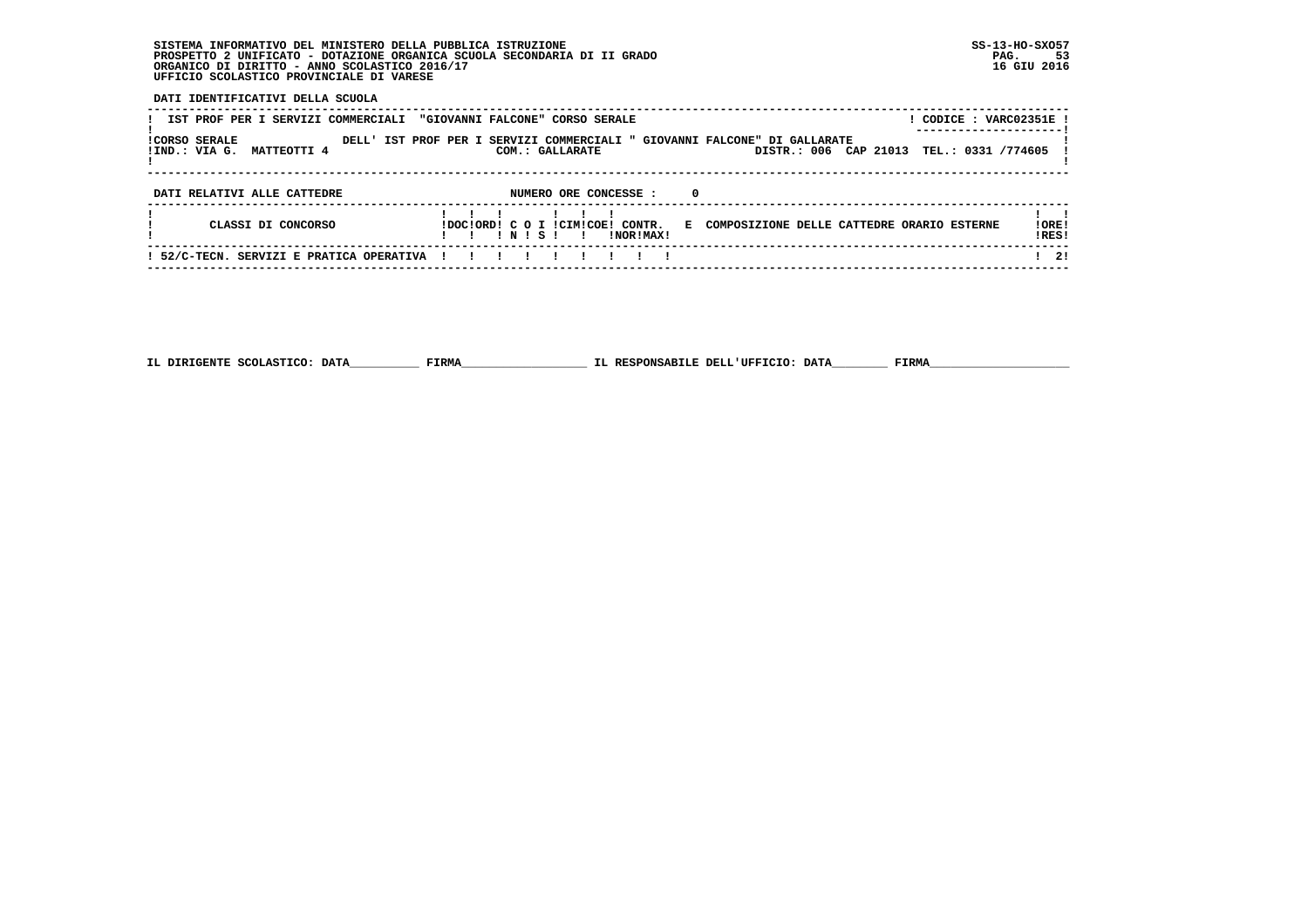**DATI IDENTIFICATIVI DELLA SCUOLA ------------------------------------------------------------------------------------------------------------------------------------** $1$  CODICE  $\cdot$  VARC024011 I **! IST PROF PER I SERVIZI COMMERCIAL I.P.S.S.C.T. "MONTALE" - TRADATE ! ---------------------! !SEZIONE ASSOCIATA ALL' ISTITUTO SUPERIORE I. I. S. "E. MONTALE" DI TRADATE ! !IND.: VIA GRAMSCI,1 COM.: TRADATE DISTR.: 007 CAP 21049 TEL.: 0331 /810329 !** $\mathbf{I}$  **! ! ------------------------------------------------------------------------------------------------------------------------------------ DATI RELATIVI ALLE CLASSI ------------------------------------------------------------------------------------------------------------------------------------**I ANNI DI CORSO I  **! CORSI - INDIRIZZI - SPECIALIZZAZIONI ! ANNI DI CORSO ! CORSI - INDIRIZZI - SPECIALIZZAZIONI ! ANNI DI CORSO ! ! !-----------------! !-----------------!**1 1 1 2 1 3 1 4 1 5 1 6 1  **! ! 1! 2! 3! 4! 5! 6! ! 1! 2! 3! 4! 5! 6! ------------------------------------------------------------------------------------------------------------------------------------ !IP08 SERVIZI COMMERCIALI BIENNIO - TRIENNIO ! ! ! ! 1! 1! !IPC1 INDIRIZZO A ELABORAZIONE MANUALE ! ! ! ! ! ! ! ------------------------------------------------------------------------------------------------------------------------------------DATI RELATIVI ALLE CATTEDRE NUMERO ORE CONCESSE : 0 ------------------------------------------------------------------------------------------------------------------------------------** $\mathbf{I}$   $\mathbf{I}$  **! ! ! ! ! ! ! ! !IORE!** CLASSI DI CONCORSO **8** | DOC!ORD! C O I !CIM!COE! CONTR. E COMPOSIZIONE DELLE CATTEDRE ORARIO ESTERNE **IDFSI ! ! ! ! N ! S ! ! !NOR!MAX! !RES! ------------------------------------------------------------------------------------------------------------------------------------** $\blacksquare$  **! 7/A-ARTE DELLA FOTOGR. E GRAFICA PUBBL.! ! ! ! ! ! ! ! ! ! ! ! 12/A-CHIMICA AGRARIA ! ! ! ! ! ! ! ! ! ! ! ! 13/A-CHIMICA E TECNOLOGIE CHIMICHE ! ! ! ! ! ! ! ! ! ! ! ! 17/A-DISCIPLINE ECONOMICO-AZIENDALI ! 1! ! ! ! ! 1! 16! ! COMPLETA CON TRADATE ! ! ! ! ! ! ! ! ! ! 2! ! I.T.C. I.T.PER.AZ.LI E CORR.L.EST VATD024018! ! ! 19/A-DISCIPLINE GIURIDICHE ED ECONOMIC. ! ! ! ! ! ! ! 4! ! CEDE A TRADATE ! ! ! ! ! ! ! ! ! ! ! ! L.S. LICEO SCIENTIFICO "CURIE" VAPS120001! ! ! ! ! ! ! ! ! ! 4! ! ED A TRADATE ! ! ! ! ! ! ! ! ! ! ! ! I.T.C. I.T.PER.AZ.LI E CORR.L.EST VATD024018! ! ! 36/A-FILOSOFIA,PSICOL. E SC.DELL'EDUCAZ.! ! ! ! ! ! ! 4! ! CEDE A SARONNO ! ! ! ! ! ! ! ! ! ! ! ! I.P.I.A. I.P.S.I.A. "ANTONIO PARMA" VARI04000E! ! ! 38/A-FISICA ! ! ! ! ! ! ! ! ! ! ! ! 39/A-GEOGRAFIA ! ! ! ! ! ! ! ! ! ! ! ! 42/A-INFORMATICA ! ! ! ! ! ! ! ! ! ! !** $\frac{1}{3}$  **! 46/A-LINGUA E CIV. STRANIERA (FRANCESE) ! ! ! ! ! ! ! 3! ! CEDE A TRADATE ! 3! ! ! ! ! ! ! ! ! ! ! I.T.C. I.T.PER.AZ.LI E CORR.L.EST VATD024018! ! ! 46/A-LINGUA E CIV. STRANIERA (INGLESE) ! ! ! ! ! ! ! 3! ! CEDE A VARESE ! ! ! ! ! ! ! ! ! ! ! ! I.P.I.A. I.P.S.I.A. ISIS "NEWTON" - VARI01701E! ! ! ! ! ! ! ! ! ! 3! ! ED A TRADATE ! ! ! ! ! ! ! ! ! ! ! ! I.T.C. I.T.PER.AZ.LI E CORR.L.EST VATD024018! ! ! 46/A-LINGUA E CIV. STRANIERA (TEDESCO) ! ! ! ! ! ! ! ! ! ! ! ! 47/A-MATEMATICA ! ! ! ! ! ! ! ! ! ! ! ! 48/A-MATEMATICA APPLICATA ! 1! ! ! ! ! ! 6! ! CEDE A GAZZADA SCHIANNO ! ! ! ! ! ! ! ! ! ! ! ! I.T.C. ITC-ITPA "KEYNES" - GAZZAD VATD018011! !Contract Contract Contract ! 49/A-MATEMATICA E FISICA ! ! ! ! ! ! ! ! ! ! !**

 **------------------------------------------------------------------------------------------------------------------------------------**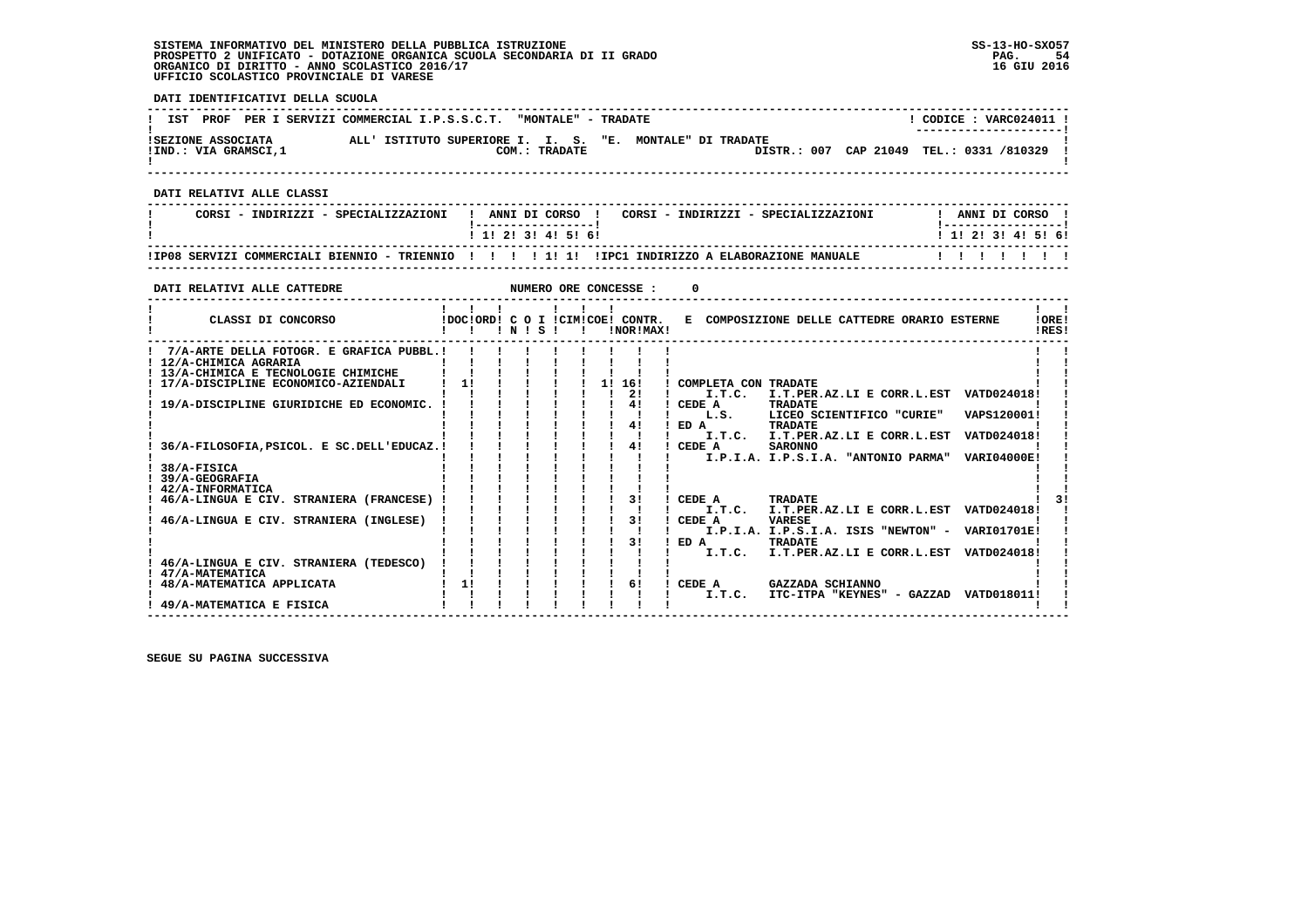PAG. 55 16 GIU 2016

 **DATI IDENTIFICATIVI DELLA SCUOLA ------------------------------------------------------------------------------------------------------------------------------------**! CODICE : VARC024011 ! **! IST PROF PER I SERVIZI COMMERCIAL I.P.S.S.C.T. "MONTALE" - TRADATE** \_\_\_\_\_\_\_\_\_\_\_\_\_\_\_\_\_\_\_\_\_\_\_\_  **! ---------------------! !SEZIONE ASSOCIATA ALL' ISTITUTO SUPERIORE I. I. S. "E. MONTALE" DI TRADATE ! !IND.: VIA GRAMSCI,1 COM.: TRADATE DISTR.: 007 CAP 21049 TEL.: 0331 /810329 ! ! !**DISTR.: 007 CAP 21049 TEL.: 0331 /810329 1  $\blacksquare$   **------------------------------------------------------------------------------------------------------------------------------------DATI RELATIVI ALLE CATTEDRE NUMERO ORE CONCESSE : 0 ------------------------------------------------------------------------------------------------------------------------------------ ! ! ! ! ! ! ! ! ! ! CLASSI DI CONCORSO !DOC!ORD! C O I !CIM!COE! CONTR. E COMPOSIZIONE DELLE CATTEDRE ORARIO ESTERNE !ORE! ! ! ! ! N ! S ! ! !NOR!MAX! !RES! ------------------------------------------------------------------------------------------------------------------------------------Contract Contract Contract ! 50/A-LETTERE IST.ISTR.SECOND. DI II GR. ! 1! ! ! ! ! 1! 12! ! COMPLETA CON TRADATE ! ! ! ! ! ! ! ! ! ! 6! ! I.T.C. I.T.PER.AZ.LI E CORR.L.EST VATD024018! ! ! 60/A-SC.NA.,CH.,GEOG.,MIC. ! ! ! ! ! ! ! ! ! ! ! ! 69/A-TECNOL.GRAFICHE ED IMPIANTI GRAFICI! ! ! ! ! ! ! ! ! ! ! ! 75/A-DATTILOGRAFIA E STENOGRAFIA ! ! ! ! ! ! ! ! ! ! 4! ! 76/A-TRAT.TESTI,CAL.,CONT.ELET.E AP.GES.! ! ! ! ! ! ! ! ! ! ! ! \*\* TABELLA C \*\* ! ! ! ! ! ! ! ! ! ! ! ! 6/C-ESERCITAZ. CERAMICHE DI DECORAZIONE! ! ! ! ! ! ! ! ! ! !**

| ! 75/A-DATTILOGRAFIA E STENOGRAFIA            |  |  |  |  |  |
|-----------------------------------------------|--|--|--|--|--|
| ! 76/A-TRAT.TESTI, CAL., CONT.ELET.E AP.GES.! |  |  |  |  |  |
| $**$ TABELLA $C**$                            |  |  |  |  |  |
| ! 6/C-ESERCITAZ. CERAMICHE DI DECORAZIONE!    |  |  |  |  |  |
| ! 7/C-ESERCITAZ.DI ABBIGLIAMENTO E MODA       |  |  |  |  |  |
| ! 9/C-ESERCITAZIONI DI COMUNICAZIONI          |  |  |  |  |  |
| ! 10/C-ESER. DISEGNO ARTIST.E DEI TESSUTI !   |  |  |  |  |  |
| ! 12/C-ESER. MODEL., FORM.E PL., FOG.E RIF. ! |  |  |  |  |  |
| ! 14/C-ESERC.OFF.MECC.AGRIC.E DI MAC.AGRI.!   |  |  |  |  |  |
| ! 16/C-ESERCITAZ. DI TECNOLOGIA CERAMICA !    |  |  |  |  |  |
| ! 17/C-ESERC.TEOR.DELLA NAVE E DI COS.NAV.!   |  |  |  |  |  |
| ! 18/C-ESERCITAZIONI NAUTICHE                 |  |  |  |  |  |
| ! 20/C-ESERCITAZIONI PRATICHE DI OTTICA       |  |  |  |  |  |
| ! 22/C-LAB.TEC.TESS.E ABB. E LAV.TES.E AB.!   |  |  |  |  |  |
| ! 24/C-LAB. CHIMICA E CHIMICA INDUSTRIALE !   |  |  |  |  |  |
| ! 25/C-LAB.COSTR.VERNIC.E REST.STRUM.ARCO !   |  |  |  |  |  |
| ! 26/C-LABORATORIO DI ELETTRONICA             |  |  |  |  |  |
| ! 27/C-LABORATORIO DI ELETTROTECNICA          |  |  |  |  |  |
| ! 28/C-LAB.DI FIS.ATOMICA E NUCL. E STRUM.!   |  |  |  |  |  |
| ! 29/C-LAB. DI FISICA E FISICA APPLICATA      |  |  |  |  |  |
| ! 30/C-LAB. DI INFORMATICA GESTIONALE         |  |  |  |  |  |
| ! 31/C-LAB. DI INFORMATICA INDUSTRIALE        |  |  |  |  |  |
| ! 32/C-LAB. MECCANICO-TECNOLOGICO             |  |  |  |  |  |
| ! 33/C-LABORATORIO DI OREFICERIA              |  |  |  |  |  |
| ! 34/C-LAB.DI PROGET. TECNICA PER CERAMICA!   |  |  |  |  |  |
| ! 35/C-LAB. DI TECNICA MICROBIOLOGICA         |  |  |  |  |  |
| ! 36/C-LAB.TECN. CARTARIA E ESERC.CARTIERA!   |  |  |  |  |  |
| ! 37/C-LAB. E REPARTI DI LAVOR. DEL LEGNO !   |  |  |  |  |  |
|                                               |  |  |  |  |  |

 **------------------------------------------------------------------------------------------------------------------------------------**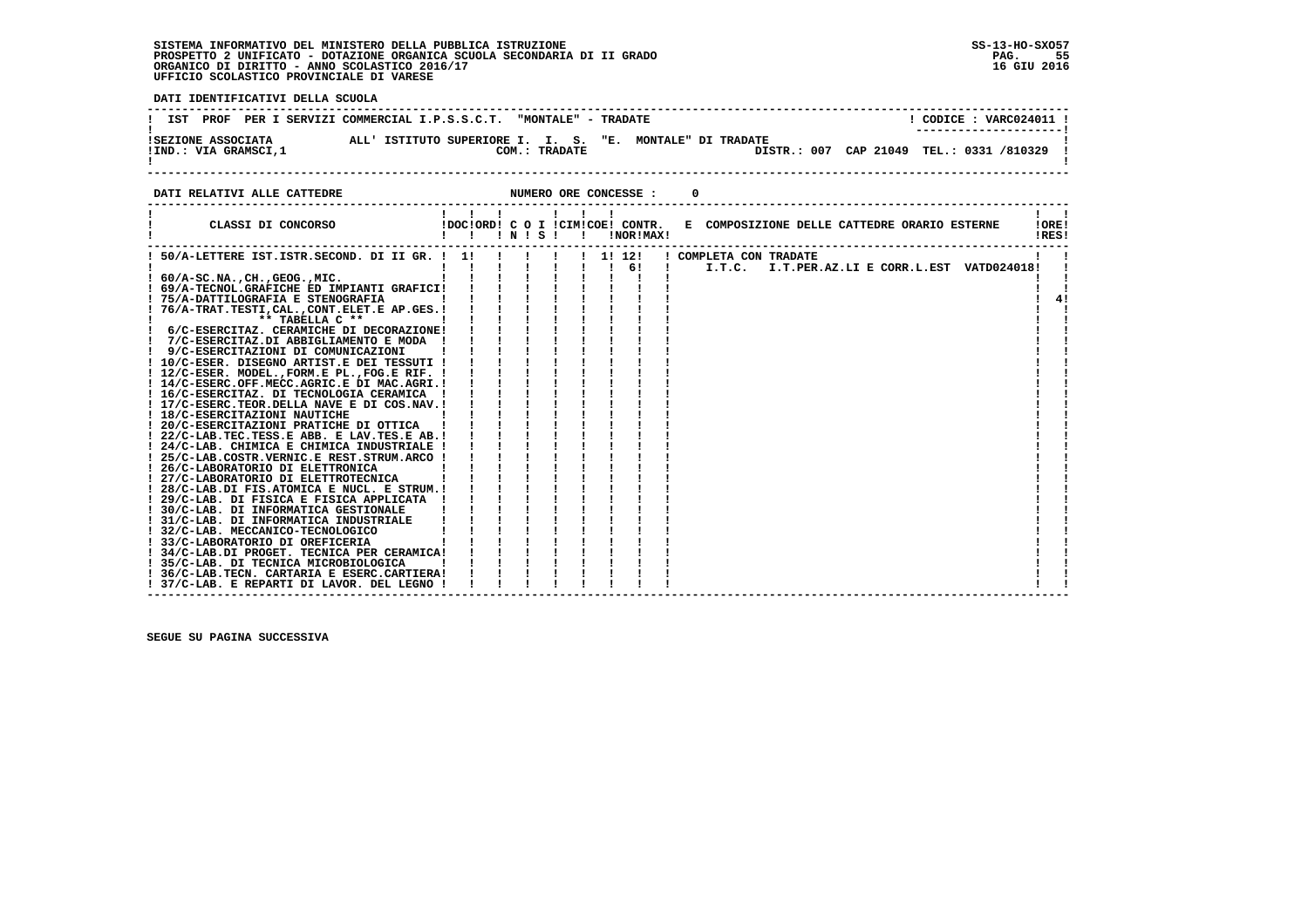**DATI IDENTIFICATIVI DELLA SCUOLA**

|                                            | IST PROF PER I SERVIZI COMMERCIAL I.P.S.S.C.T. "MONTALE" - TRADATE        | CODICE: VARC024011 !<br>---------------------- |
|--------------------------------------------|---------------------------------------------------------------------------|------------------------------------------------|
| ISEZIONE ASSOCIATA<br>!IND.: VIA GRAMSCI,1 | ALL' ISTITUTO SUPERIORE I. I. S. "E. MONTALE" DI TRADATE<br>COM.: TRADATE | DISTR.: 007 CAP 21049 TEL.: 0331 /810329 !     |
|                                            |                                                                           |                                                |

#### **DATI RELATIVI ALLE CATTEDRE NUMERO ORE CONCESSE : 0 ------------------------------------------------------------------------------------------------------------------------------------ ! ! ! ! ! ! ! ! ! ! CLASSI DI CONCORSO !DOC!ORD! C O I !CIM!COE! CONTR. E COMPOSIZIONE DELLE CATTEDRE ORARIO ESTERNE !ORE! ! ! ! ! N ! S ! ! !NOR!MAX! !RES! ------------------------------------------------------------------------------------------------------------------------------------Contract Contract Contract ! 38/C-LAB. E REPARTI DI LAV.ARTI GRAFICHE! ! ! ! ! ! ! ! ! ! !** $\mathbf{I}$  **! 39/C-LAB. E REPARTI LAV.INDUST.MINERARIA! ! ! ! ! ! ! ! ! ! ! ! 40/C-LAB. PER LE INDUSTRIE CERAMICHE ! ! ! ! ! ! ! ! ! ! ! ! 41/C-LAB.TECN.MARMO-REPARTI ARCH.,MACCH.! ! ! ! ! ! ! ! ! ! ! ! 42/C-LAB.TECN.MARMO-REP.SCULT.,SMOD.ETC.! ! ! ! ! ! ! ! ! ! ! ! 43/C-LAB. EDILIZIA ED ESERCIT.TOPOGRAFIA! ! ! ! ! ! ! ! ! ! ! ! 46/C-REP.LAV.PER MONTAGGIO CINEM.E TELE.! ! ! ! ! ! ! ! ! ! ! ! 47/C-REP.LAV.PER LA REGISTRAZ. DEL SUONO! ! ! ! ! ! ! ! ! ! !** $\mathbf{I}$  $\mathbf{I}$  $\mathbf{1}$   $\mathbf{1}$  $\mathbf{r}$  $\mathbf{I}$  $\mathbf{i}$   $\mathbf{i}$  $\mathbf{1}$   $\mathbf{1}$  **! 48/C-REP.LAV.PER LA RIPRESA CINEM.E TEL.! ! ! ! ! ! ! ! ! ! !** $\blacksquare$  **! 49/C-REP.DI LAV. PER ARTI FOTOGRAFICHE ! ! ! ! ! ! ! ! ! ! ! ! 50/C-TEC.SERVIZI ED ESER.PRAT.DI CUCINA ! ! ! ! ! ! ! ! ! ! !** $\blacksquare$  **------------------------------------------------------------------------------------------------------------------------------------**

**IL DIRIGENTE SCOLASTICO: DATA**<br>FIRMA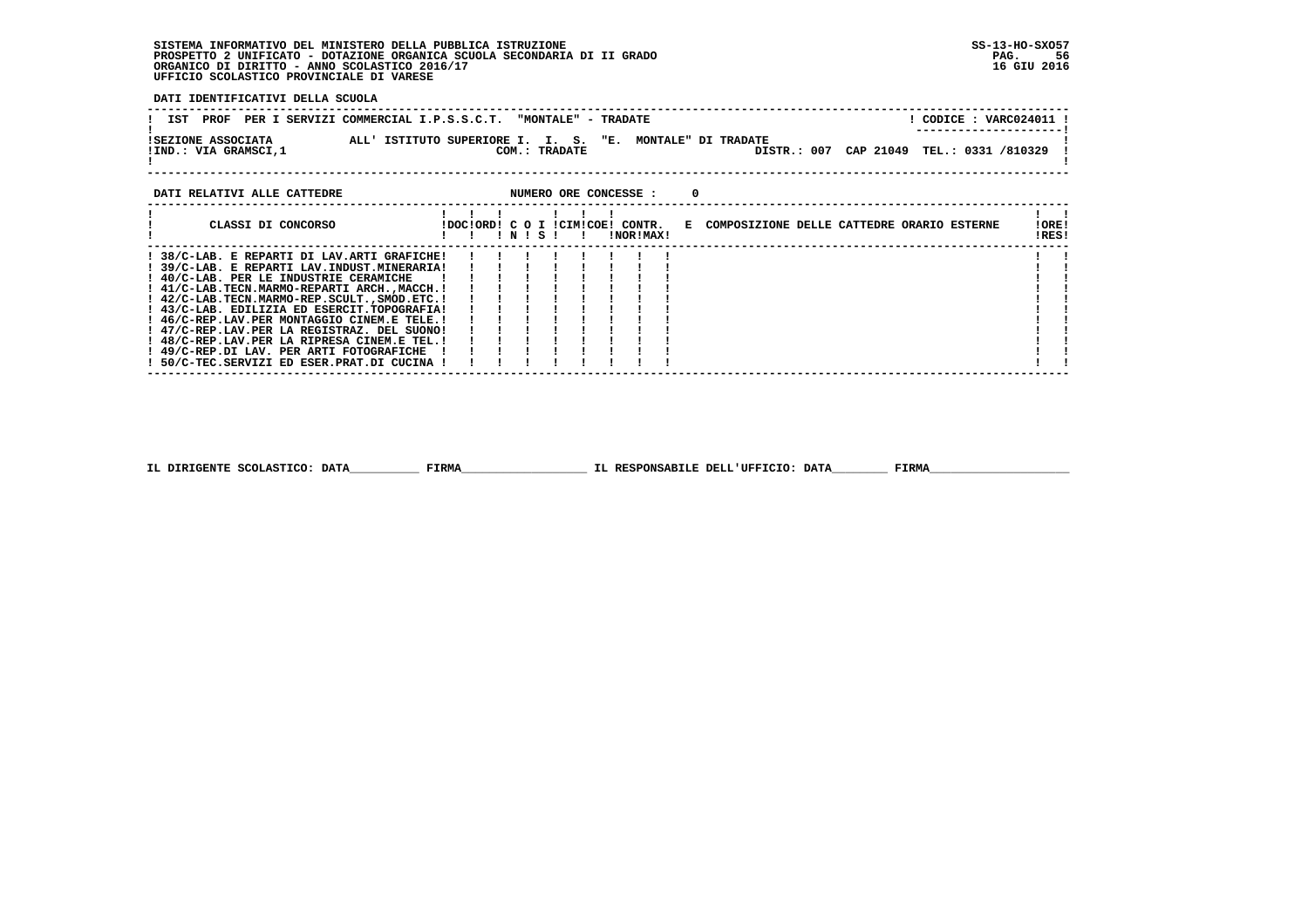**DATI IDENTIFICATIVI DELLA SCUOLA**

|                      |                                                                                                           |             |  | CODICE: VARC030007 !<br>---------------------- |  |
|----------------------|-----------------------------------------------------------------------------------------------------------|-------------|--|------------------------------------------------|--|
| !IND.: VIA TORINO, 1 | IST PROF PER I SERVIZI COMMERCIALI E TURISTICI I. P. S. S. C. T. "P. VERRI" -BUSTO<br>COM.: BUSTO ARSIZIO | DISTR.: 008 |  | CAP 21052 TEL.: 0331 /302571                   |  |

 **------------------------------------------------------------------------------------------------------------------------------------**

 **------------------------------------------------------------------------------------------------------------------------------------**

 **DATI RELATIVI ALLE CLASSI**

| CORSI - INDIRIZZI - SPECIALIZZAZIONI                          | CORSI - INDIRIZZI - SPECIALIZZAZIONI<br>ANNI DI CORSO !                                                                                                                                                                                                                                                                                |  |  | ANNI DI CORSO !                 |  |
|---------------------------------------------------------------|----------------------------------------------------------------------------------------------------------------------------------------------------------------------------------------------------------------------------------------------------------------------------------------------------------------------------------------|--|--|---------------------------------|--|
|                                                               | $1$ , 1, 2, 3, 4, 5, 6,                                                                                                                                                                                                                                                                                                                |  |  | $1$ , 1! 2! 3! 4! 5! 6!         |  |
| !ITP5 POT. SOCIO ECONOMICO E PER LA LEGALITA' ! ! ! ! ! ! ! ! | !IP02 SERVIZI SOCIO-SANITARI BIENNIO-TRIENNIO ! 3! 3! 3! 4! 4! !IP05 SER. ENOG. OSP. ALBERG. - BIENNIO COMUN<br>!IPO6 SERVIZI DI SALA E DI VENDITA - TRIENNIO !!! 2! 2! 3!!IPO7 ACCOGLIENZA TURISTICA - TRIENNIO   !!!!!!!!!!!<br>IIP08 SERVIZI COMMERCIALI BIENNIO - TRIENNIO   1! 1! 2! 2! 2! IIPC1 INDIRIZZO A ELABORAZIONE MANUALE |  |  | 161811111<br>1 1 1 2 2 2 1<br>. |  |

 **DATI RELATIVI ALLE CATTEDRE NUMERO ORE CONCESSE : 16**

| CLASSI DI CONCORSO                             |     | INIS |     |    | !DOC!ORD! C O I !CIM!COE! CONTR.<br>!NOR!MAX! |    |                          | E COMPOSIZIONE DELLE CATTEDRE ORARIO ESTERNE |             | 10RE!<br>IRES! |
|------------------------------------------------|-----|------|-----|----|-----------------------------------------------|----|--------------------------|----------------------------------------------|-------------|----------------|
| 7/A-ARTE DELLA FOTOGR. E GRAFICA PUBBL.!       |     |      |     |    |                                               |    |                          |                                              |             |                |
| ! 12/A-CHIMICA AGRARIA                         |     |      |     |    |                                               |    |                          |                                              |             |                |
| 13/A-CHIMICA E TECNOLOGIE CHIMICHE             |     |      |     |    |                                               |    |                          |                                              |             | 6!             |
| 17/A-DISCIPLINE ECONOMICO-AZIENDALI            | 91  | 81   | 11  |    |                                               | 71 | CEDE A                   | BUSTO ARSIZIO                                |             |                |
|                                                |     |      |     |    |                                               |    | <b>IPSCT</b>             | CASA CIRCONDARIALE                           | VARC030018! |                |
| ! 19/A-DISCIPLINE GIURIDICHE ED ECONOMIC.      | 71  |      |     |    |                                               |    |                          |                                              |             | 6!             |
| 24/A-DISEGNO E STORIA DEL COSTUME              |     |      |     |    |                                               |    |                          |                                              |             |                |
| 25/A-DISEGNO E STORIA DELL'ARTE                |     |      |     |    | 6!                                            |    | CEDE A                   | <b>SARONNO</b>                               |             |                |
|                                                |     |      |     |    |                                               |    | L.S.                     | LICEO SCIENTIFICO G. B. GR VAPS020004!       |             |                |
| 31/A-ED.MUSICALE IST.ISTR.SEC.II GRADO         |     |      |     |    |                                               |    |                          |                                              |             | 6!             |
| 36/A-FILOSOFIA, PSICOL. E SC.DELL'EDUCAZ.!     | 51  |      |     |    |                                               |    |                          |                                              |             | 4!             |
| 37/A-FILOSOFIA E STORIA                        |     |      |     |    |                                               |    |                          |                                              |             |                |
| 38/A-FISICA                                    |     |      |     |    |                                               |    |                          |                                              |             | 2!             |
| 39/A-GEOGRAFIA                                 |     |      |     |    |                                               |    |                          |                                              |             | 2!             |
| 40/A-IGIENE, ANAT., FIS., PAT. GEN. E APP.MA.! |     | 21   |     |    |                                               |    |                          |                                              |             | 4!             |
| ! 42/A-INFORMATICA                             |     |      |     |    |                                               |    |                          |                                              |             |                |
| ! 46/A-LINGUA E CIV. STRANIERA (FRANCESE)      | 71  | 6!   |     |    |                                               |    |                          |                                              |             | 21             |
| 46/A-LINGUA E CIV. STRANIERA (INGLESE)         | 91  | 91   | 1!  |    |                                               |    |                          |                                              |             | 12!            |
| ! 46/A-LINGUA E CIV. STRANIERA (TEDESCO)       | 2!  | 21   |     |    |                                               |    |                          |                                              |             | 6!             |
| 46/A-LINGUA E CIV. STRANIERA (SPAGNOLO)        |     |      |     |    |                                               |    |                          |                                              |             | 21             |
| 47/A-MATEMATICA                                | 12! | 10!  | -11 | 11 | 12!                                           |    | COMPLETA CON CASTELLANZA |                                              |             |                |
|                                                |     |      |     |    | 61                                            |    |                          | I.P.I.A. I.P.S.I.A ISIS "FACCHINETT          | VARI019016! |                |
| 48/A-MATEMATICA APPLICATA                      |     |      |     |    |                                               |    |                          |                                              |             |                |
| 49/A-MATEMATICA E FISICA                       |     |      |     |    |                                               |    |                          |                                              |             |                |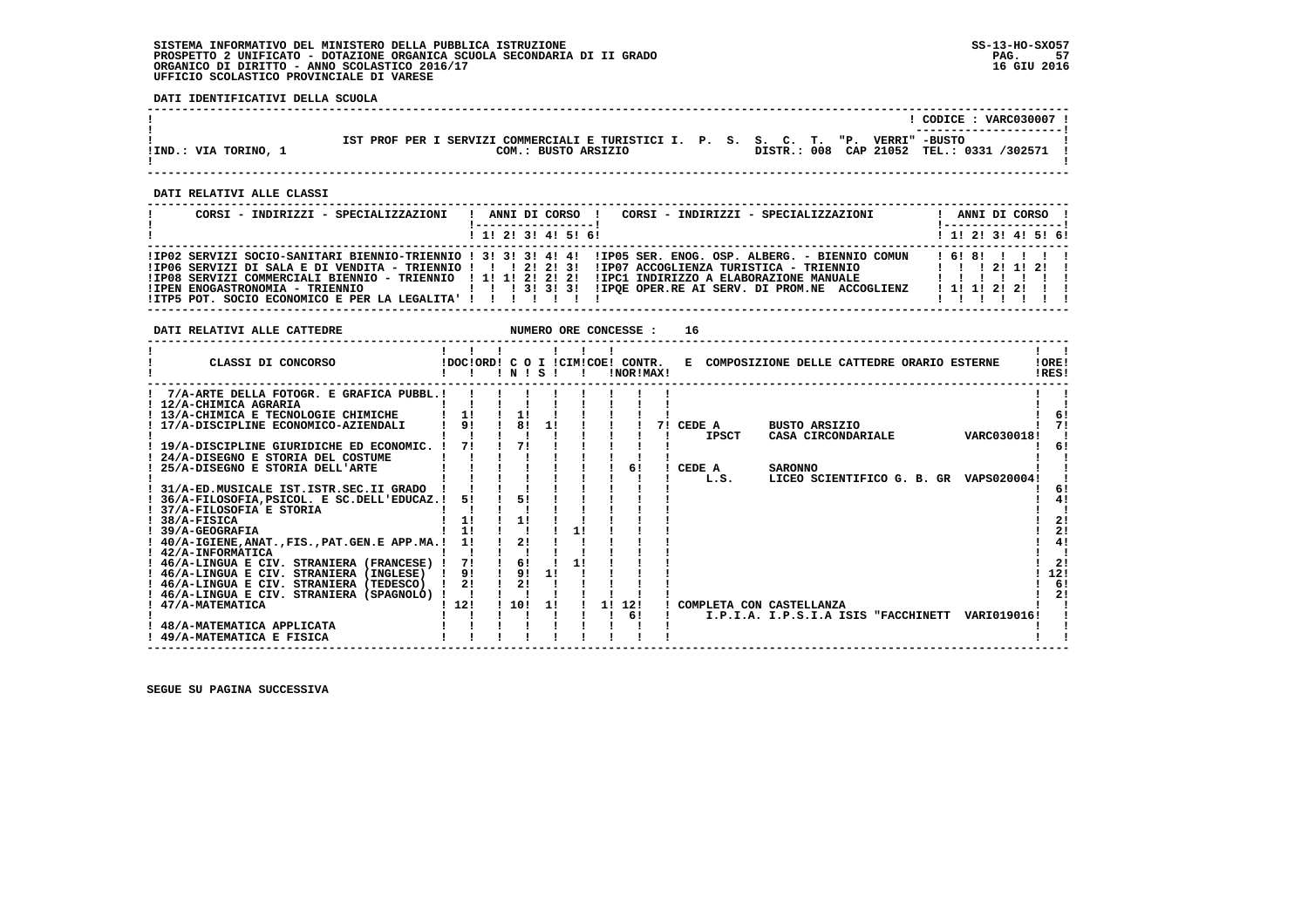**DATI IDENTIFICATIVI DELLA SCUOLA**

| !IND.: VIA TORINO, 1        | IST PROF PER I SERVIZI COMMERCIALI E TURISTICI I. P. S. S. C. T. "P. VERRI" -BUSTO<br>COM.: BUSTO ARSIZIO |  | $CODE: VARC030007$ !<br>DISTR.: 008 CAP 21052 TEL.: 0331 /302571 ! |  |
|-----------------------------|-----------------------------------------------------------------------------------------------------------|--|--------------------------------------------------------------------|--|
| DATI RELATIVI ALLE CATTEDRE | NUMERO ORE CONCESSE :                                                                                     |  |                                                                    |  |

| CLASSI DI CONCORSO                                                            | !DOC!ORD! C O I !CIM!COE! CONTR. |    | ! N ! S ! | $\mathbf{I}$ |    | !NOR!MAX!     | E COMPOSIZIONE DELLE CATTEDRE ORARIO ESTERNE                                   | !ORE!<br>!RES! |
|-------------------------------------------------------------------------------|----------------------------------|----|-----------|--------------|----|---------------|--------------------------------------------------------------------------------|----------------|
| 50/A-LETTERE IST.ISTR.SECOND. DI II GR. ! 20!                                 |                                  |    | . 181 11  | -11          |    | $\frac{1}{2}$ | ! CEDE A<br><b>BUSTO ARSIZIO</b><br>IPSCT<br>CASA CIRCONDARIALE<br>VARC030018! | 112!           |
| 57/A-SCIENZA DEGLI ALIMENTI                                                   | 51                               | 51 |           |              |    |               |                                                                                | 41             |
| $60/A-SC.NA.$ , $CH.$ , $GEOG.$ , $MIC.$                                      | 31                               | 2! |           |              |    | 1! 10!        | ! COMPLETA CON CASTELLANZA                                                     |                |
|                                                                               |                                  |    |           |              |    | 61            | I.P.I.A. I.P.S.I.A ISIS "FACCHINETT VARI019016!                                |                |
|                                                                               |                                  |    |           |              |    |               | ! E COM<br><b>SESTO CALENDE</b>                                                |                |
|                                                                               |                                  |    |           |              |    | 2!            | I.P.I.A. IPSIA "DALLA CHIESA" SESTO VARI00901G!                                |                |
| 69/A-TECNOL.GRAFICHE ED IMPIANTI GRAFICI!                                     |                                  |    |           |              |    |               |                                                                                |                |
| ! 75/A-DATTILOGRAFIA E STENOGRAFIA                                            |                                  |    |           |              |    |               |                                                                                |                |
| 76/A-TRAT.TESTI, CAL., CONT.ELET.E AP.GES.!                                   | 31                               | 2! |           |              | 1! |               | 16! COMPLETA CON BUSTO ARSIZIO                                                 |                |
|                                                                               |                                  |    |           |              |    | 21            | <b>IPSCT</b><br>"PIETRO VERRI" (CORSO SERA VARC03050L!                         |                |
| ** TABELLA C **                                                               |                                  |    |           |              |    |               |                                                                                |                |
| 6/C-ESERCITAZ. CERAMICHE DI DECORAZIONE!                                      |                                  |    |           |              |    |               |                                                                                |                |
| 7/C-ESERCITAZ.DI ABBIGLIAMENTO E MODA !                                       |                                  |    |           |              |    |               |                                                                                |                |
| 9/C-ESERCITAZIONI DI COMUNICAZIONI                                            |                                  |    |           |              |    |               |                                                                                |                |
| ! 10/C-ESER. DISEGNO ARTIST.E DEI TESSUTI !                                   |                                  |    |           |              |    |               |                                                                                |                |
| ! 12/C-ESER. MODEL., FORM.E PL., FOG.E RIF. !                                 |                                  |    |           |              |    |               |                                                                                |                |
| ! 14/C-ESERC.OFF.MECC.AGRIC.E DI MAC.AGRI.!                                   |                                  |    |           |              |    |               |                                                                                |                |
| ! 15/C-ESERC.DI PORTINERIA E PRAT.DI AGEN.!                                   |                                  |    |           |              |    |               |                                                                                |                |
| ! 16/C-ESERCITAZ. DI TECNOLOGIA CERAMICA !                                    |                                  |    |           |              |    |               |                                                                                |                |
| ! 17/C-ESERC.TEOR.DELLA NAVE E DI COS.NAV.!                                   |                                  |    |           |              |    |               |                                                                                |                |
| ! 18/C-ESERCITAZIONI NAUTICHE                                                 |                                  |    |           |              |    |               |                                                                                |                |
| ! 20/C-ESERCITAZIONI PRATICHE DI OTTICA                                       |                                  |    |           |              |    |               |                                                                                |                |
| ! 22/C-LAB.TEC.TESS.E ABB. E LAV.TES.E AB.!                                   |                                  |    |           |              |    |               |                                                                                |                |
| ! 24/C-LAB. CHIMICA E CHIMICA INDUSTRIALE !                                   |                                  |    |           |              |    |               |                                                                                |                |
| ! 25/C-LAB.COSTR.VERNIC.E REST.STRUM.ARCO !                                   |                                  |    |           |              |    |               |                                                                                |                |
| ! 26/C-LABORATORIO DI ELETTRONICA                                             |                                  |    |           |              |    |               |                                                                                |                |
| ! 27/C-LABORATORIO DI ELETTROTECNICA                                          |                                  |    |           |              |    |               |                                                                                |                |
| ! 28/C-LAB.DI FIS.ATOMICA E NUCL. E STRUM.!                                   |                                  |    |           |              |    |               |                                                                                |                |
| 29/C-LAB. DI FISICA E FISICA APPLICATA                                        |                                  |    |           |              |    |               |                                                                                |                |
| 30/C-LAB. DI INFORMATICA GESTIONALE<br>! 31/C-LAB. DI INFORMATICA INDUSTRIALE |                                  |    |           |              |    |               |                                                                                |                |
|                                                                               |                                  |    |           |              |    |               |                                                                                |                |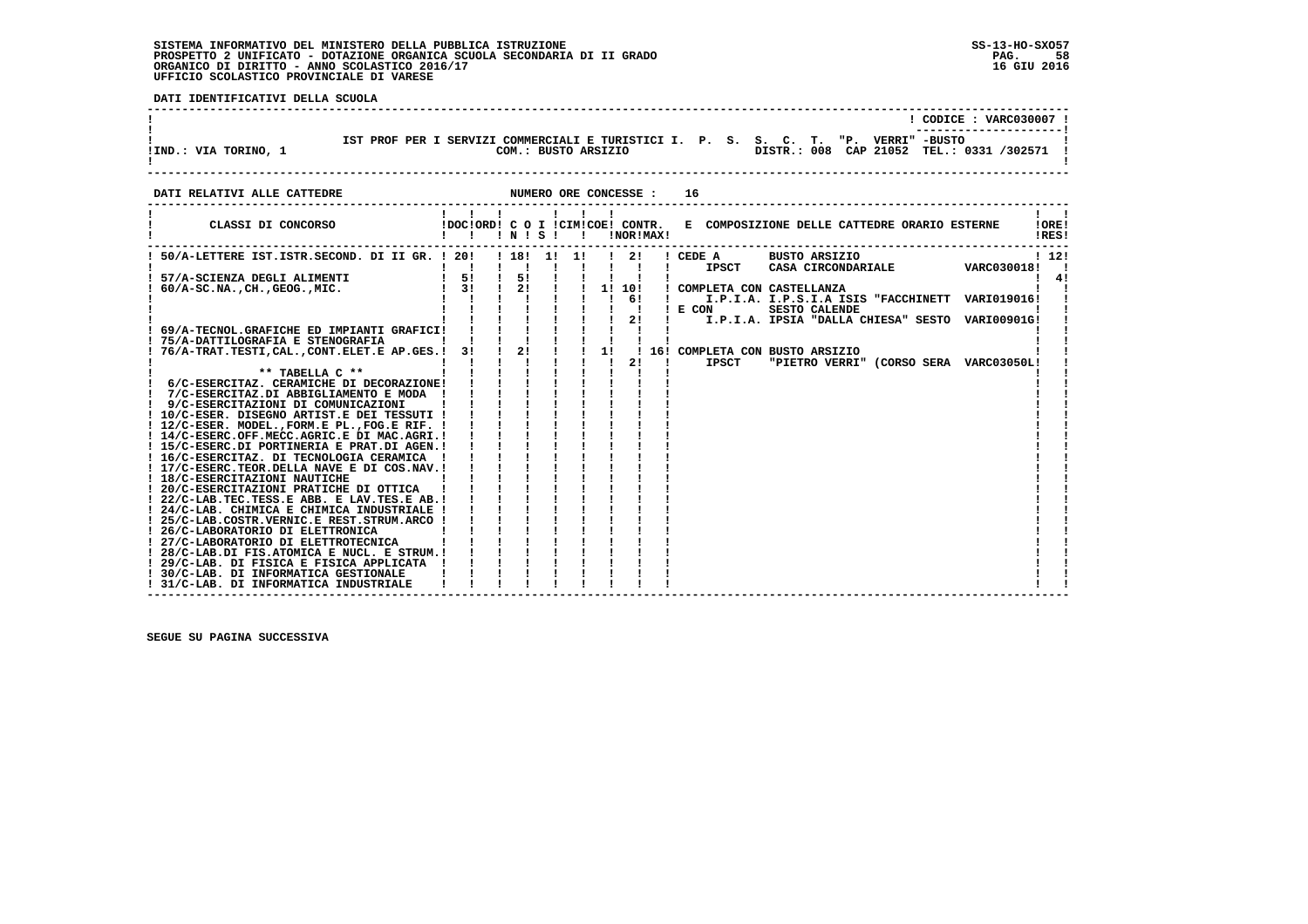**DATI IDENTIFICATIVI DELLA SCUOLA**

| IST PROF PER I SERVIZI COMMERCIALI E TURISTICI I. P. S. S. C. T. "P. VERRI" -BUSTO<br>!IND.: VIA TORINO, 1                                                                                                                                                                                                                                                                                                                                                                                                                                                                                                                                                  |          |               |               |                                             |    |                                                          |  |  |                                              | $!$ CODICE : VARC030007<br>COM.: BUSTO ARSIZIO <b>DISTR.: 008 CAP 21052 TEL.: 0331 /302571 !</b> |                 |
|-------------------------------------------------------------------------------------------------------------------------------------------------------------------------------------------------------------------------------------------------------------------------------------------------------------------------------------------------------------------------------------------------------------------------------------------------------------------------------------------------------------------------------------------------------------------------------------------------------------------------------------------------------------|----------|---------------|---------------|---------------------------------------------|----|----------------------------------------------------------|--|--|----------------------------------------------|--------------------------------------------------------------------------------------------------|-----------------|
| NUMERO ORE CONCESSE :<br>DATI RELATIVI ALLE CATTEDRE                                                                                                                                                                                                                                                                                                                                                                                                                                                                                                                                                                                                        |          |               |               |                                             | 16 |                                                          |  |  |                                              |                                                                                                  |                 |
|                                                                                                                                                                                                                                                                                                                                                                                                                                                                                                                                                                                                                                                             | !!!N!S!! |               |               | !NOR!MAX!                                   |    |                                                          |  |  | E COMPOSIZIONE DELLE CATTEDRE ORARIO ESTERNE |                                                                                                  | ! ORE!<br>IRES! |
| ! 32/C-LAB. MECCANICO-TECNOLOGICO<br>! 33/C-LABORATORIO DI OREFICERIA<br>! 34/C-LAB.DI PROGET. TECNICA PER CERAMICA!<br>! 35/C-LAB. DI TECNICA MICROBIOLOGICA<br>! 36/C-LAB. TECN. CARTARIA E ESERC. CARTIERA!<br>! 37/C-LAB. E REPARTI DI LAVOR. DEL LEGNO !<br>! 38/C-LAB. E REPARTI DI LAV.ARTI GRAFICHE!<br>! 39/C-LAB. E REPARTI LAV. INDUST. MINERARIA!<br>! 40/C-LAB. PER LE INDUSTRIE CERAMICHE<br>! 41/C-LAB.TECN.MARMO-REPARTI ARCH., MACCH. !<br>! 42/C-LAB. TECN. MARMO-REP. SCULT., SMOD. ETC. !<br>! 43/C-LAB. EDILIZIA ED ESERCIT.TOPOGRAFIA!<br>! 45/C-METODOLOGIE OPERAT.NEI SERV.SOCIALI!<br>! 46/C-REP.LAV.PER MONTAGGIO CINEM.E TELE. ! |          | $2!$ $1$ $1!$ |               | $1 \quad 11 \quad 151$<br>$\frac{1}{3}$     |    | ! COMPLETA CON SARONNO                                   |  |  |                                              | I.P.I.A. I.P.S.I.A. "ANTONIO PARMA" VARI04000E!                                                  |                 |
| ! 47/C-REP.LAV.PER LA REGISTRAZ. DEL SUONO!<br>! 48/C-REP.LAV.PER LA RIPRESA CINEM.E TEL. !<br>! 49/C-REP.DI LAV. PER ARTI FOTOGRAFICHE !<br>! 50/C-TEC.SERVIZI ED ESER.PRAT.DI CUCINA ! ! ! 6!<br>51/C-TEC.SERVIZI ED ESER.PRAT. SALA BAR ! 3! ! 5! !<br>52/C-TECN. SERVIZI E PRATICA OPERATIVA ! 4!                                                                                                                                                                                                                                                                                                                                                       |          |               | $3! \quad 1!$ | $1 \quad 1! \quad 10!$<br>$\overline{1}$ 81 |    | ! COMPLETA CON GALLARATE<br>I.P.S.C. " GIOVANNI FALCONE" |  |  |                                              | VARC023015!                                                                                      | 21<br>! 15!     |

 **IL DIRIGENTE SCOLASTICO: DATA\_\_\_\_\_\_\_\_\_\_ FIRMA\_\_\_\_\_\_\_\_\_\_\_\_\_\_\_\_\_\_ IL RESPONSABILE DELL'UFFICIO: DATA\_\_\_\_\_\_\_\_ FIRMA\_\_\_\_\_\_\_\_\_\_\_\_\_\_\_\_\_\_\_\_**

 **------------------------------------------------------------------------------------------------------------------------------------**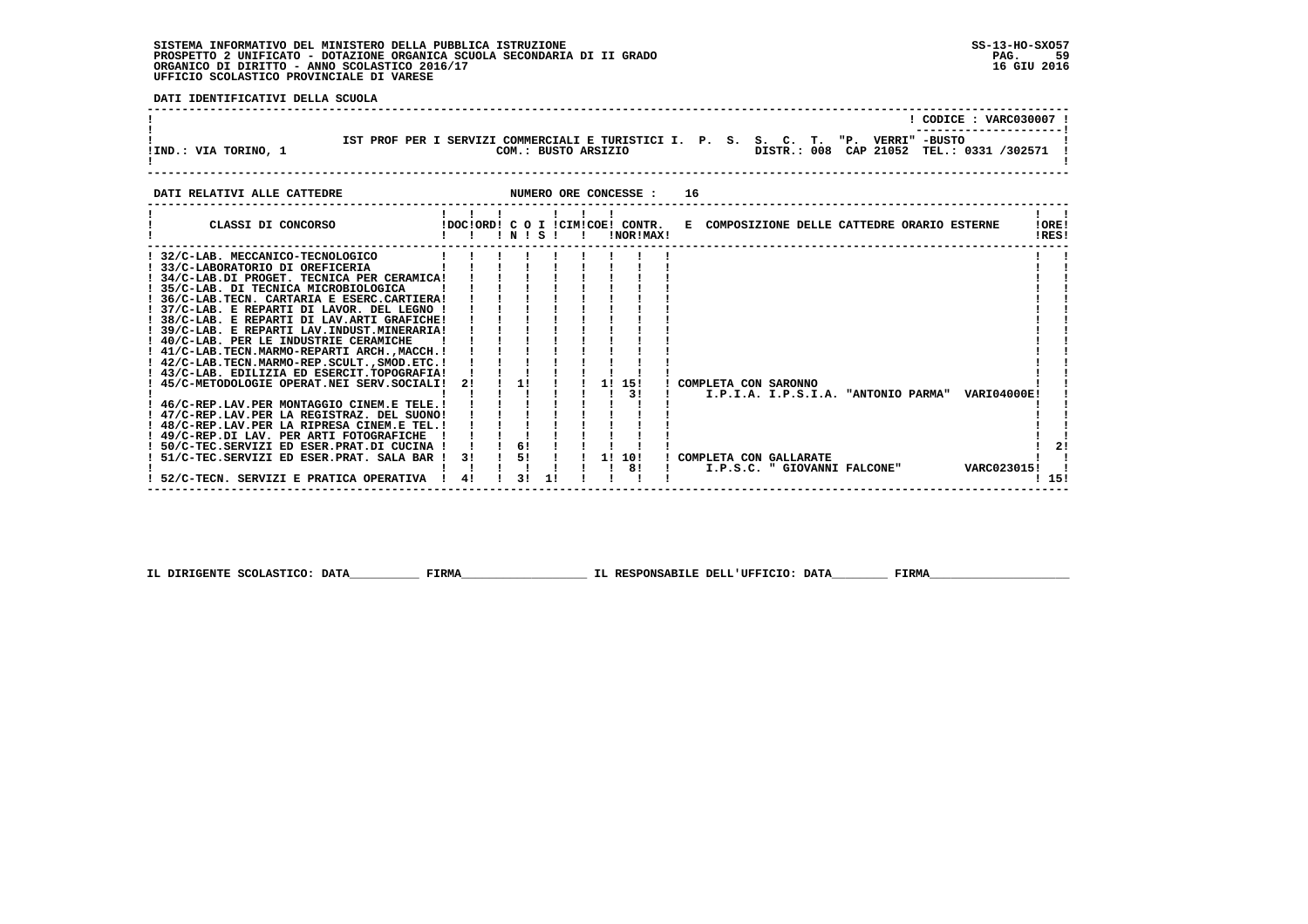**DATI IDENTIFICATIVI DELLA SCUOLA**

| IST PROF PER I SERVIZI COMMERCIALI CASA CIRCONDARIALE |  |  |                                                                                                                        |  |  |  |  | CODICE: VARC030018 !<br>_______________________ |  |
|-------------------------------------------------------|--|--|------------------------------------------------------------------------------------------------------------------------|--|--|--|--|-------------------------------------------------|--|
| ISEZIONE ASSOCIATA<br>!IND.:                          |  |  | ALL' IST PROF PER I SERVIZI COMMERCIALI E TURISTICI I. P. S. S. C. T. "P. VERRI" -BUSTO ARSIZ !<br>COM.: BUSTO ARSIZIO |  |  |  |  | DISTR.: 008 CAP 21052 TEL.: 0331 /302571        |  |

 **------------------------------------------------------------------------------------------------------------------------------------**

 **DATI RELATIVI ALLE CLASSI**

| CORSI - INDIRIZZI - SPECIALIZZAZIONI                                             | ANNI DI CORSO !<br>CORSI - INDIRIZZI - SPECIALIZZAZIONI<br>1 1 1 2 1 3 1 4 1 5 1 6 1              | ANNI DI CORSO !<br>1 1 1 2 1 3 1 4 1 5 1 6 1 |
|----------------------------------------------------------------------------------|---------------------------------------------------------------------------------------------------|----------------------------------------------|
| IPOF OPERATORE AMMINISTRATIVO SEGRETARIALE   1! 1! !     IPOJ OPERATORE AGRICOLO | IIPO8 SERVIZI COMMERCIALI BIENNIO - TRIENNIO         1  1  IIPC1 INDIRIZZO A ELABORAZIONE MANUALE | 1111111<br>1211111                           |

 **------------------------------------------------------------------------------------------------------------------------------------**

| DATI RELATIVI ALLE CATTEDRE                                                                                                                                                                                                                                                                                                                                                  |                                  |  |          |    | NUMERO ORE CONCESSE : |    |                                              |  |                                        |                 |  |
|------------------------------------------------------------------------------------------------------------------------------------------------------------------------------------------------------------------------------------------------------------------------------------------------------------------------------------------------------------------------------|----------------------------------|--|----------|----|-----------------------|----|----------------------------------------------|--|----------------------------------------|-----------------|--|
| CLASSI DI CONCORSO                                                                                                                                                                                                                                                                                                                                                           | !DOC!ORD! C O I !CIM!COE! CONTR. |  | INISI    |    | !NOR!MAX!             |    | E COMPOSIZIONE DELLE CATTEDRE ORARIO ESTERNE |  |                                        | 10RE!<br>!RES!  |  |
| 7/A-ARTE DELLA FOTOGR. E GRAFICA PUBBL.!<br>! 12/A-CHIMICA AGRARIA<br>! 13/A-CHIMICA E TECNOLOGIE CHIMICHE<br>! 17/A-DISCIPLINE ECONOMICO-AZIENDALI<br>! 19/A-DISCIPLINE GIURIDICHE ED ECONOMIC. !<br>36/A-FILOSOFIA.PSICOL. E SC.DELL'EDUCAZ.!                                                                                                                              | 2!                               |  | 1!       |    | 1! 11!                | 71 | ! COMPLETA CON BUSTO ARSIZIO<br>IPSCT        |  | I.P.S.S.C.T. "P.VERRI" -BU VARC030007! | 31<br>13!<br>41 |  |
| $1.38/A-FISICA$<br>! 39/A-GEOGRAFIA<br>! 42/A-INFORMATICA<br>! 46/A-LINGUA E CIV. STRANIERA (INGLESE)<br>! 46/A-LINGUA E CIV. STRANIERA (TEDESCO)<br>! 46/A-LINGUA E CIV. STRANIERA (FRANCESE) !<br>! 46/A-LINGUA E CIV. STRANIERA (SPAGNOLO) !<br>! 47/A-MATEMATICA<br>! 48/A-MATEMATICA APPLICATA<br>! 49/A-MATEMATICA E FISICA<br>50/A-LETTERE IST.ISTR.SECOND. DI II GR. | 1!<br>11<br>2!                   |  | 11<br>1! | 11 | 10!                   |    | 7! COMPLETA CON BUSTO ARSIZIO                |  |                                        | 51<br>6!<br>91  |  |
| ! 57/A-SCIENZA DEGLI ALIMENTI<br>58/A-SC.E MEC.AGR.E T.GEST.AZ., FIT., ENT. !<br>$: 60/A-SC.NA.$ , $CH.$ , $GEOG.$ , $MIC.$<br>! 69/A-TECNOL.GRAFICHE ED IMPIANTI GRAFICI!<br>! 75/A-DATTILOGRAFIA E STENOGRAFIA<br>! 76/A-TRAT.TESTI.CALCONT.ELET.E AP.GES.!                                                                                                                | 1!                               |  | 11       |    | 2!                    |    | <b>IPSCT</b>                                 |  | I.P.S.S.C.T. "P.VERRI" -BU VARC030007! | 4!<br>1!        |  |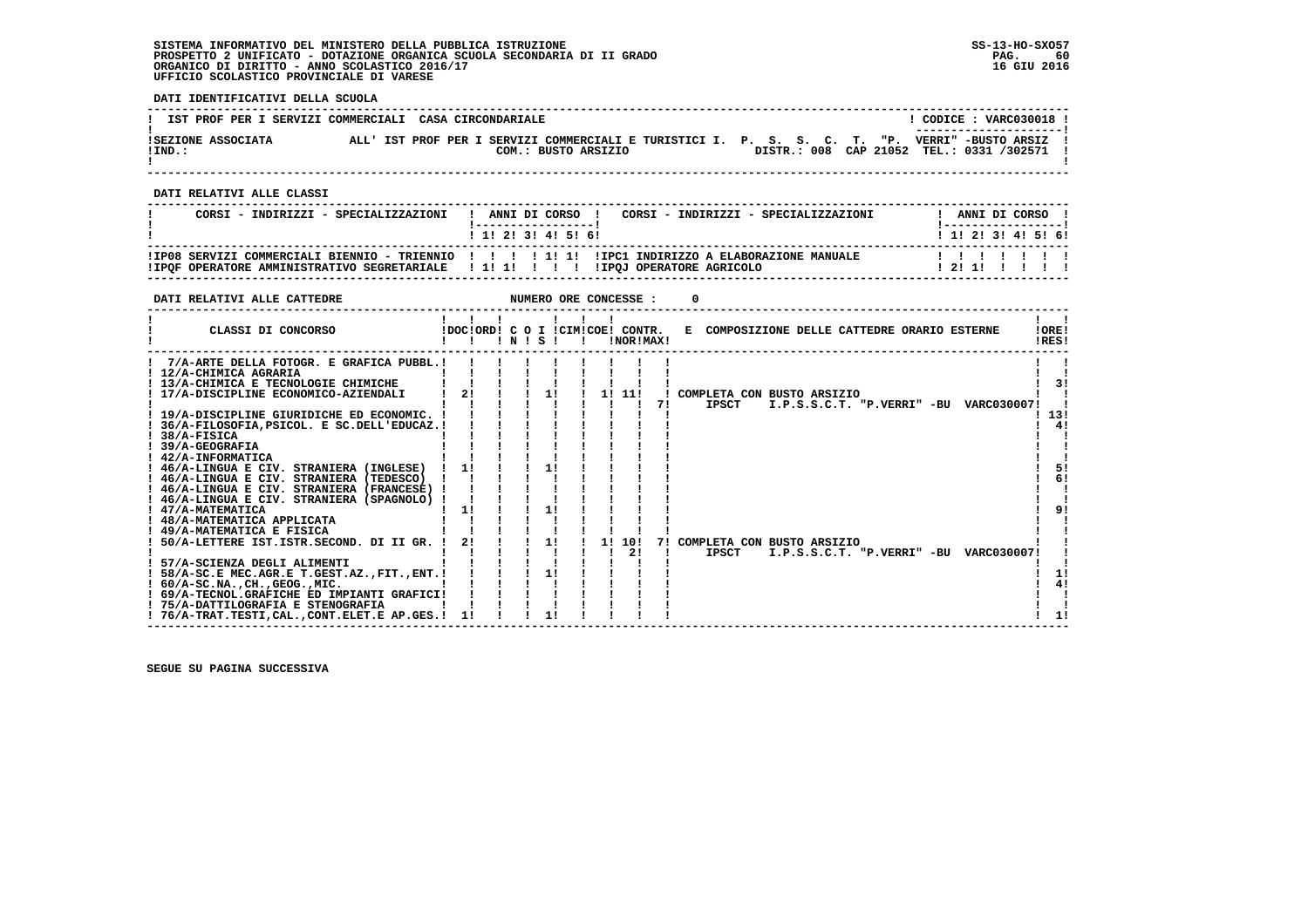**DATI IDENTIFICATIVI DELLA SCUOLA**

| IST PROF PER I SERVIZI COMMERCIALI CASA CIRCONDARIALE |                                                                                                  | CODICE: VARC030018 !<br>_______________________                     |
|-------------------------------------------------------|--------------------------------------------------------------------------------------------------|---------------------------------------------------------------------|
| ISEZIONE ASSOCIATA<br>$!$ IND.:                       | ALL' IST PROF PER I SERVIZI COMMERCIALI E TURISTICI I. P. S. S. C. T. "P.<br>COM.: BUSTO ARSIZIO | VERRI" -BUSTO ARSIZ !<br>DISTR.: 008 CAP 21052 TEL.: 0331 /302571 ! |
|                                                       |                                                                                                  |                                                                     |

**DATI RELATIVI ALLE CATTEDRE CONCESSE : 0** 

| CLASSI DI CONCORSO                                                                               | $\mathbf{1}$ $\mathbf{1}$ |  | INISI I | IDOCIORD! C O I ICIMICOE! CONTR.<br>!NOR!MAX! | E COMPOSIZIONE DELLE CATTEDRE ORARIO ESTERNE | IOREI<br>!RES! |
|--------------------------------------------------------------------------------------------------|---------------------------|--|---------|-----------------------------------------------|----------------------------------------------|----------------|
| ** TABELLA C **                                                                                  |                           |  |         |                                               |                                              |                |
| 5/C-ESERCITAZIONI AGRARIE                                                                        |                           |  | 11      |                                               |                                              | 9!             |
| 6/C-ESERCITAZ. CERAMICHE DI DECORAZIONE!                                                         |                           |  |         |                                               |                                              |                |
| 7/C-ESERCITAZ.DI ABBIGLIAMENTO E MODA !                                                          |                           |  |         |                                               |                                              |                |
| 9/C-ESERCITAZIONI DI COMUNICAZIONI                                                               |                           |  |         |                                               |                                              |                |
| ! 10/C-ESER. DISEGNO ARTIST.E DEI TESSUTI !                                                      |                           |  |         |                                               |                                              |                |
| ! 12/C-ESER. MODEL., FORM.E PL., FOG.E RIF. !                                                    |                           |  |         |                                               |                                              |                |
| ! 14/C-ESERC.OFF.MECC.AGRIC.E DI MAC.AGRI.!                                                      |                           |  |         |                                               |                                              |                |
| ! 16/C-ESERCITAZ. DI TECNOLOGIA CERAMICA                                                         |                           |  |         |                                               |                                              |                |
| ! 17/C-ESERC.TEOR.DELLA NAVE E DI COS.NAV.!                                                      |                           |  |         |                                               |                                              |                |
| ! 18/C-ESERCITAZIONI NAUTICHE                                                                    |                           |  |         |                                               |                                              |                |
| ! 20/C-ESERCITAZIONI PRATICHE DI OTTICA                                                          |                           |  |         |                                               |                                              |                |
| ! 22/C-LAB.TEC.TESS.E ABB. E LAV.TES.E AB.!                                                      |                           |  |         |                                               |                                              |                |
| ! 24/C-LAB. CHIMICA E CHIMICA INDUSTRIALE !                                                      |                           |  |         |                                               |                                              |                |
| ! 25/C-LAB.COSTR.VERNIC.E REST.STRUM.ARCO !                                                      |                           |  |         |                                               |                                              |                |
| ! 26/C-LABORATORIO DI ELETTRONICA                                                                |                           |  |         |                                               |                                              |                |
| ! 27/C-LABORATORIO DI ELETTROTECNICA                                                             |                           |  |         |                                               |                                              |                |
| ! 28/C-LAB.DI FIS.ATOMICA E NUCL. E STRUM.!                                                      |                           |  |         |                                               |                                              |                |
| 29/C-LAB. DI FISICA E FISICA APPLICATA !                                                         |                           |  |         |                                               |                                              |                |
| ! 30/C-LAB. DI INFORMATICA GESTIONALE                                                            |                           |  |         |                                               |                                              | 4!             |
| ! 31/C-LAB. DI INFORMATICA INDUSTRIALE                                                           |                           |  |         |                                               |                                              |                |
| ! 32/C-LAB. MECCANICO-TECNOLOGICO                                                                |                           |  |         |                                               |                                              |                |
| ! 33/C-LABORATORIO DI OREFICERIA                                                                 |                           |  |         |                                               |                                              |                |
| ! 34/C-LAB.DI PROGET. TECNICA PER CERAMICA!                                                      |                           |  |         |                                               |                                              |                |
| ! 35/C-LAB. DI TECNICA MICROBIOLOGICA                                                            |                           |  |         |                                               |                                              |                |
| ! 36/C-LAB.TECN. CARTARIA E ESERC.CARTIERA!                                                      |                           |  |         |                                               |                                              |                |
| ! 37/C-LAB. E REPARTI DI LAVOR. DEL LEGNO !                                                      |                           |  |         |                                               |                                              |                |
| ! 38/C-LAB. E REPARTI DI LAV.ARTI GRAFICHE!                                                      |                           |  |         |                                               |                                              |                |
| 39/C-LAB. E REPARTI LAV. INDUST. MINERARIA!                                                      |                           |  |         |                                               |                                              |                |
| ! 40/C-LAB. PER LE INDUSTRIE CERAMICHE                                                           |                           |  |         |                                               |                                              |                |
| ! 41/C-LAB.TECN.MARMO-REPARTI ARCH.,MACCH.!<br>! 42/C-LAB. TECN. MARMO-REP. SCULT., SMOD. ETC. ! |                           |  |         |                                               |                                              |                |
|                                                                                                  |                           |  |         |                                               |                                              |                |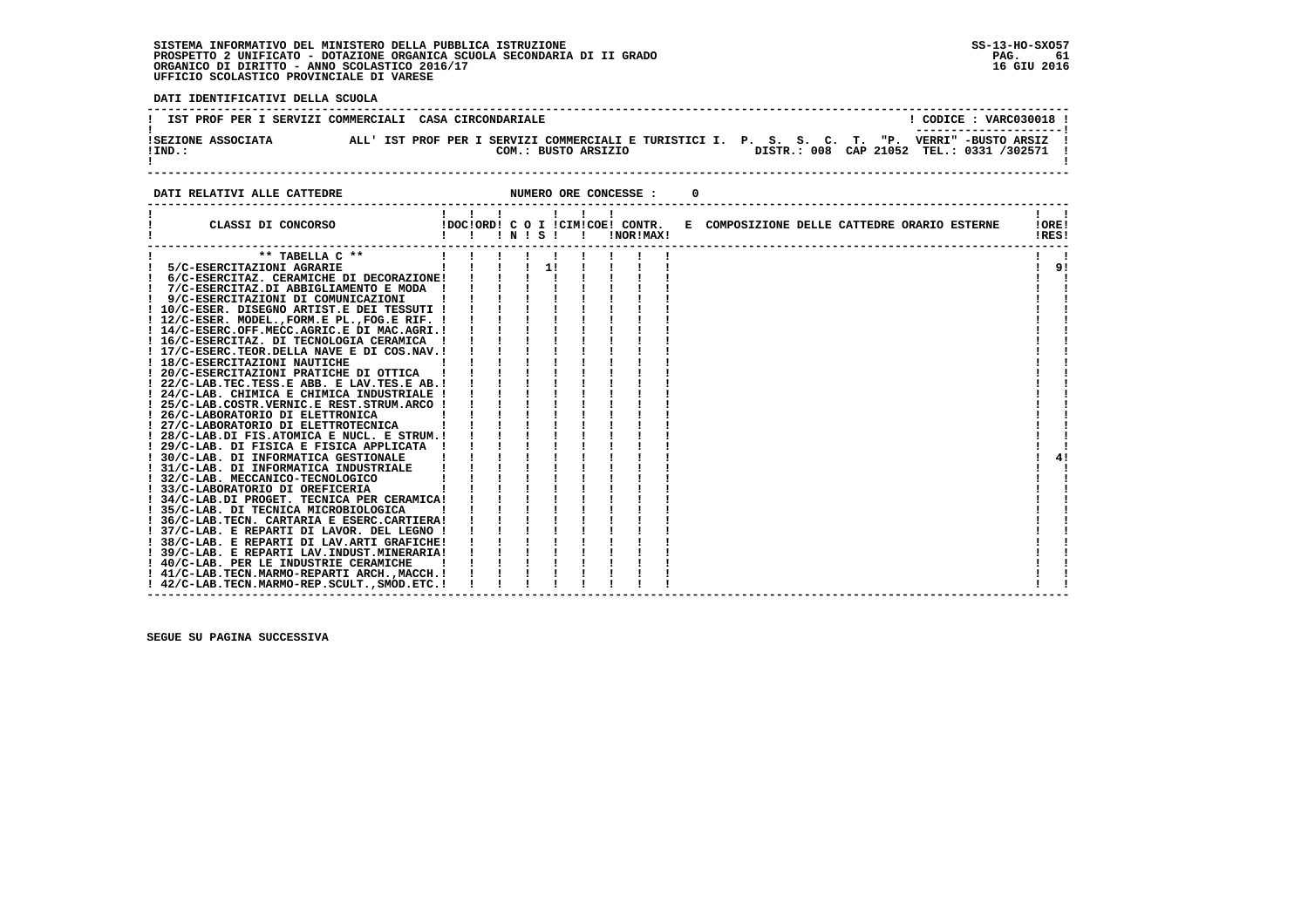**DATI IDENTIFICATIVI DELLA SCUOLA**

| IST PROF PER I SERVIZI COMMERCIALI<br>ISEZIONE ASSOCIATA | CASA CIRCONDARIALE<br>ALL' IST PROF PER I SERVIZI COMMERCIALI E TURISTICI I. P. S. S. C. T.<br>"P.    | ! CODICE : VARC030018 !<br>VERRI" -BUSTO ARSIZ |
|----------------------------------------------------------|-------------------------------------------------------------------------------------------------------|------------------------------------------------|
| $!$ IND.:                                                | DISTR.: 008 CAP 21052 TEL.: 0331 /302571<br>COM.: BUSTO ARSIZIO                                       |                                                |
| DATI RELATIVI ALLE CATTEDRE                              | NUMERO ORE CONCESSE :                                                                                 |                                                |
| CLASSI DI CONCORSO                                       | IDOCIORDI C O I ICIMICOEI CONTR.<br>E COMPOSIZIONE DELLE CATTEDRE ORARIO ESTERNE<br>!NOR!MAX!<br>NISI | !ORE!<br>!RES!                                 |

IRES!  **------------------------------------------------------------------------------------------------------------------------------------** $\sim1$  –  $\sim1$  **! 43/C-LAB. EDILIZIA ED ESERCIT.TOPOGRAFIA! ! ! ! ! ! ! ! ! ! ! ! 46/C-REP.LAV.PER MONTAGGIO CINEM.E TELE.! ! ! ! ! ! ! ! ! ! ! ! 47/C-REP.LAV.PER LA REGISTRAZ. DEL SUONO! ! ! ! ! ! ! ! ! ! ! ! 48/C-REP.LAV.PER LA RIPRESA CINEM.E TEL.! ! ! ! ! ! ! ! ! ! ! ! 49/C-REP.DI LAV. PER ARTI FOTOGRAFICHE ! ! ! ! ! ! ! ! ! ! !** $\frac{1}{2}$   $\frac{1}{2}$ i i  $\mathbf{1}$   $\mathbf{1}$  **! 50/C-TEC.SERVIZI ED ESER.PRAT.DI CUCINA ! ! ! ! ! ! ! ! ! ! !**

 **------------------------------------------------------------------------------------------------------------------------------------**

 **IL DIRIGENTE SCOLASTICO: DATA\_\_\_\_\_\_\_\_\_\_ FIRMA\_\_\_\_\_\_\_\_\_\_\_\_\_\_\_\_\_\_ IL RESPONSABILE DELL'UFFICIO: DATA\_\_\_\_\_\_\_\_ FIRMA\_\_\_\_\_\_\_\_\_\_\_\_\_\_\_\_\_\_\_\_**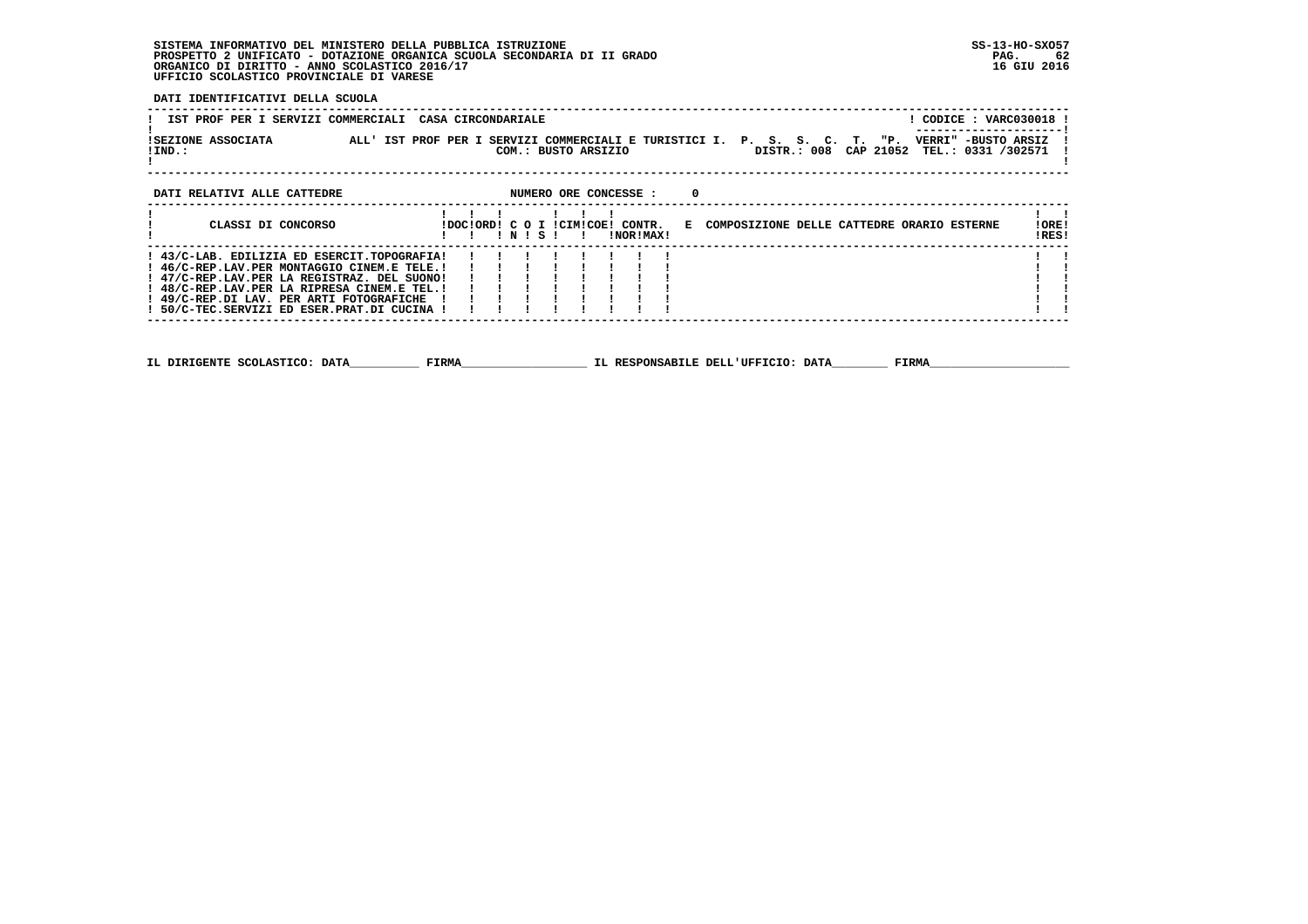**DATI IDENTIFICATIVI DELLA SCUOLA**

| IST PROF PER I SERVIZI COMMERCIALI "PIETRO VERRI" (CORSO SERALE) |  |                     |  | CODICE: VARC03050L!                                                                                                        |
|------------------------------------------------------------------|--|---------------------|--|----------------------------------------------------------------------------------------------------------------------------|
| <b>!CORSO SERALE</b>                                             |  |                     |  | --------------------- <br>DELL' IST PROF PER I SERVIZI COMMERCIALI E TURISTICI I. P. S. S. C. T. "P. VERRI" -BUSTO ARSIZ ! |
| !IND.: VIA TORINO, 1                                             |  | COM.: BUSTO ARSIZIO |  | DISTR.: 008 CAP 21052 TEL.: 0331 /302571 !                                                                                 |

 **------------------------------------------------------------------------------------------------------------------------------------**

 **DATI RELATIVI ALLE CLASSI**

| CORSI - INDIRIZZI - SPECIALIZZAZIONI                                                                                                                                                                |  |  | ANNI DI CORSO !<br>1 1 2 3 3 4 5 6 1 |  |  | CORSI - INDIRIZZI - SPECIALIZZAZIONI         | ANNI DI CORSO<br>1 1 2 2 1 3 1 4 1 5 1 6 1 |  |  |
|-----------------------------------------------------------------------------------------------------------------------------------------------------------------------------------------------------|--|--|--------------------------------------|--|--|----------------------------------------------|--------------------------------------------|--|--|
| IIPO2 SERVIZI SOCIO-SANITARI BIENNIO-TRIENNIO ! ! 1! ! 2! 1! IIPO5 SER. ENOG. OSP. ALBERG. - BIENNIO COMUN<br>IIP07 ACCOGLIENZA TURISTICA - TRIENNIO<br>.<br>IIPC1 INDIRIZZO A ELABORAZIONE MANUALE |  |  |                                      |  |  | !IP08 SERVIZI COMMERCIALI BIENNIO - TRIENNIO | 1 1 1 1 2 1 2 1                            |  |  |

| DATI RELATIVI ALLE CATTEDRE                      |    |       |  | NUMERO ORE CONCESSE : |                                                                               |                |
|--------------------------------------------------|----|-------|--|-----------------------|-------------------------------------------------------------------------------|----------------|
| CLASSI DI CONCORSO                               |    | INISI |  | !NOR!MAX!             | IDOCIORDI C O I ICIMICOEI CONTR. E COMPOSIZIONE DELLE CATTEDRE ORARIO ESTERNE | !ORE!<br>!RES! |
| 7/A-ARTE DELLA FOTOGR. E GRAFICA PUBBL.!         |    |       |  |                       |                                                                               |                |
| ! 12/A-CHIMICA AGRARIA                           |    |       |  |                       |                                                                               |                |
| ! 13/A-CHIMICA E TECNOLOGIE CHIMICHE             |    |       |  |                       |                                                                               | 21             |
| ! 17/A-DISCIPLINE ECONOMICO-AZIENDALI            | 11 |       |  |                       |                                                                               | 12!            |
| ! 19/A-DISCIPLINE GIURIDICHE ED ECONOMIC.        |    |       |  |                       |                                                                               | 17!            |
| ! 24/A-DISEGNO E STORIA DEL COSTUME              |    |       |  |                       |                                                                               |                |
| ! 25/A-DISEGNO E STORIA DELL'ARTE                |    |       |  |                       |                                                                               |                |
| ! 31/A-ED.MUSICALE IST.ISTR.SEC.II GRADO         |    |       |  |                       |                                                                               | 2!             |
| ! 36/A-FILOSOFIA, PSICOL. E SC.DELL'EDUCAZ.!     |    | 11    |  |                       |                                                                               | 31             |
| $1.38/A-FISICA$                                  |    |       |  |                       |                                                                               |                |
| $1.39/A-GEOGRAPHA$                               |    |       |  |                       |                                                                               |                |
| ! 40/A-IGIENE, ANAT., FIS., PAT.GEN.E APP.MA.!   |    |       |  |                       |                                                                               | 9!             |
| ! 42/A-INFORMATICA                               |    |       |  |                       |                                                                               |                |
| ! 46/A-LINGUA E CIV. STRANIERA (FRANCESE) !      |    |       |  |                       |                                                                               | 17!            |
| ! 46/A-LINGUA E CIV. STRANIERA (INGLESE)         |    | 11    |  |                       |                                                                               | 16!            |
| ! 47/A-MATEMATICA<br>! 48/A-MATEMATICA APPLICATA | 11 |       |  |                       |                                                                               | 6!             |
| ! 49/A-MATEMATICA E FISICA                       |    |       |  |                       |                                                                               |                |
| ! 50/A-LETTERE IST.ISTR.SECOND. DI II GR. !      | 11 | 21    |  |                       |                                                                               | 51             |
| ! 57/A-SCIENZA DEGLI ALIMENTI                    |    |       |  |                       |                                                                               |                |
| $: 60/A-SC.NA.$ , $CH.$ , $GEOG.$ , $MIC.$       |    |       |  |                       |                                                                               |                |
| ! 69/A-TECNOL.GRAFICHE ED IMPIANTI GRAFICI!      |    |       |  |                       |                                                                               |                |
| ! 75/A-DATTILOGRAFIA E STENOGRAFIA               |    |       |  |                       |                                                                               |                |
|                                                  |    |       |  |                       |                                                                               |                |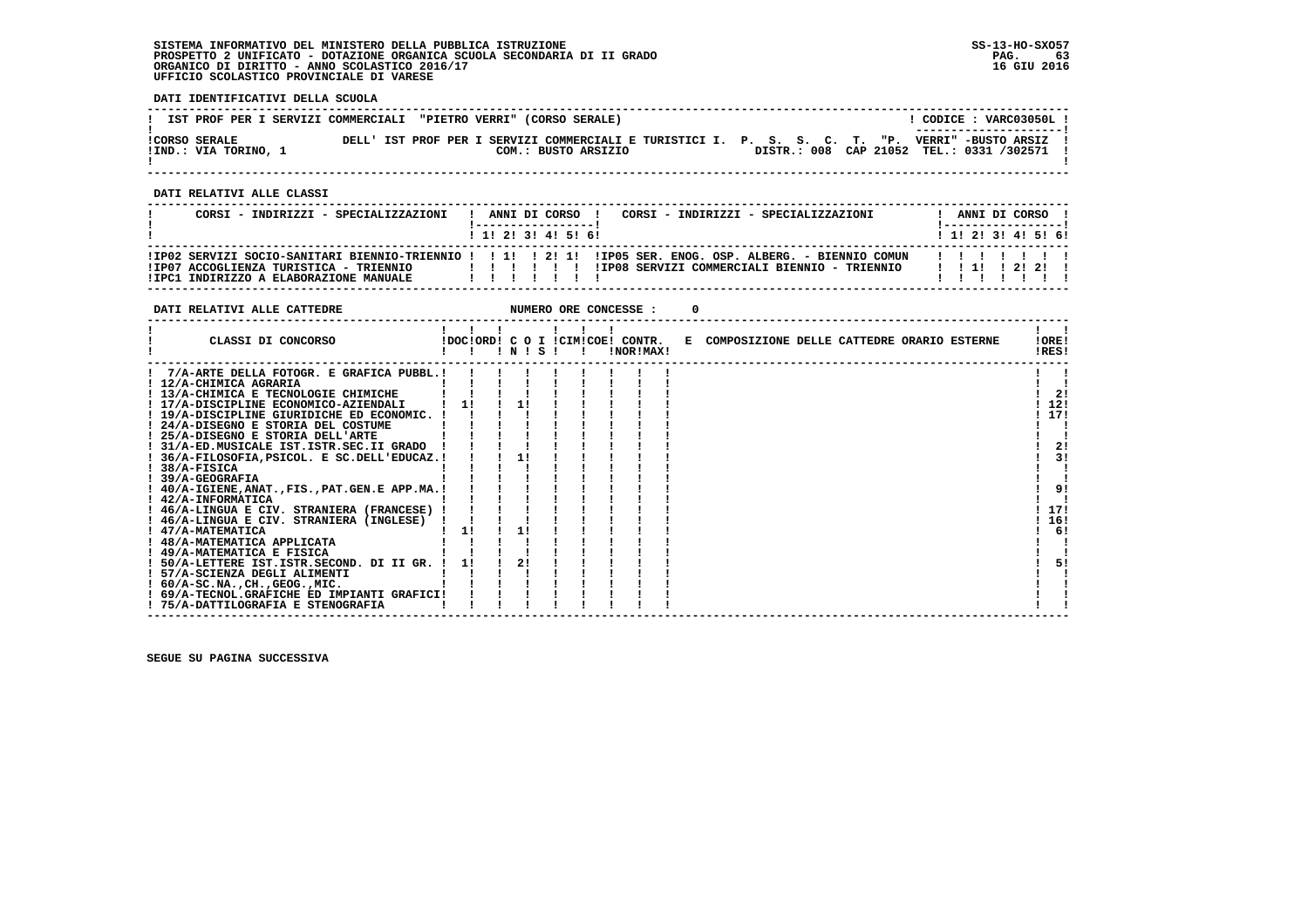**DATI IDENTIFICATIVI DELLA SCUOLA**

|                      | IST PROF PER I SERVIZI COMMERCIALI "PIETRO VERRI" (CORSO SERALE)           | CODICE: VARC03050L!                            |  |
|----------------------|----------------------------------------------------------------------------|------------------------------------------------|--|
| <b>!CORSO SERALE</b> | DELL' IST PROF PER I SERVIZI COMMERCIALI E TURISTICI I. P. S. S. C. T. "P. | ---------------------- <br>VERRI" -BUSTO ARSIZ |  |
| !IND.: VIA TORINO, 1 | COM.: BUSTO ARSIZIO                                                        | DISTR.: 008 CAP 21052 TEL.: 0331 /302571 !     |  |
|                      |                                                                            |                                                |  |

**DATI RELATIVI ALLE CATTEDRE CONCESSE : 0** 

| CLASSI DI CONCORSO<br>!DOC!ORD! C O I !CIM!COE! CONTR.<br>E COMPOSIZIONE DELLE CATTEDRE ORARIO ESTERNE<br>$'$ N $'$ S $'$<br>!NOR!MAX! | IORE!<br>IRES!                            |
|----------------------------------------------------------------------------------------------------------------------------------------|-------------------------------------------|
| ! 76/A-TRAT.TESTI, CAL., CONT.ELET.E AP.GES. !<br>! CEDE A<br>-21<br>BUSTO ARSIZIO                                                     | 8!                                        |
| IPSCT                                                                                                                                  | $I.P.S.S.C.T. "P.VERRI" - BU VARC030007!$ |
| ** TABELLA C **                                                                                                                        |                                           |
| 6/C-ESERCITAZ. CERAMICHE DI DECORAZIONE!                                                                                               |                                           |
| 7/C-ESERCITAZ.DI ABBIGLIAMENTO E MODA                                                                                                  |                                           |
| 9/C-ESERCITAZIONI DI COMUNICAZIONI                                                                                                     |                                           |
| ! 10/C-ESER. DISEGNO ARTIST.E DEI TESSUTI !                                                                                            |                                           |
| ! 12/C-ESER. MODEL., FORM.E PL., FOG.E RIF. !                                                                                          |                                           |
| ! 14/C-ESERC.OFF.MECC.AGRIC.E DI MAC.AGRI.!                                                                                            |                                           |
| ! 15/C-ESERC.DI PORTINERIA E PRAT.DI AGEN.!                                                                                            |                                           |
| ! 16/C-ESERCITAZ. DI TECNOLOGIA CERAMICA                                                                                               |                                           |
| ! 17/C-ESERC.TEOR.DELLA NAVE E DI COS.NAV.!                                                                                            |                                           |
| ! 18/C-ESERCITAZIONI NAUTICHE                                                                                                          |                                           |
| ! 20/C-ESERCITAZIONI PRATICHE DI OTTICA                                                                                                |                                           |
| ! 22/C-LAB.TEC.TESS.E ABB. E LAV.TES.E AB.!                                                                                            |                                           |
| ! 24/C-LAB. CHIMICA E CHIMICA INDUSTRIALE !                                                                                            |                                           |
| ! 25/C-LAB.COSTR.VERNIC.E REST.STRUM.ARCO !                                                                                            |                                           |
| 26/C-LABORATORIO DI ELETTRONICA                                                                                                        |                                           |
| 27/C-LABORATORIO DI ELETTROTECNICA                                                                                                     |                                           |
| ! 28/C-LAB.DI FIS.ATOMICA E NUCL. E STRUM.!                                                                                            |                                           |
| ! 29/C-LAB. DI FISICA E FISICA APPLICATA                                                                                               |                                           |
| ! 30/C-LAB. DI INFORMATICA GESTIONALE                                                                                                  |                                           |
| 31/C-LAB. DI INFORMATICA INDUSTRIALE                                                                                                   |                                           |
| 32/C-LAB. MECCANICO-TECNOLOGICO                                                                                                        |                                           |
| 33/C-LABORATORIO DI OREFICERIA                                                                                                         |                                           |
| ! 34/C-LAB.DI PROGET. TECNICA PER CERAMICA!                                                                                            |                                           |
| ! 35/C-LAB. DI TECNICA MICROBIOLOGICA                                                                                                  |                                           |
| ! 36/C-LAB.TECN. CARTARIA E ESERC.CARTIERA!                                                                                            |                                           |
| ! 37/C-LAB. E REPARTI DI LAVOR. DEL LEGNO !                                                                                            |                                           |
| ! 38/C-LAB. E REPARTI DI LAV.ARTI GRAFICHE!                                                                                            |                                           |
| ! 39/C-LAB. E REPARTI LAV.INDUST.MINERARIA!                                                                                            |                                           |
| ! 40/C-LAB. PER LE INDUSTRIE CERAMICHE                                                                                                 |                                           |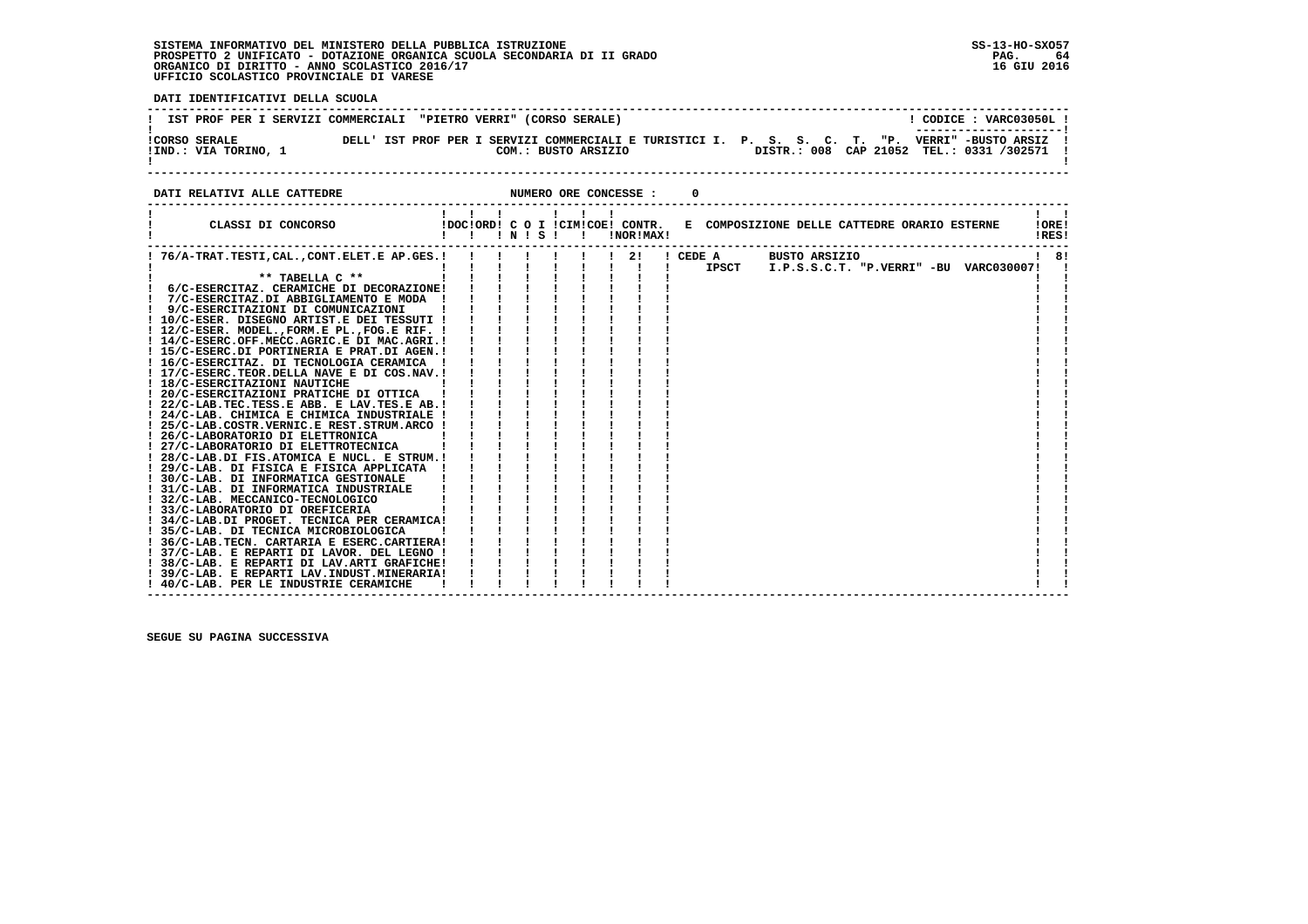**DATI IDENTIFICATIVI DELLA SCUOLA**

| IST PROF PER I SERVIZI COMMERCIALI "PIETRO VERRI" (CORSO SERALE) |                                                                                                   |                                          | CODICE: VARC03050L! |
|------------------------------------------------------------------|---------------------------------------------------------------------------------------------------|------------------------------------------|---------------------|
| <b>!CORSO SERALE</b><br>!IND.: VIA TORINO, 1                     | DELL' IST PROF PER I SERVIZI COMMERCIALI E TURISTICI I. P. S. S. C. T. "P.<br>COM.: BUSTO ARSIZIO | DISTR.: 008 CAP 21052 TEL.: 0331 /302571 | VERRI" -BUSTO ARSIZ |
| DATI RELATIVI ALLE CATTEDRE                                      | NUMERO ORE CONCESSE :                                                                             |                                          |                     |

| CLASSI DI CONCORSO                          |  | N! | s ! | IDOCIORDI C O I ICIMICOEI CONTR. | <b>INORIMAXI</b> |  | E COMPOSIZIONE DELLE CATTEDRE ORARIO ESTERNE | !ORE!<br>IRES! |    |
|---------------------------------------------|--|----|-----|----------------------------------|------------------|--|----------------------------------------------|----------------|----|
| ! 41/C-LAB.TECN.MARMO-REPARTI ARCH.,MACCH.! |  |    |     |                                  |                  |  |                                              |                |    |
| ! 42/C-LAB.TECN.MARMO-REP.SCULTSMOD.ETC.!   |  |    |     |                                  |                  |  |                                              |                |    |
| ! 43/C-LAB. EDILIZIA ED ESERCIT.TOPOGRAFIA! |  |    |     |                                  |                  |  |                                              |                |    |
| ! 45/C-METODOLOGIE OPERAT.NEI SERV.SOCIALI! |  |    |     |                                  |                  |  |                                              |                | 71 |
| ! 46/C-REP.LAV.PER MONTAGGIO CINEM.E TELE.! |  |    |     |                                  |                  |  |                                              |                |    |
| ! 47/C-REP.LAV.PER LA REGISTRAZ. DEL SUONO! |  |    |     |                                  |                  |  |                                              |                |    |
| ! 48/C-REP.LAV.PER LA RIPRESA CINEM.E TEL.! |  |    |     |                                  |                  |  |                                              |                |    |
| ! 49/C-REP.DI LAV. PER ARTI FOTOGRAFICHE    |  |    |     |                                  |                  |  |                                              |                |    |
| ! 50/C-TEC.SERVIZI ED ESER.PRAT.DI CUCINA ! |  |    |     |                                  |                  |  |                                              |                |    |
| ! 51/C-TEC.SERVIZI ED ESER.PRAT. SALA BAR ! |  |    |     |                                  |                  |  |                                              |                |    |
| 52/C-TECN. SERVIZI E PRATICA OPERATIVA      |  |    |     |                                  |                  |  |                                              |                |    |

 **------------------------------------------------------------------------------------------------------------------------------------**

 **IL DIRIGENTE SCOLASTICO: DATA\_\_\_\_\_\_\_\_\_\_ FIRMA\_\_\_\_\_\_\_\_\_\_\_\_\_\_\_\_\_\_ IL RESPONSABILE DELL'UFFICIO: DATA\_\_\_\_\_\_\_\_ FIRMA\_\_\_\_\_\_\_\_\_\_\_\_\_\_\_\_\_\_\_\_**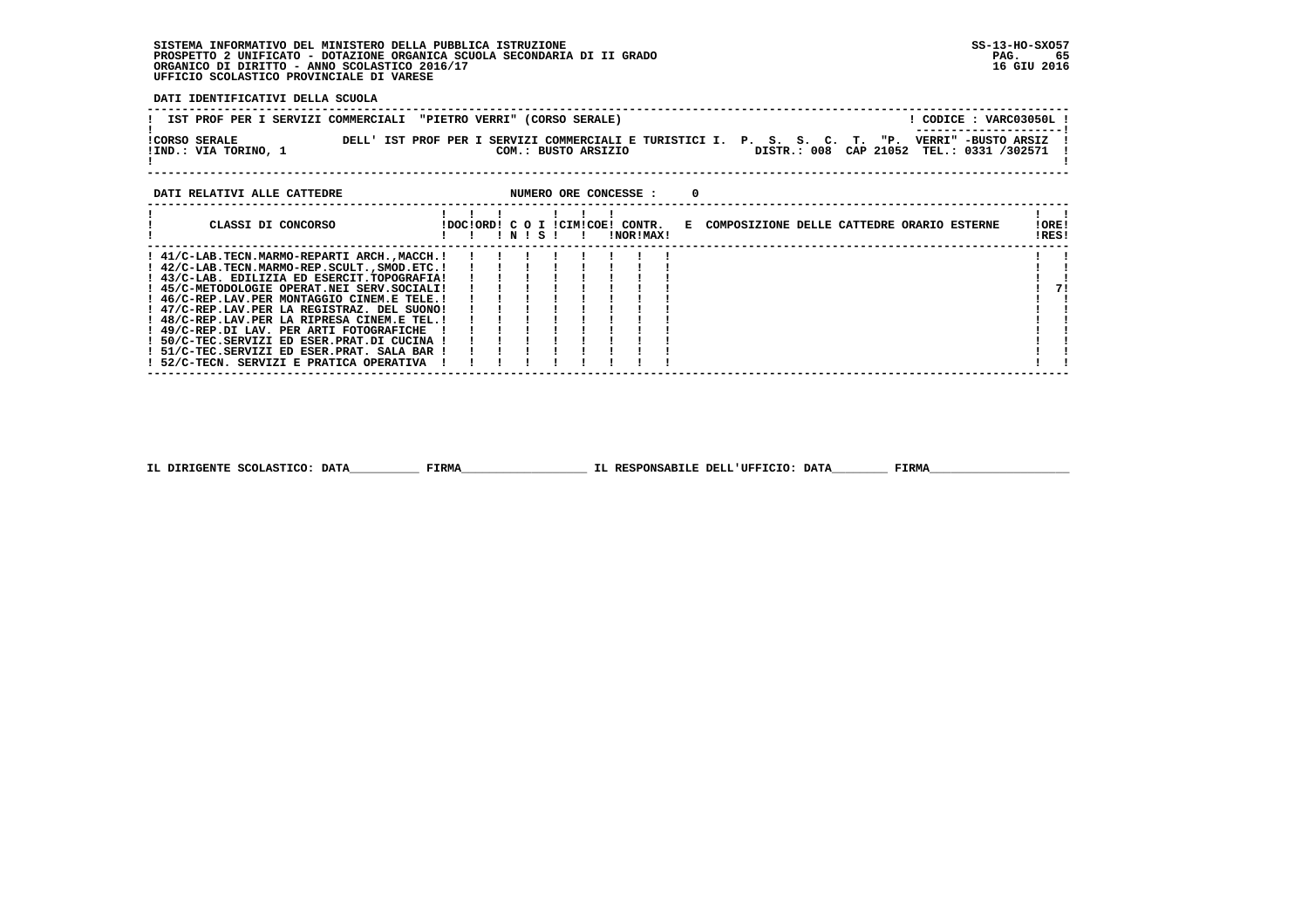**------------------------------------------------------------------------------------------------------------------------------------**! CODICE: VARI00801Q ! **! IST PROF INDUSTRIA E ARTIGIANATO | IPSIA "PONTI" GALLARATE (DIURNO) ! ---------------------! !SEZIONE ASSOCIATA ALL' ISTITUTO SUPERIORE ISIS ANDREA PONTI DI GALLARATE ! !IND.: PIAZZA GIOVINE ITALIA 3 COM.: GALLARATE DISTR.: 006 CAP 21013 TEL.: 0331 /779831 ! ! !** $\mathbf{I}$   **------------------------------------------------------------------------------------------------------------------------------------ DATI RELATIVI ALLE CLASSI**

| CORSI - INDIRIZZI - SPECIALIZZAZIONI                                                                                                                                        | CORSI - INDIRIZZI - SPECIALIZZAZIONI<br>ANNI DI CORSO !                                                                                         | ANNI DI CORSO !<br>!-----------------! |
|-----------------------------------------------------------------------------------------------------------------------------------------------------------------------------|-------------------------------------------------------------------------------------------------------------------------------------------------|----------------------------------------|
|                                                                                                                                                                             | $1$ , 1! 2! 3! 4! 5! 6!                                                                                                                         | $1$ 1! 2! 3! 4! 5! 6!                  |
| !IPC1 INDIRIZZO A ELABORAZIONE MANUALE<br><b>!IPON OPERATORE ELETTRICO</b><br>!IPOR OPERATORE ELETTRONICO<br>! ITP5 POT. SOCIO ECONOMICO E PER LA LEGALITA' ! ! ! ! ! ! ! ! | !IPID INDUSTRIA - TRIENNIO<br>1 1 1 1 1 1 2 1<br>!IPOP OPERATORE MECCANICO<br>! IPOU OPERATORE DI IMPIANTI TERMOIDRAULICI   ! ! ! ! ! ! ! ! ! ! | 1111111<br>1 1 1 1 1 1 1 1 1           |

 **DATI RELATIVI ALLE CATTEDRE NUMERO ORE CONCESSE : 0**

 **DATI IDENTIFICATIVI DELLA SCUOLA**

| CLASSI DI CONCORSO                           |                | N | s  |    |    | IDOCIORDI C O I ICIMICOEI CONTR.<br>!NOR!MAX! | E COMPOSIZIONE DELLE CATTEDRE ORARIO ESTERNE |                      |                            |  |                    | !ORE!<br>!RES! |
|----------------------------------------------|----------------|---|----|----|----|-----------------------------------------------|----------------------------------------------|----------------------|----------------------------|--|--------------------|----------------|
| 1/A-AEROTECNICA E COSTRUZ. AERONAUTICHE!     |                |   |    |    |    |                                               |                                              |                      |                            |  |                    |                |
| 3/A-ARTE DEL DISEGNO ANIMATO                 |                |   |    |    |    |                                               |                                              |                      |                            |  |                    |                |
| ! 12/A-CHIMICA AGRARIA                       |                |   |    |    |    |                                               |                                              |                      |                            |  |                    |                |
| ! 13/A-CHIMICA E TECNOLOGIE CHIMICHE         |                |   |    |    |    |                                               |                                              |                      |                            |  |                    |                |
| ! 16/A-COSTRTECNOL.DELLE COST.E DIS.TEC.!    |                |   |    |    |    |                                               |                                              |                      |                            |  |                    |                |
| ! 17/A-DISCIPLINE ECONOMICO-AZIENDALI        |                |   |    |    |    |                                               |                                              |                      |                            |  |                    |                |
| 19/A-DISCIPLINE GIURIDICHE ED ECONOMIC.      |                |   |    |    |    |                                               | CEDE A                                       | <b>GALLARATE</b>     |                            |  |                    |                |
|                                              |                |   |    |    |    |                                               | I.T.I.                                       |                      | ITIS "PONTI"GALLARATE (DIU |  | <b>VATF00801L!</b> |                |
| 20/A-DISCIPLINE MECCANICHE E TECNOLOGIA      | 21             |   | 11 |    |    |                                               |                                              |                      |                            |  |                    | 17!            |
| ! 22/A-DISCIPLINE PLASTICHE                  |                |   |    |    |    |                                               |                                              |                      |                            |  |                    |                |
| ! 24/A-DISEGNO E STORIA DEL COSTUME          |                |   |    |    |    |                                               |                                              |                      |                            |  |                    |                |
| 25/A-DISEGNO E STORIA DELL'ARTE              |                |   |    |    |    |                                               |                                              |                      |                            |  |                    |                |
| ! 27/A-DISEGNO TECNICO ED ARTISTICO          |                |   |    |    |    |                                               |                                              |                      |                            |  |                    |                |
| ! 34/A-ELETTRONICA                           | 21             |   |    |    |    |                                               |                                              |                      |                            |  |                    |                |
| 35/A-ELETTROTECNICA ED APPLICAZIONI          | 2 <sub>1</sub> |   |    | 11 | 2! |                                               |                                              |                      |                            |  |                    |                |
| ! 36/A-FILOSOFIA, PSICOL. E SC.DELL'EDUCAZ.! |                |   |    |    |    |                                               |                                              |                      |                            |  |                    |                |
| 37/A-FILOSOFIA E STORIA                      |                |   |    |    |    |                                               |                                              |                      |                            |  |                    |                |
| 38/A-FISICA                                  |                |   |    |    |    |                                               | CEDE A                                       | <b>SESTO CALENDE</b> |                            |  |                    | 10!            |
|                                              |                |   |    |    |    |                                               | I.T.I.                                       |                      | IST.TECNICO TECNOLOGICO "D |  | <b>VATF00901C!</b> |                |
| 39/A-GEOGRAFIA                               |                |   |    |    |    |                                               |                                              |                      |                            |  |                    | 11             |
| 42/A-INFORMATICA                             |                |   |    |    |    |                                               |                                              |                      |                            |  |                    |                |
| 44/A-LINGUAGGIO PER CINEMATOGR.E TELEV.      |                |   |    |    |    |                                               |                                              |                      |                            |  |                    |                |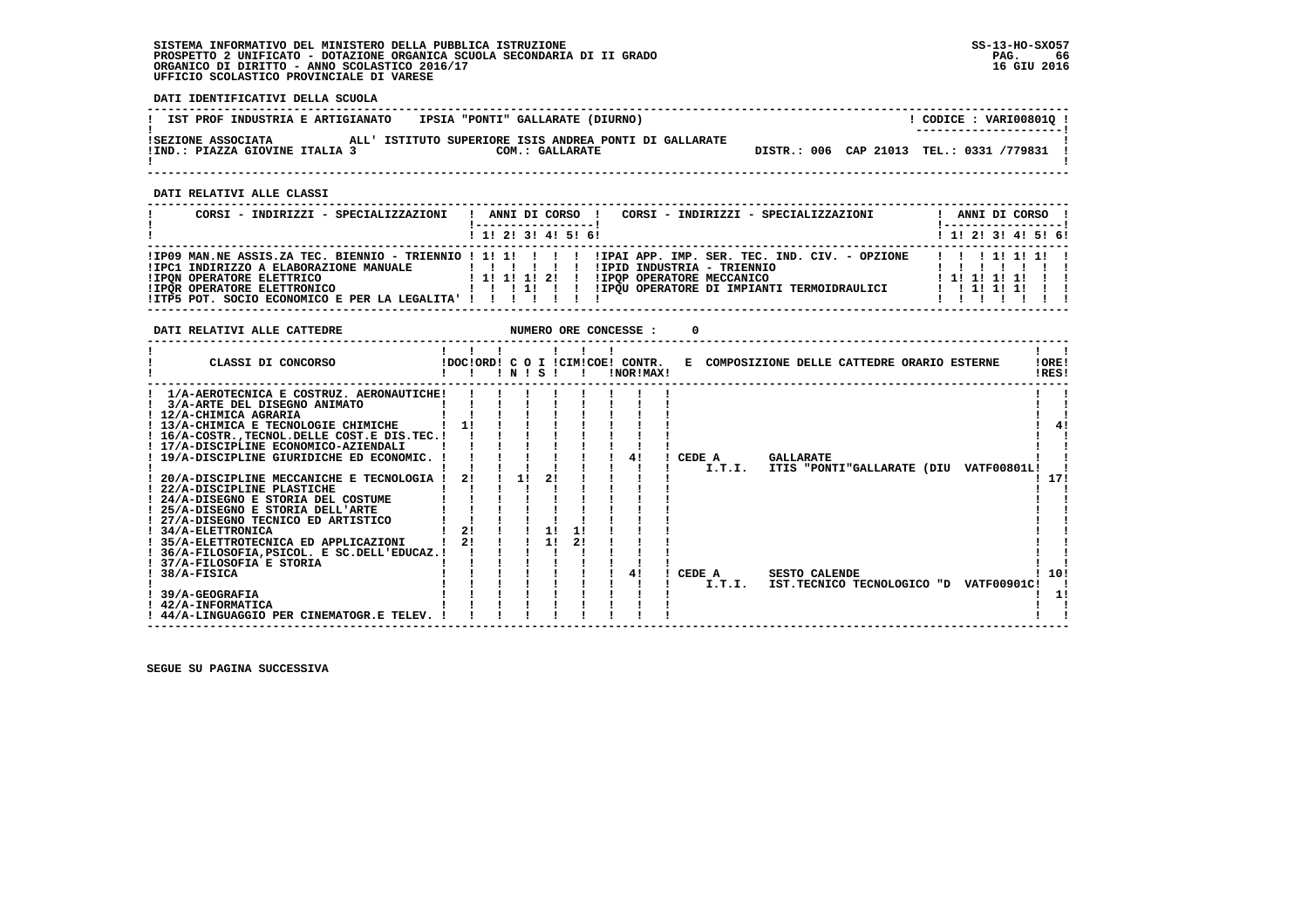j

 **DATI IDENTIFICATIVI DELLA SCUOLA**

| IST PROF INDUSTRIA E ARTIGIANATO   IPSIA "PONTI" GALLARATE (DIURNO)                                                                                                                                                                                                                                                                                                                                                                                                                                                                           |                                                                                                                                                                                                                             |  |    |   | ! CODICE : VARI008010 !                                                                                                                            |          |
|-----------------------------------------------------------------------------------------------------------------------------------------------------------------------------------------------------------------------------------------------------------------------------------------------------------------------------------------------------------------------------------------------------------------------------------------------------------------------------------------------------------------------------------------------|-----------------------------------------------------------------------------------------------------------------------------------------------------------------------------------------------------------------------------|--|----|---|----------------------------------------------------------------------------------------------------------------------------------------------------|----------|
|                                                                                                                                                                                                                                                                                                                                                                                                                                                                                                                                               |                                                                                                                                                                                                                             |  |    |   |                                                                                                                                                    |          |
| DATI RELATIVI ALLE CATTEDRE                                                                                                                                                                                                                                                                                                                                                                                                                                                                                                                   |                                                                                                                                                                                                                             |  |    | 0 |                                                                                                                                                    |          |
|                                                                                                                                                                                                                                                                                                                                                                                                                                                                                                                                               |                                                                                                                                                                                                                             |  |    |   | CLASSI DI CONCORSO             IDOC!ORD! C O I !CIM!COE! CONTR.   E COMPOSIZIONE DELLE CATTEDRE ORARIO ESTERNE 10RE!                               | !RES!    |
| 1 46/A-LINGUA E CIV. STRANIERA (INGLESE)   1        2      6    CEDE A BUSTO ARSIZIO<br>                        L.A. L. ART. "CANDIANI" - BUSTO VASLO1000A!<br>! 50/A-LETTERE IST. ISTR. SECOND. DI II GR. ! 4! ! 1! 3! 1!<br>1 1 1 1 1 1 1 1<br>$: 60/A-SC.NA.$ , CH., GEOG., MIC.<br>! 63/A-TEC. RIPRESA CINEMATOGR.TELEVISIVA !<br><b>Example 1</b><br>The contract of the contract of<br>** TABELLA C **<br>! 6/C-ESERCITAZ. CERAMICHE DI DECORAZIONE!<br>! 7/C-ESERCITAZ.DI ABBIGLIAMENTO E MODA !<br>9/C-ESERCITAZIONI DI COMUNICAZIONI | $\mathbf{i}$ $\mathbf{j}$ $\mathbf{k}$ $\mathbf{k}$ $\mathbf{k}$ $\mathbf{k}$<br>$\begin{array}{ccccccccccccc} & 1 & 1 & 1 & 1 & 1 & 1 \\ & 1 & 1 & 1 & 1 & 1 & 1 \\ \end{array}$<br>$\mathbf{i}$ $\mathbf{j}$ $\mathbf{k}$ |  | 4! |   | 6! COMPLETA CON GALLARATE<br>I.P.I.A. IPSIA "PONTI"GALLARATE (SE VARI008515!<br>! E CON GALLARATE<br>I.T.I. ITIS "PONTI"GALLARATE (DIU VATF00801L! | 81<br>41 |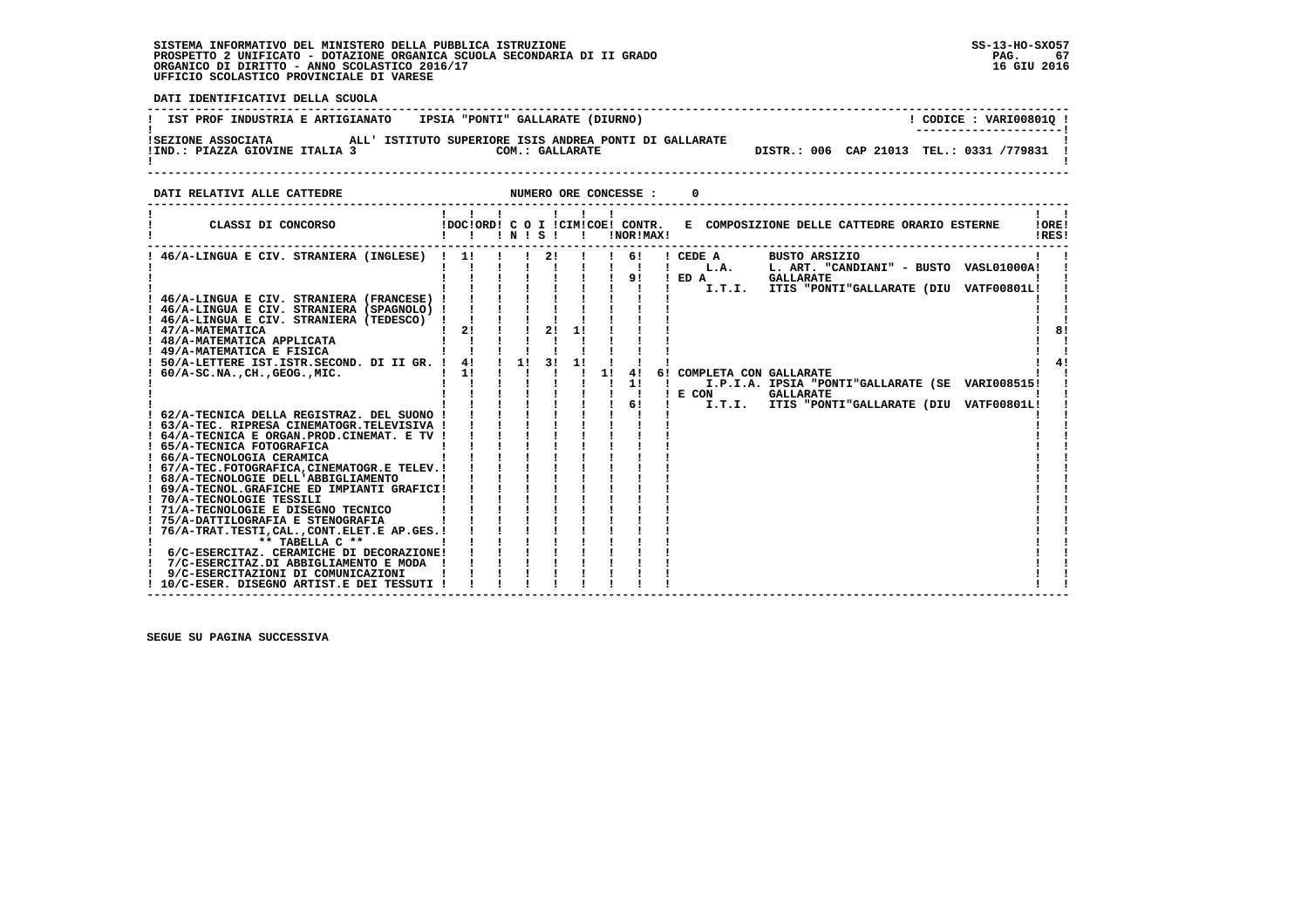$68$ 16 GIU 2016

> - 1 - 1

 **DATI IDENTIFICATIVI DELLA SCUOLA ------------------------------------------------------------------------------------------------------------------------------------**! CODICE: VARI008010 ! **! IST PROF INDUSTRIA E ARTIGIANATO | IPSIA "PONTI" GALLARATE (DIURNO) ! ---------------------! !SEZIONE ASSOCIATA ALL' ISTITUTO SUPERIORE ISIS ANDREA PONTI DI GALLARATE !**DISTR.: 006 CAP 21013 TEL.: 0331 /779831 1  **!IND.: PIAZZA GIOVINE ITALIA 3** COM.: GALLARATE - 1  **! ! ------------------------------------------------------------------------------------------------------------------------------------DATI RELATIVI ALLE CATTEDRE NUMERO ORE CONCESSE : 0 ------------------------------------------------------------------------------------------------------------------------------------ ! ! ! ! ! ! ! ! ! ! CLASSI DI CONCORSO !DOC!ORD! C O I !CIM!COE! CONTR. E COMPOSIZIONE DELLE CATTEDRE ORARIO ESTERNE !ORE! ! ! ! ! N ! S ! ! !NOR!MAX! !RES! ------------------------------------------------------------------------------------------------------------------------------------** $\mathbf{I}$   $\mathbf{I}$  **! 12/C-ESER. MODEL.,FORM.E PL.,FOG.E RIF. ! ! ! ! ! ! ! ! ! ! ! ! 14/C-ESERC.OFF.MECC.AGRIC.E DI MAC.AGRI.! ! ! ! ! ! ! ! ! ! ! ! 16/C-ESERCITAZ. DI TECNOLOGIA CERAMICA ! ! ! ! ! ! ! ! ! ! ! ! 17/C-ESERC.TEOR.DELLA NAVE E DI COS.NAV.! ! ! ! ! ! ! ! ! ! !** $\mathbf{I}$  **! 18/C-ESERCITAZIONI NAUTICHE ! ! ! ! ! ! ! ! ! ! ! ! 20/C-ESERCITAZIONI PRATICHE DI OTTICA ! ! ! ! ! ! ! ! ! ! ! ! 22/C-LAB.TEC.TESS.E ABB. E LAV.TES.E AB.! ! ! ! ! ! ! ! ! ! ! ! 23/C-LAB.DI AEROTECN.,COSTR.E TEC.AERON.! ! ! ! ! ! ! ! ! ! ! ! 24/C-LAB. CHIMICA E CHIMICA INDUSTRIALE ! ! ! ! ! ! ! 2! ! CEDE A GALLARATE ! ! ! ! ! ! ! ! ! ! ! ! I.P.S.C. " GIOVANNI FALCONE" VARC023015! ! ! 25/C-LAB.COSTR.VERNIC.E REST.STRUM.ARCO ! ! ! ! ! ! ! ! ! ! ! ! 26/C-LABORATORIO DI ELETTRONICA ! 1! ! ! ! 1! ! ! ! ! ! ! 27/C-LABORATORIO DI ELETTROTECNICA ! 5! ! 1! 3! ! ! 2! ! CEDE A CASTELLANZA ! 7! ! ! ! ! ! ! ! ! ! ! I.P.I.A. I.P.S.I.A ISIS "FACCHINETT VARI019016! ! ! ! ! ! ! ! ! ! 7! ! ED A GALLARATE ! ! ! ! ! ! ! ! ! ! ! ! I.T.I. ITIS "PONTI"GALLARATE (DIU VATF00801L! ! ! 28/C-LAB.DI FIS.ATOMICA E NUCL. E STRUM.! ! ! ! ! ! ! ! ! ! ! ! 29/C-LAB. DI FISICA E FISICA APPLICATA ! ! ! ! ! ! ! ! ! ! !**71 - 1  **! 30/C-LAB. DI INFORMATICA GESTIONALE ! ! ! ! ! ! ! ! ! ! ! ! 31/C-LAB. DI INFORMATICA INDUSTRIALE ! ! ! ! ! ! ! ! ! ! ! ! 32/C-LAB. MECCANICO-TECNOLOGICO ! 4! ! ! 4! ! ! 6! ! CEDE A GALLARATE ! 11! ! ! ! ! ! ! ! ! ! ! I.T.I. ITIS "PONTI"GALLARATE (DIU VATF00801L! ! ! 33/C-LABORATORIO DI OREFICERIA ! ! ! ! ! ! ! ! ! ! ! ! 34/C-LAB.DI PROGET. TECNICA PER CERAMICA! ! ! ! ! ! ! ! ! ! ! ! 35/C-LAB. DI TECNICA MICROBIOLOGICA ! ! ! ! ! ! ! ! ! ! ! ! 36/C-LAB.TECN. CARTARIA E ESERC.CARTIERA! ! ! ! ! ! ! ! ! ! !**

 **! 37/C-LAB. E REPARTI DI LAVOR. DEL LEGNO ! ! ! ! ! ! ! ! ! ! ! ! 38/C-LAB. E REPARTI DI LAV.ARTI GRAFICHE! ! ! ! ! ! ! ! ! ! ! ! 39/C-LAB. E REPARTI LAV.INDUST.MINERARIA! ! ! ! ! ! ! ! ! ! !**

 **! 40/C-LAB. PER LE INDUSTRIE CERAMICHE ! ! ! ! ! ! ! ! ! ! ! ! 41/C-LAB.TECN.MARMO-REPARTI ARCH.,MACCH.! ! ! ! ! ! ! ! ! ! ! ! 42/C-LAB.TECN.MARMO-REP.SCULT.,SMOD.ETC.! ! ! ! ! ! ! ! ! ! !**

 **------------------------------------------------------------------------------------------------------------------------------------**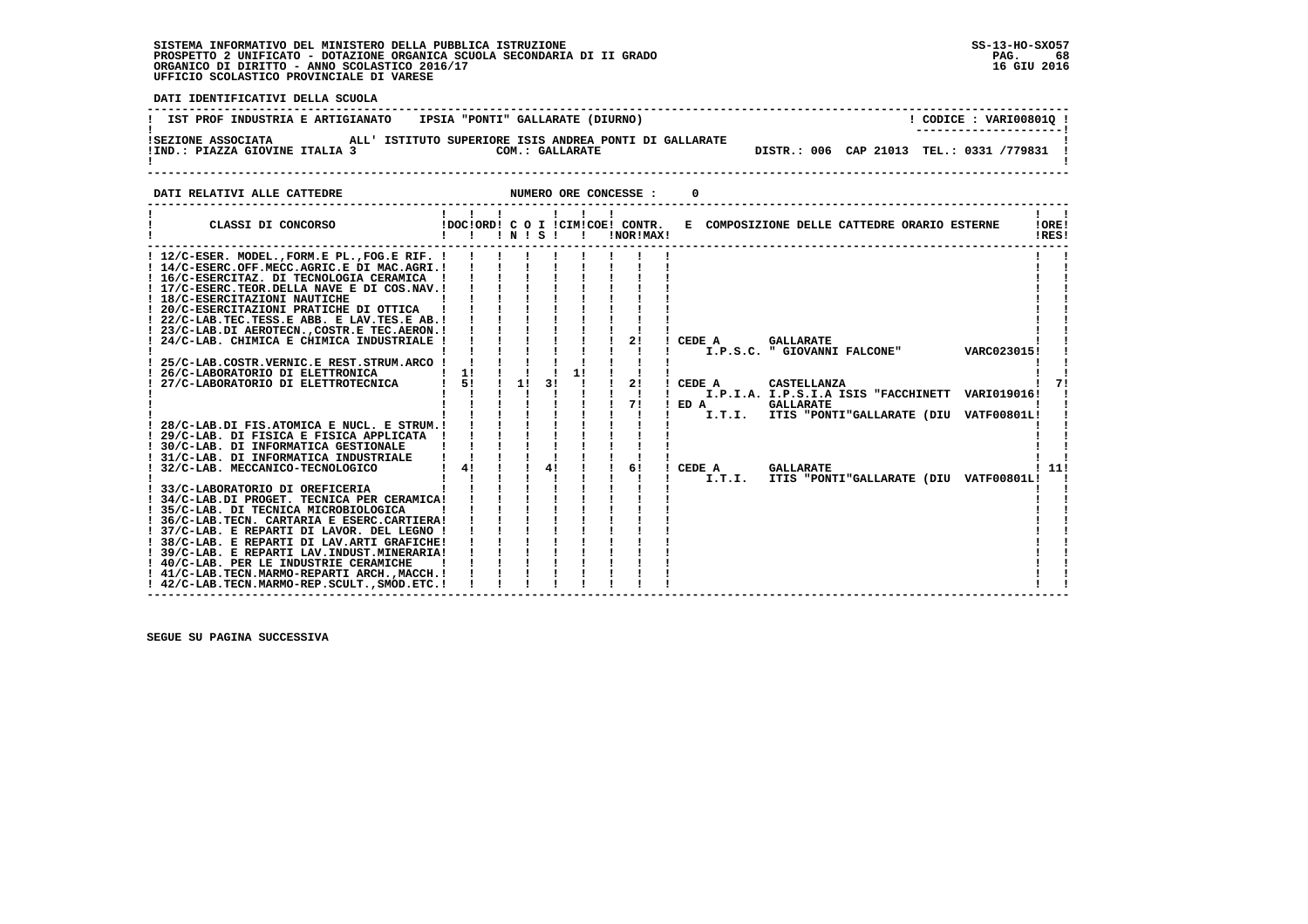**DATI IDENTIFICATIVI DELLA SCUOLA**

| IST PROF INDUSTRIA E ARTIGIANATO    IPSIA "PONTI" GALLARATE (DIURNO)<br>! CODICE : VARI00801Q !                                                                                                                                                        |                                             |
|--------------------------------------------------------------------------------------------------------------------------------------------------------------------------------------------------------------------------------------------------------|---------------------------------------------|
| !SEZIONE ASSOCIATA               ALL' ISTITUTO SUPERIORE ISIS ANDREA PONTI DI GALLARATE<br>DISTR.: 006 CAP 21013 TEL.: 0331 /779831<br>!IND.: PIAZZA GIOVINE ITALIA 3<br>COM.: GALLARATE                                                               |                                             |
| DATI RELATIVI ALLE CATTEDRE <b>ALLE CONSTAND ASSESSE ASSESSE</b> : 0                                                                                                                                                                                   |                                             |
| 111.11<br>CLASSI DI CONCORSO<br>!DOC!ORD! C O I !CIM!COE! CONTR. E COMPOSIZIONE DELLE CATTEDRE ORARIO ESTERNE<br>!!!N!S!!<br>!NOR!MAX!                                                                                                                 | $\mathbf{1}$ $\mathbf{1}$<br>!ORE!<br>!RES! |
| ! 43/C-LAB. EDILIZIA ED ESERCIT.TOPOGRAFIA!<br>! 46/C-REP.LAV.PER MONTAGGIO CINEM.E TELE.!<br>! 47/C-REP.LAV.PER LA REGISTRAZ. DEL SUONO!<br>! 48/C-REP.LAV.PER LA RIPRESA CINEM.E TEL.!<br>! 49/C-REP.DI LAV. PER ARTI FOTOGRAFICHE ! ! ! ! ! ! ! ! ! |                                             |
| IL DIRIGENTE SCOLASTICO: DATA FIRMA<br>IL RESPONSABILE DELL'UFFICIO: DATA FIRMA                                                                                                                                                                        |                                             |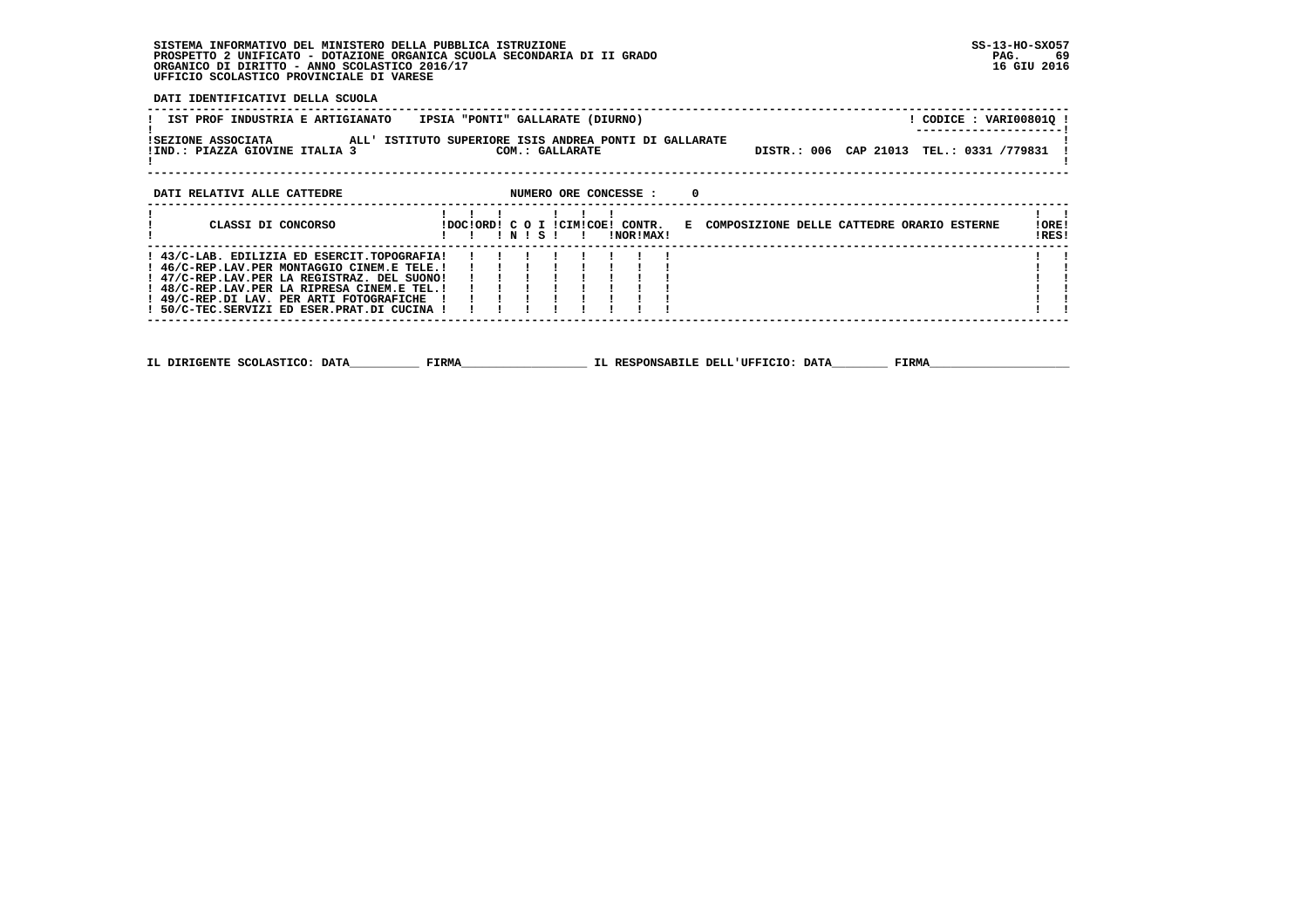$1 - 1$ i 12i  $\frac{1}{1}$  $\mathbf{1}$   $\mathbf{1}$ 

 $\overline{1}$  21

 **DATI IDENTIFICATIVI DELLA SCUOLA**

| IST PROF INDUSTRIA E ARTIGIANATO    IPSIA "PONTI"GALLARATE (SERALE)                                                                                                                                                                                                                                                                                                                                                                                                                                                                                                                                                                                                                                                                                                                                |                                                                                                                                                                                                                                                                                                                                                                                                                                                                                                     | ! CODICE : VARI008515 !                      |
|----------------------------------------------------------------------------------------------------------------------------------------------------------------------------------------------------------------------------------------------------------------------------------------------------------------------------------------------------------------------------------------------------------------------------------------------------------------------------------------------------------------------------------------------------------------------------------------------------------------------------------------------------------------------------------------------------------------------------------------------------------------------------------------------------|-----------------------------------------------------------------------------------------------------------------------------------------------------------------------------------------------------------------------------------------------------------------------------------------------------------------------------------------------------------------------------------------------------------------------------------------------------------------------------------------------------|----------------------------------------------|
| !IND.: PIAZZA GIOVINE ITALIA 3 COM.: GALLARATE                                                                                                                                                                                                                                                                                                                                                                                                                                                                                                                                                                                                                                                                                                                                                     | CORSO SERALE THE DELL' IST PROF INDUSTRIA E ARTIGIANATO IPSIA "PONTI" GALLARATE (DIURNO) DI GALLARATE!<br>DISTR.: 006 CAP 21013 TEL.: 0331 /779831 !<br>--------------------------                                                                                                                                                                                                                                                                                                                  | ---------------                              |
| DATI RELATIVI ALLE CLASSI                                                                                                                                                                                                                                                                                                                                                                                                                                                                                                                                                                                                                                                                                                                                                                          |                                                                                                                                                                                                                                                                                                                                                                                                                                                                                                     |                                              |
|                                                                                                                                                                                                                                                                                                                                                                                                                                                                                                                                                                                                                                                                                                                                                                                                    | ---------------------<br>CORSI - INDIRIZZI - SPECIALIZZAZIONI   ANNI DI CORSO   CORSI - INDIRIZZI - SPECIALIZZAZIONI<br>1 1 2 2 1 3 1 4 1 5 1 6 1                                                                                                                                                                                                                                                                                                                                                   | ! ANNI DI CORSO !<br>! 1! 2! 3! 4! 5! 6!     |
|                                                                                                                                                                                                                                                                                                                                                                                                                                                                                                                                                                                                                                                                                                                                                                                                    |                                                                                                                                                                                                                                                                                                                                                                                                                                                                                                     |                                              |
| DATI RELATIVI ALLE CATTEDRE                                                                                                                                                                                                                                                                                                                                                                                                                                                                                                                                                                                                                                                                                                                                                                        |                                                                                                                                                                                                                                                                                                                                                                                                                                                                                                     |                                              |
|                                                                                                                                                                                                                                                                                                                                                                                                                                                                                                                                                                                                                                                                                                                                                                                                    | $1 \quad 1 \quad 1 \quad 1 \quad 1 \quad 1$<br>CLASSI DI CONCORSO (DOCIORDI C O I ICIMICOE! CONTR. E COMPOSIZIONE DELLE CATTEDRE ORARIO ESTERNE                                                                                                                                                                                                                                                                                                                                                     | $\mathbf{1}$ $\mathbf{1}$<br>! ORE!<br>!RES! |
| 1/A-AEROTECNICA E COSTRUZ. AERONAUTICHE!<br>! 12/A-CHIMICA AGRARIA<br>the contract of the contract of the contract of<br>! 13/A-CHIMICA E TECNOLOGIE CHIMICHE              <br>$! 16/A-COSTR$ , TECNOL. DELLE COST. E DIS. TEC. $! 1 1 1 1$<br>! 19/A-DISCIPLINE GIURIDICHE ED ECONOMIC. ! ! ! ! !<br>! 20/A-DISCIPLINE MECCANICHE E TECNOLOGIA ! 1! ! 1! !<br>! 22/A-DISCIPLINE PLASTICHE<br>! 24/A-DISEGNO E STORIA DEL COSTUME<br>24/A-DISEGNO E SIORIA DELL'ARTE<br>1 25/A-DISEGNO E STORIA DELL'ARTE<br>1 27/A-DISEGNO TECNICO ED ARTISTICO<br>! 34/A-ELETTRONICA<br>$1.38/A-FISICA$<br>! 39/A-GEOGRAFIA<br>! 42/A-INFORMATICA<br>! 44/A-LINGUAGGIO PER CINEMATOGR.E TELEV. ! ! ! ! !<br>! 46/A-LINGUA E CIV. STRANIERA (TEDESCO) ! ! ! !<br>! 47/A-MATEMATICA<br>! 48/A-MATEMATICA APPLICATA | $\mathbf{1}=\mathbf{1}=\mathbf{1}=\mathbf{1}=\mathbf{1}=\mathbf{1}$<br>$\mathbf{1}$ $\mathbf{1}$ $\mathbf{1}$ $\mathbf{1}$ $\mathbf{1}$ $\mathbf{1}$<br>$1 \quad 1 \quad 1 \quad 1$<br>$1 \quad 1 \quad 1 \quad 1 \quad 1$<br>$\mathbf{I}$ $\mathbf{I}$ $\mathbf{I}$ $\mathbf{I}$ $\mathbf{I}$<br>1 35/A-ELETTROTECNICA ED APPLICAZIONI 11 11 11 11 11 161 1 COMPLETA CON GALLARATE<br>$1 \quad 1 \quad 1$<br>$1 \quad 1 \quad 1 \quad 3! \quad 1$<br>I.T.I. ITIS "PONTI" GALLARATE (SE VATF008512! | $\mathbf{I}$<br>2!<br>21<br>21<br>81<br>112! |

 **! 49/A-MATEMATICA E FISICA ! ! ! ! ! ! ! ! ! ! ! ! 50/A-LETTERE IST.ISTR.SECOND. DI II GR. ! ! ! 1! ! ! ! ! ! ! 2!**

 **------------------------------------------------------------------------------------------------------------------------------------**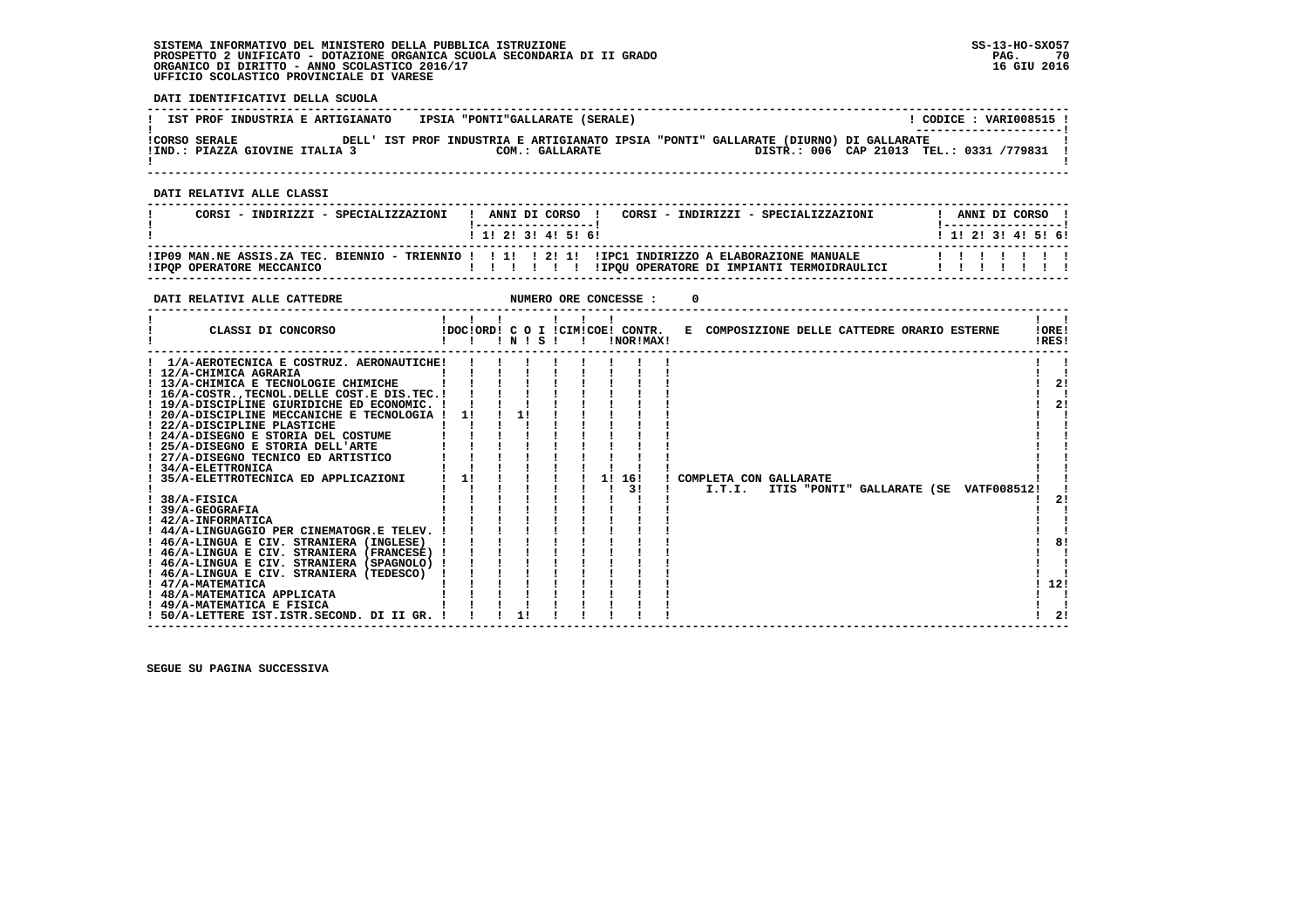**DATI IDENTIFICATIVI DELLA SCUOLA**

| IST PROF INDUSTRIA E ARTIGIANATO    IPSIA "PONTI"GALLARATE (SERALE)                                                                                                                                                                                                                                                                                                                                                                                                                                               |                                                                                                                                                                                                                                                                                                 |                                           |  |                       |                                            | ! CODICE : VARI008515 ! |                      |
|-------------------------------------------------------------------------------------------------------------------------------------------------------------------------------------------------------------------------------------------------------------------------------------------------------------------------------------------------------------------------------------------------------------------------------------------------------------------------------------------------------------------|-------------------------------------------------------------------------------------------------------------------------------------------------------------------------------------------------------------------------------------------------------------------------------------------------|-------------------------------------------|--|-----------------------|--------------------------------------------|-------------------------|----------------------|
| !CORSO SERALE THE DELL' IST PROF INDUSTRIA E ARTIGIANATO IPSIA "PONTI" GALLARATE (DIURNO) DI GALLARATE<br>!IND.: PIAZZA GIOVINE ITALIA 3                                                                                                                                                                                                                                                                                                                                                                          |                                                                                                                                                                                                                                                                                                 |                                           |  | COM.: GALLARATE       | DISTR.: 006 CAP 21013 TEL.: 0331 /779831 ! |                         |                      |
| : ALLE CATTEDRE<br>-----------------------------<br>DATI RELATIVI ALLE CATTEDRE                                                                                                                                                                                                                                                                                                                                                                                                                                   |                                                                                                                                                                                                                                                                                                 |                                           |  | NUMERO ORE CONCESSE : |                                            |                         |                      |
| CLASSI DI CONCORSO             IDOCIORDI C O I ICIMICOE! CONTR.   E COMPOSIZIONE DELLE CATTEDRE ORARIO ESTERNE                                                                                                                                                                                                                                                                                                                                                                                                    |                                                                                                                                                                                                                                                                                                 |                                           |  |                       |                                            |                         | IORE!<br>!RES!       |
| ! 7/C-ESERCITAZ.DI ABBIGLIAMENTO E MODA ! ! ! ! !<br>! 17/C-ESERC. TEOR. DELLA NAVE E DI COS. NAV. !<br>! 18/C-ESERCITAZIONI NAUTICHE<br>! 20/C-ESERCITAZIONI PRATICHE DI OTTICA<br>! 22/C-LAB.TEC.TESS.E ABB. E LAV.TES.E AB.!<br>! 23/C-LAB.DI AEROTECN., COSTR.E TEC.AERON.!<br>! 24/C-LAB. CHIMICA E CHIMICA INDUSTRIALE !<br>! 25/C-LAB.COSTR.VERNIC.E REST.STRUM.ARCO !<br>! 26/C-LABORATORIO DI ELETTRONICA<br>! 27/C-LABORATORIO DI ELETTROTECNICA<br>! 28/C-LAB.DI FIS.ATOMICA E NUCL. E STRUM.! ! ! ! ! | <b>EXERCISE AND SET AND SET AND SET AND SET ASSESSMENT REPAIRING A SET ASSESSMENT REPAIRING A SET ASSESSMENT REPAIRING A SET ASSESSMENT REPAIRING A SET ASSESSMENT REPAIRING A SET ASSESSMENT REPAIRING A SET ASSESSMENT REPAIRI</b><br>$\frac{1}{1}$ $\frac{1}{1}$ $\frac{1}{1}$ $\frac{1}{1}$ | $\frac{1}{1}$ $\frac{1}{1}$ $\frac{1}{1}$ |  |                       |                                            |                         | 1!<br>2!<br>1!<br>-1 |
| ! 29/C-LAB. DI FISICA E FISICA APPLICATA !<br>! 30/C-LAB. DI INFORMATICA GESTIONALE<br>! 31/C-LAB. DI INFORMATICA INDUSTRIALE<br>$\frac{1}{1}$ 11<br>! 32/C-LAB. MECCANICO-TECNOLOGICO<br>! 33/C-LABORATORIO DI OREFICERIA<br>! 34/C-LAB.DI PROGET. TECNICA PER CERAMICA!<br>! 35/C-LAB. DI TECNICA MICROBIOLOGICA<br>$\mathbf{I}$                                                                                                                                                                                | $1 \quad 1 \quad 1 \quad 1$<br>$\mathbf{1}$ and $\mathbf{1}$ and $\mathbf{1}$                                                                                                                                                                                                                   | $\frac{1}{1}$                             |  |                       |                                            |                         | 1!<br>21             |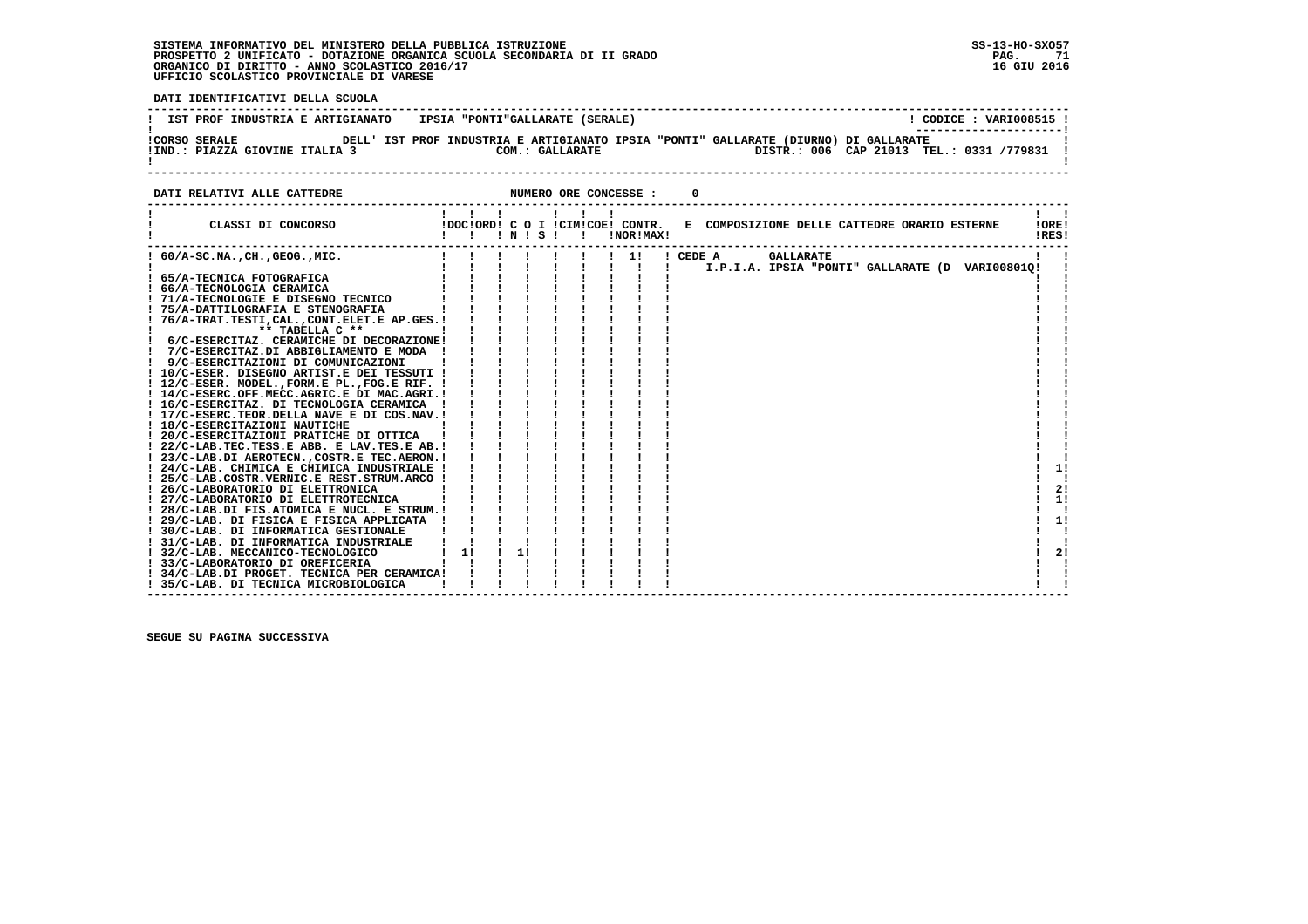**DATI IDENTIFICATIVI DELLA SCUOLA**

| IST PROF INDUSTRIA E ARTIGIANATO   IPSIA "PONTI"GALLARATE (SERALE)                                                                                                                                                                                                                                                                                                                                                                                                                                                                                                                                                                                                         |                             |  |  |                  |  |  |  | ! CODICE : VARI008515 ! |                |
|----------------------------------------------------------------------------------------------------------------------------------------------------------------------------------------------------------------------------------------------------------------------------------------------------------------------------------------------------------------------------------------------------------------------------------------------------------------------------------------------------------------------------------------------------------------------------------------------------------------------------------------------------------------------------|-----------------------------|--|--|------------------|--|--|--|-------------------------|----------------|
| !CORSO SERALE THE DELL' IST PROF INDUSTRIA E ARTIGIANATO IPSIA "PONTI" GALLARATE (DIURNO) DI GALLARATE<br>IND.: PIAZZA GIOVINE ITALIA 3 COM.: GALLARATE DESTR.: 006 CAP 21013 TEL.: 0331 /779831                                                                                                                                                                                                                                                                                                                                                                                                                                                                           |                             |  |  |                  |  |  |  |                         |                |
| DATI RELATIVI ALLE CATTEDRE <b>ALL ASSESS</b> : 0                                                                                                                                                                                                                                                                                                                                                                                                                                                                                                                                                                                                                          |                             |  |  |                  |  |  |  |                         |                |
| CLASSI DI CONCORSO               IDOCIORDI C O I ICIMICOE! CONTR.   E COMPOSIZIONE DELLE CATTEDRE ORARIO ESTERNE                                                                                                                                                                                                                                                                                                                                                                                                                                                                                                                                                           | 1 1 1 1 1 1 1<br>!!!!!!!!!! |  |  | <b>INORIMAXI</b> |  |  |  |                         | !ORE!<br>!RES! |
| ! 36/C-LAB.TECN. CARTARIA E ESERC.CARTIERA!!!!!!!!!<br>! 37/C-LAB. E REPARTI DI LAVOR. DEL LEGNO !!!!!!!!!!<br>1 38/C-LAB. E REPARTI DI LAV.ARTI GRAFICHE!              <br>1 39/C-LAB. E REPARTI LAV.INDUST.MINERARIA!            <br>! 39/C-LAB. E REPARTI LAV.INDUST.MINERARIA!<br>! 40/C-LAB. PER LE INDUSTRIE CERAMICHE<br>! 43/C-LAB. EDILIZIA ED ESERCIT.TOPOGRAFIA!<br>! 46/C-REP.LAV.PER MONTAGGIO CINEM.E TELE.!<br>! 47/C-REP.LAV.PER LA REGISTRAZ. DEL SUONO!<br>! 48/C-REP.LAV.PER LA RIPRESA CINEM.E TEL.!<br>$\frac{1}{2}$ 49/C-REP. DI LAV. PER ARTI FOTOGRAFICHE $\frac{1}{2}$ $\frac{1}{2}$ $\frac{1}{2}$<br>! 50/C-TEC.SERVIZI ED ESER.PRAT.DI CUCINA ! |                             |  |  |                  |  |  |  |                         |                |

 **IL DIRIGENTE SCOLASTICO: DATA\_\_\_\_\_\_\_\_\_\_ FIRMA\_\_\_\_\_\_\_\_\_\_\_\_\_\_\_\_\_\_ IL RESPONSABILE DELL'UFFICIO: DATA\_\_\_\_\_\_\_\_ FIRMA\_\_\_\_\_\_\_\_\_\_\_\_\_\_\_\_\_\_\_\_**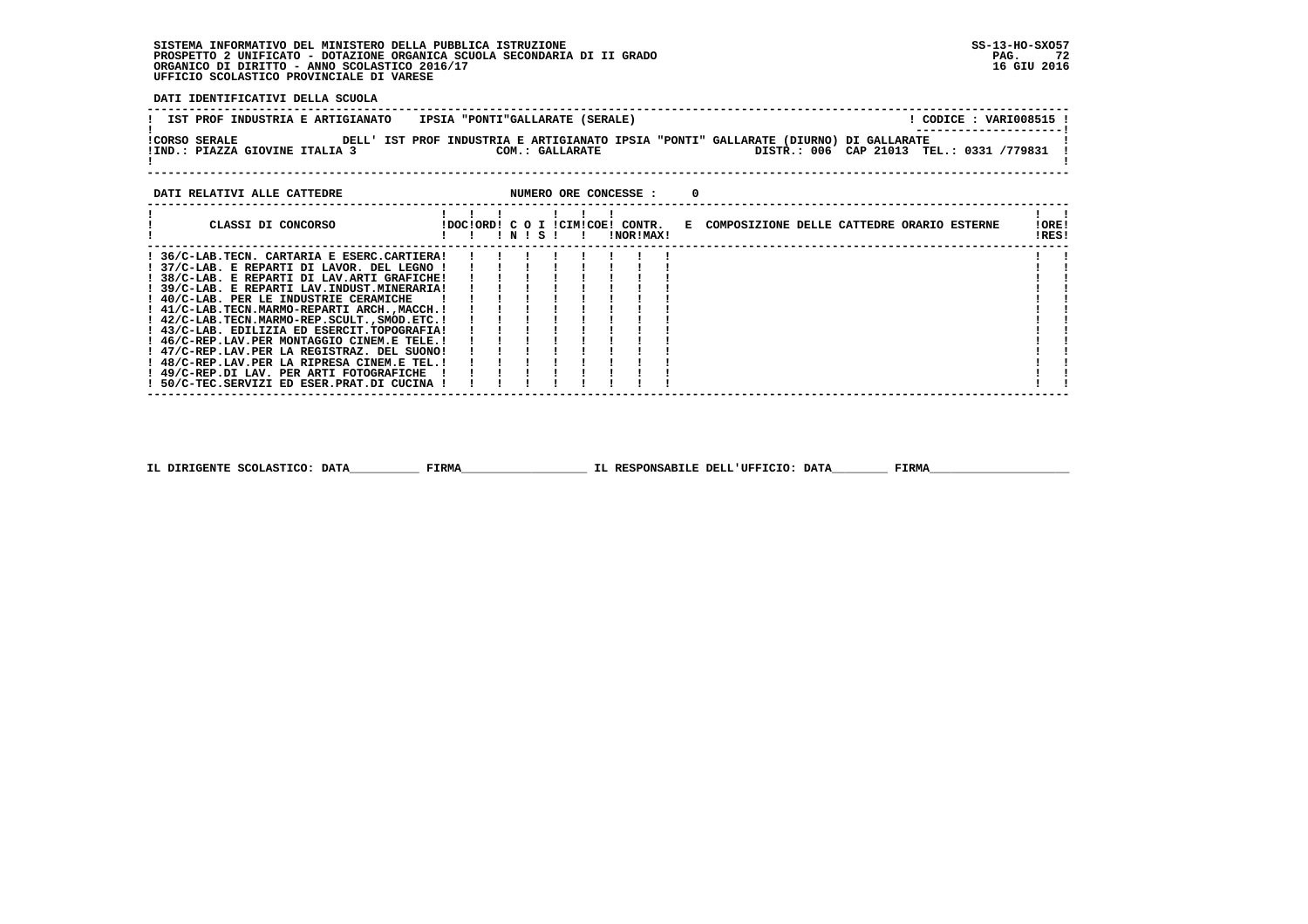## **SISTEMA INFORMATIVO DEL MINISTERO DELLA PUBBLICA ISTRUZIONE SS-13-HO-SXO57 PROSPETTO 2 UNIFICATO - DOTAZIONE ORGANICA SCUOLA SECONDARIA DI II GRADO PAG. 73 ORGANICO DI DIRITTO - ANNO SCOLASTICO 2016/17 16 GIU 2016 UFFICIO SCOLASTICO PROVINCIALE DI VARESE**

 **DATI IDENTIFICATIVI DELLA SCUOLA**

| IST PROF INDUSTRIA E ARTIGIANATO | IPSIA "DALLA CHIESA" SESTO CALENDE |                                                                       | CODICE: VARI00901G!                      |  |
|----------------------------------|------------------------------------|-----------------------------------------------------------------------|------------------------------------------|--|
|                                  |                                    |                                                                       | ---------------------                    |  |
| ISEZIONE ASSOCIATA               |                                    | ALL' ISTITUTO SUPERIORE "CARLO ALBERTO DALLA CHIESA" DI SESTO CALENDE |                                          |  |
| !IND.: VIA SAN DONATO, 1         | COM.: SESTO CALENDE                |                                                                       | DISTR.: 005 CAP 21018 TEL.: 0331 /921063 |  |
|                                  |                                    |                                                                       |                                          |  |

 **------------------------------------------------------------------------------------------------------------------------------------**

 **DATI RELATIVI ALLE CLASSI**

| CORSI - INDIRIZZI - SPECIALIZZAZIONI   | ANNI DI CORSO !<br>CORSI - INDIRIZZI - SPECIALIZZAZIONI                                                    | ANNI DI CORSO             |
|----------------------------------------|------------------------------------------------------------------------------------------------------------|---------------------------|
|                                        | 1 1 1 2 1 3 1 4 1 5 1 6 1                                                                                  | 1 1 1 2 1 3 1 4 1 5 1 6 1 |
| !IPC1 INDIRIZZO A ELABORAZIONE MANUALE | IIP09 MAN.NE ASSIS.ZA TEC. BIENNIO - TRIENNIO ! 1! ! ! ! ! ! IIPAI APP. IMP. SER. TEC. IND. CIV. - OPZIONE | .                         |

 **------------------------------------------------------------------------------------------------------------------------------------**

| CLASSI DI CONCORSO<br>IDOCIORDI C O I ICIMICOEI CONTR.<br>E COMPOSIZIONE DELLE CATTEDRE ORARIO ESTERNE<br>!ORE!<br>$'$ N $'$ S $'$<br>!NOR!MAX!<br>IRES!<br>! 12/A-CHIMICA AGRARIA<br>2!<br>13/A-CHIMICA E TECNOLOGIE CHIMICHE<br>CEDE A<br><b>GAVIRATE</b><br>I.T.C.G. I.T. C.E.G. I.S.I.S. "STEI VATD012012!<br>16/A-COSTR., TECNOL. DELLE COST. E DIS. TEC. !<br>21<br>19/A-DISCIPLINE GIURIDICHE ED ECONOMIC.<br>CEDE A<br><b>SARONNO</b><br>I.T.C. I.T.C. "GINO ZAPPA" - SARO VATD08000G!<br>20/A-DISCIPLINE MECCANICHE E TECNOLOGIA<br>31<br>27/A-DISEGNO TECNICO ED ARTISTICO<br>1! 11!<br>34/A-ELETTRONICA<br>COMPLETA CON SESTO CALENDE<br>91<br>IST.TECNICO TECNOLOGICO "D VATF00901C!<br>I.T.I.<br>35/A-ELETTROTECNICA ED APPLICAZIONI<br>38/A-FISICA<br>11<br>CEDE A<br><b>SESTO CALENDE</b><br>39/A-GEOGRAFIA<br>VATD009016!<br>I.T.C.<br>IST.TECN.ECONOMICO "DALLA<br>42/A-INFORMATICA<br>31<br>46/A-LINGUA E CIV. STRANIERA (INGLESE)<br>CEDE A<br><b>SESTO CALENDE</b><br>VATD009016!<br>I.T.C.<br>IST.TECN.ECONOMICO "DALLA<br>31<br>CEDE A<br>47/A-MATEMATICA<br><b>SARONNO</b><br>LICEO SCIENTIFICO G. B. GR VAPS020004!<br>L.S.<br>41<br><b>SESTO CALENDE</b><br>ED A<br>I.T.I.<br>IST.TECNICO TECNOLOGICO "D<br><b>VATF00901C!</b><br>48/A-MATEMATICA APPLICATA<br>49/A-MATEMATICA E FISICA<br>1! 12!<br>11<br>50/A-LETTERE IST.ISTR.SECOND. DI II GR.<br>COMPLETA CON SESTO CALENDE<br>61<br>VATD009016!<br>I.T.C.<br>IST.TECN.ECONOMICO "DALLA | DATI RELATIVI ALLE CATTEDRE |  |  |  | NUMERO ORE CONCESSE : |  |  |  |  |
|-----------------------------------------------------------------------------------------------------------------------------------------------------------------------------------------------------------------------------------------------------------------------------------------------------------------------------------------------------------------------------------------------------------------------------------------------------------------------------------------------------------------------------------------------------------------------------------------------------------------------------------------------------------------------------------------------------------------------------------------------------------------------------------------------------------------------------------------------------------------------------------------------------------------------------------------------------------------------------------------------------------------------------------------------------------------------------------------------------------------------------------------------------------------------------------------------------------------------------------------------------------------------------------------------------------------------------------------------------------------------------------------------------------------------------------------------------------------------|-----------------------------|--|--|--|-----------------------|--|--|--|--|
|                                                                                                                                                                                                                                                                                                                                                                                                                                                                                                                                                                                                                                                                                                                                                                                                                                                                                                                                                                                                                                                                                                                                                                                                                                                                                                                                                                                                                                                                       |                             |  |  |  |                       |  |  |  |  |
|                                                                                                                                                                                                                                                                                                                                                                                                                                                                                                                                                                                                                                                                                                                                                                                                                                                                                                                                                                                                                                                                                                                                                                                                                                                                                                                                                                                                                                                                       |                             |  |  |  |                       |  |  |  |  |
|                                                                                                                                                                                                                                                                                                                                                                                                                                                                                                                                                                                                                                                                                                                                                                                                                                                                                                                                                                                                                                                                                                                                                                                                                                                                                                                                                                                                                                                                       |                             |  |  |  |                       |  |  |  |  |
|                                                                                                                                                                                                                                                                                                                                                                                                                                                                                                                                                                                                                                                                                                                                                                                                                                                                                                                                                                                                                                                                                                                                                                                                                                                                                                                                                                                                                                                                       |                             |  |  |  |                       |  |  |  |  |
|                                                                                                                                                                                                                                                                                                                                                                                                                                                                                                                                                                                                                                                                                                                                                                                                                                                                                                                                                                                                                                                                                                                                                                                                                                                                                                                                                                                                                                                                       |                             |  |  |  |                       |  |  |  |  |
|                                                                                                                                                                                                                                                                                                                                                                                                                                                                                                                                                                                                                                                                                                                                                                                                                                                                                                                                                                                                                                                                                                                                                                                                                                                                                                                                                                                                                                                                       |                             |  |  |  |                       |  |  |  |  |
|                                                                                                                                                                                                                                                                                                                                                                                                                                                                                                                                                                                                                                                                                                                                                                                                                                                                                                                                                                                                                                                                                                                                                                                                                                                                                                                                                                                                                                                                       |                             |  |  |  |                       |  |  |  |  |
|                                                                                                                                                                                                                                                                                                                                                                                                                                                                                                                                                                                                                                                                                                                                                                                                                                                                                                                                                                                                                                                                                                                                                                                                                                                                                                                                                                                                                                                                       |                             |  |  |  |                       |  |  |  |  |
|                                                                                                                                                                                                                                                                                                                                                                                                                                                                                                                                                                                                                                                                                                                                                                                                                                                                                                                                                                                                                                                                                                                                                                                                                                                                                                                                                                                                                                                                       |                             |  |  |  |                       |  |  |  |  |
|                                                                                                                                                                                                                                                                                                                                                                                                                                                                                                                                                                                                                                                                                                                                                                                                                                                                                                                                                                                                                                                                                                                                                                                                                                                                                                                                                                                                                                                                       |                             |  |  |  |                       |  |  |  |  |
|                                                                                                                                                                                                                                                                                                                                                                                                                                                                                                                                                                                                                                                                                                                                                                                                                                                                                                                                                                                                                                                                                                                                                                                                                                                                                                                                                                                                                                                                       |                             |  |  |  |                       |  |  |  |  |
|                                                                                                                                                                                                                                                                                                                                                                                                                                                                                                                                                                                                                                                                                                                                                                                                                                                                                                                                                                                                                                                                                                                                                                                                                                                                                                                                                                                                                                                                       |                             |  |  |  |                       |  |  |  |  |
|                                                                                                                                                                                                                                                                                                                                                                                                                                                                                                                                                                                                                                                                                                                                                                                                                                                                                                                                                                                                                                                                                                                                                                                                                                                                                                                                                                                                                                                                       |                             |  |  |  |                       |  |  |  |  |
|                                                                                                                                                                                                                                                                                                                                                                                                                                                                                                                                                                                                                                                                                                                                                                                                                                                                                                                                                                                                                                                                                                                                                                                                                                                                                                                                                                                                                                                                       |                             |  |  |  |                       |  |  |  |  |
|                                                                                                                                                                                                                                                                                                                                                                                                                                                                                                                                                                                                                                                                                                                                                                                                                                                                                                                                                                                                                                                                                                                                                                                                                                                                                                                                                                                                                                                                       |                             |  |  |  |                       |  |  |  |  |
|                                                                                                                                                                                                                                                                                                                                                                                                                                                                                                                                                                                                                                                                                                                                                                                                                                                                                                                                                                                                                                                                                                                                                                                                                                                                                                                                                                                                                                                                       |                             |  |  |  |                       |  |  |  |  |
|                                                                                                                                                                                                                                                                                                                                                                                                                                                                                                                                                                                                                                                                                                                                                                                                                                                                                                                                                                                                                                                                                                                                                                                                                                                                                                                                                                                                                                                                       |                             |  |  |  |                       |  |  |  |  |
|                                                                                                                                                                                                                                                                                                                                                                                                                                                                                                                                                                                                                                                                                                                                                                                                                                                                                                                                                                                                                                                                                                                                                                                                                                                                                                                                                                                                                                                                       |                             |  |  |  |                       |  |  |  |  |
|                                                                                                                                                                                                                                                                                                                                                                                                                                                                                                                                                                                                                                                                                                                                                                                                                                                                                                                                                                                                                                                                                                                                                                                                                                                                                                                                                                                                                                                                       |                             |  |  |  |                       |  |  |  |  |
|                                                                                                                                                                                                                                                                                                                                                                                                                                                                                                                                                                                                                                                                                                                                                                                                                                                                                                                                                                                                                                                                                                                                                                                                                                                                                                                                                                                                                                                                       |                             |  |  |  |                       |  |  |  |  |
|                                                                                                                                                                                                                                                                                                                                                                                                                                                                                                                                                                                                                                                                                                                                                                                                                                                                                                                                                                                                                                                                                                                                                                                                                                                                                                                                                                                                                                                                       |                             |  |  |  |                       |  |  |  |  |
|                                                                                                                                                                                                                                                                                                                                                                                                                                                                                                                                                                                                                                                                                                                                                                                                                                                                                                                                                                                                                                                                                                                                                                                                                                                                                                                                                                                                                                                                       |                             |  |  |  |                       |  |  |  |  |
|                                                                                                                                                                                                                                                                                                                                                                                                                                                                                                                                                                                                                                                                                                                                                                                                                                                                                                                                                                                                                                                                                                                                                                                                                                                                                                                                                                                                                                                                       |                             |  |  |  |                       |  |  |  |  |
|                                                                                                                                                                                                                                                                                                                                                                                                                                                                                                                                                                                                                                                                                                                                                                                                                                                                                                                                                                                                                                                                                                                                                                                                                                                                                                                                                                                                                                                                       |                             |  |  |  |                       |  |  |  |  |
|                                                                                                                                                                                                                                                                                                                                                                                                                                                                                                                                                                                                                                                                                                                                                                                                                                                                                                                                                                                                                                                                                                                                                                                                                                                                                                                                                                                                                                                                       |                             |  |  |  |                       |  |  |  |  |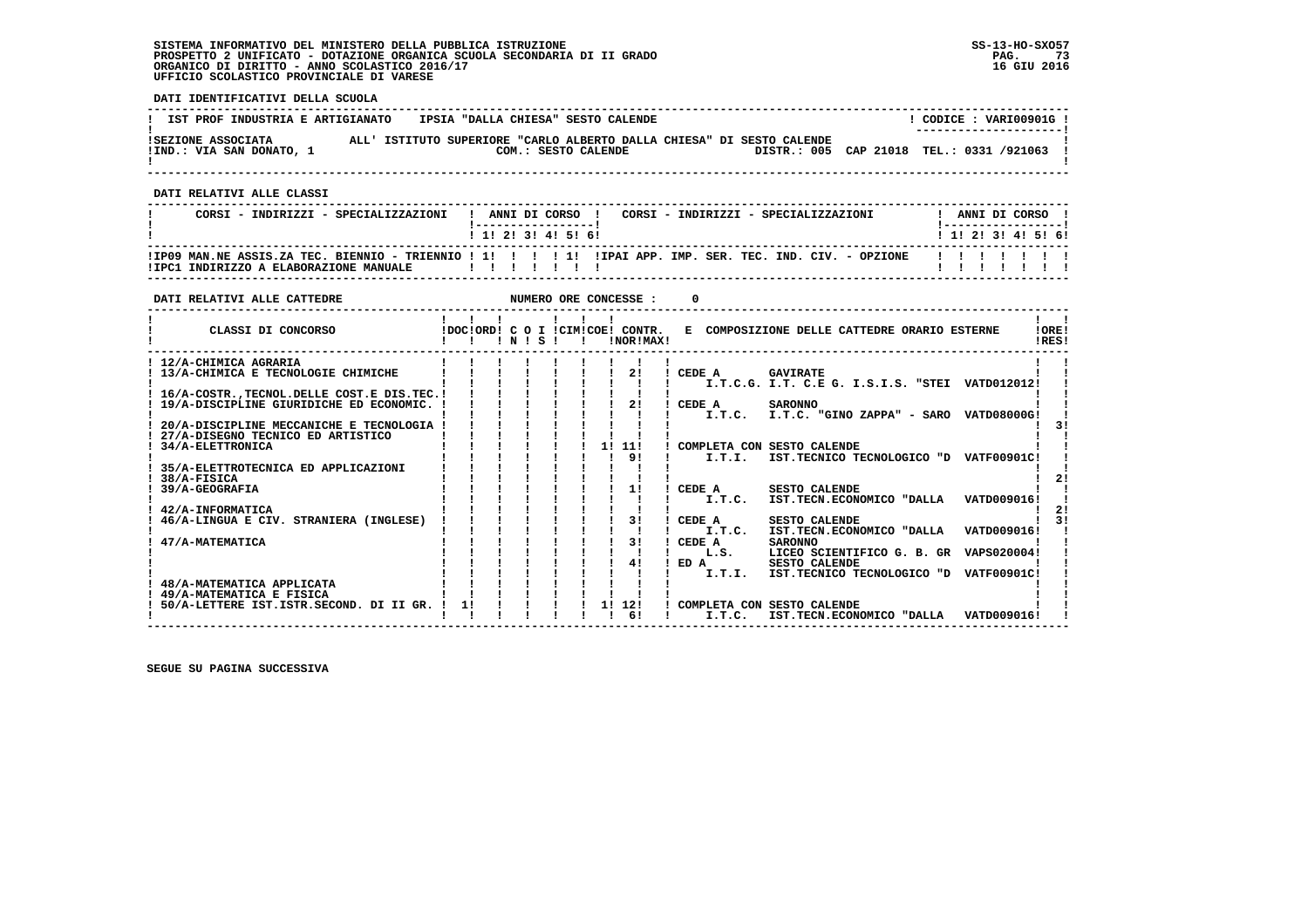#### **SISTEMA INFORMATIVO DEL MINISTERO DELLA PUBBLICA ISTRUZIONE SS-13-HO-SXO57 PROSPETTO 2 UNIFICATO - DOTAZIONE ORGANICA SCUOLA SECONDARIA DI II GRADO PAG. 74**ORGANICO DI DIRITTO - ANNO SCOLASTICO 2016/17  **UFFICIO SCOLASTICO PROVINCIALE DI VARESE**

74 16 GIU 2016

 **DATI IDENTIFICATIVI DELLA SCUOLA**

| IST PROF INDUSTRIA E ARTIGIANATO               | IPSIA "DALLA CHIESA" SESTO CALENDE                                                           | CODICE: VARI00901G<br>---------------------- |
|------------------------------------------------|----------------------------------------------------------------------------------------------|----------------------------------------------|
| ISEZIONE ASSOCIATA<br>!IND.: VIA SAN DONATO, 1 | ALL' ISTITUTO SUPERIORE "CARLO ALBERTO DALLA CHIESA" DI SESTO CALENDE<br>COM.: SESTO CALENDE | DISTR.: 005 CAP 21018 TEL.: 0331 /921063     |

**DATI RELATIVI ALLE CATTEDRE NUMERO ORE CONCESSE : 0 ------------------------------------------------------------------------------------------------------------------------------------ ! ! ! ! ! ! ! ! ! ! CLASSI DI CONCORSO !DOC!ORD! C O I !CIM!COE! CONTR. E COMPOSIZIONE DELLE CATTEDRE ORARIO ESTERNE !ORE! ! ! ! ! N ! S ! ! !NOR!MAX! !RES! ------------------------------------------------------------------------------------------------------------------------------------** $\mathbf{I}$   $\mathbf{I}$  **! 60/A-SC.NA.,CH.,GEOG.,MIC. ! ! ! ! ! ! ! 2! ! CEDE A BUSTO ARSIZIO ! ! ! ! ! ! ! ! ! ! ! ! IPSCT I.P.S.S.C.T. "P.VERRI" -BU VARC030007! ! ! 66/A-TECNOLOGIA CERAMICA ! ! ! ! ! ! ! ! ! ! ! ! 71/A-TECNOLOGIE E DISEGNO TECNICO ! ! ! ! ! ! ! 3! ! CEDE A SESTO CALENDE ! ! ! ! ! ! ! ! ! ! ! ! I.T.I. IST.TECNICO TECNOLOGICO "D VATF00901C! ! ! 76/A-TRAT.TESTI,CAL.,CONT.ELET.E AP.GES.! ! ! ! ! ! ! ! ! ! ! ! \*\* TABELLA C \*\* ! ! ! ! ! ! ! ! ! ! ! ! 6/C-ESERCITAZ. CERAMICHE DI DECORAZIONE! ! ! ! ! ! ! ! ! ! !** $\mathbf{I}$ - 1  **! 7/C-ESERCITAZ.DI ABBIGLIAMENTO E MODA ! ! ! ! ! ! ! ! ! ! ! ! 9/C-ESERCITAZIONI DI COMUNICAZIONI ! ! ! ! ! ! ! ! ! ! ! ! 10/C-ESER. DISEGNO ARTIST.E DEI TESSUTI ! ! ! ! ! ! ! ! ! ! ! ! 12/C-ESER. MODEL.,FORM.E PL.,FOG.E RIF. ! ! ! ! ! ! ! ! ! ! ! ! 14/C-ESERC.OFF.MECC.AGRIC.E DI MAC.AGRI.! ! ! ! ! ! ! ! ! ! ! ! 16/C-ESERCITAZ. DI TECNOLOGIA CERAMICA ! ! ! ! ! ! ! ! ! ! ! ! 17/C-ESERC.TEOR.DELLA NAVE E DI COS.NAV.! ! ! ! ! ! ! ! ! ! ! ! 18/C-ESERCITAZIONI NAUTICHE ! ! ! ! ! ! ! ! ! ! ! ! 20/C-ESERCITAZIONI PRATICHE DI OTTICA ! ! ! ! ! ! ! ! ! ! ! ! 22/C-LAB.TEC.TESS.E ABB. E LAV.TES.E AB.! ! ! ! ! ! ! ! ! ! !**- 1 - 1  $1 \quad 11$  **! 24/C-LAB. CHIMICA E CHIMICA INDUSTRIALE ! ! ! ! ! ! ! ! ! ! 1! ! 25/C-LAB.COSTR.VERNIC.E REST.STRUM.ARCO ! ! ! ! ! ! ! ! ! ! ! ! 26/C-LABORATORIO DI ELETTRONICA ! 1! ! ! ! ! 1! 11! ! COMPLETA CON TRADATE ! ! ! ! ! ! ! ! ! ! 7! ! I.T.I. I.T.I.S. ISIS "L.GEYMONAT" VATF026016! ! ! 27/C-LABORATORIO DI ELETTROTECNICA ! ! ! ! ! ! ! ! ! ! ! ! 28/C-LAB.DI FIS.ATOMICA E NUCL. E STRUM.! ! ! ! ! ! ! ! ! ! ! ! 29/C-LAB. DI FISICA E FISICA APPLICATA ! ! ! ! ! ! ! ! ! ! ! ! 30/C-LAB. DI INFORMATICA GESTIONALE ! ! ! ! ! ! ! ! ! ! ! ! 31/C-LAB. DI INFORMATICA INDUSTRIALE ! ! ! ! ! ! ! ! ! ! ! ! 32/C-LAB. MECCANICO-TECNOLOGICO ! ! ! ! ! ! ! ! ! ! 2! ! 33/C-LABORATORIO DI OREFICERIA ! ! ! ! ! ! ! ! ! ! !** $\blacksquare$  $\blacksquare$  $1 \quad 21$  $\blacksquare$  $\overline{\phantom{a}}$  **! 34/C-LAB.DI PROGET. TECNICA PER CERAMICA! ! ! ! ! ! ! ! ! ! ! ! 35/C-LAB. DI TECNICA MICROBIOLOGICA ! ! ! ! ! ! ! ! ! ! ! ! 36/C-LAB.TECN. CARTARIA E ESERC.CARTIERA! ! ! ! ! ! ! ! ! ! !** $\mathbf{I}$  $\overline{\phantom{a}}$  **------------------------------------------------------------------------------------------------------------------------------------**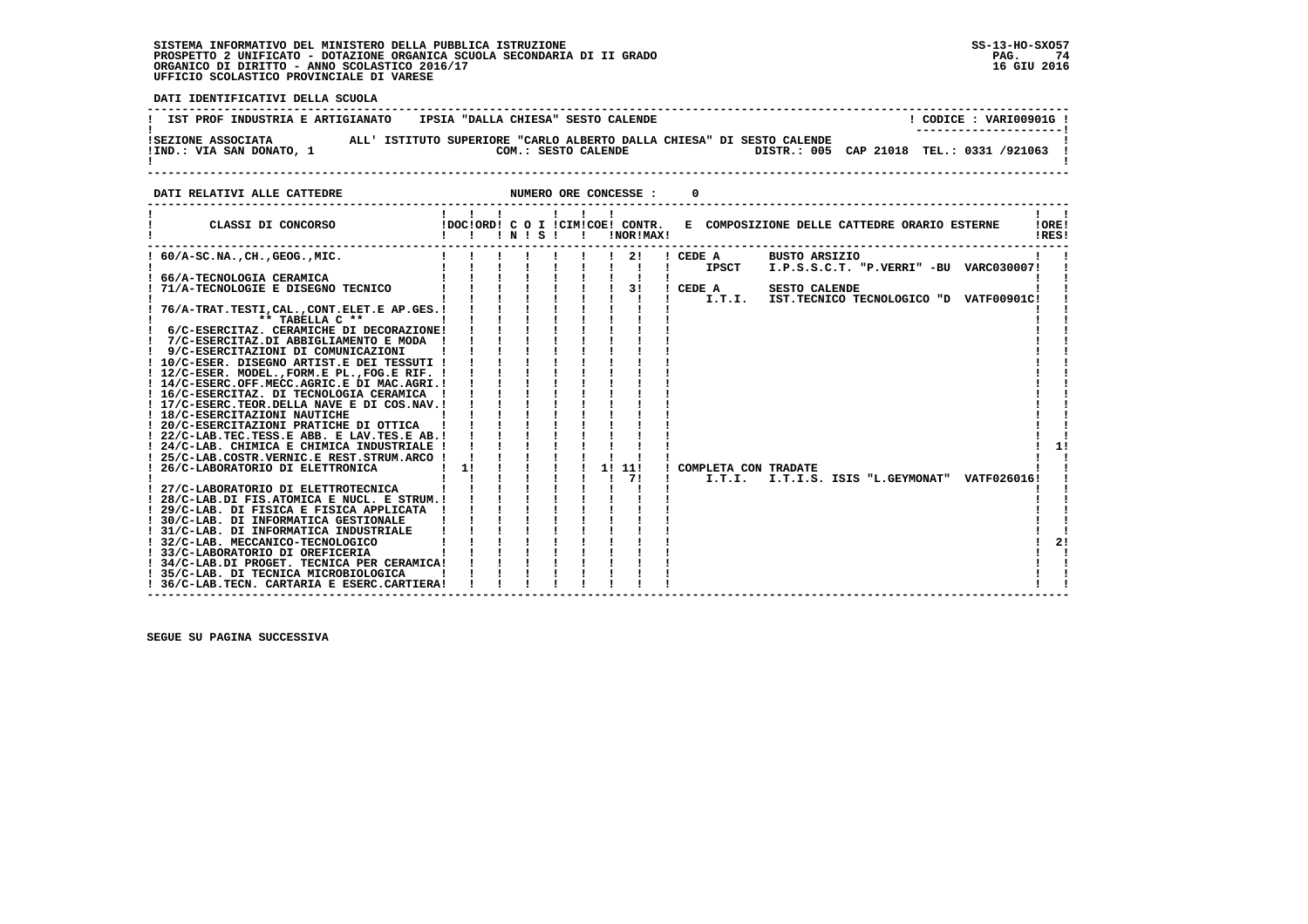# **SISTEMA INFORMATIVO DEL MINISTERO DELLA PUBBLICA ISTRUZIONE SS-13-HO-SXO57**PROSPETTO 2 UNIFICATO - DOTAZIONE ORGANICA SCUOLA SECONDARIA DI II GRADO<br>ORGANICO DI DIRITTO - ANNO SCOLASTICO 2016/17<br>UFFICIO SCOLASTICO PROVINCIALE DI VARESE

 **DATI IDENTIFICATIVI DELLA SCUOLA**

| IST PROF INDUSTRIA E ARTIGIANATO               | IPSIA "DALLA CHIESA" SESTO CALENDE                                                           | CODICE: VARI00901G!<br>--------------------- |
|------------------------------------------------|----------------------------------------------------------------------------------------------|----------------------------------------------|
| ISEZIONE ASSOCIATA<br>!IND.: VIA SAN DONATO, 1 | ALL' ISTITUTO SUPERIORE "CARLO ALBERTO DALLA CHIESA" DI SESTO CALENDE<br>COM.: SESTO CALENDE | DISTR.: 005 CAP 21018 TEL.: 0331 /921063     |
| <b>BIRT BULLWILL JIIN ALMMUDDO</b>             | $\frac{1}{2}$                                                                                |                                              |

| DATI RELATIVI ALLE CATTEDRE                                                                                                                                                                                                                                                                                                                                                                                                                                                     |                                  |           |  |  | NUMERO ORE CONCESSE : |  |                                              |                |  |
|---------------------------------------------------------------------------------------------------------------------------------------------------------------------------------------------------------------------------------------------------------------------------------------------------------------------------------------------------------------------------------------------------------------------------------------------------------------------------------|----------------------------------|-----------|--|--|-----------------------|--|----------------------------------------------|----------------|--|
| CLASSI DI CONCORSO                                                                                                                                                                                                                                                                                                                                                                                                                                                              | !DOC!ORD! C O I !CIM!COE! CONTR. | ! N ! S ! |  |  | INORIMAX!             |  | E COMPOSIZIONE DELLE CATTEDRE ORARIO ESTERNE | !ORE!<br>!RES! |  |
| ! 37/C-LAB. E REPARTI DI LAVOR. DEL LEGNO !<br>! 38/C-LAB. E REPARTI DI LAV.ARTI GRAFICHE!<br>! 39/C-LAB. E REPARTI LAV.INDUST.MINERARIA!<br>! 40/C-LAB. PER LE INDUSTRIE CERAMICHE<br>! 41/C-LAB.TECN.MARMO-REPARTI ARCH.,MACCH.!<br>! 42/C-LAB.TECN.MARMO-REP.SCULT., SMOD.ETC. !<br>! 43/C-LAB. EDILIZIA ED ESERCIT.TOPOGRAFIA!<br>! 46/C-REP.LAV.PER MONTAGGIO CINEM.E TELE.!<br>! 47/C-REP.LAV.PER LA REGISTRAZ. DEL SUONO!<br>! 48/C-REP.LAV.PER LA RIPRESA CINEM.E TEL.! |                                  |           |  |  |                       |  |                                              |                |  |
| ! 49/C-REP.DI LAV. PER ARTI FOTOGRAFICHE<br>! 50/C-TEC.SERVIZI ED ESER.PRAT.DI CUCINA !                                                                                                                                                                                                                                                                                                                                                                                         |                                  |           |  |  |                       |  |                                              |                |  |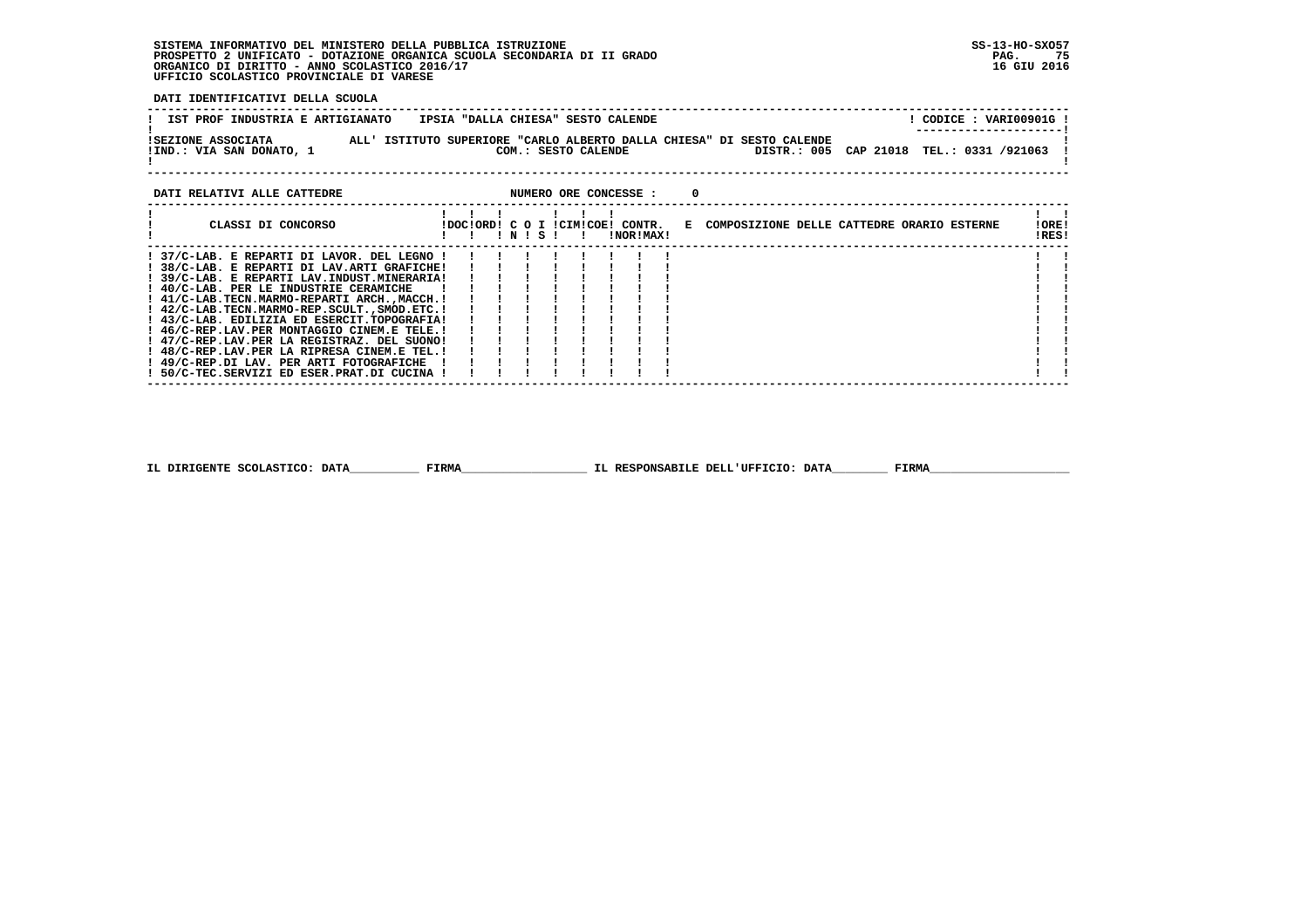## **SISTEMA INFORMATIVO DEL MINISTERO DELLA PUBBLICA ISTRUZIONE SS-13-HO-SXO57 PROSPETTO 2 UNIFICATO - DOTAZIONE ORGANICA SCUOLA SECONDARIA DI II GRADO PAG. 76 ORGANICO DI DIRITTO - ANNO SCOLASTICO 2016/17 16 GIU 2016 UFFICIO SCOLASTICO PROVINCIALE DI VARESE**

 **DATI IDENTIFICATIVI DELLA SCUOLA**

| IST PROF INDUSTRIA E ARTIGIANATO          | I.P.S.I.A. ISIS "NEWTON" - VARESE                              | CODICE: VARI01701E !<br>________________________ |
|-------------------------------------------|----------------------------------------------------------------|--------------------------------------------------|
| ISEZIONE ASSOCIATA<br>!IND.: VIA ZUCCHI 3 | ALL' ISTITUTO SUPERIORE ISAAC NEWTON DI VARESE<br>COM.: VARESE | DISTR.: 003 CAP 21100 TEL.: 0332 /312065         |

 **------------------------------------------------------------------------------------------------------------------------------------**

 **DATI RELATIVI ALLE CLASSI**

| CORSI - INDIRIZZI - SPECIALIZZAZIONI                                                                                                                                   | CORSI - INDIRIZZI - SPECIALIZZAZIONI<br>ANNI DI CORSO !<br>. .<br>! ------------------                                                                                                                                                                          | ANNI DI CORSO !<br><u>! ----------------- !</u>                 |
|------------------------------------------------------------------------------------------------------------------------------------------------------------------------|-----------------------------------------------------------------------------------------------------------------------------------------------------------------------------------------------------------------------------------------------------------------|-----------------------------------------------------------------|
|                                                                                                                                                                        | $1$ , 1! 2! 3! 4! 5! 6!                                                                                                                                                                                                                                         | $1$ 1! 2! 3! 4! 5! 6!                                           |
| !IPID INDUSTRIA - TRIENNIO<br>!IPOA OPERATORE DELL'ABBIGLIAMENTO<br><b>!IPON OPERATORE ELETTRICO</b><br>! IPQU OPERATORE DI IMPIANTI TERMOIDRAULICI   ! ! ! 1! ! ! ! ! | IP01 SER.ZI AGRIC. S.PO RUR.LE BIEN. TRIEN. ! 1! 2! 1! 1! 1! IIP09 MAN.NE ASSIS.ZA TEC. BIENNIO - TRIENNIO<br>!IPMM MAN.NE DEI MEZZI DI TRASPORTO - OPZIONE<br>!IPOM OPERAT. ALLA RIPARAZ. VEICOLI A MOTORE<br>11 11 11 1<br>!!!!!!!!!!!POP OPERATORE MECCANICO | 131411111<br>1 1 1 2 1 2 1 2 1<br>$1$ 1! 2! 1! 1! !!<br>1111111 |

**DATI RELATIVI ALLE CATTEDRE NUMERO ORE CONCESSE : 0** 

| CLASSI DI CONCORSO                                    | IDOCIORD! C O I ICIMICOE! CONTR. | ! N ! | - S |  |    |     | !NOR!MAX! |                     | E COMPOSIZIONE DELLE CATTEDRE ORARIO ESTERNE |                    | !ORE!<br>!RES! |
|-------------------------------------------------------|----------------------------------|-------|-----|--|----|-----|-----------|---------------------|----------------------------------------------|--------------------|----------------|
| 1/A-AEROTECNICA E COSTRUZ. AERONAUTICHE!              |                                  |       |     |  |    |     |           |                     |                                              |                    |                |
| 3/A-ARTE DEL DISEGNO ANIMATO                          |                                  |       |     |  |    |     |           |                     |                                              |                    |                |
| 12/A-CHIMICA AGRARIA                                  |                                  |       |     |  |    |     |           |                     |                                              |                    |                |
| 13/A-CHIMICA E TECNOLOGIE CHIMICHE                    | 1!                               | 21    |     |  |    |     |           | CEDE A              | VARESE                                       |                    |                |
|                                                       |                                  |       |     |  |    |     |           | <b>IPSCT</b>        | I.P.S.S.C.T. "L.EINAUDI"                     | VARC02000L!        |                |
| ! 16/A-COSTR., TECNOL. DELLE COST. E DIS. TEC. !      |                                  |       |     |  |    |     |           |                     |                                              |                    |                |
| ! 17/A-DISCIPLINE ECONOMICO-AZIENDALI                 |                                  |       |     |  |    |     |           |                     |                                              |                    |                |
| 19/A-DISCIPLINE GIURIDICHE ED ECONOMIC.               | 21                               | 11    |     |  | 11 |     | 14!       | COMPLETA CON VARESE |                                              |                    |                |
|                                                       |                                  |       |     |  |    | 41  |           | I.T.G.              | I.T.G. ISIS "NERVI" -VARES                   | VATL013018!        |                |
|                                                       |                                  |       |     |  |    | 21  |           | CEDE A              | <b>BISUSCHIO</b>                             |                    |                |
|                                                       |                                  |       |     |  |    |     |           | I.T.T.              | I.T.C TURISMO ISIS "VALCER                   | <b>VATN004011!</b> |                |
| 20/A-DISCIPLINE MECCANICHE E TECNOLOGIA               | 61                               | 31    | 3!  |  |    | 91  |           | CEDE A              | <b>VARESE</b>                                |                    | -12!           |
|                                                       |                                  |       |     |  |    |     |           | I.T.I.              | I.T.I.S ISIS "NEWTON" - VA VATF01701B!       |                    |                |
| 22/A-DISCIPLINE PLASTICHE                             |                                  |       |     |  |    |     |           |                     |                                              |                    |                |
| 24/A-DISEGNO E STORIA DEL COSTUME                     |                                  |       |     |  |    |     |           |                     |                                              |                    |                |
| 25/A-DISEGNO E STORIA DELL'ARTE                       |                                  |       |     |  |    |     |           |                     |                                              |                    |                |
| 27/A-DISEGNO TECNICO ED ARTISTICO<br>34/A-ELETTRONICA | 2 <sub>1</sub>                   |       | 11  |  | 11 |     | 81        | COMPLETA CON VARESE |                                              |                    |                |
|                                                       |                                  |       |     |  |    | 10! |           |                     | I.P.I.A. IPSIA ISIS "NEWTON" - VARE          | <b>VARI01751X!</b> |                |
| 35/A-ELETTROTECNICA ED APPLICAZIONI                   | 1!                               | 41    | 11  |  |    |     |           |                     |                                              |                    | 4!             |
| 38/A-FISICA                                           | 1!                               | 1!    |     |  |    |     |           |                     |                                              |                    | 12!            |
| 39/A-GEOGRAFIA                                        |                                  |       |     |  |    |     |           |                     |                                              |                    |                |
| ! 42/A-INFORMATICA                                    |                                  |       |     |  |    |     |           |                     |                                              |                    | 61             |
| ! 44/A-LINGUAGGIO PER CINEMATOGR.E TELEV.             |                                  |       |     |  |    |     |           |                     |                                              |                    |                |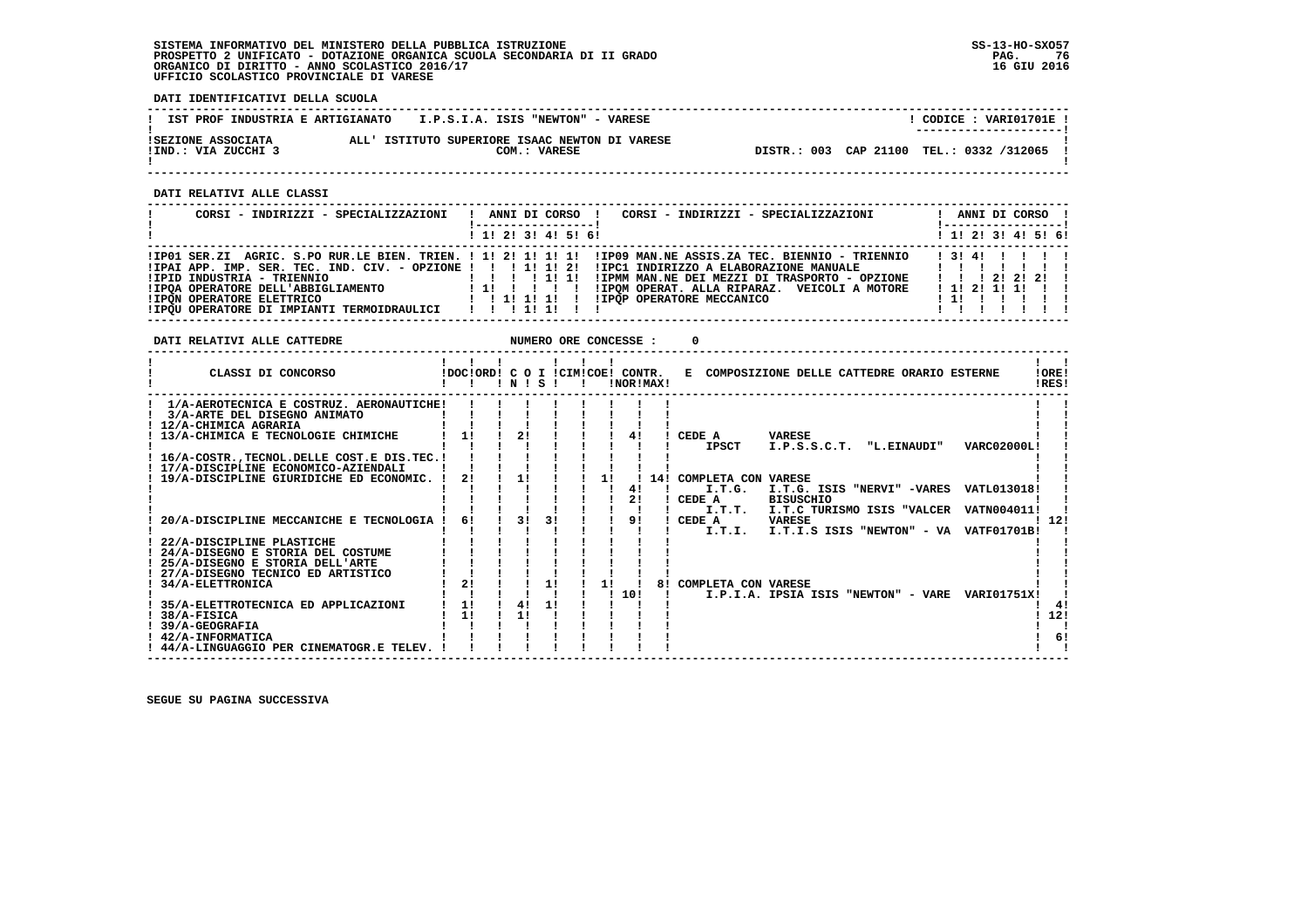# **SISTEMA INFORMATIVO DEL MINISTERO DELLA PUBBLICA ISTRUZIONE SS-13-HO-SXO57**PROSPETTO 2 UNIFICATO - DOTAZIONE ORGANICA SCUOLA SECONDARIA DI II GRADO<br>ORGANICO DI DIRITTO - ANNO SCOLASTICO 2016/17<br>UFFICIO SCOLASTICO PROVINCIALE DI VARESE

j

| DATI IDENTIFICATIVI DELLA SCUOLA                                                                                                                                                                                                                                                                                                                                                                                                                                |                                                                    |                           |                |                                                                     |                                                  |                                                                                                                                                                                                                                                                                                                              |  |  |  |  |  |  |  |  |  |
|-----------------------------------------------------------------------------------------------------------------------------------------------------------------------------------------------------------------------------------------------------------------------------------------------------------------------------------------------------------------------------------------------------------------------------------------------------------------|--------------------------------------------------------------------|---------------------------|----------------|---------------------------------------------------------------------|--------------------------------------------------|------------------------------------------------------------------------------------------------------------------------------------------------------------------------------------------------------------------------------------------------------------------------------------------------------------------------------|--|--|--|--|--|--|--|--|--|
| IST PROF INDUSTRIA E ARTIGIANATO                                                                                                                                                                                                                                                                                                                                                                                                                                | I.P.S.I.A. ISIS "NEWTON" - VARESE                                  |                           |                |                                                                     |                                                  | ! CODICE : VARI01701E !                                                                                                                                                                                                                                                                                                      |  |  |  |  |  |  |  |  |  |
|                                                                                                                                                                                                                                                                                                                                                                                                                                                                 |                                                                    |                           |                |                                                                     |                                                  | DISTR.: 003 CAP 21100 TEL.: 0332 /312065 !                                                                                                                                                                                                                                                                                   |  |  |  |  |  |  |  |  |  |
| DATI RELATIVI ALLE CATTEDRE                                                                                                                                                                                                                                                                                                                                                                                                                                     | NUMERO ORE CONCESSE :                                              |                           |                |                                                                     |                                                  |                                                                                                                                                                                                                                                                                                                              |  |  |  |  |  |  |  |  |  |
|                                                                                                                                                                                                                                                                                                                                                                                                                                                                 |                                                                    |                           |                | $\blacksquare$                                                      |                                                  | $1 - 1$<br>10RE1<br>IRES!                                                                                                                                                                                                                                                                                                    |  |  |  |  |  |  |  |  |  |
| ! 46/A-LINGUA E CIV. STRANIERA (INGLESE) ! 5! ! 3! 2! ! 1! 15!<br>! 46/A-LINGUA E CIV. STRANIERA (FRANCESE) ! ! !                                                                                                                                                                                                                                                                                                                                               |                                                                    |                           |                |                                                                     |                                                  | ! COMPLETA CON TRADATE<br>I.P.S.C. I.P.S.S.C.T. "MONTALE" - VARC024011!                                                                                                                                                                                                                                                      |  |  |  |  |  |  |  |  |  |
| ! 46/A-LINGUA E CIV. STRANIERA (TEDESCO) ! ! ! ! ! ! ! ! !<br>! 47/A-MATEMATICA                                                                                                                                                                                                                                                                                                                                                                                 | $1 \quad 4! \quad 1 \quad 4! \quad 2!$<br>1 1 1 1 1 1 1 1 1 1      |                           |                | $1 \quad 1 \quad 31$<br><b>Contract Contract</b>                    |                                                  | ! CEDE A VARESE<br>I.T.I. I.T.I.S ISIS "NEWTON" - VA VATF01701B!                                                                                                                                                                                                                                                             |  |  |  |  |  |  |  |  |  |
| ! 48/A-MATEMATICA APPLICATA<br>! 49/A-MATEMATICA E FISICA<br>! 50/A-LETTERE IST.ISTR.SECOND. DI II GR. ! 9! ! 7!<br>$\mathbf{I}$ and $\mathbf{I}$ and $\mathbf{I}$ and $\mathbf{I}$ and $\mathbf{I}$<br>! 57/A-SCIENZA DEGLI ALIMENTI                                                                                                                                                                                                                           | $-1$ $-1$ $-1$ $-1$<br>$1$ $1$ $1$ $1$ $1$                         |                           |                |                                                                     |                                                  | 21                                                                                                                                                                                                                                                                                                                           |  |  |  |  |  |  |  |  |  |
| ! 58/A-SC.E MEC.AGR.E T.GEST.AZ., FIT., ENT.! 1! ! 3!                                                                                                                                                                                                                                                                                                                                                                                                           |                                                                    | $1 - 1$                   |                | $1 \quad 1 \quad 71$                                                | $\frac{1}{2}$<br><b>Contract Contract Street</b> | ! CEDE A<br><b>GAVIRATE</b><br>$'$ ED A<br>SOMMA LOMBARDO<br>I.T.C.G. ITG - SOMMA L. SEZ. STACC. VATD00801A!                                                                                                                                                                                                                 |  |  |  |  |  |  |  |  |  |
| $60/A-SC.NA.$ , $CH.$ , $GEOG.$ , $MIC.$                                                                                                                                                                                                                                                                                                                                                                                                                        | $1 \quad 2! \quad 1 \quad 1!$<br>$1 - 1$<br>$1 \quad 1$            | $\mathbf{I}$ $\mathbf{I}$ | 1 1 1 1 1 1 51 | $1 \quad 1 \quad 11$<br>$1 \quad 1 \quad 1$<br>$1 \quad 1 \quad 41$ | 21<br>and the state of                           | ! 12! COMPLETA CON VARESE<br>I.M.<br>LICEO STATALE "A. MANZONI" VAPM01000E!<br>! E COM<br><b>VARESE</b><br>! L.A. "ANGELO FRATTINI" VASL040006!<br>! CEDE A VARESE                                                                                                                                                           |  |  |  |  |  |  |  |  |  |
| ! 61/A-STORIA DELL'ARTE<br>! 62/A-TECNICA DELLA REGISTRAZ. DEL SUONO !<br>! 63/A-TEC. RIPRESA CINEMATOGR.TELEVISIVA !<br>! 64/A-TECNICA E ORGAN.PROD.CINEMAT. E TV !<br>! 65/A-TECNICA FOTOGRAFICA<br>! 66/A-TECNOLOGIA CERAMICA<br>! 67/A-TEC.FOTOGRAFICA, CINEMATOGR.E TELEV.!<br>$\sim$ $\sim$ $\sim$ $\sim$ $\sim$ $\sim$<br>! 68/A-TECNOLOGIE DELL'ABBIGLIAMENTO<br>! 69/A-TECNOL.GRAFICHE ED IMPIANTI GRAFICI!<br>1 21 1 1 1<br>! 70/A-TECNOLOGIE TESSILI | 11111111<br>$\mathbf{1}$ $\mathbf{1}$<br>$\mathbf{1}$ $\mathbf{1}$ | $1 \quad 1 \quad 1$       |                |                                                                     |                                                  | $\frac{1}{1}$ $\frac{1}{1}$ $\frac{1}{1}$ $\frac{1}{1}$ $\frac{1}{1}$ $\frac{1}{1}$ $\frac{1}{1}$ $\frac{1}{1}$ $\frac{1}{1}$ $\frac{1}{1}$ $\frac{1}{1}$ $\frac{1}{1}$ $\frac{1}{1}$ $\frac{1}{1}$ $\frac{1}{1}$ $\frac{1}{1}$ $\frac{1}{1}$ $\frac{1}{1}$ $\frac{1}{1}$ $\frac{1}{1}$ $\frac{1}{1}$ $\frac{1}{1}$<br>! 15! |  |  |  |  |  |  |  |  |  |
| ! 71/A-TECNOLOGIE E DISEGNO TECNICO       1 <br>! 74/A-ZOOTECNICA E SCIENZA PROD. ANIMALE ! ! ! !<br>! 75/A-DATTILOGRAFIA E STENOGRAFIA<br>! 76/A-TRAT.TESTI, CAL., CONT. ELET. E AP. GES. !                                                                                                                                                                                                                                                                    |                                                                    |                           |                |                                                                     |                                                  | 3!                                                                                                                                                                                                                                                                                                                           |  |  |  |  |  |  |  |  |  |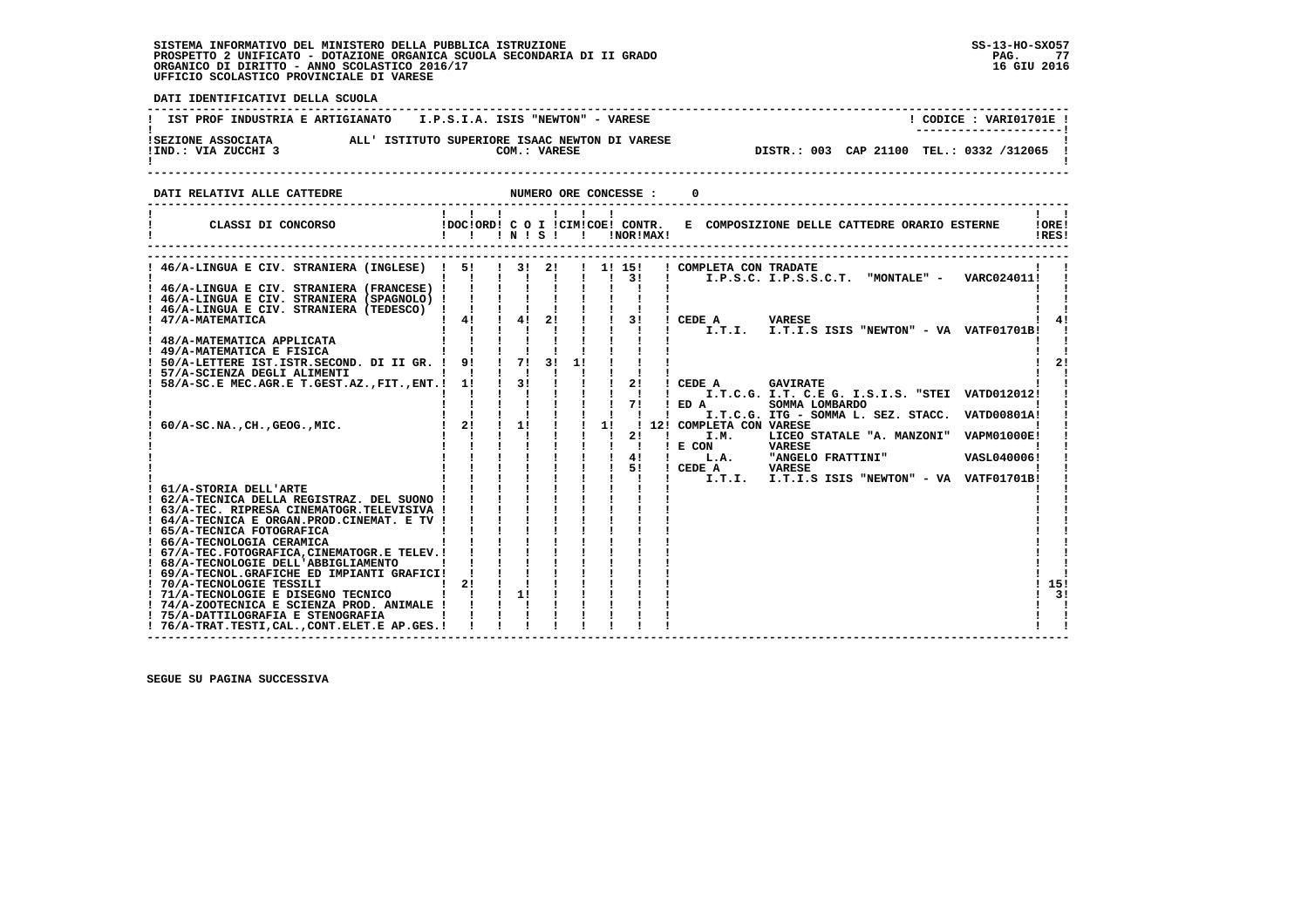# **SISTEMA INFORMATIVO DEL MINISTERO DELLA PUBBLICA ISTRUZIONE SS-13-HO-SXO57**PROSPETTO 2 UNIFICATO - DOTAZIONE ORGANICA SCUOLA SECONDARIA DI II GRADO<br>ORGANICO DI DIRITTO - ANNO SCOLASTICO 2016/17<br>UFFICIO SCOLASTICO PROVINCIALE DI VARESE

֖֧֢ׅ֧֪֧֪֧֪֧֪֧֖֚֚֚֚֚֚֚֚֚֚֚֚֚֚֚֚֚֚֚֚֚֚֚֡֝֝֝֓֓֓֝֬֝֓֝֬֓֓֝֬֝֓֝֬֝֓

| DATI IDENTIFICATIVI DELLA SCUOLA                                                                                                                                                                                                                                                                                                                                                                                                                                                                                                                                                                                                                                                                                                                                                                                                                                                                                                                                                                                                                                                                                                                                                                                                                                                                                                                                                                          |                                                                                                                                                                                                                                                                                                                                                                                                                                                                                                                                                                                                                                                |                                 |                                                       |           |                                                                                                                                                                                                                                              |
|-----------------------------------------------------------------------------------------------------------------------------------------------------------------------------------------------------------------------------------------------------------------------------------------------------------------------------------------------------------------------------------------------------------------------------------------------------------------------------------------------------------------------------------------------------------------------------------------------------------------------------------------------------------------------------------------------------------------------------------------------------------------------------------------------------------------------------------------------------------------------------------------------------------------------------------------------------------------------------------------------------------------------------------------------------------------------------------------------------------------------------------------------------------------------------------------------------------------------------------------------------------------------------------------------------------------------------------------------------------------------------------------------------------|------------------------------------------------------------------------------------------------------------------------------------------------------------------------------------------------------------------------------------------------------------------------------------------------------------------------------------------------------------------------------------------------------------------------------------------------------------------------------------------------------------------------------------------------------------------------------------------------------------------------------------------------|---------------------------------|-------------------------------------------------------|-----------|----------------------------------------------------------------------------------------------------------------------------------------------------------------------------------------------------------------------------------------------|
| IST PROF INDUSTRIA E ARTIGIANATO I.P.S.I.A. ISIS "NEWTON" - VARESE                                                                                                                                                                                                                                                                                                                                                                                                                                                                                                                                                                                                                                                                                                                                                                                                                                                                                                                                                                                                                                                                                                                                                                                                                                                                                                                                        |                                                                                                                                                                                                                                                                                                                                                                                                                                                                                                                                                                                                                                                |                                 |                                                       |           | ! CODICE : VARI01701E !                                                                                                                                                                                                                      |
| SEZIONE ASSOCIATA ALL'ISTITUTO SUPERIORE ISAAC NEWTON DI VARESE IND.: VIA ZUCCHI 3 COM.: VARESE                                                                                                                                                                                                                                                                                                                                                                                                                                                                                                                                                                                                                                                                                                                                                                                                                                                                                                                                                                                                                                                                                                                                                                                                                                                                                                           |                                                                                                                                                                                                                                                                                                                                                                                                                                                                                                                                                                                                                                                |                                 |                                                       |           | DISTR.: 003 CAP 21100 TEL.: 0332 /312065 !<br>------------                                                                                                                                                                                   |
| NUMERO ORE CONCESSE :<br>DATI RELATIVI ALLE CATTEDRE                                                                                                                                                                                                                                                                                                                                                                                                                                                                                                                                                                                                                                                                                                                                                                                                                                                                                                                                                                                                                                                                                                                                                                                                                                                                                                                                                      |                                                                                                                                                                                                                                                                                                                                                                                                                                                                                                                                                                                                                                                |                                 |                                                       |           | 0                                                                                                                                                                                                                                            |
| CLASSI DI CONCORSO                                                                                                                                                                                                                                                                                                                                                                                                                                                                                                                                                                                                                                                                                                                                                                                                                                                                                                                                                                                                                                                                                                                                                                                                                                                                                                                                                                                        | $\mathbf{1}$ $\mathbf{1}$ $\mathbf{1}$<br>!DOC!ORD! C O I !CIM!COE! CONTR.<br>$\blacksquare$ $\blacksquare$ $\blacksquare$ $\blacksquare$ $\blacksquare$ $\blacksquare$ $\blacksquare$ $\blacksquare$ $\blacksquare$                                                                                                                                                                                                                                                                                                                                                                                                                           |                                 | $\mathbf{I}$ $\mathbf{I}$                             | INORIMAXI | $\mathbf{I}$ $\mathbf{I}$<br>E COMPOSIZIONE DELLE CATTEDRE ORARIO ESTERNE<br>!ORE!<br>IRES!                                                                                                                                                  |
| ** TABELLA $C$ **<br>5/C-ESERCITAZIONI AGRARIE<br>! 6/C-ESERCITAZ. CERAMICHE DI DECORAZIONE! ! ! !<br>! 7/C-ESERCITAZ.DI ABBIGLIAMENTO E MODA !<br>! 9/C-ESERCITAZIONI DI COMUNICAZIONI<br>! 10/C-ESER. DISEGNO ARTIST.E DEI TESSUTI !<br>! 12/C-ESER. MODEL., FORM.E PL., FOG.E RIF. !<br>! 14/C-ESERC.OFF.MECC.AGRIC.E DI MAC.AGRI.!<br>! 16/C-ESERCITAZ. DI TECNOLOGIA CERAMICA !<br>! 17/C-ESERC.TEOR.DELLA NAVE E DI COS.NAV.!<br>! 18/C-ESERCITAZIONI NAUTICHE<br>! 20/C-ESERCITAZIONI PRATICHE DI OTTICA<br>! 22/C-LAB.TEC.TESS.E ABB. E LAV.TES.E AB.!<br>! 23/C-LAB.DI AEROTECN., COSTR.E TEC.AERON.!<br>! 24/C-LAB. CHIMICA E CHIMICA INDUSTRIALE !<br>! 25/C-LAB.COSTR.VERNIC.E REST.STRUM.ARCO !<br>$\blacksquare$ $\blacksquare$ $\blacksquare$ $\blacksquare$ $\blacksquare$ $\blacksquare$<br>! 26/C-LABORATORIO DI ELETTRONICA<br>! 27/C-LABORATORIO DI ELETTROTECNICA   2! !! 1!<br>! 28/C-LAB.DI FIS.ATOMICA E NUCL. E STRUM.!!!<br>! 29/C-LAB. DI FISICA E FISICA APPLICATA !<br>! 30/C-LAB. DI INFORMATICA GESTIONALE<br>! 31/C-LAB. DI INFORMATICA INDUSTRIALE<br>! 32/C-LAB. MECCANICO-TECNOLOGICO<br>! 33/C-LABORATORIO DI OREFICERIA<br>! 34/C-LAB.DI PROGET. TECNICA PER CERAMICA!<br>! 35/C-LAB. DI TECNICA MICROBIOLOGICA<br>! 36/C-LAB. TECN. CARTARIA E ESERC. CARTIERA! ! ! !<br>! 37/C-LAB. E REPARTI DI LAVOR. DEL LEGNO !<br>! 38/C-LAB. E REPARTI DI LAV.ARTI GRAFICHE! | $1 \quad 1 \quad 1 \quad 11$<br>$\frac{1}{2}$ $\frac{1}{2}$ $\frac{1}{2}$ $\frac{1}{2}$<br>$\sim$ 1.0 $\sim$ 1.0 $\sim$ 1.0 $\sim$<br>$\sim 1$ , $\sim 1$<br>$\mathbf{1}$ $\mathbf{1}$ $\mathbf{1}$<br>$1 \quad 1 \quad 1$<br>$1 \quad 1 \quad 1$<br>$\frac{1}{2}$ $\frac{1}{2}$ $\frac{1}{2}$<br>$\mathbf{1}$ $\mathbf{1}$ $\mathbf{1}$ $\mathbf{1}$<br>$\frac{1}{2}$ $\frac{1}{2}$ $\frac{1}{2}$<br>$1!$ $1$ $1$<br>$\blacksquare$<br>$\blacksquare$ $\blacksquare$ $\blacksquare$ $\blacksquare$ $\blacksquare$ $\blacksquare$<br>1 1 1 1 1 1<br>$1 \quad 1 \quad 1$<br>11111111<br>$\frac{1}{1}$ $\frac{1}{1}$ $\frac{1}{1}$ $\frac{1}{1}$ | $\blacksquare$<br>$\frac{1}{2}$ | 11<br>11<br>11<br>$1 \quad 1 \quad 1 \quad 1 \quad 1$ | 4!        | $\mathbf{1}$ $\mathbf{1}$<br>115!<br>21<br>11<br>11<br>11<br>! CEDE A VARESE<br>31<br>I.T.I. I.T.I.S ISIS "NEWTON" - VA VATF01701B!<br>! 8! 1! 4! 2! ! 1! ! 13! COMPLETA CON VARESE<br>I.P.I.A. IPSIA ISIS "NEWTON" - VARE VARI01751X!<br>81 |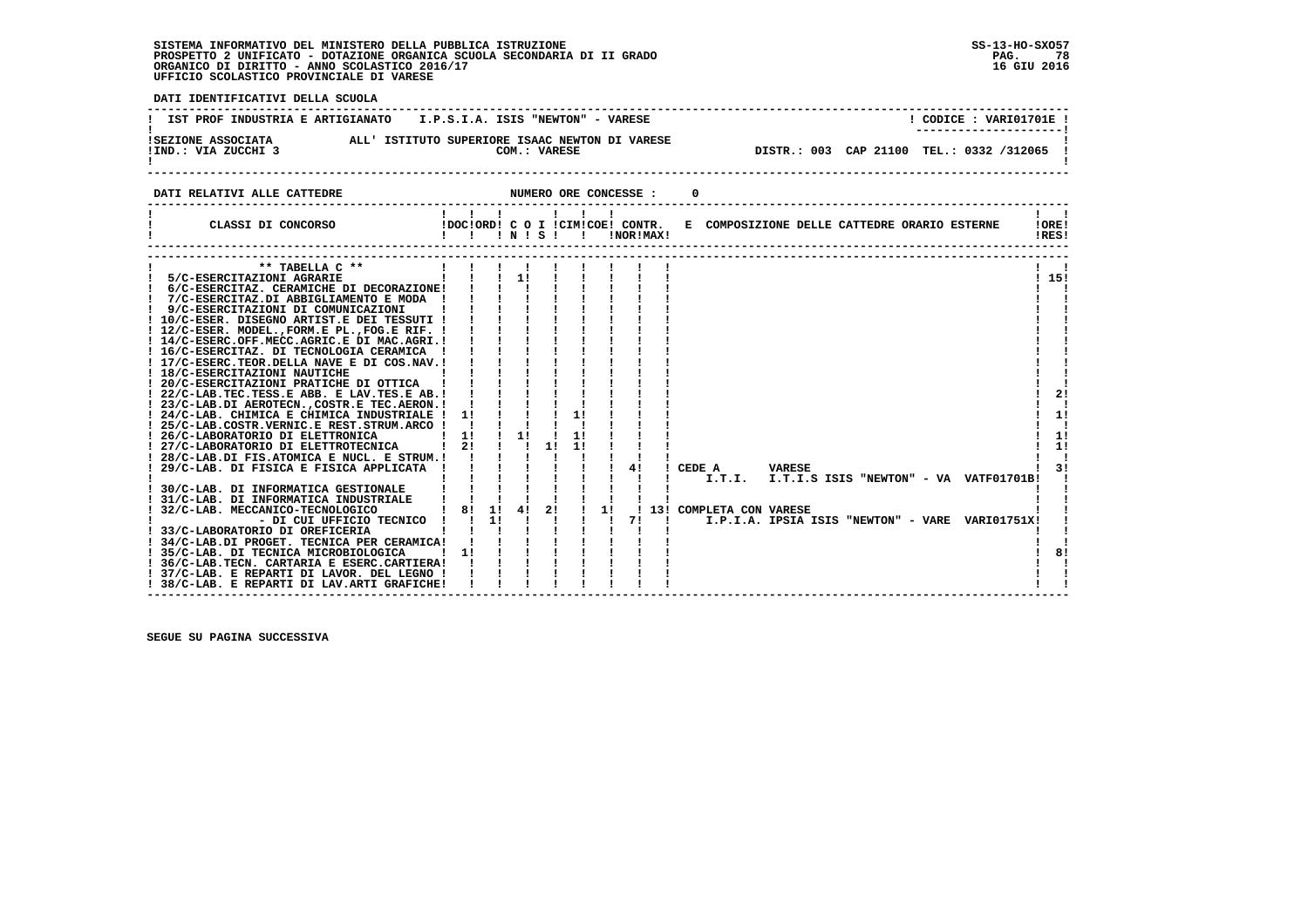## **SISTEMA INFORMATIVO DEL MINISTERO DELLA PUBBLICA ISTRUZIONE SS-13-HO-SXO57 PROSPETTO 2 UNIFICATO - DOTAZIONE ORGANICA SCUOLA SECONDARIA DI II GRADO PAG. 79 ORGANICO DI DIRITTO - ANNO SCOLASTICO 2016/17 16 GIU 2016 UFFICIO SCOLASTICO PROVINCIALE DI VARESE**

 **DATI IDENTIFICATIVI DELLA SCUOLA**

| IST PROF INDUSTRIA E ARTIGIANATO          | I.P.S.I.A. ISIS "NEWTON" - VARESE                              |                                            | CODICE: VARI01701E!<br>---------------------- |
|-------------------------------------------|----------------------------------------------------------------|--------------------------------------------|-----------------------------------------------|
| ISEZIONE ASSOCIATA<br>!IND.: VIA ZUCCHI 3 | ALL' ISTITUTO SUPERIORE ISAAC NEWTON DI VARESE<br>COM.: VARESE | DISTR.: 003 CAP 21100 TEL.: 0332 /312065 ! |                                               |
| DATI RELATIVI ALLE CATTEDRE               | NUMERO ORE CONCESSE :                                          |                                            |                                               |

| CLASSI DI CONCORSO                            |  | N | - S - I | IDOCIORDI C O I ICIMICOE! CONTR. | INORIMAXI | к. | COMPOSIZIONE DELLE CATTEDRE ORARIO ESTERNE | !ORE!<br>IRES! |  |
|-----------------------------------------------|--|---|---------|----------------------------------|-----------|----|--------------------------------------------|----------------|--|
| ! 39/C-LAB. E REPARTI LAV.INDUST.MINERARIA!   |  |   |         |                                  |           |    |                                            |                |  |
| ! 40/C-LAB. PER LE INDUSTRIE CERAMICHE        |  |   |         |                                  |           |    |                                            |                |  |
| ! 41/C-LAB.TECN.MARMO-REPARTI ARCH.,MACCH.!   |  |   |         |                                  |           |    |                                            |                |  |
| ! 42/C-LAB.TECN.MARMO-REP.SCULT., SMOD.ETC. ! |  |   |         |                                  |           |    |                                            |                |  |
| ! 43/C-LAB. EDILIZIA ED ESERCIT.TOPOGRAFIA!   |  |   |         |                                  |           |    |                                            |                |  |
| ! 46/C-REP.LAV.PER MONTAGGIO CINEM.E TELE.!   |  |   |         |                                  |           |    |                                            |                |  |
| ! 47/C-REP.LAV.PER LA REGISTRAZ. DEL SUONO!   |  |   |         |                                  |           |    |                                            |                |  |
| ! 48/C-REP.LAV.PER LA RIPRESA CINEM.E TEL.!   |  |   |         |                                  |           |    |                                            |                |  |
| ! 49/C-REP.DI LAV. PER ARTI FOTOGRAFICHE      |  |   |         |                                  |           |    |                                            |                |  |
| 50/C-TEC.SERVIZI ED ESER.PRAT.DI CUCINA !     |  |   |         |                                  |           |    |                                            |                |  |

 **------------------------------------------------------------------------------------------------------------------------------------**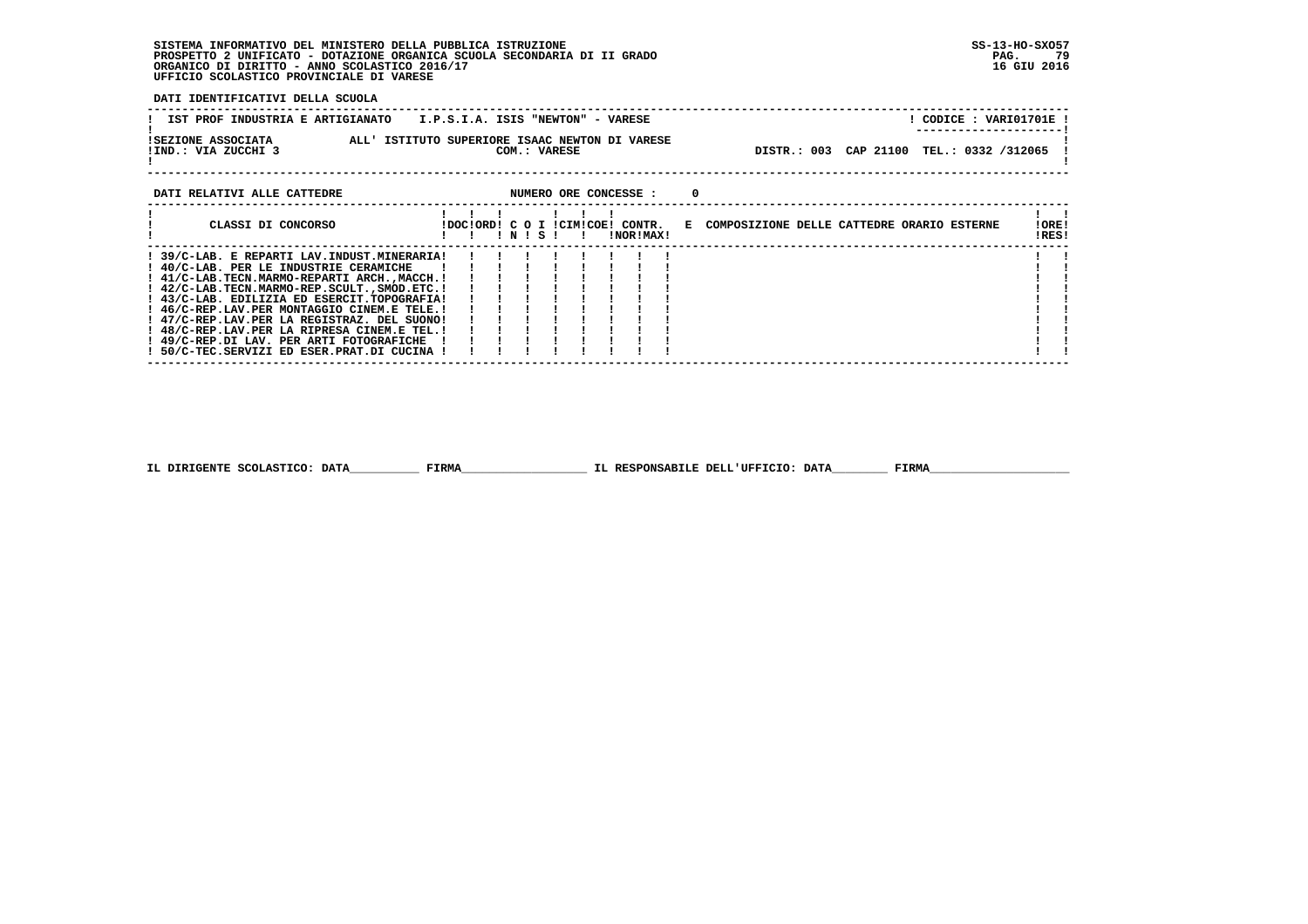## **SISTEMA INFORMATIVO DEL MINISTERO DELLA PUBBLICA ISTRUZIONE SS-13-HO-SXO57 PROSPETTO 2 UNIFICATO - DOTAZIONE ORGANICA SCUOLA SECONDARIA DI II GRADO PAG. 80 ORGANICO DI DIRITTO - ANNO SCOLASTICO 2016/17 16 GIU 2016 UFFICIO SCOLASTICO PROVINCIALE DI VARESE**

 **DATI IDENTIFICATIVI DELLA SCUOLA**

| IST PROF INDUSTRIA E ARTIGIANATO            | IPSIA ISIS "NEWTON" - VARESE (C.SERALE) |              |  | CODICE: VARI01751X !                                                                                                                                         |  |
|---------------------------------------------|-----------------------------------------|--------------|--|--------------------------------------------------------------------------------------------------------------------------------------------------------------|--|
| <b>!CORSO SERALE</b><br>!IND.: VIA ZUCCHI 3 |                                         | COM.: VARESE |  | --------------------- <br>DELL' IST PROF INDUSTRIA E ARTIGIANATO I. P. S. I. A. ISIS "NEWTON" - VARESE DI VARESE<br>DISTR.: 003 CAP 21100 TEL.: 0332 /312065 |  |

 **------------------------------------------------------------------------------------------------------------------------------------**

 **DATI RELATIVI ALLE CLASSI**

| CORSI - INDIRIZZI - SPECIALIZZAZIONI | ANNI DI CORSO !<br>CORSI - INDIRIZZI - SPECIALIZZAZIONI<br>1 1 2 3 3 4 5 6 6                                         | ANNI DI CORSO<br>1 1 1 2 1 3 1 4 1 5 1 6 1 |
|--------------------------------------|----------------------------------------------------------------------------------------------------------------------|--------------------------------------------|
| IIPOP OPERATORE MECCANICO            | IIP09 MAN.NE ASSIS.ZA TEC. BIENNIO - TRIENNIO ! 1! ! 1! ! 1! IIPC1 INDIRIZZO A ELABORAZIONE MANUALE<br>, , , , , , , | 1111111                                    |

 **------------------------------------------------------------------------------------------------------------------------------------**

| DATI RELATIVI ALLE CATTEDRE                                                                                                                                                                                                                                                                                                                                                                                                                                                                                                                                                                                                                                                                                                                                                                                                                                                                                                                                              |    |          |       |  | NUMERO ORE CONCESSE :                         | <sup>0</sup> |                                              |                                |  |                                                                                           |                             |
|--------------------------------------------------------------------------------------------------------------------------------------------------------------------------------------------------------------------------------------------------------------------------------------------------------------------------------------------------------------------------------------------------------------------------------------------------------------------------------------------------------------------------------------------------------------------------------------------------------------------------------------------------------------------------------------------------------------------------------------------------------------------------------------------------------------------------------------------------------------------------------------------------------------------------------------------------------------------------|----|----------|-------|--|-----------------------------------------------|--------------|----------------------------------------------|--------------------------------|--|-------------------------------------------------------------------------------------------|-----------------------------|
| CLASSI DI CONCORSO                                                                                                                                                                                                                                                                                                                                                                                                                                                                                                                                                                                                                                                                                                                                                                                                                                                                                                                                                       |    |          | INISI |  | IDOCIORD! C O I ICIMICOE! CONTR.<br>!NOR!MAX! |              | E COMPOSIZIONE DELLE CATTEDRE ORARIO ESTERNE |                                |  |                                                                                           | !ORE!<br>IRES!              |
| 1/A-AEROTECNICA E COSTRUZ. AERONAUTICHE!<br>! 12/A-CHIMICA AGRARIA<br>! 13/A-CHIMICA E TECNOLOGIE CHIMICHE<br>! 16/A-COSTRTECNOL.DELLE COST.E DIS.TEC.!<br>! 19/A-DISCIPLINE GIURIDICHE ED ECONOMIC.<br>! 20/A-DISCIPLINE MECCANICHE E TECNOLOGIA !<br>! 22/A-DISCIPLINE PLASTICHE<br>! 24/A-DISEGNO E STORIA DEL COSTUME<br>! 25/A-DISEGNO E STORIA DELL'ARTE<br>27/A-DISEGNO TECNICO ED ARTISTICO<br>34/A-ELETTRONICA<br>35/A-ELETTROTECNICA ED APPLICAZIONI<br>$1.38/A-FISICA$<br>39/A-GEOGRAFIA<br>42/A-INFORMATICA<br>44/A-LINGUAGGIO PER CINEMATOGR.E TELEV.<br>46/A-LINGUA E CIV. STRANIERA (INGLESE)<br>! 46/A-LINGUA E CIV. STRANIERA (FRANCESE) !<br>! 46/A-LINGUA E CIV. STRANIERA (SPAGNOLO) !<br>! 46/A-LINGUA E CIV. STRANIERA (TEDESCO)<br><b>47/A-MATEMATICA</b><br>! 48/A-MATEMATICA APPLICATA<br>! 49/A-MATEMATICA E FISICA<br>! 50/A-LETTERE IST.ISTR.SECOND. DI II GR. !<br>$1.60/A-SC.NA.$ , $CH.$ , $GEOG.$ , $MIC.$<br>! 65/A-TECNICA FOTOGRAFICA | 11 | 1!<br>1! |       |  | 10!<br>21                                     |              | CEDE A<br>CEDE A<br>I.T.I.                   | <b>VARESE</b><br><b>VARESE</b> |  | I.P.I.A. I.P.S.I.A. ISIS "NEWTON" - VARI01701E!<br>I.T.I.S. ISIS "NEWTON" VAR VATF01751R! | 21<br>4!<br>21<br>10!<br>2! |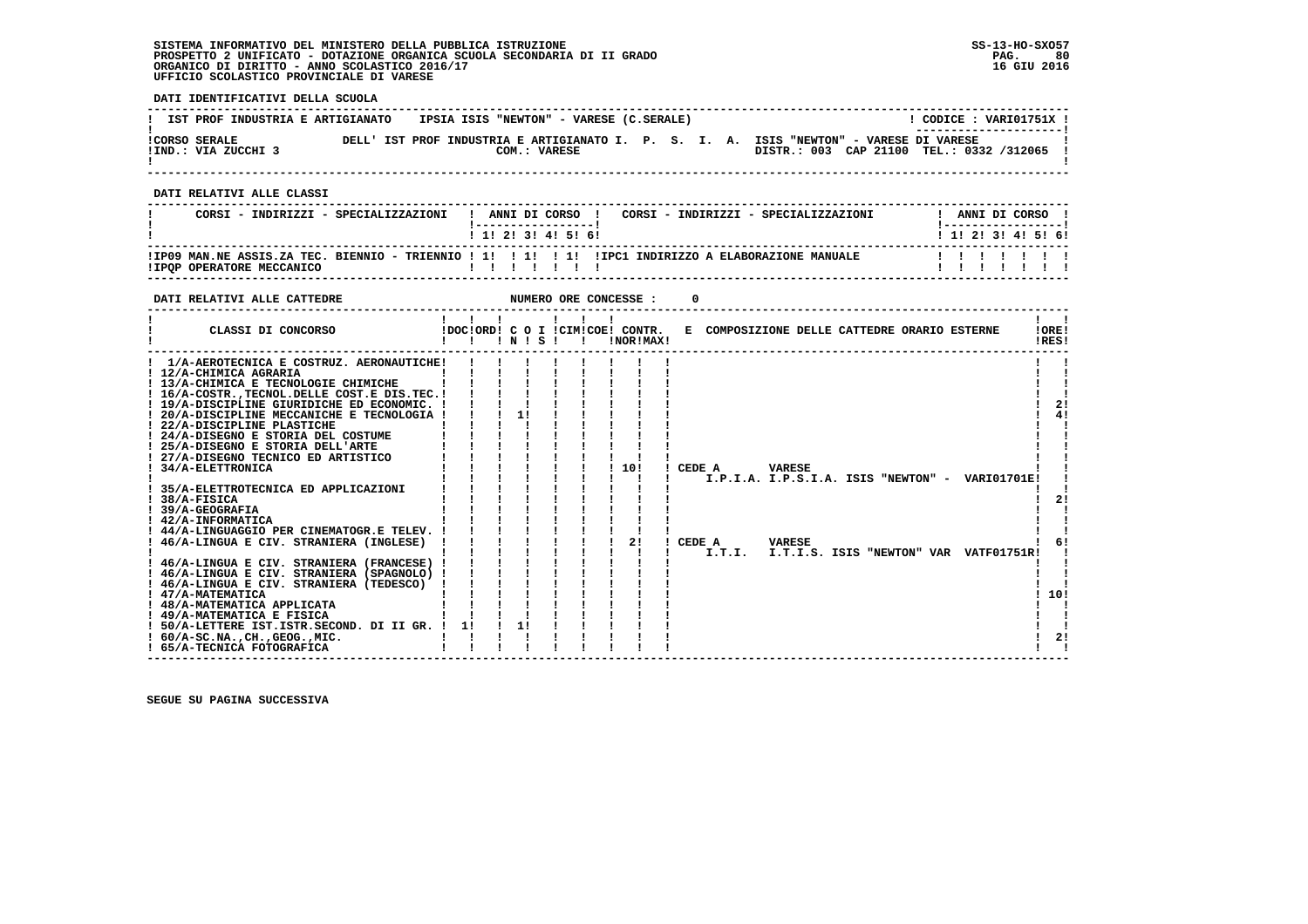#### **SISTEMA INFORMATIVO DEL MINISTERO DELLA PUBBLICA ISTRUZIONE SS-13-HO-SXO57 PROSPETTO 2 UNIFICATO - DOTAZIONE ORGANICA SCUOLA SECONDARIA DI II GRADO PAG. 81**ORGANICO DI DIRITTO - ANNO SCOLASTICO 2016/17  **UFFICIO SCOLASTICO PROVINCIALE DI VARESE**

 **DATI IDENTIFICATIVI DELLA SCUOLA ------------------------------------------------------------------------------------------------------------------------------------**! CODICE: VARI01751X ! **!** IST PROF INDUSTRIA E ARTIGIANATO IPSIA ISIS "NEWTON" - VARESE (C.SERALE)  **! ---------------------! !CORSO SERALE DELL' IST PROF INDUSTRIA E ARTIGIANATO I. P. S. I. A. ISIS "NEWTON" - VARESE DI VARESE ! !IND.: VIA ZUCCHI 3 COM.: VARESE DISTR.: 003 CAP 21100 TEL.: 0332 /312065 !** $\blacksquare$  **! ! ------------------------------------------------------------------------------------------------------------------------------------DATI RELATIVI ALLE CATTEDRE NUMERO ORE CONCESSE : 0 ------------------------------------------------------------------------------------------------------------------------------------** $\mathbf{I}$  and  $\mathbf{I}$  **! ! ! ! ! ! ! ! ! ! CLASSI DI CONCORSO !DOC!ORD! C O I !CIM!COE! CONTR. E COMPOSIZIONE DELLE CATTEDRE ORARIO ESTERNE !ORE! ! ! ! ! N ! S ! ! !NOR!MAX! !RES!**! ORE! IRESI  **------------------------------------------------------------------------------------------------------------------------------------ ------------------------------------------------------------------------------------------------------------------------------------ ! 66/A-TECNOLOGIA CERAMICA ! ! ! ! ! ! ! ! ! ! ! ! 71/A-TECNOLOGIE E DISEGNO TECNICO ! ! ! ! ! ! ! ! ! ! 3! ! 75/A-DATTILOGRAFIA E STENOGRAFIA ! ! ! ! ! ! ! ! ! ! ! ! 76/A-TRAT.TESTI,CAL.,CONT.ELET.E AP.GES.! ! ! ! ! ! ! ! ! ! ! ! \*\* TABELLA C \*\* ! ! ! ! ! ! ! ! ! ! ! ! 6/C-ESERCITAZ. CERAMICHE DI DECORAZIONE! ! ! ! ! ! ! ! ! ! ! ! 7/C-ESERCITAZ.DI ABBIGLIAMENTO E MODA ! ! ! ! ! ! ! ! ! ! !** $\sim$  $\overline{1}$   $\overline{2}$   $\overline{1}$  $\mathbf{I}$ - 1 - 1  **! 9/C-ESERCITAZIONI DI COMUNICAZIONI ! ! ! ! ! ! ! ! ! ! ! ! 10/C-ESER. DISEGNO ARTIST.E DEI TESSUTI ! ! ! ! ! ! ! ! ! ! ! ! 12/C-ESER. MODEL.,FORM.E PL.,FOG.E RIF. ! ! ! ! ! ! ! ! ! ! ! ! 14/C-ESERC.OFF.MECC.AGRIC.E DI MAC.AGRI.! ! ! ! ! ! ! ! ! ! ! ! 16/C-ESERCITAZ. DI TECNOLOGIA CERAMICA ! ! ! ! ! ! ! ! ! ! ! ! 17/C-ESERC.TEOR.DELLA NAVE E DI COS.NAV.! ! ! ! ! ! ! ! ! ! ! ! 18/C-ESERCITAZIONI NAUTICHE ! ! ! ! ! ! ! ! ! ! ! ! 20/C-ESERCITAZIONI PRATICHE DI OTTICA ! ! ! ! ! ! ! ! ! ! ! ! 22/C-LAB.TEC.TESS.E ABB. E LAV.TES.E AB.! ! ! ! ! ! ! ! ! ! ! ! 23/C-LAB.DI AEROTECN.,COSTR.E TEC.AERON.! ! ! ! ! ! ! ! ! ! !** $11$  **! 24/C-LAB. CHIMICA E CHIMICA INDUSTRIALE ! ! ! ! ! ! ! ! ! ! 1! ! 25/C-LAB.COSTR.VERNIC.E REST.STRUM.ARCO ! ! ! ! ! ! ! ! ! ! ! ! 26/C-LABORATORIO DI ELETTRONICA ! ! ! ! ! ! ! ! ! ! 4! ! 27/C-LABORATORIO DI ELETTROTECNICA ! ! ! ! ! ! ! ! ! ! !** $\mathbf{I}$  $4<sub>1</sub>$  $\mathbf{I}$  $\mathbf{I}$   $\mathbf{I}$  **! 28/C-LAB.DI FIS.ATOMICA E NUCL. E STRUM.! ! ! ! ! ! ! ! ! ! !** $\frac{1}{2}$  11  **! 29/C-LAB. DI FISICA E FISICA APPLICATA ! ! ! ! ! ! ! ! ! ! 1! ! 30/C-LAB. DI INFORMATICA GESTIONALE ! ! ! ! ! ! ! ! ! ! !** $\blacksquare$  **! 31/C-LAB. DI INFORMATICA INDUSTRIALE ! ! ! ! ! ! ! ! ! ! ! ! 32/C-LAB. MECCANICO-TECNOLOGICO ! ! ! 1! ! ! ! 7! ! CEDE A VARESE ! 4! ! ! ! ! ! ! ! ! ! ! I.P.I.A. I.P.S.I.A. ISIS "NEWTON" - VARI01701E! ! ! 33/C-LABORATORIO DI OREFICERIA ! ! ! ! ! ! ! ! ! ! !** $\frac{1}{4}$  $\blacksquare$  $\blacksquare$  $\sim$  1  **! 34/C-LAB.DI PROGET. TECNICA PER CERAMICA! ! ! ! ! ! ! ! ! ! !** $\mathbf{I}$  **! 35/C-LAB. DI TECNICA MICROBIOLOGICA ! ! ! ! ! ! ! ! ! ! ! ! 36/C-LAB.TECN. CARTARIA E ESERC.CARTIERA! ! ! ! ! ! ! ! ! ! !** $\mathbf{I}$  **------------------------------------------------------------------------------------------------------------------------------------**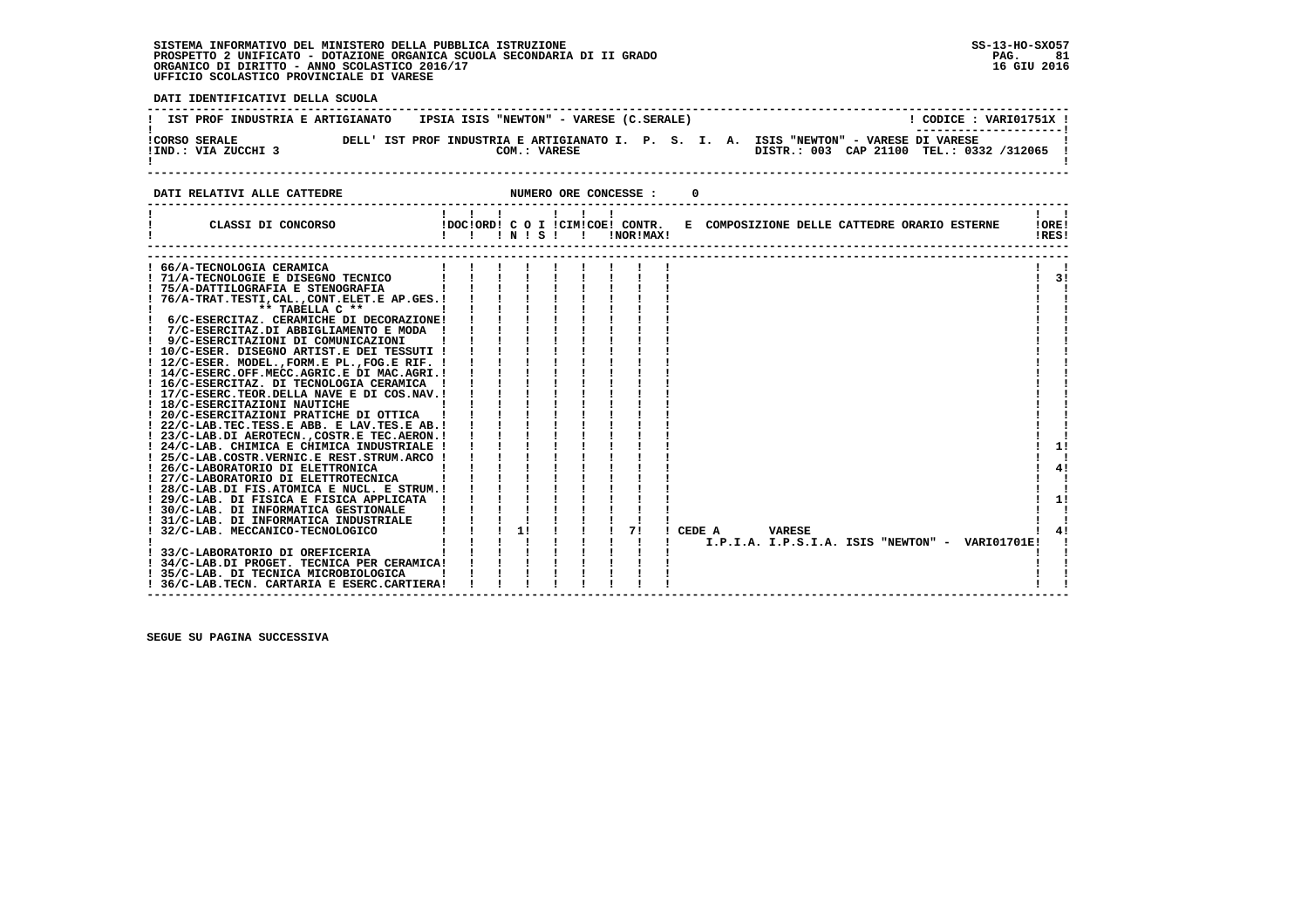# **SISTEMA INFORMATIVO DEL MINISTERO DELLA PUBBLICA ISTRUZIONE SS-13-HO-SXO57**PROSPETTO 2 UNIFICATO - DOTAZIONE ORGANICA SCUOLA SECONDARIA DI II GRADO<br>ORGANICO DI DIRITTO - ANNO SCOLASTICO 2016/17<br>UFFICIO SCOLASTICO PROVINCIALE DI VARESE

 **DATI IDENTIFICATIVI DELLA SCUOLA**

| IST PROF INDUSTRIA E ARTIGIANATO            | IPSIA ISIS "NEWTON" - VARESE (C.SERALE) |  | CODICE: VARI01751X !                                                                                                                                         |  |
|---------------------------------------------|-----------------------------------------|--|--------------------------------------------------------------------------------------------------------------------------------------------------------------|--|
| <b>!CORSO SERALE</b><br>!IND.: VIA ZUCCHI 3 | COM.: VARESE                            |  | ----------------------<br>DELL' IST PROF INDUSTRIA E ARTIGIANATO I. P. S. I. A. ISIS "NEWTON" - VARESE DI VARESE<br>DISTR.: 003 CAP 21100 TEL.: 0332 /312065 |  |
|                                             |                                         |  |                                                                                                                                                              |  |

| DATI RELATIVI ALLE CATTEDRE                   |  |           |  | NUMERO ORE CONCESSE :                         |                                              |  |  |                |  |
|-----------------------------------------------|--|-----------|--|-----------------------------------------------|----------------------------------------------|--|--|----------------|--|
| CLASSI DI CONCORSO                            |  | ! N ! S ! |  | IDOCIORDI C O I ICIMICOEI CONTR.<br>!NOR!MAX! | E COMPOSIZIONE DELLE CATTEDRE ORARIO ESTERNE |  |  | !ORE!<br>!RES! |  |
| ! 37/C-LAB. E REPARTI DI LAVOR. DEL LEGNO !   |  |           |  |                                               |                                              |  |  |                |  |
| ! 38/C-LAB. E REPARTI DI LAV.ARTI GRAFICHE!   |  |           |  |                                               |                                              |  |  |                |  |
| ! 39/C-LAB. E REPARTI LAV. INDUST. MINERARIA! |  |           |  |                                               |                                              |  |  |                |  |
| ! 40/C-LAB. PER LE INDUSTRIE CERAMICHE        |  |           |  |                                               |                                              |  |  |                |  |
| ! 41/C-LAB.TECN.MARMO-REPARTI ARCH.,MACCH.!   |  |           |  |                                               |                                              |  |  |                |  |
| ! 42/C-LAB.TECN.MARMO-REP.SCULT., SMOD.ETC. ! |  |           |  |                                               |                                              |  |  |                |  |
| ! 43/C-LAB. EDILIZIA ED ESERCIT.TOPOGRAFIA!   |  |           |  |                                               |                                              |  |  |                |  |
| ! 46/C-REP.LAV.PER MONTAGGIO CINEM.E TELE.!   |  |           |  |                                               |                                              |  |  |                |  |
| ! 47/C-REP.LAV.PER LA REGISTRAZ. DEL SUONO!   |  |           |  |                                               |                                              |  |  |                |  |
| ! 48/C-REP.LAV.PER LA RIPRESA CINEM.E TEL.!   |  |           |  |                                               |                                              |  |  |                |  |
| ! 49/C-REP.DI LAV. PER ARTI FOTOGRAFICHE      |  |           |  |                                               |                                              |  |  |                |  |
| ! 50/C-TEC.SERVIZI ED ESER.PRAT.DI CUCINA !   |  |           |  |                                               |                                              |  |  |                |  |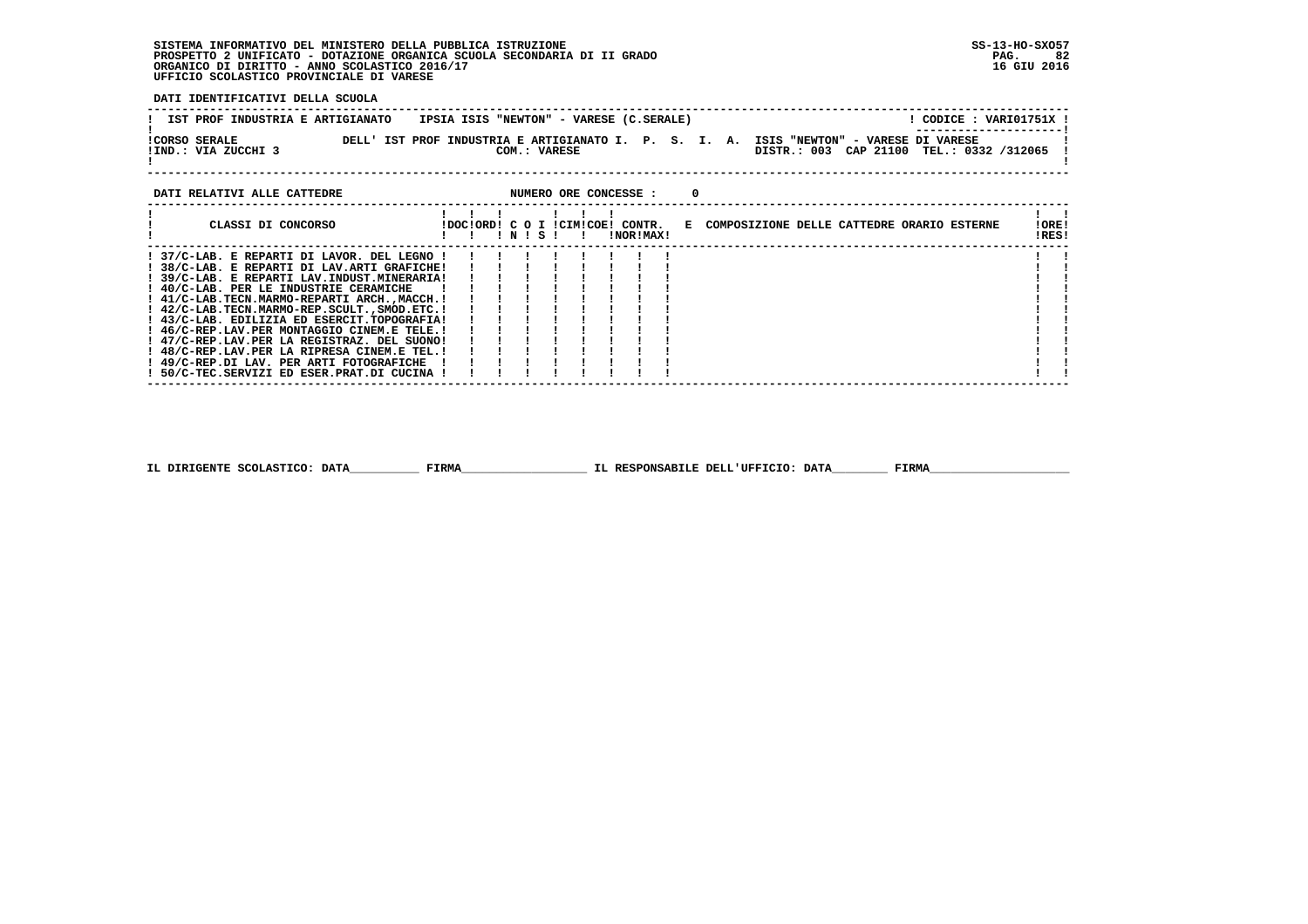### **SISTEMA INFORMATIVO DEL MINISTERO DELLA PUBBLICA ISTRUZIONE SS-13-HO-SXO57 PROSPETTO 2 UNIFICATO - DOTAZIONE ORGANICA SCUOLA SECONDARIA DI II GRADO PAG. 83 ORGANICO DI DIRITTO - ANNO SCOLASTICO 2016/17 16 GIU 2016 UFFICIO SCOLASTICO PROVINCIALE DI VARESE**

 **DATI IDENTIFICATIVI DELLA SCUOLA**

| IST PROF INDUSTRIA E ARTIGIANATO             | I.P.S.I.A ISIS "FACCHINETTI" CASTELLANZA                                   |                                          | CODICE: VARI019016 !<br>------------------ |
|----------------------------------------------|----------------------------------------------------------------------------|------------------------------------------|--------------------------------------------|
| ISEZIONE ASSOCIATA<br>!IND.: VIA AZIMONTI, 5 | ALL' ISTITUTO SUPERIORE C. FACCHINETTI DI CASTELLANZA<br>COM.: CASTELLANZA | DISTR.: 008 CAP 21053 TEL.: 0331 /632444 |                                            |
| DATI RELATIVI ALLE CLASSI                    |                                                                            |                                          |                                            |
| CORSI - INDIRIZZI - SPECIALIZZAZIONI         | ANNI DI CORSO<br>! 1! 2! 3! 4! 5! 6!                                       | CORSI - INDIRIZZI - SPECIALIZZAZIONI     | ANNI DI CORSO<br>$1$ , 1! 2! 3! 4! 5! 6!   |

  **------------------------------------------------------------------------------------------------------------------------------------ !IP09 MAN.NE ASSIS.ZA TEC. BIENNIO - TRIENNIO ! 1! 2! ! ! ! !IPAI APP. IMP. SER. TEC. IND. CIV. - OPZIONE ! ! ! 1! 1! 1! ! !IPC1 INDIRIZZO A ELABORAZIONE MANUALE ! ! ! ! ! ! !IPMM MAN.NE DEI MEZZI DI TRASPORTO - OPZIONE ! ! ! 1! 1! 1! ! !IPQM OPERAT. ALLA RIPARAZ. VEICOLI A MOTORE ! 2! 2! 1! 1! ! ! ! ! ! ! ! ! ! ------------------------------------------------------------------------------------------------------------------------------------**

| DATI RELATIVI ALLE CATTEDRE                    |    |                 |    |    | NUMERO ORE CONCESSE :                           |                          |                                              |                    |                |
|------------------------------------------------|----|-----------------|----|----|-------------------------------------------------|--------------------------|----------------------------------------------|--------------------|----------------|
| CLASSI DI CONCORSO                             |    | $'$ N $'$ S $'$ |    |    | IDOCIORD! C O I ICIMICOE! CONTR.<br>INOR ! MAX! |                          | E COMPOSIZIONE DELLE CATTEDRE ORARIO ESTERNE |                    | 10RE!<br>IRES! |
| ! 12/A-CHIMICA AGRARIA                         |    |                 |    |    |                                                 |                          |                                              |                    |                |
| 13/A-CHIMICA E TECNOLOGIE CHIMICHE             |    |                 |    |    | 61                                              | CEDE A                   | <b>SARONNO</b>                               |                    |                |
|                                                |    |                 |    |    |                                                 | I.T.I.                   | I.T.I.S "RIVA" - SARONNO                     | VATF020006!        |                |
| 16/A-COSTR., TECNOL. DELLE COST. E DIS. TEC. ! |    |                 |    |    |                                                 |                          |                                              |                    |                |
| 19/A-DISCIPLINE GIURIDICHE ED ECONOMIC.        |    |                 |    |    | 61                                              | CEDE A                   | <b>GALLARATE</b>                             |                    | 10!            |
|                                                |    |                 |    |    |                                                 | I.T.T.                   | I.T.I.S " GIOVANNI FALCONE VATF02301P!       |                    |                |
| 20/A-DISCIPLINE MECCANICHE E TECNOLOGIA !      | 31 | 1!              | 21 | 11 | 9!                                              | COMPLETA CON CASTELLANZA |                                              |                    |                |
|                                                |    |                 |    |    | 91                                              | I.T.I.                   | I.T.I.S. "FACCHINETTI" - C VATF019013!       |                    |                |
| 22/A-DISCIPLINE PLASTICHE                      |    |                 |    |    |                                                 |                          |                                              |                    |                |
| 24/A-DISEGNO E STORIA DEL COSTUME              |    |                 |    |    |                                                 |                          |                                              |                    |                |
| 25/A-DISEGNO E STORIA DELL'ARTE                |    |                 |    |    |                                                 |                          |                                              |                    |                |
| 27/A-DISEGNO TECNICO ED ARTISTICO              |    |                 |    |    |                                                 |                          |                                              |                    |                |
| ! 34/A-ELETTRONICA                             | 1! | 11              |    |    |                                                 |                          |                                              |                    | 12!            |
| 35/A-ELETTROTECNICA ED APPLICAZIONI            | 21 | 21              |    |    |                                                 |                          |                                              |                    | 13!            |
| 38/A-FISICA                                    |    |                 |    |    | 41                                              | CEDE A                   | <b>SARONNO</b>                               |                    | 4!             |
|                                                |    |                 |    |    |                                                 |                          | I.P.I.A. I.P.S.I.A. "ANTONIO PARMA"          | <b>VARI04000E!</b> |                |
|                                                |    |                 |    |    |                                                 | 6! ED A                  | <b>BUSTO ARSIZIO</b>                         |                    |                |
|                                                |    |                 |    |    |                                                 | I.T.C.                   | "E.TOSI"                                     | <b>VATD02000X!</b> |                |
| 39/A-GEOGRAFIA                                 |    |                 |    |    |                                                 |                          |                                              |                    | 11             |
| 42/A-INFORMATICA                               |    |                 |    |    |                                                 |                          |                                              |                    |                |
| ! 44/A-LINGUAGGIO PER CINEMATOGR.E TELEV.      |    |                 |    |    |                                                 |                          |                                              |                    |                |
| ! 46/A-LINGUA E CIV. STRANIERA (INGLESE)       | 21 | 11              | 11 |    |                                                 |                          |                                              |                    | ! ۹            |
| ! 46/A-LINGUA E CIV. STRANIERA (FRANCESE) !    |    |                 |    |    |                                                 |                          |                                              |                    |                |
| ! 46/A-LINGUA E CIV. STRANIERA (SPAGNOLO) !    |    |                 |    |    |                                                 |                          |                                              |                    |                |
| ! 46/A-LINGUA E CIV. STRANIERA (TEDESCO)       |    |                 |    |    |                                                 |                          |                                              |                    |                |
|                                                |    |                 |    |    |                                                 |                          |                                              |                    |                |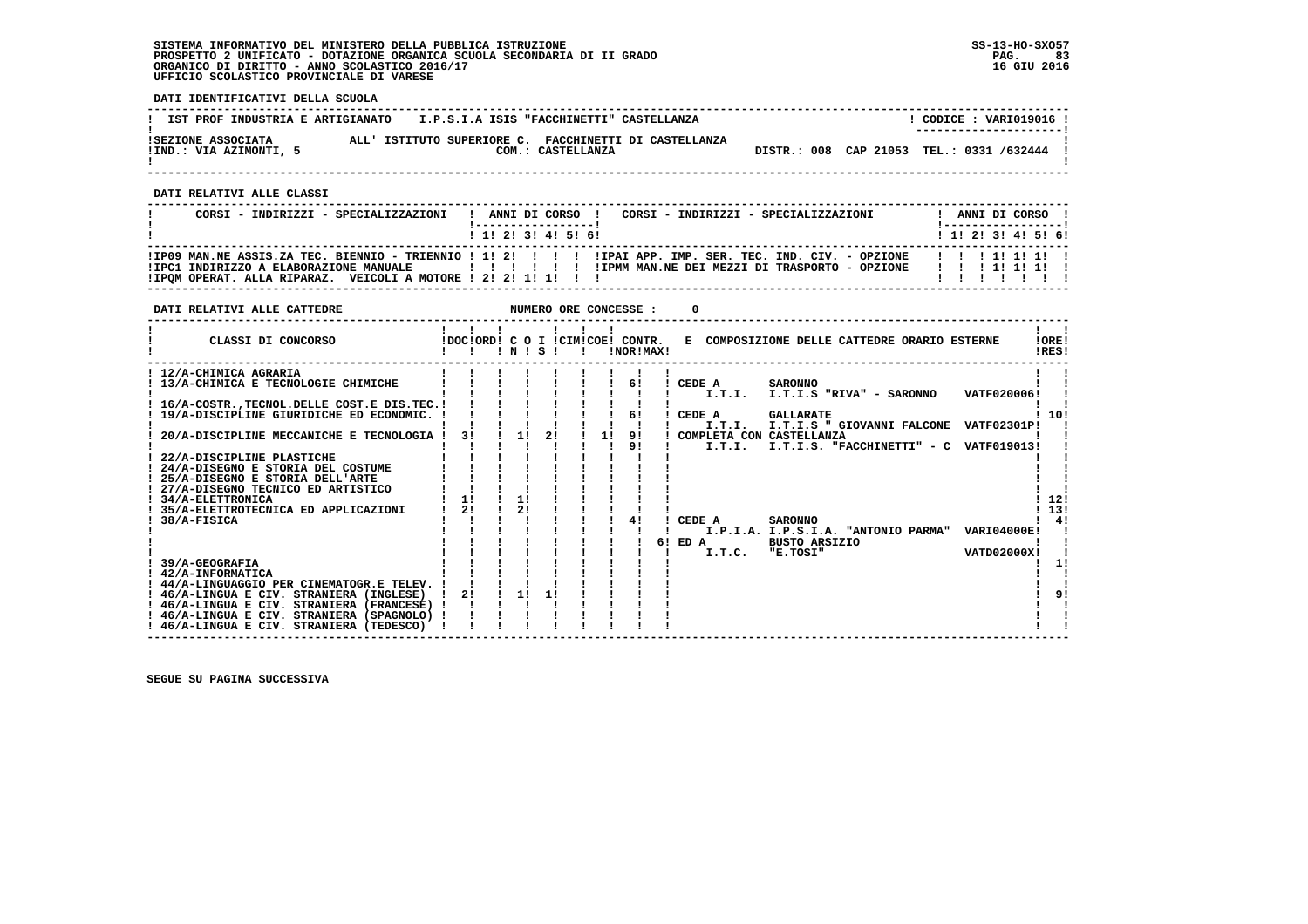### **SISTEMA INFORMATIVO DEL MINISTERO DELLA PUBBLICA ISTRUZIONE SS-13-HO-SXO57 PROSPETTO 2 UNIFICATO - DOTAZIONE ORGANICA SCUOLA SECONDARIA DI II GRADO PAG. 84 ORGANICO DI DIRITTO - ANNO SCOLASTICO 2016/17 16 GIU 2016 UFFICIO SCOLASTICO PROVINCIALE DI VARESE**

:

 **DATI IDENTIFICATIVI DELLA SCUOLA**

| DAII IDENIIFICATIVI DELLA SCUOLA                                                                                                                                                                                                                                                                                                                                                                                                                                                                                                                                                                                                                                                                                                                                                                                                                                                                                             |                                                                                                                                                                                     |                                                                                   |                                                                                                                                                                                                                                                                                                                                                                                      |                                                                                                                                                                                                                                                                                                                                    |
|------------------------------------------------------------------------------------------------------------------------------------------------------------------------------------------------------------------------------------------------------------------------------------------------------------------------------------------------------------------------------------------------------------------------------------------------------------------------------------------------------------------------------------------------------------------------------------------------------------------------------------------------------------------------------------------------------------------------------------------------------------------------------------------------------------------------------------------------------------------------------------------------------------------------------|-------------------------------------------------------------------------------------------------------------------------------------------------------------------------------------|-----------------------------------------------------------------------------------|--------------------------------------------------------------------------------------------------------------------------------------------------------------------------------------------------------------------------------------------------------------------------------------------------------------------------------------------------------------------------------------|------------------------------------------------------------------------------------------------------------------------------------------------------------------------------------------------------------------------------------------------------------------------------------------------------------------------------------|
| IST PROF INDUSTRIA E ARTIGIANATO I.P.S.I.A ISIS "FACCHINETTI" CASTELLANZA                                                                                                                                                                                                                                                                                                                                                                                                                                                                                                                                                                                                                                                                                                                                                                                                                                                    |                                                                                                                                                                                     |                                                                                   |                                                                                                                                                                                                                                                                                                                                                                                      | ! CODICE : VARI019016 !<br>----------------                                                                                                                                                                                                                                                                                        |
|                                                                                                                                                                                                                                                                                                                                                                                                                                                                                                                                                                                                                                                                                                                                                                                                                                                                                                                              |                                                                                                                                                                                     |                                                                                   |                                                                                                                                                                                                                                                                                                                                                                                      | DISTR.: 008 CAP 21053 TEL.: 0331 /632444 !                                                                                                                                                                                                                                                                                         |
| DATI RELATIVI ALLE CATTEDRE                                                                                                                                                                                                                                                                                                                                                                                                                                                                                                                                                                                                                                                                                                                                                                                                                                                                                                  |                                                                                                                                                                                     | NUMERO ORE CONCESSE :                                                             | $\Omega$                                                                                                                                                                                                                                                                                                                                                                             |                                                                                                                                                                                                                                                                                                                                    |
| CLASSI DI CONCORSO                                                                                                                                                                                                                                                                                                                                                                                                                                                                                                                                                                                                                                                                                                                                                                                                                                                                                                           |                                                                                                                                                                                     | $1 \quad 1 \quad 1 \quad 1 \quad 1 \quad 1$<br>!DOC!ORD! C O I !CIM!COE! CONTR.   |                                                                                                                                                                                                                                                                                                                                                                                      | E COMPOSIZIONE DELLE CATTEDRE ORARIO ESTERNE<br>IOREI<br>IRES!                                                                                                                                                                                                                                                                     |
| 47/A-MATEMATICA<br>$: 60/A-SC.NA.$ , $CH.$ , $GEOG.$ , $MIC.$<br>! 65/A-TECNICA FOTOGRAFICA<br>! 66/A-TECNOLOGIA CERAMICA<br>! 71/A-TECNOLOGIE E DISEGNO TECNICO<br>! 75/A-DATTILOGRAFIA E STENOGRAFIA<br>! 76/A-TRAT.TESTI, CAL., CONT.ELET.E AP.GES. !<br>** TABELLA C **<br>! 6/C-ESERCITAZ. CERAMICHE DI DECORAZIONE!<br>7/C-ESERCITAZ.DI ABBIGLIAMENTO E MODA !<br>! 9/C-ESERCITAZIONI DI COMUNICAZIONI<br>! 10/C-ESER. DISEGNO ARTIST.E DEI TESSUTI !<br>! 12/C-ESER. MODEL., FORM.E PL., FOG.E RIF. !<br>! 14/C-ESERC.OFF.MECC.AGRIC.E DI MAC.AGRI.!<br>! 16/C-ESERCITAZ. DI TECNOLOGIA CERAMICA !<br>! 17/C-ESERC.TEOR.DELLA NAVE E DI COS.NAV.!<br>! 18/C-ESERCITAZIONI NAUTICHE<br>! 20/C-ESERCITAZIONI PRATICHE DI OTTICA<br>! 22/C-LAB.TEC.TESS.E ABB. E LAV.TES.E AB.!<br>! 24/C-LAB. CHIMICA E CHIMICA INDUSTRIALE !<br>! 25/C-LAB.COSTR.VERNIC.E REST.STRUM.ARCO ! ! ! !<br>! 26/C-LABORATORIO DI ELETTRONICA | $\frac{1}{2}$<br>$\mathbf{1}$ $\mathbf{1}$ $\mathbf{1}$ $\mathbf{1}$<br>ai i i<br>$\mathbf{1}$ $\mathbf{1}$ $\mathbf{1}$<br>$\mathbf{i}$ $\mathbf{i}$ $\mathbf{j}$<br>$\frac{1}{1}$ | $1 \quad 1 \quad 1 \quad 1 \quad 1 \quad 1$<br>1 1 1 1 1 1 1 6 1<br><u>iiiiii</u> | $\frac{1}{6}$<br>! CEDE A<br>IPSCT<br>$\blacksquare$ $\blacksquare$ $\blacksquare$ $\blacksquare$ $\blacksquare$ $\blacksquare$ $\blacksquare$ $\blacksquare$ $\blacksquare$ $\blacksquare$ $\blacksquare$ $\blacksquare$ $\blacksquare$ $\blacksquare$ $\blacksquare$<br>$\mathbf{1}$ $\mathbf{1}$ $\mathbf{1}$<br>and the control of the state of<br>!!!!!!!!!!!<br>71<br>I CEDE A | <b>BUSTO ARSIZIO</b><br>I.P.S.S.C.T. "P.VERRI" -BU VARC030007!<br><b>SARONNO</b><br>I.T.I. I.T.I.S "RIVA" - SARONNO<br>VATF020006!<br><b>CASTELLANZA</b><br>1101<br>! CEDE A BUSTO ARSIZIO<br>181<br>IPSCT I.P.S.S.C.T. "P.VERRI" -BU VARC030007!<br>31<br><b>GALLARATE</b><br>51<br>I.T.I. ITIS "PONTI"GALLARATE (DIU VATF00801L! |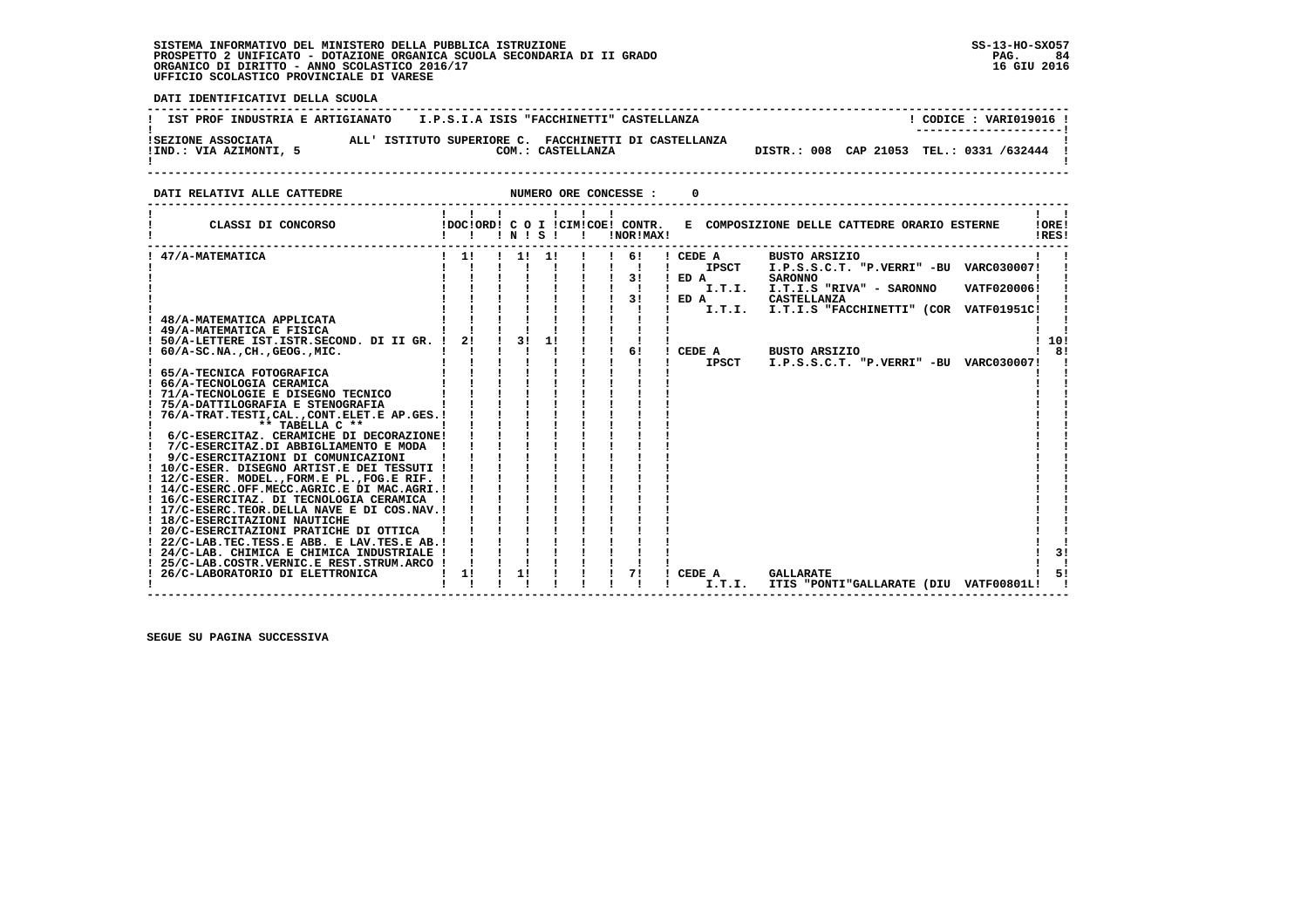## **SISTEMA INFORMATIVO DEL MINISTERO DELLA PUBBLICA ISTRUZIONE SS-13-HO-SXO57 PROSPETTO 2 UNIFICATO - DOTAZIONE ORGANICA SCUOLA SECONDARIA DI II GRADO PAG. 85 ORGANICO DI DIRITTO - ANNO SCOLASTICO 2016/17 16 GIU 2016 UFFICIO SCOLASTICO PROVINCIALE DI VARESE**

i

 **DATI IDENTIFICATIVI DELLA SCUOLA**

| IST PROF INDUSTRIA E ARTIGIANATO             | I.P.S.I.A ISIS "FACCHINETTI" CASTELLANZA                                   | CODICE: VARI019016 !<br>---------------------- |
|----------------------------------------------|----------------------------------------------------------------------------|------------------------------------------------|
| ISEZIONE ASSOCIATA<br>IIND.: VIA AZIMONTI, 5 | ALL' ISTITUTO SUPERIORE C. FACCHINETTI DI CASTELLANZA<br>COM.: CASTELLANZA | DISTR.: 008 CAP 21053 TEL.: 0331 /632444       |

 **DATI RELATIVI ALLE CATTEDRE NUMERO ORE CONCESSE : 0**

| CLASSI DI CONCORSO                                                                           | !DOC!ORD! C O I !CIM!COE! CONTR. | $'$ N $'$ S $'$ |    |    |        | !NOR!MAX! | E COMPOSIZIONE DELLE CATTEDRE ORARIO ESTERNE              | IORE!<br>!RES! |
|----------------------------------------------------------------------------------------------|----------------------------------|-----------------|----|----|--------|-----------|-----------------------------------------------------------|----------------|
|                                                                                              |                                  |                 |    |    | 71     |           | $I$ ED A<br>CASTELLANZA                                   |                |
|                                                                                              |                                  |                 |    |    |        |           | I.T.I. I.T.I.S. "FACCHINETTI" - C VATF019013!             |                |
| 27/C-LABORATORIO DI ELETTROTECNICA                                                           | 11                               |                 |    |    | 1! 16! |           | ! COMPLETA CON GALLARATE                                  |                |
|                                                                                              |                                  |                 |    |    | 2!     |           | I.P.I.A. IPSIA "PONTI" GALLARATE (D VARI008010!           |                |
| ! 28/C-LAB.DI FIS.ATOMICA E NUCL. E STRUM.!                                                  |                                  |                 |    |    |        |           |                                                           |                |
| 29/C-LAB. DI FISICA E FISICA APPLICATA                                                       |                                  |                 |    |    |        |           |                                                           |                |
| ! 30/C-LAB. DI INFORMATICA GESTIONALE                                                        |                                  |                 |    |    |        |           |                                                           |                |
| ! 31/C-LAB. DI INFORMATICA INDUSTRIALE                                                       |                                  |                 |    |    |        |           |                                                           |                |
| 32/C-LAB. MECCANICO-TECNOLOGICO                                                              | 4!                               |                 | 31 | 11 | 17!    |           | ! COMPLETA CON CASTELLANZA                                |                |
|                                                                                              |                                  |                 |    |    | 11     |           | I.T.G.<br>I.T.G. ISIS "FACCHINETTI"<br><b>VATL019017!</b> |                |
| 33/C-LABORATORIO DI OREFICERIA                                                               |                                  |                 |    |    |        |           |                                                           |                |
| ! 34/C-LAB.DI PROGET. TECNICA PER CERAMICA!                                                  |                                  |                 |    |    |        |           |                                                           |                |
| ! 35/C-LAB. DI TECNICA MICROBIOLOGICA                                                        |                                  |                 |    |    |        |           |                                                           |                |
| ! 36/C-LAB.TECN. CARTARIA E ESERC.CARTIERA!<br>! 37/C-LAB. E REPARTI DI LAVOR. DEL LEGNO !   |                                  |                 |    |    |        |           |                                                           |                |
|                                                                                              |                                  |                 |    |    |        |           |                                                           |                |
| ! 38/C-LAB. E REPARTI DI LAV.ARTI GRAFICHE!<br>! 39/C-LAB. E REPARTI LAV. INDUST. MINERARIA! |                                  |                 |    |    |        |           |                                                           |                |
| ! 40/C-LAB. PER LE INDUSTRIE CERAMICHE                                                       |                                  |                 |    |    |        |           |                                                           |                |
| ! 41/C-LAB.TECN.MARMO-REPARTI ARCH.,MACCH.!                                                  |                                  |                 |    |    |        |           |                                                           |                |
| ! 42/C-LAB.TECN.MARMO-REP.SCULT., SMOD.ETC.!                                                 |                                  |                 |    |    |        |           |                                                           |                |
| ! 43/C-LAB. EDILIZIA ED ESERCIT.TOPOGRAFIA!                                                  |                                  |                 |    |    |        |           |                                                           |                |
| ! 46/C-REP.LAV.PER MONTAGGIO CINEM.E TELE.!                                                  |                                  |                 |    |    |        |           |                                                           |                |
| ! 47/C-REP.LAV.PER LA REGISTRAZ. DEL SUONO!                                                  |                                  |                 |    |    |        |           |                                                           |                |
| ! 48/C-REP.LAV.PER LA RIPRESA CINEM.E TEL.!                                                  |                                  |                 |    |    |        |           |                                                           |                |
| ! 49/C-REP.DI LAV. PER ARTI FOTOGRAFICHE                                                     |                                  |                 |    |    |        |           |                                                           |                |
| ! 50/C-TEC.SERVIZI ED ESER.PRAT.DI CUCINA                                                    |                                  |                 |    |    |        |           |                                                           |                |
|                                                                                              |                                  |                 |    |    |        |           |                                                           |                |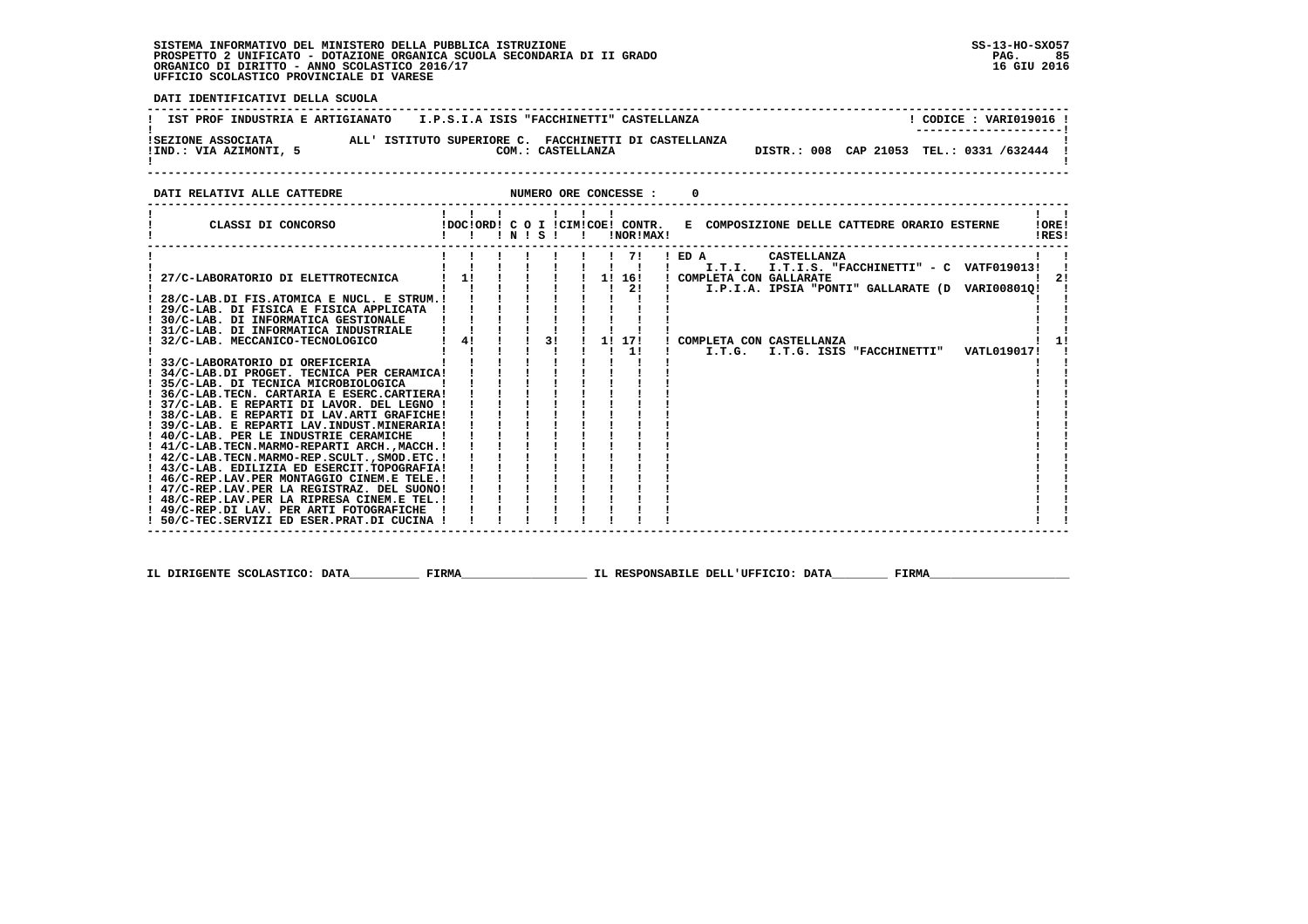### **SISTEMA INFORMATIVO DEL MINISTERO DELLA PUBBLICA ISTRUZIONE SS-13-HO-SXO57 PROSPETTO 2 UNIFICATO - DOTAZIONE ORGANICA SCUOLA SECONDARIA DI II GRADO PAG. 86 ORGANICO DI DIRITTO - ANNO SCOLASTICO 2016/17 16 GIU 2016 UFFICIO SCOLASTICO PROVINCIALE DI VARESE**

 **DATI IDENTIFICATIVI DELLA SCUOLA**

|                          |                                                                                                                           | CODICE: VARI04000E !<br>------------------ |
|--------------------------|---------------------------------------------------------------------------------------------------------------------------|--------------------------------------------|
| !IND.: VIA MANTEGAZZA 25 | "ANTONIO PARMA" - SARONNO<br>IST PROF INDUSTRIA E ARTIGIANATO I. P. S. I. A.<br>CAP 21047<br>DISTR.: 009<br>COM.: SARONNO | TEL.: 02<br>$/9600030$ .                   |

 **------------------------------------------------------------------------------------------------------------------------------------**

 **------------------------------------------------------------------------------------------------------------------------------------**

 **DATI RELATIVI ALLE CLASSI**

| CORSI - INDIRIZZI - SPECIALIZZAZIONI                                                                                                                                                                                      | CORSI - INDIRIZZI - SPECIALIZZAZIONI<br>ANNI DI CORSO !                                                                                                                                                                          | ANNI DI CORSO !                               |
|---------------------------------------------------------------------------------------------------------------------------------------------------------------------------------------------------------------------------|----------------------------------------------------------------------------------------------------------------------------------------------------------------------------------------------------------------------------------|-----------------------------------------------|
|                                                                                                                                                                                                                           | $1$ , 1! 2! 3! 4! 5! 6!                                                                                                                                                                                                          | ! 1! 2! 3! 4! 5! 6!                           |
| !IP09 MAN.NE ASSIS.ZA TEC. BIENNIO - TRIENNIO ! 2! 2! 1! 2! 3!<br>! IPOF OPERATORE AMMINISTRATIVO SEGRETARIALE   ! ! ! ! !<br>!IPOP OPERATORE MECCANICO<br>! ITP5 POT. SOCIO ECONOMICO E PER LA LEGALITA' ! ! ! ! ! ! ! ! | IIPO2 SERVIZI SOCIO-SANITARI BIENNIO-TRIENNIO ! 2! 2! 2! 2! 2! IIPO8 SERVIZI COMMERCIALI BIENNIO - TRIENNIO<br>IIPC1 INDIRIZZO A ELABORAZIONE MANUALE<br>IIPON OPERATORE ELETTRICO<br>IIPOU OPERATORE DI IMPIANTI TERMOIDRAULICI | $1$ 1! 1! 1! 1! 1! 1<br>1 11 11 11<br>1111111 |

 **DATI RELATIVI ALLE CATTEDRE NUMERO ORE CONCESSE : 0**

| CLASSI DI CONCORSO                               |    | !N | s  |    | IDOCIORDI C O I ICIMICOEI CONTR.<br>!NOR!MAX! | E COMPOSIZIONE DELLE CATTEDRE ORARIO ESTERNE<br>!ORE!<br>!RES! |     |
|--------------------------------------------------|----|----|----|----|-----------------------------------------------|----------------------------------------------------------------|-----|
| 1/A-AEROTECNICA E COSTRUZ. AERONAUTICHE!         |    |    |    |    |                                               |                                                                |     |
| 7/A-ARTE DELLA FOTOGR. E GRAFICA PUBBL.!         |    |    |    |    |                                               |                                                                |     |
| ! 12/A-CHIMICA AGRARIA                           |    |    |    |    |                                               |                                                                |     |
| ! 13/A-CHIMICA E TECNOLOGIE CHIMICHE             |    |    |    |    |                                               |                                                                | 14! |
| 16/A-COSTR., TECNOL. DELLE COST. E DIS. TEC. !   |    |    |    |    |                                               |                                                                |     |
| ! 17/A-DISCIPLINE ECONOMICO-AZIENDALI            | 21 | 2! |    |    | 4!                                            | CEDE A<br><b>TRADATE</b>                                       | 21  |
|                                                  |    |    |    |    |                                               | I.T.PER.AZ.LI E CORR.L.EST<br>I.T.C.<br><b>VATD024018!</b>     |     |
| ! 19/A-DISCIPLINE GIURIDICHE ED ECONOMIC.        | 3! | 2! |    |    |                                               |                                                                | 4!  |
| 20/A-DISCIPLINE MECCANICHE E TECNOLOGIA          | 31 | 11 | 2! |    |                                               |                                                                | 6!  |
| ! 22/A-DISCIPLINE PLASTICHE                      |    |    |    |    |                                               |                                                                |     |
| ! 24/A-DISEGNO E STORIA DEL COSTUME              |    |    |    |    |                                               |                                                                |     |
| ! 25/A-DISEGNO E STORIA DELL'ARTE                |    |    |    |    |                                               |                                                                | 4!  |
| 27/A-DISEGNO TECNICO ED ARTISTICO                |    |    |    |    |                                               |                                                                |     |
| 31/A-ED.MUSICALE IST.ISTR.SEC.II GRADO           |    |    |    |    |                                               |                                                                | 41  |
| ! 34/A-ELETTRONICA                               | 21 | 2! |    |    |                                               |                                                                | 10! |
| 35/A-ELETTROTECNICA ED APPLICAZIONI              | 21 | 11 |    |    |                                               | 11!                                                            |     |
| 36/A-FILOSOFIA, PSICOL. E SC.DELL'EDUCAZ.!       | 31 | 21 |    | 11 | 14!                                           | COMPLETA CON TRADATE                                           |     |
|                                                  |    |    |    |    | 4!                                            | I.P.S.C. I.P.S.S.C.T.<br>VARC024011!<br>"MONTALE" -            |     |
| 37/A-FILOSOFIA E STORIA                          |    |    |    |    |                                               |                                                                |     |
| 38/A-FISICA                                      |    |    |    | 11 | 14!                                           | COMPLETA CON CASTELLANZA                                       |     |
|                                                  |    |    |    |    | 41                                            | I.P.I.A. I.P.S.I.A ISIS "FACCHINETT<br>VARI019016!             |     |
| 39/A-GEOGRAFIA                                   |    |    |    |    |                                               |                                                                |     |
| ! 40/A-IGIENE, ANAT., FIS., PAT. GEN. E APP.MA.! | 11 | 11 |    |    |                                               |                                                                | 41  |
| <b>42/A-INFORMATICA</b>                          |    |    |    |    |                                               |                                                                |     |
| ! 44/A-LINGUAGGIO PER CINEMATOGR.E TELEV.        |    |    |    |    |                                               |                                                                |     |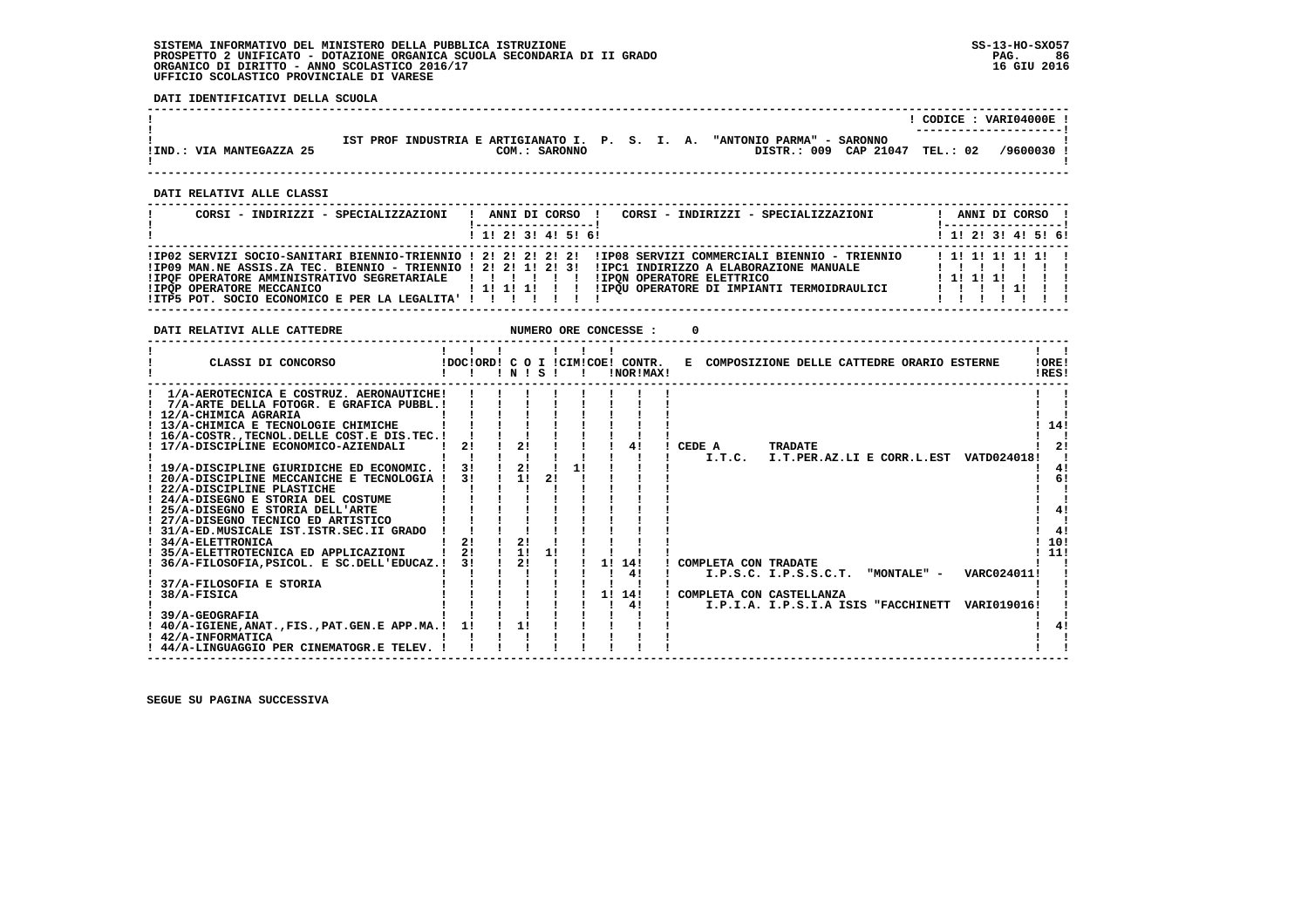### **SISTEMA INFORMATIVO DEL MINISTERO DELLA PUBBLICA ISTRUZIONE SS-13-HO-SXO57 PROSPETTO 2 UNIFICATO - DOTAZIONE ORGANICA SCUOLA SECONDARIA DI II GRADO PAG. 87 ORGANICO DI DIRITTO - ANNO SCOLASTICO 2016/17 16 GIU 2016 UFFICIO SCOLASTICO PROVINCIALE DI VARESE**

 **DATI IDENTIFICATIVI DELLA SCUOLA**

|                          |  |                                                                  |  |  |                                          |                    | CODICE: VARI04000E! |
|--------------------------|--|------------------------------------------------------------------|--|--|------------------------------------------|--------------------|---------------------|
| !IND.: VIA MANTEGAZZA 25 |  | IST PROF INDUSTRIA E ARTIGIANATO I. P. S. I. A.<br>COM.: SARONNO |  |  | "ANTONIO PARMA" - SARONNO<br>DISTR.: 009 | CAP 21047 TEL.: 02 | /9600030 !          |

 **DATI RELATIVI ALLE CATTEDRE NUMERO ORE CONCESSE : 0**

| CLASSI DI CONCORSO                                               |              |                          |     | <b>INISI</b> | -1 | !DOC!ORD! C O I !CIM!COE! CONTR.<br>!NOR!MAX! |                                      |  |  |  | E COMPOSIZIONE DELLE CATTEDRE ORARIO ESTERNE |  | IORE <sub>1</sub><br>!RES! |     |
|------------------------------------------------------------------|--------------|--------------------------|-----|--------------|----|-----------------------------------------------|--------------------------------------|--|--|--|----------------------------------------------|--|----------------------------|-----|
|                                                                  |              |                          |     |              |    |                                               |                                      |  |  |  |                                              |  |                            |     |
| ! 46/A-LINGUA E CIV. STRANIERA (FRANCESE) ! 1! ! 1! !            |              |                          |     |              |    | !!! 10!<br>! 9!                               | ! COMPLETA CON BUSTO ARSIZIO<br>L.C. |  |  |  | LICEO CLASSICO - LICEO LIN VAPC02701R!       |  |                            |     |
| ! 46/A-LINGUA E CIV. STRANIERA (INGLESE) !                       | 2!           | <b>Contract Contract</b> | 4!  | 11           |    |                                               |                                      |  |  |  |                                              |  |                            | -61 |
| ! 46/A-LINGUA E CIV. STRANIERA (SPAGNOLO) !                      | $\mathbf{I}$ |                          |     |              |    |                                               |                                      |  |  |  |                                              |  | 13!                        |     |
| ! 46/A-LINGUA E CIV. STRANIERA (TEDESCO)                         |              |                          |     |              |    |                                               |                                      |  |  |  |                                              |  |                            |     |
| ! 47/A-MATEMATICA                                                | 61           |                          | 4!  | 11           | 11 |                                               |                                      |  |  |  |                                              |  |                            | 4!  |
| ! 48/A-MATEMATICA APPLICATA                                      |              |                          |     |              |    |                                               |                                      |  |  |  |                                              |  |                            |     |
| ! 49/A-MATEMATICA E FISICA                                       |              |                          |     |              |    |                                               |                                      |  |  |  |                                              |  |                            |     |
| ! 50/A-LETTERE IST.ISTR.SECOND. DI II GR. !                      | 61           |                          | 181 | 21           |    |                                               |                                      |  |  |  |                                              |  | 12!                        |     |
| $: 60/A-SC.NA.$ , $CH.$ , $GEOG.$ , $MIC.$                       |              |                          | 11  |              |    |                                               |                                      |  |  |  |                                              |  | 15!                        |     |
| ! 65/A-TECNICA FOTOGRAFICA                                       |              |                          |     |              |    |                                               |                                      |  |  |  |                                              |  |                            |     |
| ! 66/A-TECNOLOGIA CERAMICA                                       |              |                          |     |              |    |                                               |                                      |  |  |  |                                              |  |                            |     |
| ! 69/A-TECNOL.GRAFICHE ED IMPIANTI GRAFICI!                      |              |                          |     |              |    |                                               |                                      |  |  |  |                                              |  |                            |     |
| ! 71/A-TECNOLOGIE E DISEGNO TECNICO                              |              |                          |     |              |    |                                               |                                      |  |  |  |                                              |  |                            |     |
| ! 75/A-DATTILOGRAFIA E STENOGRAFIA                               |              |                          | 11  |              |    |                                               |                                      |  |  |  |                                              |  |                            | 41  |
| 76/A-TRAT.TESTI, CAL., CONT.ELET.E AP.GES.!                      | 11           |                          |     |              |    |                                               |                                      |  |  |  |                                              |  |                            |     |
| $**$ TABELLA $C**$<br>! 6/C-ESERCITAZ. CERAMICHE DI DECORAZIONE! |              |                          |     |              |    |                                               |                                      |  |  |  |                                              |  |                            |     |
| 7/C-ESERCITAZ.DI ABBIGLIAMENTO E MODA                            |              |                          |     |              |    |                                               |                                      |  |  |  |                                              |  |                            |     |
| 9/C-ESERCITAZIONI DI COMUNICAZIONI                               |              |                          |     |              |    |                                               |                                      |  |  |  |                                              |  |                            |     |
| ! 10/C-ESER. DISEGNO ARTIST.E DEI TESSUTI !                      |              |                          |     |              |    |                                               |                                      |  |  |  |                                              |  |                            |     |
| ! 12/C-ESER. MODEL., FORM.E PL., FOG.E RIF. !                    |              |                          |     |              |    |                                               |                                      |  |  |  |                                              |  |                            |     |
| ! 14/C-ESERC.OFF.MECC.AGRIC.E DI MAC.AGRI.!                      |              |                          |     |              |    |                                               |                                      |  |  |  |                                              |  |                            |     |
| ! 16/C-ESERCITAZ. DI TECNOLOGIA CERAMICA                         |              |                          |     |              |    |                                               |                                      |  |  |  |                                              |  |                            |     |
| ! 17/C-ESERC.TEOR.DELLA NAVE E DI COS.NAV.!                      |              |                          |     |              |    |                                               |                                      |  |  |  |                                              |  |                            |     |
| ! 18/C-ESERCITAZIONI NAUTICHE                                    |              |                          |     |              |    |                                               |                                      |  |  |  |                                              |  |                            |     |
| ! 20/C-ESERCITAZIONI PRATICHE DI OTTICA                          |              |                          |     |              |    |                                               |                                      |  |  |  |                                              |  |                            |     |
| ! 22/C-LAB.TEC.TESS.E ABB. E LAV.TES.E AB.!                      |              |                          |     |              |    |                                               |                                      |  |  |  |                                              |  |                            |     |
| ! 23/C-LAB.DI AEROTECNCOSTR.E TEC.AERON.!                        |              |                          |     |              |    |                                               |                                      |  |  |  |                                              |  |                            |     |
| ! 24/C-LAB. CHIMICA E CHIMICA INDUSTRIALE !                      |              |                          |     |              |    |                                               |                                      |  |  |  |                                              |  |                            | 4!  |
| ! 25/C-LAB.COSTR.VERNIC.E REST.STRUM.ARCO !                      |              |                          |     |              |    |                                               |                                      |  |  |  |                                              |  |                            |     |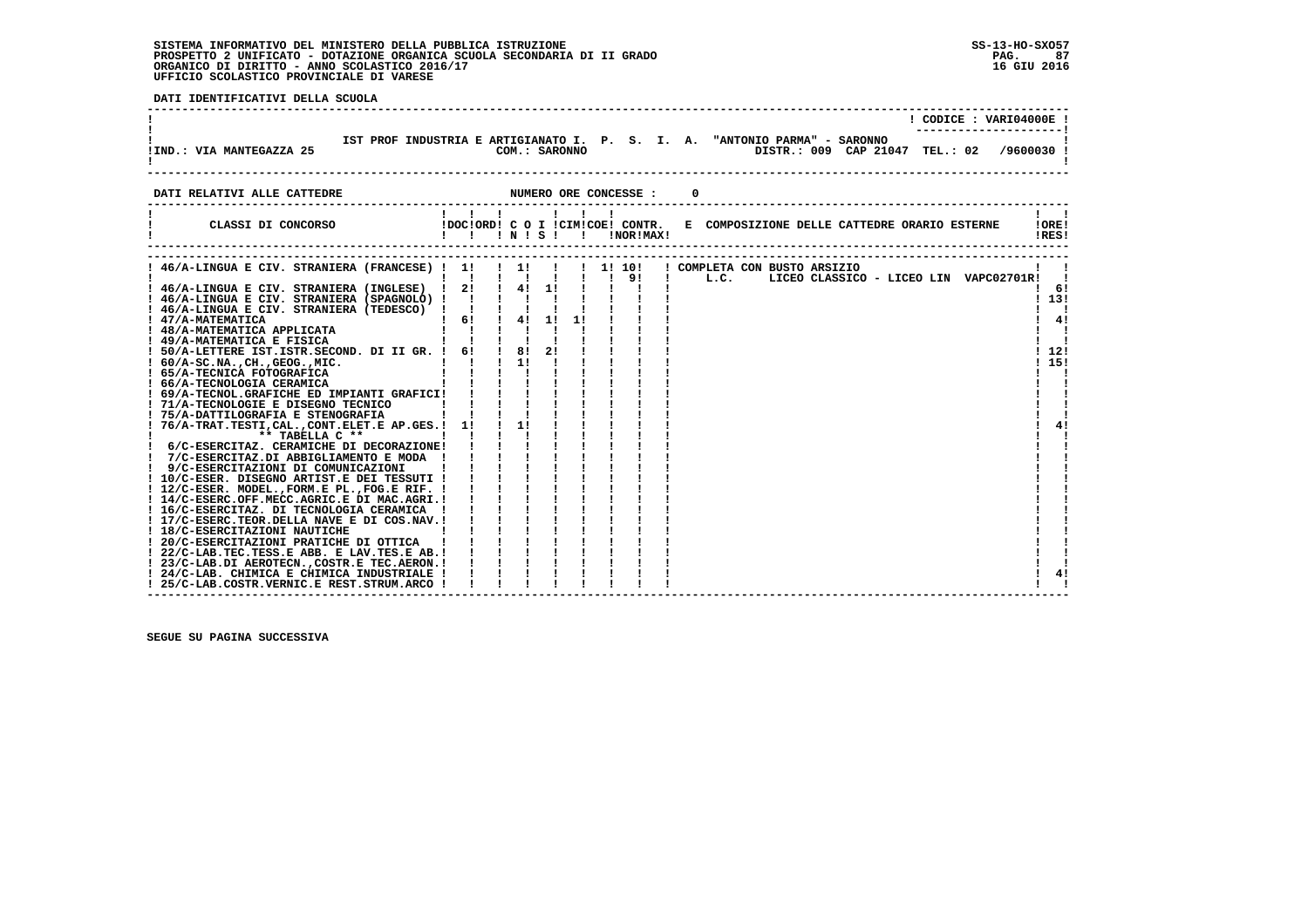### **SISTEMA INFORMATIVO DEL MINISTERO DELLA PUBBLICA ISTRUZIONE SS-13-HO-SXO57 PROSPETTO 2 UNIFICATO - DOTAZIONE ORGANICA SCUOLA SECONDARIA DI II GRADO PAG. 88 ORGANICO DI DIRITTO - ANNO SCOLASTICO 2016/17 16 GIU 2016 UFFICIO SCOLASTICO PROVINCIALE DI VARESE**

 **DATI IDENTIFICATIVI DELLA SCUOLA**

|                             | "ANTONIO PARMA" - SARONNO<br>IST PROF INDUSTRIA E ARTIGIANATO I. P. S. I. A. | CODICE: VARI04000E! |
|-----------------------------|------------------------------------------------------------------------------|---------------------|
| !IND.: VIA MANTEGAZZA 25    | DISTR.: 009 CAP 21047 TEL.: 02<br>COM.: SARONNO                              | /9600030            |
| DATI RELATIVI ALLE CATTEDRE | NUMERO ORE CONCESSE :                                                        |                     |

| CLASSI DI CONCORSO                              |    |          |           | 1 N S 1 1 | !NOR!MAX! | !DOC!ORD! C O I !CIM!COE! CONTR. E COMPOSIZIONE DELLE CATTEDRE ORARIO ESTERNE |                      |  |  |                                        | !ORE!<br>!RES! |    |
|-------------------------------------------------|----|----------|-----------|-----------|-----------|-------------------------------------------------------------------------------|----------------------|--|--|----------------------------------------|----------------|----|
| 26/C-LABORATORIO DI ELETTRONICA                 |    | -21      |           |           |           |                                                                               |                      |  |  |                                        |                |    |
| - DI CUI UFFICIO TECNICO !!!                    |    | $1!$ $1$ |           |           |           |                                                                               |                      |  |  |                                        |                |    |
| ! 27/C-LABORATORIO DI ELETTROTECNICA            | 21 |          | 11        |           |           |                                                                               |                      |  |  |                                        |                |    |
| $!$ 28/C-LAB.DI FIS.ATOMICA E NUCL. E STRUM.!!  |    |          |           |           |           |                                                                               |                      |  |  |                                        |                |    |
| ! 29/C-LAB. DI FISICA E FISICA APPLICATA        |    |          |           |           |           |                                                                               |                      |  |  |                                        |                |    |
| ! 30/C-LAB. DI INFORMATICA GESTIONALE           |    |          |           |           |           |                                                                               |                      |  |  |                                        |                |    |
| ! 31/C-LAB. DI INFORMATICA INDUSTRIALE          |    |          |           |           |           |                                                                               |                      |  |  |                                        |                |    |
| ! 32/C-LAB. MECCANICO-TECNOLOGICO               | 31 | 1!       | <b>11</b> |           |           |                                                                               |                      |  |  |                                        |                | 31 |
| ! 33/C-LABORATORIO DI OREFICERIA                |    |          |           |           |           |                                                                               |                      |  |  |                                        |                |    |
| ! 34/C-LAB.DI PROGET. TECNICA PER CERAMICA!     |    |          |           |           |           |                                                                               |                      |  |  |                                        |                |    |
| ! 35/C-LAB. DI TECNICA MICROBIOLOGICA           |    |          |           |           |           |                                                                               |                      |  |  |                                        |                |    |
| ! 36/C-LAB.TECN. CARTARIA E ESERC.CARTIERA!     |    |          |           |           |           |                                                                               |                      |  |  |                                        |                |    |
| ! 37/C-LAB. E REPARTI DI LAVOR. DEL LEGNO !     |    |          |           |           |           |                                                                               |                      |  |  |                                        |                |    |
| ! 38/C-LAB. E REPARTI DI LAV.ARTI GRAFICHE!     |    |          |           |           |           |                                                                               |                      |  |  |                                        |                |    |
| ! 39/C-LAB. E REPARTI LAV.INDUST.MINERARIA!     |    |          |           |           |           |                                                                               |                      |  |  |                                        |                |    |
| ! 40/C-LAB. PER LE INDUSTRIE CERAMICHE          |    |          |           |           |           |                                                                               |                      |  |  |                                        |                |    |
| ! 41/C-LAB. TECN. MARMO-REPARTI ARCH., MACCH. ! |    |          |           |           |           |                                                                               |                      |  |  |                                        |                |    |
| ! 42/C-LAB.TECN.MARMO-REP.SCULT., SMOD.ETC. !   |    |          |           |           |           |                                                                               |                      |  |  |                                        |                |    |
| ! 43/C-LAB. EDILIZIA ED ESERCIT.TOPOGRAFIA!     |    |          |           |           |           |                                                                               |                      |  |  |                                        |                |    |
| 45/C-METODOLOGIE OPERAT.NEI SERV.SOCIALI!       | 11 | 11       |           |           | 31        | CEDE A                                                                        | <b>BUSTO ARSIZIO</b> |  |  |                                        |                |    |
|                                                 |    |          |           |           |           | IPSCT                                                                         |                      |  |  | I.P.S.S.C.T. "P.VERRI" -BU VARC030007! |                |    |
| ! 46/C-REP.LAV.PER MONTAGGIO CINEM.E TELE.!     |    |          |           |           |           |                                                                               |                      |  |  |                                        |                |    |
| ! 47/C-REP.LAV.PER LA REGISTRAZ. DEL SUONO!     |    |          |           |           |           |                                                                               |                      |  |  |                                        |                |    |
| ! 48/C-REP.LAV.PER LA RIPRESA CINEM.E TEL.!     |    |          |           |           |           |                                                                               |                      |  |  |                                        |                |    |
| ! 49/C-REP.DI LAV. PER ARTI FOTOGRAFICHE        |    |          |           |           |           |                                                                               |                      |  |  |                                        |                |    |
| ! 50/C-TEC.SERVIZI ED ESER.PRAT.DI CUCINA !     |    |          |           |           |           |                                                                               |                      |  |  |                                        |                |    |

 **IL DIRIGENTE SCOLASTICO: DATA\_\_\_\_\_\_\_\_\_\_ FIRMA\_\_\_\_\_\_\_\_\_\_\_\_\_\_\_\_\_\_ IL RESPONSABILE DELL'UFFICIO: DATA\_\_\_\_\_\_\_\_ FIRMA\_\_\_\_\_\_\_\_\_\_\_\_\_\_\_\_\_\_\_\_**

 **------------------------------------------------------------------------------------------------------------------------------------**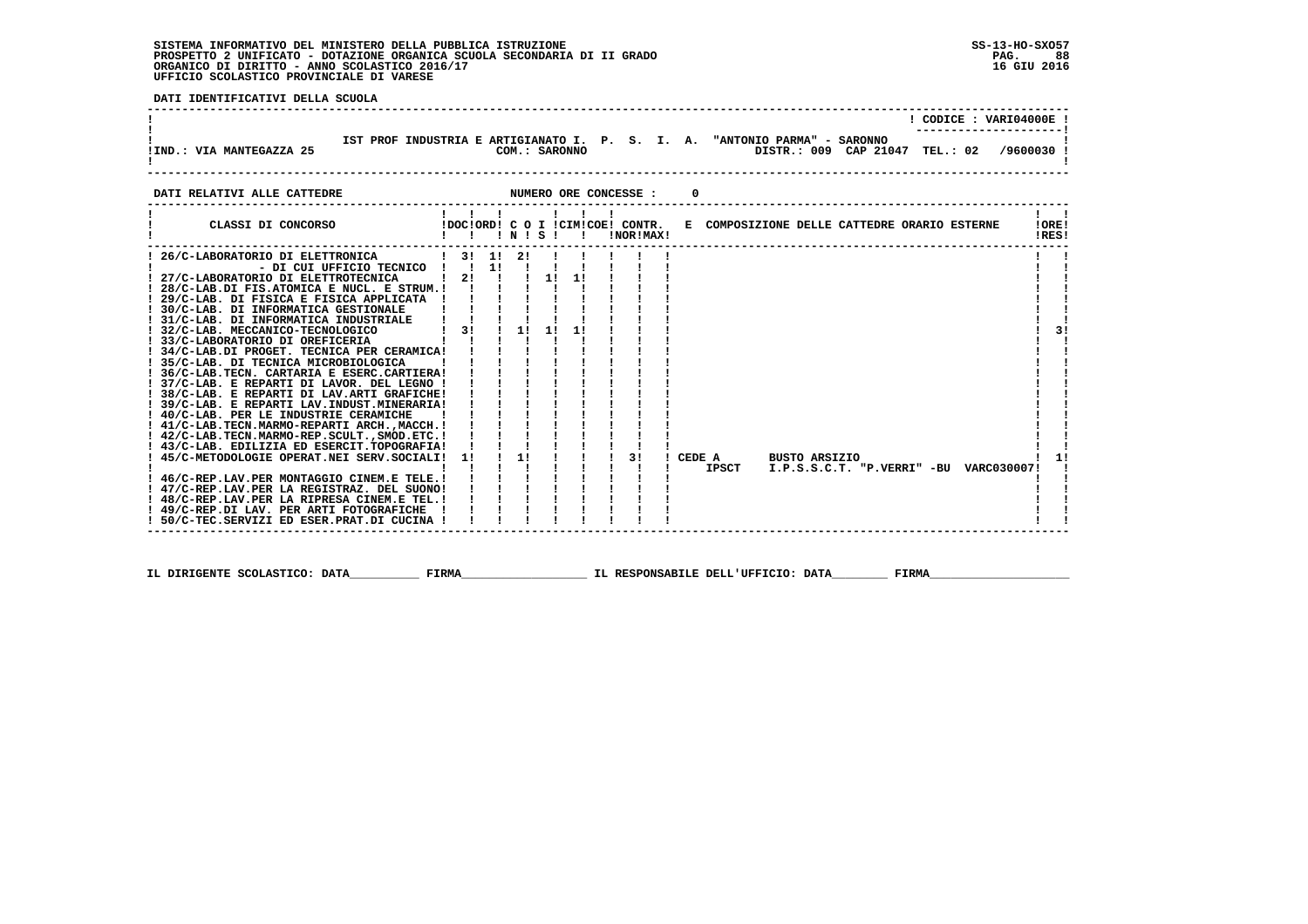### **SISTEMA INFORMATIVO DEL MINISTERO DELLA PUBBLICA ISTRUZIONE SS-13-HO-SXO57 PROSPETTO 2 UNIFICATO - DOTAZIONE ORGANICA SCUOLA SECONDARIA DI II GRADO PAG. 89 ORGANICO DI DIRITTO - ANNO SCOLASTICO 2016/17 16 GIU 2016 UFFICIO SCOLASTICO PROVINCIALE DI VARESE**

 **DATI IDENTIFICATIVI DELLA SCUOLA**

|                              |                            |  | CODICE: VASL01000A !<br>---------------------- |
|------------------------------|----------------------------|--|------------------------------------------------|
| LICEO ARTISTICO L. ART.      | "CANDIANI" - BUSTO ARSIZIO |  |                                                |
| !IND.: VIA LUCIANO MANARA 10 | COM.: BUSTO ARSIZIO        |  | DISTR.: 008 CAP 21052 TEL.: 0331 /633154       |
|                              |                            |  |                                                |

 **------------------------------------------------------------------------------------------------------------------------------------**

 **------------------------------------------------------------------------------------------------------------------------------------**

 **DATI RELATIVI ALLE CLASSI**

| CORSI - INDIRIZZI - SPECIALIZZAZIONI                                                                 |  |  |                                           | ANNI DI CORSO       | ANNI DI CORSO !<br>CORSI - INDIRIZZI - SPECIALIZZAZIONI                                                                                                                                               |
|------------------------------------------------------------------------------------------------------|--|--|-------------------------------------------|---------------------|-------------------------------------------------------------------------------------------------------------------------------------------------------------------------------------------------------|
|                                                                                                      |  |  |                                           | ! 1! 2! 3! 4! 5! 6! | $1 \; 1 \; 2 \; 3 \; 1 \; 4 \; 5 \; 6 \; 6$                                                                                                                                                           |
| 1 1 1 3 1 2 1 2 1<br>!LI05 ARCHITETTURA E AMBIENTE<br>!LI07 AUDIOVISIVO MULTIMEDIA                   |  |  | 1 1 1 3 1 2 1 2 1                         |                     | IITP5 POT. SOCIO ECONOMICO E PER LA LEGALITA' ! ! !! !! ILI00 ARTISTICO NUOVO ORDINAMENTO - BIENNIO C<br>! 8!10!<br>1111<br>ILI06 ARTI FIGURATIVE<br>1 2 1 2 1 2 1<br>!LI08 SCENOGRAFIA<br>1 11 11 11 |
| !LI09 DESIGN<br>!LI13 MUSICALE E COREUTICO - SEZ. MUSICALE<br>!LIAI INDIRIZZO A ELABORAZIONE MANUALE |  |  | 1 1 1 1 1 1 1 1<br>1 11 11 11 11<br>11111 |                     | ILI10 GRAFICA<br>1 2 1 2 1 1 1<br>!LI14 MUSICALE E COREUTICO - SEZIONE COREUTIC<br>1 1 1 1 1 1 1 1 1<br>!LIP2 POTENZIAMENTO LINGUISTICO                                                               |

**DATI RELATIVI ALLE CATTEDRE NUMERO ORE CONCESSE : 0** 

| 3/A-ARTE DEL DISEGNO ANIMATO                                                |            |
|-----------------------------------------------------------------------------|------------|
|                                                                             |            |
| 4/A-ARTE DEL TESSUTO, MODA E COSTUME                                        |            |
| 5/A-ARTE DEL VETRO                                                          |            |
| 6/A-ARTE DELLA CERAMICA                                                     |            |
| 7/A-ARTE DELLA FOTOGR. E GRAFICA PUBBL.!<br>71                              | 8!         |
| 8/A-ARTE DELLA GRAFICA E DELL'INCISIONE!                                    |            |
| 9/A-ARTE DELLA STA.E DEL REST.DEL LIBRO!                                    |            |
| ! 10/A-ARTE DEI METALLI E DELL'OREFICERIA !                                 |            |
| ! 12/A-CHIMICA AGRARIA                                                      |            |
| ! 13/A-CHIMICA E TECNOLOGIE CHIMICHE<br>11                                  |            |
| ! 17/A-DISCIPLINE ECONOMICO-AZIENDALI                                       |            |
| 110!<br>91<br>! 18/A-DISCIP.GEOM.,ARCHIT.ARRED.E SCENOT.!                   | 91         |
| ! 19/A-DISCIPLINE GIURIDICHE ED ECONOMIC.                                   |            |
| 9!<br>110!<br>! 21/A-DISCIPLINE PITTORICHE                                  | 21         |
| 51<br>71<br>! 22/A-DISCIPLINE PLASTICHE                                     |            |
| ! 24/A-DISEGNO E STORIA DEL COSTUME                                         |            |
| ! 25/A-DISEGNO E STORIA DELL'ARTE                                           |            |
| 31/A-ED.MUSICALE IST.ISTR.SEC.II GRADO                                      |            |
| ! 36/A-FILOSOFIA, PSICOL. E SC.DELL'EDUCAZ.!                                |            |
| 3!<br>37/A-FILOSOFIA E STORIA<br>3!<br>6!<br>CEDE A<br><b>BUSTO ARSIZIO</b> |            |
| LICEO CLASSICO - LICEO LIN<br>L.C.                                          | VAPC02701R |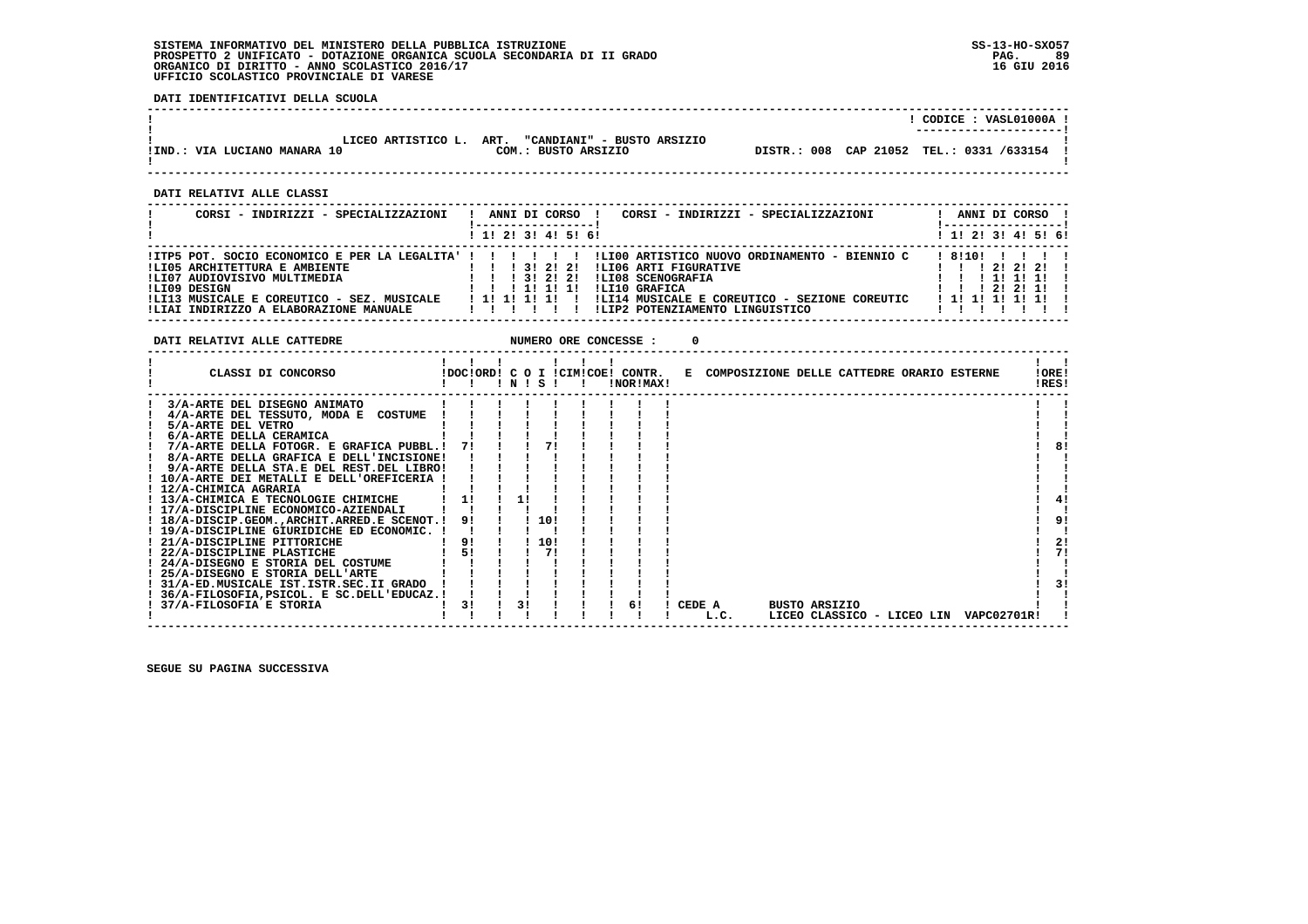#### **SISTEMA INFORMATIVO DEL MINISTERO DELLA PUBBLICA ISTRUZIONE SS-13-HO-SXO57 PROSPETTO 2 UNIFICATO - DOTAZIONE ORGANICA SCUOLA SECONDARIA DI II GRADO PAG. 90**ORGANICO DI DIRITTO - ANNO SCOLASTICO 2016/17  **UFFICIO SCOLASTICO PROVINCIALE DI VARESE**

**PAG.** 90 16 GIU 2016

 $\mathbf{I}$ 

**Contract Contract Contract** 

 $\mathbf{I}$ 

 **DATI IDENTIFICATIVI DELLA SCUOLA ------------------------------------------------------------------------------------------------------------------------------------ ! ! CODICE : VASL01000A ! ! ---------------------!**.<br>**I LICEO ARTISTICO L. ART. "CANDIANI" - BUSTO ARSIZIO**<br>IIND.: VIA LUCIANO MANARA 10  **!IND.: VIA LUCIANO MANARA 10 COM.: BUSTO ARSIZIO DISTR.: 008 CAP 21052 TEL.: 0331 /633154 ! ! ! ------------------------------------------------------------------------------------------------------------------------------------DATI RELATIVI ALLE CATTEDRE NUMERO ORE CONCESSE : 0 ------------------------------------------------------------------------------------------------------------------------------------ ! ! ! ! ! ! ! ! ! ! CLASSI DI CONCORSO !DOC!ORD! C O I !CIM!COE! CONTR. E COMPOSIZIONE DELLE CATTEDRE ORARIO ESTERNE !ORE! ! ! ! ! N ! S ! ! !NOR!MAX! !RES! ------------------------------------------------------------------------------------------------------------------------------------ ! 46/A-LINGUA E CIV. STRANIERA (INGLESE) ! 7! ! 8! ! ! 1! 12! ! COMPLETA CON GALLARATE ! ! ! ! ! ! ! ! ! ! 6! ! I.P.I.A. IPSIA "PONTI" GALLARATE (D VARI00801Q! ! ! 46/A-LINGUA E CIV. STRANIERA (FRANCESE) ! ! ! ! ! ! ! ! ! ! ! ! 46/A-LINGUA E CIV. STRANIERA (SPAGNOLO) ! ! ! ! ! ! ! ! ! ! ! ! 46/A-LINGUA E CIV. STRANIERA (TEDESCO) ! ! ! ! ! ! ! ! ! ! !**

| ! 46/A-LINGUA E CIV. STRANIERA (RUSSO)<br>110!<br>!10!<br>! 49/A-MATEMATICA E FISICA<br>61<br>CEDE A<br><b>SARONNO</b><br>L.C.<br>LIC. CLASSICO "LEGNANI" - VAPC040006!<br>118!<br>50/A-LETTERE IST.ISTR.SECOND. DI II GR. ! 19!<br>1! 10!<br>COMPLETA CON GALLARATE<br>81<br>I.T.E-L.L. "GADDA-ROSSELL VATD210003!<br>I.T.C.<br>51/A-LETTERE, LATINO NEI LICEI E IST.MAG.!<br>3!<br>11<br>- 81<br>$60/A-SC.NA.$ , $CH.$ , $GEOG.$ , $MIC.$<br>4!<br>COMPLETA CON BUSTO ARSIZIO<br>10!<br>L.S.<br>LICEO SCIENTIFICO "TOSI" - VAPS01000D!<br>8!<br>71<br>3!<br>61/A-STORIA DELL'ARTE<br>CEDE A<br><b>BUSTO ARSIZIO</b><br>"E.TOSI"<br><b>VATD02000X!</b><br>I.T.C.<br>62/A-TECNICA DELLA REGISTRAZ. DEL SUONO !<br>! 63/A-TEC. RIPRESA CINEMATOGR.TELEVISIVA !<br>66/A-TECNOLOGIA CERAMICA<br>** TABELLA C **<br>3/C-CONV.IN LINGUA STRANIERA (FRANCESE)!<br>3/C-CONV.IN LINGUA STRANIERA (INGLESE) !<br>3/C-CONV.IN LINGUA STRANIERA (TEDESCO) !<br>3/C-CONV.IN LINGUA STRANIERA (RUSSO)<br>** TABELLA D **<br>1/D-ARTE DELLA LAVORAZIONE DEI METALLI !<br>2/D-ARTE OREFIC., LAV. PIETRE DURE, GEMME<br>3/D-ARTE DEL DISEGNO D'ANIMAZIONE<br>4/D-ARTE RIPR.E MONTAG.PER DISEG.ANIM.<br>5/D-ARTE TESSIT. E DECORAZ.DEI TESSUTI !<br>6/D-ARTE LAV.DEL VETRO E DELLA VETRATA !<br>7/D-ARTE RESTAURO CERAMICA E VETRO | ! 46/A-LINGUA E CIV. STRANIERA (TEDESCO) |  |  |  |  |  |  |
|-------------------------------------------------------------------------------------------------------------------------------------------------------------------------------------------------------------------------------------------------------------------------------------------------------------------------------------------------------------------------------------------------------------------------------------------------------------------------------------------------------------------------------------------------------------------------------------------------------------------------------------------------------------------------------------------------------------------------------------------------------------------------------------------------------------------------------------------------------------------------------------------------------------------------------------------------------------------------------------------------------------------------------------------------------------------------------------------------------------------------------------------------------------------------------------------------------------------------------------------------------------------------------------------------------------------|------------------------------------------|--|--|--|--|--|--|
|                                                                                                                                                                                                                                                                                                                                                                                                                                                                                                                                                                                                                                                                                                                                                                                                                                                                                                                                                                                                                                                                                                                                                                                                                                                                                                                   |                                          |  |  |  |  |  |  |
|                                                                                                                                                                                                                                                                                                                                                                                                                                                                                                                                                                                                                                                                                                                                                                                                                                                                                                                                                                                                                                                                                                                                                                                                                                                                                                                   |                                          |  |  |  |  |  |  |
|                                                                                                                                                                                                                                                                                                                                                                                                                                                                                                                                                                                                                                                                                                                                                                                                                                                                                                                                                                                                                                                                                                                                                                                                                                                                                                                   |                                          |  |  |  |  |  |  |
|                                                                                                                                                                                                                                                                                                                                                                                                                                                                                                                                                                                                                                                                                                                                                                                                                                                                                                                                                                                                                                                                                                                                                                                                                                                                                                                   |                                          |  |  |  |  |  |  |
|                                                                                                                                                                                                                                                                                                                                                                                                                                                                                                                                                                                                                                                                                                                                                                                                                                                                                                                                                                                                                                                                                                                                                                                                                                                                                                                   |                                          |  |  |  |  |  |  |
|                                                                                                                                                                                                                                                                                                                                                                                                                                                                                                                                                                                                                                                                                                                                                                                                                                                                                                                                                                                                                                                                                                                                                                                                                                                                                                                   |                                          |  |  |  |  |  |  |
|                                                                                                                                                                                                                                                                                                                                                                                                                                                                                                                                                                                                                                                                                                                                                                                                                                                                                                                                                                                                                                                                                                                                                                                                                                                                                                                   |                                          |  |  |  |  |  |  |
|                                                                                                                                                                                                                                                                                                                                                                                                                                                                                                                                                                                                                                                                                                                                                                                                                                                                                                                                                                                                                                                                                                                                                                                                                                                                                                                   |                                          |  |  |  |  |  |  |
|                                                                                                                                                                                                                                                                                                                                                                                                                                                                                                                                                                                                                                                                                                                                                                                                                                                                                                                                                                                                                                                                                                                                                                                                                                                                                                                   |                                          |  |  |  |  |  |  |
|                                                                                                                                                                                                                                                                                                                                                                                                                                                                                                                                                                                                                                                                                                                                                                                                                                                                                                                                                                                                                                                                                                                                                                                                                                                                                                                   |                                          |  |  |  |  |  |  |
|                                                                                                                                                                                                                                                                                                                                                                                                                                                                                                                                                                                                                                                                                                                                                                                                                                                                                                                                                                                                                                                                                                                                                                                                                                                                                                                   |                                          |  |  |  |  |  |  |
|                                                                                                                                                                                                                                                                                                                                                                                                                                                                                                                                                                                                                                                                                                                                                                                                                                                                                                                                                                                                                                                                                                                                                                                                                                                                                                                   |                                          |  |  |  |  |  |  |
|                                                                                                                                                                                                                                                                                                                                                                                                                                                                                                                                                                                                                                                                                                                                                                                                                                                                                                                                                                                                                                                                                                                                                                                                                                                                                                                   |                                          |  |  |  |  |  |  |
|                                                                                                                                                                                                                                                                                                                                                                                                                                                                                                                                                                                                                                                                                                                                                                                                                                                                                                                                                                                                                                                                                                                                                                                                                                                                                                                   |                                          |  |  |  |  |  |  |
|                                                                                                                                                                                                                                                                                                                                                                                                                                                                                                                                                                                                                                                                                                                                                                                                                                                                                                                                                                                                                                                                                                                                                                                                                                                                                                                   |                                          |  |  |  |  |  |  |
|                                                                                                                                                                                                                                                                                                                                                                                                                                                                                                                                                                                                                                                                                                                                                                                                                                                                                                                                                                                                                                                                                                                                                                                                                                                                                                                   |                                          |  |  |  |  |  |  |
|                                                                                                                                                                                                                                                                                                                                                                                                                                                                                                                                                                                                                                                                                                                                                                                                                                                                                                                                                                                                                                                                                                                                                                                                                                                                                                                   |                                          |  |  |  |  |  |  |
|                                                                                                                                                                                                                                                                                                                                                                                                                                                                                                                                                                                                                                                                                                                                                                                                                                                                                                                                                                                                                                                                                                                                                                                                                                                                                                                   |                                          |  |  |  |  |  |  |
|                                                                                                                                                                                                                                                                                                                                                                                                                                                                                                                                                                                                                                                                                                                                                                                                                                                                                                                                                                                                                                                                                                                                                                                                                                                                                                                   |                                          |  |  |  |  |  |  |
|                                                                                                                                                                                                                                                                                                                                                                                                                                                                                                                                                                                                                                                                                                                                                                                                                                                                                                                                                                                                                                                                                                                                                                                                                                                                                                                   |                                          |  |  |  |  |  |  |
|                                                                                                                                                                                                                                                                                                                                                                                                                                                                                                                                                                                                                                                                                                                                                                                                                                                                                                                                                                                                                                                                                                                                                                                                                                                                                                                   |                                          |  |  |  |  |  |  |
|                                                                                                                                                                                                                                                                                                                                                                                                                                                                                                                                                                                                                                                                                                                                                                                                                                                                                                                                                                                                                                                                                                                                                                                                                                                                                                                   |                                          |  |  |  |  |  |  |
|                                                                                                                                                                                                                                                                                                                                                                                                                                                                                                                                                                                                                                                                                                                                                                                                                                                                                                                                                                                                                                                                                                                                                                                                                                                                                                                   |                                          |  |  |  |  |  |  |
|                                                                                                                                                                                                                                                                                                                                                                                                                                                                                                                                                                                                                                                                                                                                                                                                                                                                                                                                                                                                                                                                                                                                                                                                                                                                                                                   |                                          |  |  |  |  |  |  |
|                                                                                                                                                                                                                                                                                                                                                                                                                                                                                                                                                                                                                                                                                                                                                                                                                                                                                                                                                                                                                                                                                                                                                                                                                                                                                                                   |                                          |  |  |  |  |  |  |
|                                                                                                                                                                                                                                                                                                                                                                                                                                                                                                                                                                                                                                                                                                                                                                                                                                                                                                                                                                                                                                                                                                                                                                                                                                                                                                                   |                                          |  |  |  |  |  |  |
|                                                                                                                                                                                                                                                                                                                                                                                                                                                                                                                                                                                                                                                                                                                                                                                                                                                                                                                                                                                                                                                                                                                                                                                                                                                                                                                   | 8/D-ARTE DECOR.E COTTURA PROD.CERAMICI   |  |  |  |  |  |  |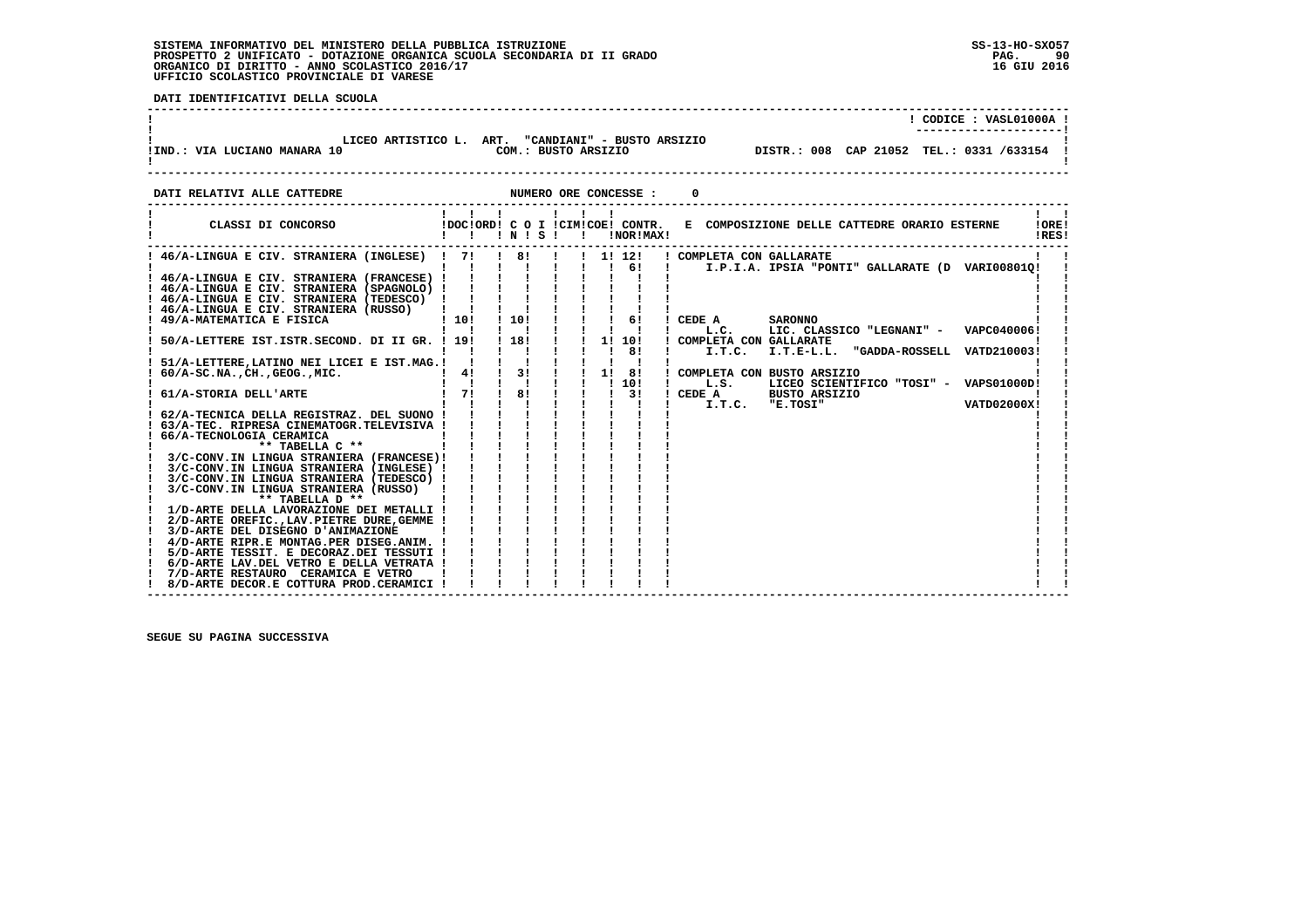## **SISTEMA INFORMATIVO DEL MINISTERO DELLA PUBBLICA ISTRUZIONE SS-13-HO-SXO57 PROSPETTO 2 UNIFICATO - DOTAZIONE ORGANICA SCUOLA SECONDARIA DI II GRADO PAG. 91 ORGANICO DI DIRITTO - ANNO SCOLASTICO 2016/17 16 GIU 2016 UFFICIO SCOLASTICO PROVINCIALE DI VARESE**

 **DATI IDENTIFICATIVI DELLA SCUOLA**

|                                                                                                                                                                                                                                                                                                                                                                                                                                                                                                                                                                                                                                                                                       |  |  |  |  |  | ! CODICE : VASL01000A                                                                                                             |                |
|---------------------------------------------------------------------------------------------------------------------------------------------------------------------------------------------------------------------------------------------------------------------------------------------------------------------------------------------------------------------------------------------------------------------------------------------------------------------------------------------------------------------------------------------------------------------------------------------------------------------------------------------------------------------------------------|--|--|--|--|--|-----------------------------------------------------------------------------------------------------------------------------------|----------------|
| LICEO ARTISTICO L. ART. "CANDIANI" - BUSTO ARSIZIO                                                                                                                                                                                                                                                                                                                                                                                                                                                                                                                                                                                                                                    |  |  |  |  |  | !IND.: VIA LUCIANO MANARA 10                         COM.: BUSTO ARSIZIO                 DISTR.: 008 CAP 21052 TEL.: 0331 /633154 |                |
| DATI RELATIVI ALLE CATTEDRE <b>ALLE CATTEDRE STATE AND ALLE CONCESSE</b> : 0                                                                                                                                                                                                                                                                                                                                                                                                                                                                                                                                                                                                          |  |  |  |  |  |                                                                                                                                   |                |
|                                                                                                                                                                                                                                                                                                                                                                                                                                                                                                                                                                                                                                                                                       |  |  |  |  |  | CLASSI DI CONCORSO                  IDOCIORDI C O I ICIMICOE! CONTR.   E COMPOSIZIONE DELLE CATTEDRE ORARIO ESTERNE               | !ORE!<br>IRES! |
| ! 9/D-ARTE DELLA FORMATURA E FOGGIATURA !!!!!!!!!<br>! 10/D-ARTE DELLA FOTOGR.E DELLA CINEMAT. !!!!!!!!!<br>! 11/D-ARTE XILOGRAFIA, CALCOGR.E LITOGR. !<br>! 14/D-ARTE DEL TAGLIO E DELLA CONFEZIONE !<br>! 15/D-ARTE DECOR.PITTORICA E SCENOGRAFICA!<br>! 16/D-ARTE MODELLIS., DELL'ARRED.E SCEN. !<br>! 17/D-ARTE LEGATORIA E RESTAURO DEL LIBRO!<br>! 18/D-ARTE EBANISTERIA, INTAGLIO E INTARS.!<br>19/D-ARTE LACCHE, DORATURA E RESTAURO (1997) 1997 - 1998<br>19/D-ARTE DEL MOSAICO E DEL COMMESSO (1998) 1998<br>1997 - 1998 - 1999 - 1999 - 1999 - 1999 - 1999 - 1999 - 1999 - 1999 - 1999 - 1999 - 1999 - 1999 - 1999 - 1999 -<br>! 22/D-LAB.TEC.ARTI CERAM.VETRO E CRISTAL.! |  |  |  |  |  |                                                                                                                                   |                |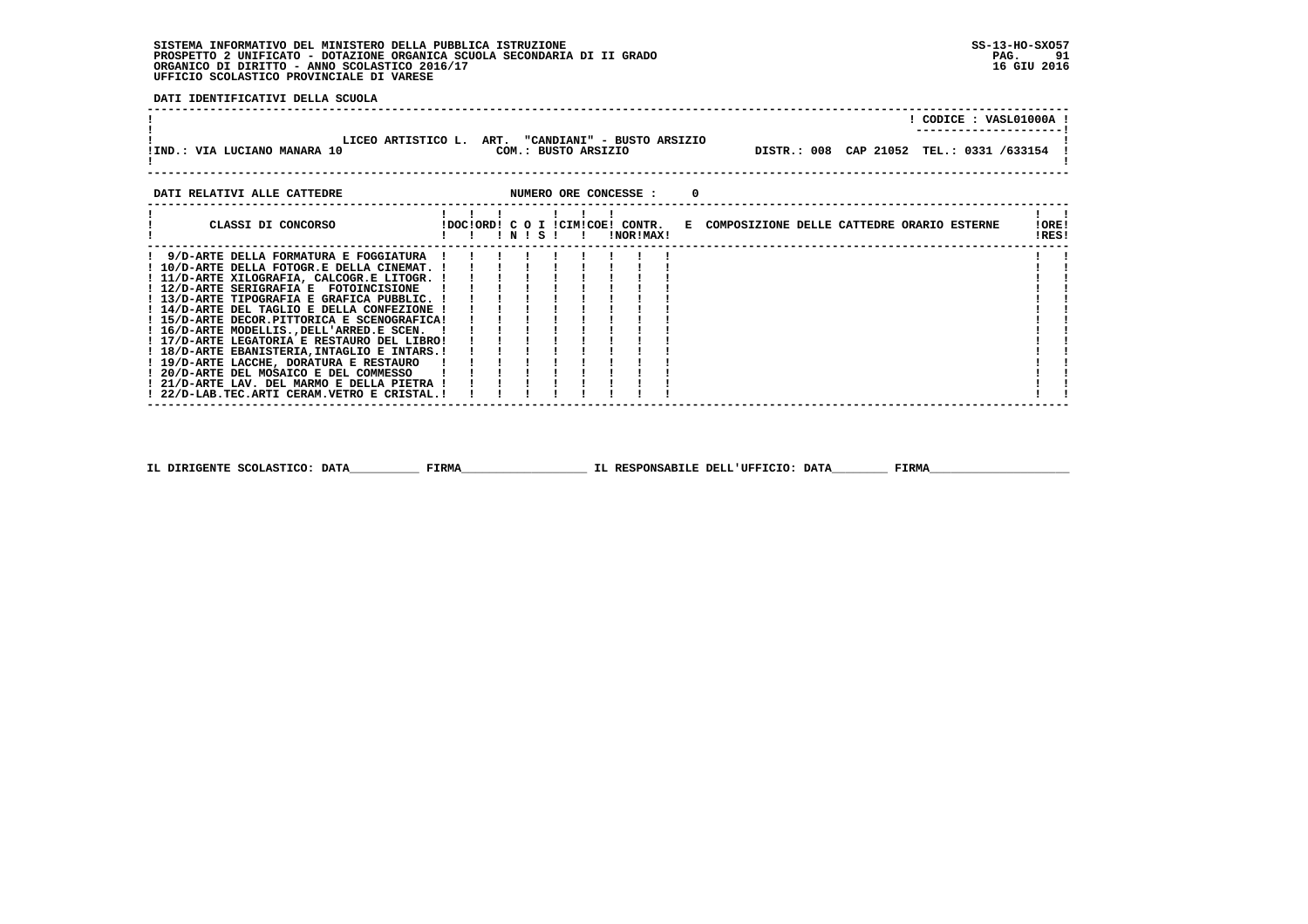## **SISTEMA INFORMATIVO DEL MINISTERO DELLA PUBBLICA ISTRUZIONE SS-13-HO-SXO57 PROSPETTO 2 UNIFICATO - DOTAZIONE ORGANICA SCUOLA SECONDARIA DI II GRADO PAG. 92 ORGANICO DI DIRITTO - ANNO SCOLASTICO 2016/17 16 GIU 2016 UFFICIO SCOLASTICO PROVINCIALE DI VARESE**

 **DATI IDENTIFICATIVI DELLA SCUOLA**

| LICEO ARTISTICO                            | L. ART. "DON MILANI" - TRADATE                                   | CODICE: VASL011017 !<br>---------------------- |
|--------------------------------------------|------------------------------------------------------------------|------------------------------------------------|
| ISEZIONE ASSOCIATA<br>!IND.: VIA GRAMSCI,1 | ALL' ISTITUTO SUPERIORE "DON MILANI" DI TRADATE<br>COM.: TRADATE | DISTR.: 007 CAP 21049 TEL.: 0331 /843345       |

 **------------------------------------------------------------------------------------------------------------------------------------**

 **DATI RELATIVI ALLE CLASSI**

| CORSI - INDIRIZZI - SPECIALIZZAZIONI          | ANNI DI CORSO<br>CORSI - INDIRIZZI - SPECIALIZZAZIONI<br>1 1 1 2 1 3 1 4 1 5 1 6 1                                                                                             | ANNI DI CORSO 1<br>1 1 2 2 1 3 1 4 1 5 1 6 1 |
|-----------------------------------------------|--------------------------------------------------------------------------------------------------------------------------------------------------------------------------------|----------------------------------------------|
| <b>ILIO6 ARTI FIGURATIVE</b><br>ILI10 GRAFICA | ILI00 ARTISTICO NUOVO ORDINAMENTO - BIENNIO C ! 4! 3! ! ! ! ILI05 ARCHITETTURA E AMBIENTE<br>ILI07 AUDIOVISIVO MULTIMEDIA<br>!LIAI INDIRIZZO A ELABORAZIONE MANUALE<br>1111111 | 1 1 1 1 1 1 1 1<br>111111                    |

| DATI RELATIVI ALLE CATTEDRE                                                                                                                                                                                                                                                                                                                                                                                                                                                                                                                                                                                                                       |                                      |                 |                | NUMERO ORE CONCESSE : |                                                                               |                |                                                                                         |                                     |
|---------------------------------------------------------------------------------------------------------------------------------------------------------------------------------------------------------------------------------------------------------------------------------------------------------------------------------------------------------------------------------------------------------------------------------------------------------------------------------------------------------------------------------------------------------------------------------------------------------------------------------------------------|--------------------------------------|-----------------|----------------|-----------------------|-------------------------------------------------------------------------------|----------------|-----------------------------------------------------------------------------------------|-------------------------------------|
| CLASSI DI CONCORSO                                                                                                                                                                                                                                                                                                                                                                                                                                                                                                                                                                                                                                |                                      | $'$ N $'$ S $'$ |                | !NOR!MAX!             | !DOC!ORD! C O I !CIM!COE! CONTR. E COMPOSIZIONE DELLE CATTEDRE ORARIO ESTERNE |                |                                                                                         | !ORE!<br>!RES!                      |
| 3/A-ARTE DEL DISEGNO ANIMATO<br>4/A-ARTE DEL TESSUTO, MODA E COSTUME<br>5/A-ARTE DEL VETRO<br>6/A-ARTE DELLA CERAMICA<br>7/A-ARTE DELLA FOTOGR. E GRAFICA PUBBL.!<br>! 8/A-ARTE DELLA GRAFICA E DELL'INCISIONE!<br>! 9/A-ARTE DELLA STA.E DEL REST.DEL LIBRO!<br>! 10/A-ARTE DEI METALLI E DELL'OREFICERIA !<br>! 12/A-CHIMICA AGRARIA<br>! 13/A-CHIMICA E TECNOLOGIE CHIMICHE<br>! 18/A-DISCIP.GEOM., ARCHIT. ARRED. E SCENOT.! 1!<br>! 21/A-DISCIPLINE PITTORICHE<br>! 22/A-DISCIPLINE PLASTICHE<br>36/A-FILOSOFIA, PSICOL. E SC.DELL'EDUCAZ.!<br>37/A-FILOSOFIA E STORIA<br>46/A-LINGUA E CIV. STRANIERA (INGLESE)<br>49/A-MATEMATICA E FISICA | 31<br>11<br>$1 \quad 11$<br>2!<br>21 | 2!<br>21        | 3!<br>21<br>11 | 1! 14!<br>4!<br>6!    | ! COMPLETA CON TRADATE<br>! CEDE A<br>L.S.                                    | TRADATE        | I.T.I. I.T.I.S. ISIS "DON MILANI" VATF01101C!<br>L. SCIENT. TEC. "GEYMONAT" VAPS026014! | 16!<br>41<br>11!<br>1!<br>91<br>13! |
| ! 50/A-LETTERE IST.ISTR.SECOND. DI II GR. !<br>! 51/A-LETTERE, LATINO NEI LICEI E IST. MAG.!<br>$: 60/A-SC.NA.$ , $CH.$ , $GEOG.$ , $MIC.$                                                                                                                                                                                                                                                                                                                                                                                                                                                                                                        | 4!<br>1!                             | 11              |                | 2!                    | I CEDE A                                                                      | <b>TRADATE</b> | I.T.C.G. I.T.C.G. ISIS "DON MILANI" VATD011016!                                         | 21                                  |
| ! 61/A-STORIA DELL'ARTE<br>! 62/A-TECNICA DELLA REGISTRAZ. DEL SUONO !<br>! 63/A-TEC. RIPRESA CINEMATOGR.TELEVISIVA !<br>! 66/A-TECNOLOGIA CERAMICA                                                                                                                                                                                                                                                                                                                                                                                                                                                                                               | $1 \quad 11$                         | 2!              |                |                       |                                                                               |                |                                                                                         | 6!                                  |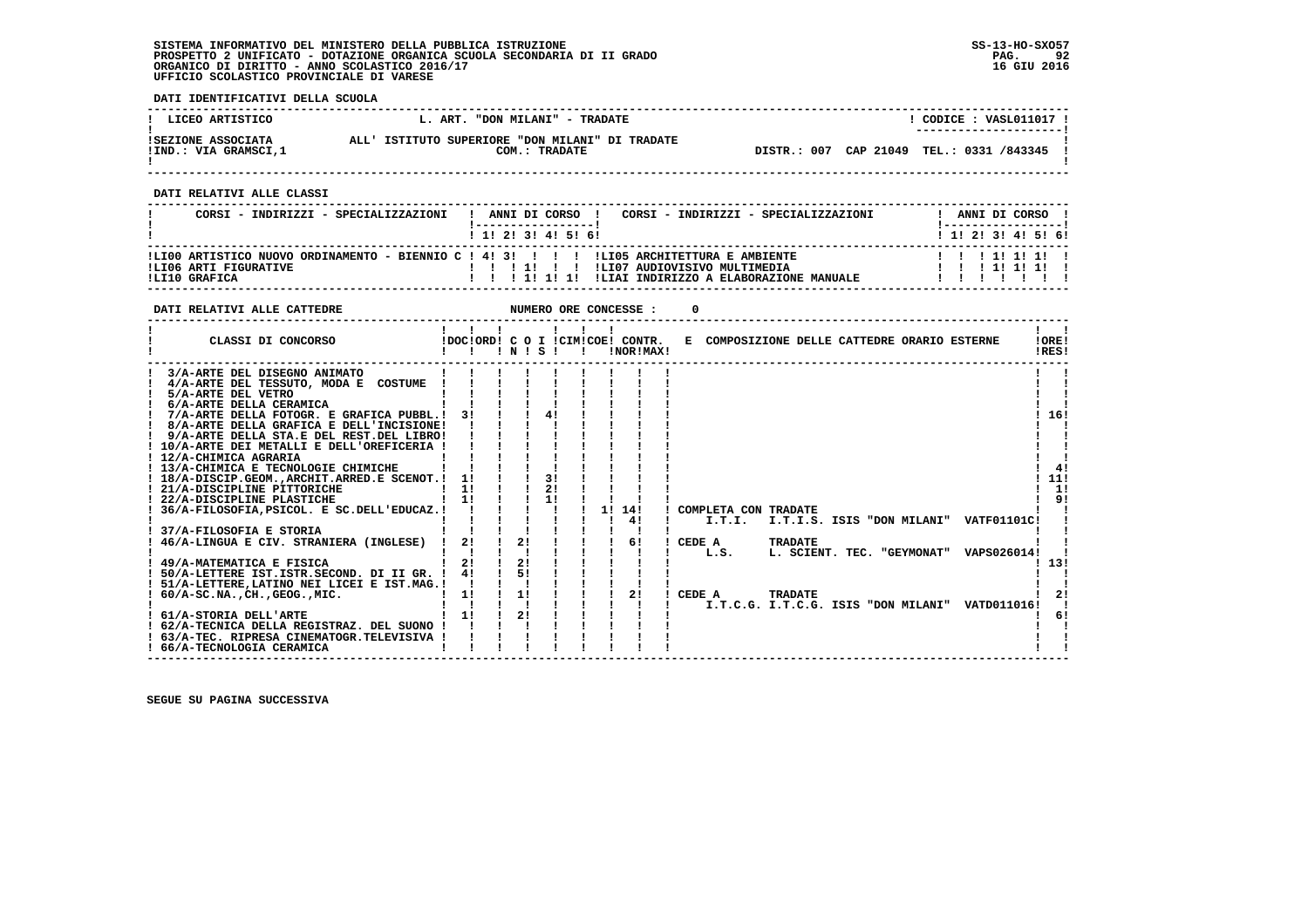**SISTEMA INFORMATIVO DEL MINISTERO DELLA PUBBLICA ISTRUZIONE SS-13-HO-SXO57 PROSPETTO 2 UNIFICATO - DOTAZIONE ORGANICA SCUOLA SECONDARIA DI II GRADO PAG. 93**ORGANICO DI DIRITTO - ANNO SCOLASTICO 2016/17  **UFFICIO SCOLASTICO PROVINCIALE DI VARESE**

 $\blacksquare$  $\blacksquare$ 

 $\blacksquare$ 

 **DATI IDENTIFICATIVI DELLA SCUOLA ------------------------------------------------------------------------------------------------------------------------------------**I CODICE . VASI011017 I ! LICEO ARTISTICO L. ART. "DON MILANI" - TRADATE ! CODICE : VASL011017 !<br>! ISEZIONE ASSOCIATA ALL' ISTITUTO SUPERIORE "DON MILANI" DI TRADATE<br>! \_\_\_\_\_\_\_\_\_\_\_\_\_\_\_\_\_\_\_\_\_\_\_ DISTR.: 007 CAP 21049 TEL.: 0331 /843345 ! - 1  **------------------------------------------------------------------------------------------------------------------------------------DATI RELATIVI ALLE CATTEDRE NUMERO ORE CONCESSE : 0 ------------------------------------------------------------------------------------------------------------------------------------ ! ! ! ! ! ! ! ! ! ! CLASSI DI CONCORSO !DOC!ORD! C O I !CIM!COE! CONTR. E COMPOSIZIONE DELLE CATTEDRE ORARIO ESTERNE !ORE! ! ! ! ! N ! S ! ! !NOR!MAX! !RES! ------------------------------------------------------------------------------------------------------------------------------------ ------------------------------------------------------------------------------------------------------------------------------------** $\mathbf{I}$  **! \*\* TABELLA D \*\* ! ! ! ! ! ! ! ! ! ! !** $\mathbf{I}$  **! 1/D-ARTE DELLA LAVORAZIONE DEI METALLI ! ! ! ! ! ! ! ! ! ! ! ! 2/D-ARTE OREFIC.,LAV.PIETRE DURE,GEMME ! ! ! ! ! ! ! ! ! ! !** $\mathbf{I}$ - 1  **! 3/D-ARTE DEL DISEGNO D'ANIMAZIONE ! ! ! ! ! ! ! ! ! ! ! ! 4/D-ARTE RIPR.E MONTAG.PER DISEG.ANIM. ! ! ! ! ! ! ! ! ! ! ! ! 5/D-ARTE TESSIT. E DECORAZ.DEI TESSUTI ! ! ! ! ! ! ! ! ! ! ! ! 6/D-ARTE LAV.DEL VETRO E DELLA VETRATA ! ! ! ! ! ! ! ! ! ! !**- 1  **! 7/D-ARTE RESTAURO CERAMICA E VETRO ! ! ! ! ! ! ! ! ! ! ! ! 8/D-ARTE DECOR.E COTTURA PROD.CERAMICI ! ! ! ! ! ! ! ! ! ! ! ! 9/D-ARTE DELLA FORMATURA E FOGGIATURA ! ! ! ! ! ! ! ! ! ! ! ! 10/D-ARTE DELLA FOTOGR.E DELLA CINEMAT. ! ! ! ! ! ! ! ! ! ! ! ! 11/D-ARTE XILOGRAFIA, CALCOGR.E LITOGR. ! ! ! ! ! ! ! ! ! ! ! ! 12/D-ARTE SERIGRAFIA E FOTOINCISIONE ! ! ! ! ! ! ! ! ! ! ! ! 13/D-ARTE TIPOGRAFIA E GRAFICA PUBBLIC. ! ! ! ! ! ! ! ! ! ! ! ! 14/D-ARTE DEL TAGLIO E DELLA CONFEZIONE ! ! ! ! ! ! ! ! ! ! ! ! 15/D-ARTE DECOR.PITTORICA E SCENOGRAFICA! ! ! ! ! ! ! ! ! ! ! ! 16/D-ARTE MODELLIS.,DELL'ARRED.E SCEN. ! ! ! ! ! ! ! ! ! ! ! ! 17/D-ARTE LEGATORIA E RESTAURO DEL LIBRO! ! ! ! ! ! ! ! ! ! ! ! 18/D-ARTE EBANISTERIA,INTAGLIO E INTARS.! ! ! ! ! ! ! ! ! ! ! ! 19/D-ARTE LACCHE, DORATURA E RESTAURO ! ! ! ! ! ! ! ! ! ! ! ! 20/D-ARTE DEL MOSAICO E DEL COMMESSO ! ! ! ! ! ! ! ! ! ! !**

 **! 21/D-ARTE LAV. DEL MARMO E DELLA PIETRA ! ! ! ! ! ! ! ! ! ! ! ! 22/D-LAB.TEC.ARTI CERAM.VETRO E CRISTAL.! ! ! ! ! ! ! ! ! ! ! ------------------------------------------------------------------------------------------------------------------------------------**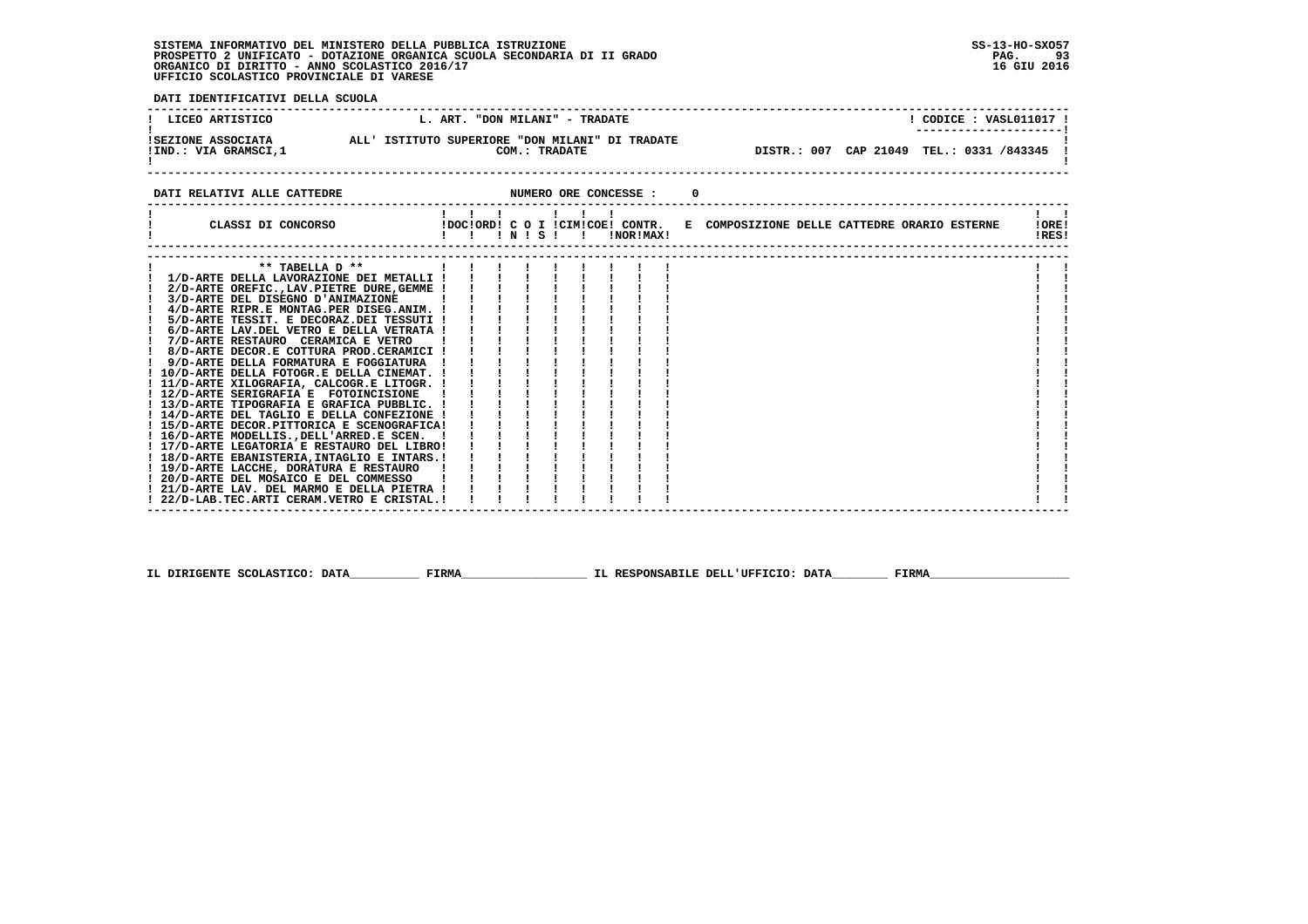**DATI IDENTIFICATIVI DELLA SCUOLA**

|                        |                                   |                       | CODICE: VASL040006 !   |  |
|------------------------|-----------------------------------|-----------------------|------------------------|--|
|                        |                                   |                       | ---------------------- |  |
|                        |                                   |                       |                        |  |
|                        | LICEO ARTISTICO "ANGELO FRATTINI" |                       |                        |  |
| !IND.: VIA VALVERDE, 2 | COM.: VARESE                      | DISTR.: 003 CAP 21100 | TEL.: 0332 /820670     |  |
|                        |                                   |                       |                        |  |
|                        |                                   |                       |                        |  |

 **------------------------------------------------------------------------------------------------------------------------------------**

 **DATI RELATIVI ALLE CLASSI**

| CORSI - INDIRIZZI - SPECIALIZZAZIONI     |  |  |       | ANNI DI CORSO       | CORSI - INDIRIZZI - SPECIALIZZAZIONI<br>!----------------- |               | ANNI DI CORSO ! |
|------------------------------------------|--|--|-------|---------------------|------------------------------------------------------------|---------------|-----------------|
|                                          |  |  |       | ! 1! 2! 3! 4! 5! 6! | $1 \; 1 \; 2 \; 3 \; 1 \; 4 \; 5 \; 6 \; 6$                |               |                 |
| !ITP7 POTENZIAMENTO LABORATORIALE        |  |  |       |                     | !LI00 ARTISTICO NUOVO ORDINAMENTO - BIENNIO C<br>171711    |               |                 |
| !LI05 ARCHITETTURA E AMBIENTE            |  |  |       |                     | !LI06 ARTI FIGURATIVE                                      | 1 2 1 2 1 2 1 |                 |
| !LI07 AUDIOVISIVO MULTIMEDIA             |  |  | 11 21 |                     | !LI08 SCENOGRAFIA                                          | , 11, 11, 11, |                 |
| !LI09 DESIGN                             |  |  |       |                     | ILI10 GRAFICA                                              | 1, 21, 21, 21 |                 |
| !LIAI INDIRIZZO A ELABORAZIONE MANUALE   |  |  |       |                     | !LIP2 POTENZIAMENTO LINGUISTICO                            |               |                 |
| !LIP4 POTENZIAMENTO ARTISTICO E MUSICALE |  |  |       |                     |                                                            |               |                 |

**DATI RELATIVI ALLE CATTEDRE NUMERO ORE CONCESSE : 0** 

| CLASSI DI CONCORSO                                |       |    |    |      | 1 N 1 S 1 1 | !NOR!MAX! |  | IDOCIORDI C O I ICIMICOEI CONTR. E COMPOSIZIONE DELLE CATTEDRE ORARIO ESTERNE |  |  | !ORE!<br>!RES! |
|---------------------------------------------------|-------|----|----|------|-------------|-----------|--|-------------------------------------------------------------------------------|--|--|----------------|
| 3/A-ARTE DEL DISEGNO ANIMATO                      |       |    |    |      |             |           |  |                                                                               |  |  |                |
| 4/A-ARTE DEL TESSUTO, MODA E COSTUME              |       |    |    |      |             |           |  |                                                                               |  |  |                |
| 5/A-ARTE DEL VETRO                                |       |    |    |      |             |           |  |                                                                               |  |  |                |
| 6/A-ARTE DELLA CERAMICA                           |       |    |    |      |             |           |  |                                                                               |  |  |                |
| 7/A-ARTE DELLA FOTOGR. E GRAFICA PUBBL.!          |       |    |    |      |             |           |  |                                                                               |  |  |                |
| 8/A-ARTE DELLA GRAFICA E DELL'INCISIONE!          |       |    |    |      |             |           |  |                                                                               |  |  |                |
| 9/A-ARTE DELLA STA.E DEL REST.DEL LIBRO!          |       |    |    |      |             |           |  |                                                                               |  |  |                |
| 10/A-ARTE DEI METALLI E DELL'OREFICERIA !         |       |    |    |      |             |           |  |                                                                               |  |  |                |
| ! 12/A-CHIMICA AGRARIA                            |       |    |    |      |             |           |  |                                                                               |  |  |                |
| ! 13/A-CHIMICA E TECNOLOGIE CHIMICHE              |       | 1! | 11 |      |             |           |  |                                                                               |  |  | 2!             |
| 16/A-COSTR., TECNOL. DELLE COST. E DIS. TEC. !    |       |    |    |      |             |           |  |                                                                               |  |  |                |
| ! 18/A-DISCIP.GEOM., ARCHIT. ARRED. E SCENOT.! 6! |       |    |    | 71   |             |           |  |                                                                               |  |  | 3!             |
| ! 20/A-DISCIPLINE MECCANICHE E TECNOLOGIA !       |       |    |    |      |             |           |  |                                                                               |  |  |                |
| ! 21/A-DISCIPLINE PITTORICHE                      | ! 11! |    |    | 1141 |             |           |  |                                                                               |  |  | 15!            |
| ! 22/A-DISCIPLINE PLASTICHE                       |       | 51 |    | 6!   |             |           |  |                                                                               |  |  | 31             |
| ! 24/A-DISEGNO E STORIA DEL COSTUME               |       |    |    |      |             |           |  |                                                                               |  |  |                |
| ! 25/A-DISEGNO E STORIA DELL'ARTE                 |       |    |    |      |             |           |  |                                                                               |  |  |                |
| ! 27/A-DISEGNO TECNICO ED ARTISTICO               |       |    |    |      |             |           |  |                                                                               |  |  |                |
| ! 31/A-ED.MUSICALE IST.ISTR.SEC.II GRADO          |       |    |    |      |             |           |  |                                                                               |  |  |                |
| ! 34/A-ELETTRONICA                                |       |    |    |      |             |           |  |                                                                               |  |  |                |
| ! 35/A-ELETTROTECNICA ED APPLICAZIONI             |       |    |    |      |             |           |  |                                                                               |  |  |                |
| ! 36/A-FILOSOFIA, PSICOL. E SC.DELL'EDUCAZ.!      |       |    |    |      |             |           |  |                                                                               |  |  |                |
| ! 37/A-FILOSOFIA E STORIA                         |       | 3! | 3! |      |             |           |  |                                                                               |  |  |                |
| ! 42/A-INFORMATICA                                |       |    |    |      |             |           |  |                                                                               |  |  |                |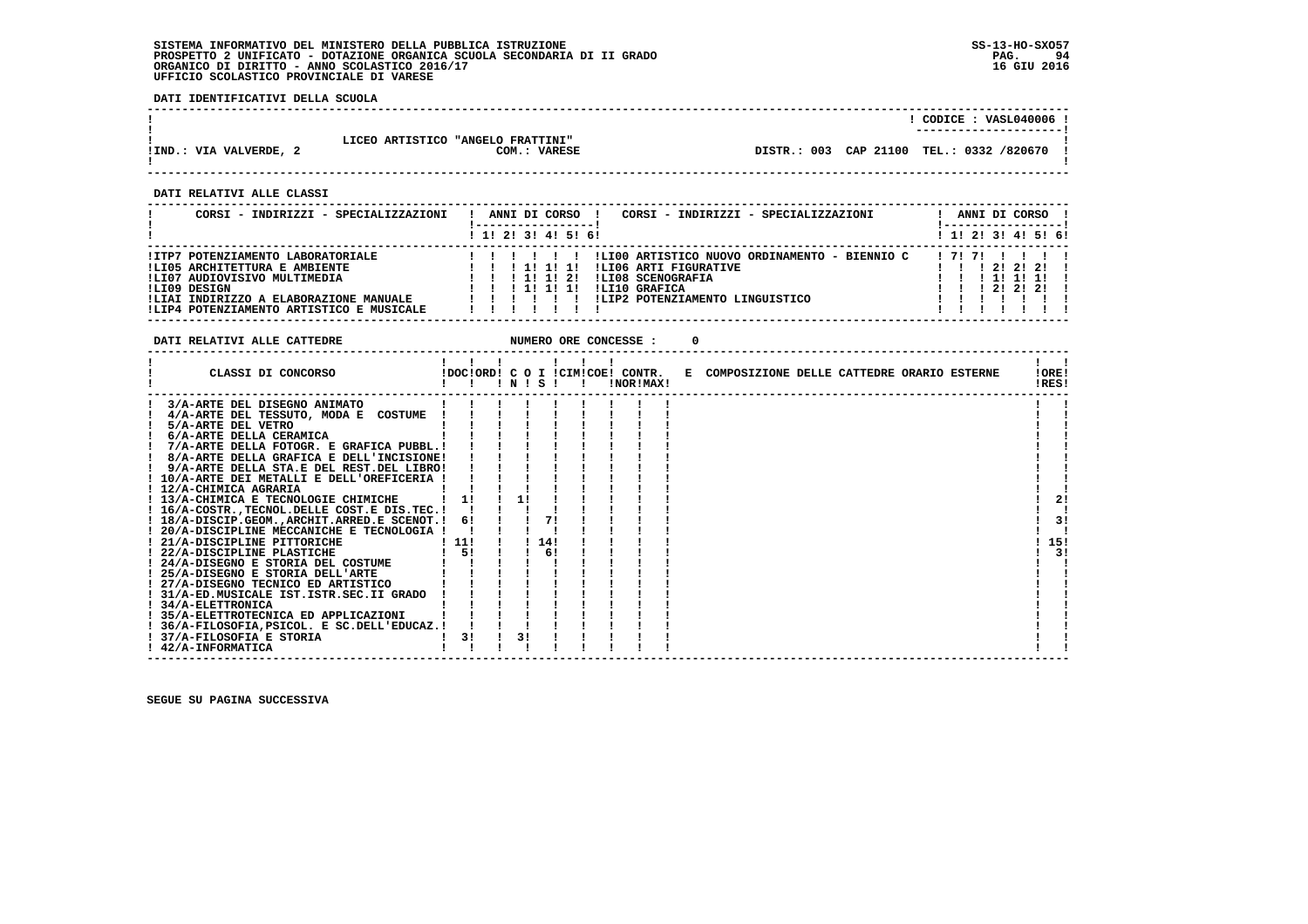#### **SISTEMA INFORMATIVO DEL MINISTERO DELLA PUBBLICA ISTRUZIONE SS-13-HO-SXO57 PROSPETTO 2 UNIFICATO - DOTAZIONE ORGANICA SCUOLA SECONDARIA DI II GRADO PAG. 95**ORGANICO DI DIRITTO - ANNO SCOLASTICO 2016/17  **UFFICIO SCOLASTICO PROVINCIALE DI VARESE**

**PAG.** 95 16 GIU 2016

 **DATI IDENTIFICATIVI DELLA SCUOLA ------------------------------------------------------------------------------------------------------------------------------------ ! ! CODICE : VASL040006 ! ! ---------------------!1** LICEO ARTISTICO "ANGELO FRATTINI"<br> **!IND.:** VIA VALVERDE, 2  **!IND.: VIA VALVERDE, 2 COM.: VARESE DISTR.: 003 CAP 21100 TEL.: 0332 /820670 !**- 1  **! ! ------------------------------------------------------------------------------------------------------------------------------------DATI RELATIVI ALLE CATTEDRE NUMERO ORE CONCESSE : 0 ------------------------------------------------------------------------------------------------------------------------------------ ! ! ! ! ! ! ! ! ! ! CLASSI DI CONCORSO !DOC!ORD! C O I !CIM!COE! CONTR. E COMPOSIZIONE DELLE CATTEDRE ORARIO ESTERNE !ORE! ! ! ! ! N ! S ! ! !NOR!MAX! !RES!** $1 - 1$ **IORE!** IRESI  **------------------------------------------------------------------------------------------------------------------------------------ ------------------------------------------------------------------------------------------------------------------------------------ ! 46/A-LINGUA E CIV. STRANIERA (INGLESE) ! 5! ! 6! ! ! ! ! ! ! !** $\sim$ - 1  **! 46/A-LINGUA E CIV. STRANIERA (FRANCESE) ! ! ! ! ! ! ! ! ! ! ! ! 46/A-LINGUA E CIV. STRANIERA (SPAGNOLO) ! ! ! ! ! ! ! ! ! ! !** $\mathbf{I}$  $\mathbf{I}$  and  $\mathbf{I}$  **! 46/A-LINGUA E CIV. STRANIERA (TEDESCO) ! ! ! ! ! ! ! ! ! ! ! ! 46/A-LINGUA E CIV. STRANIERA (RUSSO) ! ! ! ! ! ! ! ! ! ! ! ! 49/A-MATEMATICA E FISICA ! 6! ! 7! ! ! ! ! ! ! 4! ! 50/A-LETTERE IST.ISTR.SECOND. DI II GR. ! 11! ! 11! ! ! ! ! ! ! 15!**- 1  $41$  $1.151$  $\mathbf{I}$   $\mathbf{I}$  **! 51/A-LETTERE,LATINO NEI LICEI E IST.MAG.! ! ! ! ! ! ! ! ! ! !** $\blacksquare$  **! 56/A-NAVIGAZ.,ARTE NAV.ED EL.COSTR.NAV. ! ! ! ! ! ! ! ! ! ! ! ! 57/A-SCIENZA DEGLI ALIMENTI ! ! ! ! ! ! ! ! ! ! ! ! 58/A-SC.E MEC.AGR.E T.GEST.AZ.,FIT.,ENT.! ! ! ! ! ! ! ! ! ! ! ! 60/A-SC.NA.,CH.,GEOG.,MIC. ! 2! ! 2! ! ! ! 4! ! CEDE A VARESE ! ! ! ! ! ! ! ! ! ! ! ! I.P.I.A. I.P.S.I.A. ISIS "NEWTON" - VARI01701E! ! ! 61/A-STORIA DELL'ARTE ! 6! ! 6! ! ! ! ! ! ! ! ! 62/A-TECNICA DELLA REGISTRAZ. DEL SUONO ! ! ! ! ! ! ! ! ! ! ! ! 63/A-TEC. RIPRESA CINEMATOGR.TELEVISIVA ! ! ! ! ! ! ! ! ! ! ! ! 65/A-TECNICA FOTOGRAFICA ! ! ! ! ! ! ! ! ! ! ! ! 66/A-TECNOLOGIA CERAMICA ! ! ! ! ! ! ! ! ! ! ! ! 69/A-TECNOL.GRAFICHE ED IMPIANTI GRAFICI! ! ! ! ! ! ! ! ! ! ! ! 71/A-TECNOLOGIE E DISEGNO TECNICO ! ! ! ! ! ! ! ! ! ! ! ! 72/A-TOPOG. GEN., COSTR.RUR. E DISEGNO ! ! ! ! ! ! ! ! ! ! ! ! 75/A-DATTILOGRAFIA E STENOGRAFIA ! ! ! ! ! ! ! ! ! ! ! ! 76/A-TRAT.TESTI,CAL.,CONT.ELET.E AP.GES.! ! ! ! ! ! ! ! ! ! ! ! \*\* TABELLA C \*\* ! ! ! ! ! ! ! ! ! ! ! ! 3/C-CONV.IN LINGUA STRANIERA (FRANCESE)! ! ! ! ! ! ! ! ! ! ! ! 3/C-CONV.IN LINGUA STRANIERA (INGLESE) ! ! ! ! ! ! ! ! ! ! ! ! 3/C-CONV.IN LINGUA STRANIERA (TEDESCO) ! ! ! ! ! ! ! ! ! ! ! ! 3/C-CONV.IN LINGUA STRANIERA (RUSSO) ! ! ! ! ! ! ! ! ! ! ! ! 5/C-ESERCITAZIONI AGRARIE ! ! ! ! ! ! ! ! ! ! !** $\mathbf{I}$  **! 7/C-ESERCITAZ.DI ABBIGLIAMENTO E MODA ! ! ! ! ! ! ! ! ! ! ! ! 11/C-ESERCITAZIONI DI ECONOMIA DOMESTICA! ! ! ! ! ! ! ! ! ! !**

 **------------------------------------------------------------------------------------------------------------------------------------**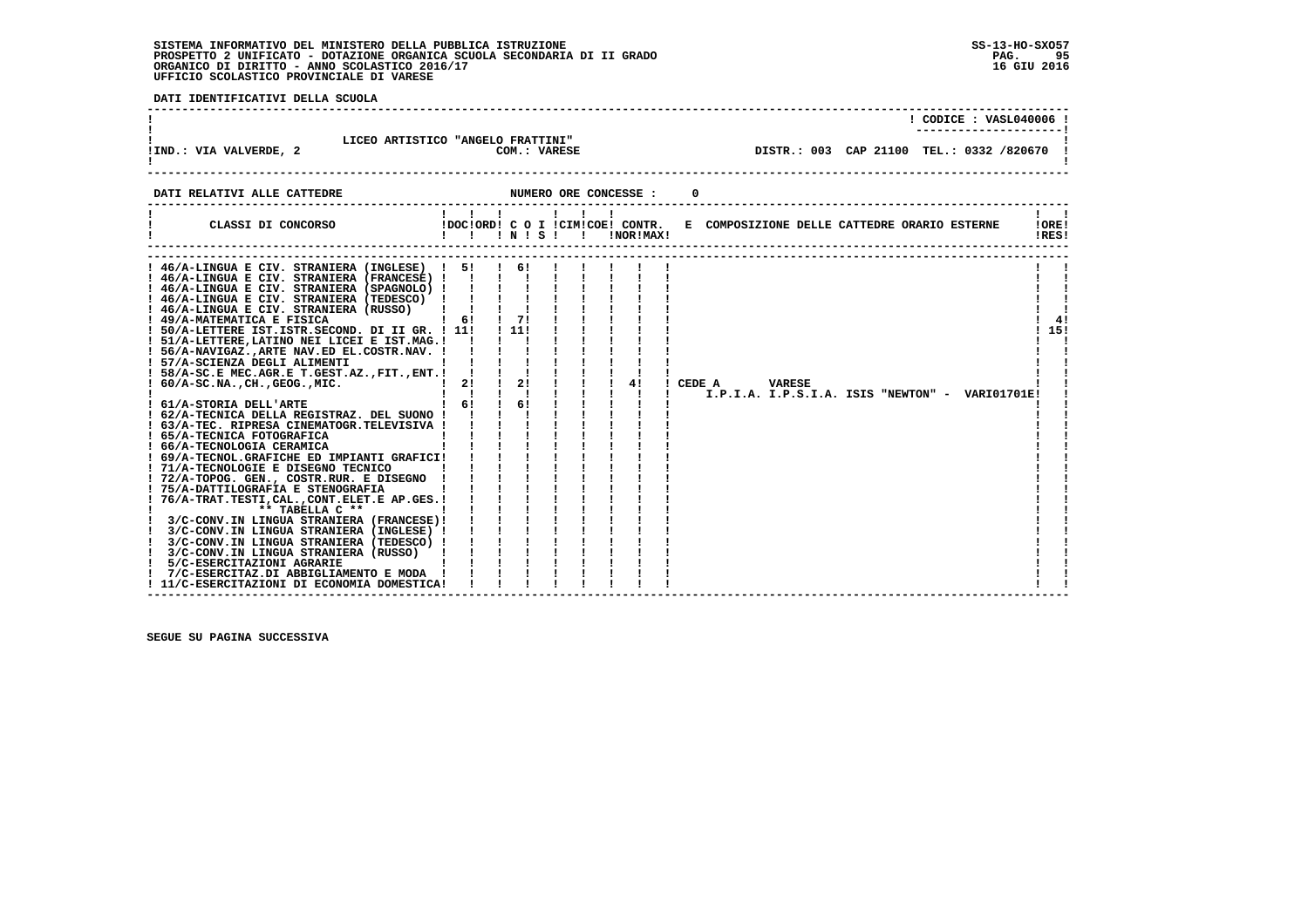# **SISTEMA INFORMATIVO DEL MINISTERO DELLA PUBBLICA ISTRUZIONE SS-13-HO-SXO57**PROSPETTO 2 UNIFICATO - DOTAZIONE ORGANICA SCUOLA SECONDARIA DI II GRADO<br>ORGANICO DI DIRITTO - ANNO SCOLASTICO 2016/17<br>UFFICIO SCOLASTICO PROVINCIALE DI VARESE

 **DATI IDENTIFICATIVI DELLA SCUOLA**

|                             | LICEO ARTISTICO "ANGELO FRATTINI" |                                            | CODICE: VASL040006 ! |
|-----------------------------|-----------------------------------|--------------------------------------------|----------------------|
| !IND.: VIA VALVERDE, 2      | COM.: VARESE                      | DISTR.: 003 CAP 21100 TEL.: 0332 /820670 ! |                      |
| DATI RELATIVI ALLE CATTEDRE | NUMERO ORE CONCESSE :             |                                            |                      |

| CLASSI DI CONCORSO                           | $\mathbf{1}$ $\mathbf{1}$ $\mathbf{1}$<br>$\blacksquare$ $\blacksquare$ $\blacksquare$ $\blacksquare$ $\blacksquare$ $\blacksquare$ $\blacksquare$ $\blacksquare$ $\blacksquare$ $\blacksquare$ |  |  | $\mathbf{I}$ | !NOR!MAX! | !DOC!ORD! C O I !CIM!COE! CONTR. E COMPOSIZIONE DELLE CATTEDRE ORARIO ESTERNE |  |  | !ORE!<br>!RES! |
|----------------------------------------------|-------------------------------------------------------------------------------------------------------------------------------------------------------------------------------------------------|--|--|--------------|-----------|-------------------------------------------------------------------------------|--|--|----------------|
| ! 13/C-ESERCITAZIONI DI ODONTOTECNICA        |                                                                                                                                                                                                 |  |  |              |           |                                                                               |  |  |                |
| ! 15/C-ESERC.DI PORTINERIA E PRAT.DI AGEN.!  |                                                                                                                                                                                                 |  |  |              |           |                                                                               |  |  |                |
| ! 18/C-ESERCITAZIONI NAUTICHE                |                                                                                                                                                                                                 |  |  |              |           |                                                                               |  |  |                |
| ! 20/C-ESERCITAZIONI PRATICHE DI OTTICA      |                                                                                                                                                                                                 |  |  |              |           |                                                                               |  |  |                |
| ! 24/C-LAB. CHIMICA E CHIMICA INDUSTRIALE !  |                                                                                                                                                                                                 |  |  |              |           |                                                                               |  |  |                |
| 26/C-LABORATORIO DI ELETTRONICA              |                                                                                                                                                                                                 |  |  |              |           |                                                                               |  |  |                |
| 27/C-LABORATORIO DI ELETTROTECNICA           |                                                                                                                                                                                                 |  |  |              |           |                                                                               |  |  |                |
| ! 28/C-LAB.DI FIS.ATOMICA E NUCL. E STRUM.!  |                                                                                                                                                                                                 |  |  |              |           |                                                                               |  |  |                |
| ! 29/C-LAB. DI FISICA E FISICA APPLICATA     |                                                                                                                                                                                                 |  |  |              |           |                                                                               |  |  |                |
| ! 30/C-LAB. DI INFORMATICA GESTIONALE        |                                                                                                                                                                                                 |  |  |              |           |                                                                               |  |  |                |
| ! 31/C-LAB. DI INFORMATICA INDUSTRIALE       |                                                                                                                                                                                                 |  |  |              |           |                                                                               |  |  |                |
| ! 32/C-LAB. MECCANICO-TECNOLOGICO            |                                                                                                                                                                                                 |  |  |              |           |                                                                               |  |  |                |
| ! 33/C-LABORATORIO DI OREFICERIA             |                                                                                                                                                                                                 |  |  |              |           |                                                                               |  |  |                |
| ! 34/C-LAB.DI PROGET. TECNICA PER CERAMICA!  |                                                                                                                                                                                                 |  |  |              |           |                                                                               |  |  |                |
| 35/C-LAB. DI TECNICA MICROBIOLOGICA          |                                                                                                                                                                                                 |  |  |              |           |                                                                               |  |  |                |
| ! 40/C-LAB. PER LE INDUSTRIE CERAMICHE       |                                                                                                                                                                                                 |  |  |              |           |                                                                               |  |  |                |
| ! 43/C-LAB. EDILIZIA ED ESERCIT. TOPOGRAFIA! |                                                                                                                                                                                                 |  |  |              |           |                                                                               |  |  |                |
| ! 45/C-METODOLOGIE OPERAT.NEI SERV.SOCIALI!  |                                                                                                                                                                                                 |  |  |              |           |                                                                               |  |  |                |
| ! 50/C-TEC.SERVIZI ED ESER.PRAT.DI CUCINA !  |                                                                                                                                                                                                 |  |  |              |           |                                                                               |  |  |                |
| ! 51/C-TEC.SERVIZI ED ESER.PRAT. SALA BAR !  |                                                                                                                                                                                                 |  |  |              |           |                                                                               |  |  |                |
| 52/C-TECN. SERVIZI E PRATICA OPERATIVA       |                                                                                                                                                                                                 |  |  |              |           |                                                                               |  |  |                |
| ** TABELLA D **                              |                                                                                                                                                                                                 |  |  |              |           |                                                                               |  |  |                |
| 1/D-ARTE DELLA LAVORAZIONE DEI METALLI !     |                                                                                                                                                                                                 |  |  |              |           |                                                                               |  |  |                |
| 2/D-ARTE OREFIC., LAV. PIETRE DURE, GEMME !  |                                                                                                                                                                                                 |  |  |              |           |                                                                               |  |  | 15!            |
| 3/D-ARTE DEL DISEGNO D'ANIMAZIONE            |                                                                                                                                                                                                 |  |  |              |           |                                                                               |  |  | 15!            |
| 4/D-ARTE RIPR.E MONTAG.PER DISEG.ANIM. !     |                                                                                                                                                                                                 |  |  |              |           |                                                                               |  |  | !15!           |
| 5/D-ARTE TESSIT. E DECORAZ.DEI TESSUTI !     |                                                                                                                                                                                                 |  |  |              |           |                                                                               |  |  | ! 15!          |
| 6/D-ARTE LAV.DEL VETRO E DELLA VETRATA !     |                                                                                                                                                                                                 |  |  |              |           |                                                                               |  |  | 115!           |
| 7/D-ARTE RESTAURO CERAMICA E VETRO           |                                                                                                                                                                                                 |  |  |              |           |                                                                               |  |  | 115!           |
| 8/D-ARTE DECOR.E COTTURA PROD.CERAMICI !     |                                                                                                                                                                                                 |  |  |              |           |                                                                               |  |  | 115!           |
| 9/D-ARTE DELLA FORMATURA E FOGGIATURA        |                                                                                                                                                                                                 |  |  |              |           |                                                                               |  |  | 115!           |
| 10/D-ARTE DELLA FOTOGR.E DELLA CINEMAT.      |                                                                                                                                                                                                 |  |  |              |           |                                                                               |  |  | 115!           |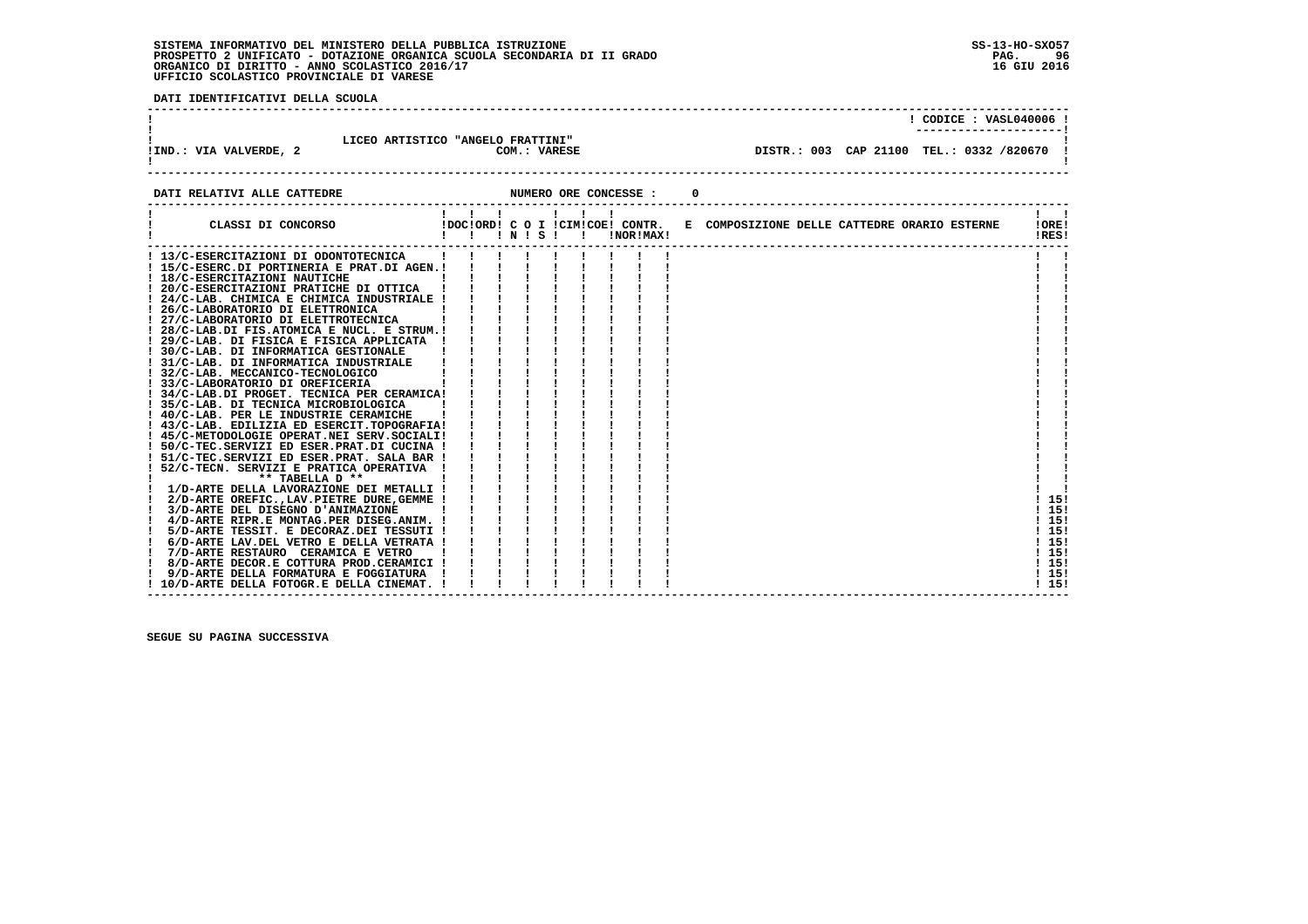## **SISTEMA INFORMATIVO DEL MINISTERO DELLA PUBBLICA ISTRUZIONE SS-13-HO-SXO57 PROSPETTO 2 UNIFICATO - DOTAZIONE ORGANICA SCUOLA SECONDARIA DI II GRADO PAG. 97 ORGANICO DI DIRITTO - ANNO SCOLASTICO 2016/17 16 GIU 2016 UFFICIO SCOLASTICO PROVINCIALE DI VARESE**

 **DATI IDENTIFICATIVI DELLA SCUOLA**

| !IND.: VIA VALVERDE, 2      | LICEO ARTISTICO "ANGELO FRATTINI"<br>COM.: VARESE | CODICE: VASL040006 !<br>DISTR.: 003 CAP 21100 TEL.: 0332 /820670 ! |
|-----------------------------|---------------------------------------------------|--------------------------------------------------------------------|
| DATI RELATIVI ALLE CATTEDRE | NUMERO ORE CONCESSE :                             |                                                                    |

| CLASSI DI CONCORSO                           | IDOCIORDI C O I ICIMICOEI CONTR. |  | ! N ! S ! |  | INORIMAXI |  | E COMPOSIZIONE DELLE CATTEDRE ORARIO ESTERNE | ! ORE!<br>!RES! |  |
|----------------------------------------------|----------------------------------|--|-----------|--|-----------|--|----------------------------------------------|-----------------|--|
| ! 11/D-ARTE XILOGRAFIA, CALCOGR.E LITOGR. !  |                                  |  |           |  |           |  |                                              | ! 15!           |  |
| ! 12/D-ARTE SERIGRAFIA E FOTOINCISIONE       |                                  |  |           |  |           |  |                                              |                 |  |
| ! 13/D-ARTE TIPOGRAFIA E GRAFICA PUBBLIC. !  |                                  |  |           |  |           |  |                                              |                 |  |
| ! 14/D-ARTE DEL TAGLIO E DELLA CONFEZIONE !  |                                  |  |           |  |           |  |                                              |                 |  |
| ! 15/D-ARTE DECOR.PITTORICA E SCENOGRAFICA!  |                                  |  |           |  |           |  |                                              |                 |  |
| ! 16/D-ARTE MODELLISDELL'ARRED.E SCEN.       |                                  |  |           |  |           |  |                                              |                 |  |
| ! 17/D-ARTE LEGATORIA E RESTAURO DEL LIBRO!  |                                  |  |           |  |           |  |                                              |                 |  |
| ! 18/D-ARTE EBANISTERIA, INTAGLIO E INTARS.! |                                  |  |           |  |           |  |                                              |                 |  |
| ! 19/D-ARTE LACCHE, DORATURA E RESTAURO      |                                  |  |           |  |           |  |                                              |                 |  |
| ! 20/D-ARTE DEL MOSAICO E DEL COMMESSO       |                                  |  |           |  |           |  |                                              |                 |  |
| ! 21/D-ARTE LAV. DEL MARMO E DELLA PIETRA !  |                                  |  |           |  |           |  |                                              |                 |  |
| ! 22/D-LAB.TEC.ARTI CERAM.VETRO E CRISTAL.!  |                                  |  |           |  |           |  |                                              |                 |  |

 **IL DIRIGENTE SCOLASTICO: DATA\_\_\_\_\_\_\_\_\_\_ FIRMA\_\_\_\_\_\_\_\_\_\_\_\_\_\_\_\_\_\_ IL RESPONSABILE DELL'UFFICIO: DATA\_\_\_\_\_\_\_\_ FIRMA\_\_\_\_\_\_\_\_\_\_\_\_\_\_\_\_\_\_\_\_**

 **------------------------------------------------------------------------------------------------------------------------------------**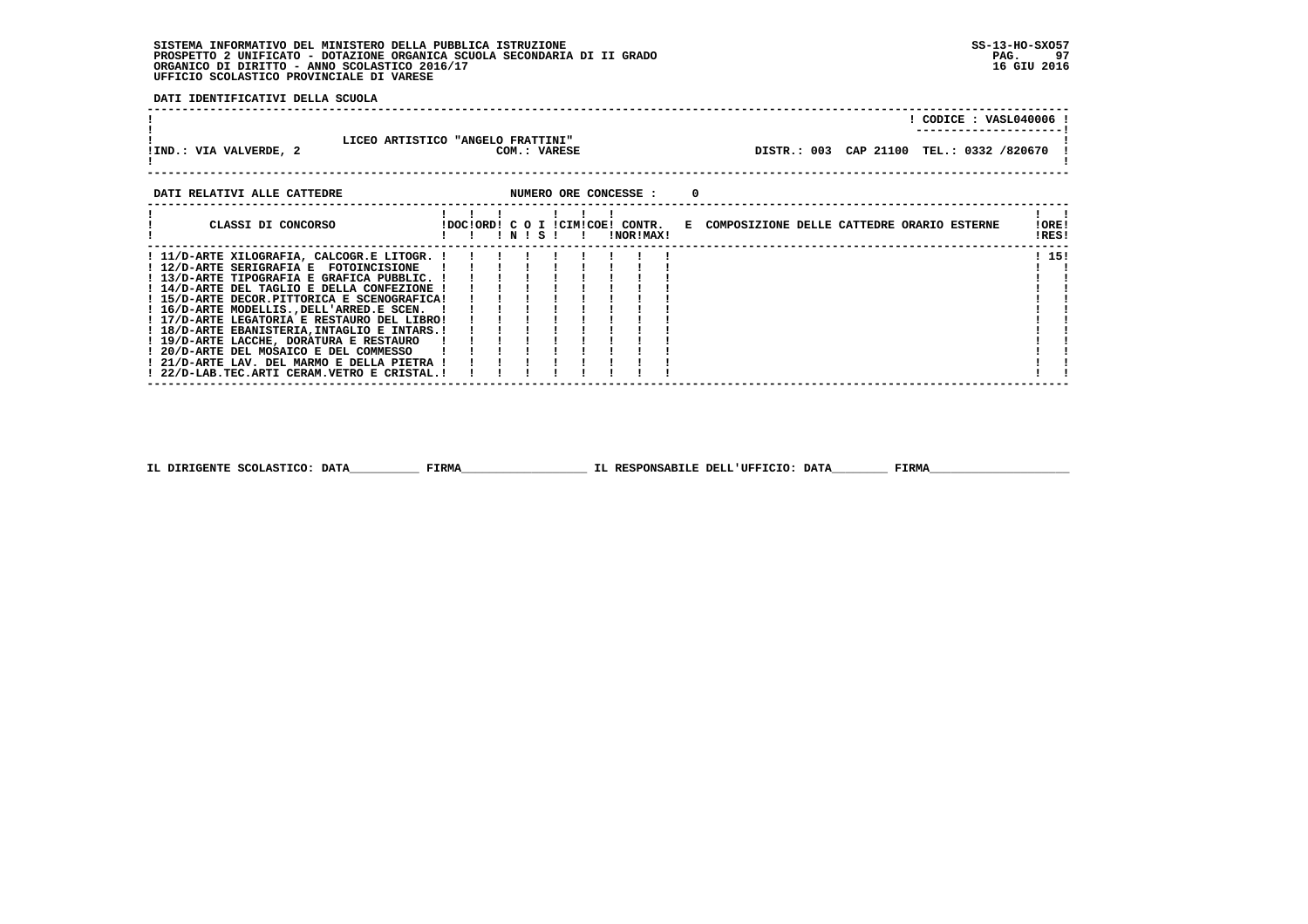## **SISTEMA INFORMATIVO DEL MINISTERO DELLA PUBBLICA ISTRUZIONE SS-13-HO-SXO57 PROSPETTO 2 UNIFICATO - DOTAZIONE ORGANICA SCUOLA SECONDARIA DI II GRADO PAG. 98 ORGANICO DI DIRITTO - ANNO SCOLASTICO 2016/17 16 GIU 2016 UFFICIO SCOLASTICO PROVINCIALE DI VARESE**

**DATI RELATIVI ALLE CATTEDRE NUMERO ORE CONCESSE : 2** 

 **DATI IDENTIFICATIVI DELLA SCUOLA**

|                                               | IST TEC COMMERCIALE E PER GEOMETRI CITTA DI LUINO-CARLO VOLONTE (AFM - CAT)      | CODICE: VATD003017 !<br>---------------------- |
|-----------------------------------------------|----------------------------------------------------------------------------------|------------------------------------------------|
| ISEZIONE ASSOCIATA<br>!IND.: VIA LUGANO, 24/A | ALL' ISTITUTO SUPERIORE CITTA' DI LUINO - CARLO VOLONTE' DI LUINO<br>COM.: LUINO | DISTR.: 001 CAP 21016 TEL.: 0332 / 530387 !    |

 **------------------------------------------------------------------------------------------------------------------------------------**

 **DATI RELATIVI ALLE CLASSI**

| CORSI - INDIRIZZI - SPECIALIZZAZIONI                                                                                    | CORSI - INDIRIZZI - SPECIALIZZAZIONI<br>ANNI DI CORSO !                                                                                                                                                               | ANNI DI CORSO !<br>  ------------------                 |
|-------------------------------------------------------------------------------------------------------------------------|-----------------------------------------------------------------------------------------------------------------------------------------------------------------------------------------------------------------------|---------------------------------------------------------|
|                                                                                                                         | 1 1 2 3 3 4 5 5 6                                                                                                                                                                                                     | $1$ , 1!, 2!, 3!, 4!, 5!, 6!                            |
| !ITAF AMM.NE FINAN. E MARKETING - TRIENNIO<br>IITCL TECN.IE LEGNO COSTR.NI - OPZIONE<br>!LIP2 POTENZIAMENTO LINGUISTICO | !ITO1 AMM. FINAN. MARKETING - BIENNIO COMUNE ! 2! 2! ! ! !!IT24 COSTR., AMB. E TERRITORIO - BIENNIO COM<br>!ITCA COSTR. AMB. TERRITORIO - TRIENNIO<br>1 1 1 1 1 1 1<br>IITSI SISTEMI INFORMATIVI AZIENDALI<br>1111111 | 1 2 1 2 1 1 1 1 1<br>1 1 1 1 1 1 2 1<br>1 1 1 1 1 1 1 1 |

| CLASSI DI CONCORSO                            | IDOCIORD! C O I ICIMICOE! CONTR. | ! N ! | s |    |    | !NOR!MAX! | E COMPOSIZIONE DELLE CATTEDRE ORARIO ESTERNE<br>!ORE!<br>IRES! |  |
|-----------------------------------------------|----------------------------------|-------|---|----|----|-----------|----------------------------------------------------------------|--|
| ! 11/A-ARTE MINERARIA                         |                                  |       |   |    |    |           |                                                                |  |
| ! 12/A-CHIMICA AGRARIA                        |                                  |       |   |    |    |           |                                                                |  |
| ! 13/A-CHIMICA E TECNOLOGIE CHIMICHE          | 11                               |       |   |    | 1! | 16!       | ! COMPLETA CON LUINO                                           |  |
|                                               |                                  |       |   |    |    | 21        | I.T.T.<br>CITTA DI LUINO-CARLO VOLON VATN003015!               |  |
| 16/A-COSTR. TECNOL. DELLE COST. E DIS. TEC. ! | 31                               | 21    |   | 11 |    | 41        | 12!<br>CEDE A<br><b>GAVIRATE</b>                               |  |
|                                               |                                  |       |   |    |    |           | I.T.C.G. I.T. C.E G. I.S.I.S. "STEI<br>VATD012012!             |  |
| 17/A-DISCIPLINE ECONOMICO-AZIENDALI           | 3!                               | 2!    |   |    | 1! | 11!       | COMPLETA CON LUINO                                             |  |
|                                               |                                  |       |   |    |    | 81        | I.T.T.<br>VATN003015!<br>CITTA DI LUINO-CARLO VOLON            |  |
| 19/A-DISCIPLINE GIURIDICHE ED ECONOMIC.       | 11                               | 2!    |   |    | 11 |           | 13! COMPLETA CON LUINO                                         |  |
|                                               |                                  |       |   |    |    | 6!        | I.T.T.<br>CITTA DI LUINO-CARLO VOLON<br>VATN003015!            |  |
| 20/A-DISCIPLINE MECCANICHE E TECNOLOGIA       |                                  |       |   |    |    |           |                                                                |  |
| 34/A-ELETTRONICA                              |                                  |       |   |    |    |           |                                                                |  |
| 35/A-ELETTROTECNICA ED APPLICAZIONI           |                                  |       |   |    |    |           |                                                                |  |
| 38/A-FISICA                                   | 11                               |       |   |    | 11 | 16!       | COMPLETA CON LUINO                                             |  |
|                                               |                                  |       |   |    |    | 21        | CITTA DI LUINO-CARLO VOLON VATN003015!<br>I.T.T.T.             |  |
| 39/A-GEOGRAFIA                                |                                  |       |   |    |    |           |                                                                |  |
| 42/A-INFORMATICA                              | 11                               |       |   |    |    |           |                                                                |  |
| 46/A-LINGUA E CIV. STRANIERA (FRANCESE)       | 1!                               |       |   |    | 11 | 15!       | COMPLETA CON VARESE                                            |  |
|                                               |                                  |       |   |    |    | 31        | I.T.C. ISIS " DAVERIO- CAS<br>I.T.C.<br>VATD01301T!            |  |
| 46/A-LINGUA E CIV. STRANIERA (INGLESE)        | 31                               | 31    |   |    |    |           |                                                                |  |
| 46/A-LINGUA E CIV. STRANIERA (TEDESCO)        |                                  |       |   |    |    | 6!        | LUINO<br>CEDE A                                                |  |
|                                               |                                  |       |   |    |    |           | CITTA DI LUINO-CARLO VOLON<br>VATN003015!<br>I.T.T.            |  |
| 46/A-LINGUA E CIV. STRANIERA (SPAGNOLO)       |                                  |       |   |    |    |           |                                                                |  |
| ! 46/A-LINGUA E CIV. STRANIERA (RUSSO)        |                                  |       |   |    |    |           |                                                                |  |
| 47/A-MATEMATICA                               | 2!                               | 31    |   |    |    |           | 14!                                                            |  |
| ! 48/A-MATEMATICA APPLICATA                   |                                  |       |   |    |    |           |                                                                |  |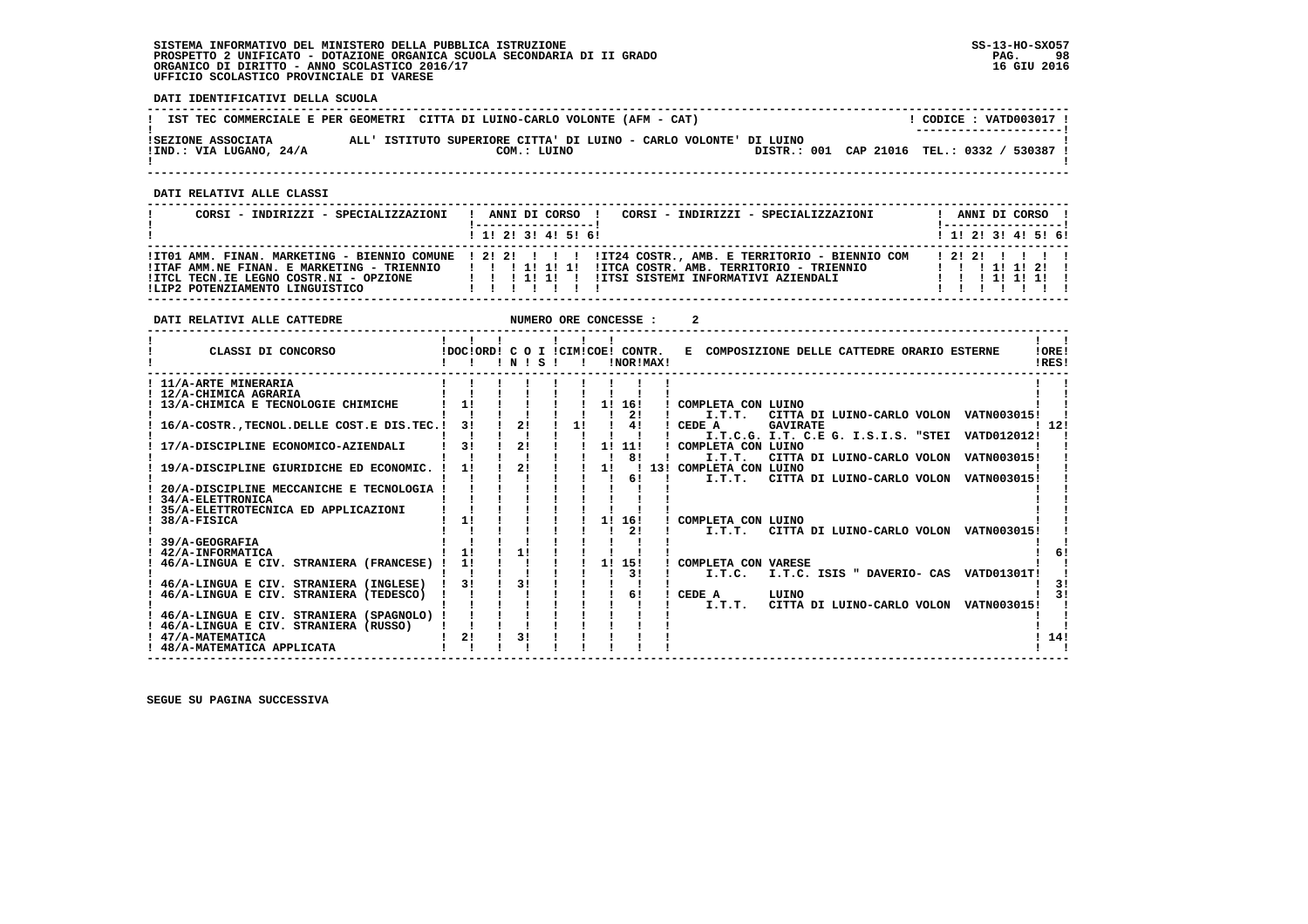#### **SISTEMA INFORMATIVO DEL MINISTERO DELLA PUBBLICA ISTRUZIONE SS-13-HO-SXO57 PROSPETTO 2 UNIFICATO - DOTAZIONE ORGANICA SCUOLA SECONDARIA DI II GRADO PAG. 99**ORGANICO DI DIRITTO - ANNO SCOLASTICO 2016/17  **UFFICIO SCOLASTICO PROVINCIALE DI VARESE**

**PAG.** 99 16 GIU 2016

> $1<sub>61</sub>$ **111**

 **DATI IDENTIFICATIVI DELLA SCUOLA ------------------------------------------------------------------------------------------------------------------------------------**<u> 1 רמגממת 1977 - היא דממי</u> ו **! IST TEC COMMERCIALE E PER GEOMETRI CITTA DI LUINO-CARLO VOLONTE (AFM - CAT) ! ---------------------! !SEZIONE ASSOCIATA ALL' ISTITUTO SUPERIORE CITTA' DI LUINO - CARLO VOLONTE' DI LUINO ! !IND.: VIA LUGANO, 24/A COM.: LUINO DISTR.: 001 CAP 21016 TEL.: 0332 / 530387 !** $\blacksquare$  **! ! ------------------------------------------------------------------------------------------------------------------------------------DATI RELATIVI ALLE CATTEDRE NUMERO ORE CONCESSE : 2 ------------------------------------------------------------------------------------------------------------------------------------ ! ! ! ! ! ! ! ! ! ! CLASSI DI CONCORSO !DOC!ORD! C O I !CIM!COE! CONTR. E COMPOSIZIONE DELLE CATTEDRE ORARIO ESTERNE !ORE! ! ! ! ! N ! S ! ! !NOR!MAX! !RES!** $\mathbf{I}$   $\mathbf{I}$ ! ORE! IRESI  **------------------------------------------------------------------------------------------------------------------------------------ ------------------------------------------------------------------------------------------------------------------------------------** $\mathbf{I}$  and  $\mathbf{I}$  **! 49/A-MATEMATICA E FISICA ! ! ! ! ! ! ! ! ! ! ! ! 50/A-LETTERE IST.ISTR.SECOND. DI II GR. ! 5! ! 5! ! ! ! ! ! ! ! ! 54/A-MINERALOGIA E GEOLOGIA ! ! ! ! ! ! ! ! ! ! ! ! 58/A-SC.E MEC.AGR.E T.GEST.AZ.,FIT.,ENT.! 1! ! 1! ! ! ! ! ! ! ! ! 60/A-SC.NA.,CH.,GEOG.,MIC. ! 2! ! 1! ! ! 1! 12! ! COMPLETA CON LUINO ! ! ! ! ! ! ! ! ! ! 7! ! I.T.T. CITTA DI LUINO-CARLO VOLON VATN003015! ! ! 71/A-TECNOLOGIE E DISEGNO TECNICO ! ! ! ! ! ! ! ! ! ! !** $\blacksquare$  $\blacksquare$  $\mathbf{I}$  and  $\mathbf{I}$ - 1 the contract of the contract of the Contract of  $\frac{1}{3}$  **! 72/A-TOPOG. GEN., COSTR.RUR. E DISEGNO ! 1! ! 1! ! ! ! 4! ! CEDE A GAVIRATE ! 3! ! ! ! ! ! ! ! ! ! ! I.T.C.G. I.T. C.E G. I.S.I.S. "STEI VATD012012! ! ! 75/A-DATTILOGRAFIA E STENOGRAFIA ! ! ! ! ! ! ! ! ! ! ! ! 76/A-TRAT.TESTI,CAL.,CONT.ELET.E AP.GES.! ! ! ! ! ! ! ! ! ! 8!** $8<sub>1</sub>$  $\blacksquare$  **! \*\* TABELLA C \*\* ! ! ! ! ! ! ! ! ! ! ! ! 3/C-CONV.IN LINGUA STRANIERA (FRANCESE)! ! ! ! ! ! ! ! ! ! ! ! 3/C-CONV.IN LINGUA STRANIERA (INGLESE) ! ! ! ! ! ! ! ! ! ! !** $\mathbf{I}$  $\blacksquare$  **! 3/C-CONV.IN LINGUA STRANIERA (TEDESCO) ! ! ! ! ! ! ! ! ! ! ! ! 3/C-CONV.IN LINGUA STRANIERA (RUSSO) ! ! ! ! ! ! ! ! ! ! ! ! 24/C-LAB. CHIMICA E CHIMICA INDUSTRIALE ! ! ! ! ! ! ! ! ! ! 4!** $\mathbf{I}$  $1 \quad 41$  $1 \quad 41$  **! 29/C-LAB. DI FISICA E FISICA APPLICATA ! ! ! ! ! ! ! ! ! ! 4! ! 30/C-LAB. DI INFORMATICA GESTIONALE ! 1! ! ! ! ! 1! 13! ! COMPLETA CON LUINO ! ! ! ! ! ! ! ! ! ! 6! ! I.T.I. CITTA DI LUINO-CARLO VOLON VATF00301D! ! ! 31/C-LAB. DI INFORMATICA INDUSTRIALE ! ! ! ! ! ! ! ! ! ! !** $\mathbf{I}$  $\overline{\phantom{a}}$ i i  $1 \quad 4!$  **! 32/C-LAB. MECCANICO-TECNOLOGICO ! ! ! ! ! ! ! ! ! ! 4! ! 37/C-LAB. E REPARTI DI LAVOR. DEL LEGNO ! ! ! ! ! ! ! ! ! ! 6! ! 43/C-LAB. EDILIZIA ED ESERCIT.TOPOGRAFIA! ! ! 2! ! ! ! ! ! ! 11!**

 **IL DIRIGENTE SCOLASTICO: DATA\_\_\_\_\_\_\_\_\_\_ FIRMA\_\_\_\_\_\_\_\_\_\_\_\_\_\_\_\_\_\_ IL RESPONSABILE DELL'UFFICIO: DATA\_\_\_\_\_\_\_\_ FIRMA\_\_\_\_\_\_\_\_\_\_\_\_\_\_\_\_\_\_\_\_**

 **------------------------------------------------------------------------------------------------------------------------------------**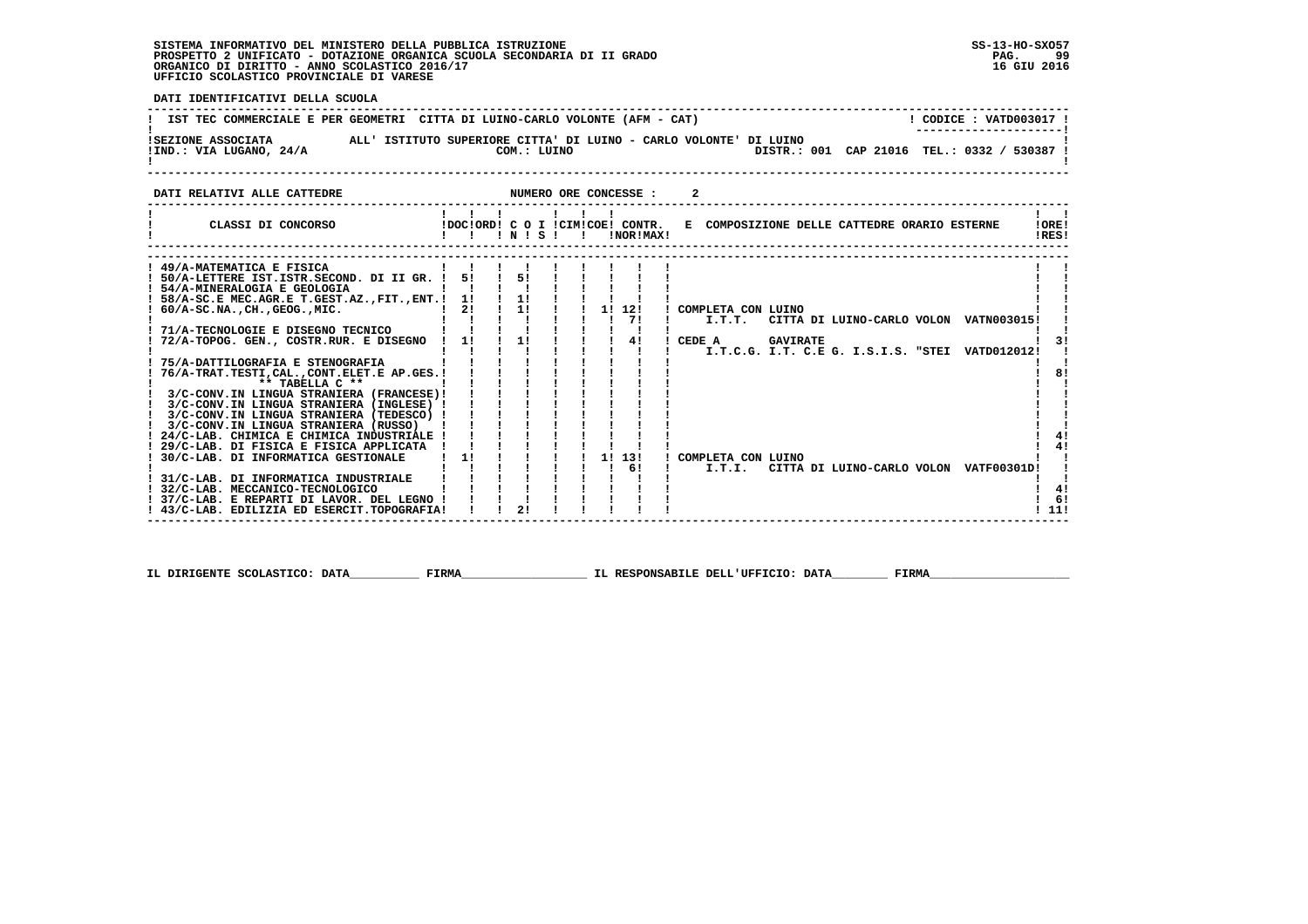### **SISTEMA INFORMATIVO DEL MINISTERO DELLA PUBBLICA ISTRUZIONE SS-13-HO-SXO57 PROSPETTO 2 UNIFICATO - DOTAZIONE ORGANICA SCUOLA SECONDARIA DI II GRADO PAG. 100 ORGANICO DI DIRITTO - ANNO SCOLASTICO 2016/17 16 GIU 2016 UFFICIO SCOLASTICO PROVINCIALE DI VARESE**

 **DATI IDENTIFICATIVI DELLA SCUOLA**

| ISTITUTO TECNICO COMMERCIALE          | ISIS VALCERESIO - SETTORE TECNICO |                                                                       |                                          |  | CODICE: VATD004013 !<br>---------------------- |  |
|---------------------------------------|-----------------------------------|-----------------------------------------------------------------------|------------------------------------------|--|------------------------------------------------|--|
| ISEZIONE ASSOCIATA<br>!IND.: VIA ROMA |                                   | ALL' ISTITUTO SUPERIORE IS VALCERESIO DI BISUSCHIO<br>COM.: BISUSCHIO | DISTR.: 004 CAP 21050 TEL.: 0332 /856760 |  |                                                |  |

 **------------------------------------------------------------------------------------------------------------------------------------**

 **DATI RELATIVI ALLE CLASSI**

| CORSI - INDIRIZZI - SPECIALIZZAZIONI                   | ANNI DI CORSO !<br>CORSI - INDIRIZZI - SPECIALIZZAZIONI<br>1 1 2 3 3 4 5 6 1                          | ANNI DI CORSO<br>1 1 1 2 1 3 1 4 1 5 1 6 1 |
|--------------------------------------------------------|-------------------------------------------------------------------------------------------------------|--------------------------------------------|
| !ITRI REL. INTERNAZIONALI PER IL MARKETING   !!!!!!!!! | ITT01 AMM. FINAN. MARKETING - BIENNIO COMUNE   2! 2! !   !! ITAF AMM.NE FINAN. E MARKETING - TRIENNIO | 11111111                                   |

 **------------------------------------------------------------------------------------------------------------------------------------**

| DATI RELATIVI ALLE CATTEDRE               |    |                |       |  | NUMERO ORE CONCESSE :                         |                                                                    |                |
|-------------------------------------------|----|----------------|-------|--|-----------------------------------------------|--------------------------------------------------------------------|----------------|
| CLASSI DI CONCORSO                        |    |                | INISI |  | IDOCIORD! C O I ICIMICOE! CONTR.<br>!NOR!MAX! | E COMPOSIZIONE DELLE CATTEDRE ORARIO ESTERNE                       | !ORE!<br>IRES! |
| ! 12/A-CHIMICA AGRARIA                    |    |                |       |  |                                               |                                                                    |                |
| ! 13/A-CHIMICA E TECNOLOGIE CHIMICHE      |    |                |       |  |                                               |                                                                    |                |
| 17/A-DISCIPLINE ECONOMICO-AZIENDALI       | 31 | 21             |       |  | 11<br>91                                      | COMPLETA CON BISUSCHIO                                             |                |
|                                           |    |                |       |  | 81                                            | <b>IPSCT</b><br>I.P.S.S.C.T.<br><b>"VALCERESIO"</b><br>VARC004010! |                |
| 19/A-DISCIPLINE GIURIDICHE ED ECONOMIC.   | 21 | 21             |       |  |                                               |                                                                    | 21             |
| 36/A-FILOSOFIA.PSICOL. E SC.DELL'EDUCAZ.! |    |                |       |  |                                               |                                                                    |                |
| 38/A-FISICA                               |    |                |       |  |                                               |                                                                    |                |
| 39/A-GEOGRAFIA                            | 1! |                |       |  | 11<br>12!                                     | COMPLETA CON BISUSCHIO                                             |                |
|                                           |    |                |       |  | 6!                                            | I.T.C TURISMO ISIS "VALCER VATN004011!<br>I.T.T.                   |                |
| 42/A-INFORMATICA                          |    |                |       |  |                                               |                                                                    |                |
| 46/A-LINGUA E CIV. STRANIERA (FRANCESE)   |    |                |       |  |                                               |                                                                    |                |
| 46/A-LINGUA E CIV. STRANIERA (INGLESE)    | 21 | 11             |       |  | 11<br>91                                      | COMPLETA CON LAVENO-MOMBELLO                                       |                |
|                                           |    |                |       |  | 9 <sub>1</sub>                                | L. S. LAVENO M. SEZ. STACC VAPS11001B!<br>L.S.                     |                |
|                                           |    |                |       |  | 31                                            | CEDE A<br><b>BISUSCHIO</b>                                         |                |
|                                           |    |                |       |  |                                               | I.T.C TURISMO ISIS "VALCER<br>VATN004011!<br>I.T.T.                |                |
| 46/A-LINGUA E CIV. STRANIERA (TEDESCO)    | 21 | 11             |       |  | 11<br>12!                                     | COMPLETA CON BISUSCHIO                                             |                |
|                                           |    |                |       |  | 61                                            | VATN004011!<br>I.T.T.<br>I.T.C TURISMO ISIS "VALCER                |                |
| 46/A-LINGUA E CIV. STRANIERA (SPAGNOLO)   | 1! |                |       |  | 11<br>91                                      | ! COMPLETA CON BISUSCHIO                                           |                |
|                                           |    |                |       |  | 91                                            | I.T.C TURISMO ISIS "VALCER VATN004011!<br>I.T.T.                   |                |
| 47/A-MATEMATICA                           |    |                |       |  |                                               |                                                                    |                |
| 48/A-MATEMATICA APPLICATA                 | 21 | 21             |       |  |                                               |                                                                    |                |
| ! 49/A-MATEMATICA E FISICA                |    |                |       |  |                                               |                                                                    |                |
| 50/A-LETTERE IST.ISTR.SECOND. DI II GR.   | 41 | 3 <sub>1</sub> |       |  |                                               |                                                                    |                |
| $60/A-SC.NA.$ , $CH.$ , $GEOG.$ , $MIC.$  | 1! |                |       |  | 1! 12!                                        | COMPLETA CON BISUSCHIO                                             |                |
|                                           |    |                |       |  | 61                                            | I.T.T.<br>I.T.C TURISMO ISIS "VALCER VATN004011!                   |                |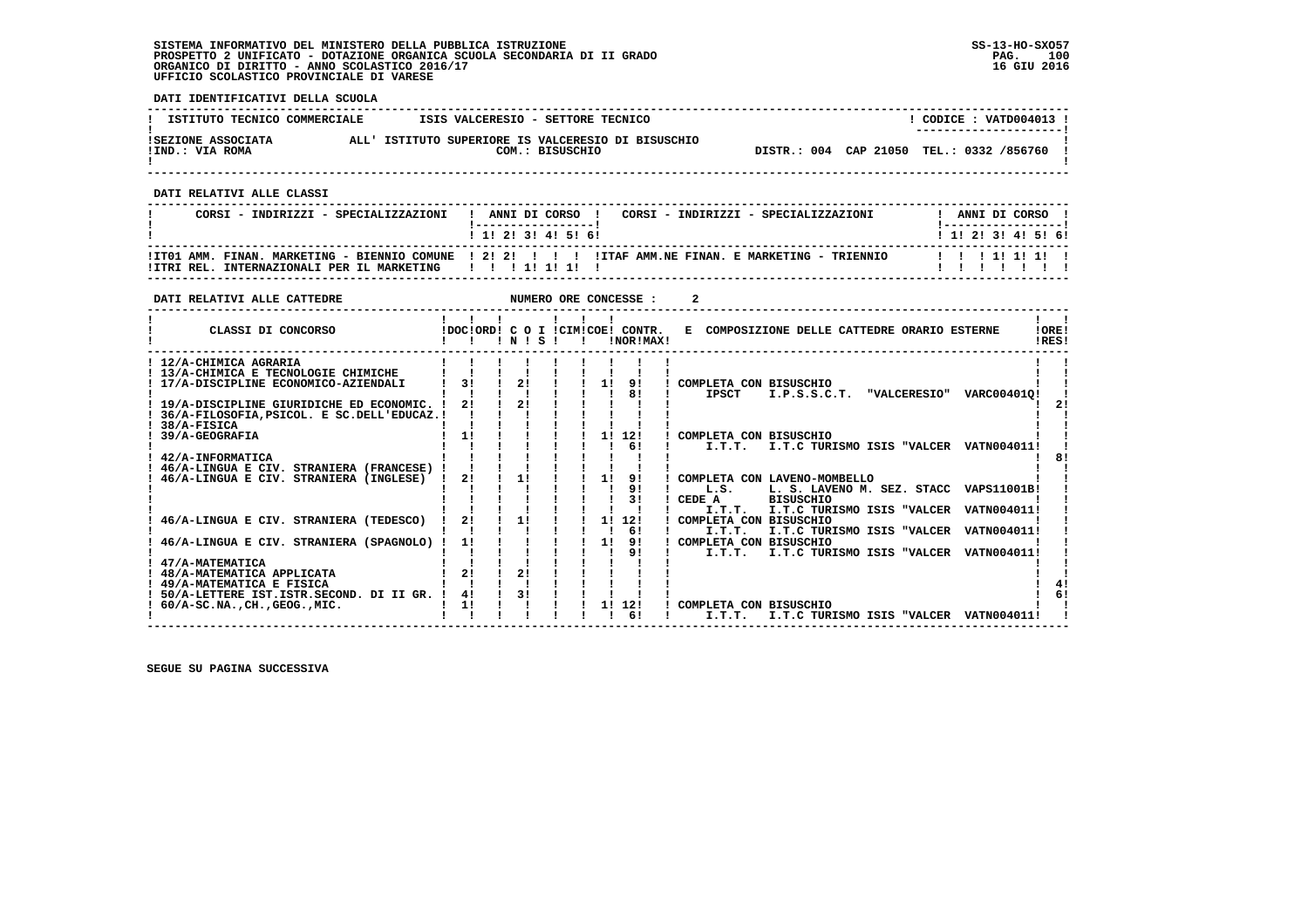## **SISTEMA INFORMATIVO DEL MINISTERO DELLA PUBBLICA ISTRUZIONE SS-13-HO-SXO57 PROSPETTO 2 UNIFICATO - DOTAZIONE ORGANICA SCUOLA SECONDARIA DI II GRADO PAG. 101 ORGANICO DI DIRITTO - ANNO SCOLASTICO 2016/17 16 GIU 2016 UFFICIO SCOLASTICO PROVINCIALE DI VARESE**

 **------------------------------------------------------------------------------------------------------------------------------------**

 **DATI IDENTIFICATIVI DELLA SCUOLA**

| ISTITUTO TECNICO COMMERCIALE                                                      |                                                    | ISIS VALCERESIO - SETTORE TECNICO |      |                       |  |                     |        |              |                                            |           |                     | CODICE: VATD004013 |                  |
|-----------------------------------------------------------------------------------|----------------------------------------------------|-----------------------------------|------|-----------------------|--|---------------------|--------|--------------|--------------------------------------------|-----------|---------------------|--------------------|------------------|
| ISEZIONE ASSOCIATA<br>!IND.: VIA ROMA                                             | ALL' ISTITUTO SUPERIORE IS VALCERESIO DI BISUSCHIO |                                   |      | COM.: BISUSCHIO       |  |                     |        |              | DISTR.: 004                                | CAP 21050 |                     | TEL.: 0332 /856760 |                  |
| DATI RELATIVI ALLE CATTEDRE                                                       |                                                    |                                   |      | NUMERO ORE CONCESSE : |  |                     | 2      |              |                                            |           |                     |                    |                  |
| CLASSI DI CONCORSO                                                                |                                                    | LOCLORD LC O I LCTMICORL          | NISI |                       |  | CONTR.<br>INORIMAX! | E.     |              | COMPOSIZIONE DELLE CATTEDRE ORARIO ESTERNE |           |                     |                    | ! ORE !<br>!RES! |
| ! 75/A-DATTILOGRAFIA E STENOGRAFIA<br>! 76/A-TRAT.TESTI,CAL.,CONT.ELET.E AP.GES.! |                                                    |                                   |      |                       |  | 81                  | CEDE A | <b>IPSCT</b> | <b>BISUSCHIO</b><br>I.P.S.S.C.T.           |           | <b>"VALCERESIO"</b> | VARC004010!        |                  |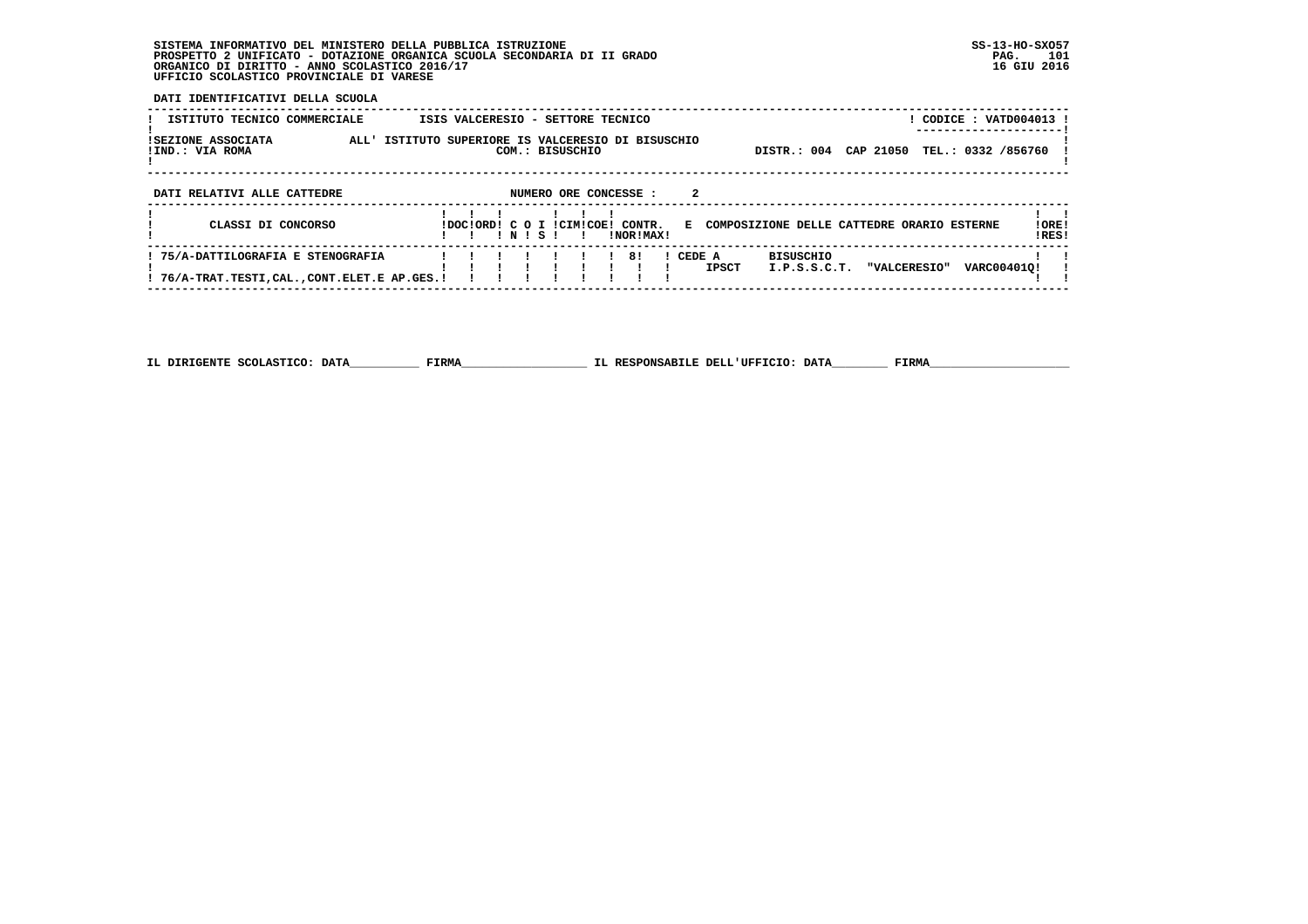## **SISTEMA INFORMATIVO DEL MINISTERO DELLA PUBBLICA ISTRUZIONE SS-13-HO-SXO57 PROSPETTO 2 UNIFICATO - DOTAZIONE ORGANICA SCUOLA SECONDARIA DI II GRADO PAG. 102 ORGANICO DI DIRITTO - ANNO SCOLASTICO 2016/17 16 GIU 2016 UFFICIO SCOLASTICO PROVINCIALE DI VARESE**

 **DATI IDENTIFICATIVI DELLA SCUOLA**

|                                                | IST TEC COMMERCIALE E PER GEOMETRI ITG - SOMMA L. SEZ. STACC.- ISIS PONTI      | CODICE: VATD00801A !<br>--------------------- |
|------------------------------------------------|--------------------------------------------------------------------------------|-----------------------------------------------|
| ISEZIONE ASSOCIATA<br>!IND.: VIA XXV APRILE 17 | ALL' ISTITUTO SUPERIORE ISIS ANDREA PONTI DI GALLARATE<br>COM.: SOMMA LOMBARDO | DISTR.: 006 CAP 21019 TEL.: 0331 /779831      |

 **------------------------------------------------------------------------------------------------------------------------------------**

 **DATI RELATIVI ALLE CLASSI**

| CORSI - INDIRIZZI - SPECIALIZZAZIONI                                                                       | ! ------------------! |  |  | ! ANNI DI CORSO ! CORSI - INDIRIZZI - SPECIALIZZAZIONI |  |  |  | ANNI DI CORSO !<br>! ----------------- ! |
|------------------------------------------------------------------------------------------------------------|-----------------------|--|--|--------------------------------------------------------|--|--|--|------------------------------------------|
|                                                                                                            | 1 1 2 3 3 4 5 6 1     |  |  |                                                        |  |  |  | ! 1! 2! 3! 4! 5! 6!                      |
| ITCA COSTR. AMB. TERRITORIO - TRIENNIO 1994 IIIIIIII IIIIIII IITGA GESTIONE DELL'AMBIENTE E DEL TERRITORIO |                       |  |  |                                                        |  |  |  | .                                        |

 **------------------------------------------------------------------------------------------------------------------------------------**

| DATI RELATIVI ALLE CATTEDRE                      |                                        |    |       |                           |        |    | NUMERO ORE CONCESSE :                            |        |                     |                                              |  |                                                 |                |                      |
|--------------------------------------------------|----------------------------------------|----|-------|---------------------------|--------|----|--------------------------------------------------|--------|---------------------|----------------------------------------------|--|-------------------------------------------------|----------------|----------------------|
| CLASSI DI CONCORSO                               | $\mathbf{1}$ $\mathbf{1}$ $\mathbf{1}$ |    | INISI | $\mathbf{1}$ $\mathbf{1}$ | $\sim$ |    | IDOCIORD! C O I ICIMICOE! CONTR.<br>INOR ! MAX ! |        |                     | E COMPOSIZIONE DELLE CATTEDRE ORARIO ESTERNE |  |                                                 | !ORE!<br>IRES! |                      |
| ! 11/A-ARTE MINERARIA                            |                                        |    |       |                           |        |    |                                                  |        |                     |                                              |  |                                                 |                |                      |
| ! 12/A-CHIMICA AGRARIA                           |                                        |    |       |                           |        |    |                                                  |        |                     |                                              |  |                                                 |                |                      |
| ! 13/A-CHIMICA E TECNOLOGIE CHIMICHE             |                                        |    |       |                           |        |    |                                                  |        |                     |                                              |  |                                                 |                |                      |
| ! 16/A-COSTR., TECNOL. DELLE COST. E DIS. TEC. ! | 21                                     |    | 21    |                           |        |    |                                                  |        |                     |                                              |  |                                                 |                | 2 <sub>1</sub><br>2! |
| ! 19/A-DISCIPLINE GIURIDICHE ED ECONOMIC. !      |                                        |    |       |                           |        |    | 41                                               |        | CEDE A              | <b>GALLARATE</b>                             |  |                                                 |                |                      |
|                                                  |                                        |    |       |                           |        |    |                                                  |        | I.T.I.              |                                              |  | ITIS "PONTI"GALLARATE (DIU VATF00801L!          |                |                      |
| 20/A-DISCIPLINE MECCANICHE E TECNOLOGIA          |                                        |    |       |                           |        |    | 61                                               |        |                     |                                              |  |                                                 |                |                      |
| 34/A-ELETTRONICA                                 |                                        |    |       |                           |        |    |                                                  | CEDE A | I.T.I.              | <b>GALLARATE</b>                             |  | ITIS "PONTI"GALLARATE (DIU VATF00801L!          |                |                      |
| 35/A-ELETTROTECNICA ED APPLICAZIONI              |                                        |    |       |                           |        |    |                                                  |        |                     |                                              |  |                                                 |                |                      |
| 38/A-FISICA                                      |                                        |    |       |                           |        | 1! | 91                                               |        |                     | COMPLETA CON GALLARATE                       |  |                                                 |                |                      |
|                                                  |                                        |    |       |                           |        |    | 9!                                               |        | I.T.I.              |                                              |  | ITIS "PONTI"GALLARATE (DIU VATF00801L!          |                |                      |
| 39/A-GEOGRAFIA                                   |                                        |    |       |                           |        |    |                                                  |        |                     |                                              |  |                                                 |                |                      |
| ! 42/A-INFORMATICA                               |                                        |    |       |                           |        |    |                                                  |        |                     |                                              |  |                                                 |                |                      |
| ! 46/A-LINGUA E CIV. STRANIERA (INGLESE)         | 11                                     | 11 |       |                           |        |    |                                                  |        |                     |                                              |  |                                                 |                |                      |
| ! 47/A-MATEMATICA                                |                                        | 11 |       |                           |        |    |                                                  |        |                     |                                              |  |                                                 |                |                      |
| ! 49/A-MATEMATICA E FISICA                       |                                        |    |       |                           |        |    |                                                  |        |                     |                                              |  |                                                 |                |                      |
| ! 50/A-LETTERE IST.ISTR.SECOND. DI II GR. !      | 1!                                     | 21 |       |                           |        |    |                                                  |        |                     |                                              |  |                                                 |                |                      |
| ! 54/A-MINERALOGIA E GEOLOGIA                    |                                        |    |       |                           |        |    |                                                  |        |                     |                                              |  |                                                 |                |                      |
| 58/A-SC.E MEC.AGR.E T.GEST.AZ., FIT., ENT.!      | 11                                     |    |       |                           |        |    | 1! 11!                                           |        | COMPLETA CON VARESE |                                              |  |                                                 |                |                      |
|                                                  |                                        |    |       |                           |        |    | 71                                               |        |                     |                                              |  | I.P.I.A. I.P.S.I.A. ISIS "NEWTON" - VARI01701E! |                |                      |
| $: 60/A-SC.NA.$ . $CH.$ , $GEOG.$ , $MIC.$       |                                        |    |       |                           |        |    |                                                  |        |                     |                                              |  |                                                 |                |                      |
| ! 71/A-TECNOLOGIE E DISEGNO TECNICO              |                                        |    |       |                           |        |    |                                                  |        |                     |                                              |  |                                                 |                |                      |
| 72/A-TOPOG. GEN., COSTR.RUR. E DISEGNO           | 11                                     |    |       |                           |        |    | 1! 12!                                           |        | COMPLETA CON VARESE |                                              |  |                                                 |                |                      |
|                                                  |                                        |    |       |                           |        |    | 71                                               |        | I.T.G.              |                                              |  | I.T.G. ISIS "NERVI" VARES VATL01351N!           |                |                      |
| ! 74/A-ZOOTECNICA E SCIENZA PROD. ANIMALE !      |                                        |    |       |                           |        |    |                                                  |        |                     |                                              |  |                                                 |                |                      |
|                                                  |                                        |    |       |                           |        |    |                                                  |        |                     |                                              |  |                                                 |                |                      |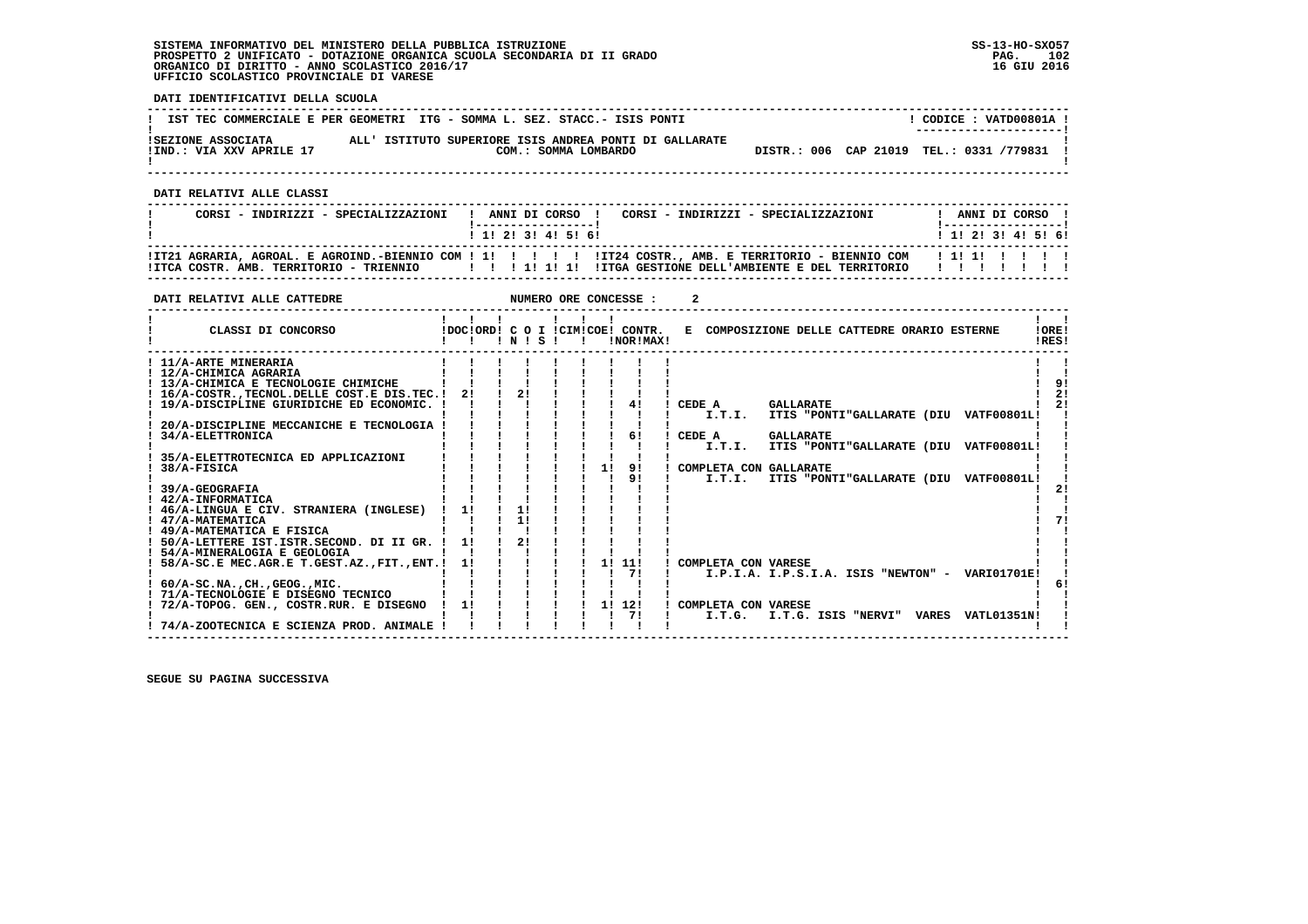#### **SISTEMA INFORMATIVO DEL MINISTERO DELLA PUBBLICA ISTRUZIONE SS-13-HO-SXO57 PROSPETTO 2 UNIFICATO - DOTAZIONE ORGANICA SCUOLA SECONDARIA DI II GRADO** ORGANICO DI DIRITTO - ANNO SCOLASTICO 2016/17  **UFFICIO SCOLASTICO PROVINCIALE DI VARESE**

 **DATI IDENTIFICATIVI DELLA SCUOLA**

| IST TEC COMMERCIALE E PER GEOMETRI ITG - SOMMA L. SEZ. STACC.- ISIS PONTI                                |                                  |       |                       |           |   |  |                                              |  | ! CODICE : VATD00801A ! |                |
|----------------------------------------------------------------------------------------------------------|----------------------------------|-------|-----------------------|-----------|---|--|----------------------------------------------|--|-------------------------|----------------|
| ISEZIONE ASSOCIATA<br>ALL' ISTITUTO SUPERIORE ISIS ANDREA PONTI DI GALLARATE<br>!IND.: VIA XXV APRILE 17 |                                  |       | COM.: SOMMA LOMBARDO  |           |   |  | DISTR.: 006 CAP 21019 TEL.: 0331 /779831     |  |                         |                |
| DATI RELATIVI ALLE CATTEDRE                                                                              |                                  |       | NUMERO ORE CONCESSE : |           | 2 |  |                                              |  |                         |                |
| CLASSI DI CONCORSO                                                                                       | !DOC!ORD! C O I !CIM!COE! CONTR. | INISI |                       | !NOR!MAX! |   |  | E COMPOSIZIONE DELLE CATTEDRE ORARIO ESTERNE |  |                         | !ORE!<br>!RES! |
| $***$ TABELLA $C***$<br>5/C-ESERCITAZIONI AGRARIE                                                        |                                  |       |                       |           |   |  |                                              |  |                         |                |
| ! 14/C-ESERC.OFF.MECC.AGRIC.E DI MAC.AGRI.!                                                              |                                  |       |                       |           |   |  |                                              |  |                         |                |
| ! 24/C-LAB. CHIMICA E CHIMICA INDUSTRIALE                                                                |                                  |       |                       |           |   |  |                                              |  |                         | 3!             |
| $20/7$ -LIND DI FICICI F FICICI ADDITCATA                                                                |                                  |       |                       |           |   |  |                                              |  |                         |                |

! 29/C-LAB. DI FISICA E FISICA APPLICATA | | | | | | | | | |<br>! 30/C-LAB. DI INFORMATICA GESTIONALE | ! ! ! ! ! ! ! |<br>! 31/C-LAB. DI INFORMATICA INDUSTRIALE | ! ! ! ! ! ! ! !<br>! 32/C-LAB. MECCANICO-TECNOLOGICO | ! ! ! ! ! !  $\frac{1}{4}$  $\overline{1}$   $\overline{1}$   **! ! ! ! ! ! ! ! ! ! I.T.I. ITIS "PONTI"GALLARATE (DIU VATF00801L! !** $1 \quad 91$  **! 43/C-LAB. EDILIZIA ED ESERCIT.TOPOGRAFIA! ! ! 1! ! ! ! ! ! ! 9! ------------------------------------------------------------------------------------------------------------------------------------**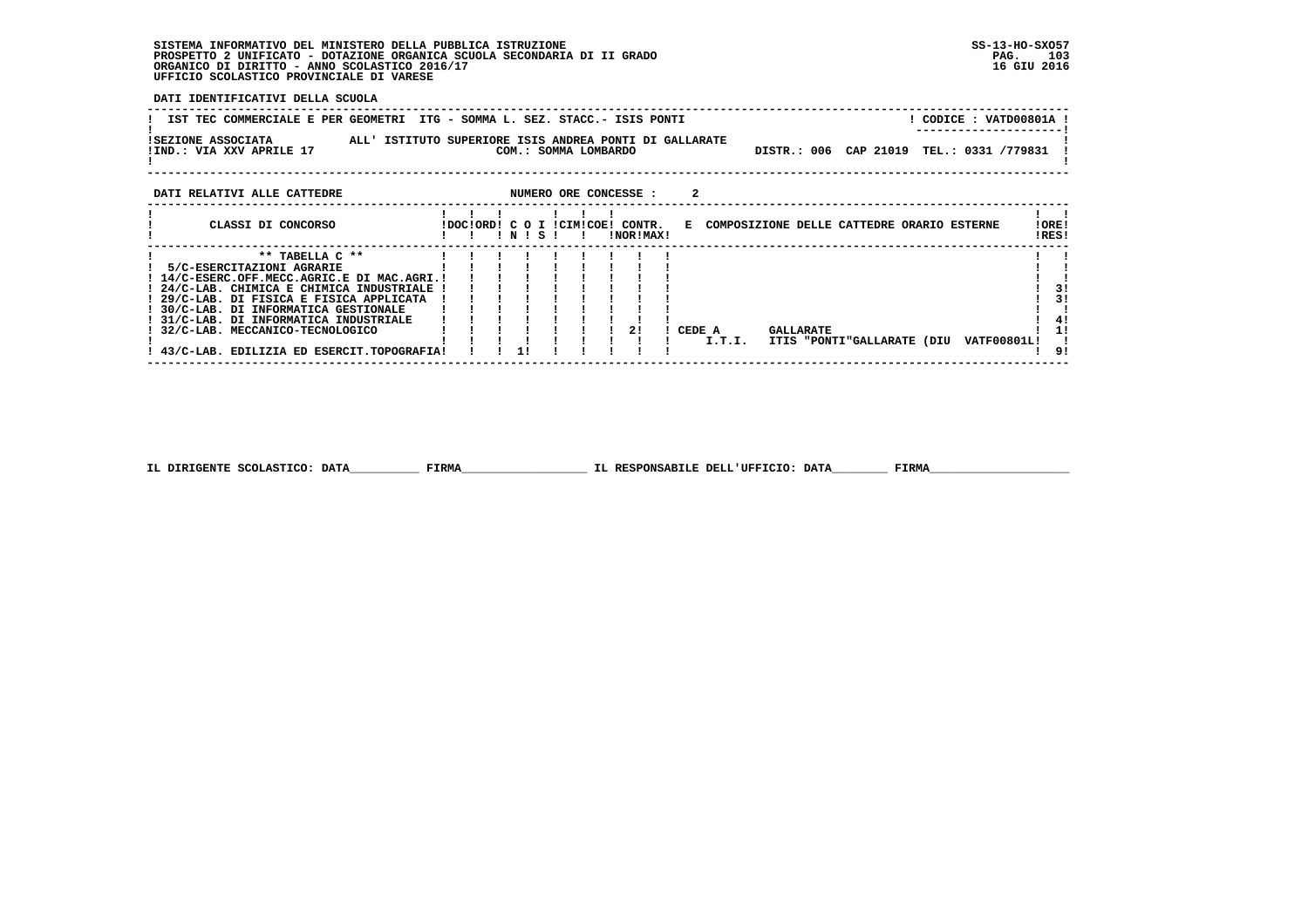## **SISTEMA INFORMATIVO DEL MINISTERO DELLA PUBBLICA ISTRUZIONE SS-13-HO-SXO57 PROSPETTO 2 UNIFICATO - DOTAZIONE ORGANICA SCUOLA SECONDARIA DI II GRADO PAG. 104 ORGANICO DI DIRITTO - ANNO SCOLASTICO 2016/17 16 GIU 2016 UFFICIO SCOLASTICO PROVINCIALE DI VARESE**

 **DATI IDENTIFICATIVI DELLA SCUOLA**

| ISTITUTO TECNICO COMMERCIALE                | IST.TECN.ECONOMICO "DALLA CHIESA"                                                            | CODICE: VATD009016 !                                               |
|---------------------------------------------|----------------------------------------------------------------------------------------------|--------------------------------------------------------------------|
| ISEZIONE ASSOCIATA<br>!IND.: VIA SAN DONATO | ALL' ISTITUTO SUPERIORE "CARLO ALBERTO DALLA CHIESA" DI SESTO CALENDE<br>COM.: SESTO CALENDE | --------------------- <br>DISTR.: 005 CAP 21018 TEL.: 0331 /921114 |

 **------------------------------------------------------------------------------------------------------------------------------------**

 **DATI RELATIVI ALLE CLASSI**

| CORSI - INDIRIZZI - SPECIALIZZAZIONI           | ANNI DI CORSO !<br>CORSI - INDIRIZZI - SPECIALIZZAZIONI                                                             | ANNI DI CORSO     |
|------------------------------------------------|---------------------------------------------------------------------------------------------------------------------|-------------------|
|                                                | 1 1 2 3 3 4 5 6 1                                                                                                   | 1 1 2 3 3 4 5 6 6 |
| INTERNAZIONALI PER II. MARKETING<br>!ITRI REL. | ITTO1 AMM. FINAN. MARKETING - BIENNIO COMUNE 1 31 21 1 1 1 1 1ITAF AMM.NE FINAN. E MARKETING - TRIENNIO<br>11111111 |                   |

 **------------------------------------------------------------------------------------------------------------------------------------**

| DATI RELATIVI ALLE CATTEDRE                                                                                                                                       |          |           | NUMERO ORE CONCESSE :            |                        |                                                                                                                                                                     |                |
|-------------------------------------------------------------------------------------------------------------------------------------------------------------------|----------|-----------|----------------------------------|------------------------|---------------------------------------------------------------------------------------------------------------------------------------------------------------------|----------------|
| CLASSI DI CONCORSO                                                                                                                                                |          | 1 N 1 S 1 | IDOCIORDI C O I ICIMICOEI CONTR. | INOR ! MAX!            | E COMPOSIZIONE DELLE CATTEDRE ORARIO ESTERNE                                                                                                                        | !ORE!<br>IRES! |
| ! 12/A-CHIMICA AGRARIA<br>! 13/A-CHIMICA E TECNOLOGIE CHIMICHE<br>! 17/A-DISCIPLINE ECONOMICO-AZIENDALI<br>19/A-DISCIPLINE GIURIDICHE ED ECONOMIC. !              | 21<br>21 | 21<br>21  |                                  | 21                     | CEDE A<br><b>SESTO CALENDE</b>                                                                                                                                      | 11!<br>2!      |
| 36/A-FILOSOFIA, PSICOL. E SC. DELL'EDUCAZ. !<br>38/A-FISICA<br>39/A-GEOGRAFIA                                                                                     | 11       |           | 11                               | 15!<br>2!              | IST.TECNICO TECNOLOGICO "D VATF00901C!<br>I.T.I.<br>COMPLETA CON SESTO CALENDE<br>I.T.I.<br>IST.TECNICO TECNOLOGICO "D VATF00901C!<br>E CON<br><b>SESTO CALENDE</b> |                |
| 42/A-INFORMATICA<br>46/A-LINGUA E CIV. STRANIERA (FRANCESE)                                                                                                       | 11<br>1! | 11<br>11  |                                  | 1!<br>31               | I.P.I.A. IPSIA "DALLA CHIESA" SESTO<br>VARI00901G!<br>CEDE A<br><b>SESTO CALENDE</b><br>LICEO DELLE SCIENZE UMANE<br><b>VAPM00901B!</b><br>I.M.                     |                |
| 46/A-LINGUA E CIV. STRANIERA (INGLESE)<br>46/A-LINGUA E CIV. STRANIERA (SPAGNOLO)                                                                                 | 11       | 11        | 11<br>1!                         | 15!<br>31<br>15!<br>31 | COMPLETA CON SESTO CALENDE<br>I.P.I.A. IPSIA "DALLA CHIESA" SESTO<br>VARI00901G!<br>COMPLETA CON SESTO CALENDE<br>VAPM00901B!<br>LICEO DELLE SCIENZE UMANE<br>I.M.  |                |
| 46/A-LINGUA E CIV. STRANIERA (TEDESCO)<br>47/A-MATEMATICA<br>48/A-MATEMATICA APPLICATA<br>! 49/A-MATEMATICA E FISICA<br>50/A-LETTERE IST.ISTR.SECOND. DI II GR. ! | 21<br>31 | 21<br>3!  |                                  | 61                     | CEDE A<br><b>SESTO CALENDE</b><br>I.P.I.A. IPSIA "DALLA CHIESA" SESTO<br><b>VARI00901G!</b>                                                                         | 6!<br>6!<br>6! |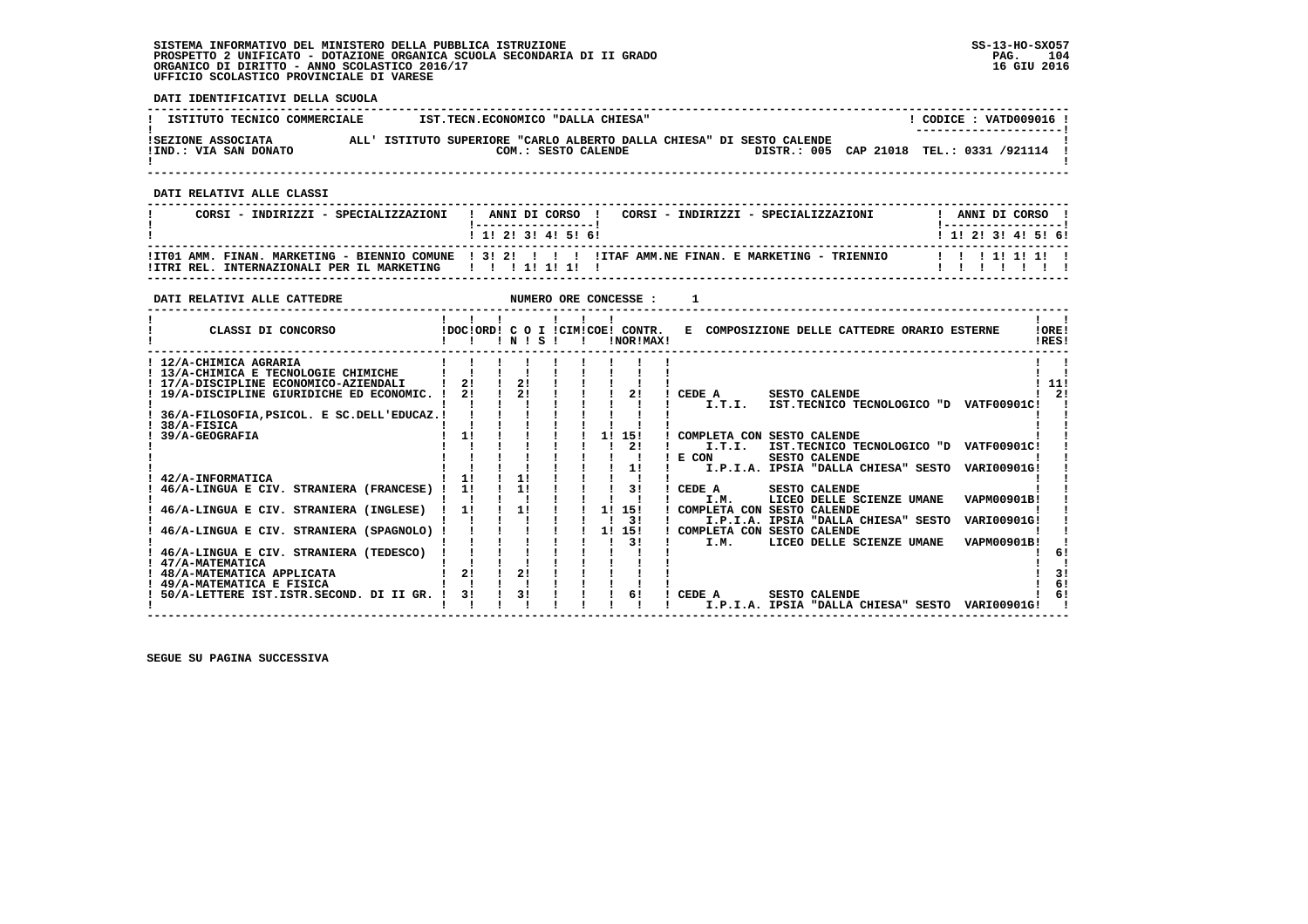## **SISTEMA INFORMATIVO DEL MINISTERO DELLA PUBBLICA ISTRUZIONE SS-13-HO-SXO57 PROSPETTO 2 UNIFICATO - DOTAZIONE ORGANICA SCUOLA SECONDARIA DI II GRADO PAG. 105 ORGANICO DI DIRITTO - ANNO SCOLASTICO 2016/17 16 GIU 2016 UFFICIO SCOLASTICO PROVINCIALE DI VARESE**

 **DATI IDENTIFICATIVI DELLA SCUOLA**

| ISTITUTO TECNICO COMMERCIALE                                                                                      |           | IST.TECN.ECONOMICO "DALLA CHIESA"             |                                                                       |                                              | CODICE: VATD009016                     |
|-------------------------------------------------------------------------------------------------------------------|-----------|-----------------------------------------------|-----------------------------------------------------------------------|----------------------------------------------|----------------------------------------|
| ISEZIONE ASSOCIATA<br>!IND.: VIA SAN DONATO                                                                       |           | COM.: SESTO CALENDE                           | ALL' ISTITUTO SUPERIORE "CARLO ALBERTO DALLA CHIESA" DI SESTO CALENDE | CAP 21018<br>DISTR.: 005                     | TEL.: 0331 /921114                     |
| DATI RELATIVI ALLE CATTEDRE                                                                                       |           | NUMERO ORE CONCESSE :                         |                                                                       |                                              |                                        |
| CLASSI DI CONCORSO                                                                                                | ! N ! S ! | IDOCIORDI C O I ICIMICOEI CONTR.<br>INORIMAXI |                                                                       | E COMPOSIZIONE DELLE CATTEDRE ORARIO ESTERNE | ! ORE!<br>!RES!                        |
| ! 60/A-SC.NA.,CH.,GEOG.,MIC.<br>! 75/A-DATTILOGRAFIA E STENOGRAFIA<br>! 76/A-TRAT.TESTI,CAL.,CONT.ELET.E AP.GES.! |           | 1! 14!<br>41                                  | ! COMPLETA CON<br>L.S.                                                | <b>SESTO CALENDE</b>                         | LICEO SCIENTIFICO "DALLA C VAPS00901A! |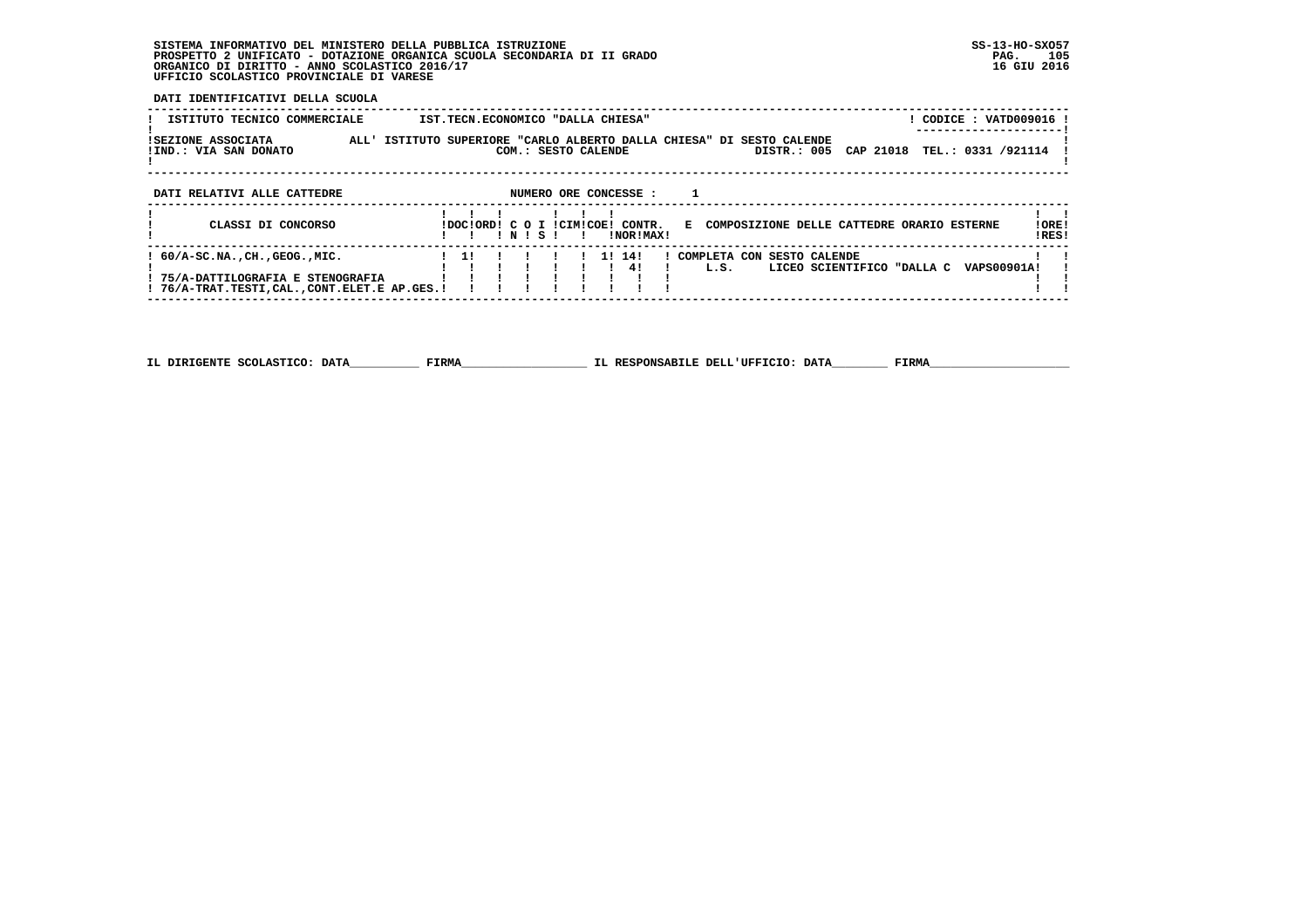## **SISTEMA INFORMATIVO DEL MINISTERO DELLA PUBBLICA ISTRUZIONE SS-13-HO-SXO57 PROSPETTO 2 UNIFICATO - DOTAZIONE ORGANICA SCUOLA SECONDARIA DI II GRADO PAG. 106 ORGANICO DI DIRITTO - ANNO SCOLASTICO 2016/17 16 GIU 2016 UFFICIO SCOLASTICO PROVINCIALE DI VARESE**

 **DATI IDENTIFICATIVI DELLA SCUOLA**

|                                             | IST TEC COMMERCIALE E PER GEOMETRI I.T.C.G. ISIS "DON MILANI" -TRADATE | CODICE: VATD011016 !<br>---------------------- |
|---------------------------------------------|------------------------------------------------------------------------|------------------------------------------------|
| ISEZIONE ASSOCIATA<br>!IND.: VIA GRAMSCI, 1 | ALL' ISTITUTO SUPERIORE "DON MILANI" DI TRADATE<br>COM.: TRADATE       | DISTR.: 007 CAP 21049 TEL.: 0331 /843345 !     |

 **------------------------------------------------------------------------------------------------------------------------------------**

 **DATI RELATIVI ALLE CLASSI**

| CORSI - INDIRIZZI - SPECIALIZZAZIONI                                                                                             | CORSI - INDIRIZZI - SPECIALIZZAZIONI<br>ANNI DI CORSO !                                                                                                                                                              |  | ANNI DI CORSO !                                            |  |
|----------------------------------------------------------------------------------------------------------------------------------|----------------------------------------------------------------------------------------------------------------------------------------------------------------------------------------------------------------------|--|------------------------------------------------------------|--|
|                                                                                                                                  | $1$ , 1! 2! 3! 4! 5! 6!                                                                                                                                                                                              |  | $1$ 1! 2! 3! 4! 5! 6!                                      |  |
| !ITAF AMM.NE FINAN. E MARKETING - TRIENNIO<br>!ITCL TECN.IE LEGNO COSTR.NI - OPZIONE<br>!LIP4 POTENZIAMENTO ARTISTICO E MUSICALE | ITO1 AMM. FINAN. MARKETING - BIENNIO COMUNE   2! 2! ! ! ! IT24 COSTR., AMB. E TERRITORIO - BIENNIO COM<br>IITCA COSTR. AMB. TERRITORIO - TRIENNIO<br>1 1 1 2 1 2 1 2 1<br>ILIP2 POTENZIAMENTO LINGUISTICO<br>1111111 |  | 12121111<br>$1 \quad 1 \quad 1 \quad 21 \quad 21 \quad 21$ |  |

| DATI RELATIVI ALLE CATTEDRE                                                                                                                                                                                                                                                                                                                                                                                                                                                                                                                                                                                                                                                                                                                                        |                      |  |                |  | NUMERO ORE CONCESSE :        |                                                                               |  |                                                                                                |                |
|--------------------------------------------------------------------------------------------------------------------------------------------------------------------------------------------------------------------------------------------------------------------------------------------------------------------------------------------------------------------------------------------------------------------------------------------------------------------------------------------------------------------------------------------------------------------------------------------------------------------------------------------------------------------------------------------------------------------------------------------------------------------|----------------------|--|----------------|--|------------------------------|-------------------------------------------------------------------------------|--|------------------------------------------------------------------------------------------------|----------------|
| CLASSI DI CONCORSO                                                                                                                                                                                                                                                                                                                                                                                                                                                                                                                                                                                                                                                                                                                                                 |                      |  | INISI          |  | !NOR!MAX!                    | !DOC!ORD! C O I !CIM!COE! CONTR. E COMPOSIZIONE DELLE CATTEDRE ORARIO ESTERNE |  |                                                                                                | !ORE!<br>!RES! |
| 4/A-ARTE DEL TESSUTO, MODA E COSTUME<br>5/A-ARTE DEL VETRO<br>6/A-ARTE DELLA CERAMICA<br>! 10/A-ARTE DEI METALLI E DELL'OREFICERIA !<br>! 11/A-ARTE MINERARIA<br>! 12/A-CHIMICA AGRARIA<br>! 13/A-CHIMICA E TECNOLOGIE CHIMICHE<br>! 16/A-COSTR., TECNOL. DELLE COST. E DIS. TEC. !<br>! 17/A-DISCIPLINE ECONOMICO-AZIENDALI<br>! 18/A-DISCIP.GEOMARCHIT.ARRED.E SCENOT.!<br>! 19/A-DISCIPLINE GIURIDICHE ED ECONOMIC. !<br>20/A-DISCIPLINE MECCANICHE E TECNOLOGIA !<br>! 21/A-DISCIPLINE PITTORICHE<br>! 22/A-DISCIPLINE PLASTICHE<br>! 24/A-DISEGNO E STORIA DEL COSTUME<br>! 25/A-DISEGNO E STORIA DELL'ARTE<br>! 27/A-DISEGNO TECNICO ED ARTISTICO<br>! 31/A-ED.MUSICALE IST.ISTR.SEC.II GRADO<br>! 34/A-ELETTRONICA<br>! 35/A-ELETTROTECNICA ED APPLICAZIONI | 11<br>3!<br>2!<br>3! |  | 31<br>2!<br>2! |  | $1 \quad 61$<br>1! 14!<br>41 | 1! 12! ! COMPLETA CON TRADATE<br>! COMPLETA CON TRADATE                       |  | I.T.I. I.T.I.S. ISIS "DON MILANI" VATF01101C!<br>I.T.I. I.T.I.S. ISIS "DON MILANI" VATF01101C! | 14!            |
|                                                                                                                                                                                                                                                                                                                                                                                                                                                                                                                                                                                                                                                                                                                                                                    |                      |  |                |  |                              |                                                                               |  |                                                                                                |                |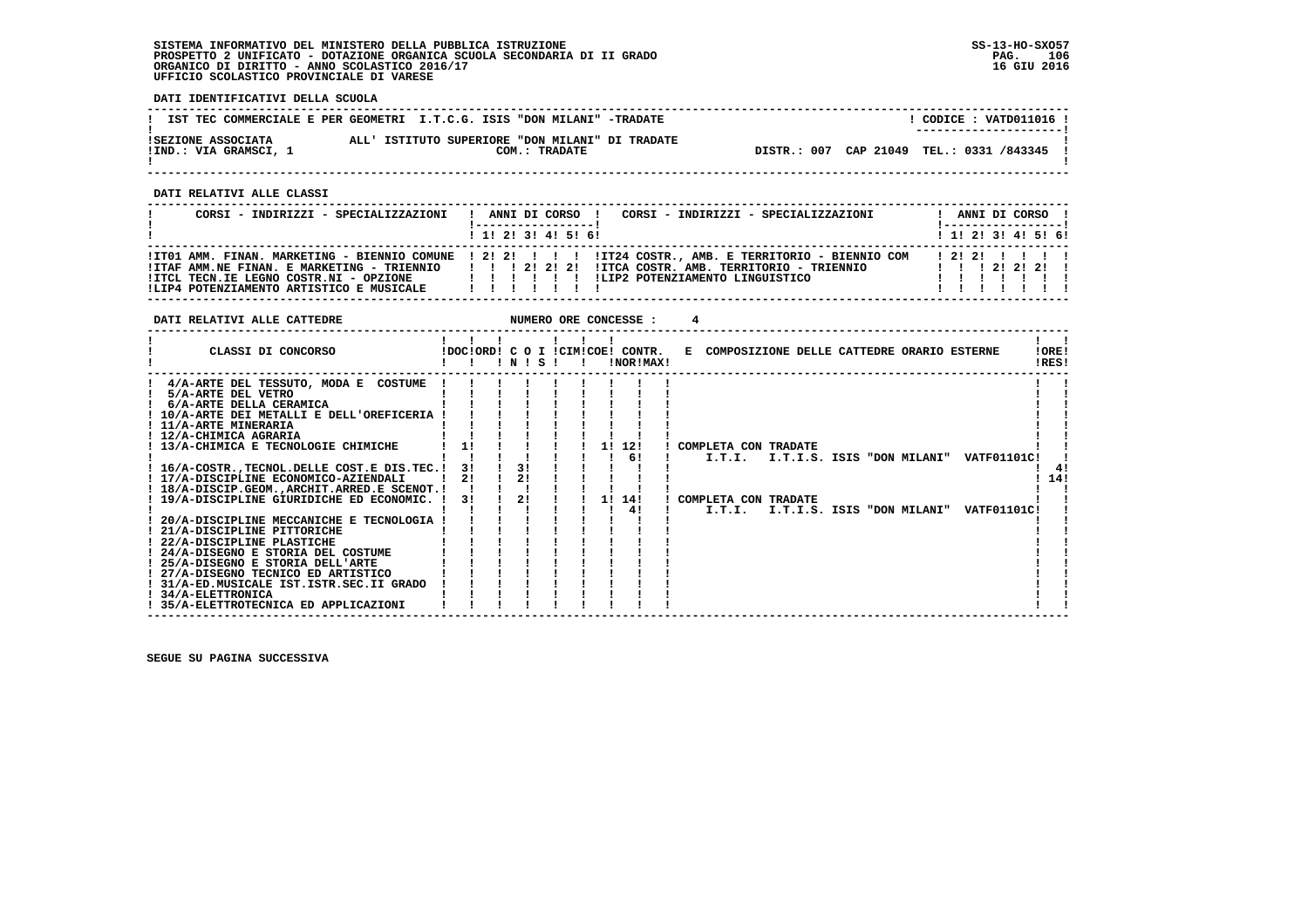# **SISTEMA INFORMATIVO DEL MINISTERO DELLA PUBBLICA ISTRUZIONE SS-13-HO-SXO57**PROSPETTO 2 UNIFICATO - DOTAZIONE ORGANICA SCUOLA SECONDARIA DI II GRADO<br>ORGANICO DI DIRITTO - ANNO SCOLASTICO 2016/17<br>UFFICIO SCOLASTICO PROVINCIALE DI VARESE

j

 **DATI IDENTIFICATIVI DELLA SCUOLA**

|                                             | IST TEC COMMERCIALE E PER GEOMETRI I.T.C.G. ISIS "DON MILANI" -TRADATE | CODICE: VATD011016 !<br>--------------------- |
|---------------------------------------------|------------------------------------------------------------------------|-----------------------------------------------|
| ISEZIONE ASSOCIATA<br>!IND.: VIA GRAMSCI, 1 | ALL' ISTITUTO SUPERIORE "DON MILANI" DI TRADATE<br>COM.: TRADATE       | DISTR.: 007 CAP 21049 TEL.: 0331 /843345 !    |

**DATI RELATIVI ALLE CATTEDRE NUMERO ORE CONCESSE : 4** 

| CLASSI DI CONCORSO                                                            |     | $'$ N $'$ S $'$ |  | !DOC!ORD! C O I !CIM!COE! CONTR.<br>!NOR!MAX! | E COMPOSIZIONE DELLE CATTEDRE ORARIO ESTERNE                               | !ORE!<br>!RES! |
|-------------------------------------------------------------------------------|-----|-----------------|--|-----------------------------------------------|----------------------------------------------------------------------------|----------------|
| 38/A-FISICA                                                                   | 11  |                 |  | 1! 16!<br>31                                  | ! COMPLETA CON TRADATE<br>I.T.I. I.T.I.S. ISIS "DON MILANI"<br>VATF01101C! |                |
| 39/A-GEOGRAFIA                                                                |     |                 |  |                                               |                                                                            |                |
| 42/A-INFORMATICA                                                              |     |                 |  | 1! 14!                                        | ! COMPLETA CON TRADATE                                                     |                |
|                                                                               |     |                 |  | 61                                            | I.T.I. I.T.I.S. ISIS "DON MILANI"<br><b>VATF01101C!</b>                    |                |
| 46/A-LINGUA E CIV. STRANIERA (FRANCESE) !                                     | 11  | 11              |  |                                               |                                                                            | 12!            |
| ! 46/A-LINGUA E CIV. STRANIERA (INGLESE)                                      | 3 I | 31              |  |                                               |                                                                            | 61             |
| ! 46/A-LINGUA E CIV. STRANIERA (SPAGNOLO) !                                   |     |                 |  |                                               |                                                                            |                |
| ! 46/A-LINGUA E CIV. STRANIERA (TEDESCO)                                      |     |                 |  |                                               |                                                                            |                |
| ! 46/A-LINGUA E CIV. STRANIERA (RUSSO)                                        |     |                 |  |                                               |                                                                            |                |
| ! 47/A-MATEMATICA                                                             | 2!  | 3!              |  |                                               |                                                                            | 4!             |
| ! 48/A-MATEMATICA APPLICATA                                                   | 11  | 11              |  |                                               |                                                                            |                |
| ! 49/A-MATEMATICA E FISICA                                                    |     |                 |  |                                               |                                                                            |                |
| 50/A-LETTERE IST.ISTR.SECOND. DI II GR. !                                     | 51  | 61              |  | 61                                            | CEDE A<br><b>TRADATE</b>                                                   |                |
| ! 54/A-MINERALOGIA E GEOLOGIA                                                 |     |                 |  |                                               | I.T.I.<br>I.T.I.S. ISIS "DON MILANI"<br><b>VATF01101C!</b>                 |                |
| 58/A-SC.E MEC.AGR.E T.GEST.AZ., FIT., ENT.!                                   | 11  | 11              |  |                                               |                                                                            | 4!             |
| $60/A-SC.NA.$ , $CH.$ , $GEOG.$ , $MIC.$                                      | 2!  | 11              |  | 1!<br>16!                                     | COMPLETA CON TRADATE                                                       |                |
|                                                                               |     |                 |  | 21                                            | L.A.<br>L. ART. "DON MILANI" - TRA VASL011017!                             |                |
| ! 61/A-STORIA DELL'ARTE                                                       |     |                 |  |                                               |                                                                            |                |
| ! 65/A-TECNICA FOTOGRAFICA                                                    |     |                 |  |                                               |                                                                            |                |
| ! 69/A-TECNOL.GRAFICHE ED IMPIANTI GRAFICI!                                   |     |                 |  |                                               |                                                                            |                |
| ! 71/A-TECNOLOGIE E DISEGNO TECNICO                                           |     |                 |  |                                               |                                                                            |                |
| ! 72/A-TOPOG. GEN., COSTR.RUR. E DISEGNO                                      | 11  | 21              |  |                                               |                                                                            |                |
| ! 75/A-DATTILOGRAFIA E STENOGRAFIA                                            |     |                 |  |                                               |                                                                            | 8!             |
| 76/A-TRAT.TESTI, CAL., CONT.ELET.E AP.GES.!                                   |     |                 |  |                                               |                                                                            |                |
| ** TABELLA C **                                                               |     |                 |  |                                               |                                                                            |                |
| 3/C-CONV.IN LINGUA STRANIERA (FRANCESE)!                                      |     |                 |  |                                               |                                                                            |                |
| 3/C-CONV.IN LINGUA STRANIERA (INGLESE) !                                      |     |                 |  |                                               |                                                                            |                |
| 3/C-CONV.IN LINGUA STRANIERA (TEDESCO) !                                      |     |                 |  |                                               |                                                                            |                |
| 3/C-CONV.IN LINGUA STRANIERA (RUSSO)<br>7/C-ESERCITAZ.DI ABBIGLIAMENTO E MODA |     |                 |  |                                               |                                                                            |                |
|                                                                               |     |                 |  |                                               |                                                                            |                |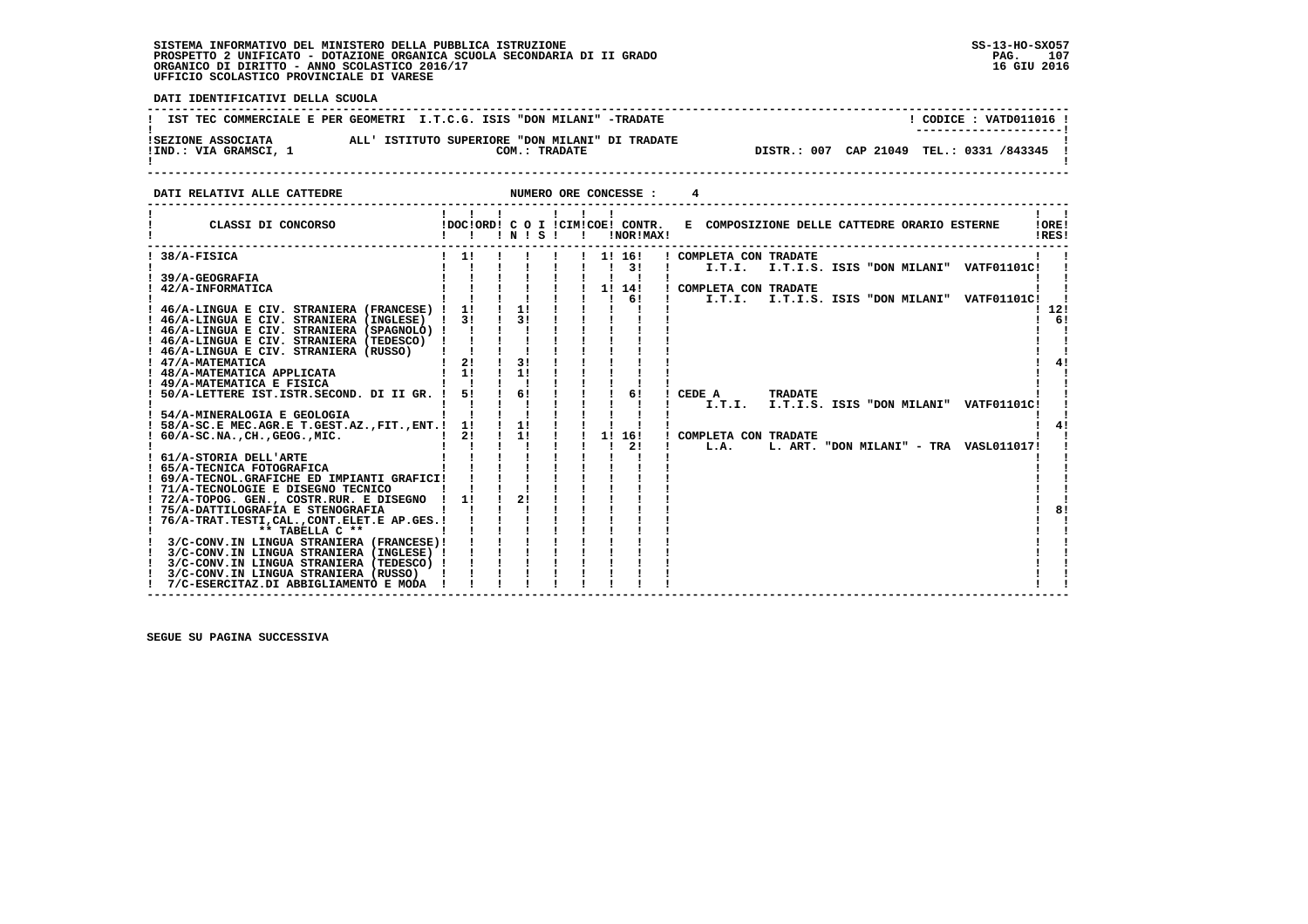#### **SISTEMA INFORMATIVO DEL MINISTERO DELLA PUBBLICA ISTRUZIONE SS-13-HO-SXO57 PROSPETTO 2 UNIFICATO - DOTAZIONE ORGANICA SCUOLA SECONDARIA DI II GRADO PAG. 108**ORGANICO DI DIRITTO - ANNO SCOLASTICO 2016/17  **UFFICIO SCOLASTICO PROVINCIALE DI VARESE**

 **DATI IDENTIFICATIVI DELLA SCUOLA**

**PAG.** 108 16 GIU 2016

- 1

  **------------------------------------------------------------------------------------------------------------------------------------**! CODICE : VATD011016 ! **!** IST TEC COMMERCIALE E PER GEOMETRI I.T.C.G. ISIS "DON MILANI" -TRADATE  **! ---------------------! !SEZIONE ASSOCIATA ALL' ISTITUTO SUPERIORE "DON MILANI" DI TRADATE ! !IND.: VIA GRAMSCI, 1 COM.: TRADATE DISTR.: 007 CAP 21049 TEL.: 0331 /843345 !**DISTR.: 007 CAP 21049 TEL.: 0331 /843345 !  **! ! ------------------------------------------------------------------------------------------------------------------------------------**

#### **DATI RELATIVI ALLE CATTEDRE NUMERO ORE CONCESSE : 4 ------------------------------------------------------------------------------------------------------------------------------------ ! ! ! ! ! ! ! ! ! ! CLASSI DI CONCORSO !DOC!ORD! C O I !CIM!COE! CONTR. E COMPOSIZIONE DELLE CATTEDRE ORARIO ESTERNE !ORE! ! ! ! ! N ! S ! ! !NOR!MAX! !RES! ------------------------------------------------------------------------------------------------------------------------------------** $\mathbf{1}$   $\mathbf{1}$  **! 24/C-LAB. CHIMICA E CHIMICA INDUSTRIALE ! ! ! ! ! ! ! ! ! ! 4!** $1 \quad 41$  **! 29/C-LAB. DI FISICA E FISICA APPLICATA ! ! ! ! ! ! ! ! ! ! 4! ! 30/C-LAB. DI INFORMATICA GESTIONALE ! ! ! ! ! ! ! ! ! ! 4! ! 31/C-LAB. DI INFORMATICA INDUSTRIALE ! ! ! ! ! ! ! ! ! ! !** $\overline{1}$   $\overline{4}$  $\mathbf{I}$  $1 \quad 41$  **! 32/C-LAB. MECCANICO-TECNOLOGICO ! ! ! ! ! ! ! ! ! ! 4! ! 33/C-LABORATORIO DI OREFICERIA ! ! ! ! ! ! ! ! ! ! ! ! 34/C-LAB.DI PROGET. TECNICA PER CERAMICA! ! ! ! ! ! ! ! ! ! ! ! 37/C-LAB. E REPARTI DI LAVOR. DEL LEGNO ! ! ! ! ! ! ! ! ! ! !** $\blacksquare$  $\sim$  **! 40/C-LAB. PER LE INDUSTRIE CERAMICHE ! ! ! ! ! ! ! ! ! ! ! ! 43/C-LAB. EDILIZIA ED ESERCIT.TOPOGRAFIA! 1! ! 3! ! ! ! ! ! ! ! ! \*\* TABELLA D \*\* ! ! ! ! ! ! ! ! ! ! ! ! 1/D-ARTE DELLA LAVORAZIONE DEI METALLI ! ! ! ! ! ! ! ! ! ! ! ! 2/D-ARTE OREFIC.,LAV.PIETRE DURE,GEMME ! ! ! ! ! ! ! ! ! ! ! ! 3/D-ARTE DEL DISEGNO D'ANIMAZIONE ! ! ! ! ! ! ! ! ! ! ! ! 5/D-ARTE TESSIT. E DECORAZ.DEI TESSUTI ! ! ! ! ! ! ! ! ! ! ! ! 6/D-ARTE LAV.DEL VETRO E DELLA VETRATA ! ! ! ! ! ! ! ! ! ! ! ! 8/D-ARTE DECOR.E COTTURA PROD.CERAMICI ! ! ! ! ! ! ! ! ! ! ! ! 9/D-ARTE DELLA FORMATURA E FOGGIATURA ! ! ! ! ! ! ! ! ! ! ! ! 10/D-ARTE DELLA FOTOGR.E DELLA CINEMAT. ! ! ! ! ! ! ! ! ! ! ! ! 12/D-ARTE SERIGRAFIA E FOTOINCISIONE ! ! ! ! ! ! ! ! ! ! ! ! 13/D-ARTE TIPOGRAFIA E GRAFICA PUBBLIC. ! ! ! ! ! ! ! ! ! ! ! ! 14/D-ARTE DEL TAGLIO E DELLA CONFEZIONE ! ! ! ! ! ! ! ! ! ! !** $\mathbf{I}$  **! 16/D-ARTE MODELLIS.,DELL'ARRED.E SCEN. ! ! ! ! ! ! ! ! ! ! !**- 1  **! 18/D-ARTE EBANISTERIA,INTAGLIO E INTARS.! ! ! ! ! ! ! ! ! ! ! ! 19/D-ARTE LACCHE, DORATURA E RESTAURO ! ! ! ! ! ! ! ! ! ! !** $\blacksquare$  **! 20/D-ARTE DEL MOSAICO E DEL COMMESSO ! ! ! ! ! ! ! ! ! ! ! ------------------------------------------------------------------------------------------------------------------------------------**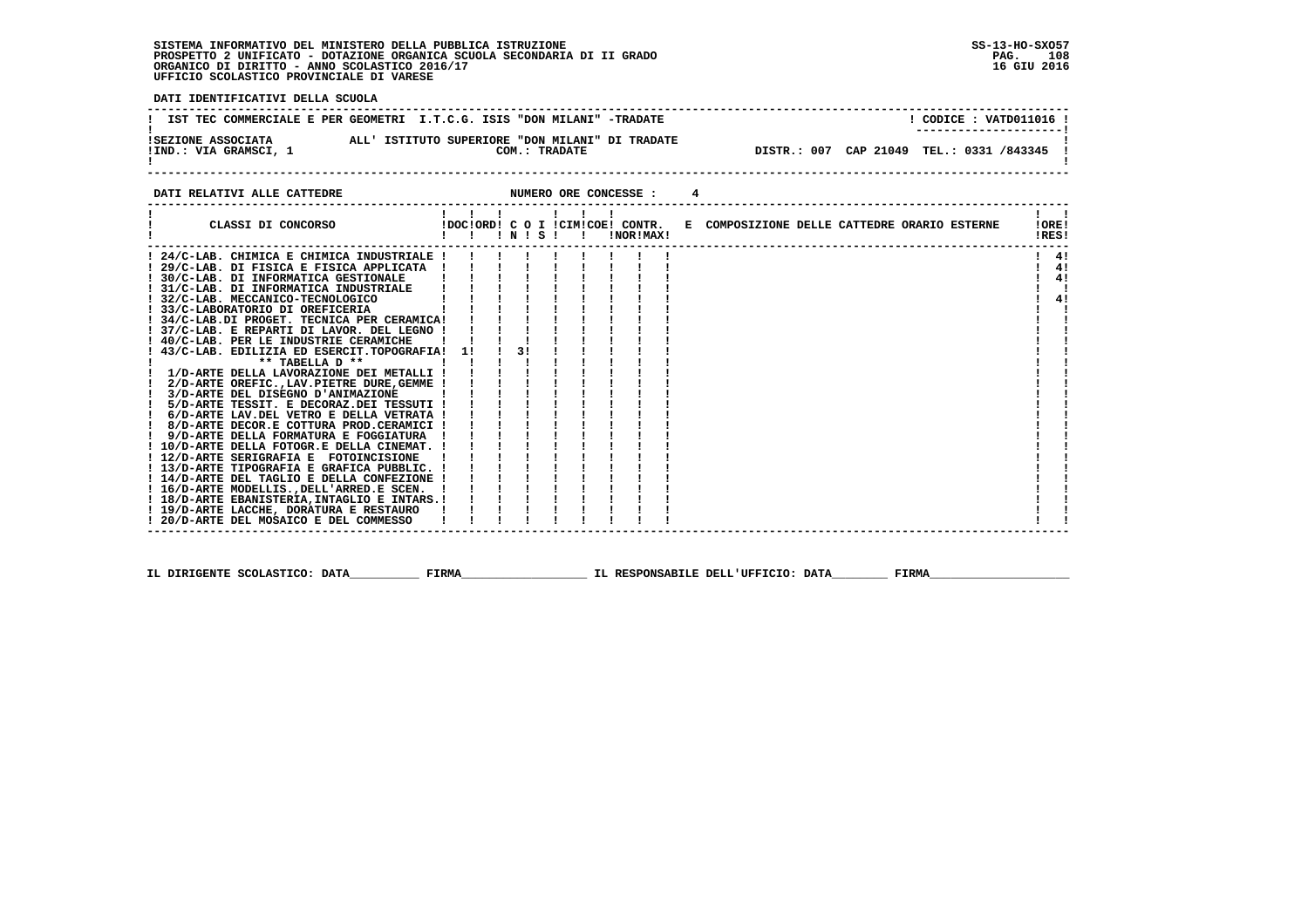**DATI IDENTIFICATIVI DELLA SCUOLA**

|                                                | IST TEC COMMERCIALE E PER GEOMETRI I.T. C.E G. I.S.I.S. "STEIN"- GAVIRATE | CODICE: VATD012012 !<br>--------------------- |
|------------------------------------------------|---------------------------------------------------------------------------|-----------------------------------------------|
| ISEZIONE ASSOCIATA<br>!IND.: VIA GELSOMINI, 14 | ALL' ISTITUTO SUPERIORE "E. STEIN" DI GAVIRATE<br>COM.: GAVIRATE          | DISTR.: 002 CAP 21026 TEL.: 0332 /745525      |
|                                                |                                                                           |                                               |

 **------------------------------------------------------------------------------------------------------------------------------------**

 **DATI RELATIVI ALLE CLASSI**

| CORSI - INDIRIZZI - SPECIALIZZAZIONI                                                                                                                                                             | ! ANNI DI CORSO !<br>------------------ |  |  | CORSI - INDIRIZZI - SPECIALIZZAZIONI | ! ------------------ !                     |  | ANNI DI CORSO ! |  |
|--------------------------------------------------------------------------------------------------------------------------------------------------------------------------------------------------|-----------------------------------------|--|--|--------------------------------------|--------------------------------------------|--|-----------------|--|
|                                                                                                                                                                                                  | ! 1! 2! 3! 4! 5! 6!                     |  |  |                                      | ! 1! 2! 3! 4! 5! 6!                        |  |                 |  |
| !IT01 AMM. FINAN. MARKETING - BIENNIO COMUNE ! 3! 2! ! ! !! !IT04 TURISMO BIENNIO - TRIENNIO<br>ITZ4 COSTR., AMB. E TERRITORIO - BIENNIO COM ! ! !!!!!!!! ITCA COSTR. AMB. TERRITORIO - TRIENNIO |                                         |  |  |                                      | 1 2 1 2 1 2 1 1 1 1 1<br>1 1 1 1 1 1 1 1 1 |  |                 |  |
| ITRI REL. INTERNAZIONALI PER IL MARKETING         1  1  1  ITSI SISTEMI INFORMATIVI AZIENDALI                                                                                                    |                                         |  |  |                                      | 1 1 1 1 1 1 1 1                            |  |                 |  |

| DATI RELATIVI ALLE CATTEDRE                                 |    |    |       |    |  |    | NUMERO ORE CONCESSE :                           |                                                                  |                |
|-------------------------------------------------------------|----|----|-------|----|--|----|-------------------------------------------------|------------------------------------------------------------------|----------------|
| CLASSI DI CONCORSO                                          |    |    | INISI |    |  |    | IDOCIORD! C O I ICIMICOE! CONTR.<br>INOR ! MAX! | E COMPOSIZIONE DELLE CATTEDRE ORARIO ESTERNE                     | !ORE!<br>IRES! |
| ! 11/A-ARTE MINERARIA                                       |    |    |       |    |  |    |                                                 |                                                                  |                |
| ! 12/A-CHIMICA AGRARIA                                      |    |    |       |    |  |    |                                                 |                                                                  |                |
| 13/A-CHIMICA E TECNOLOGIE CHIMICHE                          | 11 |    |       |    |  |    | 1! 11!                                          | COMPLETA CON GAVIRATE                                            |                |
|                                                             |    |    |       |    |  |    | 61                                              | <b>IPSCT</b><br>IPSSCT-I.S.I.S "STEIN" - G VARC01201P!           |                |
|                                                             |    |    |       |    |  |    |                                                 | E CON<br><b>SESTO CALENDE</b>                                    |                |
|                                                             |    |    |       |    |  |    | 21                                              | VARI00901G!<br>I.P.I.A. IPSIA "DALLA CHIESA" SESTO               |                |
| 16/A-COSTR., TECNOL. DELLE COST. E DIS. TEC. !              |    | 2! |       | 11 |  |    | 1! 14!                                          | COMPLETA CON LUINO                                               |                |
|                                                             |    |    |       |    |  |    | 41                                              | I.T.C.G. CITTA DI LUINO-CARLO VOLON VATD003017!                  |                |
| 17/A-DISCIPLINE ECONOMICO-AZIENDALI                         |    | 21 |       | 31 |  | 11 | 14!                                             | COMPLETA CON GAVIRATE                                            |                |
|                                                             |    |    |       |    |  |    | 41                                              | VARC01201P!<br>IPSSCT-I.S.I.S "STEIN" - G<br><b>IPSCT</b>        |                |
| 19/A-DISCIPLINE GIURIDICHE ED ECONOMIC.                     |    | 31 |       |    |  |    |                                                 |                                                                  |                |
| 20/A-DISCIPLINE MECCANICHE E TECNOLOGIA !                   |    |    |       |    |  |    |                                                 |                                                                  |                |
| 34/A-ELETTRONICA                                            |    |    |       |    |  |    |                                                 |                                                                  |                |
| 35/A-ELETTROTECNICA ED APPLICAZIONI                         |    |    |       |    |  |    |                                                 |                                                                  |                |
| 36/A-FILOSOFIA, PSICOL. E SC. DELL'EDUCAZ. !<br>38/A-FISICA |    | 1! |       |    |  |    | 1! 13!                                          | COMPLETA CON GAVIRATE                                            |                |
|                                                             |    |    |       |    |  |    | 61                                              | IPSSCT-I.S.I.S "STEIN" - G VARC01201P!<br><b>IPSCT</b>           |                |
| 39/A-GEOGRAFIA                                              | 11 |    |       | 11 |  |    | 11 171                                          | COMPLETA CON GAVIRATE                                            |                |
|                                                             |    |    |       |    |  |    | 11                                              | <b>VARC01201P!</b><br>IPSSCT-I.S.I.S "STEIN" - G<br><b>IPSCT</b> |                |
| 42/A-INFORMATICA                                            | 1! |    |       | 11 |  |    |                                                 |                                                                  |                |
| 46/A-LINGUA E CIV. STRANIERA (INGLESE)                      |    | 4! |       | 31 |  |    | 1! 15!                                          | COMPLETA CON GAVIRATE                                            |                |
|                                                             |    |    |       |    |  |    | 31                                              | LICEO CLASSICO I.S.I.S "ST VAPC012013!<br>L.C.                   |                |
| 46/A-LINGUA E CIV. STRANIERA (SPAGNOLO)                     | 11 |    |       | 21 |  |    |                                                 |                                                                  |                |
|                                                             |    |    |       |    |  |    |                                                 |                                                                  |                |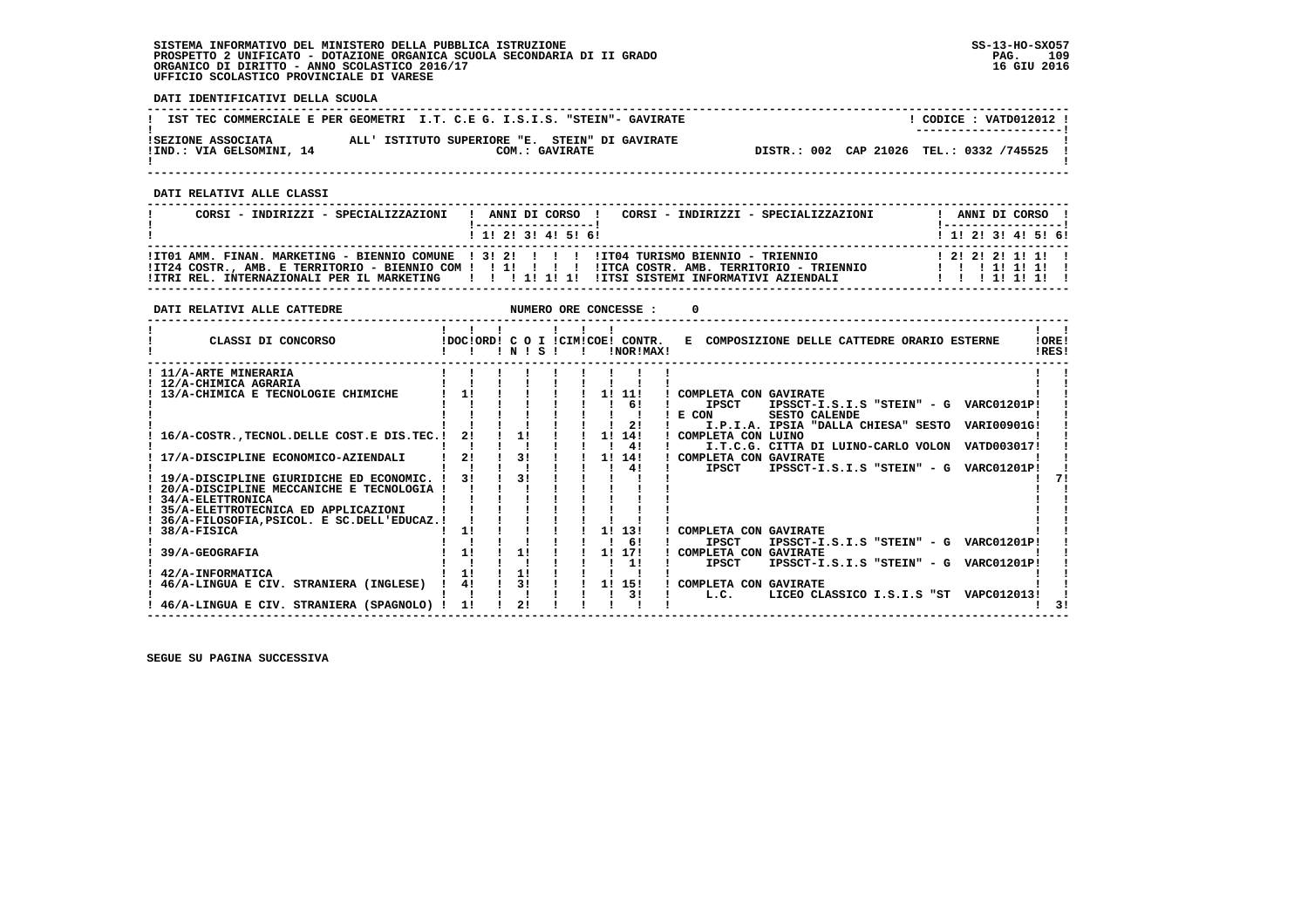**DATI IDENTIFICATIVI DELLA SCUOLA**

|                                                | IST TEC COMMERCIALE E PER GEOMETRI I.T. C.E G. I.S.I.S. "STEIN"- GAVIRATE | CODICE: VATD012012 !<br>---------------------- |
|------------------------------------------------|---------------------------------------------------------------------------|------------------------------------------------|
| ISEZIONE ASSOCIATA<br>!IND.: VIA GELSOMINI, 14 | ALL' ISTITUTO SUPERIORE "E. STEIN" DI GAVIRATE<br>COM.: GAVIRATE          | DISTR.: 002 CAP 21026 TEL.: 0332 /745525       |

**DATI RELATIVI ALLE CATTEDRE CONCESSE : 0** 

| CLASSI DI CONCORSO                                                            |    |    | $!$ N $!$ S $!$ |  |    | IDOCIORD! C O I ICIMICOE! CONTR.<br>!NOR!MAX! | E COMPOSIZIONE DELLE CATTEDRE ORARIO ESTERNE                                                | !ORE!<br>IRES! |
|-------------------------------------------------------------------------------|----|----|-----------------|--|----|-----------------------------------------------|---------------------------------------------------------------------------------------------|----------------|
| ! 46/A-LINGUA E CIV. STRANIERA (TEDESCO)                                      | 11 |    | 11              |  |    | 1! 15!<br>-3 I                                | COMPLETA CON LAVENO-MOMBELLO<br>L.S.<br>L. S. LAVENO M. SEZ. STACC<br>VAPS11001B!           |                |
| 47/A-MATEMATICA                                                               | 1! |    |                 |  |    | 1! 15!                                        | COMPLETA CON GAVIRATE                                                                       |                |
| 48/A-MATEMATICA APPLICATA                                                     | 31 |    | 3 <sub>1</sub>  |  |    | 31<br>61                                      | IPSSCT-I.S.I.S "STEIN" - G<br><b>IPSCT</b><br><b>VARC01201P!</b><br>CEDE A<br><b>VARESE</b> |                |
|                                                                               |    |    |                 |  |    |                                               | I.T.C. I.T.C. ISIS "F.DAVERIO" (C VATD013517!                                               |                |
|                                                                               |    |    |                 |  |    | 31                                            | ED A<br><b>BISUSCHIO</b>                                                                    |                |
|                                                                               |    |    |                 |  |    |                                               | I.T.T.<br>I.T.C TURISMO ISIS "VALCER<br><b>VATN004011!</b>                                  |                |
| 49/A-MATEMATICA E FISICA<br>50/A-LETTERE IST.ISTR.SECOND. DI II GR.           | 61 |    | 71              |  |    |                                               |                                                                                             |                |
| 54/A-MINERALOGIA E GEOLOGIA                                                   |    |    |                 |  |    |                                               |                                                                                             |                |
| 58/A-SC.E MEC.AGR.E T.GEST.AZ., FIT., ENT.!                                   | 1! |    |                 |  | 1! | 11!                                           | COMPLETA CON VARESE                                                                         |                |
|                                                                               |    |    |                 |  |    | 21                                            | I.P.I.A. I.P.S.I.A. ISIS "NEWTON" - VARI01701E!                                             |                |
|                                                                               |    |    |                 |  |    | 61                                            | E CON<br><b>VARESE</b><br>I.T.G. ISIS "NERVI" -VARES<br>I.T.G.<br>VATL013018!               |                |
| 60/A-SC.NA., CH., GEOG., MIC.                                                 | 11 |    | 11              |  |    |                                               |                                                                                             |                |
| 61/A-STORIA DELL'ARTE                                                         |    |    |                 |  |    | 2!                                            | CEDE A<br><b>VARESE</b>                                                                     |                |
|                                                                               |    |    |                 |  |    | 61                                            | I.T.C. ISIS " DAVERIO- CAS<br>VATD01301T!<br>I.T.C.<br>ED A<br>LUINO                        |                |
|                                                                               |    |    |                 |  |    |                                               | I.T.T.<br>CITTA DI LUINO-CARLO VOLON<br>VATN003015!                                         |                |
| 71/A-TECNOLOGIE E DISEGNO TECNICO                                             |    |    |                 |  |    |                                               |                                                                                             |                |
| 72/A-TOPOG. GEN., COSTR.RUR. E DISEGNO                                        | 11 |    |                 |  | 1! | 12!                                           | COMPLETA CON LUINO                                                                          |                |
| 75/A-DATTILOGRAFIA E STENOGRAFIA                                              | 1! |    | 11              |  |    | 4!                                            | I.T.C.G. CITTA DI LUINO-CARLO VOLON VATD003017!                                             |                |
| 76/A-TRAT.TESTI, CAL., CONT.ELET.E AP.GES. !                                  |    |    |                 |  |    |                                               |                                                                                             |                |
| ** TABELLA C **                                                               |    |    |                 |  |    |                                               |                                                                                             |                |
| 24/C-LAB. CHIMICA E CHIMICA INDUSTRIALE                                       |    |    |                 |  |    |                                               |                                                                                             |                |
| 29/C-LAB. DI FISICA E FISICA APPLICATA<br>30/C-LAB. DI INFORMATICA GESTIONALE | 11 | 11 |                 |  | 1! | 9!                                            | COMPLETA CON VARESE                                                                         |                |
| - DI CUI UFFICIO TECNICO                                                      |    | 11 |                 |  |    | 61                                            | I.T.C.<br>I.T.C. ISIS " DAVERIO- CAS<br><b>VATD01301T!</b>                                  |                |
|                                                                               |    |    |                 |  |    |                                               | E CON<br><b>VARESE</b>                                                                      |                |
|                                                                               |    |    |                 |  |    | 4!                                            | I.T.G. ISIS "NERVI" -VARES<br>I.T.G.<br>VATL013018!                                         |                |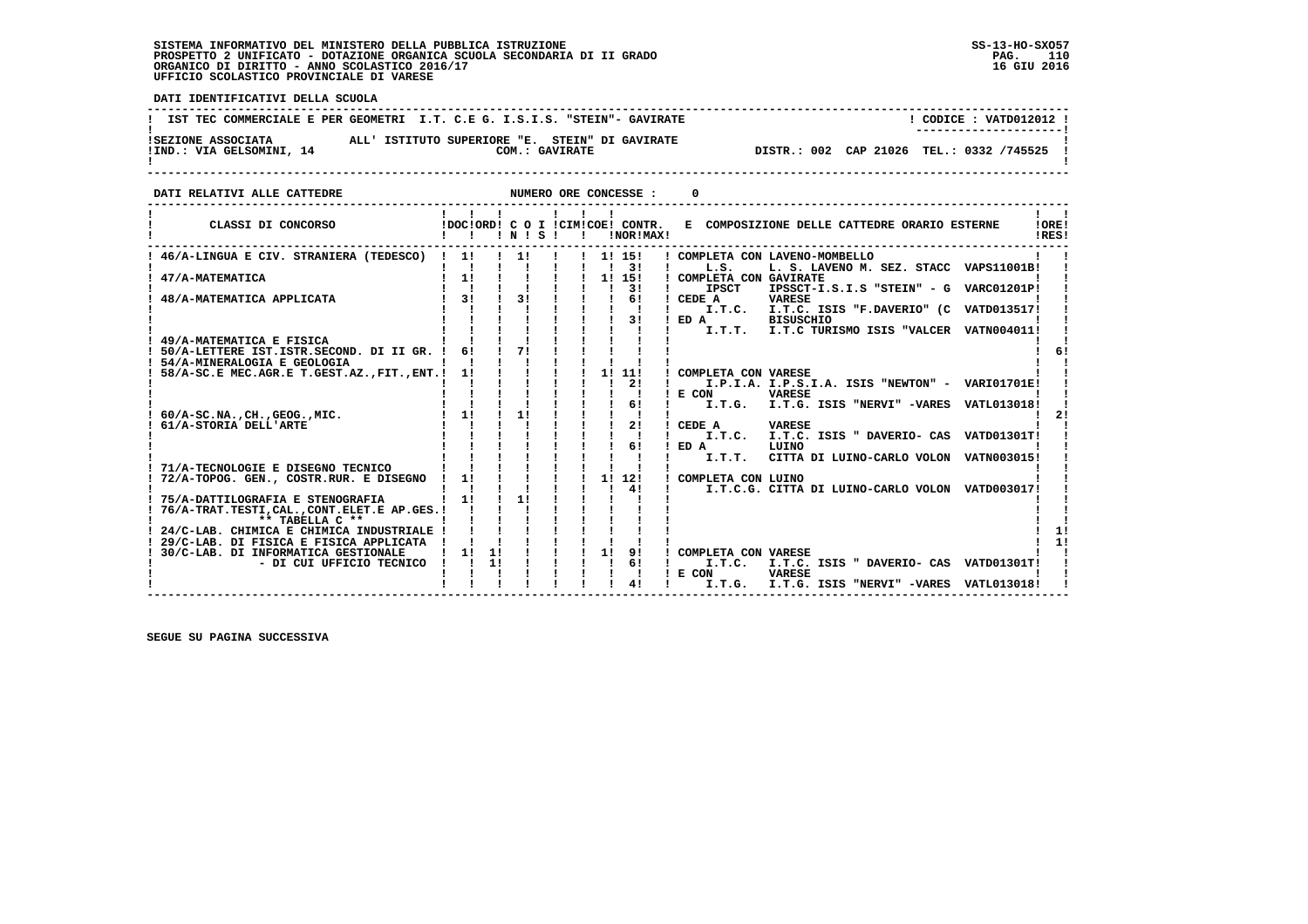**DATI IDENTIFICATIVI DELLA SCUOLA**

| IST TEC COMMERCIALE E PER GEOMETRI I.T. C.E G. I.S.I.S. "STEIN"- GAVIRATE<br><b>ISEZIONE ASSOCIATA</b><br>ALL' ISTITUTO SUPERIORE "E. STEIN" DI GAVIRATE<br>!IND.: VIA GELSOMINI, 14 |  |       | COM.: GAVIRATE |                          |                                                                        |   |                                              | DISTR.: 002 CAP 21026 TEL.: 0332 /745525 |  | ! CODICE : VATD012012 ! |                |
|--------------------------------------------------------------------------------------------------------------------------------------------------------------------------------------|--|-------|----------------|--------------------------|------------------------------------------------------------------------|---|----------------------------------------------|------------------------------------------|--|-------------------------|----------------|
| DATI RELATIVI ALLE CATTEDRE<br>CLASSI DI CONCORSO                                                                                                                                    |  | INISI |                | $\overline{\phantom{a}}$ | NUMERO ORE CONCESSE :<br>IDOCIORDI C O I ICIMICOE! CONTR.<br>INORIMAXI | 0 | E COMPOSIZIONE DELLE CATTEDRE ORARIO ESTERNE |                                          |  |                         | !ORE!<br>IRES! |
| ! 31/C-LAB. DI INFORMATICA INDUSTRIALE<br>! 32/C-LAB. MECCANICO-TECNOLOGICO<br>! 43/C-LAB. EDILIZIA ED ESERCIT.TOPOGRAFIA!                                                           |  | 11    |                |                          |                                                                        |   |                                              |                                          |  |                         | 11<br>! 9!     |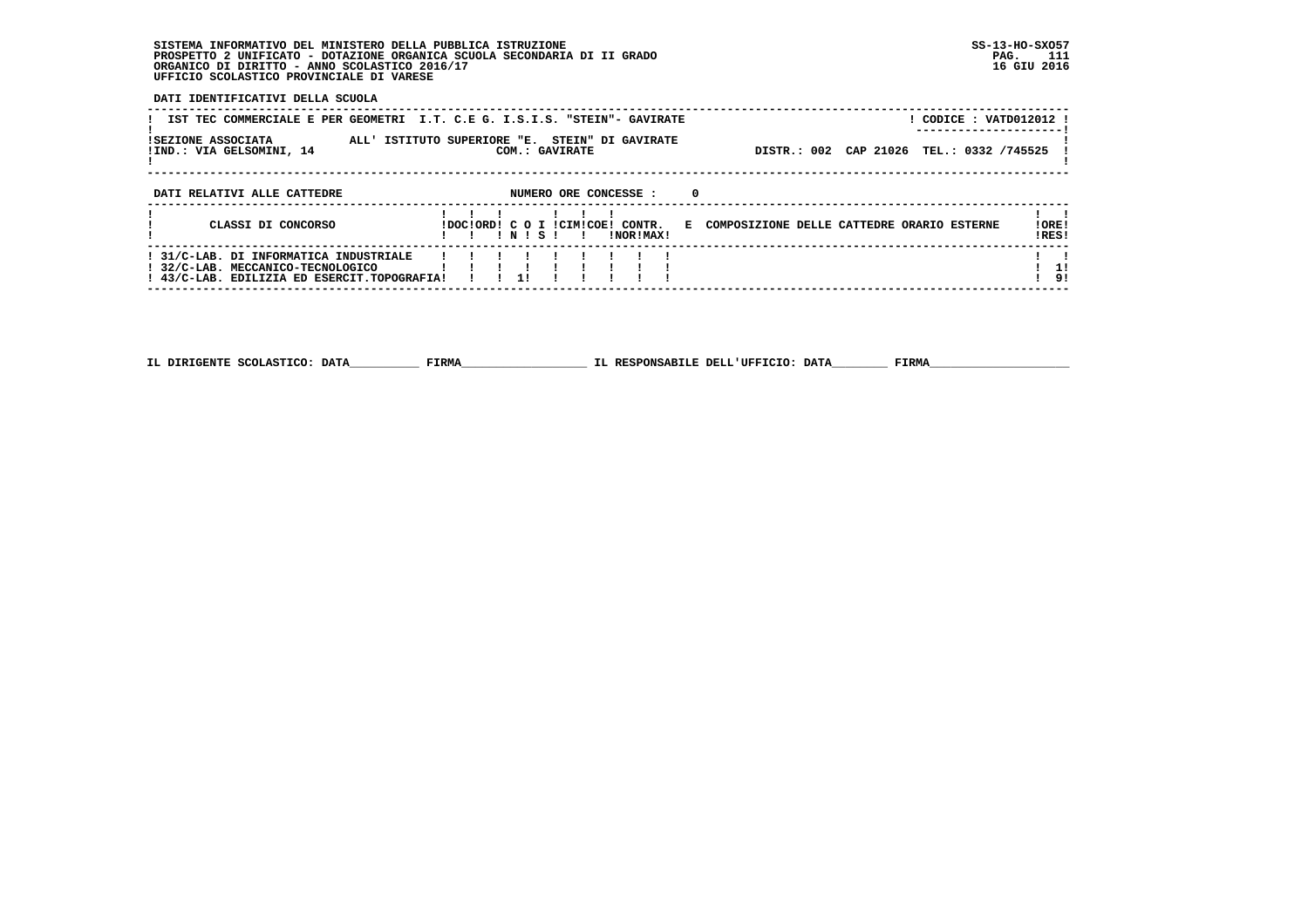**DATI IDENTIFICATIVI DELLA SCUOLA**

| ISTITUTO TECNICO COMMERCIALE                   | I.T.C. ISIS " DAVERIO- CASULA "VARESE                                      | CODICE: VATD01301T !<br>--------------------- |
|------------------------------------------------|----------------------------------------------------------------------------|-----------------------------------------------|
| ISEZIONE ASSOCIATA<br>!IND.: VIA BERTOLONE, 13 | ALL' ISTITUTO SUPERIORE "F. DAVERIO - N. CASULA" DI VARESE<br>COM.: VARESE | DISTR.: 003 CAP 21100 TEL.: 0332 / 283200     |

 **------------------------------------------------------------------------------------------------------------------------------------**

 **DATI RELATIVI ALLE CLASSI**

| CORSI - INDIRIZZI - SPECIALIZZAZIONI                                                         | CORSI - INDIRIZZI - SPECIALIZZAZIONI<br>ANNI DI CORSO !                                                                                                                                                                                                                                          | ANNI DI CORSO 1                                              |
|----------------------------------------------------------------------------------------------|--------------------------------------------------------------------------------------------------------------------------------------------------------------------------------------------------------------------------------------------------------------------------------------------------|--------------------------------------------------------------|
|                                                                                              | 1 1 1 2 1 3 1 4 1 5 1 6 1                                                                                                                                                                                                                                                                        | ! 1! 2! 3! 4! 5! 6!                                          |
| !ITRI REL. INTERNAZIONALI PER IL MARKETING   !!! 2! 3! 2!<br>ILIP2 POTENZIAMENTO LINGUISTICO | ITT01 AMM. FINAN. MARKETING - BIENNIO COMUNE 1 31 41 1 1 1 11T04 TURISMO BIENNIO - TRIENNIO<br>ITTAF AMM.NE FINAN. E MARKETING - TRIENNIO         1  2  3  ITTP5 POT. SOCIO ECONOMICO E PER LA LEGALITA'<br>IITSI SISTEMI INFORMATIVI AZIENDALI<br>!LIP4 POTENZIAMENTO ARTISTICO E MUSICALE<br>. | 1 2 1 4 1 3 1 2 1 3 1 1<br>1111111<br>1 1 1 1 1 1 1 1 1<br>. |

| $\mathbf{I}$ $\mathbf{I}$ $\mathbf{I}$<br>$\blacksquare$<br>!DOC!ORD! C O I !CIM!COE! CONTR. E COMPOSIZIONE DELLE CATTEDRE ORARIO ESTERNE<br>CLASSI DI CONCORSO | !ORE!<br>IRES! |
|-----------------------------------------------------------------------------------------------------------------------------------------------------------------|----------------|
| 1 N 1 S 1 1<br>!NOR!MAX!                                                                                                                                        |                |
| 4/A-ARTE DEL TESSUTO, MODA E COSTUME                                                                                                                            |                |
| 5/A-ARTE DEL VETRO                                                                                                                                              |                |
| ! 6/A-ARTE DELLA CERAMICA                                                                                                                                       |                |
| ! 10/A-ARTE DEI METALLI E DELL'OREFICERIA !                                                                                                                     |                |
| ! 12/A-CHIMICA AGRARIA                                                                                                                                          |                |
| 61<br>! 13/A-CHIMICA E TECNOLOGIE CHIMICHE<br>CEDE A<br>VARESE                                                                                                  |                |
| I.T.G. I.T.G. ISIS "NERVI" -VARES VATL013018!                                                                                                                   |                |
| 16/A-COSTR. TECNOL. DELLE COST. E DIS. TEC. !                                                                                                                   |                |
| 11<br>81<br>91<br>! 17/A-DISCIPLINE ECONOMICO-AZIENDALI<br>! 10!<br>COMPLETA CON VARESE                                                                         |                |
| 91<br>I.T.C. I.T.C. ISIS "F.DAVERIO" (C VATD013517!                                                                                                             |                |
| ! 18/A-DISCIP.GEOM., ARCHIT. ARRED. E SCENOT. !                                                                                                                 |                |
| 61<br>11<br>81<br>16!<br>19/A-DISCIPLINE GIURIDICHE ED ECONOMIC. !<br>! COMPLETA CON VARESE                                                                     |                |
| 21<br>I.T.G. I.T.G. ISIS "NERVI" -VARES VATL013018!                                                                                                             |                |
| ! 21/A-DISCIPLINE PITTORICHE                                                                                                                                    |                |
| ! 22/A-DISCIPLINE PLASTICHE                                                                                                                                     |                |
| ! 24/A-DISEGNO E STORIA DEL COSTUME<br>! 25/A-DISEGNO E STORIA DELL'ARTE                                                                                        |                |
| ! 27/A-DISEGNO TECNICO ED ARTISTICO                                                                                                                             |                |
| ! 31/A-ED.MUSICALE IST.ISTR.SEC.II GRADO                                                                                                                        |                |
| ! 36/A-FILOSOFIA, PSICOL. E SC.DELL'EDUCAZ.!                                                                                                                    |                |
| ! 37/A-FILOSOFIA E STORIA                                                                                                                                       |                |
| 1!<br>1! 10!<br>! 38/A-FISICA<br>! COMPLETA CON VARESE                                                                                                          |                |
| 91<br>I.T.G. I.T.G. ISIS "NERVI" -VARES VATL013018!                                                                                                             |                |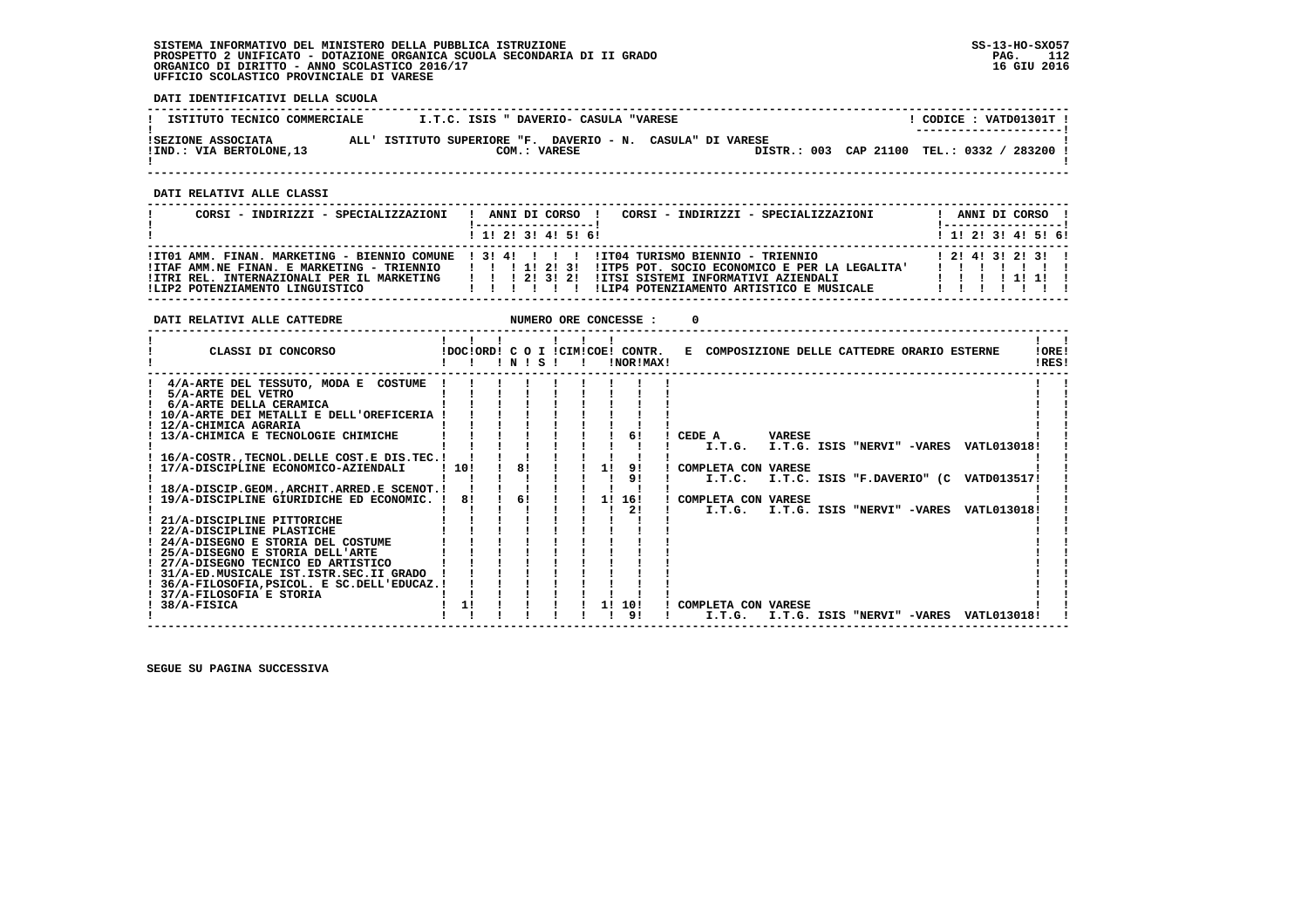**DATI IDENTIFICATIVI DELLA SCUOLA ------------------------------------------------------------------------------------------------------------------------------------** $1$  CODICE : VATD01301T I **! ISTITUTO TECNICO COMMERCIALE**  $I.T.C.$  **ISIS " DAVERIO- CASULA "VARESE ! ---------------------! !SEZIONE ASSOCIATA ALL' ISTITUTO SUPERIORE "F. DAVERIO - N. CASULA" DI VARESE ! !IND.: VIA BERTOLONE,13 COM.: VARESE DISTR.: 003 CAP 21100 TEL.: 0332 / 283200 !**- 1  **! ! ------------------------------------------------------------------------------------------------------------------------------------DATI RELATIVI ALLE CATTEDRE NUMERO ORE CONCESSE : 0 ------------------------------------------------------------------------------------------------------------------------------------** $\mathbf{I}$   $\mathbf{I}$  **! ! ! ! ! ! ! ! ! ! CLASSI DI CONCORSO !DOC!ORD! C O I !CIM!COE! CONTR. E COMPOSIZIONE DELLE CATTEDRE ORARIO ESTERNE !ORE! ! ! ! ! N ! S ! ! !NOR!MAX! !RES!** $I$  OPFI IRES!  **------------------------------------------------------------------------------------------------------------------------------------ ! 39/A-GEOGRAFIA ! 2! ! 1! ! ! 1! 16! ! COMPLETA CON VARESE ! ! ! ! ! ! ! ! ! ! 2! ! I.T.C. I.T.C. ISIS "F.DAVERIO" (C VATD013517! ! ! 42/A-INFORMATICA ! 2! ! 1! ! ! ! ! ! ! 8! ! 46/A-LINGUA E CIV. STRANIERA (FRANCESE) ! 2! ! 2! ! ! ! 3! ! CEDE A LUINO ! 3!**| | | | | | | | | | | | | | I.T.C.G. CITTA DI LUINO-CARLO VOLON VATD003017| |<br>| 1 46/A-LINGUA E CIV. STRANIERA (INGLESE) | 7! ! 6! | ! | ! | ! |<br>| 1 46/A-LINGUA E CIV. STRANIERA (SPAGNOLO) | 3! | 8! | ! | ! | ! |<br>| 1 46/A-  **! ! ! ! ! ! ! ! 6! ! I.T.C. I.T.PER.AZ.LI E CORR.L.EST VATD024018! ! ! 46/A-LINGUA E CIV. STRANIERA (RUSSO) ! ! ! ! ! ! ! ! ! ! ! ! 47/A-MATEMATICA ! ! ! ! ! ! ! ! ! ! ! ! 48/A-MATEMATICA APPLICATA ! 6! ! 6! ! ! ! 7! ! CEDE A TRADATE ! ! ! ! ! ! ! ! ! ! ! ! I.T.C. I.T.PER.AZ.LI E CORR.L.EST VATD024018! ! ! 49/A-MATEMATICA E FISICA ! ! ! ! ! ! ! ! ! ! ! ! 50/A-LETTERE IST.ISTR.SECOND. DI II GR. ! 12! ! 11! ! ! ! 6! ! CEDE A VARESE ! ! ! ! ! ! ! ! ! ! ! ! I.T.G. I.T.G. ISIS "NERVI" -VARES VATL013018! ! ! 60/A-SC.NA.,CH.,GEOG.,MIC. ! 2! ! 3! ! ! ! 3! ! CEDE A VARESE ! ! ! ! ! ! ! ! ! ! ! ! L.S. L. SCIENT. "G. FERRARIS" - VAPS03000P! ! ! 61/A-STORIA DELL'ARTE ! 1! ! ! ! ! 1! 16! ! COMPLETA CON GAVIRATE ! ! ! ! ! ! ! ! ! ! 2! ! I.T.C.G. I.T. C.E G. I.S.I.S. "STEI VATD012012! ! ! 65/A-TECNICA FOTOGRAFICA ! ! ! ! ! ! ! ! ! ! ! ! 69/A-TECNOL.GRAFICHE ED IMPIANTI GRAFICI! ! ! ! ! ! ! ! ! ! !**- 1  $8<sub>1</sub>$  **! 75/A-DATTILOGRAFIA E STENOGRAFIA ! 1! ! 1! ! ! ! ! ! ! 8!**- 1  **! 76/A-TRAT.TESTI,CAL.,CONT.ELET.E AP.GES.! ! ! ! ! ! ! ! ! ! ! ! \*\* TABELLA C \*\* ! ! ! ! ! ! ! ! ! ! ! ! 3/C-CONV.IN LINGUA STRANIERA (FRANCESE)! ! ! ! ! ! ! ! ! ! !**

 **! 3/C-CONV.IN LINGUA STRANIERA (INGLESE) ! ! ! ! ! ! ! ! ! ! ! ! 3/C-CONV.IN LINGUA STRANIERA (TEDESCO) ! ! ! ! ! ! ! ! ! ! ! ! 3/C-CONV.IN LINGUA STRANIERA (RUSSO) ! ! ! ! ! ! ! ! ! ! ! ! 7/C-ESERCITAZ.DI ABBIGLIAMENTO E MODA ! ! ! ! ! ! ! ! ! ! ! ! 30/C-LAB. DI INFORMATICA GESTIONALE ! 1! ! ! ! ! ! 6! ! CEDE A GAVIRATE ! ! ! ! ! ! ! ! ! ! ! ! I.T.C.G. I.T. C.E G. I.S.I.S. "STEI VATD012012! ! ------------------------------------------------------------------------------------------------------------------------------------**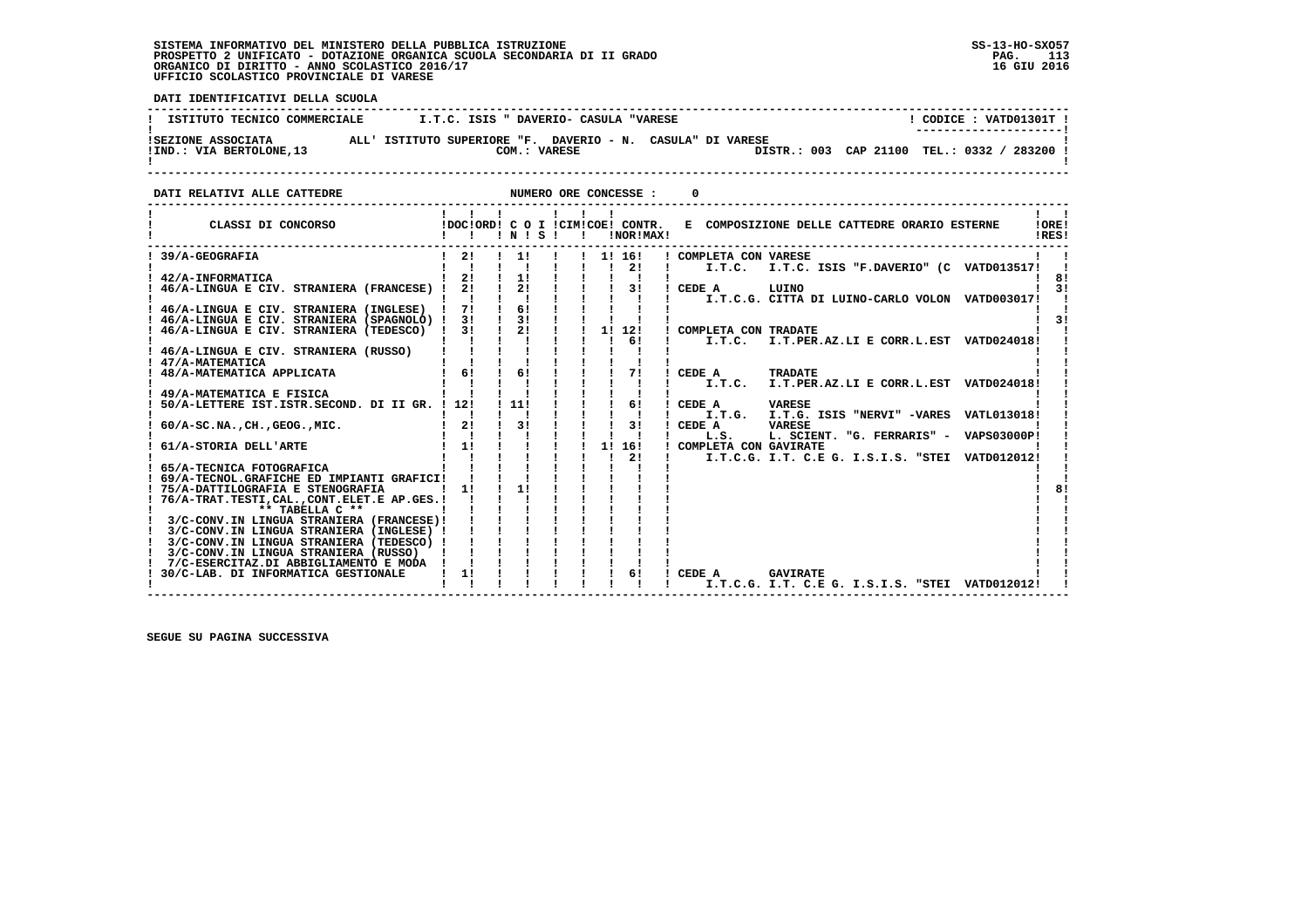**DATI IDENTIFICATIVI DELLA SCUOLA**

| ISTITUTO TECNICO COMMERCIALE | I.T.C. ISIS " DAVERIO- CASULA "VARESE                      | CODICE: VATD01301T !<br>---------------------- |
|------------------------------|------------------------------------------------------------|------------------------------------------------|
| ISEZIONE ASSOCIATA           | ALL' ISTITUTO SUPERIORE "F. DAVERIO - N. CASULA" DI VARESE | DISTR.: 003 CAP 21100 TEL.: 0332 /             |
| !IND.: VIA BERTOLONE, 13     | COM.: VARESE                                               | 283200                                         |

**DATI RELATIVI ALLE CATTEDRE CONCESSE : 0** 

| CLASSI DI CONCORSO                           | !DOC!ORD! C O I !CIM!COE! CONTR. | $'$ N $'$ S $'$ |  |  | !NOR!MAX! | E COMPOSIZIONE DELLE CATTEDRE ORARIO ESTERNE |  |  | !ORE!<br>!RES! |  |
|----------------------------------------------|----------------------------------|-----------------|--|--|-----------|----------------------------------------------|--|--|----------------|--|
| 31/C-LAB. DI INFORMATICA INDUSTRIALE         |                                  |                 |  |  |           |                                              |  |  |                |  |
| 33/C-LABORATORIO DI OREFICERIA               |                                  |                 |  |  |           |                                              |  |  |                |  |
| ! 34/C-LAB.DI PROGET. TECNICA PER CERAMICA!  |                                  |                 |  |  |           |                                              |  |  |                |  |
| 40/C-LAB. PER LE INDUSTRIE CERAMICHE         |                                  |                 |  |  |           |                                              |  |  |                |  |
| ** TABELLA D **                              |                                  |                 |  |  |           |                                              |  |  |                |  |
| 1/D-ARTE DELLA LAVORAZIONE DEI METALLI !     |                                  |                 |  |  |           |                                              |  |  |                |  |
| 2/D-ARTE OREFIC., LAV. PIETRE DURE, GEMME    |                                  |                 |  |  |           |                                              |  |  |                |  |
| 3/D-ARTE DEL DISEGNO D'ANIMAZIONE            |                                  |                 |  |  |           |                                              |  |  |                |  |
| 5/D-ARTE TESSIT. E DECORAZ.DEI TESSUTI !     |                                  |                 |  |  |           |                                              |  |  |                |  |
| 6/D-ARTE LAV.DEL VETRO E DELLA VETRATA !     |                                  |                 |  |  |           |                                              |  |  |                |  |
| 8/D-ARTE DECOR.E COTTURA PROD.CERAMICI !     |                                  |                 |  |  |           |                                              |  |  |                |  |
| 9/D-ARTE DELLA FORMATURA E FOGGIATURA        |                                  |                 |  |  |           |                                              |  |  |                |  |
| 10/D-ARTE DELLA FOTOGR.E DELLA CINEMAT.      |                                  |                 |  |  |           |                                              |  |  |                |  |
| ! 12/D-ARTE SERIGRAFIA E FOTOINCISIONE       |                                  |                 |  |  |           |                                              |  |  |                |  |
| 13/D-ARTE TIPOGRAFIA E GRAFICA PUBBLIC. !    |                                  |                 |  |  |           |                                              |  |  |                |  |
| ! 14/D-ARTE DEL TAGLIO E DELLA CONFEZIONE !  |                                  |                 |  |  |           |                                              |  |  |                |  |
| ! 16/D-ARTE MODELLIS., DELL'ARRED.E SCEN.    |                                  |                 |  |  |           |                                              |  |  |                |  |
| ! 18/D-ARTE EBANISTERIA, INTAGLIO E INTARS.! |                                  |                 |  |  |           |                                              |  |  |                |  |
| ! 19/D-ARTE LACCHE, DORATURA E RESTAURO      |                                  |                 |  |  |           |                                              |  |  |                |  |
| ! 20/D-ARTE DEL MOSAICO E DEL COMMESSO       |                                  |                 |  |  |           |                                              |  |  |                |  |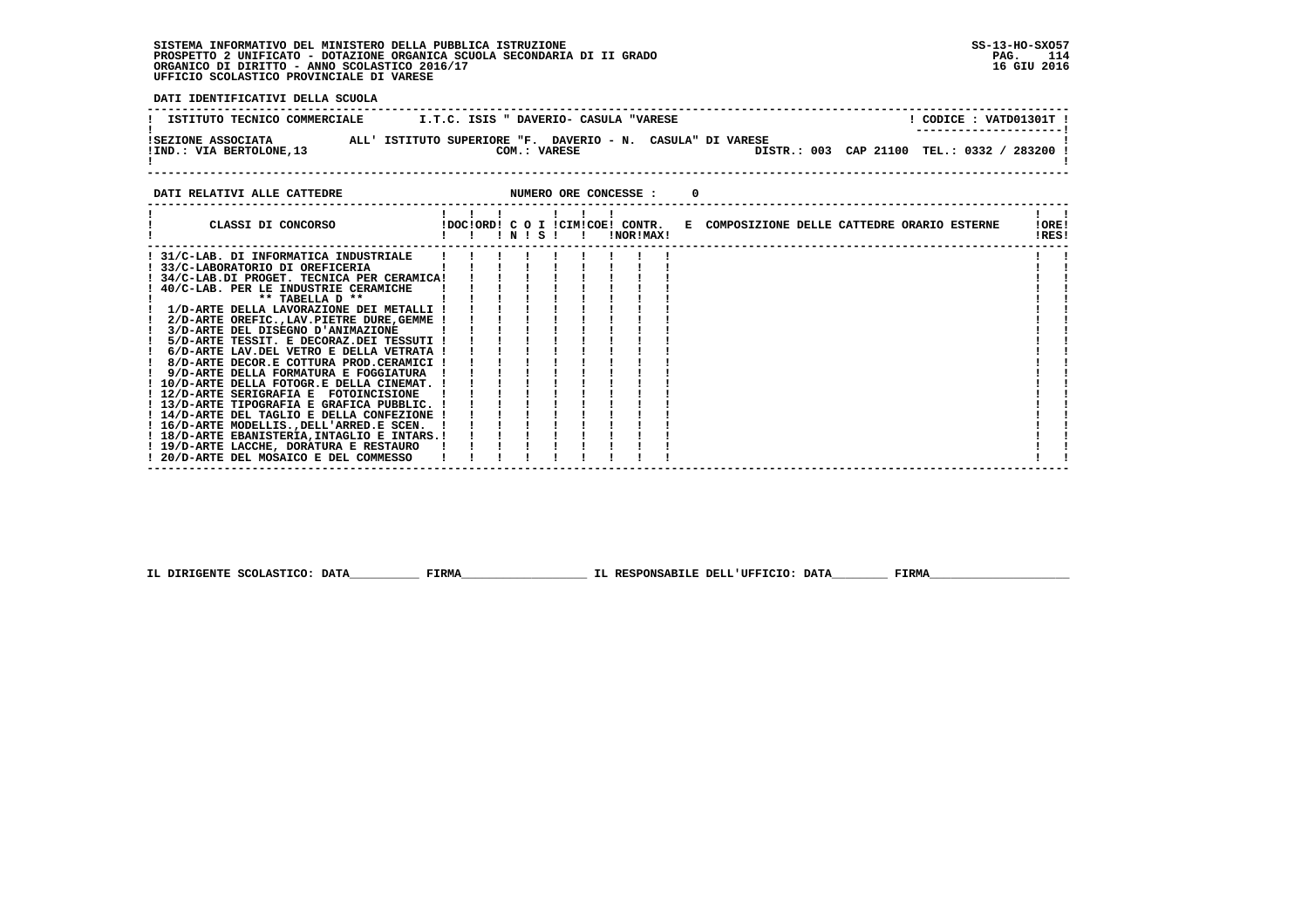**DATI IDENTIFICATIVI DELLA SCUOLA**

| ISTITUTO TECNICO COMMERCIALE                     |  | I.T.C. ISIS "F.DAVERIO" (CORSO SERALE)                                                               |  |  |                                           |  | $\overline{CODICE}: VATD013517:$<br>--------------------- |  |
|--------------------------------------------------|--|------------------------------------------------------------------------------------------------------|--|--|-------------------------------------------|--|-----------------------------------------------------------|--|
| <b>!CORSO SERALE</b><br>!IND.: VIA BERTOLONE, 11 |  | DELL' ISTITUTO TECNICO COMMERCIALE I. T. C. ISIS " DAVERIO- CASULA "VARESE DI VARESE<br>COM.: VARESE |  |  | DISTR.: 003 CAP 21100 TEL.: 0332 / 283200 |  |                                                           |  |

 **------------------------------------------------------------------------------------------------------------------------------------**

 **DATI RELATIVI ALLE CLASSI**

| CORSI - INDIRIZZI - SPECIALIZZAZIONI | ! ANNI DI CORSO !<br>1 1 2 3 3 4 5 6 1 |  |  | CORSI - INDIRIZZI - SPECIALIZZAZIONI                                                                 |  | ANNI DI CORSO !<br>1 1 1 2 1 3 1 4 1 5 1 6 1 |  |  |
|--------------------------------------|----------------------------------------|--|--|------------------------------------------------------------------------------------------------------|--|----------------------------------------------|--|--|
|                                      |                                        |  |  | ITTO1 AMM. FINAN. MARKETING - BIENNIO COMUNE !!!!!!!!!!!!!!!TAF AMM.NE FINAN. E MARKETING - TRIENNIO |  | 1111211                                      |  |  |

 **------------------------------------------------------------------------------------------------------------------------------------**

| DATI RELATIVI ALLE CATTEDRE                                                     |    |    |       |    | NUMERO ORE CONCESSE :                         |        |                       |                 |                                              |                                                 |                |
|---------------------------------------------------------------------------------|----|----|-------|----|-----------------------------------------------|--------|-----------------------|-----------------|----------------------------------------------|-------------------------------------------------|----------------|
| CLASSI DI CONCORSO                                                              |    |    | INISI |    | !DOC!ORD! C O I !CIM!COE! CONTR.<br>!NOR!MAX! |        |                       |                 | E COMPOSIZIONE DELLE CATTEDRE ORARIO ESTERNE |                                                 | IORE!<br>IRES! |
| ! 12/A-CHIMICA AGRARIA<br>! 13/A-CHIMICA E TECNOLOGIE CHIMICHE                  |    |    |       |    |                                               |        |                       |                 |                                              |                                                 | 2!             |
| ! 17/A-DISCIPLINE ECONOMICO-AZIENDALI                                           | 1! | 1! |       |    | 91                                            | CEDE A | I.T.C.                | <b>VARESE</b>   |                                              | I.T.C. ISIS " DAVERIO- CAS VATD01301T!          |                |
| ! 19/A-DISCIPLINE GIURIDICHE ED ECONOMIC.<br>38/A-FISICA                        | 1! |    |       |    |                                               |        |                       |                 |                                              |                                                 |                |
| 39/A-GEOGRAFIA                                                                  |    |    |       |    | 21                                            | CEDE A | I.T.C.                | <b>VARESE</b>   |                                              | I.T.C. ISIS " DAVERIO- CAS VATD01301T!          |                |
| 42/A-INFORMATICA<br>46/A-LINGUA E CIV. STRANIERA (FRANCESE)                     |    |    |       |    | 81                                            | CEDE A |                       | <b>GAVIRATE</b> |                                              |                                                 |                |
| 46/A-LINGUA E CIV. STRANIERA (INGLESE)                                          |    |    |       |    | 31                                            | CEDE A | IPSCT                 | <b>VARESE</b>   |                                              | IPSSCT-I.S.I.S "STEIN" - G VARC01201P!          |                |
| 47/A-MATEMATICA                                                                 |    |    |       |    |                                               |        | I.T.G.                |                 |                                              | I.T.G. ISIS "NERVI" -VARES VATL013018!          |                |
| 48/A-MATEMATICA APPLICATA                                                       | 11 |    |       | 1! | 13!<br>61                                     |        | COMPLETA CON GAVIRATE |                 |                                              | I.T.C.G. I.T. C.E G. I.S.I.S. "STEI VATD012012! |                |
| 49/A-MATEMATICA E FISICA<br>50/A-LETTERE IST.ISTR.SECOND. DI II GR. !           | 1! | 11 |       |    |                                               |        |                       |                 |                                              |                                                 | 21             |
| $60/A-SC$ . NA., $CH.$ , $GEOG.$ , $MIC.$<br>! 75/A-DATTILOGRAFIA E STENOGRAFIA |    |    |       |    |                                               |        |                       |                 |                                              |                                                 | 21             |
| 76/A-TRAT.TESTI, CAL., CONT.ELET.E AP.GES. !<br>** TABELLA C **                 |    |    |       |    |                                               |        |                       |                 |                                              |                                                 | 2!             |
| 30/C-LAB. DI INFORMATICA GESTIONALE<br>! 31/C-LAB. DI INFORMATICA INDUSTRIALE   |    |    |       |    |                                               |        |                       |                 |                                              |                                                 |                |

 **IL DIRIGENTE SCOLASTICO: DATA\_\_\_\_\_\_\_\_\_\_ FIRMA\_\_\_\_\_\_\_\_\_\_\_\_\_\_\_\_\_\_ IL RESPONSABILE DELL'UFFICIO: DATA\_\_\_\_\_\_\_\_ FIRMA\_\_\_\_\_\_\_\_\_\_\_\_\_\_\_\_\_\_\_\_**

 **------------------------------------------------------------------------------------------------------------------------------------**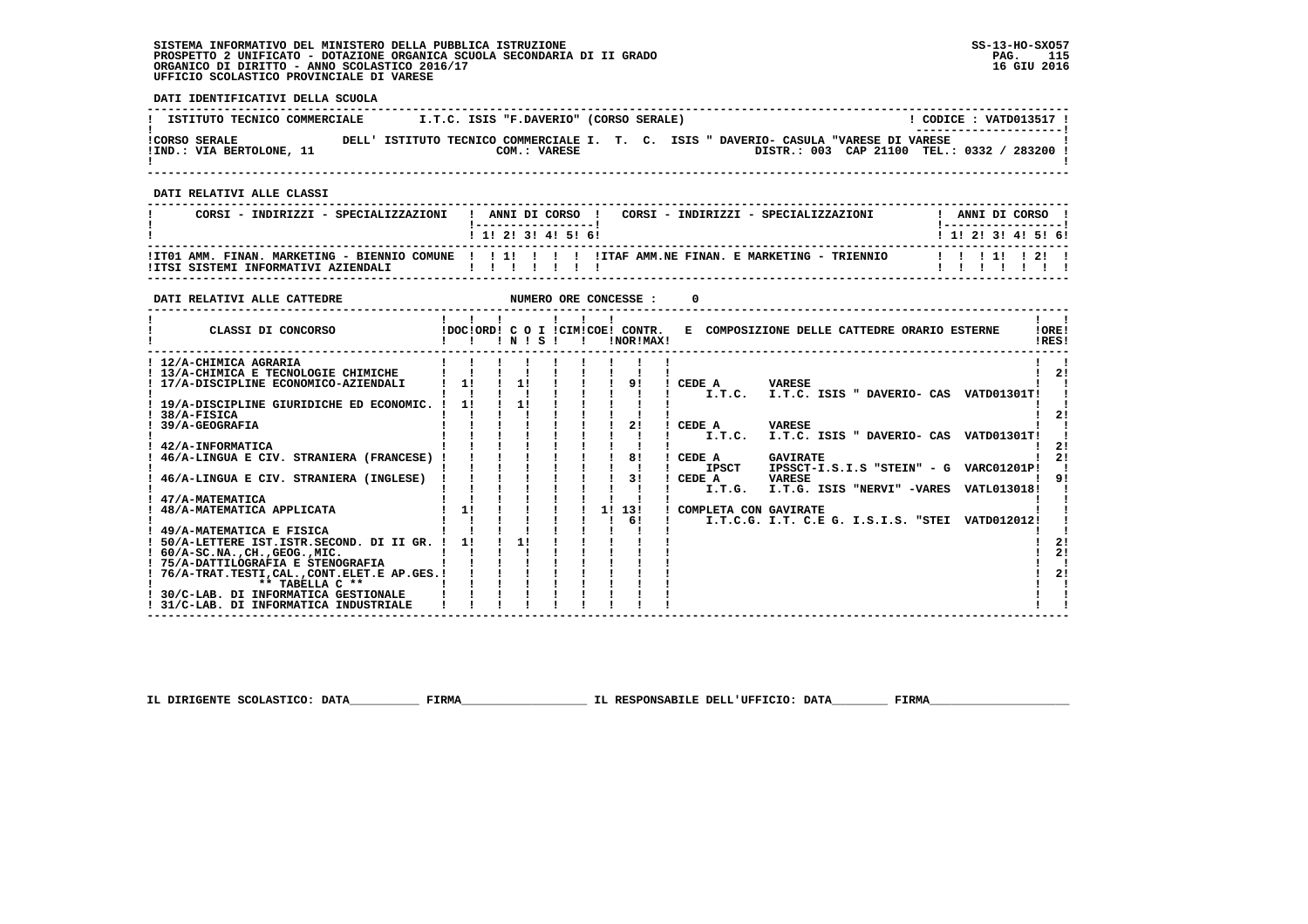**DATI IDENTIFICATIVI DELLA SCUOLA**

| ISTITUTO TECNICO COMMERCIALE                   | ITC-ITPA "KEYNES" - GAZZADA SCHIANNO                                                   |  | CODICE: VATD018011 !<br>--------------------- |
|------------------------------------------------|----------------------------------------------------------------------------------------|--|-----------------------------------------------|
| ISEZIONE ASSOCIATA<br>!IND.: VIA MORAZZONE, 37 | ALL' ISTITUTO SUPERIORE "JOHN M. KEYNES" DI GAZZADA SCHIANNO<br>COM.: GAZZADA SCHIANNO |  | DISTR.: 003 CAP 21045 TEL.: 0332 /463213      |

 **------------------------------------------------------------------------------------------------------------------------------------**

 **DATI RELATIVI ALLE CLASSI**

| CORSI - INDIRIZZI - SPECIALIZZAZIONI                                   | CORSI - INDIRIZZI - SPECIALIZZAZIONI<br>ANNI DI CORSO !                                                                                                                                      | ANNI DI CORSO !           |  |
|------------------------------------------------------------------------|----------------------------------------------------------------------------------------------------------------------------------------------------------------------------------------------|---------------------------|--|
|                                                                        | 1 1 1 2 1 3 1 4 1 5 1 6 1                                                                                                                                                                    | 1 1 1 2 1 3 1 4 1 5 1 6 1 |  |
| IITSI SISTEMI INFORMATIVI AZIENDALI<br>ILIP2 POTENZIAMENTO LINGUISTICO | ITT01 AMM. FINAN. MARKETING - BIENNIO COMUNE   2! 2! !   !! ITRI REL. INTERNAZIONALI PER IL MARKETING<br>!LIP1 POTENZIAMENTO UMANISTICO<br>ILIP4 POTENZIAMENTO ARTISTICO E MUSICALE<br>11111 | 11111111                  |  |

| DATI RELATIVI ALLE CATTEDRE                                                                                                                                                                                                                                                                                                                                                                                                                                                                                                                                                                                                                                                                                                             |                                        |                |             |    | NUMERO ORE CONCESSE :                         |                                                 |                                                                             |  |                                                                                                        |                |
|-----------------------------------------------------------------------------------------------------------------------------------------------------------------------------------------------------------------------------------------------------------------------------------------------------------------------------------------------------------------------------------------------------------------------------------------------------------------------------------------------------------------------------------------------------------------------------------------------------------------------------------------------------------------------------------------------------------------------------------------|----------------------------------------|----------------|-------------|----|-----------------------------------------------|-------------------------------------------------|-----------------------------------------------------------------------------|--|--------------------------------------------------------------------------------------------------------|----------------|
| CLASSI DI CONCORSO                                                                                                                                                                                                                                                                                                                                                                                                                                                                                                                                                                                                                                                                                                                      | $\mathbf{1}$ $\mathbf{1}$ $\mathbf{1}$ |                | 1 N I S I I |    | !DOC!ORD! C O I !CIM!COE! CONTR.<br>!NOR!MAX! |                                                 | E COMPOSIZIONE DELLE CATTEDRE ORARIO ESTERNE                                |  |                                                                                                        | !ORE!<br>!RES! |
| 4/A-ARTE DEL TESSUTO, MODA E COSTUME<br>5/A-ARTE DEL VETRO<br>6/A-ARTE DELLA CERAMICA<br>! 10/A-ARTE DEI METALLI E DELL'OREFICERIA !<br>! 12/A-CHIMICA AGRARIA<br>! 13/A-CHIMICA E TECNOLOGIE CHIMICHE<br>! 16/A-COSTR. TECNOL. DELLE COST. E DIS. TEC. !<br>! 17/A-DISCIPLINE ECONOMICO-AZIENDALI<br>! 18/A-DISCIP.GEOM., ARCHIT. ARRED.E SCENOT.!<br>! 19/A-DISCIPLINE GIURIDICHE ED ECONOMIC. !<br>21/A-DISCIPLINE PITTORICHE<br>! 22/A-DISCIPLINE PLASTICHE<br>24/A-DISEGNO E STORIA DEL COSTUME<br>! 25/A-DISEGNO E STORIA DELL'ARTE<br>! 27/A-DISEGNO TECNICO ED ARTISTICO<br>! 31/A-ED.MUSICALE IST.ISTR.SEC.II GRADO<br>! 36/A-FILOSOFIA, PSICOL. E SC.DELL'EDUCAZ.!<br>$1.38/A-FISICA$<br>39/A-GEOGRAFIA<br>! 42/A-INFORMATICA | 21<br>11<br>11                         | 21<br>1!<br>11 |             | 11 | 10!<br>41<br>5!<br>41                         | ! COMPLETA CON CASTELLANZA<br>I.T.I.<br>! E CON | <b>GALLARATE</b><br>I.P.S.C. " GIOVANNI FALCONE"<br>CEDE A GAZZADA SCHIANNO |  | I.T.I.S. "FACCHINETTI" - C VATF019013!<br>VARC023015!<br>I.T.I. ITIS - ISIS "KEYNES" - GAZ VATF018017! |                |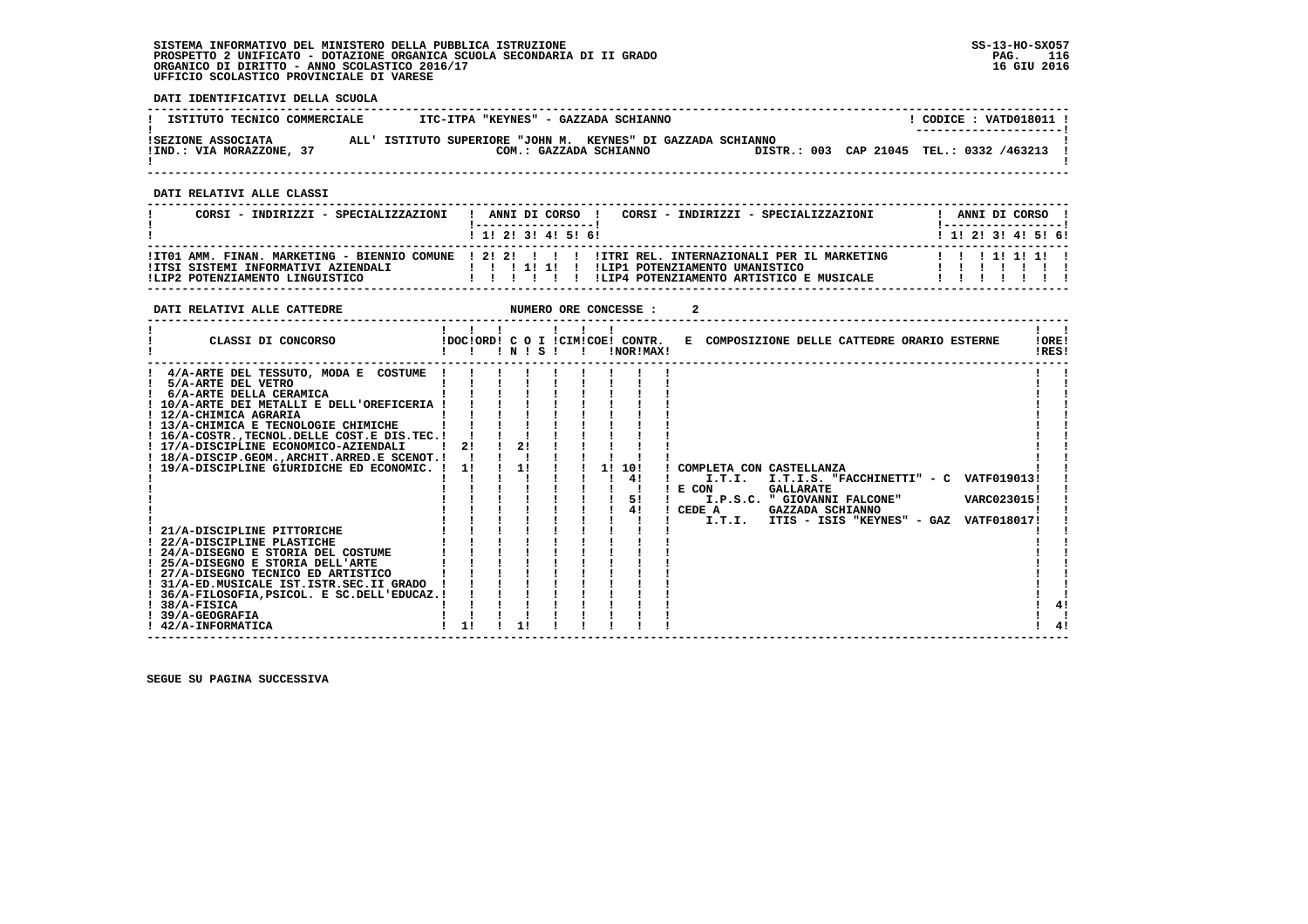j

 **DATI IDENTIFICATIVI DELLA SCUOLA**

| ISTITUTO TECNICO COMMERCIALE                   | ITC-ITPA "KEYNES" - GAZZADA SCHIANNO                                                   | CODICE: VATD018011 !                     |
|------------------------------------------------|----------------------------------------------------------------------------------------|------------------------------------------|
|                                                |                                                                                        | ----------------------                   |
| ISEZIONE ASSOCIATA<br>!IND.: VIA MORAZZONE, 37 | ALL' ISTITUTO SUPERIORE "JOHN M. KEYNES" DI GAZZADA SCHIANNO<br>COM.: GAZZADA SCHIANNO | DISTR.: 003 CAP 21045 TEL.: 0332 /463213 |
|                                                |                                                                                        |                                          |
|                                                |                                                                                        |                                          |

**DATI RELATIVI ALLE CATTEDRE CONCESSE : 2** 

| CLASSI DI CONCORSO                                                            | $\mathbf{1}$ $\mathbf{1}$<br>$\mathbf{1}$ $\mathbf{1}$ | $\blacksquare$ $\blacksquare$ $\blacksquare$ $\blacksquare$ $\blacksquare$ $\blacksquare$ $\blacksquare$ $\blacksquare$ $\blacksquare$ $\blacksquare$ |  | .<br>$\mathbf{I}$                        |              | !NOR!MAX!     |                                 | IDOCIORDI C O I ICIMICOEI CONTR. E COMPOSIZIONE DELLE CATTEDRE ORARIO ESTERNE | . .<br>!ORE!<br>!RES! |
|-------------------------------------------------------------------------------|--------------------------------------------------------|-------------------------------------------------------------------------------------------------------------------------------------------------------|--|------------------------------------------|--------------|---------------|---------------------------------|-------------------------------------------------------------------------------|-----------------------|
| 46/A-LINGUA E CIV. STRANIERA (INGLESE) ! 1!                                   |                                                        | 1!<br>$\blacksquare$                                                                                                                                  |  | 1 1 1 9 1<br>$\frac{1}{1}$ $\frac{1}{9}$ |              |               | I.T.I.                          | ! COMPLETA CON GAZZADA SCHIANNO<br>ITIS - ISIS "KEYNES" - GAZ VATF018017!     |                       |
| ! 46/A-LINGUA E CIV. STRANIERA (SPAGNOLO) ! 1!                                |                                                        | 1!                                                                                                                                                    |  |                                          |              |               |                                 |                                                                               |                       |
| 46/A-LINGUA E CIV. STRANIERA (TEDESCO) ! 1!                                   |                                                        |                                                                                                                                                       |  |                                          |              |               | ! 1! 15! ! COMPLETA CON TRADATE |                                                                               |                       |
| ! 46/A-LINGUA E CIV. STRANIERA (FRANCESE) !                                   |                                                        |                                                                                                                                                       |  |                                          |              | $\frac{1}{3}$ |                                 | L.S. LICEO SCIENTIFICO "CURIE" VAPS120001!                                    |                       |
| ! 46/A-LINGUA E CIV. STRANIERA (RUSSO)                                        |                                                        |                                                                                                                                                       |  |                                          |              |               |                                 |                                                                               |                       |
| ! 47/A-MATEMATICA                                                             |                                                        |                                                                                                                                                       |  |                                          |              |               |                                 |                                                                               |                       |
| 48/A-MATEMATICA APPLICATA                                                     | $1 - 1!$                                               | 1!                                                                                                                                                    |  |                                          |              | 1! 10!        | COMPLETA CON TRADATE            |                                                                               |                       |
|                                                                               |                                                        |                                                                                                                                                       |  |                                          | $1 \quad 61$ |               |                                 | $I.P.S.C. I.P.S.S.C.T.$ "MONTALE" - VARC024011!                               |                       |
| ! 49/A-MATEMATICA E FISICA                                                    | $\blacksquare$                                         | 21                                                                                                                                                    |  |                                          |              | 1! 12!        |                                 |                                                                               |                       |
| 50/A-LETTERE IST. ISTR. SECOND. DI II GR. ! 3!                                |                                                        |                                                                                                                                                       |  |                                          | $\mathbf{I}$ | 61            | I.T.I.                          | ! COMPLETA CON GAZZADA SCHIANNO<br>ITIS - ISIS "KEYNES" - GAZ VATF018017!     |                       |
| 51/A-LETTERE, LATINO NEI LICEI E IST.MAG.!                                    |                                                        |                                                                                                                                                       |  |                                          |              |               |                                 |                                                                               |                       |
| ! 52/A-LETTERE, LATINO, GRECO LICEO CLASSICO!                                 |                                                        |                                                                                                                                                       |  |                                          |              |               |                                 |                                                                               |                       |
| $: 60/A-SC.NA.$ , $CH.$ , $GEOG.$ , $MIC.$                                    | 11                                                     | 1!                                                                                                                                                    |  |                                          |              | 41            | CEDE A                          | GAZZADA SCHIANNO                                                              |                       |
|                                                                               |                                                        |                                                                                                                                                       |  |                                          |              |               |                                 | I.T.I. ITIS - ISIS "KEYNES" - GAZ VATF018017!                                 |                       |
| ! 61/A-STORIA DELL'ARTE                                                       |                                                        |                                                                                                                                                       |  |                                          |              |               |                                 |                                                                               |                       |
| ! 65/A-TECNICA FOTOGRAFICA<br>! 69/A-TECNOL.GRAFICHE ED IMPIANTI GRAFICI!     |                                                        |                                                                                                                                                       |  |                                          |              |               |                                 |                                                                               |                       |
| ! 75/A-DATTILOGRAFIA E STENOGRAFIA                                            |                                                        |                                                                                                                                                       |  |                                          |              |               |                                 |                                                                               |                       |
| ! 76/A-TRAT.TESTI,CAL.,CONT.ELET.E AP.GES.!                                   |                                                        |                                                                                                                                                       |  |                                          |              |               |                                 |                                                                               |                       |
| ** TABELLA C **                                                               |                                                        |                                                                                                                                                       |  |                                          |              |               |                                 |                                                                               |                       |
| 3/C-CONV.IN LINGUA STRANIERA (FRANCESE)!                                      |                                                        |                                                                                                                                                       |  |                                          |              |               |                                 |                                                                               |                       |
| 3/C-CONV.IN LINGUA STRANIERA (INGLESE) !                                      |                                                        |                                                                                                                                                       |  |                                          |              |               |                                 |                                                                               |                       |
| 3/C-CONV.IN LINGUA STRANIERA (TEDESCO) !                                      |                                                        |                                                                                                                                                       |  |                                          |              |               |                                 |                                                                               |                       |
| 3/C-CONV.IN LINGUA STRANIERA (RUSSO)<br>7/C-ESERCITAZ.DI ABBIGLIAMENTO E MODA |                                                        |                                                                                                                                                       |  |                                          |              |               |                                 |                                                                               |                       |
| 30/C-LAB. DI INFORMATICA GESTIONALE                                           |                                                        |                                                                                                                                                       |  |                                          |              |               |                                 |                                                                               |                       |
| 31/C-LAB. DI INFORMATICA INDUSTRIALE                                          |                                                        |                                                                                                                                                       |  |                                          |              |               |                                 |                                                                               | 61                    |
| 33/C-LABORATORIO DI OREFICERIA                                                |                                                        |                                                                                                                                                       |  |                                          |              |               |                                 |                                                                               |                       |
| ! 34/C-LAB.DI PROGET. TECNICA PER CERAMICA!                                   |                                                        |                                                                                                                                                       |  |                                          |              |               |                                 |                                                                               |                       |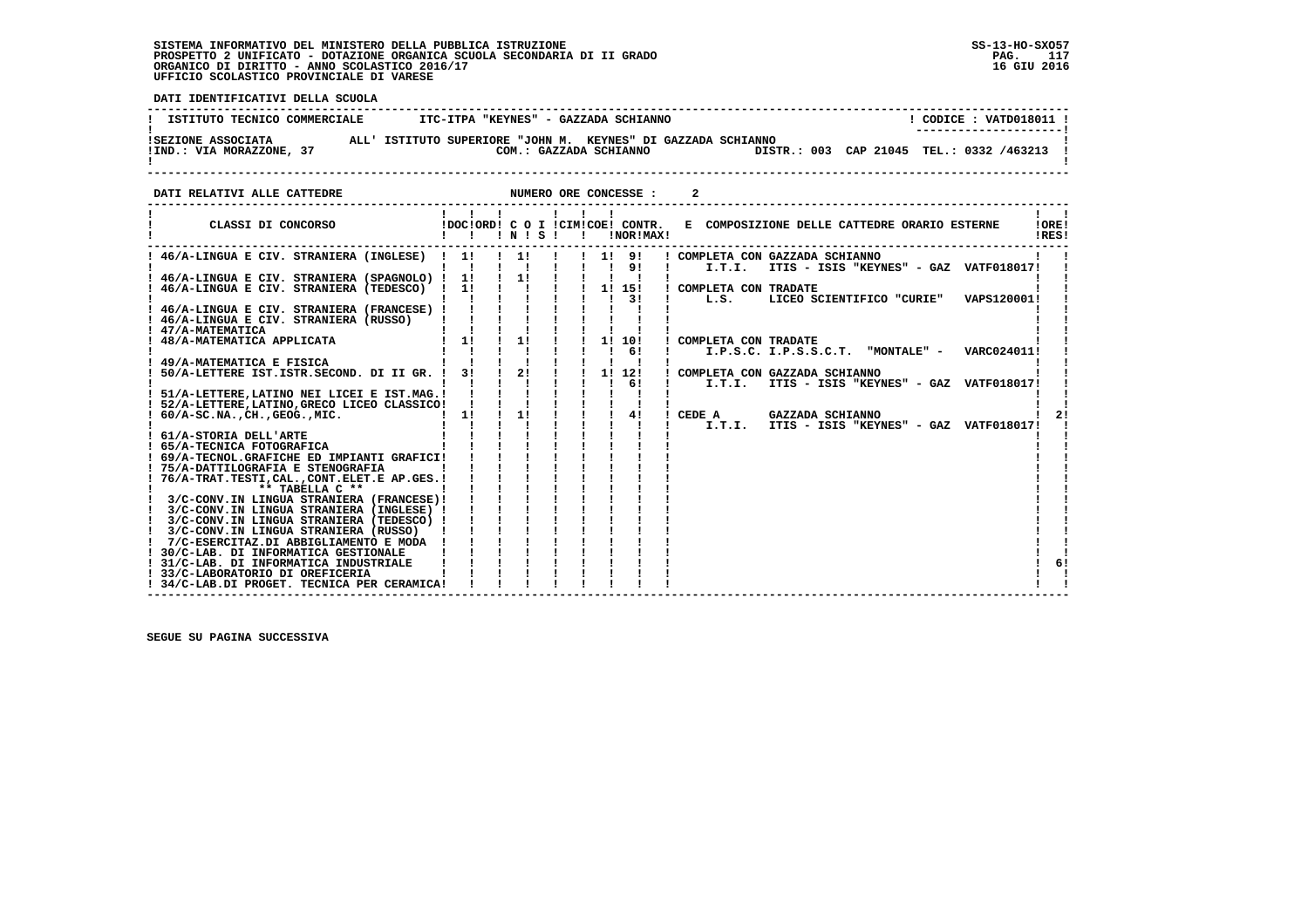**DATI IDENTIFICATIVI DELLA SCUOLA**

| ISTITUTO TECNICO COMMERCIALE                   | ITC-ITPA "KEYNES" - GAZZADA SCHIANNO                                                   |  | CODICE: VATD018011 !<br>---------------------- |  |
|------------------------------------------------|----------------------------------------------------------------------------------------|--|------------------------------------------------|--|
| ISEZIONE ASSOCIATA<br>!IND.: VIA MORAZZONE, 37 | ALL' ISTITUTO SUPERIORE "JOHN M. KEYNES" DI GAZZADA SCHIANNO<br>COM.: GAZZADA SCHIANNO |  | DISTR.: 003 CAP 21045 TEL.: 0332 /463213 !     |  |

#### **DATI RELATIVI ALLE CATTEDRE NUMERO ORE CONCESSE : 2 ------------------------------------------------------------------------------------------------------------------------------------ ! ! ! ! ! ! ! ! ! ! CLASSI DI CONCORSO !DOC!ORD! C O I !CIM!COE! CONTR. E COMPOSIZIONE DELLE CATTEDRE ORARIO ESTERNE !ORE! ! ! ! ! N ! S ! ! !NOR!MAX! !RES! ------------------------------------------------------------------------------------------------------------------------------------** $\mathbf{r}$  and  $\mathbf{r}$  **! 40/C-LAB. PER LE INDUSTRIE CERAMICHE ! ! ! ! ! ! ! ! ! ! ! ! \*\* TABELLA D \*\* ! ! ! ! ! ! ! ! ! ! ! ! 1/D-ARTE DELLA LAVORAZIONE DEI METALLI ! ! ! ! ! ! ! ! ! ! ! ! 2/D-ARTE OREFIC.,LAV.PIETRE DURE,GEMME ! ! ! ! ! ! ! ! ! ! ! ! 3/D-ARTE DEL DISEGNO D'ANIMAZIONE ! ! ! ! ! ! ! ! ! ! ! ! 5/D-ARTE TESSIT. E DECORAZ.DEI TESSUTI ! ! ! ! ! ! ! ! ! ! ! ! 6/D-ARTE LAV.DEL VETRO E DELLA VETRATA ! ! ! ! ! ! ! ! ! ! ! ! 8/D-ARTE DECOR.E COTTURA PROD.CERAMICI ! ! ! ! ! ! ! ! ! ! !** $\blacksquare$  $\mathbf{I}$ - 1  **! 9/D-ARTE DELLA FORMATURA E FOGGIATURA ! ! ! ! ! ! ! ! ! ! ! ! 10/D-ARTE DELLA FOTOGR.E DELLA CINEMAT. ! ! ! ! ! ! ! ! ! ! ! ! 12/D-ARTE SERIGRAFIA E FOTOINCISIONE ! ! ! ! ! ! ! ! ! ! ! ! 13/D-ARTE TIPOGRAFIA E GRAFICA PUBBLIC. ! ! ! ! ! ! ! ! ! ! ! ! 14/D-ARTE DEL TAGLIO E DELLA CONFEZIONE ! ! ! ! ! ! ! ! ! ! ! ! 16/D-ARTE MODELLIS.,DELL'ARRED.E SCEN. ! ! ! ! ! ! ! ! ! ! ! ! 18/D-ARTE EBANISTERIA,INTAGLIO E INTARS.! ! ! ! ! ! ! ! ! ! !**- 1  $\mathbf{I}$  $\blacksquare$  $\overline{\phantom{a}}$  **! 19/D-ARTE LACCHE, DORATURA E RESTAURO ! ! ! ! ! ! ! ! ! ! ! ! 20/D-ARTE DEL MOSAICO E DEL COMMESSO ! ! ! ! ! ! ! ! ! ! !** $\mathbf{I}$  and  $\mathbf{I}$   **------------------------------------------------------------------------------------------------------------------------------------ IL DIRIGENTE SCOLASTICO: DATA\_\_\_\_\_\_\_\_\_\_ FIRMA\_\_\_\_\_\_\_\_\_\_\_\_\_\_\_\_\_\_ IL RESPONSABILE DELL'UFFICIO: DATA\_\_\_\_\_\_\_\_ FIRMA\_\_\_\_\_\_\_\_\_\_\_\_\_\_\_\_\_\_\_\_**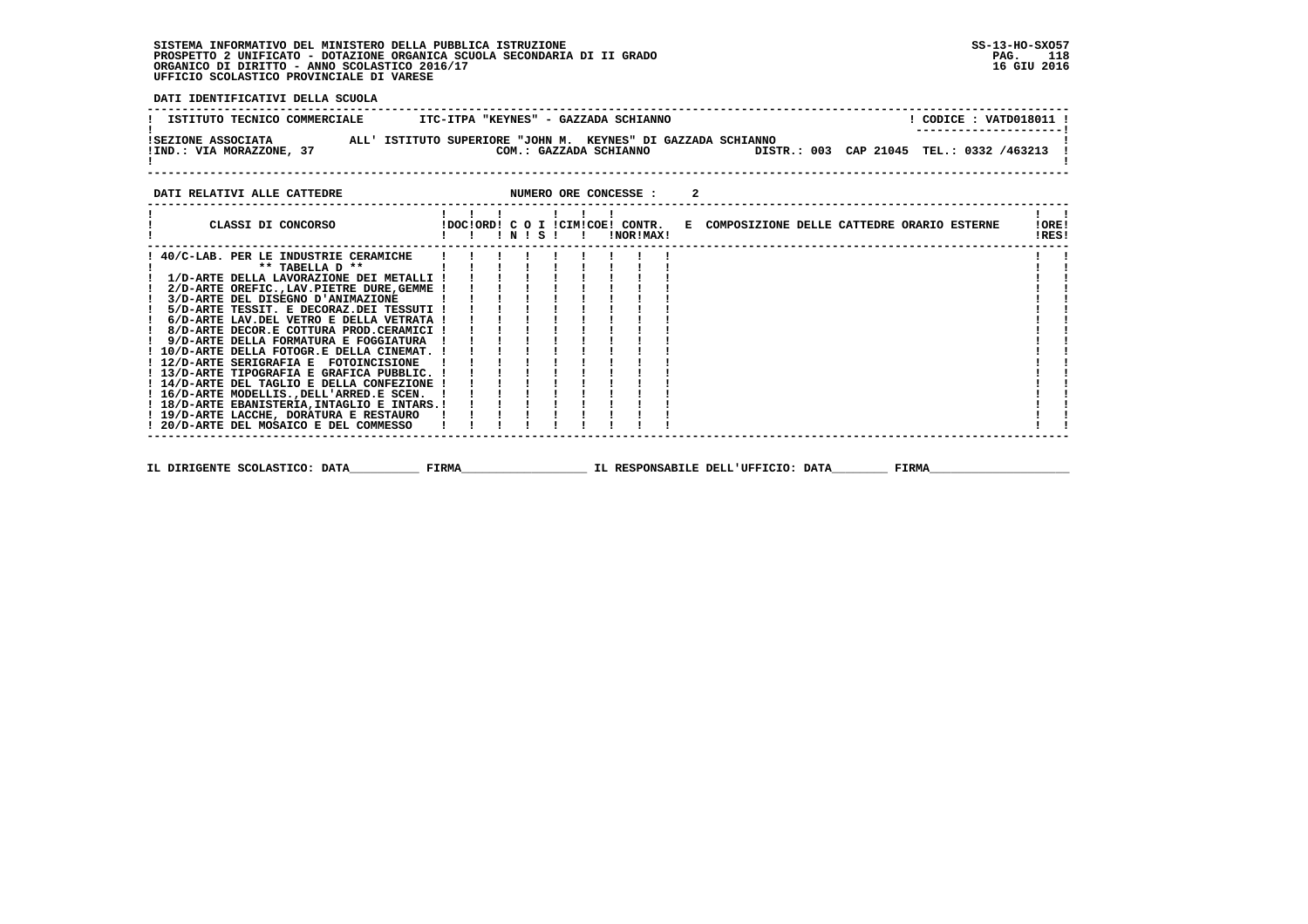**DATI IDENTIFICATIVI DELLA SCUOLA**

|                                                                                                                                                                                                                                                                                                                                                                                                                                                                                                                                                                                                                                                                                                                                                                                                                                                                                                                                                                                                                                                                                                                    |                                                                                                                                                                                                               | $!$ CODICE : VATD02000X $!$ |
|--------------------------------------------------------------------------------------------------------------------------------------------------------------------------------------------------------------------------------------------------------------------------------------------------------------------------------------------------------------------------------------------------------------------------------------------------------------------------------------------------------------------------------------------------------------------------------------------------------------------------------------------------------------------------------------------------------------------------------------------------------------------------------------------------------------------------------------------------------------------------------------------------------------------------------------------------------------------------------------------------------------------------------------------------------------------------------------------------------------------|---------------------------------------------------------------------------------------------------------------------------------------------------------------------------------------------------------------|-----------------------------|
| IIND.: VIA STELVIO 173                                                                                                                                                                                                                                                                                                                                                                                                                                                                                                                                                                                                                                                                                                                                                                                                                                                                                                                                                                                                                                                                                             | ISTITUTO TECNICO COMMERCIALE "E. TOSI"<br>DISTR.: 008 CAP 21052 TEL.: 0331 / 372011 !<br>COM.: BUSTO ARSIZIO                                                                                                  |                             |
| DATI RELATIVI ALLE CLASSI                                                                                                                                                                                                                                                                                                                                                                                                                                                                                                                                                                                                                                                                                                                                                                                                                                                                                                                                                                                                                                                                                          |                                                                                                                                                                                                               |                             |
| CORSI - INDIRIZZI - SPECIALIZZAZIONI                                                                                                                                                                                                                                                                                                                                                                                                                                                                                                                                                                                                                                                                                                                                                                                                                                                                                                                                                                                                                                                                               | ! ANNI DI CORSO ! CORSI - INDIRIZZI - SPECIALIZZAZIONI                                                                                                                                                        | ! ANNI DI CORSO !           |
|                                                                                                                                                                                                                                                                                                                                                                                                                                                                                                                                                                                                                                                                                                                                                                                                                                                                                                                                                                                                                                                                                                                    | 1 1 1 2 1 3 1 4 1 5 1 6 1<br>------------------------------                                                                                                                                                   | ! 1! 2! 3! 4! 5! 6!         |
|                                                                                                                                                                                                                                                                                                                                                                                                                                                                                                                                                                                                                                                                                                                                                                                                                                                                                                                                                                                                                                                                                                                    |                                                                                                                                                                                                               |                             |
| DATI RELATIVI ALLE CATTEDRE                                                                                                                                                                                                                                                                                                                                                                                                                                                                                                                                                                                                                                                                                                                                                                                                                                                                                                                                                                                                                                                                                        | 4                                                                                                                                                                                                             |                             |
| CLASSI DI CONCORSO                                                                                                                                                                                                                                                                                                                                                                                                                                                                                                                                                                                                                                                                                                                                                                                                                                                                                                                                                                                                                                                                                                 | 1 1 1 1 1 1 1<br>IDOCIORD! C O I ICIMICOE! CONTR.<br>E COMPOSIZIONE DELLE CATTEDRE ORARIO ESTERNE                                                                                                             | !ORE!<br>IRES!              |
| 1/A-AEROTECNICA E COSTRUZ. AERONAUTICHE! !! !! !! !!<br>! 2/A-ANAT., FISIOP. OCULARE LAB.MIS. OFTAL. ! ! ! !<br>$\frac{1}{3}$ /A-ARTE DEL DISEGNO ANIMATO $\frac{1}{1}$        <br>$1$ 4/A-ARTE DEL TESSUTO, MODA E COSTUME $1$ $1$ $1$ $1$ $1$ $1$<br>! 10/A-ARTE DEI METALLI E DELL'OREFICERIA ! ! ! !<br>$\mathbf{1}$ and $\mathbf{1}$ and $\mathbf{1}$ and $\mathbf{1}$ and $\mathbf{1}$ and $\mathbf{1}$ and $\mathbf{1}$<br>! 12/A-CHIMICA AGRARIA<br>! 15/A-COSTR. NAVALI E TEORIA DELLA NAVE ! ! ! ! !<br>! 16/A-COSTR., TECNOL. DELLE COST. E DIS. TEC. ! ! ! ! ! ! ! ! !<br>! 17/A-DISCIPLINE ECONOMICO-AZIENDALI   16! ! 15!<br>! 18/A-DISCIP.GEOM., ARCHIT. ARRED. E SCENOT. ! ! ! ! ! ! ! ! ! ! !<br>! 20/A-DISCIPLINE MECCANICHE E TECNOLOGIA ! ! ! ! ! !<br>PARTICULAR PERSONAL PROPERTY OF A PARTICULAR PERSONAL PROPERTY OF A PARTICULAR PROPERTY OF A PARTICULAR PROPERTY OF A PARTICULAR PROPERTY OF A PARTICULAR PROPERTY OF A PARTICULAR PROPERTY OF A PARTICULAR PROPERTY OF A PART<br>! 31/A-ED.MUSICALE IST.ISTR.SEC.II GRADO ! ! ! !<br>! 36/A-FILOSOFIA, PSICOL. E SC. DELL'EDUCAZ.! ! ! | $\mathbf{1}$ $\mathbf{1}$ $\mathbf{1}$<br>. 11 1 21 1 CEDE A BUSTO ARSIZIO<br>1 1 1 1 1 1 1.T.C. I.T.C. "TOSI" BUSTO ARSIZI VATD020509!<br>$\begin{array}{ccccccccccccccccc}\n1 & 1 & 1 & 1 & 1\n\end{array}$ | -21<br>! 16!                |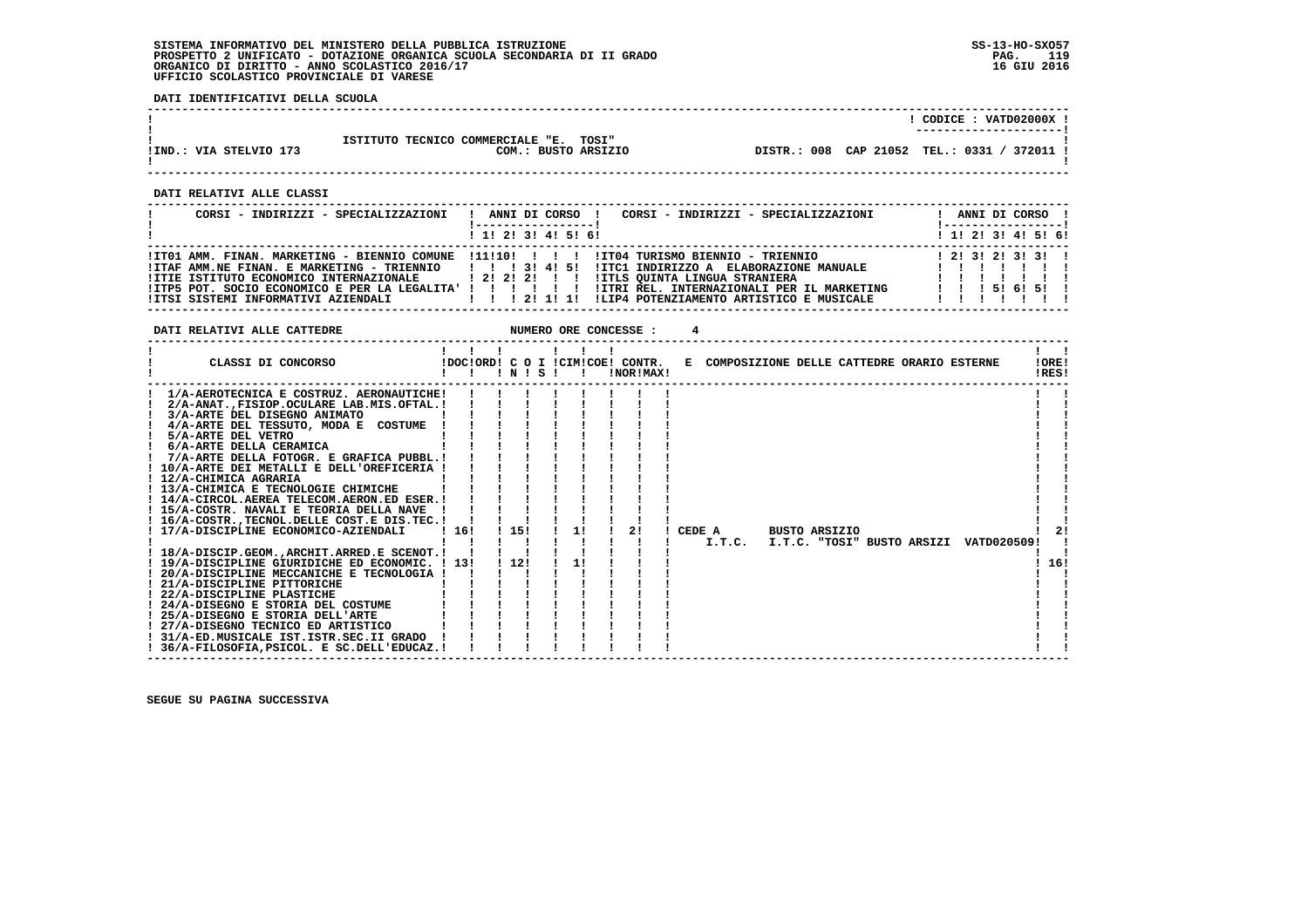**DATI IDENTIFICATIVI DELLA SCUOLA**

|                                                                                                                                                                                                                                                                                                                                                                                                                                                                                                                                                                                                                                                                                                                                                     |                                                                                                                                                                                                                                                                                                                                |                                                                                                                                                   |          |                     |                       | ! CODICE : VATD02000X !                                                                                                                                                                                                                                           |
|-----------------------------------------------------------------------------------------------------------------------------------------------------------------------------------------------------------------------------------------------------------------------------------------------------------------------------------------------------------------------------------------------------------------------------------------------------------------------------------------------------------------------------------------------------------------------------------------------------------------------------------------------------------------------------------------------------------------------------------------------------|--------------------------------------------------------------------------------------------------------------------------------------------------------------------------------------------------------------------------------------------------------------------------------------------------------------------------------|---------------------------------------------------------------------------------------------------------------------------------------------------|----------|---------------------|-----------------------|-------------------------------------------------------------------------------------------------------------------------------------------------------------------------------------------------------------------------------------------------------------------|
| ISTITUTO TECNICO COMMERCIALE "E. TOSI"<br>!IND.: VIA STELVIO 173                                                                                                                                                                                                                                                                                                                                                                                                                                                                                                                                                                                                                                                                                    |                                                                                                                                                                                                                                                                                                                                | COM.: BUSTO ARSIZIO                                                                                                                               |          |                     |                       | DISTR.: 008 CAP 21052 TEL.: 0331 / 372011 !                                                                                                                                                                                                                       |
| DATI RELATIVI ALLE CATTEDRE                                                                                                                                                                                                                                                                                                                                                                                                                                                                                                                                                                                                                                                                                                                         |                                                                                                                                                                                                                                                                                                                                |                                                                                                                                                   |          |                     | NUMERO ORE CONCESSE : | 4                                                                                                                                                                                                                                                                 |
| CLASSI DI CONCORSO                                                                                                                                                                                                                                                                                                                                                                                                                                                                                                                                                                                                                                                                                                                                  | $\mathbf{1}$ $\mathbf{1}$ $\mathbf{1}$<br>!DOC!ORD! C O I !CIM!COE! CONTR.                                                                                                                                                                                                                                                     |                                                                                                                                                   |          | $1 \quad 1 \quad 1$ | !NOR!MAX!             | $\mathbf{1}$ $\mathbf{1}$<br>E COMPOSIZIONE DELLE CATTEDRE ORARIO ESTERNE<br>10RE1<br>IRES!                                                                                                                                                                       |
| ! 37/A-FILOSOFIA E STORIA<br>! 38/A-FISICA<br>39/A-GEOGRAFIA<br>! 44/A-LINGUAGGIO PER CINEMATOGR.E TELEV. ! ! ! !<br>! 46/A-LINGUA E CIV. STRANIERA (FRANCESE) ! 4!<br>! 46/A-LINGUA E CIV. STRANIERA (INGLESE) ! 11!<br>! 46/A-LINGUA E CIV. STRANIERA (SPAGNOLO) ! 4!<br>! 46/A-LINGUA E CIV. STRANIERA (NEO-GRECO)! ! ! !<br>! 46/A-LINGUA E CIV. STR. (PORTOGHESE)<br>! 47/A-MATEMATICA<br>! 48/A-MATEMATICA APPLICATA<br>! 49/A-MATEMATICA E FISICA<br>! 50/A-LETTERE IST. ISTR. SECOND. DI II GR. ! 22!<br>! 53/A-METEOROLOGIA AERONAUTICA ED ESERC. ! ! ! ! !<br>! 55/A-NAVIGAZIONE AEREA ED ESERCITAZIONI !<br>! 56/A-NAVIGAZ., ARTE NAV. ED EL.COSTR.NAV. !<br>! 57/A-SCIENZA DEGLI ALIMENTI<br>$: 60/A-SC.NA.$ , $CH.$ , $GEOG.$ , $MIC.$ | $\mathbf{1}$ $\mathbf{1}$<br>1 1 1 1 1 1 1 1 6!<br>$\mathbf{1}$ $\mathbf{1}$<br>$\mathbf{1}$ $\mathbf{1}$<br>$1 \quad 1!$<br>112!<br>$\mathbf{1}$ $\mathbf{1}$<br>$\mathbf{1}$ $\mathbf{1}$ $\mathbf{1}$<br>$\frac{1}{2}$ $\frac{1}{2}$ $\frac{1}{2}$ $\frac{1}{2}$ $\frac{1}{2}$<br>$\mathbf{1}$ $\mathbf{1}$<br>$1 \quad 61$ | $\frac{1}{4}$<br>111111<br>$\mathbf{1}$ $\mathbf{1}$ $\mathbf{1}$ $\mathbf{1}$<br>$\frac{1}{5!}$<br>$\frac{1}{1}$<br>$\frac{1}{11}$<br>122!<br>51 | 11<br>21 |                     |                       | $1 \quad 21 \quad 1 \quad 1 \quad 1 \quad 1$ $1 \quad 81 \quad 41$ COMPLETA CON CASTELLANZA<br>I.P.I.A. I.P.S.I.A ISIS "FACCHINETT VARI019016!<br>112!<br>$1 \; 14!$<br>1131<br>$1 \quad 41$<br>LICEO CLASSICO - LICEO LIN VAPC02701R!<br>! 12!<br>11<br>31<br>51 |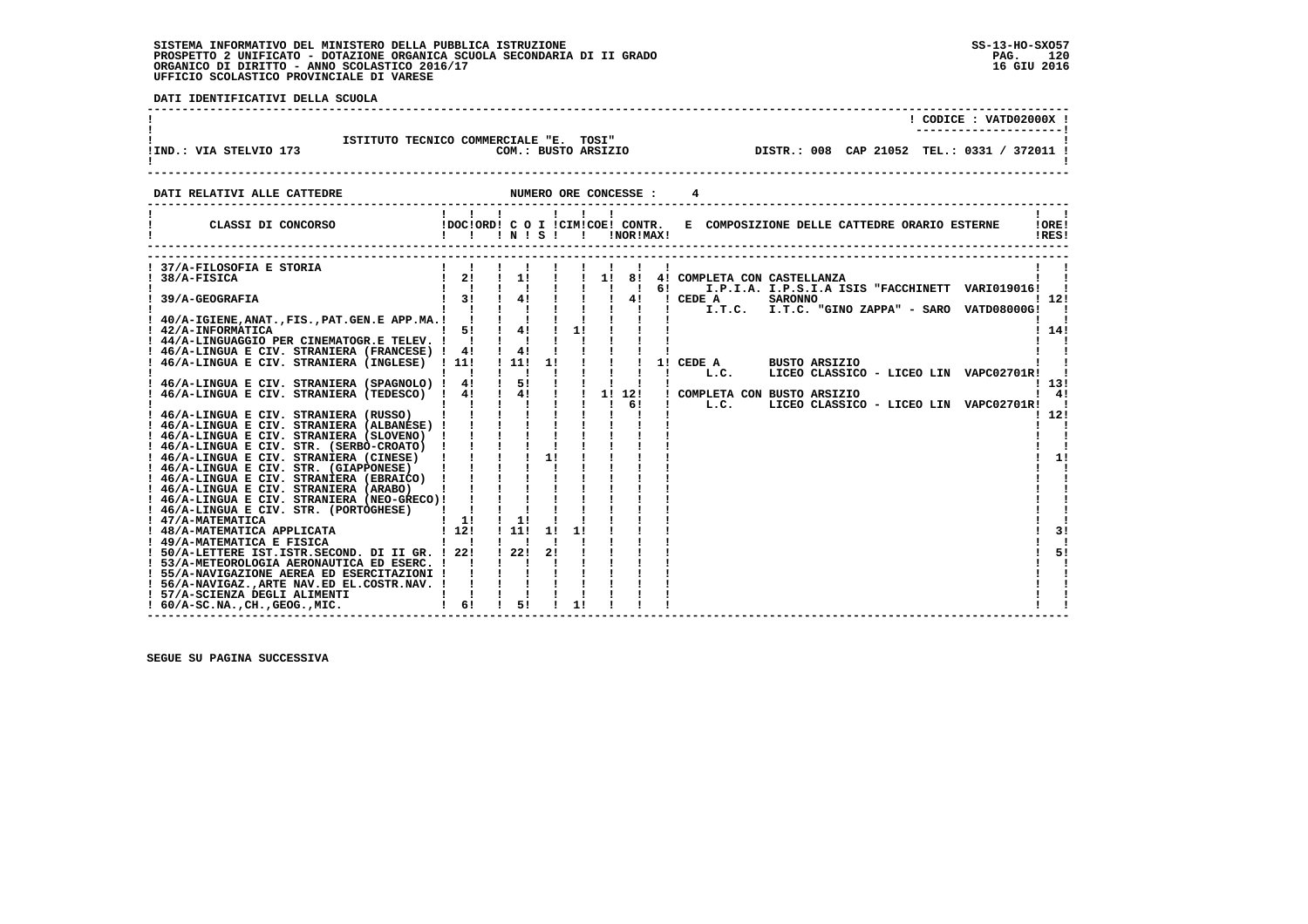j

 **DATI IDENTIFICATIVI DELLA SCUOLA**

| IIND.: VIA STELVIO 173      | ISTITUTO TECNICO COMMERCIALE "E. TOSI"<br>COM.: BUSTO ARSIZIO            |                                              |  | . _ _ _ _ _ _ _ _ _ _ _ _ _ _ _ _ _ _ | CODICE: VATD02000X !<br>DISTR.: 008 CAP 21052 TEL.: 0331 / 372011 ! |
|-----------------------------|--------------------------------------------------------------------------|----------------------------------------------|--|---------------------------------------|---------------------------------------------------------------------|
| DATI RELATIVI ALLE CATTEDRE | NUMERO ORE CONCESSE :                                                    |                                              |  |                                       |                                                                     |
| CLASSI DI CONCORSO          | !DOC!ORD! C O I !CIM!COE! CONTR.<br><b>INOR IMAX!</b><br>$'$ N $'$ S $'$ | E COMPOSIZIONE DELLE CATTEDRE ORARIO ESTERNE |  |                                       | IORE!<br>IRES!                                                      |

|                                             |    |  | .  |  | INURIMAAI |           |                                        | : KLD :            |
|---------------------------------------------|----|--|----|--|-----------|-----------|----------------------------------------|--------------------|
| ! 61/A-STORIA DELL'ARTE                     | 11 |  |    |  | 1! 16!    |           | ! COMPLETA CON BUSTO ARSIZIO           |                    |
|                                             |    |  |    |  | 31        | L.A.      | L. ART. "CANDIANI" - BUSTO VASL01000A! |                    |
| ! 62/A-TECNICA DELLA REGISTRAZ. DEL SUONO ! |    |  |    |  |           |           |                                        |                    |
| ! 63/A-TEC. RIPRESA CINEMATOGR.TELEVISIVA ! |    |  |    |  |           |           |                                        |                    |
| ! 64/A-TECNICA E ORGAN.PROD.CINEMAT. E TV ! |    |  |    |  |           |           |                                        |                    |
| ! 65/A-TECNICA FOTOGRAFICA                  |    |  |    |  |           |           |                                        |                    |
| ! 67/A-TEC.FOTOGRAFICA.CINEMATOGR.E TELEV.! |    |  |    |  |           |           |                                        |                    |
| ! 69/A-TECNOL.GRAFICHE ED IMPIANTI GRAFICI! |    |  |    |  |           |           |                                        |                    |
| ! 71/A-TECNOLOGIE E DISEGNO TECNICO         |    |  |    |  |           |           |                                        |                    |
| ! 75/A-DATTILOGRAFIA E STENOGRAFIA          |    |  |    |  |           |           |                                        |                    |
| 76/A-TRAT.TESTI, CAL., CONT.ELET.E AP.GES.! | 11 |  | 1! |  |           |           |                                        |                    |
| ** TABELLA C **                             |    |  |    |  |           |           |                                        |                    |
| 3/C-CONV.IN LINGUA STRANIERA (FRANCESE)!    |    |  |    |  |           |           |                                        | 4!                 |
| 3/C-CONV.IN LINGUA STRANIERA (INGLESE) !    |    |  |    |  |           |           |                                        | 71                 |
| 3/C-CONV.IN LINGUA STRANIERA (SPAGNOLO)!    |    |  |    |  |           | 1! CEDE A | <b>BUSTO ARSIZIO</b>                   | 2!                 |
|                                             |    |  |    |  |           | L.C.      | LICEO CLASSICO - LICEO LIN             | <b>VAPC02701R!</b> |
| 3/C-CONV.IN LINGUA STRANIERA (TEDESCO) !    |    |  |    |  |           |           |                                        | 10!                |
| 3/C-CONV.IN LINGUA STRANIERA (RUSSO)        |    |  |    |  |           |           |                                        |                    |
| 3/C-CONV.IN LINGUA STRANIERA (ALBANESE)!    |    |  |    |  |           |           |                                        |                    |
| 3/C-CONV.IN LINGUA STRANIERA (SLOVENO) !    |    |  |    |  |           |           |                                        |                    |
| 3/C-CONV.IN LINGUA STR. (SERBO-CROATO) !    |    |  |    |  |           |           |                                        |                    |
| 3/C-CONV.IN LINGUA STRANIERA (CINESE)       |    |  |    |  |           |           |                                        | 31                 |
| 3/C-CONV.IN LINGUA STRAN. (GIAPPONESE) !    |    |  |    |  |           |           |                                        |                    |
| 3/C-CONV.IN LINGUA STRANIERA (EBRAICO) !    |    |  |    |  |           |           |                                        |                    |
| 3/C-CONV.IN LINGUA STRANIERA (ARABO)        |    |  |    |  |           |           |                                        |                    |
| 3/C-CONV.IN LINGUA STRAN. (NEO-GRECO)       |    |  |    |  |           |           |                                        |                    |
| 3/C-CONV.IN LINGUA STRAN. (PORTOGHESE) !    |    |  |    |  |           |           |                                        |                    |
| 4/C-ESERCITAZIONI AERONAUTICHE              |    |  |    |  |           |           |                                        |                    |
| 7/C-ESERCITAZ.DI ABBIGLIAMENTO E MODA       |    |  |    |  |           |           |                                        |                    |
| 8/C-CIRCOLAZIONE AEREA                      |    |  |    |  |           |           |                                        |                    |
| 9/C-ESERCITAZIONI DI COMUNICAZIONI          |    |  |    |  |           |           |                                        |                    |
| 17/C-ESERC.TEOR.DELLA NAVE E DI COS.NAV.!   |    |  |    |  |           |           |                                        |                    |
|                                             |    |  |    |  |           |           |                                        |                    |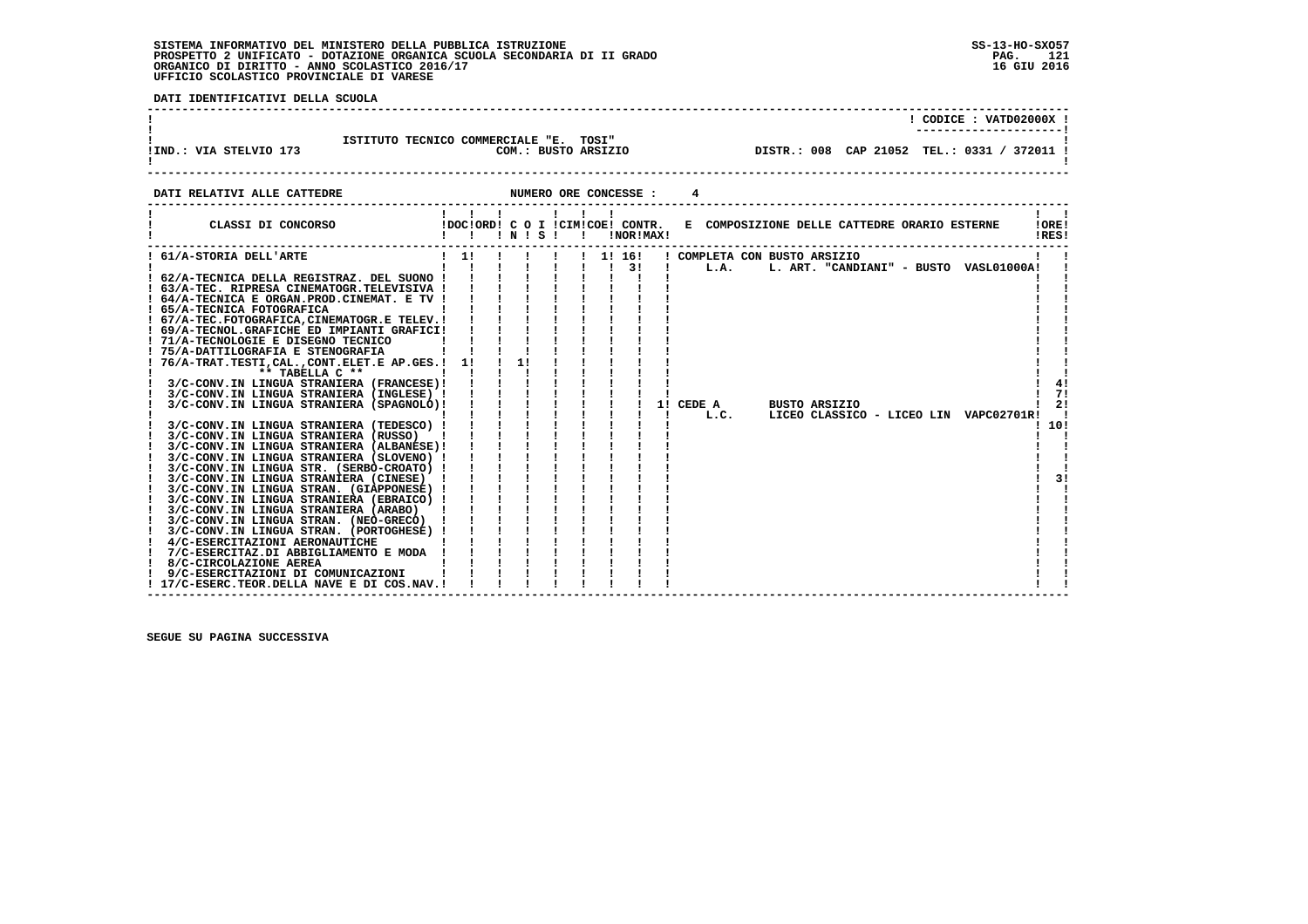$\mathbf{I}$ 

 $\sim$  1.1  $\sim$  1.1

  **------------------------------------------------------------------------------------------------------------------------------------ ! ! CODICE : VATD02000X !**\_\_\_\_\_\_\_\_\_\_\_\_\_\_\_\_\_\_\_\_\_\_\_\_  **! ---------------------! ! ISTITUTO TECNICO COMMERCIALE "E. TOSI" ! !IND.: VIA STELVIO 173 COM.: BUSTO ARSIZIO DISTR.: 008 CAP 21052 TEL.: 0331 / 372011 ! ! ! ------------------------------------------------------------------------------------------------------------------------------------DATI RELATIVI ALLE CATTEDRE NUMERO ORE CONCESSE : 4 ------------------------------------------------------------------------------------------------------------------------------------ ! ! ! ! ! ! ! ! !**

| CLASSI DI CONCORSO                          |              | !!!N!S!! |  |  | IDOCIORD! C O I ICIMICOE! CONTR.<br>!NOR!MAX! |  |        |                        | E COMPOSIZIONE DELLE CATTEDRE ORARIO ESTERNE |                            | !ORE!<br>!RES! |  |
|---------------------------------------------|--------------|----------|--|--|-----------------------------------------------|--|--------|------------------------|----------------------------------------------|----------------------------|----------------|--|
| ! 18/C-ESERCITAZIONI NAUTICHE               |              |          |  |  |                                               |  |        |                        |                                              |                            |                |  |
| ! 23/C-LAB.DI AEROTECNCOSTR.E TEC.AERON.!!  |              |          |  |  |                                               |  |        |                        |                                              |                            |                |  |
| ! 24/C-LAB. CHIMICA E CHIMICA INDUSTRIALE ! |              |          |  |  |                                               |  |        |                        |                                              |                            |                |  |
| ! 26/C-LABORATORIO DI ELETTRONICA           |              |          |  |  |                                               |  |        |                        |                                              |                            |                |  |
| ! 27/C-LABORATORIO DI ELETTROTECNICA        |              |          |  |  |                                               |  |        |                        |                                              |                            |                |  |
| 29/C-LAB. DI FISICA E FISICA APPLICATA !    |              |          |  |  |                                               |  |        |                        |                                              |                            |                |  |
| 30/C-LAB. DI INFORMATICA GESTIONALE         | $1 \quad 1!$ |          |  |  | 1! 12!                                        |  |        | COMPLETA CON GALLARATE |                                              |                            |                |  |
|                                             |              |          |  |  | 61                                            |  | I.T.C. | $I.T.E-L.L.$           |                                              | "GADDA-ROSSELL VATD210003! |                |  |
| 31/C-LAB. DI INFORMATICA INDUSTRIALE        |              |          |  |  |                                               |  |        |                        |                                              |                            |                |  |
| 32/C-LAB. MECCANICO-TECNOLOGICO             |              |          |  |  |                                               |  |        |                        |                                              |                            |                |  |
| 33/C-LABORATORIO DI OREFICERIA              |              |          |  |  |                                               |  |        |                        |                                              |                            |                |  |
| ! 34/C-LAB.DI PROGET. TECNICA PER CERAMICA! |              |          |  |  |                                               |  |        |                        |                                              |                            |                |  |
| ! 38/C-LAB. E REPARTI DI LAV.ARTI GRAFICHE! |              |          |  |  |                                               |  |        |                        |                                              |                            |                |  |
| ! 40/C-LAB. PER LE INDUSTRIE CERAMICHE      |              |          |  |  |                                               |  |        |                        |                                              |                            |                |  |
| ! 46/C-REP.LAV.PER MONTAGGIO CINEM.E TELE.! |              |          |  |  |                                               |  |        |                        |                                              |                            |                |  |
| ! 47/C-REP.LAV.PER LA REGISTRAZ. DEL SUONO! |              |          |  |  |                                               |  |        |                        |                                              |                            |                |  |
| ! 48/C-REP.LAV.PER LA RIPRESA CINEM.E TEL.! |              |          |  |  |                                               |  |        |                        |                                              |                            |                |  |
| 49/C-REP.DI LAV. PER ARTI FOTOGRAFICHE      |              |          |  |  |                                               |  |        |                        |                                              |                            |                |  |
| ** TABELLA D **                             |              |          |  |  |                                               |  |        |                        |                                              |                            |                |  |
| ! 1/D-ARTE DELLA LAVORAZIONE DEI METALLI !  |              |          |  |  |                                               |  |        |                        |                                              |                            |                |  |
| 2/D-ARTE OREFIC., LAV. PIETRE DURE, GEMME ! |              |          |  |  |                                               |  |        |                        |                                              |                            |                |  |
| 3/D-ARTE DEL DISEGNO D'ANIMAZIONE           |              |          |  |  |                                               |  |        |                        |                                              |                            |                |  |
| 5/D-ARTE TESSIT. E DECORAZ.DEI TESSUTI !    |              |          |  |  |                                               |  |        |                        |                                              |                            |                |  |
| 6/D-ARTE LAV.DEL VETRO E DELLA VETRATA !    |              |          |  |  |                                               |  |        |                        |                                              |                            |                |  |
| 8/D-ARTE DECOR.E COTTURA PROD.CERAMICI !    |              |          |  |  |                                               |  |        |                        |                                              |                            |                |  |
| 9/D-ARTE DELLA FORMATURA E FOGGIATURA !     |              |          |  |  |                                               |  |        |                        |                                              |                            |                |  |
| ! 10/D-ARTE DELLA FOTOGR.E DELLA CINEMAT. ! |              |          |  |  |                                               |  |        |                        |                                              |                            |                |  |
| ! 12/D-ARTE SERIGRAFIA E FOTOINCISIONE      |              |          |  |  |                                               |  |        |                        |                                              |                            |                |  |
| ! 13/D-ARTE TIPOGRAFIA E GRAFICA PUBBLIC. ! |              |          |  |  |                                               |  |        |                        |                                              |                            |                |  |
| ! 14/D-ARTE DEL TAGLIO E DELLA CONFEZIONE ! |              |          |  |  |                                               |  |        |                        |                                              |                            |                |  |
| ! 16/D-ARTE MODELLIS., DELL'ARRED.E SCEN. ! |              |          |  |  |                                               |  |        |                        |                                              |                            |                |  |
| 18/D-ARTE EBANISTERIA, INTAGLIO E INTARS.!  |              |          |  |  |                                               |  |        |                        |                                              |                            |                |  |

 **SEGUE SU PAGINA SUCCESSIVA**

 **DATI IDENTIFICATIVI DELLA SCUOLA**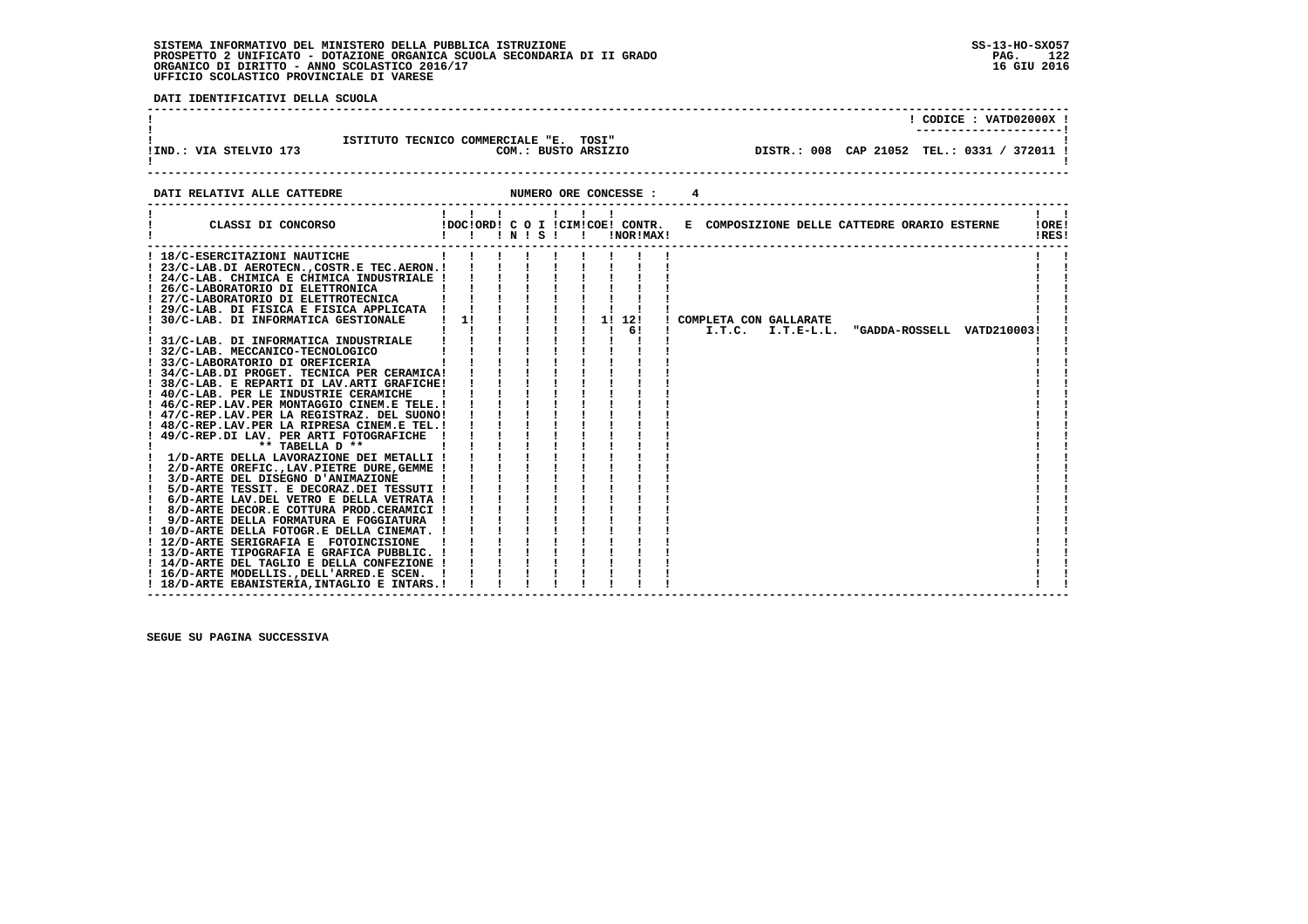**DATI IDENTIFICATIVI DELLA SCUOLA**

| !IND.: VIA STELVIO 173                                                            | ISTITUTO TECNICO COMMERCIALE "E. TOSI" |  | COM.: BUSTO ARSIZIO |                                               |    | CODICE: VATD02000X !<br>DISTR.: 008 CAP 21052<br>TEL.: 0331 / 372011 |                 |
|-----------------------------------------------------------------------------------|----------------------------------------|--|---------------------|-----------------------------------------------|----|----------------------------------------------------------------------|-----------------|
| DATI RELATIVI ALLE CATTEDRE                                                       |                                        |  |                     | NUMERO ORE CONCESSE :                         | 4  |                                                                      |                 |
| CLASSI DI CONCORSO                                                                |                                        |  |                     | IDOCIORDI C O I ICIMICOEI CONTR.<br>INORIMAXI | к. | COMPOSIZIONE DELLE CATTEDRE ORARIO ESTERNE                           | ! ORE!<br>IRES! |
| ! 19/D-ARTE LACCHE, DORATURA E RESTAURO<br>! 20/D-ARTE DEL MOSAICO E DEL COMMESSO |                                        |  |                     |                                               |    |                                                                      |                 |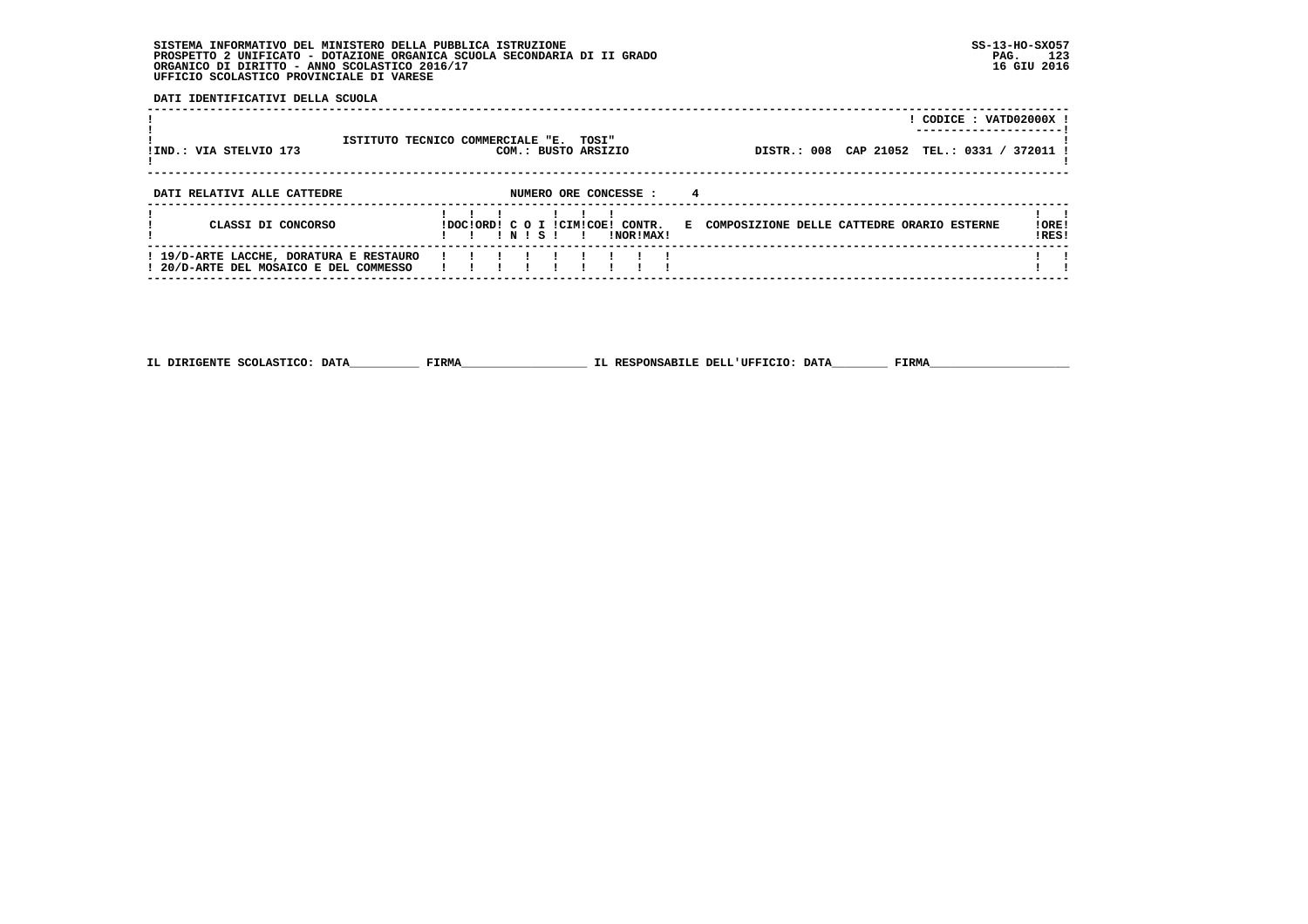**DATI IDENTIFICATIVI DELLA SCUOLA**

| ISTITUTO TECNICO COMMERCIALE                   | I.T.C. "TOSI" BUSTO ARSIZIO (C. SERALE)                                              |  | CODICE: VATD020509 !<br>--------------------- |
|------------------------------------------------|--------------------------------------------------------------------------------------|--|-----------------------------------------------|
| <b>!CORSO SERALE</b><br>IIND.: VIA STELVIO 173 | DELL' ISTITUTO TECNICO COMMERCIALE "E. TOSI" DI BUSTO ARSIZIO<br>COM.: BUSTO ARSIZIO |  | DISTR.: 008 CAP 21052 TEL.: 0331 /372011 !    |

 **------------------------------------------------------------------------------------------------------------------------------------**

 **DATI RELATIVI ALLE CLASSI**

| CORSI - INDIRIZZI - SPECIALIZZAZIONI | ANNI DI CORSO !<br>CORSI - INDIRIZZI - SPECIALIZZAZIONI<br>1 1 2 3 3 4 5 6 1                         | ANNI DI CORSO<br>1 1 1 2 1 3 1 4 1 5 1 6 1 |
|--------------------------------------|------------------------------------------------------------------------------------------------------|--------------------------------------------|
|                                      | ITTO1 AMM. FINAN. MARKETING - BIENNIO COMUNE !!!!!!!!!!!!!!!TAF AMM.NE FINAN. E MARKETING - TRIENNIO | 1111111                                    |

 **------------------------------------------------------------------------------------------------------------------------------------**

| DATI RELATIVI ALLE CATTEDRE                       |              |  |       |  |    | NUMERO ORE CONCESSE :                         |                                    |          |                                              |              |                    |                |
|---------------------------------------------------|--------------|--|-------|--|----|-----------------------------------------------|------------------------------------|----------|----------------------------------------------|--------------|--------------------|----------------|
| CLASSI DI CONCORSO                                |              |  | INISI |  |    | !DOC!ORD! C O I !CIM!COE! CONTR.<br>!NOR!MAX! |                                    |          | E COMPOSIZIONE DELLE CATTEDRE ORARIO ESTERNE |              |                    | !ORE!<br>!RES! |
| ! 12/A-CHIMICA AGRARIA                            |              |  |       |  |    |                                               |                                    |          |                                              |              |                    |                |
| ! 13/A-CHIMICA E TECNOLOGIE CHIMICHE              |              |  |       |  |    |                                               |                                    |          |                                              |              |                    |                |
| ! 17/A-DISCIPLINE ECONOMICO-AZIENDALI             |              |  |       |  | 11 | 171                                           | COMPLETA CON BUSTO ARSIZIO         |          |                                              |              |                    |                |
|                                                   |              |  |       |  |    | 21                                            | I.T.C.                             | "E.TOSI" |                                              |              | <b>VATD02000X!</b> |                |
| ! 19/A-DISCIPLINE GIURIDICHE ED ECONOMIC.         |              |  |       |  |    |                                               |                                    |          |                                              |              |                    | 12!            |
| 38/A-FISICA                                       |              |  |       |  |    |                                               |                                    |          |                                              |              |                    |                |
| 39/A-GEOGRAFIA                                    |              |  |       |  |    |                                               |                                    |          |                                              |              |                    |                |
| ! 42/A-INFORMATICA                                |              |  |       |  |    |                                               |                                    |          |                                              |              |                    | 4!             |
| ! 46/A-LINGUA E CIV. STRANIERA (INGLESE)          |              |  |       |  |    |                                               |                                    |          |                                              |              |                    | 6!             |
| ! 46/A-LINGUA E CIV. STRANIERA (SPAGNOLO)         |              |  |       |  |    |                                               |                                    |          |                                              |              |                    | 6!             |
| ! 46/A-LINGUA E CIV. STRANIERA (FRANCESE)         |              |  |       |  |    |                                               |                                    |          |                                              |              |                    | 2!             |
| ! 47/A-MATEMATICA                                 |              |  |       |  |    |                                               |                                    |          |                                              |              |                    |                |
| ! 48/A-MATEMATICA APPLICATA                       |              |  |       |  |    |                                               |                                    |          |                                              |              |                    | 9!             |
| ! 49/A-MATEMATICA E FISICA                        |              |  |       |  |    |                                               |                                    |          |                                              |              |                    |                |
| ! 50/A-LETTERE IST.ISTR.SECOND. DI II GR.         |              |  |       |  |    |                                               |                                    |          |                                              |              |                    | 16!            |
| $: 60/A-SC.NA.$ , $CH.$ , $GEOG.$ , $MIC.$        |              |  |       |  |    |                                               |                                    |          |                                              |              |                    | 51             |
| ! 75/A-DATTILOGRAFIA E STENOGRAFIA                |              |  |       |  |    |                                               |                                    |          |                                              |              |                    |                |
| ! 76/A-TRAT.TESTI, CAL., CONT. ELET. E AP. GES. ! |              |  |       |  |    |                                               |                                    |          |                                              |              |                    |                |
| $***$ TABELLA $C***$                              |              |  |       |  |    |                                               |                                    |          |                                              |              |                    |                |
| 30/C-LAB. DI INFORMATICA GESTIONALE               |              |  |       |  |    |                                               |                                    |          |                                              |              |                    |                |
| ! 31/C-LAB. DI INFORMATICA INDUSTRIALE            |              |  |       |  |    |                                               |                                    |          |                                              |              |                    |                |
| IL DIRIGENTE SCOLASTICO: DATA                     | <b>FIRMA</b> |  |       |  |    |                                               | IL RESPONSABILE DELL'UFFICIO: DATA |          |                                              | <b>FIRMA</b> |                    |                |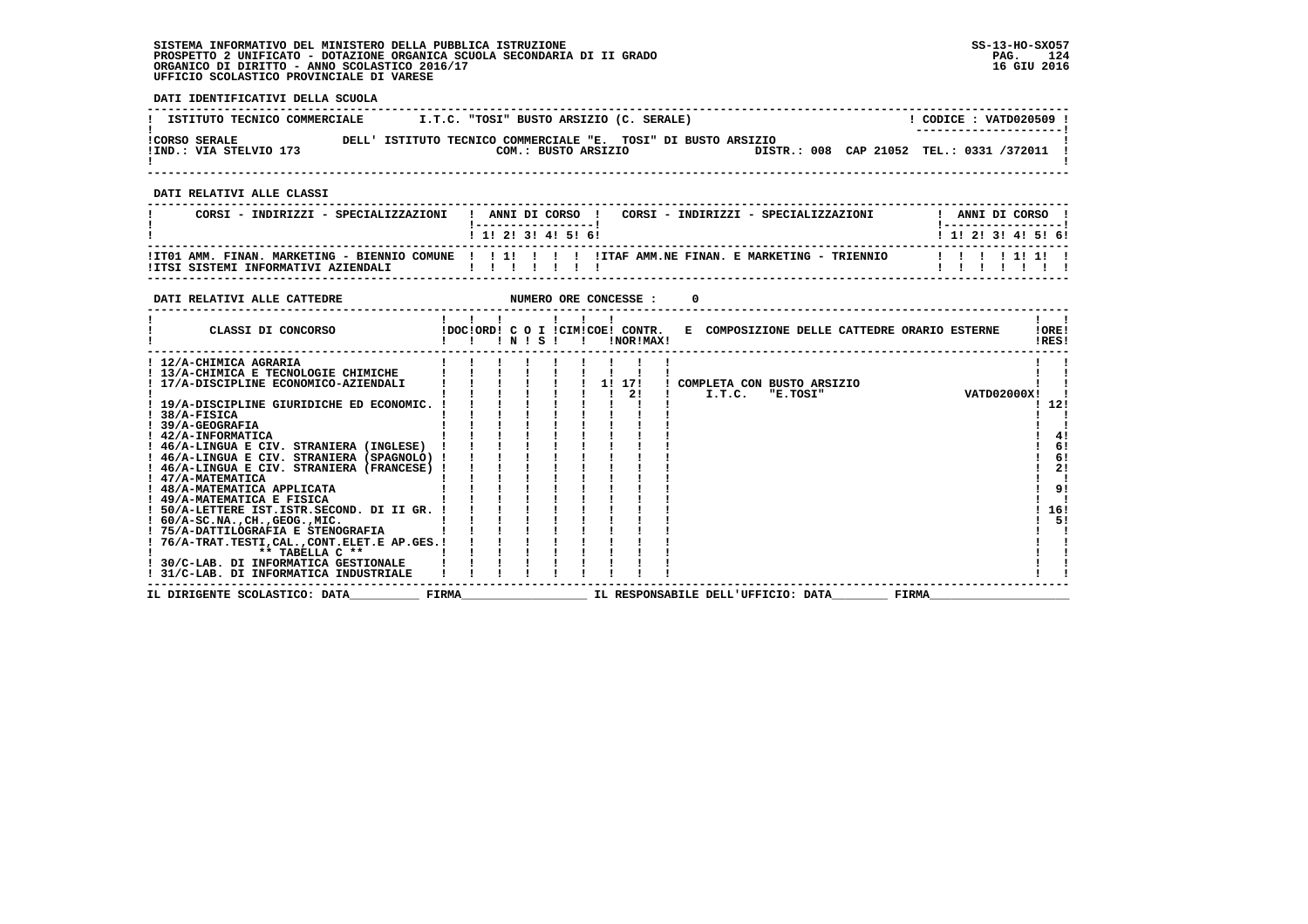**DATI IDENTIFICATIVI DELLA SCUOLA**

| ISTITUTO TECNICO COMMERCIALE                | I.T.PER.AZ.LI E CORR.L.ESTERE - TRADATE                  |               |  |                                          |  | CODICE: VATD024018 !<br>---------------------- |  |
|---------------------------------------------|----------------------------------------------------------|---------------|--|------------------------------------------|--|------------------------------------------------|--|
| ISEZIONE ASSOCIATA<br>!IND.: VIA GRAMSCI, 1 | ALL' ISTITUTO SUPERIORE I. I. S. "E. MONTALE" DI TRADATE | COM.: TRADATE |  | DISTR.: 007 CAP 21049 TEL.: 0331 /810329 |  |                                                |  |

 **------------------------------------------------------------------------------------------------------------------------------------**

 **DATI RELATIVI ALLE CLASSI**

| CORSI - INDIRIZZI - SPECIALIZZAZIONI                                 | CORSI - INDIRIZZI - SPECIALIZZAZIONI<br>ANNI DI CORSO 1                                                                                                                                              | ANNI DI CORSO !<br>! ------------------                                           |
|----------------------------------------------------------------------|------------------------------------------------------------------------------------------------------------------------------------------------------------------------------------------------------|-----------------------------------------------------------------------------------|
|                                                                      | 1 1 2 3 3 4 5 6 1                                                                                                                                                                                    | 1 1 1 2 1 3 1 4 1 5 1 6 1                                                         |
| !ITLS QUINTA LINGUA STRANIERA<br>IITSI SISTEMI INFORMATIVI AZIENDALI | ITT01 AMM, FINAN, MARKETING - BIENNIO COMUNE   3! 3! ! ! !! !IT04 TURISMO BIENNIO - TRIENNIO<br>!ITRI REL. INTERNAZIONALI PER IL MARKETING<br>.<br>!LIP2 POTENZIAMENTO LINGUISTICO<br>$\blacksquare$ | 1 3 1 3 1 3 1 3 1 2 1 1<br>$1 \quad 1 \quad 1 \quad 31 \quad 31 \quad 31 \quad 1$ |

| $\mathbf{1}$ $\mathbf{1}$ $\mathbf{1}$<br>CLASSI DI CONCORSO<br>!DOC!ORD! C O I !CIM!COE! CONTR. E COMPOSIZIONE DELLE CATTEDRE ORARIO ESTERNE<br>!ORE!<br>!NOR!MAX!<br>!RES!<br>$\mathbf{I}$<br>! 12/A-CHIMICA AGRARIA<br>! 13/A-CHIMICA E TECNOLOGIE CHIMICHE<br>51<br>61<br>1! 12!<br>17/A-DISCIPLINE ECONOMICO-AZIENDALI<br>! COMPLETA CON SARONNO<br>4!<br>I.P.I.A. I.P.S.I.A. "ANTONIO PARMA" VARI04000E!<br>2!<br>CEDE A<br><b>TRADATE</b><br>I.P.S.C. I.P.S.S.C.T. "MONTALE" -<br>VARC024011!<br>41<br>51<br>1! 15!<br>19/A-DISCIPLINE GIURIDICHE ED ECONOMIC.<br>! COMPLETA CON TRADATE<br>I.P.S.C. I.P.S.S.C.T. "MONTALE" -<br>41<br>VARC024011! |
|-----------------------------------------------------------------------------------------------------------------------------------------------------------------------------------------------------------------------------------------------------------------------------------------------------------------------------------------------------------------------------------------------------------------------------------------------------------------------------------------------------------------------------------------------------------------------------------------------------------------------------------------------------------|
|                                                                                                                                                                                                                                                                                                                                                                                                                                                                                                                                                                                                                                                           |
|                                                                                                                                                                                                                                                                                                                                                                                                                                                                                                                                                                                                                                                           |
|                                                                                                                                                                                                                                                                                                                                                                                                                                                                                                                                                                                                                                                           |
|                                                                                                                                                                                                                                                                                                                                                                                                                                                                                                                                                                                                                                                           |
|                                                                                                                                                                                                                                                                                                                                                                                                                                                                                                                                                                                                                                                           |
|                                                                                                                                                                                                                                                                                                                                                                                                                                                                                                                                                                                                                                                           |
|                                                                                                                                                                                                                                                                                                                                                                                                                                                                                                                                                                                                                                                           |
|                                                                                                                                                                                                                                                                                                                                                                                                                                                                                                                                                                                                                                                           |
|                                                                                                                                                                                                                                                                                                                                                                                                                                                                                                                                                                                                                                                           |
| 36/A-FILOSOFIA, PSICOL. E SC.DELL'EDUCAZ.!                                                                                                                                                                                                                                                                                                                                                                                                                                                                                                                                                                                                                |
| 38/A-FISICA<br>1!<br>11<br>12!<br>! COMPLETA CON TRADATE                                                                                                                                                                                                                                                                                                                                                                                                                                                                                                                                                                                                  |
| 61<br>I.T.I.S. ISIS "DON MILANI" VATF01101C!<br>I.T.I.                                                                                                                                                                                                                                                                                                                                                                                                                                                                                                                                                                                                    |
| 21<br>21<br>11<br>16!<br>! COMPLETA CON GALLARATE<br>39/A-GEOGRAFIA                                                                                                                                                                                                                                                                                                                                                                                                                                                                                                                                                                                       |
| 21<br>I.P.S.C. " GIOVANNI FALCONE"<br>VARC023015!                                                                                                                                                                                                                                                                                                                                                                                                                                                                                                                                                                                                         |
| -12!<br>42/A-INFORMATICA<br>21                                                                                                                                                                                                                                                                                                                                                                                                                                                                                                                                                                                                                            |
| 46/A-LINGUA E CIV. STRANIERA (FRANCESE) !<br>21<br>1! 15!<br>! COMPLETA CON TRADATE<br>3!<br>I.P.S.C. I.P.S.S.C.T.                                                                                                                                                                                                                                                                                                                                                                                                                                                                                                                                        |
| "MONTALE" -<br>VARC024011!<br>4!<br>4!<br>1! 15!<br>! COMPLETA CON TRADATE                                                                                                                                                                                                                                                                                                                                                                                                                                                                                                                                                                                |
| 46/A-LINGUA E CIV. STRANIERA (INGLESE)<br>3 I<br>I.P.S.C. I.P.S.S.C.T. "MONTALE" -<br>VARC024011!                                                                                                                                                                                                                                                                                                                                                                                                                                                                                                                                                         |
| 4!<br>31<br>46/A-LINGUA E CIV. STRANIERA (TEDESCO)<br>61<br>CEDE A<br><b>VARESE</b>                                                                                                                                                                                                                                                                                                                                                                                                                                                                                                                                                                       |
| I.T.C. I.T.C. ISIS " DAVERIO- CAS<br><b>VATD01301T!</b>                                                                                                                                                                                                                                                                                                                                                                                                                                                                                                                                                                                                   |
| 46/A-LINGUA E CIV. STRANIERA (SPAGNOLO) !<br>11<br>11                                                                                                                                                                                                                                                                                                                                                                                                                                                                                                                                                                                                     |
| ! 46/A-LINGUA E CIV. STRANIERA (RUSSO)                                                                                                                                                                                                                                                                                                                                                                                                                                                                                                                                                                                                                    |
| ! 46/A-LINGUA E CIV. STRANIERA (ALBANESE) !                                                                                                                                                                                                                                                                                                                                                                                                                                                                                                                                                                                                               |
| ! 46/A-LINGUA E CIV. STRANIERA (SLOVENO)                                                                                                                                                                                                                                                                                                                                                                                                                                                                                                                                                                                                                  |
| ! 46/A-LINGUA E CIV. STR. (SERBO-CROATO)                                                                                                                                                                                                                                                                                                                                                                                                                                                                                                                                                                                                                  |
| 9!<br>! 46/A-LINGUA E CIV. STRANIERA (CINESE)                                                                                                                                                                                                                                                                                                                                                                                                                                                                                                                                                                                                             |
| ! 46/A-LINGUA E CIV. STR. (GIAPPONESE)                                                                                                                                                                                                                                                                                                                                                                                                                                                                                                                                                                                                                    |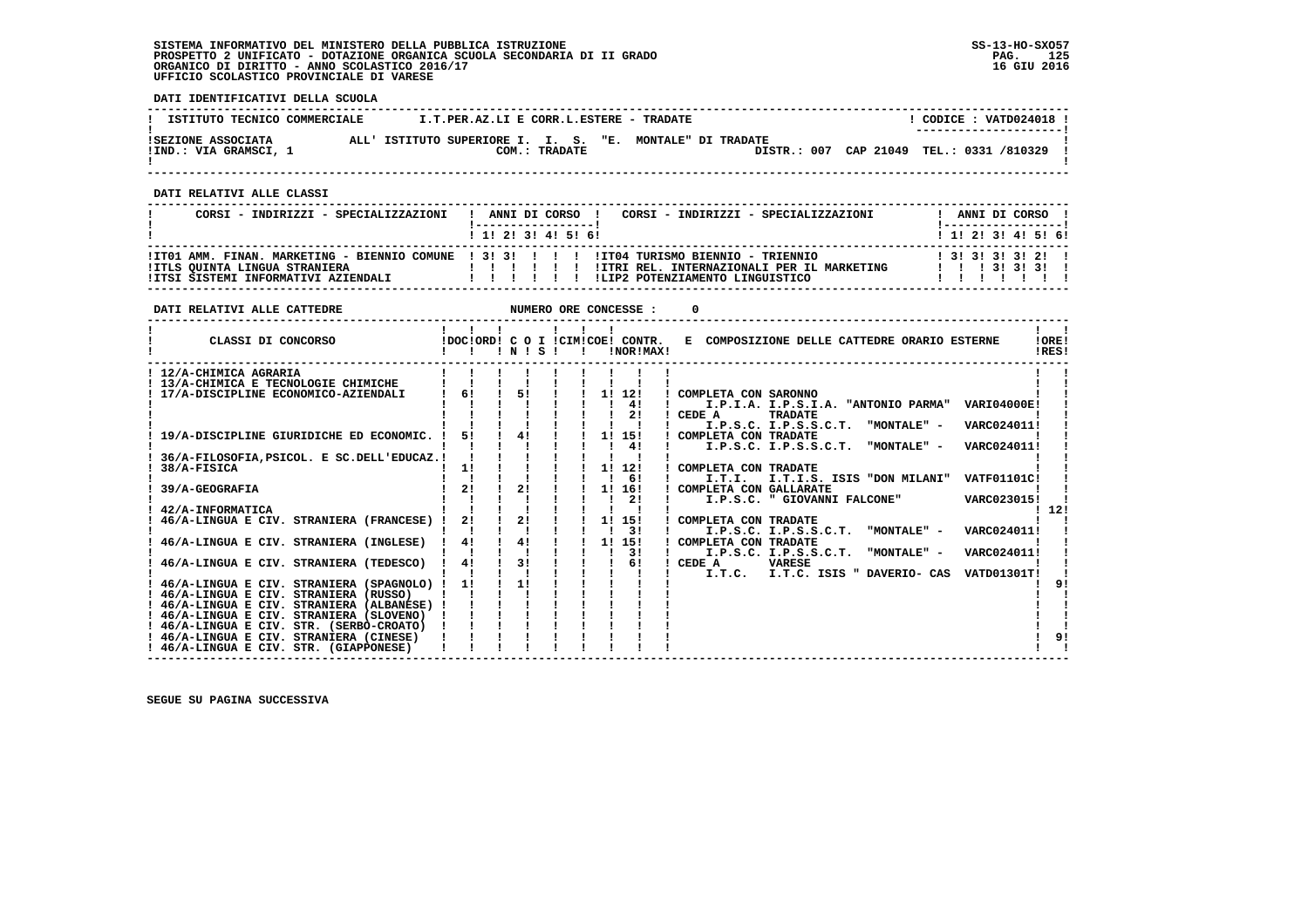**DATI IDENTIFICATIVI DELLA SCUOLA ------------------------------------------------------------------------------------------------------------------------------------**! CODICE : VATD024018 ! **! ISTITUTO TECNICO COMMERCIALE**  $I.T.PER.AZ.LI E CORR.L.ESTERE - TRADATE$  **! ---------------------! !SEZIONE ASSOCIATA ALL' ISTITUTO SUPERIORE I. I. S. "E. MONTALE" DI TRADATE ! !IND.: VIA GRAMSCI, 1 COM.: TRADATE DISTR.: 007 CAP 21049 TEL.: 0331 /810329 !**DISTR.: 007 CAP 21049 TEL.: 0331 /810329 1 - 1  **! ! ------------------------------------------------------------------------------------------------------------------------------------DATI RELATIVI ALLE CATTEDRE NUMERO ORE CONCESSE : 0 ------------------------------------------------------------------------------------------------------------------------------------** $\mathbf{I}$   $\mathbf{I}$  **! ! ! ! ! ! ! ! ! ! CLASSI DI CONCORSO !DOC!ORD! C O I !CIM!COE! CONTR. E COMPOSIZIONE DELLE CATTEDRE ORARIO ESTERNE !ORE! ! ! ! ! N ! S ! ! !NOR!MAX! !RES!IORE!** IRESI  **------------------------------------------------------------------------------------------------------------------------------------ ------------------------------------------------------------------------------------------------------------------------------------ ! 46/A-LINGUA E CIV. STRANIERA (EBRAICO) ! ! ! ! ! ! ! ! ! ! !** $\sim$  1  $\blacksquare$  **! 46/A-LINGUA E CIV. STRANIERA (ARABO) ! ! ! ! ! ! ! ! ! ! ! ! 46/A-LINGUA E CIV. STRANIERA (NEO-GRECO)! ! ! ! ! ! ! ! ! ! !** $\mathbf{I}$   **! 47/A-MATEMATICA ! ! ! ! ! ! ! ! ! ! ! ! 48/A-MATEMATICA APPLICATA ! 5! ! 5! ! ! 1! 9! ! COMPLETA CON VARESE ! ! ! ! ! ! ! ! ! ! 7! ! I.T.C. I.T.C. ISIS " DAVERIO- CAS VATD01301T! ! ! 46/A-LINGUA E CIV. STR. (PORTOGHESE) ! ! ! ! ! ! ! ! ! ! ! ! ! ! ! ! ! ! ! ! ! E CON GALLARATE ! ! ! ! ! ! ! ! ! ! 3! ! I.T.C. I.T.E-L.L. "GADDA-ROSSELL VATD210003! ! ! 49/A-MATEMATICA E FISICA ! ! ! ! ! ! ! ! ! ! !** $\sqrt{1}$  61  **! 50/A-LETTERE IST.ISTR.SECOND. DI II GR. ! 10! ! 9! ! ! ! 6! ! CEDE A TRADATE ! 6! ! ! ! ! ! ! ! ! ! ! I.P.S.C. I.P.S.S.C.T. "MONTALE" - VARC024011! ! ! 60/A-SC.NA.,CH.,GEOG.,MIC. ! ! ! 2! ! ! ! ! ! ! ! ! 61/A-STORIA DELL'ARTE ! 1! ! ! ! ! 1! 16! ! COMPLETA CON TRADATE ! ! ! ! ! ! ! ! ! ! 2! ! L.S. LICEO SCIENTIFICO "CURIE" VAPS120001! ! ! 75/A-DATTILOGRAFIA E STENOGRAFIA ! 1! ! 1! ! ! ! ! ! ! 4! ! 76/A-TRAT.TESTI,CAL.,CONT.ELET.E AP.GES.! ! ! ! ! ! ! 2! ! CEDE A GALLARATE ! ! ! ! ! ! ! ! ! ! ! ! I.T.C. I.T.E-L.L. "GADDA-ROSSELL VATD210003! ! ! \*\* TABELLA C \*\* ! ! ! ! ! ! ! ! ! ! ! ! 3/C-CONV.IN LINGUA STRANIERA (FRANCESE)! ! ! ! ! ! ! ! ! ! ! ! 3/C-CONV.IN LINGUA STRANIERA (INGLESE) ! ! ! ! ! ! ! ! ! ! ! ! 3/C-CONV.IN LINGUA STRANIERA (SPAGNOLO)! ! ! ! ! ! ! ! ! ! !** $\blacksquare$  $\frac{1}{2}$  41  **! 3/C-CONV.IN LINGUA STRANIERA (TEDESCO) ! ! ! ! ! ! ! ! ! ! ! ! 3/C-CONV.IN LINGUA STRANIERA (RUSSO) ! ! ! ! ! ! ! ! ! ! ! ! 3/C-CONV.IN LINGUA STRANIERA (ALBANESE)! ! ! ! ! ! ! ! ! ! ! ! 3/C-CONV.IN LINGUA STRANIERA (SLOVENO) ! ! ! ! ! ! ! ! ! ! ! ! 3/C-CONV.IN LINGUA STR. (SERBO-CROATO) ! ! ! ! ! ! ! ! ! ! ! ! 3/C-CONV.IN LINGUA STRANIERA (CINESE) ! ! ! ! ! ! ! ! ! ! ! ! 3/C-CONV.IN LINGUA STRAN. (GIAPPONESE) ! ! ! ! ! ! ! ! ! ! !** $\mathbf{I}$  **! 3/C-CONV.IN LINGUA STRANIERA (EBRAICO) ! ! ! ! ! ! ! ! ! ! ! ! 3/C-CONV.IN LINGUA STRANIERA (ARABO) ! ! ! ! ! ! ! ! ! ! !**- 1  **------------------------------------------------------------------------------------------------------------------------------------**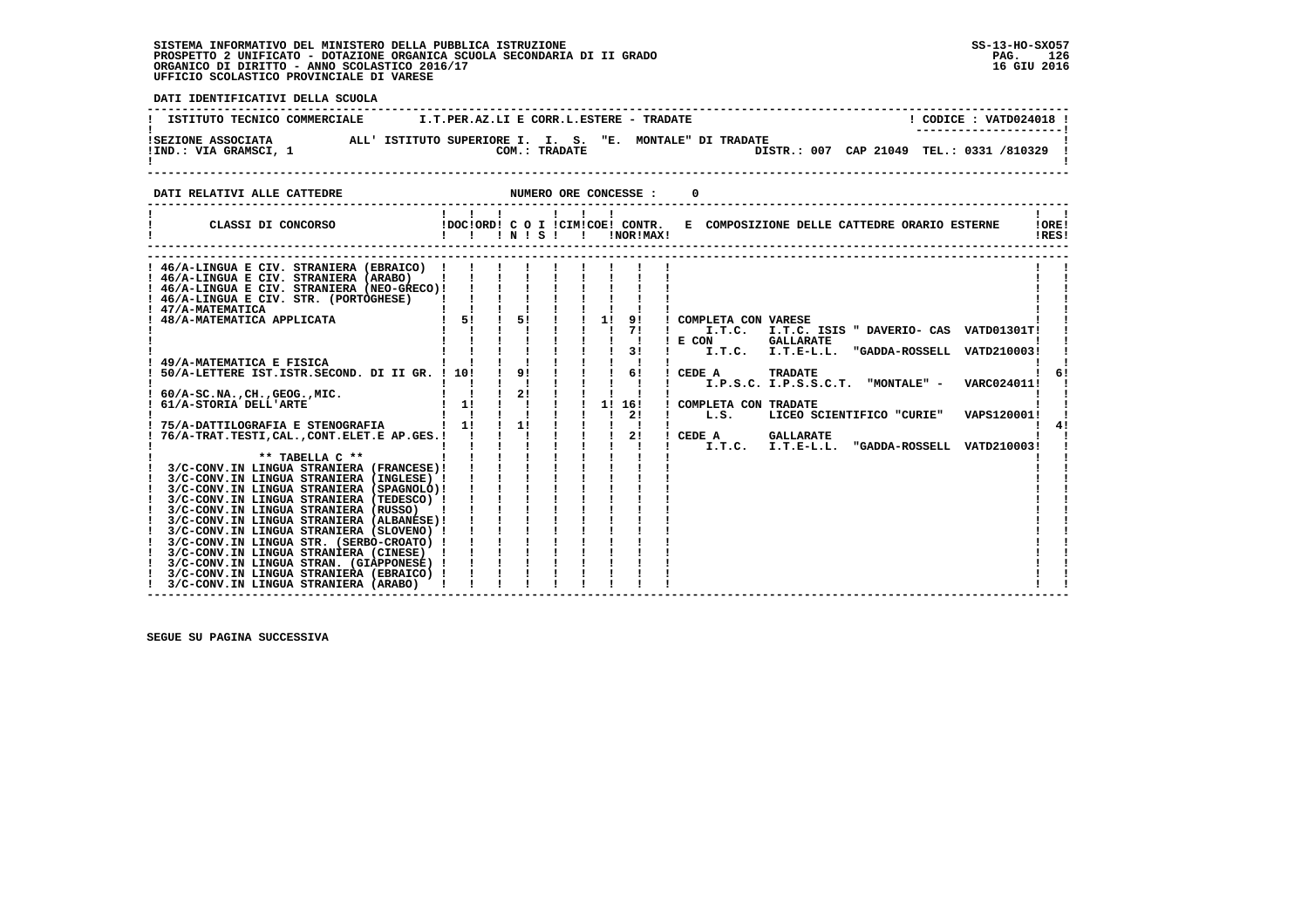**DATI IDENTIFICATIVI DELLA SCUOLA**

| ISTITUTO TECNICO COMMERCIALE                                                                                               | ! CODICE : VATD024018 !<br>I.T.PER.AZ.LI E CORR.L.ESTERE - TRADATE                                                     |                 |
|----------------------------------------------------------------------------------------------------------------------------|------------------------------------------------------------------------------------------------------------------------|-----------------|
| ISEZIONE ASSOCIATA<br>!IND.: VIA GRAMSCI, 1                                                                                | ALL' ISTITUTO SUPERIORE I. I. S. "E. MONTALE" DI TRADATE<br>DISTR.: 007 CAP 21049 TEL.: 0331 /810329<br>COM.: TRADATE  |                 |
| DATI RELATIVI ALLE CATTEDRE                                                                                                | $\Omega$<br>NUMERO ORE CONCESSE :                                                                                      |                 |
| CLASSI DI CONCORSO                                                                                                         | IDOCIORDI C O I ICIMICOEI CONTR.<br>E COMPOSIZIONE DELLE CATTEDRE ORARIO ESTERNE<br>INISI<br>INORIMAXI<br>$\mathbf{r}$ | ! ORE!<br>!RES! |
| 3/C-CONV.IN LINGUA STRAN. (NEO-GRECO)<br>3/C-CONV.IN LINGUA STRAN. (PORTOGHESE) !<br>! 30/C-LAB. DI INFORMATICA GESTIONALE |                                                                                                                        |                 |
| 31/C-LAB. DI INFORMATICA INDUSTRIALE                                                                                       |                                                                                                                        |                 |

 **------------------------------------------------------------------------------------------------------------------------------------**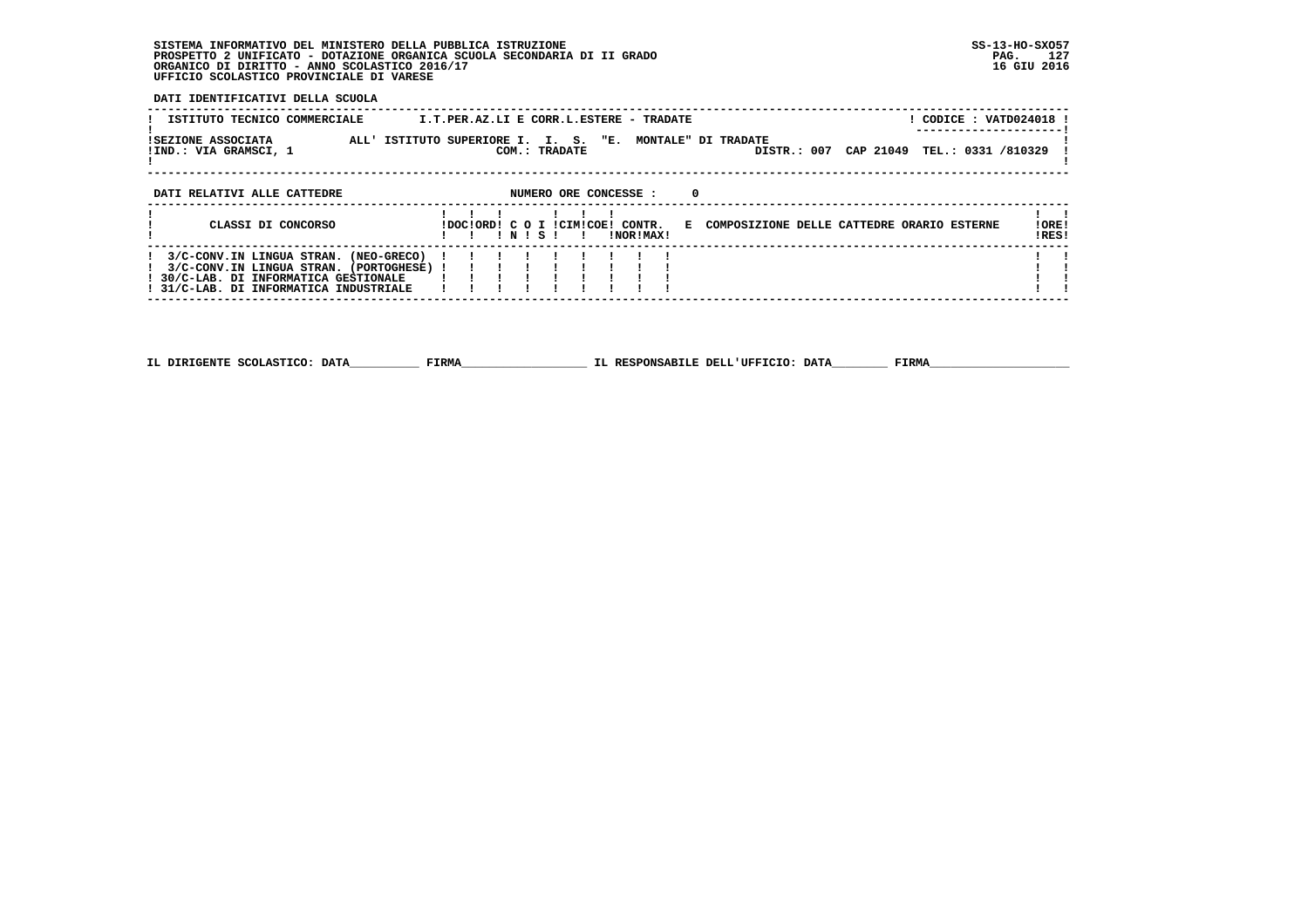**DATI IDENTIFICATIVI DELLA SCUOLA**

|                               |                                                                               |  |             |                    | CODICE: VATD08000G!<br>---------------------- |
|-------------------------------|-------------------------------------------------------------------------------|--|-------------|--------------------|-----------------------------------------------|
| !IND.: VIA ACHILLE GRANDI, N. | ISTITUTO TECNICO COMMERCIALE I. T. C. "GINO ZAPPA" - SARONNO<br>COM.: SARONNO |  | DISTR.: 009 | CAP 21047 TEL.: 02 | /9603166 !                                    |
|                               |                                                                               |  |             |                    |                                               |

 **------------------------------------------------------------------------------------------------------------------------------------**

 **DATI RELATIVI ALLE CLASSI**

| CORSI - INDIRIZZI - SPECIALIZZAZIONI                                                                                                                      | CORSI - INDIRIZZI - SPECIALIZZAZIONI<br>ANNI DI CORSO !<br>: ------------------ <u>!</u>                                                                                                                                                                                                                                             | ANNI DI CORSO !<br>!-----------------                                                       |
|-----------------------------------------------------------------------------------------------------------------------------------------------------------|--------------------------------------------------------------------------------------------------------------------------------------------------------------------------------------------------------------------------------------------------------------------------------------------------------------------------------------|---------------------------------------------------------------------------------------------|
|                                                                                                                                                           | $1$ , 1! 2! 3! 4! 5! 6!                                                                                                                                                                                                                                                                                                              | ! 1! 2! 3! 4! 5! 6!                                                                         |
| $IITCA COSTR. AMB. TERRITORIO - TRIENNIO$ $I I I 2 I 2 I$<br>! ITRI REL. INTERNAZIONALI PER IL MARKETING   ! ! 1! 1! !<br>!LIP2 POTENZIAMENTO LINGUISTICO | ITO1 AMM. FINAN. MARKETING - BIENNIO COMUNE ! 5! 4! ! ! ! ! ITO4 TURISMO BIENNIO - TRIENNIO<br>IT24 COSTR., AMB. E TERRITORIO - BIENNIO COM ! 1! 1! ! ! ! ! !ITAF AMM.NE FINAN. E MARKETING - TRIENNIO<br>!ITLS QUINTA LINGUA STRANIERA<br>!ITSI SISTEMI INFORMATIVI AZIENDALI<br>!LIP4 POTENZIAMENTO ARTISTICO E MUSICALE<br>111111 | 1 3 1 4 1 3 1 3 1 2 1<br>$1 \quad 1 \quad 1 \quad 21 \quad 21 \quad 31 \quad 1$<br>11111111 |

 **DATI RELATIVI ALLE CATTEDRE NUMERO ORE CONCESSE : 4**

| CLASSI DI CONCORSO                                               |    |    | INISI |  |    | !NOR!MAX! | !DOC!ORD! C O I !CIM!COE! CONTR. E COMPOSIZIONE DELLE CATTEDRE ORARIO ESTERNE |                |                                  |                                                 | !ORE!<br>!RES! |  |
|------------------------------------------------------------------|----|----|-------|--|----|-----------|-------------------------------------------------------------------------------|----------------|----------------------------------|-------------------------------------------------|----------------|--|
| 4/A-ARTE DEL TESSUTO, MODA E COSTUME                             |    |    |       |  |    |           |                                                                               |                |                                  |                                                 |                |  |
| 5/A-ARTE DEL VETRO                                               |    |    |       |  |    |           |                                                                               |                |                                  |                                                 |                |  |
| 6/A-ARTE DELLA CERAMICA                                          |    |    |       |  |    |           |                                                                               |                |                                  |                                                 |                |  |
| ! 10/A-ARTE DEI METALLI E DELL'OREFICERIA !                      |    |    |       |  |    |           |                                                                               |                |                                  |                                                 |                |  |
| ! 11/A-ARTE MINERARIA                                            |    |    |       |  |    |           |                                                                               |                |                                  |                                                 |                |  |
| ! 12/A-CHIMICA AGRARIA                                           |    |    |       |  |    |           |                                                                               |                |                                  |                                                 |                |  |
| ! 13/A-CHIMICA E TECNOLOGIE CHIMICHE                             |    |    | 1!    |  |    |           |                                                                               |                |                                  |                                                 |                |  |
| ! 16/A-COSTR., TECNOL. DELLE COST. E DIS. TEC. !                 | 3! |    | 21    |  |    | 71        | CEDE A                                                                        | <b>TRADATE</b> |                                  |                                                 |                |  |
|                                                                  |    |    |       |  |    |           | I.T.I.                                                                        |                |                                  | I.T.I.S. ISIS "DON MILANI" VATF01101C!          |                |  |
|                                                                  |    |    |       |  |    | 6!        | ED A                                                                          | CASTELLANZA    |                                  |                                                 |                |  |
|                                                                  |    |    |       |  |    |           |                                                                               |                | I.T.G. I.T.G. ISIS "FACCHINETTI" | <b>VATL019017!</b>                              |                |  |
| ! 17/A-DISCIPLINE ECONOMICO-AZIENDALI                            | 71 | 81 |       |  |    |           |                                                                               |                |                                  |                                                 |                |  |
| ! 18/A-DISCIP.GEOM. ARCHIT.ARRED.E SCENOT.!                      |    |    |       |  |    |           |                                                                               |                |                                  |                                                 |                |  |
| 19/A-DISCIPLINE GIURIDICHE ED ECONOMIC. !                        | 61 |    | 6!    |  | 11 | 16!       | ! COMPLETA CON SESTO CALENDE                                                  |                |                                  |                                                 |                |  |
|                                                                  |    |    |       |  |    | 2!        |                                                                               |                |                                  | I.P.I.A. IPSIA "DALLA CHIESA" SESTO VARI00901G! |                |  |
| 20/A-DISCIPLINE MECCANICHE E TECNOLOGIA                          |    |    |       |  |    |           |                                                                               |                |                                  |                                                 |                |  |
| ! 21/A-DISCIPLINE PITTORICHE                                     |    |    |       |  |    |           |                                                                               |                |                                  |                                                 |                |  |
| 22/A-DISCIPLINE PLASTICHE<br>! 24/A-DISEGNO E STORIA DEL COSTUME |    |    |       |  |    |           |                                                                               |                |                                  |                                                 |                |  |
| ! 25/A-DISEGNO E STORIA DELL'ARTE                                |    |    |       |  |    |           |                                                                               |                |                                  |                                                 |                |  |
| ! 27/A-DISEGNO TECNICO ED ARTISTICO                              |    |    |       |  |    |           |                                                                               |                |                                  |                                                 |                |  |
| ! 31/A-ED.MUSICALE IST.ISTR.SEC.II GRADO                         |    |    |       |  |    |           |                                                                               |                |                                  |                                                 |                |  |
| ! 34/A-ELETTRONICA                                               |    |    |       |  |    |           |                                                                               |                |                                  |                                                 |                |  |
| ! 35/A-ELETTROTECNICA ED APPLICAZIONI                            |    |    |       |  |    |           |                                                                               |                |                                  |                                                 |                |  |
| ! 36/A-FILOSOFIA, PSICOL. E SC.DELL'EDUCAZ. !                    |    |    |       |  |    |           |                                                                               |                |                                  |                                                 |                |  |
|                                                                  |    |    |       |  |    |           |                                                                               |                |                                  |                                                 |                |  |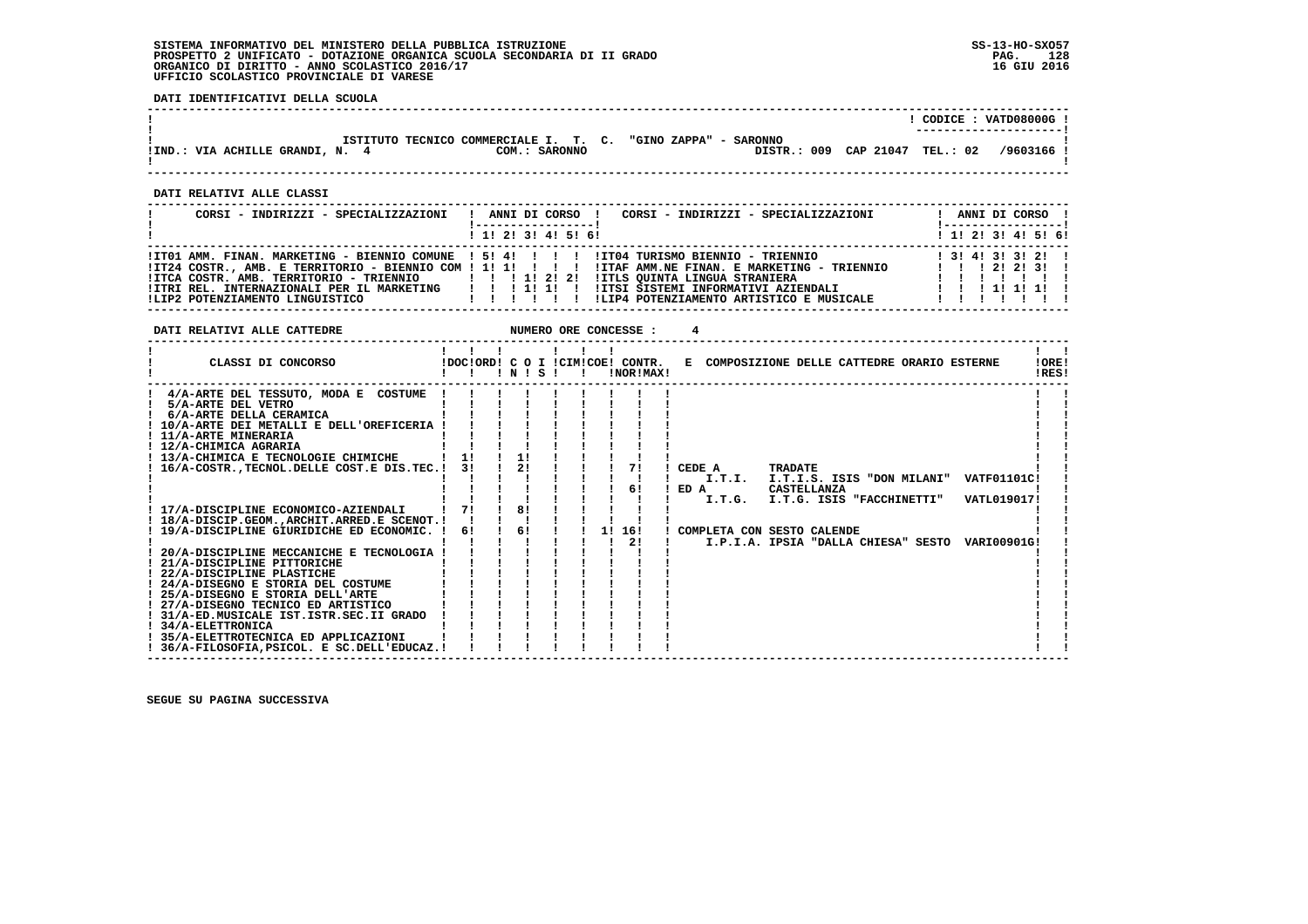:<br>ا

 **DATI IDENTIFICATIVI DELLA SCUOLA**

| !IND.: VIA ACHILLE GRANDI, N. 4 | ISTITUTO TECNICO COMMERCIALE I. T. C. "GINO ZAPPA" - SARONNO<br>COM.: SARONNO |                       | DISTR.: 009 CAP 21047 TEL.: 02 /9603166 ! | CODICE: VATD08000G! |  |
|---------------------------------|-------------------------------------------------------------------------------|-----------------------|-------------------------------------------|---------------------|--|
| DATI RELATIVI ALLE CATTEDRE     |                                                                               | NUMERO ORE CONCESSE : |                                           |                     |  |

| CLASSI DI CONCORSO                                        | !DOC!ORD! C<br>Ι. | $'$ N $'$ S $'$ | O I !CIM!COE! CONTR. |           | !NOR!MAX! |                  | E COMPOSIZIONE DELLE CATTEDRE ORARIO ESTERNE |                    | !ORE!<br>IRES! |
|-----------------------------------------------------------|-------------------|-----------------|----------------------|-----------|-----------|------------------|----------------------------------------------|--------------------|----------------|
| 38/A-FISICA                                               | 11                | 11              |                      | 4!        |           | ! CEDE A         | <b>SARONNO</b>                               |                    |                |
|                                                           | $\mathbf{I}$      |                 |                      |           |           | I.T.I.           | I.T.I.S "RIVA" - SARONNO                     | VATF020006!        |                |
| 39/A-GEOGRAFIA                                            | 1!                | 1!              |                      | 11<br>14! |           |                  | COMPLETA CON BUSTO ARSIZIO                   |                    |                |
|                                                           |                   |                 |                      | 41        |           | I.T.C.           | "E.TOSI"                                     | <b>VATD02000X!</b> |                |
| 42/A-INFORMATICA                                          | 11<br>2!          | 1!<br>21        |                      |           |           |                  |                                              |                    | ! 11!<br>6!    |
| 46/A-LINGUA E CIV. STRANIERA (FRANCESE) !                 | 41                | 71              |                      | 31        |           |                  |                                              |                    |                |
| 46/A-LINGUA E CIV. STRANIERA (INGLESE)                    |                   |                 |                      |           |           | CEDE A<br>I.T.I. | <b>SARONNO</b>                               | VATF020006!        |                |
| 46/A-LINGUA E CIV. STRANIERA (SPAGNOLO) !                 | 21                | 3 <sub>1</sub>  |                      |           |           |                  | I.T.I.S "RIVA" - SARONNO                     |                    | 61             |
| 46/A-LINGUA E CIV. STRANIERA (TEDESCO)                    | 11                | 1!              | 1!                   | 12!       |           |                  | COMPLETA CON BUSTO ARSIZIO                   |                    |                |
|                                                           |                   |                 |                      | 4!        |           | L.C.             | LICEO CLASSICO - LICEO LIN                   | <b>VAPC02701R!</b> |                |
|                                                           |                   |                 |                      |           |           | E CON            | <b>SARONNO</b>                               |                    |                |
|                                                           |                   |                 |                      | 3!        |           | L.C.             | LIC. CLASSICO "LEGNANI" -                    | VAPC040006!        |                |
| 46/A-LINGUA E CIV. STRANIERA (RUSSO)                      |                   |                 |                      |           |           |                  |                                              |                    | 31             |
| ! 46/A-LINGUA E CIV. STRANIERA (ALBANESE) !               |                   |                 |                      |           |           |                  |                                              |                    |                |
| ! 46/A-LINGUA E CIV. STRANIERA (SLOVENO)                  |                   |                 |                      |           |           |                  |                                              |                    |                |
| ! 46/A-LINGUA E CIV. STR. (SERBO-CROATO)                  |                   |                 |                      |           |           |                  |                                              |                    |                |
| ! 46/A-LINGUA E CIV. STRANIERA (CINESE)                   |                   |                 |                      |           |           |                  |                                              |                    |                |
| ! 46/A-LINGUA E CIV. STR. (GIAPPONESE)                    |                   |                 |                      |           |           |                  |                                              |                    |                |
| ! 46/A-LINGUA E CIV. STRANIERA (EBRAICO)                  |                   |                 |                      |           |           |                  |                                              |                    |                |
| ! 46/A-LINGUA E CIV. STRANIERA (ARABO)                    |                   |                 |                      |           |           |                  |                                              |                    |                |
| ! 46/A-LINGUA E CIV. STRANIERA (NEO-GRECO)!               |                   |                 |                      |           |           |                  |                                              |                    |                |
| 46/A-LINGUA E CIV. STR. (PORTOGHESE)                      |                   |                 |                      |           |           |                  |                                              |                    |                |
| ! 47/A-MATEMATICA                                         | 2!                | 2!<br>6!        |                      |           |           |                  |                                              |                    |                |
| ! 48/A-MATEMATICA APPLICATA<br>! 49/A-MATEMATICA E FISICA | 41                |                 |                      |           |           |                  |                                              |                    |                |
| ! 50/A-LETTERE IST.ISTR.SECOND. DI II GR. !               | 12!               | 1, 131          |                      |           |           |                  |                                              |                    | 12!            |
| ! 54/A-MINERALOGIA E GEOLOGIA                             |                   |                 |                      |           |           |                  |                                              |                    |                |
| 58/A-SC.E MEC.AGR.E T.GEST.AZ., FIT., ENT.!               | 1!                | 1!              |                      |           |           |                  |                                              |                    |                |
| $: 60/A-SC.NA.$ , $CH.$ , $GEOG.$ , $MIC.$                | 3!                | 4!              |                      |           |           |                  |                                              |                    |                |
| ! 61/A-STORIA DELL'ARTE                                   | 1!                |                 | 11                   | 16!       |           |                  | COMPLETA CON BUSTO ARSIZIO                   |                    |                |
|                                                           |                   |                 |                      | 2!        |           | I.M.             | LICEO SCIENZE UMANE                          | VAPM027011!        |                |
| 65/A-TECNICA FOTOGRAFICA                                  |                   |                 |                      |           |           |                  |                                              |                    |                |
| 69/A-TECNOL.GRAFICHE ED IMPIANTI GRAFICI!                 |                   |                 |                      |           |           |                  |                                              |                    |                |
| ! 71/A-TECNOLOGIE E DISEGNO TECNICO                       |                   |                 |                      |           |           |                  |                                              |                    |                |

 **------------------------------------------------------------------------------------------------------------------------------------**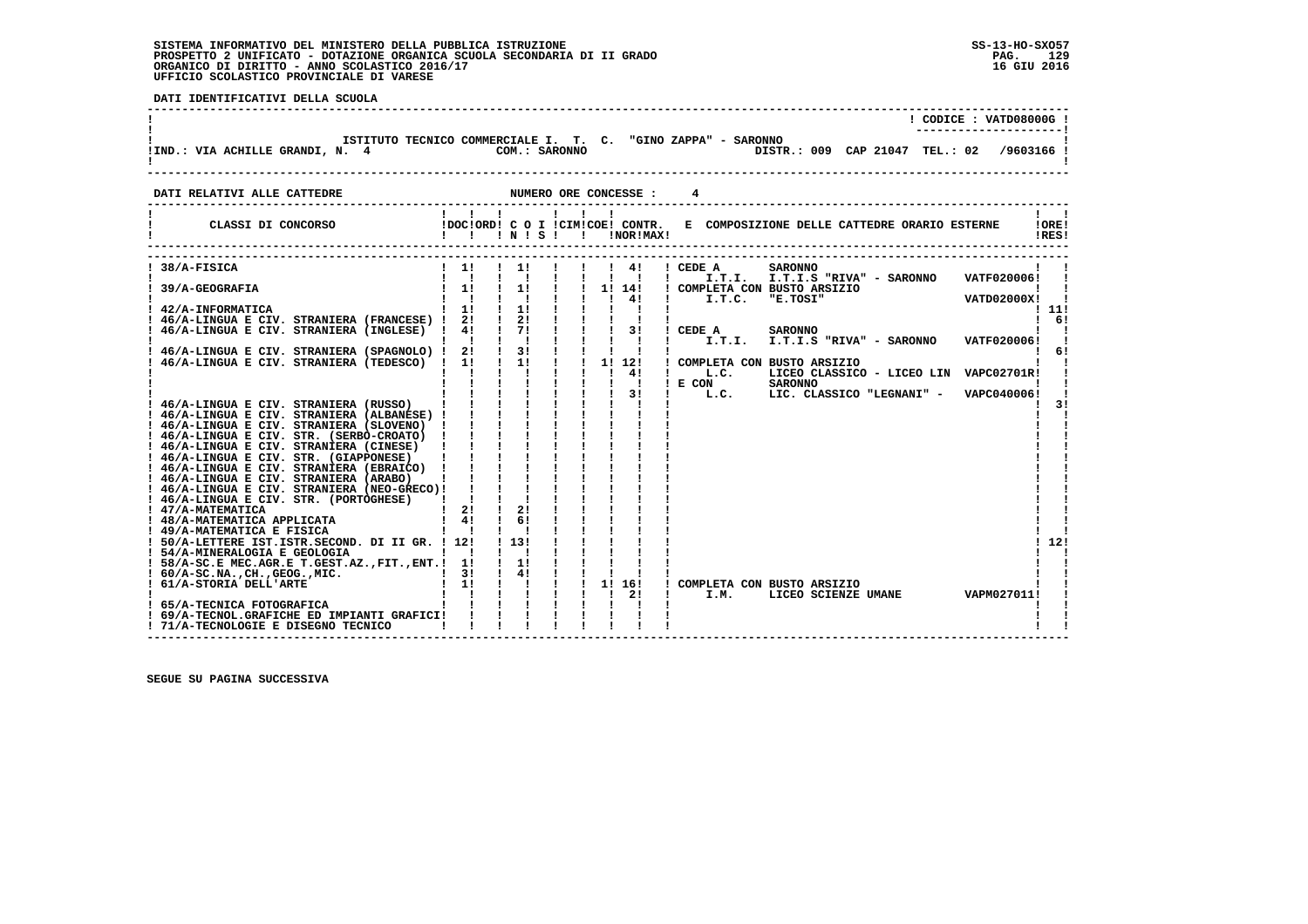PAG. 130 16 GIU 2016

 $\overline{\phantom{a}}$ 

 $\mathbf{I}$  $\blacksquare$  $\blacksquare$  $\mathbf{I}$  $\blacksquare$  $\mathbf{I}$   $\mathbf{I}$ 

 $\blacksquare$  $\blacksquare$  $\frac{1}{2}$  $111$  $1 - 1$  $\mathbf{I}$  $\overline{1}$  21  $1 \quad 1$  $\mathbf{I}$ 

 $\blacksquare$ 

|  | DATI IDENTIFICATIVI DELLA SCUOLA |  |  |
|--|----------------------------------|--|--|
|  |                                  |  |  |

|                                                                                                                                  |                    |  |                              |  |                                  | ! CODICE : VATD08000G !                  |                |
|----------------------------------------------------------------------------------------------------------------------------------|--------------------|--|------------------------------|--|----------------------------------|------------------------------------------|----------------|
| ISTITUTO TECNICO COMMERCIALE I. T. C. "GINO ZAPPA" - SARONNO                                                                     |                    |  |                              |  |                                  |                                          |                |
| DATI RELATIVI ALLE CATTEDRE <b>ALLE CONOUNT ASSESSE : 4</b>                                                                      |                    |  |                              |  |                                  |                                          |                |
| CLASSI DI CONCORSO (DOCIORDI C O I ICIMICOEI CONTR. E COMPOSIZIONE DELLE CATTEDRE ORARIO ESTERNE                                 | 111.11<br>!!!N!S!! |  | !NOR!MAX!                    |  |                                  |                                          | !ORE!<br>!RES! |
|                                                                                                                                  |                    |  |                              |  | I.T.G. I.T.G. ISIS "FACCHINETTI" | VATL019017!                              | - 31           |
|                                                                                                                                  |                    |  | $1 \quad 1 \quad 81 \quad 1$ |  |                                  | I.P.S.C. " GIOVANNI FALCONE" VARC023015! | 41             |
| $***$ TABELLA $C***$<br>$3/C$ -CONV.IN LINGUA STRANIERA (FRANCESE)! ! ! ! ! !<br>3/C-CONV.IN LINGUA STRANIERA (INGLESE) !        |                    |  |                              |  |                                  |                                          |                |
| 3/C-CONV.IN LINGUA STRANIERA (SPAGNOLO)!<br>3/C-CONV.IN LINGUA STRANIERA (TEDESCO) !<br>3/C-CONV.IN LINGUA STRANIERA (RUSSO) !   |                    |  |                              |  |                                  |                                          |                |
| 3/C-CONV.IN LINGUA STRANIERA (ALBANESE)!<br>3/C-CONV.IN LINGUA STRANIERA (SLOVENO) !<br>3/C-CONV.IN LINGUA STR. (SERBO-CROATO) ! |                    |  |                              |  |                                  |                                          |                |

 **! 3/C-CONV.IN LINGUA STRANIERA (CINESE) ! ! ! ! ! ! ! ! ! ! ! ! 3/C-CONV.IN LINGUA STRAN. (GIAPPONESE) ! ! ! ! ! ! ! ! ! ! ! ! 3/C-CONV.IN LINGUA STRANIERA (EBRAICO) ! ! ! ! ! ! ! ! ! ! ! ! 3/C-CONV.IN LINGUA STRANIERA (ARABO) ! ! ! ! ! ! ! ! ! ! ! ! 3/C-CONV.IN LINGUA STRAN. (NEO-GRECO) ! ! ! ! ! ! ! ! ! ! ! ! 3/C-CONV.IN LINGUA STRAN. (PORTOGHESE) ! ! ! ! ! ! ! ! ! ! !**

 **! 7/C-ESERCITAZ.DI ABBIGLIAMENTO E MODA ! ! ! ! ! ! ! ! ! ! ! ! 24/C-LAB. CHIMICA E CHIMICA INDUSTRIALE ! ! ! ! ! ! ! 2! ! CEDE A GAZZADA SCHIANNO ! ! ! ! ! ! ! ! ! ! ! ! I.T.I. ITIS - ISIS "KEYNES" - GAZ VATF018017! ! ! 29/C-LAB. DI FISICA E FISICA APPLICATA ! ! ! ! ! ! ! ! ! ! 2! ! 30/C-LAB. DI INFORMATICA GESTIONALE ! 1! 1! ! ! ! ! ! ! ! 11! ! - DI CUI UFFICIO TECNICO ! ! 1! ! ! ! ! ! ! ! ! ! 31/C-LAB. DI INFORMATICA INDUSTRIALE ! ! ! ! ! ! ! ! ! ! ! ! 32/C-LAB. MECCANICO-TECNOLOGICO ! ! ! ! ! ! ! ! ! ! 2! ! 33/C-LABORATORIO DI OREFICERIA ! ! ! ! ! ! ! ! ! ! !**

 **! 34/C-LAB.DI PROGET. TECNICA PER CERAMICA! ! ! ! ! ! ! ! ! ! ! ! 40/C-LAB. PER LE INDUSTRIE CERAMICHE ! ! ! ! ! ! ! ! ! ! !**

 **------------------------------------------------------------------------------------------------------------------------------------**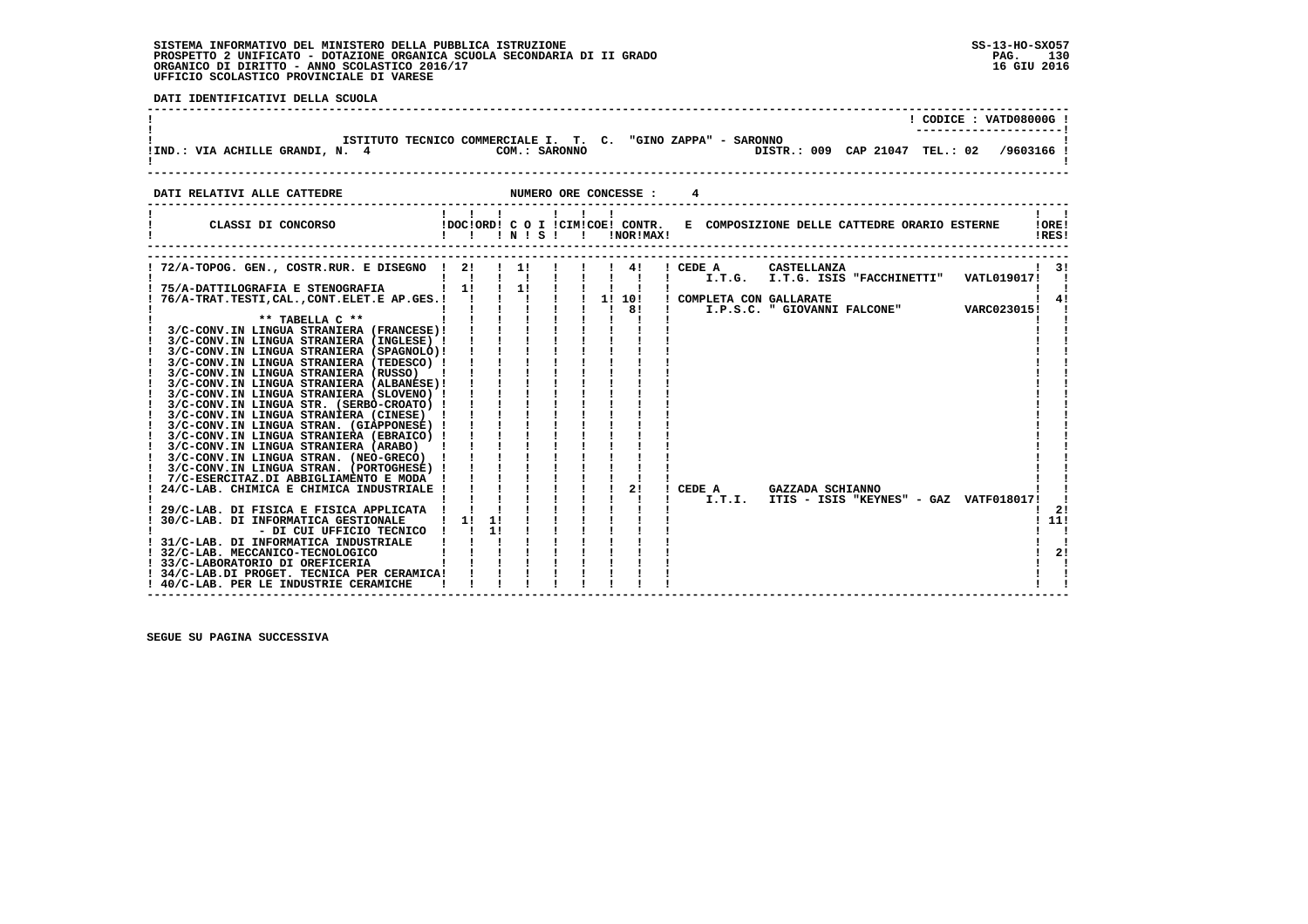$\blacksquare$  $\blacksquare$  $\mathbf{I}$  $\blacksquare$  $\overline{\phantom{a}}$  $\mathbf{I}$  $\blacksquare$  $\blacksquare$ i i

 **DATI IDENTIFICATIVI DELLA SCUOLA**

|                                                                                                                                                                                                                                                                                                                                    |         |  |       |               |                |                                               |                |                                              |  |  | CODICE: VATD08000G!                       |
|------------------------------------------------------------------------------------------------------------------------------------------------------------------------------------------------------------------------------------------------------------------------------------------------------------------------------------|---------|--|-------|---------------|----------------|-----------------------------------------------|----------------|----------------------------------------------|--|--|-------------------------------------------|
| ISTITUTO TECNICO COMMERCIALE I. T. C. "GINO ZAPPA" - SARONNO<br>IND.: VIA ACHILLE GRANDI, N. 4                                                                                                                                                                                                                                     |         |  |       | COM.: SARONNO |                |                                               |                |                                              |  |  | DISTR.: 009 CAP 21047 TEL.: 02 /9603166 ! |
| DATI RELATIVI ALLE CATTEDRE                                                                                                                                                                                                                                                                                                        |         |  |       |               |                | NUMERO ORE CONCESSE :                         | $\overline{4}$ |                                              |  |  |                                           |
| CLASSI DI CONCORSO                                                                                                                                                                                                                                                                                                                 |         |  | INISI |               | $\blacksquare$ | !DOC!ORD! C O I !CIM!COE! CONTR.<br>!NOR!MAX! |                | E COMPOSIZIONE DELLE CATTEDRE ORARIO ESTERNE |  |  | !ORE!<br>!RES!                            |
| ! 43/C-LAB. EDILIZIA ED ESERCIT.TOPOGRAFIA!<br>** TABELLA D **<br>1/D-ARTE DELLA LAVORAZIONE DEI METALLI !<br>2/D-ARTE OREFIC., LAV. PIETRE DURE, GEMME !<br>3/D-ARTE DEL DISEGNO D'ANIMAZIONE<br>5/D-ARTE TESSIT. E DECORAZ.DEI TESSUTI !<br>6/D-ARTE LAV.DEL VETRO E DELLA VETRATA !<br>8/D-ARTE DECOR E COTTURA PROD CERAMICI I | 2!! 2!! |  |       |               |                |                                               |                |                                              |  |  | 110!                                      |

 **! 8/D-ARTE DECOR.E COTTURA PROD.CERAMICI ! ! ! ! ! ! ! ! ! ! ! ! 9/D-ARTE DELLA FORMATURA E FOGGIATURA ! ! ! ! ! ! ! ! ! ! ! ! 10/D-ARTE DELLA FOTOGR.E DELLA CINEMAT. ! ! ! ! ! ! ! ! ! ! ! ! 12/D-ARTE SERIGRAFIA E FOTOINCISIONE ! ! ! ! ! ! ! ! ! ! ! ! 13/D-ARTE TIPOGRAFIA E GRAFICA PUBBLIC. ! ! ! ! ! ! ! ! ! ! ! ! 14/D-ARTE DEL TAGLIO E DELLA CONFEZIONE ! ! ! ! ! ! ! ! ! ! ! ! 16/D-ARTE MODELLIS.,DELL'ARRED.E SCEN. ! ! ! ! ! ! ! ! ! ! ! ! 18/D-ARTE EBANISTERIA,INTAGLIO E INTARS.! ! ! ! ! ! ! ! ! ! ! ! 19/D-ARTE LACCHE, DORATURA E RESTAURO ! ! ! ! ! ! ! ! ! ! ! ! 20/D-ARTE DEL MOSAICO E DEL COMMESSO ! ! ! ! ! ! ! ! ! ! ! ------------------------------------------------------------------------------------------------------------------------------------ IL DIRIGENTE SCOLASTICO: DATA\_\_\_\_\_\_\_\_\_\_ FIRMA\_\_\_\_\_\_\_\_\_\_\_\_\_\_\_\_\_\_ IL RESPONSABILE DELL'UFFICIO: DATA\_\_\_\_\_\_\_\_ FIRMA\_\_\_\_\_\_\_\_\_\_\_\_\_\_\_\_\_\_\_\_**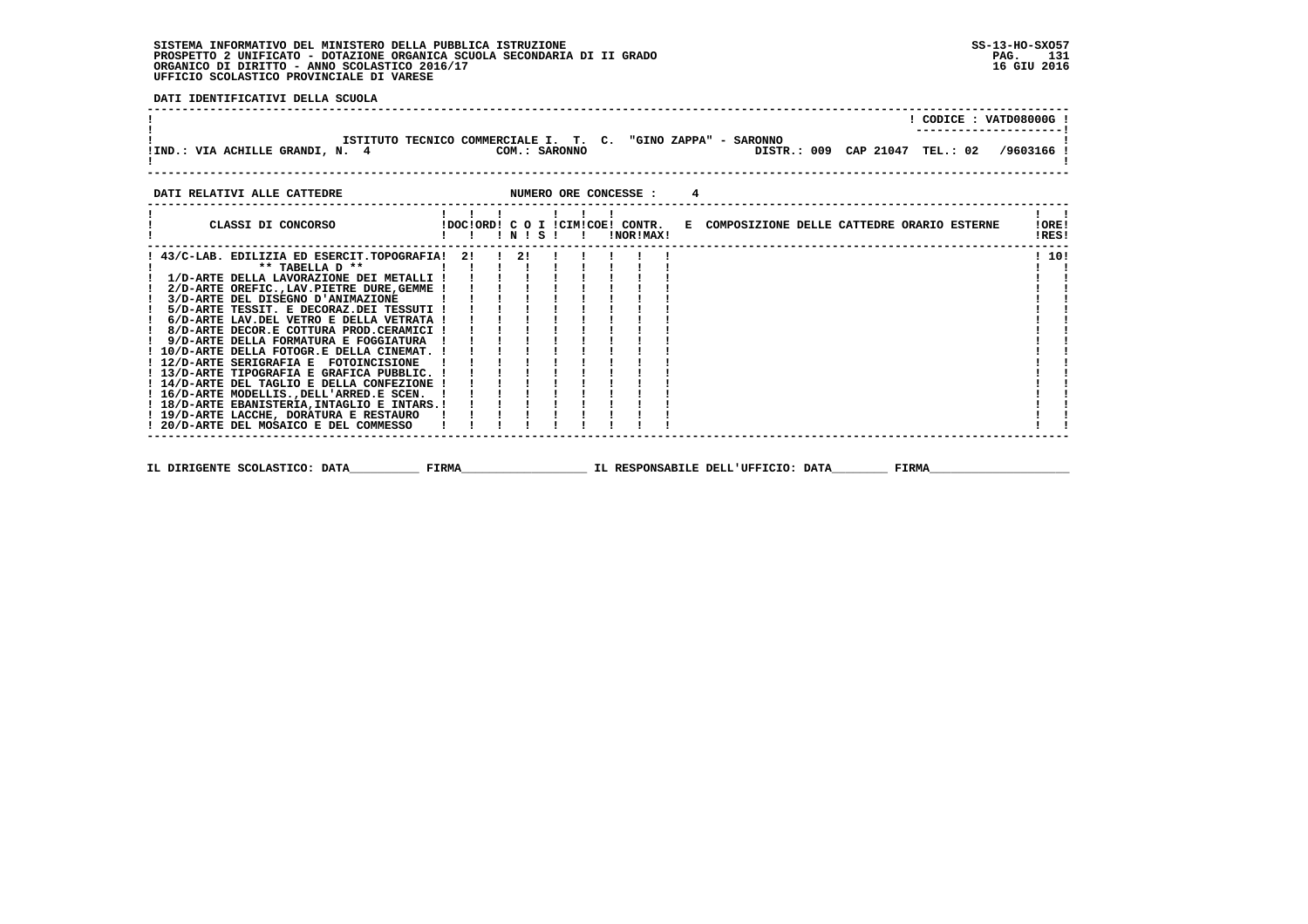**DATI IDENTIFICATIVI DELLA SCUOLA**

|                           |                                                               |                                                                          | CODICE: VATD210003 !<br>---------------------- |
|---------------------------|---------------------------------------------------------------|--------------------------------------------------------------------------|------------------------------------------------|
| !IND.: VIA DE ALBERTIS, 3 | ISTITUTO TECNICO COMMERCIALE I. T. E-L. L.<br>COM.: GALLARATE | "GADDA-ROSSELLI" - GALLARATE<br>DISTR.: 006 CAP 21013 TEL.: 0331 /779592 |                                                |
|                           |                                                               |                                                                          |                                                |

 **------------------------------------------------------------------------------------------------------------------------------------**

 **DATI RELATIVI ALLE CLASSI**

| CORSI - INDIRIZZI - SPECIALIZZAZIONI                                                                                 | CORSI - INDIRIZZI - SPECIALIZZAZIONI<br>ANNI DI CORSO !                                                                                                                                        | ANNI DI CORSO !                                                     |
|----------------------------------------------------------------------------------------------------------------------|------------------------------------------------------------------------------------------------------------------------------------------------------------------------------------------------|---------------------------------------------------------------------|
|                                                                                                                      | 1 1 1 2 1 3 1 4 1 5 1 6 1                                                                                                                                                                      | ! 1! 2! 3! 4! 5! 6!                                                 |
| !ITAF AMM.NE FINAN. E MARKETING - TRIENNIO<br>!ITSI SISTEMI INFORMATIVI AZIENDALI<br>!LIP2 POTENZIAMENTO LINGUISTICO | ITO1 AMM. FINAN. MARKETING - BIENNIO COMUNE ! 5! 4! ! ! ! ! ITO4 TURISMO BIENNIO - TRIENNIO<br>1 1 1 2 1 3 1 2 1<br>IITRI REL. INTERNAZIONALI PER IL MARKETING<br>ILI04 LINGUISTICO<br>1111111 | 1 4 1 4 1 4 1 3 1 3 1<br>1 1 1 1 1 1 1 1 1<br>1 4 1 4 1 4 1 4 1 3 1 |

| DATI RELATIVI ALLE CATTEDRE                     |                |                 | NUMERO ORE CONCESSE : |                                               |        |                                              |                      |                            |  |                                        |                |
|-------------------------------------------------|----------------|-----------------|-----------------------|-----------------------------------------------|--------|----------------------------------------------|----------------------|----------------------------|--|----------------------------------------|----------------|
| CLASSI DI CONCORSO                              |                | INISI           |                       | IDOCIORD! C O I ICIMICOE! CONTR.<br>!NOR!MAX! |        | E COMPOSIZIONE DELLE CATTEDRE ORARIO ESTERNE |                      |                            |  |                                        | !ORE!<br>!RES! |
| ! 12/A-CHIMICA AGRARIA                          |                |                 |                       |                                               |        |                                              |                      |                            |  |                                        |                |
| ! 13/A-CHIMICA E TECNOLOGIE CHIMICHE            |                |                 |                       |                                               |        |                                              |                      |                            |  |                                        |                |
| ! 17/A-DISCIPLINE ECONOMICO-AZIENDALI           | 71             | 81              |                       |                                               |        |                                              |                      |                            |  |                                        | 71             |
| ! 19/A-DISCIPLINE GIURIDICHE ED ECONOMIC. !     | 61             | 71              |                       |                                               |        |                                              |                      |                            |  |                                        |                |
| ! 24/A-DISEGNO E STORIA DEL COSTUME             |                |                 |                       |                                               |        |                                              |                      |                            |  |                                        |                |
| 25/A-DISEGNO E STORIA DELL'ARTE                 |                |                 |                       |                                               |        |                                              |                      |                            |  |                                        |                |
| ! 36/A-FILOSOFIA, PSICOL. E SC.DELL'EDUCAZ.!    | -11            | 1!              |                       |                                               |        |                                              |                      |                            |  |                                        |                |
| ! 37/A-FILOSOFIA E STORIA                       |                |                 |                       |                                               |        |                                              |                      |                            |  |                                        |                |
| $1.38/A-FISICA$                                 | 1!             | 1!              |                       |                                               |        |                                              |                      |                            |  |                                        |                |
| <b>39/A-GEOGRAFIA</b>                           | 2 <sub>1</sub> | 31              |                       |                                               |        |                                              |                      |                            |  |                                        | 14!            |
| ! 42/A-INFORMATICA                              | 11             | 11              |                       |                                               |        |                                              |                      |                            |  |                                        | 5!             |
| ! 46/A-LINGUA E CIV. STRANIERA (FRANCESE) !     | 4!             | 5!              |                       |                                               |        |                                              |                      |                            |  |                                        | 4!             |
| ! 46/A-LINGUA E CIV. STRANIERA (INGLESE)        | 91             | $\frac{1}{201}$ |                       |                                               |        |                                              |                      |                            |  |                                        |                |
| ! 46/A-LINGUA E CIV. STRANIERA (SPAGNOLO) !     | 3!             | 5!              |                       |                                               |        |                                              |                      |                            |  |                                        | 11!            |
| ! 46/A-LINGUA E CIV. STRANIERA (TEDESCO)        | 4!             | 5!              |                       |                                               |        |                                              |                      |                            |  |                                        | 4!             |
| ! 46/A-LINGUA E CIV. STRANIERA (RUSSO)          |                |                 |                       |                                               |        |                                              |                      |                            |  |                                        |                |
| ! 47/A-MATEMATICA                               | 1!             | 11              |                       |                                               |        |                                              |                      |                            |  |                                        |                |
| ! 48/A-MATEMATICA APPLICATA                     | 71             | 71              |                       | 31                                            | CEDE A |                                              | TRADATE              |                            |  |                                        |                |
|                                                 |                |                 |                       |                                               |        | I.T.C.                                       |                      |                            |  | I.T.PER.AZ.LI E CORR.L.EST VATD024018! |                |
| 49/A-MATEMATICA E FISICA                        | 2!             | 3!              |                       |                                               |        |                                              |                      |                            |  |                                        |                |
| 50/A-LETTERE IST. ISTR. SECOND. DI II GR. ! 17! |                | ! 19!           |                       | 81                                            | CEDE A |                                              | <b>BUSTO ARSIZIO</b> |                            |  |                                        |                |
|                                                 |                |                 |                       |                                               |        | L.A.                                         |                      | L. ART. "CANDIANI" - BUSTO |  | VASL01000A!                            |                |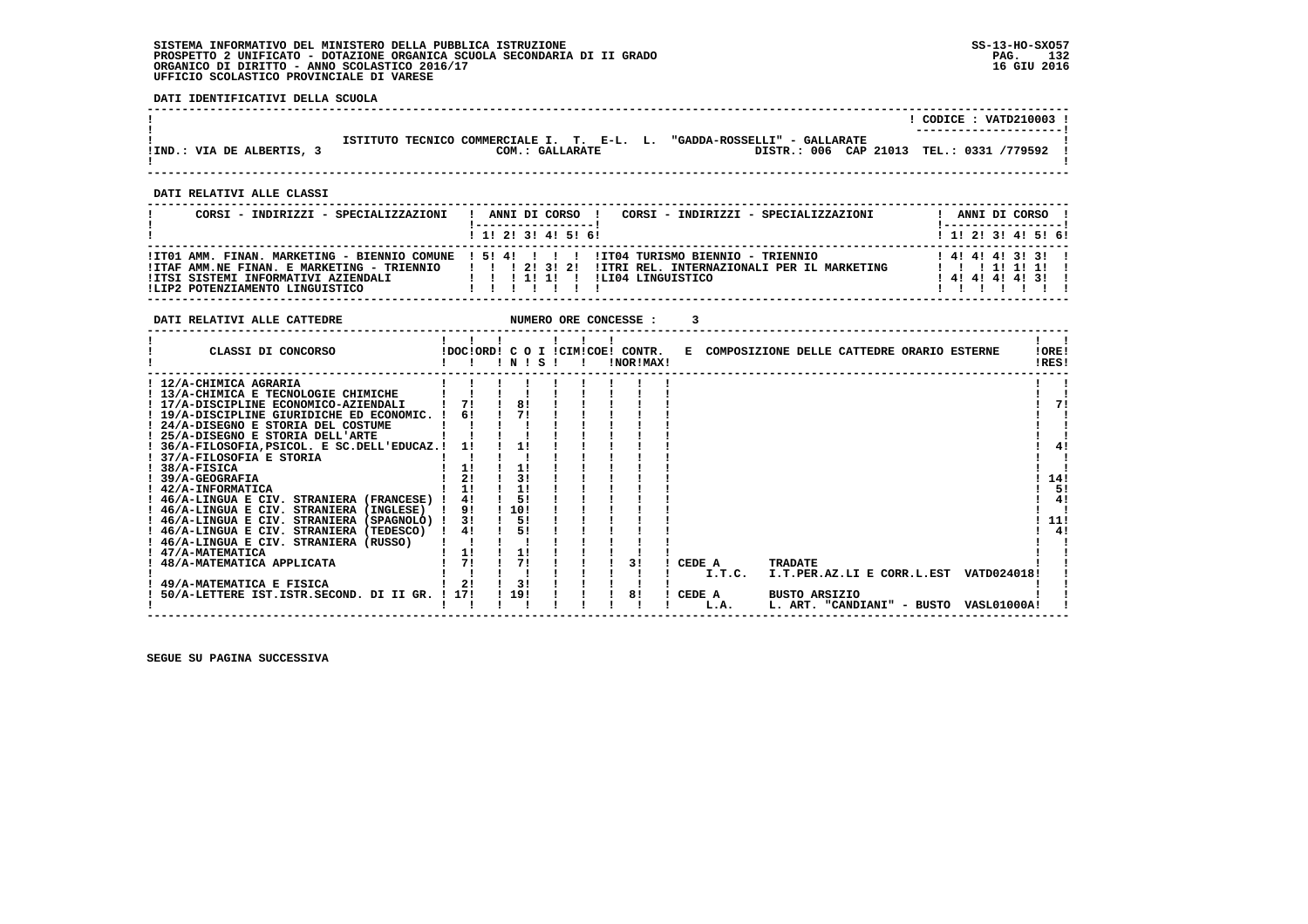**DATI IDENTIFICATIVI DELLA SCUOLA**

|                         |                                                               | CODICE: VATD210003 !                                                     |
|-------------------------|---------------------------------------------------------------|--------------------------------------------------------------------------|
| !IND.: VIA DE ALBERTIS, | ISTITUTO TECNICO COMMERCIALE I. T. E-L. L.<br>COM.: GALLARATE | "GADDA-ROSSELLI" - GALLARATE<br>DISTR.: 006 CAP 21013 TEL.: 0331 /779592 |

| DATI RELATIVI ALLE CATTEDRE                                                        |                      |    |           |  |    | NUMERO ORE CONCESSE :                         |                |                                |                                                                                    |                    |                |
|------------------------------------------------------------------------------------|----------------------|----|-----------|--|----|-----------------------------------------------|----------------|--------------------------------|------------------------------------------------------------------------------------|--------------------|----------------|
| CLASSI DI CONCORSO                                                                 |                      |    | 1 N 1 S 1 |  |    | IDOCIORD! C O I ICIMICOE! CONTR.<br>!NOR!MAX! |                |                                | E COMPOSIZIONE DELLE CATTEDRE ORARIO ESTERNE                                       |                    | !ORE!<br>!RES! |
| 51/A-LETTERE, LATINO NEI LICEI E IST.MAG.!                                         |                      |    |           |  |    | 6!<br>4!                                      | CEDE A<br>ED A | L.C.                           | <b>GALLARATE</b><br>LICEO CLASSICO "GIOVANNI P VAPC00101L!<br><b>BUSTO ARSIZIO</b> |                    | 61             |
| $60/A-SC.NA.$ , $CH.$ , $GEOG.$ , $MIC.$<br>61/A-STORIA DELL'ARTE                  | 4!<br>2 <sub>1</sub> |    | 51<br>21  |  |    | 61                                            | CEDE A         | L.S.                           | LICEO SCIENTIFICO "TOSI" - VAPS01000D!<br><b>GALLARATE</b>                         |                    |                |
| 75/A-DATTILOGRAFIA E STENOGRAFIA                                                   | 11                   |    | 11        |  |    |                                               |                | L.C.                           | LICEO CLASSICO "GIOVANNI P                                                         | <b>VAPC00101L!</b> |                |
| 76/A-TRAT.TESTI, CAL., CONT.ELET.E AP.GES.!<br>** TABELLA C **                     |                      |    |           |  | 11 | 16!<br>21                                     |                | COMPLETA CON TRADATE<br>I.T.C. | I.T.PER.AZ.LI E CORR.L.EST VATD024018!                                             |                    |                |
| 3/C-CONV.IN LINGUA STRANIERA (FRANCESE)!<br>3/C-CONV.IN LINGUA STRANIERA (INGLESE) | 11                   |    | 11        |  | 11 | 11!<br>71                                     |                | L.C.                           | COMPLETA CON BUSTO ARSIZIO<br>LICEO CLASSICO - LICEO LIN VAPC02701R!               |                    |                |
| 3/C-CONV.IN LINGUA STRANIERA (SPAGNOLO)!<br>3/C-CONV.IN LINGUA STRANIERA (TEDESCO) | 11                   |    |           |  | 11 | 13!                                           |                | COMPLETA CON SARONNO           |                                                                                    |                    | 14!            |
| 3/C-CONV.IN LINGUA STRANIERA (RUSSO)<br>30/C-LAB. DI INFORMATICA GESTIONALE        | 11                   | 1! |           |  |    | 51<br>61                                      | CEDE A         | L.C.                           | LIC. CLASSICO "LEGNANI" -<br><b>BUSTO ARSIZIO</b>                                  | VAPC040006!        |                |
| - DI CUI UFFICIO TECNICO<br>31/C-LAB. DI INFORMATICA INDUSTRIALE                   |                      | 1! |           |  |    |                                               |                | I.T.C.                         | "E.TOSI"                                                                           | <b>VATD02000X!</b> |                |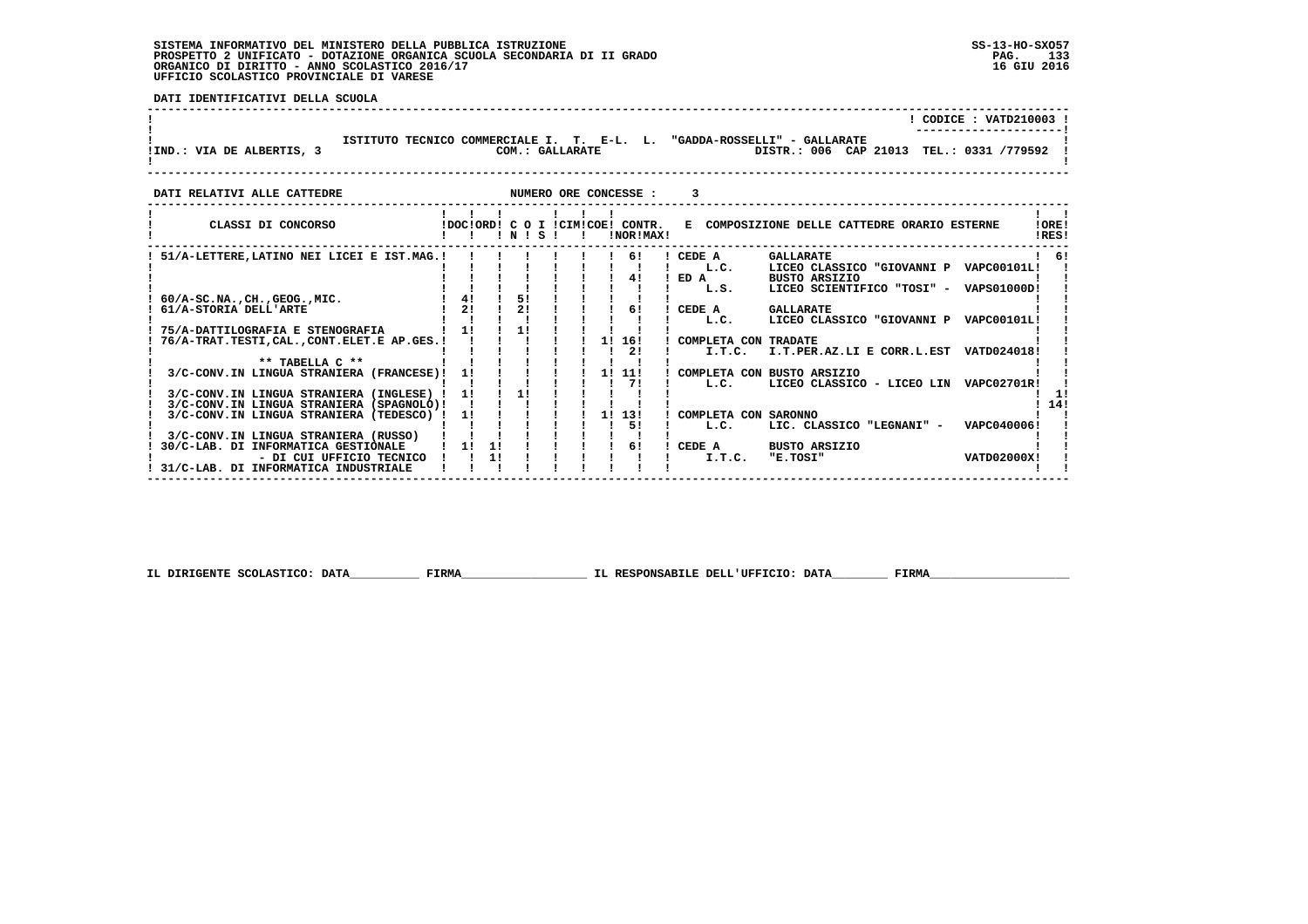**DATI IDENTIFICATIVI DELLA SCUOLA**

| ISTITUTO TECNICO INDUSTRIALE                 | CITTA DI LUINO-CARLO VOLONTE (ELE-INF)                                           | CODICE: VATF00301D !<br>--------------------- |
|----------------------------------------------|----------------------------------------------------------------------------------|-----------------------------------------------|
| ISEZIONE ASSOCIATA<br>!IND.: VIA CERVINIA 54 | ALL' ISTITUTO SUPERIORE CITTA' DI LUINO - CARLO VOLONTE' DI LUINO<br>COM.: LUINO | DISTR.: 001 CAP 21016 TEL.: 0332 /511643      |

 **------------------------------------------------------------------------------------------------------------------------------------**

 **DATI RELATIVI ALLE CLASSI**

| CORSI - INDIRIZZI - SPECIALIZZAZIONI | CORSI - INDIRIZZI - SPECIALIZZAZIONI<br>ANNI DI CORSO !                                                                           |  |  | ANNI DI CORSO !                             |
|--------------------------------------|-----------------------------------------------------------------------------------------------------------------------------------|--|--|---------------------------------------------|
|                                      | ! 1! 2! 3! 4! 5! 6!                                                                                                               |  |  | $1 \; 1 \; 2 \; 3 \; 1 \; 4 \; 5 \; 6 \; 6$ |
| !ITAT AUTOMAZIONE                    | ITI10 ELETTR. ED ELETTROTEC.- BIENNIO COMUNE   2! 2! !   !   ITI3 INFOR. TELECOM. - BIENNIO COMUNE<br>!!!!!!!!!!!!TEC ELETTRONICA |  |  | 12121111                                    |
| !ITIA INFORMATICA                    | $1 \quad 1 \quad 11 \quad 21 \quad 11 \quad 1$                                                                                    |  |  |                                             |

| DATI RELATIVI ALLE CATTEDRE<br>NUMERO ORE CONCESSE :                                                                         |                           |
|------------------------------------------------------------------------------------------------------------------------------|---------------------------|
| CLASSI DI CONCORSO<br>IDOCIORDI C O I ICIMICOE! CONTR.<br>E COMPOSIZIONE DELLE CATTEDRE ORARIO ESTERNE<br>INISI<br>!NOR!MAX! | !ORE!<br>IRES!            |
| ! 12/A-CHIMICA AGRARIA                                                                                                       |                           |
| 11<br>! 13/A-CHIMICA E TECNOLOGIE CHIMICHE<br>11                                                                             | 6!                        |
| ! 16/A-COSTR., TECNOL. DELLE COST. E DIS. TEC. !                                                                             |                           |
| 1!<br>16!<br>! 19/A-DISCIPLINE GIURIDICHE ED ECONOMIC.<br>11<br>COMPLETA CON LUINO                                           |                           |
| 21<br>CITTA DI LUINO-CARLO VOLON VATN003015!<br>I.T.T.                                                                       |                           |
| 31<br>4!<br>34/A-ELETTRONICA                                                                                                 | 41                        |
| 35/A-ELETTROTECNICA ED APPLICAZIONI                                                                                          |                           |
| 11<br>11<br>38/A-FISICA                                                                                                      | 61                        |
| 39/A-GEOGRAFIA                                                                                                               |                           |
| 3!<br>31<br>! 42/A-INFORMATICA                                                                                               | 81                        |
| 21<br>21<br>61<br>LUINO<br>! 46/A-LINGUA E CIV. STRANIERA (INGLESE)<br>CEDE A                                                |                           |
| I.T.T.<br>CITTA DI LUINO-CARLO VOLON                                                                                         | VATN003015!               |
| 31<br>21<br>47/A-MATEMATICA<br>CEDE A<br>41<br>LUINO                                                                         |                           |
| I.T.T.<br>CITTA DI LUINO-CARLO VOLON                                                                                         | VATN003015!               |
| 49/A-MATEMATICA E FISICA                                                                                                     |                           |
| 51<br>31<br>50/A-LETTERE IST.ISTR.SECOND. DI II GR.                                                                          | 21                        |
| 11<br>$60/A-SC.NA.$ , CH., GEOG., MIC.                                                                                       |                           |
| 11<br>11<br>71/A-TECNOLOGIE E DISEGNO TECNICO                                                                                | 61                        |
| ** TABELLA C **                                                                                                              |                           |
| 20/C-ESERCITAZIONI PRATICHE DI OTTICA                                                                                        |                           |
| 24/C-LAB. CHIMICA E CHIMICA INDUSTRIALE                                                                                      |                           |
| 11<br>31<br>11<br>15!<br>26/C-LABORATORIO DI ELETTRONICA<br>11<br>COMPLETA CON GAZZADA SCHIANNO<br>21                        |                           |
| - DI CUI UFFICIO TECNICO<br>I.T.I.<br>ITIS - ISIS "KEYNES"                                                                   | <b>VATF018017!</b><br>GAZ |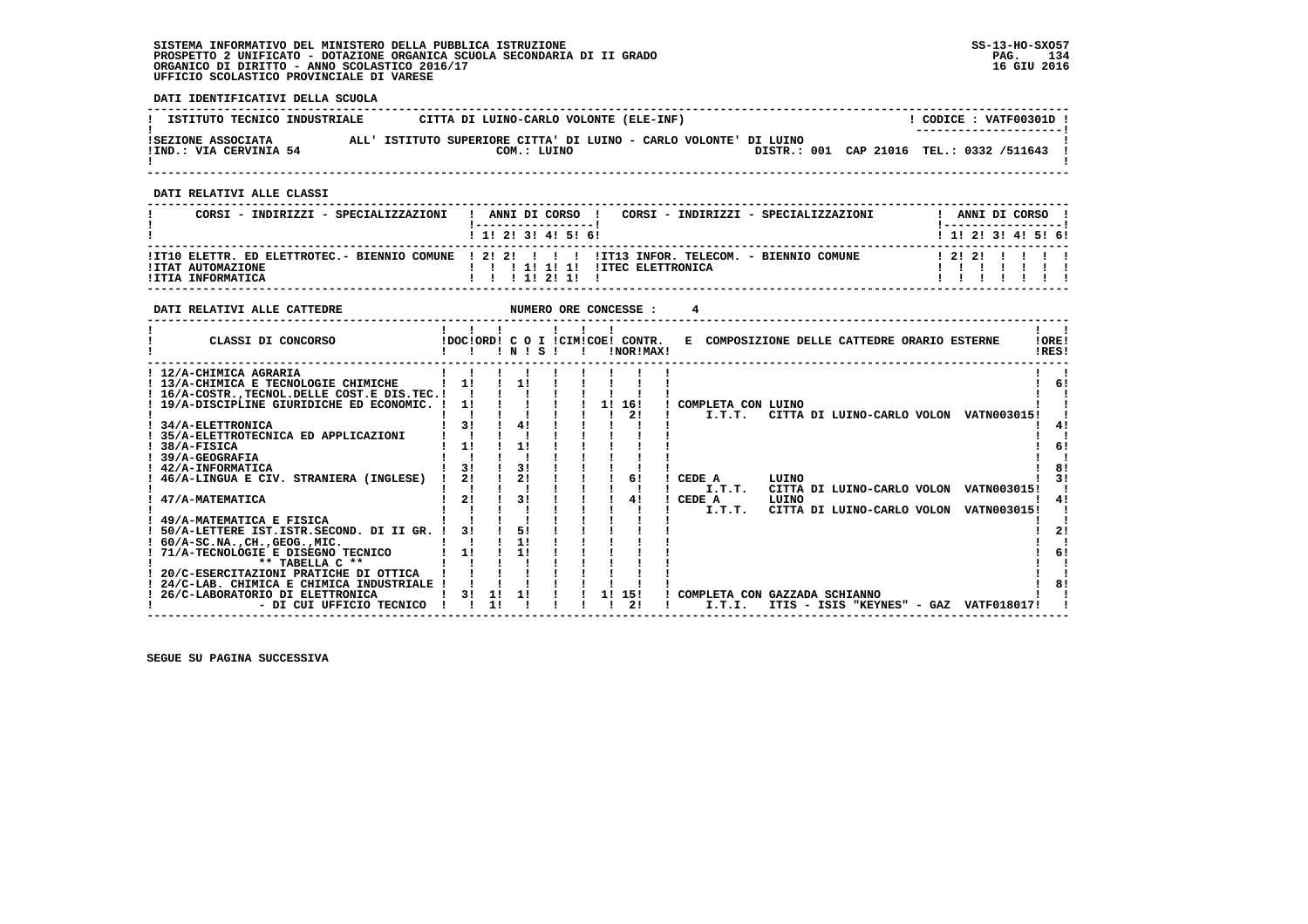**DATI IDENTIFICATIVI DELLA SCUOLA**

| ISTITUTO TECNICO INDUSTRIALE CITTA DI LUINO-CARLO VOLONTE (ELE-INF)                                                                                                                                                                                                                                                                                                                 | ! CODICE : VATF00301D ! |
|-------------------------------------------------------------------------------------------------------------------------------------------------------------------------------------------------------------------------------------------------------------------------------------------------------------------------------------------------------------------------------------|-------------------------|
| ISEZIONE ASSOCIATA                ALL' ISTITUTO SUPERIORE CITTA' DI LUINO - CARLO VOLONTE' DI LUINO!<br>!IND.: VIA CERVINIA 54<br>COM.: LUINO<br>DISTR.: 001 CAP 21016 TEL.: 0332 /511643                                                                                                                                                                                           |                         |
| NUMERO ORE CONCESSE :<br>DATI RELATIVI ALLE CATTEDRE                                                                                                                                                                                                                                                                                                                                |                         |
| CLASSI DI CONCORSO<br>!DOC!ORD! C O I !CIM!COE! CONTR. E COMPOSIZIONE DELLE CATTEDRE ORARIO ESTERNE<br>INISI I<br>!NOR!MAX!                                                                                                                                                                                                                                                         | !ORE!<br>!RES!          |
| ! 27/C-LABORATORIO DI ELETTROTECNICA<br>! 28/C-LAB.DI FIS.ATOMICA E NUCL. E STRUM.!<br>! 29/C-LAB. DI FISICA E FISICA APPLICATA<br>1 1 1 1 1 1 61<br>! 30/C-LAB. DI INFORMATICA GESTIONALE<br>! CEDE A<br>LUINO<br>I.T.C.G. CITTA DI LUINO-CARLO VOLON VATD003017!<br>$\frac{1}{2}$<br>$\frac{1}{1}$<br>! 31/C-LAB. DI INFORMATICA INDUSTRIALE<br>! 32/C-LAB. MECCANICO-TECNOLOGICO | -81<br>14!<br>! 8!      |
| IL DIRIGENTE SCOLASTICO: DATA FIRMA<br>IL RESPONSABILE DELL'UFFICIO: DATA FIRMA                                                                                                                                                                                                                                                                                                     |                         |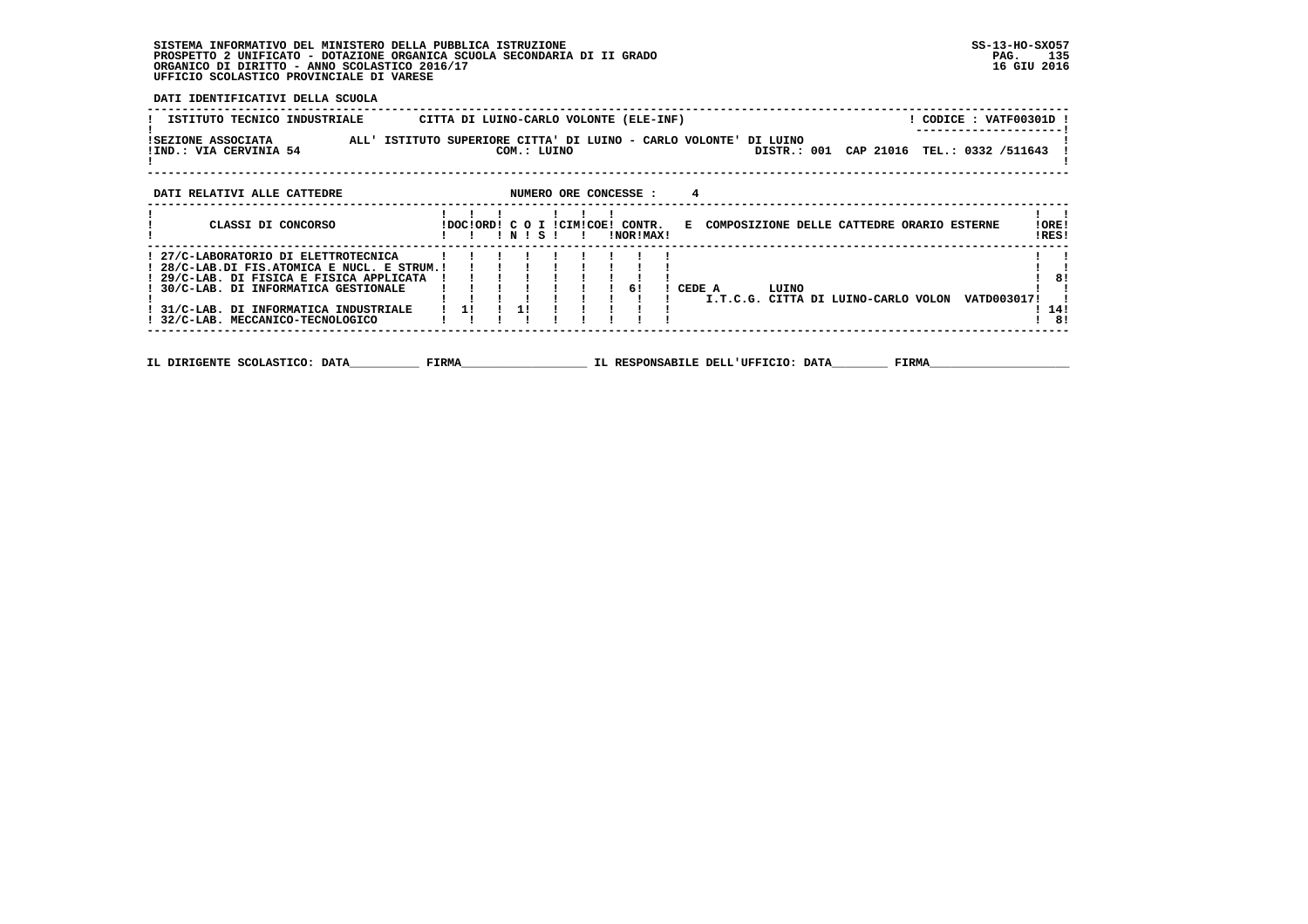**DATI IDENTIFICATIVI DELLA SCUOLA**

| ISTITUTO TECNICO INDUSTRIALE                | ITIS "PONTI"GALLARATE (DIURNO)                                            |  | CODICE: VATF00801L!<br>---------------------- |
|---------------------------------------------|---------------------------------------------------------------------------|--|-----------------------------------------------|
| ISEZIONE ASSOCIATA<br>IIND.: VIA STELVIO 35 | ALL' ISTITUTO SUPERIORE ISIS ANDREA PONTI DI GALLARATE<br>COM.: GALLARATE |  | DISTR.: 006 CAP 21013 TEL.: 0331 / 779831 !   |

 **------------------------------------------------------------------------------------------------------------------------------------**

 **DATI RELATIVI ALLE CLASSI**

| CORSI - INDIRIZZI - SPECIALIZZAZIONI                             |  |  |                     | ANNI DI CORSO ! | CORSI - INDIRIZZI - SPECIALIZZAZIONI         |       |       |              | ANNI DI CORSO !     |  |
|------------------------------------------------------------------|--|--|---------------------|-----------------|----------------------------------------------|-------|-------|--------------|---------------------|--|
|                                                                  |  |  | ! 1! 2! 3! 4! 5! 6! |                 |                                              |       |       |              | ! 1! 2! 3! 4! 5! 6! |  |
| $!I$ TO5 MECC. MECCATRON. ENER. - BIENNIO COMUNE $! 3! 1! 1! 1!$ |  |  |                     |                 | !IT09 TRASPORTI E LOGISTICA - BIENNIO COMUNE |       | 12121 |              |                     |  |
| !IT10 ELETTR. ED ELETTROTEC.- BIENNIO COMUNE ! 1! 1!             |  |  |                     |                 | IIT13 INFOR. TELECOM. - BIENNIO COMUNE       | 12121 |       |              |                     |  |
| !IT16 CHIM. MATER. BIOTECN. - BIENNIO COMUNE ! 2! 2!             |  |  |                     |                 | !ITAT AUTOMAZIONE                            |       |       |              |                     |  |
| !ITBA BIOTECNOLOGIE AMBIENTALI                                   |  |  | 121111              |                 | IITCS COSTRUZIONE DEL MEZZO                  |       |       |              |                     |  |
| !ITCT COSTRUZIONI AERONAUTICHE - OPZIONE                         |  |  | 1 21 21 11          |                 | <b>!ITEC ELETTRONICA</b>                     |       |       | 11111        |                     |  |
| <b>!ITEN ENERGIA</b>                                             |  |  | ! 1! 1! 1!          |                 | <b>!ITET ELETTROTECNICA</b>                  |       |       |              |                     |  |
| !ITIA INFORMATICA                                                |  |  | 1 2 1 2 1 2 1       |                 | IITLG LOGISTICA                              |       |       |              |                     |  |
| !ITLS OUINTA LINGUA STRANIERA                                    |  |  |                     |                 | !ITMM MECCANICA E MECCATRONICA               |       |       | $1$ 1! 1! 1! |                     |  |
| !ITP3 POTENZIAMENTO SCIENTIFICO                                  |  |  |                     |                 | !ITTL TELECOMUNICAZIONI                      |       |       |              |                     |  |
| !LIP2 POTENZIAMENTO LINGUISTICO                                  |  |  |                     |                 | !LIP4 POTENZIAMENTO ARTISTICO E MUSICALE     |       |       |              |                     |  |

| DATI RELATIVI ALLE CATTEDRE                                                                                                                                                                                                                                                                                                                                                                                                                                                                                                                                                |                      |                      |  |     | NUMERO ORE CONCESSE :                         | 13                                                                                                                                                                                                                                                       |                |
|----------------------------------------------------------------------------------------------------------------------------------------------------------------------------------------------------------------------------------------------------------------------------------------------------------------------------------------------------------------------------------------------------------------------------------------------------------------------------------------------------------------------------------------------------------------------------|----------------------|----------------------|--|-----|-----------------------------------------------|----------------------------------------------------------------------------------------------------------------------------------------------------------------------------------------------------------------------------------------------------------|----------------|
| CLASSI DI CONCORSO                                                                                                                                                                                                                                                                                                                                                                                                                                                                                                                                                         |                      | INISI I              |  |     | !DOC!ORD! C O I !CIM!COE! CONTR.<br>INORIMAXI | E COMPOSIZIONE DELLE CATTEDRE ORARIO ESTERNE                                                                                                                                                                                                             | !ORE!<br>!RES! |
| 1/A-AEROTECNICA E COSTRUZ. AERONAUTICHE!<br>4/A-ARTE DEL TESSUTO, MODA E COSTUME<br>5/A-ARTE DEL VETRO<br>6/A-ARTE DELLA CERAMICA<br>! 10/A-ARTE DEI METALLI E DELL'OREFICERIA<br>! 12/A-CHIMICA AGRARIA<br>! 13/A-CHIMICA E TECNOLOGIE CHIMICHE<br>! 14/A-CIRCOL.AEREA TELECOM.AERON.ED ESER.!<br>! 15/A-COSTR. NAVALI E TEORIA DELLA NAVE<br>! 16/A-COSTR., TECNOL. DELLE COST. E DIS. TEC. !<br>! 18/A-DISCIP.GEOM., ARCHIT. ARRED.E SCENOT.!<br>! 19/A-DISCIPLINE GIURIDICHE ED ECONOMIC. !<br>20/A-DISCIPLINE MECCANICHE E TECNOLOGIA<br>! 21/A-DISCIPLINE PITTORICHE | 11<br>41<br>2!<br>61 | 21<br>51<br>2!<br>61 |  | 11. | 31<br>10!<br>41<br>4!                         | ! CEDE A<br><b>SESTO CALENDE</b><br>I.T.I.<br>IST.TECNICO TECNOLOGICO "D VATF00901C!<br>! COMPLETA CON SOMMA LOMBARDO<br>I.T.C.G. ITG - SOMMA L. SEZ. STACC. VATD00801A!<br>E CON<br><b>GALLARATE</b><br>I.P.I.A. IPSIA "PONTI" GALLARATE (D VARI008010! | ! 10!<br>-91   |
| 22/A-DISCIPLINE PLASTICHE<br>! 24/A-DISEGNO E STORIA DEL COSTUME                                                                                                                                                                                                                                                                                                                                                                                                                                                                                                           |                      |                      |  |     |                                               |                                                                                                                                                                                                                                                          |                |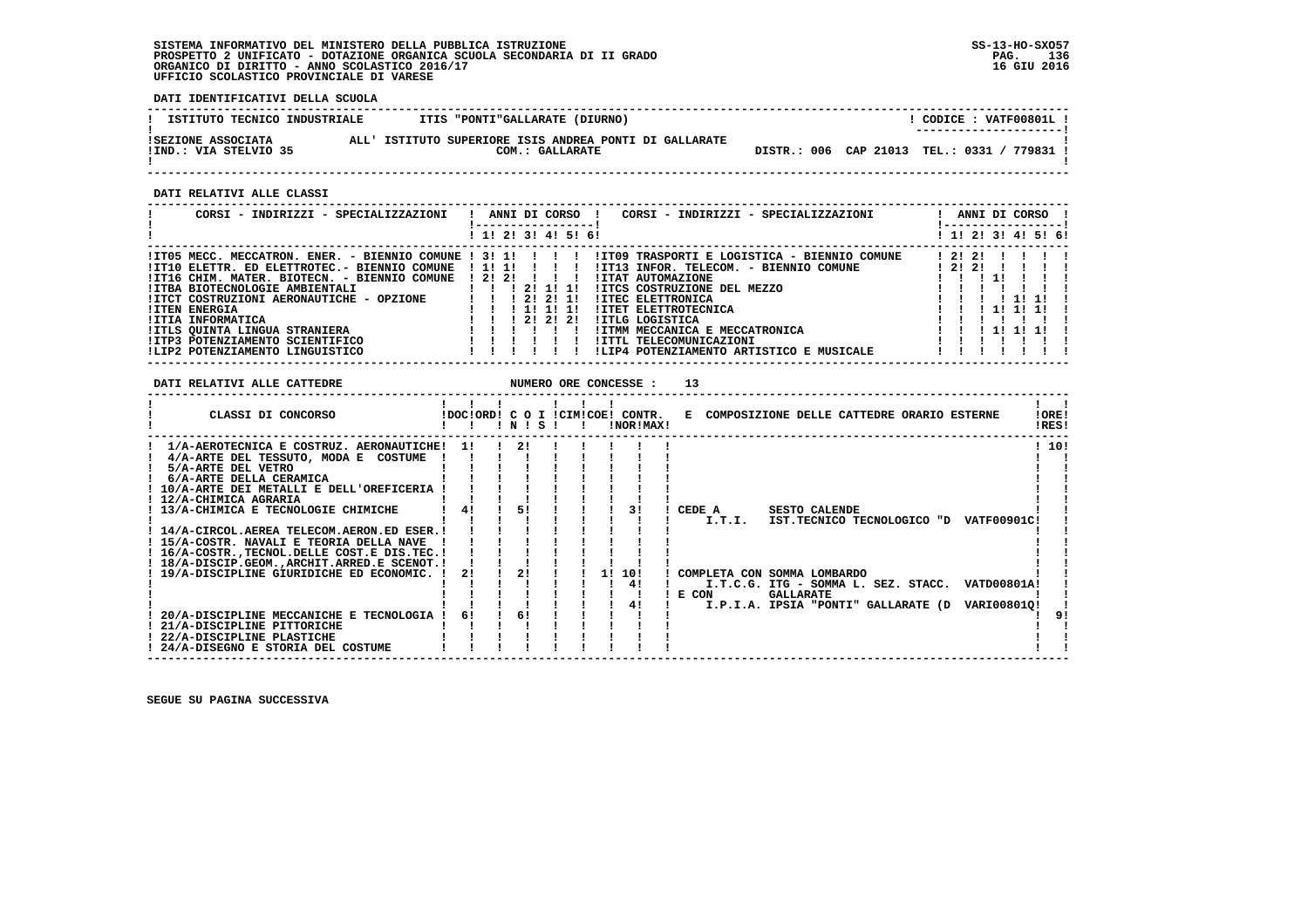**PAC 137** 16 GIU 2016

 **DATI IDENTIFICATIVI DELLA SCUOLA ------------------------------------------------------------------------------------------------------------------------------------**! CODICE: VATF00801L ! **! ISTITUTO TECNICO INDUSTRIALE : ITIS "PONTI"GALLARATE (DIURNO) ! ---------------------! !SEZIONE ASSOCIATA ALL' ISTITUTO SUPERIORE ISIS ANDREA PONTI DI GALLARATE ! !IND.: VIA STELVIO 35 COM.: GALLARATE DISTR.: 006 CAP 21013 TEL.: 0331 / 779831 !** - 1  **! ! ------------------------------------------------------------------------------------------------------------------------------------DATI RELATIVI ALLE CATTEDRE NUMERO ORE CONCESSE : 13 ------------------------------------------------------------------------------------------------------------------------------------** $\mathbf{I}$   $\mathbf{I}$  **! ! ! ! ! ! ! ! ! ! CLASSI DI CONCORSO !DOC!ORD! C O I !CIM!COE! CONTR. E COMPOSIZIONE DELLE CATTEDRE ORARIO ESTERNE !ORE! ! ! ! ! N ! S ! ! !NOR!MAX! !RES!** $100F1$ IRESI  **------------------------------------------------------------------------------------------------------------------------------------ ------------------------------------------------------------------------------------------------------------------------------------** $\mathbf{I}$  and  $\mathbf{I}$ ! 25/A-DISEGNO E STORIA DELL'ARTE | | | | | | | | | | |<br>! 27/A-DISEGNO TECNICO ED ARTISTICO | | | | | | | | | | |<br>! 31/A-EDLETTROALE IST.ISTR.SEC.II GRADO | | | | | | | | | | | | | |<br>! 34/A-ELETTRONICA | | 41 | 31 | | 11 |  $\blacksquare$  $\blacksquare$   **! ! ! ! ! ! ! ! 6! ! I.T.C.G. ITG - SOMMA L. SEZ. STACC. VATD00801A! ! ! 35/A-ELETTROTECNICA ED APPLICAZIONI ! 4! ! 4! ! ! ! ! ! ! 14! ! 38/A-FISICA ! 3! ! 3! ! ! ! 9! ! CEDE A SOMMA LOMBARDO ! ! ! ! ! ! ! ! ! ! ! ! I.T.C.G. ITG - SOMMA L. SEZ. STACC. VATD00801A! ! ! 39/A-GEOGRAFIA ! ! ! ! ! ! 1! 10! ! COMPLETA CON CASTELLANZA ! ! ! ! ! ! ! ! ! ! 8! ! I.T.I. I.T.I.S. "FACCHINETTI" - C VATF019013! ! ! 40/A-IGIENE,ANAT.,FIS.,PAT.GEN.E APP.MA.! ! ! ! ! ! ! ! ! ! ! ! 41/A-IGIENE MENTALE E PSICHIAT.INFANTILE! ! ! ! ! ! ! ! ! ! ! ! 42/A-INFORMATICA ! 3! ! 5! ! ! ! 8! ! CEDE A SESTO CALENDE ! ! ! ! ! ! ! ! ! ! ! ! I.T.I. IST.TECNICO TECNOLOGICO "D VATF00901C! ! ! 46/A-LINGUA E CIV. STRANIERA (INGLESE) ! 5! ! 6! ! ! 1! 9! ! COMPLETA CON GALLARATE ! ! ! ! ! ! ! ! ! ! 9! ! I.P.I.A. IPSIA "PONTI" GALLARATE (D VARI00801Q! ! ! 46/A-LINGUA E CIV. STRANIERA (FRANCESE) ! ! ! ! ! ! ! ! ! ! ! ! 46/A-LINGUA E CIV. STRANIERA (SPAGNOLO) ! ! ! ! ! ! ! ! ! ! ! ! 46/A-LINGUA E CIV. STRANIERA (TEDESCO) ! ! ! ! ! ! ! ! ! ! ! ! 46/A-LINGUA E CIV. STRANIERA (RUSSO) ! ! ! ! ! ! ! ! ! ! ! ! 46/A-LINGUA E CIV. STRANIERA (ALBANESE) ! ! ! ! ! ! ! ! ! ! ! ! 46/A-LINGUA E CIV. STRANIERA (SLOVENO) ! ! ! ! ! ! ! ! ! ! ! ! 46/A-LINGUA E CIV. STR. (SERBO-CROATO) ! ! ! ! ! ! ! ! ! ! ! ! 46/A-LINGUA E CIV. STRANIERA (CINESE) ! ! ! ! ! ! ! ! ! ! ! ! 46/A-LINGUA E CIV. STR. (GIAPPONESE) ! ! ! ! ! ! ! ! ! ! ! ! 46/A-LINGUA E CIV. STRANIERA (EBRAICO) ! ! ! ! ! ! ! ! ! ! ! ! 46/A-LINGUA E CIV. STRANIERA (ARABO) ! ! ! ! ! ! ! ! ! ! ! ! 46/A-LINGUA E CIV. STRANIERA (NEO-GRECO)! ! ! ! ! ! ! ! ! ! ! ! 46/A-LINGUA E CIV. STR. (PORTOGHESE) ! ! ! ! ! ! ! ! ! ! ! ! 47/A-MATEMATICA ! 9! ! 10! ! ! ! ! ! ! 4! ! 48/A-MATEMATICA APPLICATA ! ! ! ! ! ! ! ! ! ! ! ! 49/A-MATEMATICA E FISICA ! ! ! ! ! ! ! ! ! ! !** $41$ - 1  $1, 121$  **! 50/A-LETTERE IST.ISTR.SECOND. DI II GR. ! 12! ! 11! ! 1! ! ! ! ! 12! ! 53/A-METEOROLOGIA AERONAUTICA ED ESERC. ! ! ! ! ! ! ! ! ! ! !** $\overline{\phantom{a}}$  $\mathbf{I}$   $\mathbf{I}$  **! 55/A-NAVIGAZIONE AEREA ED ESERCITAZIONI ! ! ! ! ! ! ! ! ! ! !**

 **------------------------------------------------------------------------------------------------------------------------------------**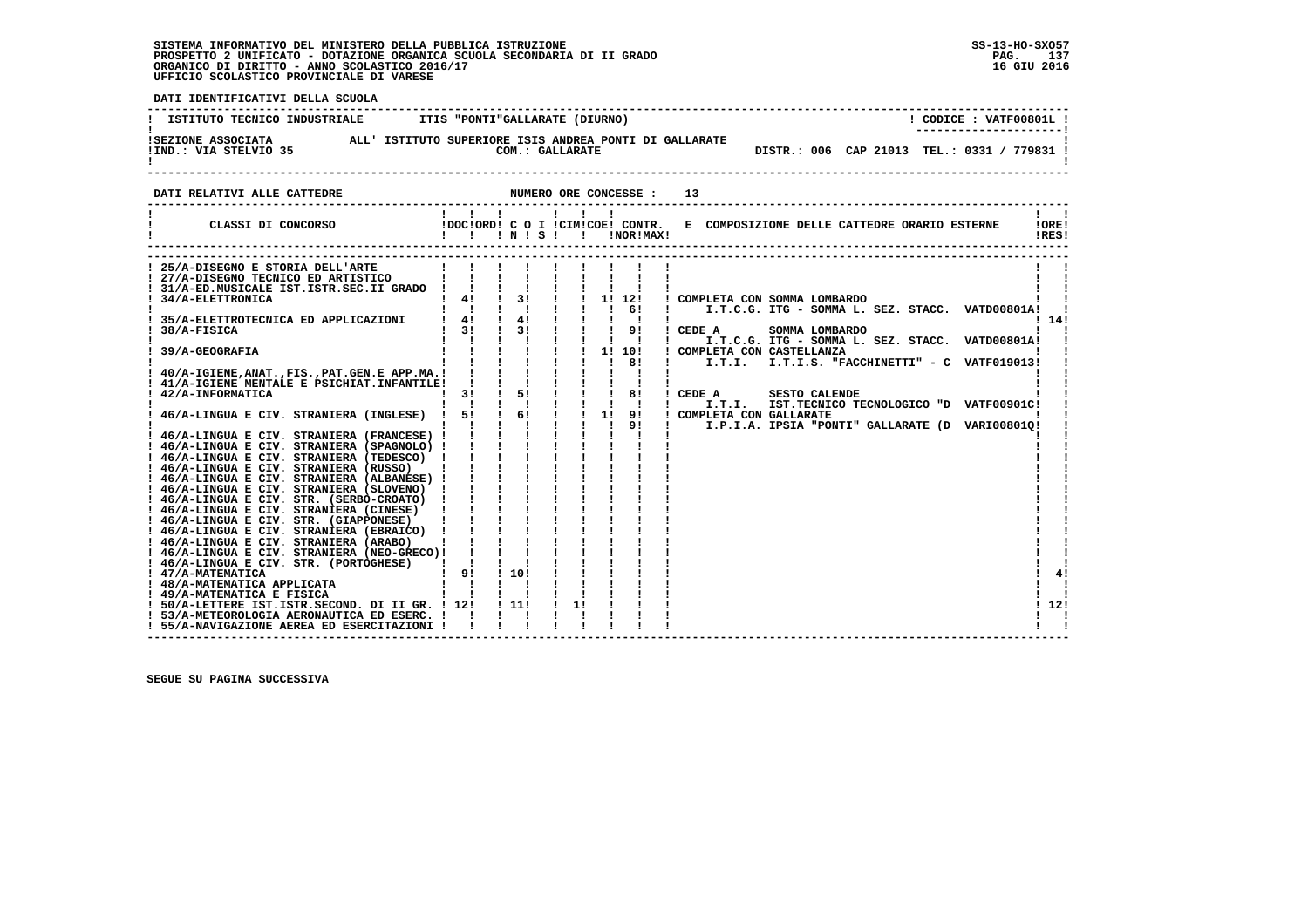**PAG.** 138 16 GIU 2016

 **DATI IDENTIFICATIVI DELLA SCUOLA ------------------------------------------------------------------------------------------------------------------------------------**! CODICE: VATF00801L ! **! ISTITUTO TECNICO INDUSTRIALE : ITIS "PONTI"GALLARATE (DIURNO) ! ---------------------! !SEZIONE ASSOCIATA ALL' ISTITUTO SUPERIORE ISIS ANDREA PONTI DI GALLARATE ! !IND.: VIA STELVIO 35 COM.: GALLARATE DISTR.: 006 CAP 21013 TEL.: 0331 / 779831 ! ! !**- 1  **------------------------------------------------------------------------------------------------------------------------------------DATI RELATIVI ALLE CATTEDRE NUMERO ORE CONCESSE : 13 ------------------------------------------------------------------------------------------------------------------------------------ ! ! ! ! ! ! ! ! ! ! CLASSI DI CONCORSO !DOC!ORD! C O I !CIM!COE! CONTR. E COMPOSIZIONE DELLE CATTEDRE ORARIO ESTERNE !ORE! ! ! ! ! N ! S ! ! !NOR!MAX! !RES! ------------------------------------------------------------------------------------------------------------------------------------ ------------------------------------------------------------------------------------------------------------------------------------** $\mathbf{I}$  and  $\mathbf{I}$  **! 56/A-NAVIGAZ.,ARTE NAV.ED EL.COSTR.NAV. ! ! ! ! ! ! ! ! ! ! ! ! 57/A-SCIENZA DEGLI ALIMENTI ! ! ! ! ! ! ! ! ! ! ! ! 60/A-SC.NA.,CH.,GEOG.,MIC. ! 2! ! 3! ! ! ! 6! ! CEDE A GALLARATE ! ! ! ! ! ! ! ! ! ! ! ! I.P.I.A. IPSIA "PONTI" GALLARATE (D VARI00801Q! ! ! 61/A-STORIA DELL'ARTE ! ! ! ! ! ! ! ! ! ! ! ! 65/A-TECNICA FOTOGRAFICA ! ! ! ! ! ! ! ! ! ! ! ! 69/A-TECNOL.GRAFICHE ED IMPIANTI GRAFICI! ! ! ! ! ! ! ! ! ! ! ! 71/A-TECNOLOGIE E DISEGNO TECNICO ! 3! ! 3! ! ! ! ! ! ! ! ! \*\* TABELLA C \*\* ! ! ! ! ! ! ! ! ! ! ! ! 3/C-CONV.IN LINGUA STRANIERA (FRANCESE)! ! ! ! ! ! ! ! ! ! ! ! 3/C-CONV.IN LINGUA STRANIERA (INGLESE) ! ! ! ! ! ! ! ! ! ! ! ! 3/C-CONV.IN LINGUA STRANIERA (SPAGNOLO)! ! ! ! ! ! ! ! ! ! ! ! 3/C-CONV.IN LINGUA STRANIERA (TEDESCO) ! ! ! ! ! ! ! ! ! ! ! ! 3/C-CONV.IN LINGUA STRANIERA (RUSSO) ! ! ! ! ! ! ! ! ! ! ! ! 3/C-CONV.IN LINGUA STRANIERA (ALBANESE)! ! ! ! ! ! ! ! ! ! ! ! 3/C-CONV.IN LINGUA STRANIERA (SLOVENO) ! ! ! ! ! ! ! ! ! ! ! ! 3/C-CONV.IN LINGUA STR. (SERBO-CROATO) ! ! ! ! ! ! ! ! ! ! ! ! 3/C-CONV.IN LINGUA STRANIERA (CINESE) ! ! ! ! ! ! ! ! ! ! ! ! 3/C-CONV.IN LINGUA STRAN. (GIAPPONESE) ! ! ! ! ! ! ! ! ! ! ! ! 3/C-CONV.IN LINGUA STRANIERA (EBRAICO) ! ! ! ! ! ! ! ! ! ! ! ! 3/C-CONV.IN LINGUA STRANIERA (ARABO) ! ! ! ! ! ! ! ! ! ! ! ! 3/C-CONV.IN LINGUA STRAN. (NEO-GRECO) ! ! ! ! ! ! ! ! ! ! ! ! 3/C-CONV.IN LINGUA STRAN. (PORTOGHESE) ! ! ! ! ! ! ! ! ! ! ! ! 4/C-ESERCITAZIONI AERONAUTICHE ! ! ! ! ! ! ! ! ! ! ! ! 7/C-ESERCITAZ.DI ABBIGLIAMENTO E MODA ! ! ! ! ! ! ! ! ! ! ! ! 8/C-CIRCOLAZIONE AEREA ! ! ! ! ! ! ! ! ! ! ! ! 9/C-ESERCITAZIONI DI COMUNICAZIONI ! ! ! ! ! ! ! ! ! ! ! ! 17/C-ESERC.TEOR.DELLA NAVE E DI COS.NAV.! ! ! ! ! ! ! ! ! ! ! ! 18/C-ESERCITAZIONI NAUTICHE ! ! ! ! ! ! ! ! ! ! ! ! 20/C-ESERCITAZIONI PRATICHE DI OTTICA ! ! ! ! ! ! ! ! ! ! ! ! 23/C-LAB.DI AEROTECN.,COSTR.E TEC.AERON.! ! ! 1! ! ! ! ! ! ! 6!**- 1  $\sqrt{1}$  61  **------------------------------------------------------------------------------------------------------------------------------------**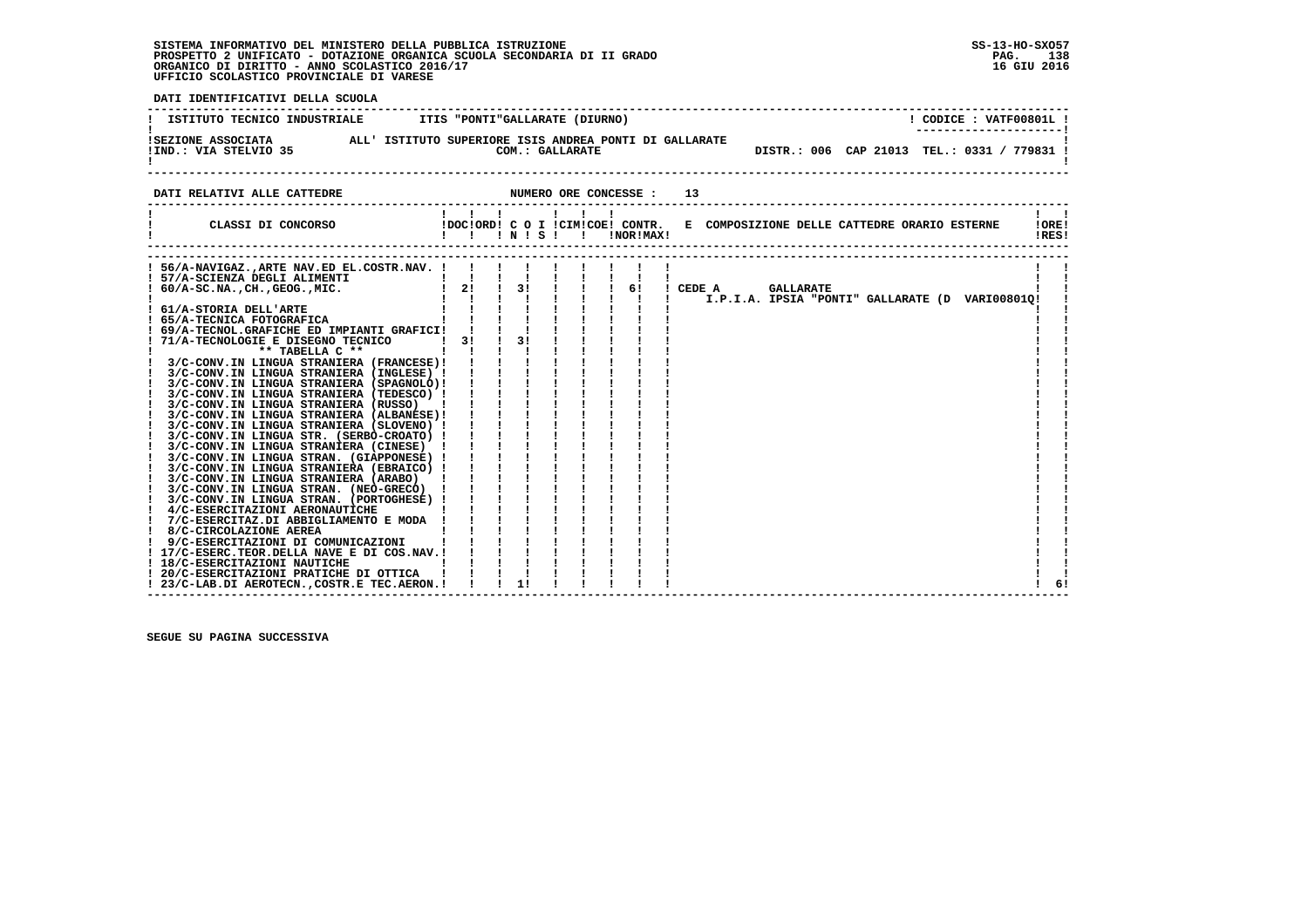:<br>ا

 **DATI IDENTIFICATIVI DELLA SCUOLA**

| ISTITUTO TECNICO INDUSTRIALE TIIS "PONTI"GALLARATE (DIURNO)                                                                      | $!$ CODICE : VATF00801L $!$                                                                                                                                                                                                                                                                                                                                                    |     |
|----------------------------------------------------------------------------------------------------------------------------------|--------------------------------------------------------------------------------------------------------------------------------------------------------------------------------------------------------------------------------------------------------------------------------------------------------------------------------------------------------------------------------|-----|
|                                                                                                                                  | ISEZIONE ASSOCIATA (ALL'ISTITUTO SUPERIORE ISIS ANDREA PONTI DI GALLARATE IND.: VIA STELVIO 35<br>I COM.: GALLARATE<br>DISTR.: 006 CAP 21013 TEL.: 0331 / 779831 !                                                                                                                                                                                                             |     |
| DATI RELATIVI ALLE CATTEDRE                                                                                                      |                                                                                                                                                                                                                                                                                                                                                                                |     |
|                                                                                                                                  | CLASSI DI CONCORSO (DOCIORDI CO I ICIMICOEI CONTR. E COMPOSIZIONE DELLE CATTEDRE ORARIO ESTERNE (OREI<br>IRES!                                                                                                                                                                                                                                                                 |     |
|                                                                                                                                  | ! 24/C-LAB. CHIMICA E CHIMICA INDUSTRIALE ! 2! ! 2! ! ! ! ! ! ! !<br>! 26/C-LABORATORIO DI ELETTRONICA   2! ! 1! ! ! 1! 9! ! COMPLETA CON CASTELLANZA<br>$1 \quad 11$<br>$1 \quad 1 \quad 1 \quad 1 \quad 1 \quad 1 \quad 71 \quad 1 \quad 1.$ P.I.A. I.P.S.I.A ISIS "FACCHINETT VARIO19016!<br>27/C-LABORATORIO DI ELETTROTECNICA   31   21   1   91   COMPLETA CON GALLARATE |     |
| 29/C-LAB. DI FISICA E FISICA APPLICATA   21 11 11        <br>$\mathbf{I}$ and $\mathbf{I}$ are all $\mathbf{I}$ and $\mathbf{I}$ | - DI CUI UFFICIO TECNICO ! ! 1! ! ! ! ! !                                                                                                                                                                                                                                                                                                                                      |     |
|                                                                                                                                  | ! 12!<br>! COMPLETA CON GALLARATE<br>1 1 1 1 1 1 1 6!<br>$\mathbf{I}$<br>I.P.I.A. IPSIA "PONTI" GALLARATE (D VARI00801Q!                                                                                                                                                                                                                                                       |     |
| 33/C-LABORATORIO DI OREFICERIA<br>34/C-LAB.DI PROGET. TECNICA PER CERAMICA! !!!!!!!!!                                            | SOMMA LOMBARDO<br>! E COM<br>I.T.C.G. ITG - SOMMA L. SEZ. STACC. VATD00801A!                                                                                                                                                                                                                                                                                                   |     |
| $\frac{1}{D}$ -ARTE DELLA LAVORAZIONE DEI METALLI ! ! ! ! ! ! !                                                                  |                                                                                                                                                                                                                                                                                                                                                                                | 16! |
|                                                                                                                                  |                                                                                                                                                                                                                                                                                                                                                                                |     |
| $\frac{1}{2}$ 8/D-ARTE DECOR.E COTTURA PROD.CERAMICI ! ! ! ! ! ! !                                                               |                                                                                                                                                                                                                                                                                                                                                                                |     |
| ! 16/D-ARTE MODELLIS., DELL'ARRED.E SCEN. !!!                                                                                    |                                                                                                                                                                                                                                                                                                                                                                                |     |
| ! 18/D-ARTE EBANISTERIA, INTAGLIO E INTARS.!                                                                                     |                                                                                                                                                                                                                                                                                                                                                                                |     |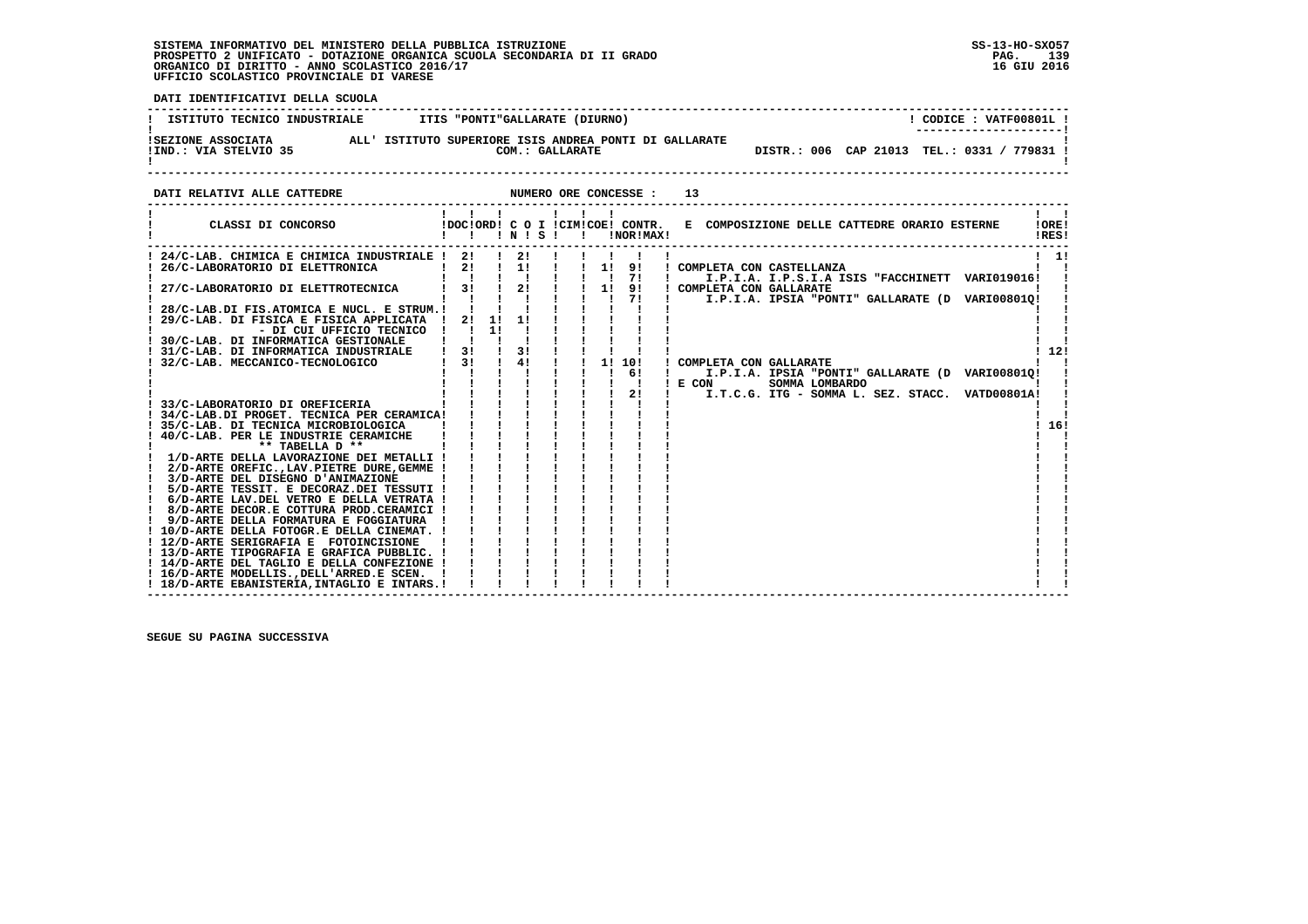**DATI IDENTIFICATIVI DELLA SCUOLA**

| ISTITUTO TECNICO INDUSTRIALE                                                      | ITIS "PONTI"GALLARATE (DIURNO)                                            | ! CODICE : VATF00801L !                                         |
|-----------------------------------------------------------------------------------|---------------------------------------------------------------------------|-----------------------------------------------------------------|
| ISEZIONE ASSOCIATA<br>!IND.: VIA STELVIO 35                                       | ALL' ISTITUTO SUPERIORE ISIS ANDREA PONTI DI GALLARATE<br>COM.: GALLARATE | TEL.: 0331 / 779831 !<br>DISTR.: 006 CAP 21013                  |
| DATI RELATIVI ALLE CATTEDRE                                                       | 13<br>NUMERO ORE CONCESSE :                                               |                                                                 |
| CLASSI DI CONCORSO                                                                | IDOCIORDI C O I ICIMICOE! CONTR.<br>INISI<br>INORIMAXI<br>$\blacksquare$  | ! ORE!<br>E COMPOSIZIONE DELLE CATTEDRE ORARIO ESTERNE<br>IRES! |
| ! 19/D-ARTE LACCHE, DORATURA E RESTAURO<br>! 20/D-ARTE DEL MOSAICO E DEL COMMESSO |                                                                           |                                                                 |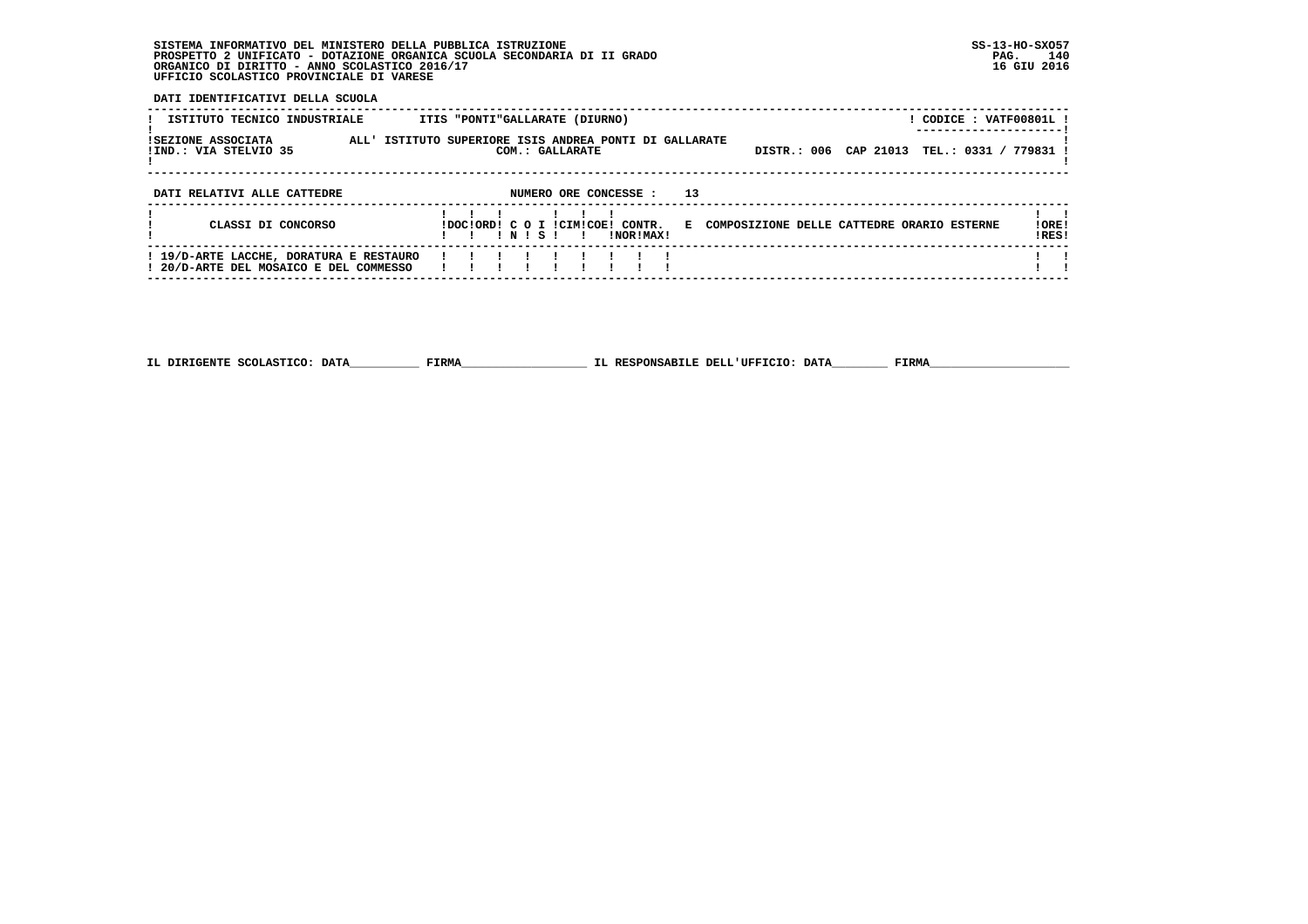**DATI IDENTIFICATIVI DELLA SCUOLA**

| ISTITUTO TECNICO INDUSTRIALE                  |       | ITIS "PONTI" GALLARATE (SERALE) |                                                                                                                         | CODICE: VATF008512 !<br>---------------------- |
|-----------------------------------------------|-------|---------------------------------|-------------------------------------------------------------------------------------------------------------------------|------------------------------------------------|
| <b>!CORSO SERALE</b><br>IIND.: VIA STELVIO 35 | DELL' | COM.: GALLARATE                 | ISTITUTO TECNICO INDUSTRIALE ITIS "PONTI"GALLARATE (DIURNO) DI GALLARATE<br>DISTR.: 006 CAP 21013 TEL.: 0331 / 779831 ! |                                                |

 **------------------------------------------------------------------------------------------------------------------------------------**

 **DATI RELATIVI ALLE CLASSI**

| CORSI - INDIRIZZI - SPECIALIZZAZIONI                | $\mathbf{I}$ |  |  |                   | CORSI - INDIRIZZI - SPECIALIZZAZIONI<br>ANNI DI CORSO ! |  |  |             | ANNI DI CORSO !           |
|-----------------------------------------------------|--------------|--|--|-------------------|---------------------------------------------------------|--|--|-------------|---------------------------|
|                                                     |              |  |  | 1 1 2 3 3 4 5 6 1 |                                                         |  |  |             | 1 1 1 2 1 3 1 4 1 5 1 6 1 |
| !ITEC ELETTRONICA<br>IITMM MECCANICA E MECCATRONICA |              |  |  | 111211            |                                                         |  |  | 1 1 1 12111 | 1111111                   |

| DATI RELATIVI ALLE CATTEDRE                      |    |    |       |  | NUMERO ORE CONCESSE :                         |                                                 |                |
|--------------------------------------------------|----|----|-------|--|-----------------------------------------------|-------------------------------------------------|----------------|
| CLASSI DI CONCORSO                               |    |    | INISI |  | !DOC!ORD! C O I !CIM!COE! CONTR.<br>!NOR!MAX! | E COMPOSIZIONE DELLE CATTEDRE ORARIO ESTERNE    | !ORE!<br>!RES! |
| ! 12/A-CHIMICA AGRARIA                           |    |    |       |  |                                               |                                                 |                |
| ! 13/A-CHIMICA E TECNOLOGIE CHIMICHE             |    |    |       |  |                                               |                                                 | 2!             |
| ! 16/A-COSTR., TECNOL. DELLE COST. E DIS. TEC. ! |    |    |       |  |                                               |                                                 |                |
| ! 19/A-DISCIPLINE GIURIDICHE ED ECONOMIC. !      |    |    |       |  |                                               |                                                 | 2!             |
| 20/A-DISCIPLINE MECCANICHE E TECNOLOGIA !        |    |    |       |  |                                               |                                                 | 71             |
| ! 34/A-ELETTRONICA                               | 3! | 3! |       |  |                                               |                                                 |                |
| 35/A-ELETTROTECNICA ED APPLICAZIONI              | 11 | 11 |       |  | 31                                            | CEDE A<br><b>GALLARATE</b>                      |                |
|                                                  |    |    |       |  |                                               | I.P.I.A. IPSIA "PONTI"GALLARATE (SE VARI008515! |                |
| 38/A-FISICA                                      |    |    |       |  |                                               |                                                 | 21             |
| 39/A-GEOGRAFIA                                   |    |    |       |  |                                               |                                                 |                |
| ! 42/A-INFORMATICA                               |    |    |       |  |                                               |                                                 |                |
| ! 46/A-LINGUA E CIV. STRANIERA (INGLESE)         |    |    |       |  |                                               |                                                 | 12!            |
| ! 47/A-MATEMATICA                                | 11 |    |       |  |                                               |                                                 |                |
| ! 49/A-MATEMATICA E FISICA                       |    |    |       |  |                                               |                                                 |                |
| ! 50/A-LETTERE IST.ISTR.SECOND. DI II GR.        |    |    |       |  |                                               |                                                 | 12!            |
| $: 60/A-SC.NA.$ , $CH.$ , $GEOG.$ , $MIC.$       |    |    |       |  |                                               |                                                 | 1!             |
| 71/A-TECNOLOGIE E DISEGNO TECNICO                |    |    |       |  |                                               |                                                 | 3!             |
| ** TABELLA C **                                  |    |    |       |  |                                               |                                                 |                |
| ! 24/C-LAB. CHIMICA E CHIMICA INDUSTRIALE        |    |    |       |  |                                               |                                                 | 1!             |
| 26/C-LABORATORIO DI ELETTRONICA                  | 1! | 1! |       |  |                                               |                                                 | 1!             |
| ! 27/C-LABORATORIO DI ELETTROTECNICA             | 1! | 11 |       |  |                                               |                                                 | 1!             |
| ! 29/C-LAB. DI FISICA E FISICA APPLICATA         |    |    |       |  |                                               |                                                 | 1!             |
| ! 30/C-LAB. DI INFORMATICA GESTIONALE            |    |    |       |  |                                               |                                                 |                |
|                                                  |    |    |       |  |                                               |                                                 |                |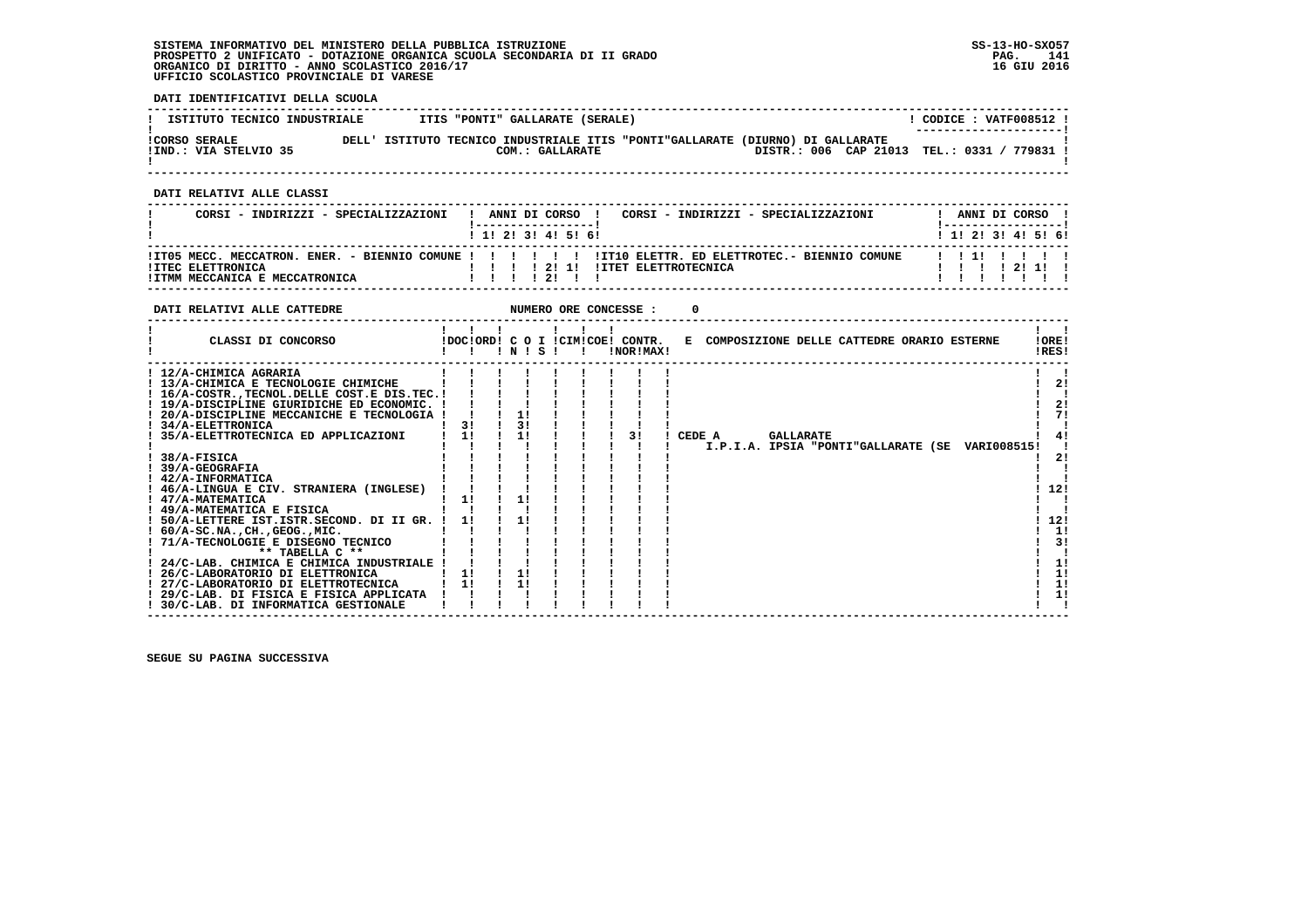**DATI IDENTIFICATIVI DELLA SCUOLA**

| ISTITUTO TECNICO INDUSTRIALE                                                | ITIS "PONTI" GALLARATE (SERALE)                                                                                            | CODICE : VATF008512 ! |
|-----------------------------------------------------------------------------|----------------------------------------------------------------------------------------------------------------------------|-----------------------|
| <b>ICORSO SERALE</b><br>!IND.: VIA STELVIO 35                               | DELL' ISTITUTO TECNICO INDUSTRIALE ITIS "PONTI"GALLARATE (DIURNO) DI GALLARATE<br>DISTR.: 006 CAP 21013<br>COM.: GALLARATE | TEL.: 0331 / 779831 ! |
| DATI RELATIVI ALLE CATTEDRE                                                 | NUMERO ORE CONCESSE :<br>0                                                                                                 |                       |
| CLASSI DI CONCORSO                                                          | IDOCIORDI C O I ICIMICOEI CONTR.<br>E COMPOSIZIONE DELLE CATTEDRE ORARIO ESTERNE<br>INISI<br>INORIMAXI<br>$\mathbf{I}$     | !ORE!<br>IRES!        |
| ! 31/C-LAB. DI INFORMATICA INDUSTRIALE<br>! 32/C-LAB. MECCANICO-TECNOLOGICO |                                                                                                                            | 113!                  |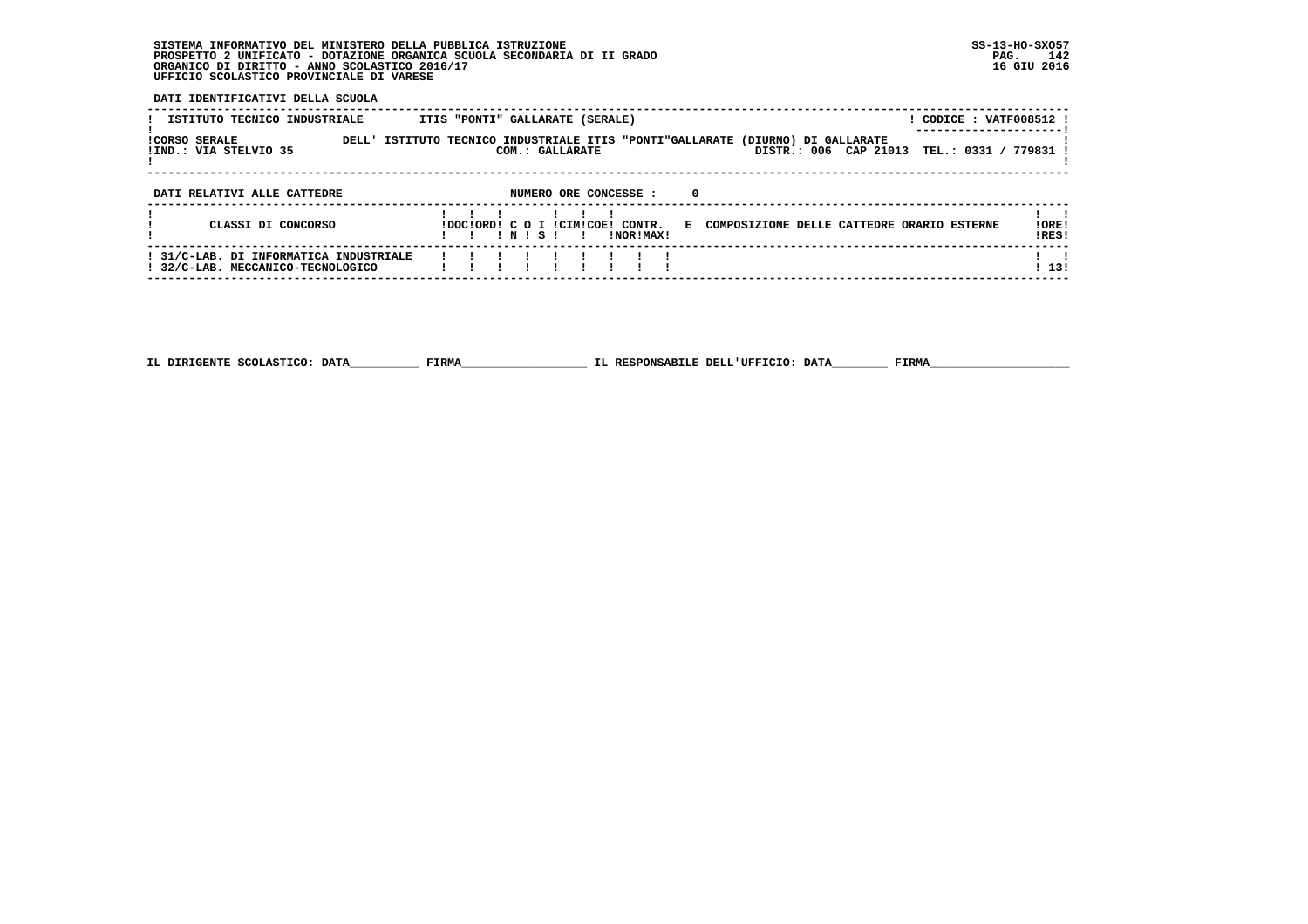**DATI IDENTIFICATIVI DELLA SCUOLA**

| ISTITUTO TECNICO INDUSTRIALE                  | IST.TECNICO TECNOLOGICO "DALLA CHIESA"                                                       |  | CODICE: VATF00901C!<br>--------------------- |
|-----------------------------------------------|----------------------------------------------------------------------------------------------|--|----------------------------------------------|
| ISEZIONE ASSOCIATA<br>!IND.: VIA SAN DONATO 1 | ALL' ISTITUTO SUPERIORE "CARLO ALBERTO DALLA CHIESA" DI SESTO CALENDE<br>COM.: SESTO CALENDE |  | DISTR.: 005 CAP 21018 TEL.: 0331 /921063     |

 **------------------------------------------------------------------------------------------------------------------------------------**

 **DATI RELATIVI ALLE CLASSI**

| CORSI - INDIRIZZI - SPECIALIZZAZIONI   | CORSI - INDIRIZZI - SPECIALIZZAZIONI<br>ANNI DI CORSO !                                                                                                                 | ANNI DI CORSO !     |
|----------------------------------------|-------------------------------------------------------------------------------------------------------------------------------------------------------------------------|---------------------|
|                                        | 1 1 2 3 3 4 5 5 6                                                                                                                                                       | 1 1 2 3 3 4 5 5 6 1 |
| !ITEC ELETTRONICA<br>!ITIA INFORMATICA | ITT10 ELETTR. ED ELETTROTEC.- BIENNIO COMUNE ! 1! 2! ! ! ! ! ITT13 INFOR. TELECOM. - BIENNIO COMUNE<br>121111<br><b>!ITET ELETTROTECNICA</b><br>!ITTL TELECOMUNICAZIONI | 111111111<br>111111 |

| DATI RELATIVI ALLE CATTEDRE                                                               |    |  |       |              | NUMERO ORE CONCESSE :                            |                                                                                                                               |                |
|-------------------------------------------------------------------------------------------|----|--|-------|--------------|--------------------------------------------------|-------------------------------------------------------------------------------------------------------------------------------|----------------|
| CLASSI DI CONCORSO                                                                        |    |  | INISI | $\mathbf{I}$ | !DOC!ORD! C O I !CIM!COE! CONTR.<br>INOR ! MAX ! | E COMPOSIZIONE DELLE CATTEDRE ORARIO ESTERNE                                                                                  | !ORE!<br>IRES! |
| ! 12/A-CHIMICA AGRARIA<br>13/A-CHIMICA E TECNOLOGIE CHIMICHE                              | 1! |  |       |              | 11 151<br>31                                     | COMPLETA CON GALLARATE<br>ITIS "PONTI"GALLARATE (DIU VATF00801L!<br>I.T.I.                                                    |                |
| 16/A-COSTR., TECNOL. DELLE COST. E DIS. TEC. !<br>19/A-DISCIPLINE GIURIDICHE ED ECONOMIC. |    |  |       |              | 11 101                                           | COMPLETA CON SESTO CALENDE                                                                                                    |                |
|                                                                                           |    |  |       |              | 6!<br>2!                                         | VAPM00901B!<br>I.M.<br>LICEO DELLE SCIENZE UMANE<br>E CON<br>SESTO CALENDE<br>I.T.C. IST.TECN.ECONOMICO "DALLA<br>VATD009016! |                |
| 34/A-ELETTRONICA                                                                          | 51 |  | 6!    |              | 91                                               | CEDE A<br><b>SESTO CALENDE</b><br>I.P.I.A. IPSIA "DALLA CHIESA" SESTO<br>VARI00901G!                                          |                |
| 35/A-ELETTROTECNICA ED APPLICAZIONI<br>38/A-FISICA                                        | 11 |  |       |              | 11 151<br>4!                                     | COMPLETA CON GALLARATE<br>I.P.I.A. IPSIA "PONTI" GALLARATE (D<br>VARI00801Q!                                                  |                |
| 39/A-GEOGRAFIA<br>42/A-INFORMATICA                                                        |    |  |       |              | 21<br>1! 12!                                     | CEDE A<br>SESTO CALENDE<br>I.T.C. IST.TECN.ECONOMICO "DALLA<br>VATD009016!<br>COMPLETA CON GALLARATE                          |                |
| 46/A-LINGUA E CIV. STRANIERA (INGLESE)                                                    | 21 |  | 21    |              | 81                                               | ITIS "PONTI"GALLARATE (DIU<br><b>VATF00801L!</b><br>I.T.I.                                                                    |                |
| 47/A-MATEMATICA<br>49/A-MATEMATICA E FISICA                                               | 21 |  | 21    |              | 11 121<br>4!                                     | COMPLETA CON SESTO CALENDE<br>I.P.I.A. IPSIA "DALLA CHIESA" SESTO VARI00901G!                                                 |                |
| 50/A-LETTERE IST.ISTR.SECOND. DI II GR. !<br>$60/A-SC.NA.$ , $CH.$ , $GEOG.$ , $MIC.$     | 31 |  | 4!    |              | 1! 10!<br>81                                     | COMPLETA CON SESTO CALENDE<br>I.M.<br>LICEO DELLE SCIENZE UMANE<br>VAPM00901B!                                                |                |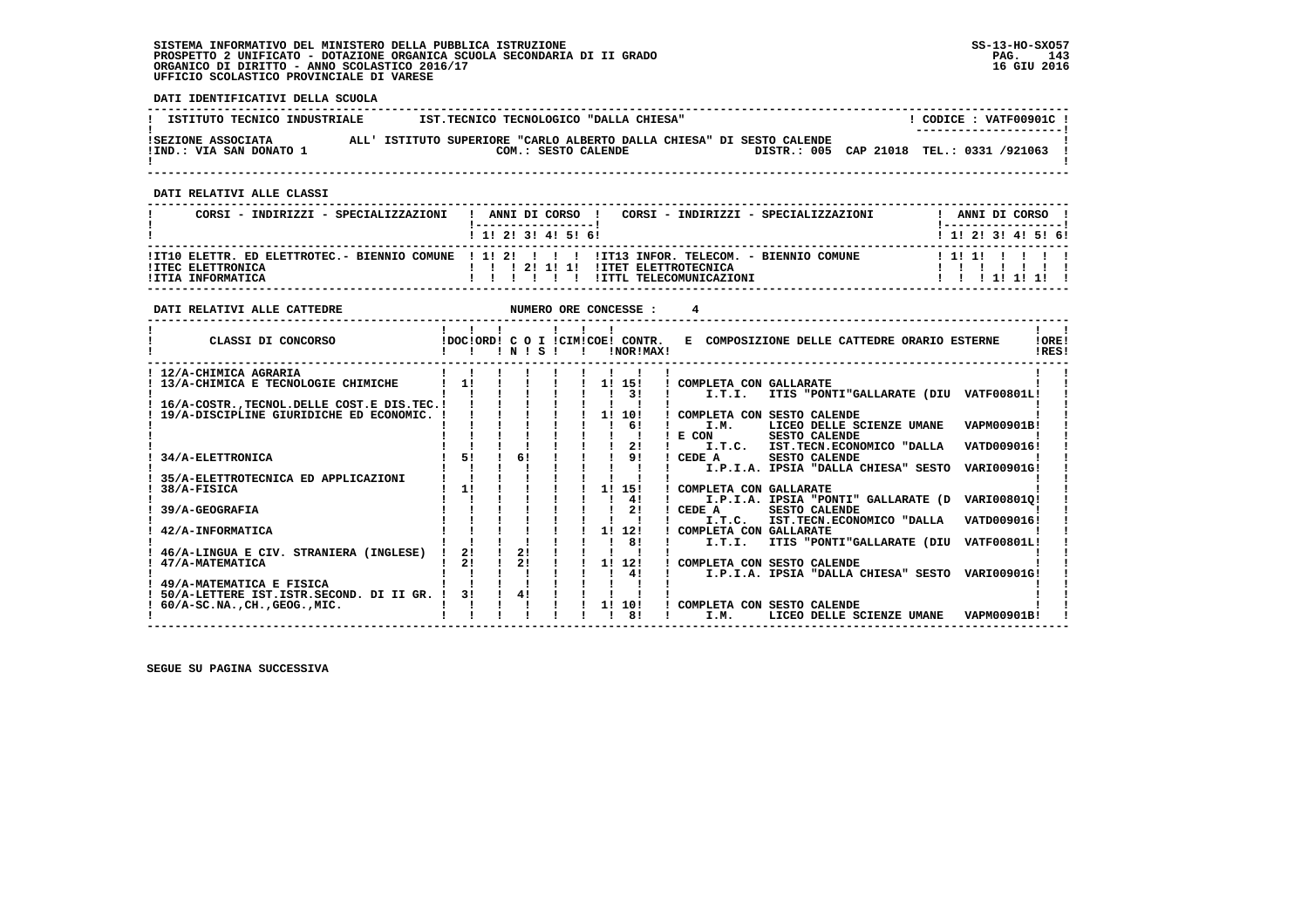**DATI IDENTIFICATIVI DELLA SCUOLA**

| ISTITUTO TECNICO INDUSTRIALE                  | IST.TECNICO TECNOLOGICO "DALLA CHIESA"                                                       | CODICE: VATF00901C<br>---------------------- |
|-----------------------------------------------|----------------------------------------------------------------------------------------------|----------------------------------------------|
| ISEZIONE ASSOCIATA<br>!IND.: VIA SAN DONATO 1 | ALL' ISTITUTO SUPERIORE "CARLO ALBERTO DALLA CHIESA" DI SESTO CALENDE<br>COM.: SESTO CALENDE | DISTR.: 005 CAP 21018 TEL.: 0331 /921063     |

| CLASSI DI CONCORSO<br>!ORE!<br>IDOCIORDI C O I ICIMICOEI CONTR.<br>E COMPOSIZIONE DELLE CATTEDRE ORARIO ESTERNE<br>!RES!<br>INORIMAX!<br>INISI<br>71/A-TECNOLOGIE E DISEGNO TECNICO<br>11 151<br>! COMPLETA CON SESTO CALENDE<br>-11<br>31<br>I.P.I.A. IPSIA "DALLA CHIESA" SESTO VARI00901G!<br>** TABELLA C **<br>20/C-ESERCITAZIONI PRATICHE DI OTTICA<br>24/C-LAB. CHIMICA E CHIMICA INDUSTRIALE !<br>26/C-LABORATORIO DI ELETTRONICA<br>41<br>3 I<br>- 1 ! -<br>- DI CUI UFFICIO TECNICO<br>! 27/C-LABORATORIO DI ELETTROTECNICA<br>! 28/C-LAB.DI FIS.ATOMICA E NUCL. E STRUM.!<br>! 29/C-LAB. DI FISICA E FISICA APPLICATA<br>! 30/C-LAB. DI INFORMATICA GESTIONALE<br>! 31/C-LAB, DI INFORMATICA INDUSTRIALE | DATI RELATIVI ALLE CATTEDRE |  |  |  |  | NUMERO ORE CONCESSE : |  |  |  |  |  |  |    |
|---------------------------------------------------------------------------------------------------------------------------------------------------------------------------------------------------------------------------------------------------------------------------------------------------------------------------------------------------------------------------------------------------------------------------------------------------------------------------------------------------------------------------------------------------------------------------------------------------------------------------------------------------------------------------------------------------------------------|-----------------------------|--|--|--|--|-----------------------|--|--|--|--|--|--|----|
|                                                                                                                                                                                                                                                                                                                                                                                                                                                                                                                                                                                                                                                                                                                     |                             |  |  |  |  |                       |  |  |  |  |  |  |    |
|                                                                                                                                                                                                                                                                                                                                                                                                                                                                                                                                                                                                                                                                                                                     |                             |  |  |  |  |                       |  |  |  |  |  |  |    |
|                                                                                                                                                                                                                                                                                                                                                                                                                                                                                                                                                                                                                                                                                                                     |                             |  |  |  |  |                       |  |  |  |  |  |  |    |
|                                                                                                                                                                                                                                                                                                                                                                                                                                                                                                                                                                                                                                                                                                                     |                             |  |  |  |  |                       |  |  |  |  |  |  |    |
|                                                                                                                                                                                                                                                                                                                                                                                                                                                                                                                                                                                                                                                                                                                     |                             |  |  |  |  |                       |  |  |  |  |  |  |    |
|                                                                                                                                                                                                                                                                                                                                                                                                                                                                                                                                                                                                                                                                                                                     |                             |  |  |  |  |                       |  |  |  |  |  |  | 51 |
|                                                                                                                                                                                                                                                                                                                                                                                                                                                                                                                                                                                                                                                                                                                     |                             |  |  |  |  |                       |  |  |  |  |  |  | 6! |
|                                                                                                                                                                                                                                                                                                                                                                                                                                                                                                                                                                                                                                                                                                                     |                             |  |  |  |  |                       |  |  |  |  |  |  |    |
|                                                                                                                                                                                                                                                                                                                                                                                                                                                                                                                                                                                                                                                                                                                     |                             |  |  |  |  |                       |  |  |  |  |  |  |    |
|                                                                                                                                                                                                                                                                                                                                                                                                                                                                                                                                                                                                                                                                                                                     |                             |  |  |  |  |                       |  |  |  |  |  |  |    |
|                                                                                                                                                                                                                                                                                                                                                                                                                                                                                                                                                                                                                                                                                                                     |                             |  |  |  |  |                       |  |  |  |  |  |  | 51 |
|                                                                                                                                                                                                                                                                                                                                                                                                                                                                                                                                                                                                                                                                                                                     |                             |  |  |  |  |                       |  |  |  |  |  |  |    |
|                                                                                                                                                                                                                                                                                                                                                                                                                                                                                                                                                                                                                                                                                                                     |                             |  |  |  |  |                       |  |  |  |  |  |  | 8! |
| 32/C-LAB. MECCANICO-TECNOLOGICO                                                                                                                                                                                                                                                                                                                                                                                                                                                                                                                                                                                                                                                                                     |                             |  |  |  |  |                       |  |  |  |  |  |  | 51 |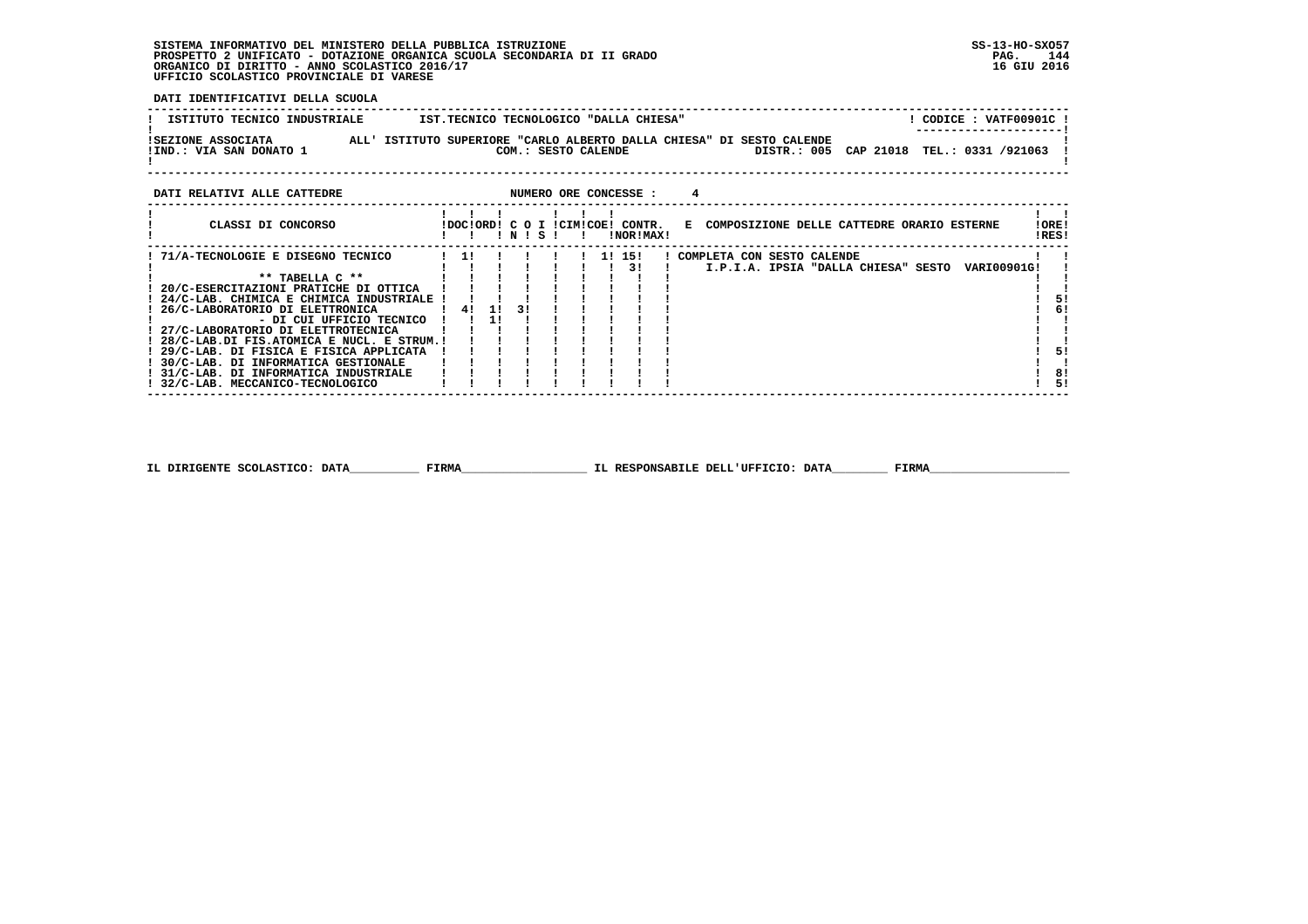**DATI IDENTIFICATIVI DELLA SCUOLA ------------------------------------------------------------------------------------------------------------------------------------** $1$  CODICE : VATE01101C I **I ISTITUTO TECNICO INDUSTRIALE**  $I.T.I.S.$  **ISIS "DON MILANI" - TRADATE ! ---------------------! !SEZIONE ASSOCIATA ALL' ISTITUTO SUPERIORE "DON MILANI" DI TRADATE ! !IND.: VIA GRAMSCI,1 COM.: TRADATE DISTR.: 007 CAP 21049 TEL.: 0331 /843345 !** $\mathbf{I}$  **! ! ------------------------------------------------------------------------------------------------------------------------------------ DATI RELATIVI ALLE CLASSI ------------------------------------------------------------------------------------------------------------------------------------**! ANNI DI CORSO !  **! CORSI - INDIRIZZI - SPECIALIZZAZIONI ! ANNI DI CORSO ! CORSI - INDIRIZZI - SPECIALIZZAZIONI ! ANNI DI CORSO !**\_\_\_\_\_\_\_\_\_\_\_\_\_\_\_\_\_\_\_\_\_\_  **! !-----------------! !-----------------!**1 1 2 3 3 4 5 6  **! ! 1! 2! 3! 4! 5! 6! ! 1! 2! 3! 4! 5! 6! ------------------------------------------------------------------------------------------------------------------------------------ !IT15 GRAF. E COM.NE BIENNIO - TRIENNIO ! 2! 2! 2! 1! 1! ! ! ! ! ! ! ! ! ------------------------------------------------------------------------------------------------------------------------------------DATI RELATIVI ALLE CATTEDRE 1 1 ALLE OPPOSE SE : 1 ------------------------------------------------------------------------------------------------------------------------------------** $\mathbf{I}$   $\mathbf{I}$  **! ! ! ! ! ! ! ! !LORE! ! CLASSI DI CONCORSO !DOC!ORD! C O I !CIM!COE! CONTR. E COMPOSIZIONE DELLE CATTEDRE ORARIO ESTERNE !ORE! ! ! ! ! N ! S ! ! !NOR!MAX! !RES!**IRES!  **------------------------------------------------------------------------------------------------------------------------------------** $\mathbf{I}$   $\mathbf{I}$  **! 3/A-ARTE DEL DISEGNO ANIMATO ! ! ! ! ! ! ! ! ! ! ! ! 7/A-ARTE DELLA FOTOGR. E GRAFICA PUBBL.! ! ! 1! ! ! ! ! ! ! 3! ! 12/A-CHIMICA AGRARIA ! ! ! ! ! ! ! ! ! ! !** $1 - 31$  $\mathbf{I}$  and  $\mathbf{I}$   **! 13/A-CHIMICA E TECNOLOGIE CHIMICHE ! ! ! ! ! ! ! 6! ! CEDE A TRADATE ! 6! ! ! ! ! ! ! ! ! ! ! I.T.C.G. I.T.C.G. ISIS "DON MILANI" VATD011016! ! ! 16/A-COSTR.,TECNOL.DELLE COST.E DIS.TEC.! ! ! ! ! ! 1! 12! ! COMPLETA CON SARONNO ! ! ! ! ! ! ! ! ! ! 7! ! I.T.C. I.T.C. "GINO ZAPPA" - SARO VATD08000G! ! ! 19/A-DISCIPLINE GIURIDICHE ED ECONOMIC. ! ! ! ! ! ! ! 4! ! CEDE A TRADATE ! 4! ! ! ! ! ! ! ! ! ! ! I.T.C.G. I.T.C.G. ISIS "DON MILANI" VATD011016! ! ! 34/A-ELETTRONICA ! ! ! ! ! ! ! ! ! ! ! ! 35/A-ELETTROTECNICA ED APPLICAZIONI ! ! ! ! ! ! ! ! ! ! ! ! 36/A-FILOSOFIA,PSICOL. E SC.DELL'EDUCAZ.! ! ! ! ! ! ! 4! ! CEDE A TRADATE ! 3! ! ! ! ! ! ! ! ! ! ! L.A. L. ART. "DON MILANI" - TRA VASL011017! !** $1 - 31$  **! 38/A-FISICA ! ! ! ! ! ! ! 6! ! CEDE A TRADATE ! 3! ! ! ! ! ! ! ! ! ! ! I.T.C. I.T.PER.AZ.LI E CORR.L.EST VATD024018! ! ! ! ! ! ! ! ! ! 3! ! ED A TRADATE ! ! ! ! ! ! ! ! ! ! ! ! I.T.C.G. I.T.C.G. ISIS "DON MILANI" VATD011016! ! ! 39/A-GEOGRAFIA ! ! ! ! ! ! ! ! ! ! ! ! 42/A-INFORMATICA ! ! ! ! ! ! ! 6! ! CEDE A TRADATE ! ! ! ! ! ! ! ! ! ! ! ! I.T.C.G. I.T.C.G. ISIS "DON MILANI" VATD011016! !**- 1  **! 44/A-LINGUAGGIO PER CINEMATOGR.E TELEV. ! ! ! ! ! ! ! ! ! ! ! ! 46/A-LINGUA E CIV. STRANIERA (INGLESE) ! 1! ! 1! ! ! ! ! ! ! 6! ! 47/A-MATEMATICA ! 1! ! 1! ! ! ! ! ! ! 12!** $1.61$  $1, 121$  $1 \quad 1$  **! 49/A-MATEMATICA E FISICA ! ! ! ! ! ! ! ! ! ! ! ! 50/A-LETTERE IST.ISTR.SECOND. DI II GR. ! 2! ! 2! ! ! 1! 12! ! COMPLETA CON TRADATE ! ! ! ! ! ! ! ! ! ! 6! ! I.T.C.G. I.T.C.G. ISIS "DON MILANI" VATD011016! !**- 1  $\mathbf{I}$ 1 101  **! 60/A-SC.NA.,CH.,GEOG.,MIC. ! ! ! ! ! ! ! ! ! ! 10!** $\mathbf{1}$   $\mathbf{1}$  **! 62/A-TECNICA DELLA REGISTRAZ. DEL SUONO ! ! ! ! ! ! ! ! ! ! !** $\mathbf{I}$  and  $\mathbf{I}$  **! 63/A-TEC. RIPRESA CINEMATOGR.TELEVISIVA ! ! ! ! ! ! ! ! ! ! ! ------------------------------------------------------------------------------------------------------------------------------------**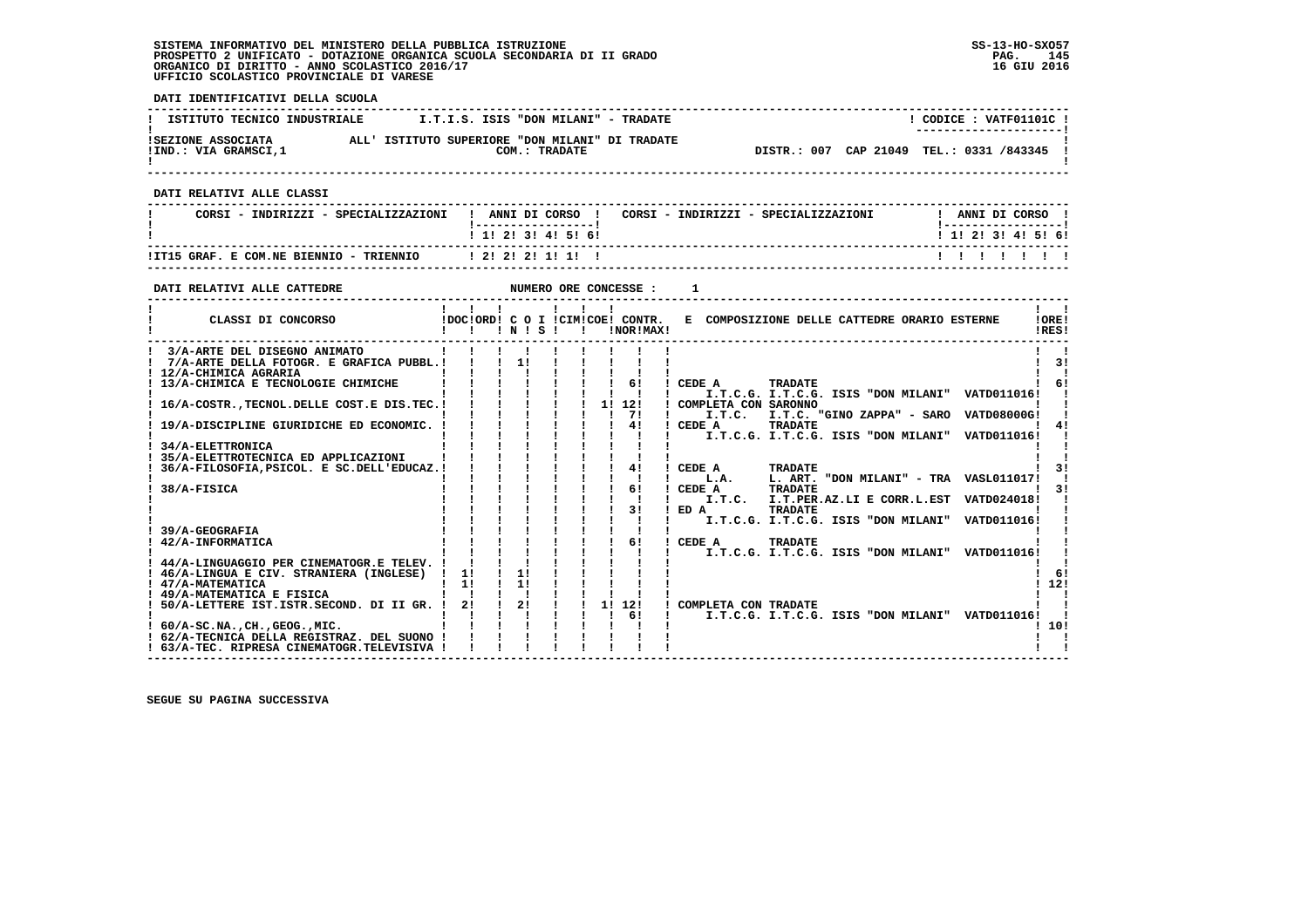**DATI IDENTIFICATIVI DELLA SCUOLA ------------------------------------------------------------------------------------------------------------------------------------** $!$  CODICE : VATF01101C  $!$ **! ISTITUTO TECNICO INDUSTRIALE**  $\qquad$  **I.T.I.S. ISIS "DON MILANI" - TRADATE** ---------------------- **! ---------------------! !SEZIONE ASSOCIATA ALL' ISTITUTO SUPERIORE "DON MILANI" DI TRADATE ! !IND.: VIA GRAMSCI,1 COM.: TRADATE DISTR.: 007 CAP 21049 TEL.: 0331 /843345 !**DISTR.: 007 CAP 21049 TEL.: 0331 /843345 !  $\blacksquare$  **! ! ------------------------------------------------------------------------------------------------------------------------------------DATI RELATIVI ALLE CATTEDRE NUMERO ORE CONCESSE : 1 ------------------------------------------------------------------------------------------------------------------------------------ ! ! ! ! ! ! ! ! ! ! CLASSI DI CONCORSO !DOC!ORD! C O I !CIM!COE! CONTR. E COMPOSIZIONE DELLE CATTEDRE ORARIO ESTERNE !ORE! ! ! ! ! N ! S ! ! !NOR!MAX! !RES! ------------------------------------------------------------------------------------------------------------------------------------ ------------------------------------------------------------------------------------------------------------------------------------ ! 64/A-TECNICA E ORGAN.PROD.CINEMAT. E TV ! ! ! ! ! ! ! ! ! ! ! ! 65/A-TECNICA FOTOGRAFICA ! 1! ! 2! ! ! ! ! ! ! 7! ! 67/A-TEC.FOTOGRAFICA,CINEMATOGR.E TELEV.! ! ! ! ! ! ! ! ! ! ! ! 69/A-TECNOL.GRAFICHE ED IMPIANTI GRAFICI! ! ! ! ! ! ! ! ! ! ! ! 71/A-TECNOLOGIE E DISEGNO TECNICO ! ! ! ! ! ! ! ! ! ! ! ! \*\* TABELLA C \*\* ! ! ! ! ! ! ! ! ! ! ! ! 24/C-LAB. CHIMICA E CHIMICA INDUSTRIALE ! ! ! ! ! ! ! ! ! ! 4!** $\mathbf{I}$  and  $\mathbf{I}$  $171$  $\mathbf{I}$  $\mathbf{I}$  and  $\mathbf{I}$  $\mathbf{I}$  and  $\mathbf{I}$  $\overline{\phantom{a}}$  $\overline{1}$  41  $1 \quad 41$  **! 29/C-LAB. DI FISICA E FISICA APPLICATA ! ! ! ! ! ! ! ! ! ! 4!** $\frac{1}{4}$  **! 30/C-LAB. DI INFORMATICA GESTIONALE ! ! ! ! ! ! ! ! ! ! 4! ! 31/C-LAB. DI INFORMATICA INDUSTRIALE ! ! ! ! ! ! ! ! ! ! ! ! 32/C-LAB. MECCANICO-TECNOLOGICO ! ! ! ! ! ! ! ! ! ! 4! ! 36/C-LAB.TECN. CARTARIA E ESERC.CARTIERA! ! ! ! ! ! ! ! ! ! ! ! 38/C-LAB. E REPARTI DI LAV.ARTI GRAFICHE! ! ! ! ! ! ! ! ! ! ! ! 46/C-REP.LAV.PER MONTAGGIO CINEM.E TELE.! ! ! ! ! ! ! ! ! ! !** $\blacksquare$  $\frac{1}{4}$  $\mathbf{I}$  and  $\mathbf{I}$  $\blacksquare$  $\mathbf{I}$  and  $\mathbf{I}$  $\mathbf{I}$  and  $\mathbf{I}$  **! 47/C-REP.LAV.PER LA REGISTRAZ. DEL SUONO! ! ! ! ! ! ! ! ! ! ! ! 48/C-REP.LAV.PER LA RIPRESA CINEM.E TEL.! ! ! ! ! ! ! ! ! ! ! ! 49/C-REP.DI LAV. PER ARTI FOTOGRAFICHE ! ! ! 2! ! ! ! ! ! ! !** $\mathbf{I}$  $\blacksquare$   **------------------------------------------------------------------------------------------------------------------------------------ IL DIRIGENTE SCOLASTICO: DATA\_\_\_\_\_\_\_\_\_\_ FIRMA\_\_\_\_\_\_\_\_\_\_\_\_\_\_\_\_\_\_ IL RESPONSABILE DELL'UFFICIO: DATA\_\_\_\_\_\_\_\_ FIRMA\_\_\_\_\_\_\_\_\_\_\_\_\_\_\_\_\_\_\_\_**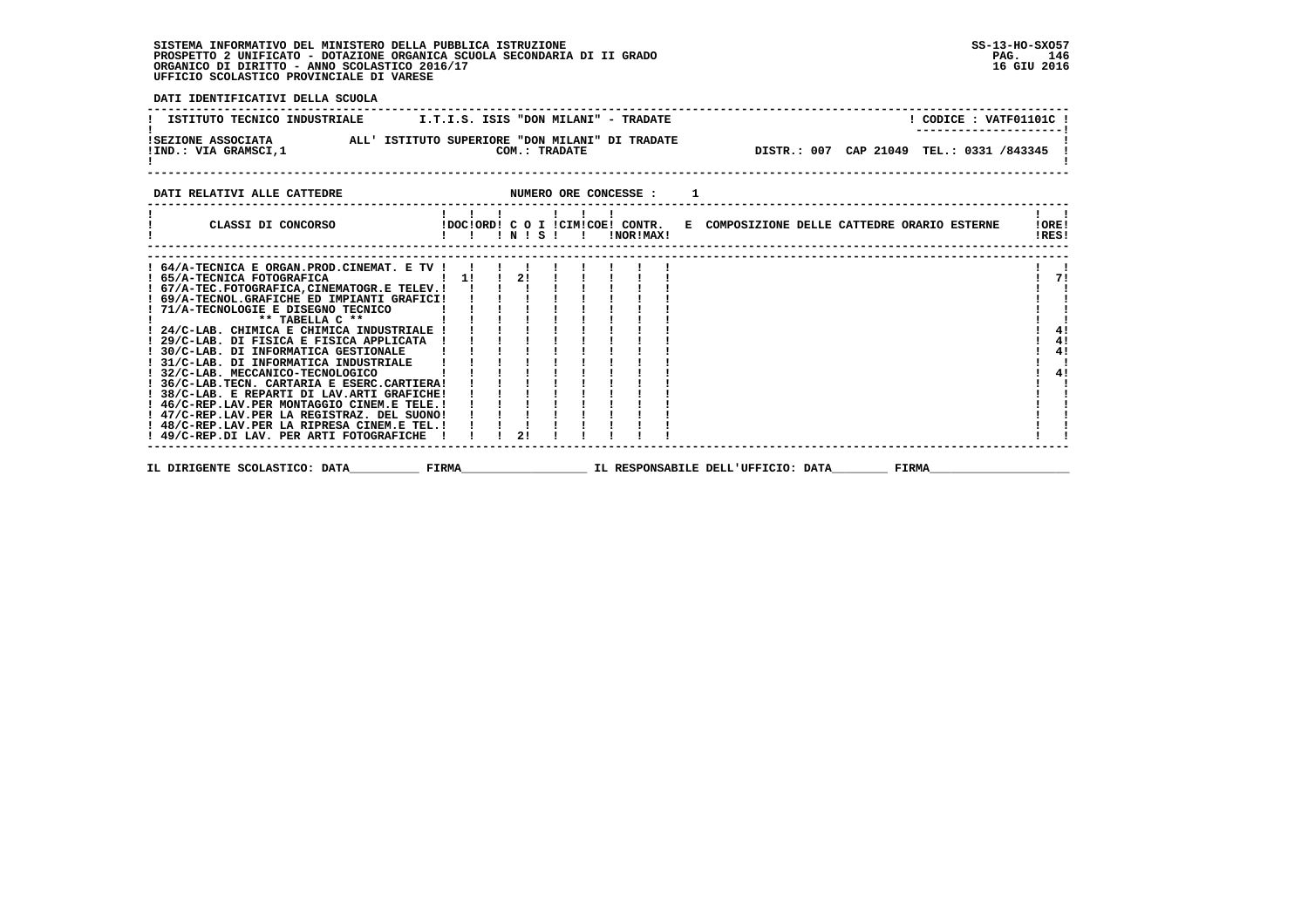**DATI IDENTIFICATIVI DELLA SCUOLA**

| ISTITUTO TECNICO INDUSTRIALE T.T.I.S ISIS "NEWTON" - VARESE                                                                                                                                                                                                                                                                                                                                                                                                                                                                                                                                                                                                                                                                                                                   |                          | .                                           |                                                     |                                                        | $!$ CODICE : VATF01701B $!$                                   |
|-------------------------------------------------------------------------------------------------------------------------------------------------------------------------------------------------------------------------------------------------------------------------------------------------------------------------------------------------------------------------------------------------------------------------------------------------------------------------------------------------------------------------------------------------------------------------------------------------------------------------------------------------------------------------------------------------------------------------------------------------------------------------------|--------------------------|---------------------------------------------|-----------------------------------------------------|--------------------------------------------------------|---------------------------------------------------------------|
| ${\tt ISEZIONE}$ ASSOCIATA ALL' ISTITUTO SUPERIORE ISAAC NEWTON DI VARESE IIND.: VIA ZUCCHI 3 COM.: VARESE                                                                                                                                                                                                                                                                                                                                                                                                                                                                                                                                                                                                                                                                    |                          |                                             |                                                     | DISTR.: 003 CAP 21100 TEL.: 0332 / 312009 !            |                                                               |
| DATI RELATIVI ALLE CLASSI                                                                                                                                                                                                                                                                                                                                                                                                                                                                                                                                                                                                                                                                                                                                                     |                          |                                             | -----------------------                             |                                                        |                                                               |
| CORSI - INDIRIZZI - SPECIALIZZAZIONI                                                                                                                                                                                                                                                                                                                                                                                                                                                                                                                                                                                                                                                                                                                                          |                          | !------------------!<br>1 1! 2! 3! 4! 5! 6! |                                                     | ! ANNI DI CORSO ! CORSI - INDIRIZZI - SPECIALIZZAZIONI | ! ANNI DI CORSO !<br>1-----------------!<br>1 1 2 3 1 4 5 6 1 |
| ! ITO5 MECC. MECCATRON. ENER. - BIENNIO COMUNE ! 3! 3! ! ! ! ! ITIO ELETTR. ED ELETTROTEC.- BIENNIO COMUNE   1! !! !! ! !!                                                                                                                                                                                                                                                                                                                                                                                                                                                                                                                                                                                                                                                    |                          |                                             |                                                     |                                                        |                                                               |
| DATI RELATIVI ALLE CATTEDRE                                                                                                                                                                                                                                                                                                                                                                                                                                                                                                                                                                                                                                                                                                                                                   |                          |                                             |                                                     | 12                                                     |                                                               |
| CLASSI DI CONCORSO (DOCIORDI C O I ICIMICOE! CONTR.                                                                                                                                                                                                                                                                                                                                                                                                                                                                                                                                                                                                                                                                                                                           |                          |                                             |                                                     | E COMPOSIZIONE DELLE CATTEDRE ORARIO ESTERNE ! ORE!    | $\mathbf{I}$ $\mathbf{I}$<br>!RES!                            |
| ! 4/A-ARTE DEL TESSUTO, MODA E COSTUME ! ! !<br>! 10/A-ARTE DEI METALLI E DELL'OREFICERIA ! ! ! ! ! ! ! ! !<br>! 12/A-CHIMICA AGRARIA<br>$!$ 13/A-CHIMICA E TECNOLOGIE CHIMICHE $!$ 1 31 1 41 1 1 1<br>$! 16/A-COSTR$ ., TECNOL. DELLE COST. E DIS. TEC. $!  1  1  1  1  1  1 $<br>! 17/A-DISCIPLINE ECONOMICO-AZIENDALI<br>! 18/A-DISCIP.GEOM., ARCHIT. ARRED. E SCENOT. ! ! ! ! ! ! ! ! ! !<br>! 19/A-DISCIPLINE GIURIDICHE ED ECONOMIC. ! 1! ! 1! ! ! 1! 14! ! COMPLETA CON VARESE<br>$! 31/A$ -ED.MUSICALE IST.ISTR.SEC.II GRADO $! 1 ! 1 !$<br>$1 \t3! \t1 \t3! \t1$<br>! 34/A-ELETTRONICA<br>1 35/A-ELETTROTECNICA ED APPLICAZIONI          <br>! 36/A-FILOSOFIA, PSICOL. E SC. DELL'EDUCAZ.! ! ! !<br>and the contract of the contract of<br>! 37/A-FILOSOFIA E STORIA | <b>Contract Contract</b> |                                             | $\mathbf{1}$ $\mathbf{1}$ $\mathbf{1}$ $\mathbf{1}$ |                                                        | 3!                                                            |

 **------------------------------------------------------------------------------------------------------------------------------------**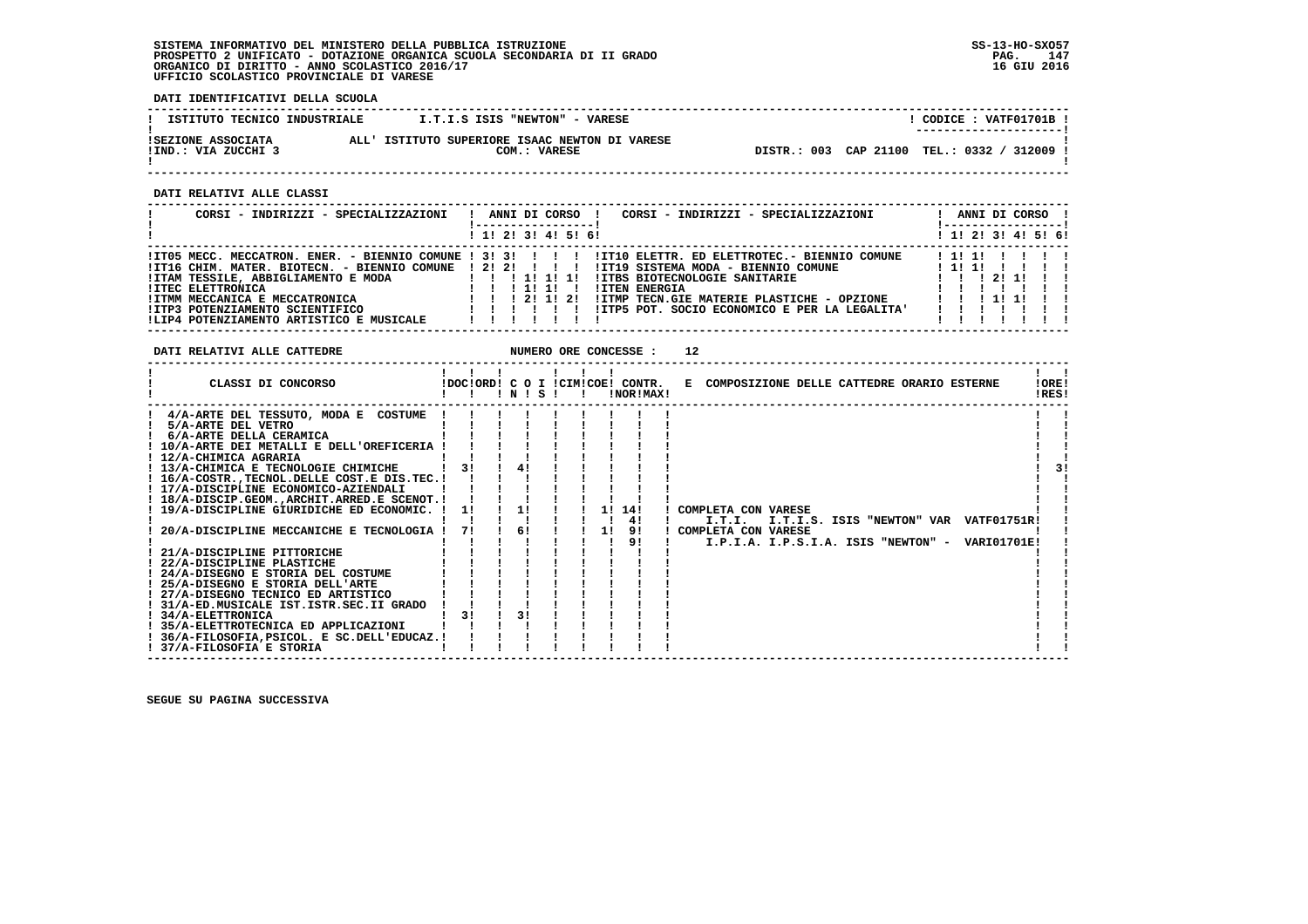**PAC 148** 16 GIU 2016

 **DATI IDENTIFICATIVI DELLA SCUOLA ------------------------------------------------------------------------------------------------------------------------------------**! CODICE: VATF01701B ! **I ISTITUTO TECNICO INDUSTRIALE**  $I.T.I.S$  **ISIS "NEWTON" - VARESE** .<br>!SEZIONE ASSOCIATA<br>!IND.: VIA ZUCCHI 3 ALL' ISTITUTO SUPERIORE ISAAC NEWTON DI VARESE  **!IND.: VIA ZUCCHI 3 COM.: VARESE DISTR.: 003 CAP 21100 TEL.: 0332 / 312009 !**- 1  **! ! ------------------------------------------------------------------------------------------------------------------------------------DATI RELATIVI ALLE CATTEDRE NUMERO ORE CONCESSE : 12 ------------------------------------------------------------------------------------------------------------------------------------ ! ! ! ! ! ! ! ! ! ! CLASSI DI CONCORSO !DOC!ORD! C O I !CIM!COE! CONTR. E COMPOSIZIONE DELLE CATTEDRE ORARIO ESTERNE !ORE! ! ! ! ! N ! S ! ! !NOR!MAX! !RES!** $\mathbf{I}$   $\mathbf{I}$ **IORE!** IRESI . \_ \_ \_ \_ \_ \_ \_ \_ \_ \_ \_ \_ \_ \_  **------------------------------------------------------------------------------------------------------------------------------------ ------------------------------------------------------------------------------------------------------------------------------------ ! 38/A-FISICA ! 2! ! 2! ! ! ! 6! ! CEDE A VARESE ! ! ! ! ! ! ! ! ! ! ! ! IPSCT I.P.S.S.C.T. "L.EINAUDI" VARC02000L! ! ! 39/A-GEOGRAFIA ! ! ! ! ! ! ! ! ! ! !** $\mathbf{I}$  **! 40/A-IGIENE,ANAT.,FIS.,PAT.GEN.E APP.MA.! ! ! ! ! ! ! ! ! ! ! ! 41/A-IGIENE MENTALE E PSICHIAT.INFANTILE! ! ! ! ! ! ! ! ! ! ! ! 42/A-INFORMATICA ! ! ! ! ! ! ! ! ! ! ! ! 46/A-LINGUA E CIV. STRANIERA (INGLESE) ! 3! ! 4! ! ! ! ! ! ! ! ! 47/A-MATEMATICA ! 6! ! 6! ! ! 1! 15! ! COMPLETA CON VARESE ! ! ! ! ! ! ! ! ! ! 3! ! I.P.I.A. I.P.S.I.A. ISIS "NEWTON" - VARI01701E! ! ! 48/A-MATEMATICA APPLICATA ! ! ! ! ! ! ! ! ! ! ! ! 49/A-MATEMATICA E FISICA ! ! ! ! ! ! ! ! ! ! !** $1<sub>61</sub>$  **! 50/A-LETTERE IST.ISTR.SECOND. DI II GR. ! 7! ! 8! ! ! ! ! ! ! 6! ! 57/A-SCIENZA DEGLI ALIMENTI ! ! ! ! ! ! ! ! ! ! ! ! 60/A-SC.NA.,CH.,GEOG.,MIC. ! 2! ! 3! ! ! 1! 10! ! COMPLETA CON VARESE ! !**ا ! ! ! ! ! ! ! ! ! ! 5! ! T.P.I.A. I.P.S.I.A. ISIS "NEWTON" - VARI01701E! !<br>! ! ! ! ! ! ! ! ! ! ! ! E CON VARESE UNRESE VAPC020001! !<br>! ! ! ! ! ! ! ! ! ! !! ! I.C. ERNESTO CAIROLI - VARESE VAPC020001!  **! 61/A-STORIA DELL'ARTE ! ! ! ! ! ! ! ! ! ! ! ! 65/A-TECNICA FOTOGRAFICA ! ! ! ! ! ! ! ! ! ! ! ! 68/A-TECNOLOGIE DELL'ABBIGLIAMENTO ! ! ! ! ! ! ! ! ! ! ! ! 69/A-TECNOL.GRAFICHE ED IMPIANTI GRAFICI! ! ! ! ! ! ! ! ! ! ! ! 70/A-TECNOLOGIE TESSILI ! 1! ! 2! ! ! ! ! ! ! !**6!  **! 71/A-TECNOLOGIE E DISEGNO TECNICO ! 2! ! 2! ! ! ! ! ! ! 6! ! \*\* TABELLA C \*\* ! ! ! ! ! ! ! ! ! ! ! ! 7/C-ESERCITAZ.DI ABBIGLIAMENTO E MODA ! ! ! ! ! ! ! ! ! ! ! ! 10/C-ESER. DISEGNO ARTIST.E DEI TESSUTI ! ! ! ! ! ! ! ! ! ! ! ! 14/C-ESERC.OFF.MECC.AGRIC.E DI MAC.AGRI.! ! ! ! ! ! ! ! ! ! ! ! 22/C-LAB.TEC.TESS.E ABB. E LAV.TES.E AB.! ! ! 1! ! ! ! 9! ! CEDE A CASTELLANZA ! !** $\blacksquare$  **! ! ! ! ! ! ! ! ! ! I.T.I. I.T.I.S. "FACCHINETTI" - C VATF019013! ! ! 24/C-LAB. CHIMICA E CHIMICA INDUSTRIALE ! 1! ! 2! ! ! ! ! ! ! 7! ! 26/C-LABORATORIO DI ELETTRONICA ! 1! ! 1! ! ! ! ! ! ! !**

 **------------------------------------------------------------------------------------------------------------------------------------**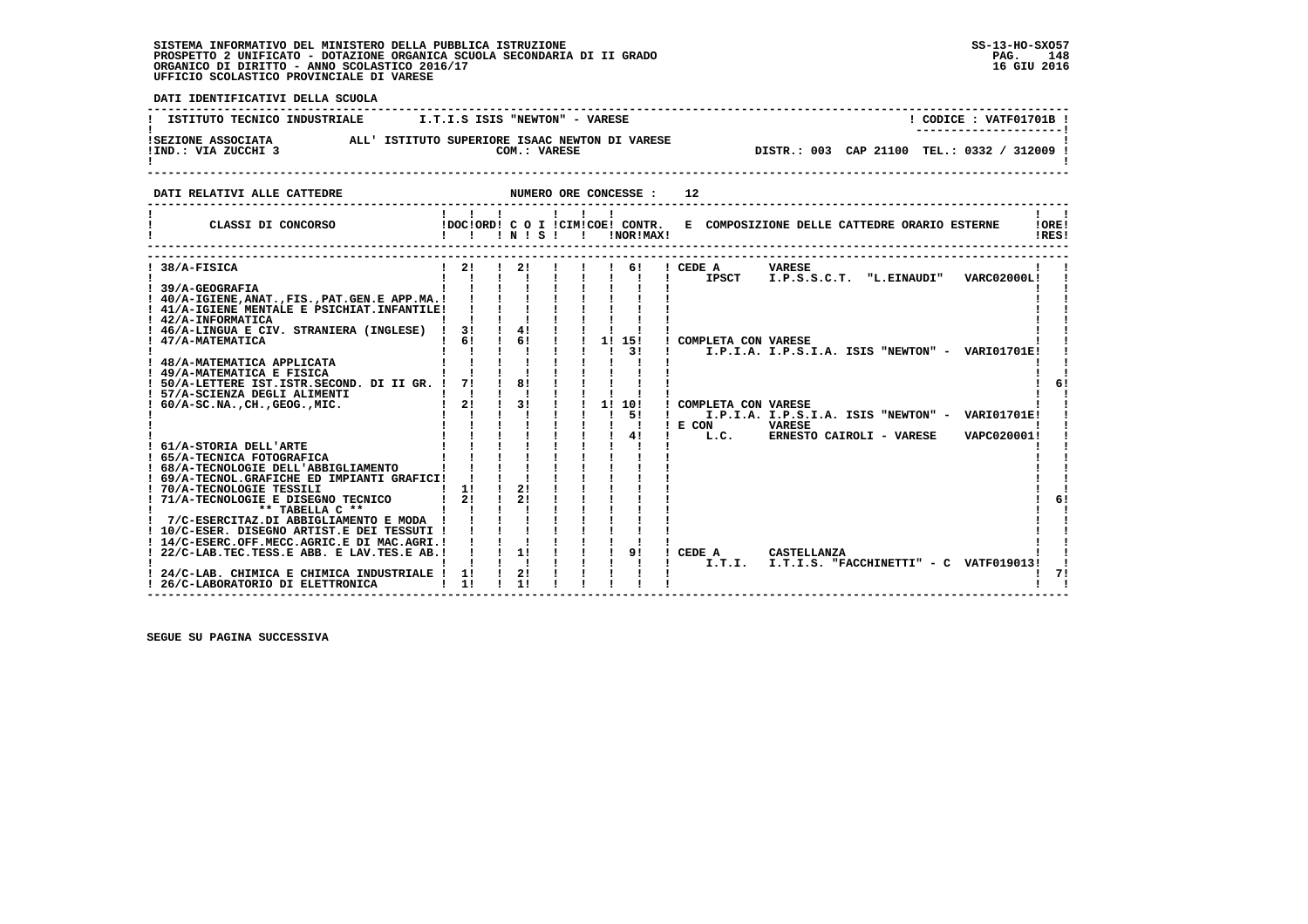**PAG.** 149 16 GIU 2016

 **DATI IDENTIFICATIVI DELLA SCUOLA**

| ISTITUTO TECNICO INDUSTRIALE              | I.T.I.S ISIS "NEWTON" - VARESE                                 | CODICE: VATF01701B !<br>---------------------- |
|-------------------------------------------|----------------------------------------------------------------|------------------------------------------------|
| ISEZIONE ASSOCIATA<br>IIND.: VIA ZUCCHI 3 | ALL' ISTITUTO SUPERIORE ISAAC NEWTON DI VARESE<br>COM.: VARESE | DISTR.: 003 CAP 21100 TEL.: 0332 / 312009 !    |
|                                           |                                                                |                                                |

**DATI RELATIVI ALLE CATTEDRE NUMERO ORE CONCESSE : 12 ------------------------------------------------------------------------------------------------------------------------------------ ! ! ! ! ! ! ! ! ! ! CLASSI DI CONCORSO !DOC!ORD! C O I !CIM!COE! CONTR. E COMPOSIZIONE DELLE CATTEDRE ORARIO ESTERNE !ORE! ! ! ! ! N ! S ! ! !NOR!MAX! !RES!**. \_ \_ \_ \_ \_ \_ .  **------------------------------------------------------------------------------------------------------------------------------------** $\mathbf{I}$  and  $\mathbf{I}$  **! 27/C-LABORATORIO DI ELETTROTECNICA ! ! ! ! ! ! ! ! ! ! ! ! 29/C-LAB. DI FISICA E FISICA APPLICATA ! 1! ! ! ! ! 1! 14! ! COMPLETA CON VARESE ! ! ! ! ! ! ! ! ! ! 4! ! I.P.I.A. I.P.S.I.A. ISIS "NEWTON" - VARI01701E! ! ! 30/C-LAB. DI INFORMATICA GESTIONALE ! ! ! ! ! ! ! ! ! ! !** $\mathbf{I}$  $\mathbf{I}$  $1 \t141$  **! 31/C-LAB. DI INFORMATICA INDUSTRIALE ! ! ! ! ! ! ! ! ! ! 14! ! 32/C-LAB. MECCANICO-TECNOLOGICO ! 4! ! 4! ! ! ! ! ! ! ! ! 33/C-LABORATORIO DI OREFICERIA ! ! ! ! ! ! ! ! ! ! ! ! 34/C-LAB.DI PROGET. TECNICA PER CERAMICA! ! ! ! ! ! ! ! ! ! !** $\mathbf{I}$   $\mathbf{I}$  $\blacksquare$  **! 35/C-LAB. DI TECNICA MICROBIOLOGICA ! ! ! ! ! ! ! ! ! ! ! ! 40/C-LAB. PER LE INDUSTRIE CERAMICHE ! ! ! ! ! ! ! ! ! ! ! ! \*\* TABELLA D \*\* ! ! ! ! ! ! ! ! ! ! ! ! 1/D-ARTE DELLA LAVORAZIONE DEI METALLI ! ! ! ! ! ! ! ! ! ! ! ! 2/D-ARTE OREFIC.,LAV.PIETRE DURE,GEMME ! ! ! ! ! ! ! ! ! ! ! ! 3/D-ARTE DEL DISEGNO D'ANIMAZIONE ! ! ! ! ! ! ! ! ! ! ! ! 5/D-ARTE TESSIT. E DECORAZ.DEI TESSUTI ! ! ! ! ! ! ! ! ! ! ! ! 6/D-ARTE LAV.DEL VETRO E DELLA VETRATA ! ! ! ! ! ! ! ! ! ! ! ! 8/D-ARTE DECOR.E COTTURA PROD.CERAMICI ! ! ! ! ! ! ! ! ! ! ! ! 9/D-ARTE DELLA FORMATURA E FOGGIATURA ! ! ! ! ! ! ! ! ! ! ! ! 10/D-ARTE DELLA FOTOGR.E DELLA CINEMAT. ! ! ! ! ! ! ! ! ! ! ! ! 12/D-ARTE SERIGRAFIA E FOTOINCISIONE ! ! ! ! ! ! ! ! ! ! ! ! 13/D-ARTE TIPOGRAFIA E GRAFICA PUBBLIC. ! ! ! ! ! ! ! ! ! ! ! ! 14/D-ARTE DEL TAGLIO E DELLA CONFEZIONE ! ! ! ! ! ! ! ! ! ! !** $\blacksquare$  $\blacksquare$  **! 16/D-ARTE MODELLIS.,DELL'ARRED.E SCEN. ! ! ! ! ! ! ! ! ! ! !** $\blacksquare$  **! 18/D-ARTE EBANISTERIA,INTAGLIO E INTARS.! ! ! ! ! ! ! ! ! ! ! ! 19/D-ARTE LACCHE, DORATURA E RESTAURO ! ! ! ! ! ! ! ! ! ! !** $\mathbf{I}$  **! 20/D-ARTE DEL MOSAICO E DEL COMMESSO ! ! ! ! ! ! ! ! ! ! ! ------------------------------------------------------------------------------------------------------------------------------------**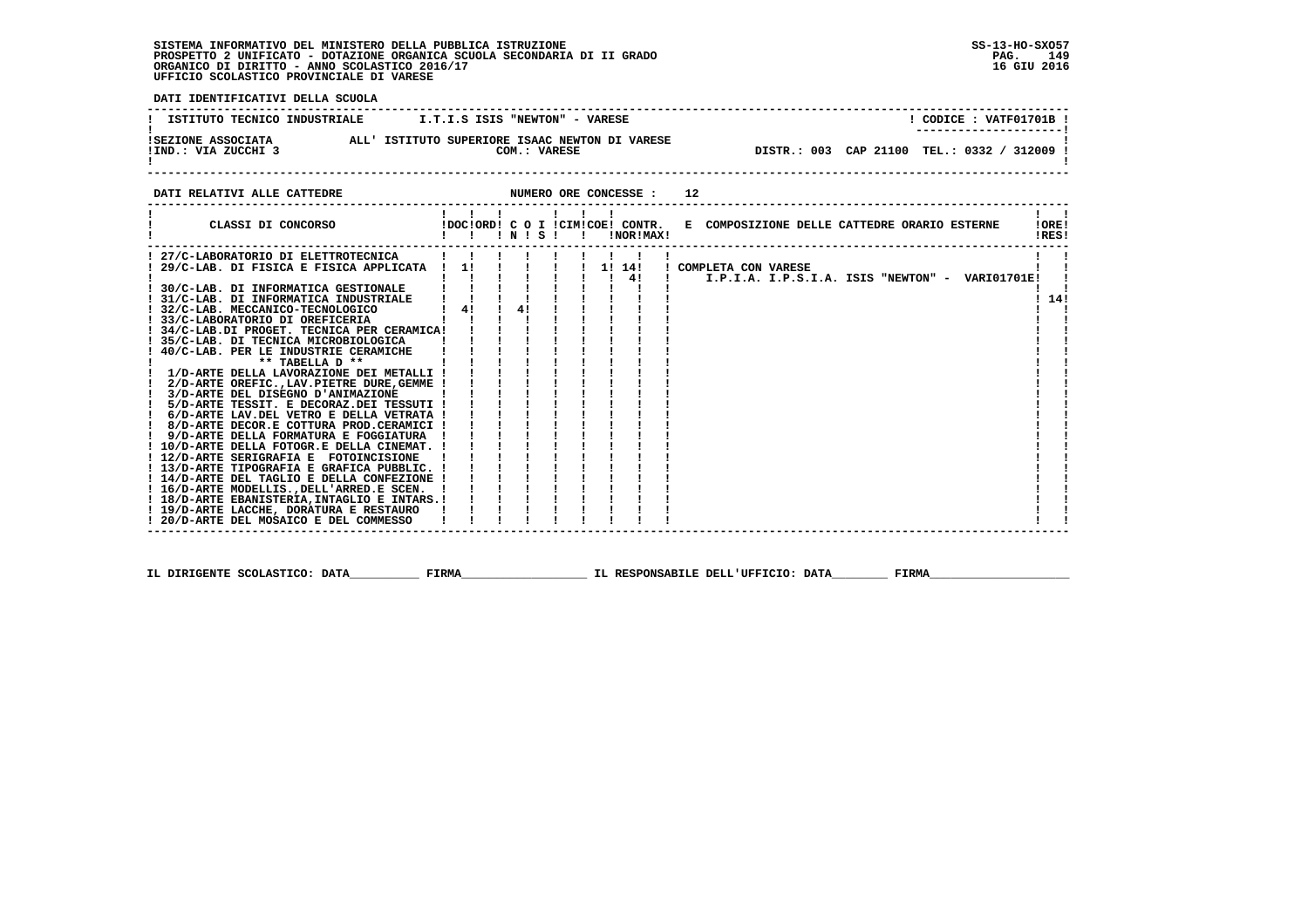**DATI IDENTIFICATIVI DELLA SCUOLA**

| ISTITUTO TECNICO INDUSTRIALE                |                                                                                | I.T.I.S. ISIS "NEWTON" VARESE (C SERALE) |  |  |                                           | CODICE: VATF01751R !<br>--------------------- |  |
|---------------------------------------------|--------------------------------------------------------------------------------|------------------------------------------|--|--|-------------------------------------------|-----------------------------------------------|--|
| <b>!CORSO SERALE</b><br>!IND.: VIA ZUCCHI 3 | DELL' ISTITUTO TECNICO INDUSTRIALE I. T. I. S ISIS "NEWTON" - VARESE DI VARESE | COM.: VARESE                             |  |  | DISTR.: 003 CAP 21100 TEL.: 0332 / 312009 |                                               |  |

 **------------------------------------------------------------------------------------------------------------------------------------**

 **DATI RELATIVI ALLE CLASSI**

| CORSI - INDIRIZZI - SPECIALIZZAZIONI | ANNI DI CORSO !<br>CORSI - INDIRIZZI - SPECIALIZZAZIONI<br>------------------<br>1 1 2 3 3 4 5 6 1                                     | ANNI DI CORSO<br>1 1 1 2 1 3 1 4 1 5 1 6 1 |
|--------------------------------------|----------------------------------------------------------------------------------------------------------------------------------------|--------------------------------------------|
| !ITIA INFORMATICA                    | ITT05 MECC. MECCATRON. ENER. - BIENNIO COMUNE ! 1! ! ! !! !! ITT13 INFOR. TELECOM. - BIENNIO COMUNE!<br>!ITMM MECCANICA E MECCATRONICA | 111 1 1 1 1 1                              |

 **------------------------------------------------------------------------------------------------------------------------------------**

| DATI RELATIVI ALLE CATTEDRE                                                                                                                                                                                                                                                                                                                                                                                                                            |                |              |     |    | NUMERO ORE CONCESSE :                         |        |                     |               |                                              |                                                 |                                          |
|--------------------------------------------------------------------------------------------------------------------------------------------------------------------------------------------------------------------------------------------------------------------------------------------------------------------------------------------------------------------------------------------------------------------------------------------------------|----------------|--------------|-----|----|-----------------------------------------------|--------|---------------------|---------------|----------------------------------------------|-------------------------------------------------|------------------------------------------|
| CLASSI DI CONCORSO                                                                                                                                                                                                                                                                                                                                                                                                                                     |                | $\mathbf{N}$ | - 5 |    | !DOC!ORD! C O I !CIM!COE! CONTR.<br>!NOR!MAX! |        |                     |               | E COMPOSIZIONE DELLE CATTEDRE ORARIO ESTERNE |                                                 | IOREI<br>!RES!                           |
| ! 12/A-CHIMICA AGRARIA<br>! 13/A-CHIMICA E TECNOLOGIE CHIMICHE<br>16/A-COSTR., TECNOL. DELLE COST. E DIS. TEC. !<br>! 19/A-DISCIPLINE GIURIDICHE ED ECONOMIC. !<br>20/A-DISCIPLINE MECCANICHE E TECNOLOGIA !<br>34/A-ELETTRONICA<br>35/A-ELETTROTECNICA ED APPLICAZIONI<br>38/A-FISICA                                                                                                                                                                 | 21             | 21           |     |    | 4!                                            | CEDE A | I.T.I.              | <b>VARESE</b> |                                              | I.T.I.S ISIS "NEWTON" - VA VATF01701B!          | 51<br>51<br>41                           |
| 39/A-GEOGRAFIA<br>! 42/A-INFORMATICA<br>46/A-LINGUA E CIV. STRANIERA (INGLESE)<br>47/A-MATEMATICA<br>! 49/A-MATEMATICA E FISICA<br>50/A-LETTERE IST. ISTR. SECOND. DI II GR.<br>$60/A-SC.NA.$ , $CH.$ , $GEOG.$ , $MIC.$<br>71/A-TECNOLOGIE E DISEGNO TECNICO<br>** TABELLA C **<br>20/C-ESERCITAZIONI PRATICHE DI OTTICA<br>24/C-LAB. CHIMICA E CHIMICA INDUSTRIALE<br>! 26/C-LABORATORIO DI ELETTRONICA<br>28/C-LAB.DI FIS.ATOMICA E NUCL. E STRUM.! | 1!<br>11<br>1! | 11           |     | 11 | 16!<br>2!                                     |        | COMPLETA CON VARESE |               |                                              | I.P.I.A. IPSIA ISIS "NEWTON" - VARE VARI01751X! | 17!<br>8!<br>16!<br>4!<br>6!<br>2!<br>2! |
| ! 29/C-LAB. DI FISICA E FISICA APPLICATA                                                                                                                                                                                                                                                                                                                                                                                                               |                |              |     |    |                                               |        |                     |               |                                              |                                                 | 21                                       |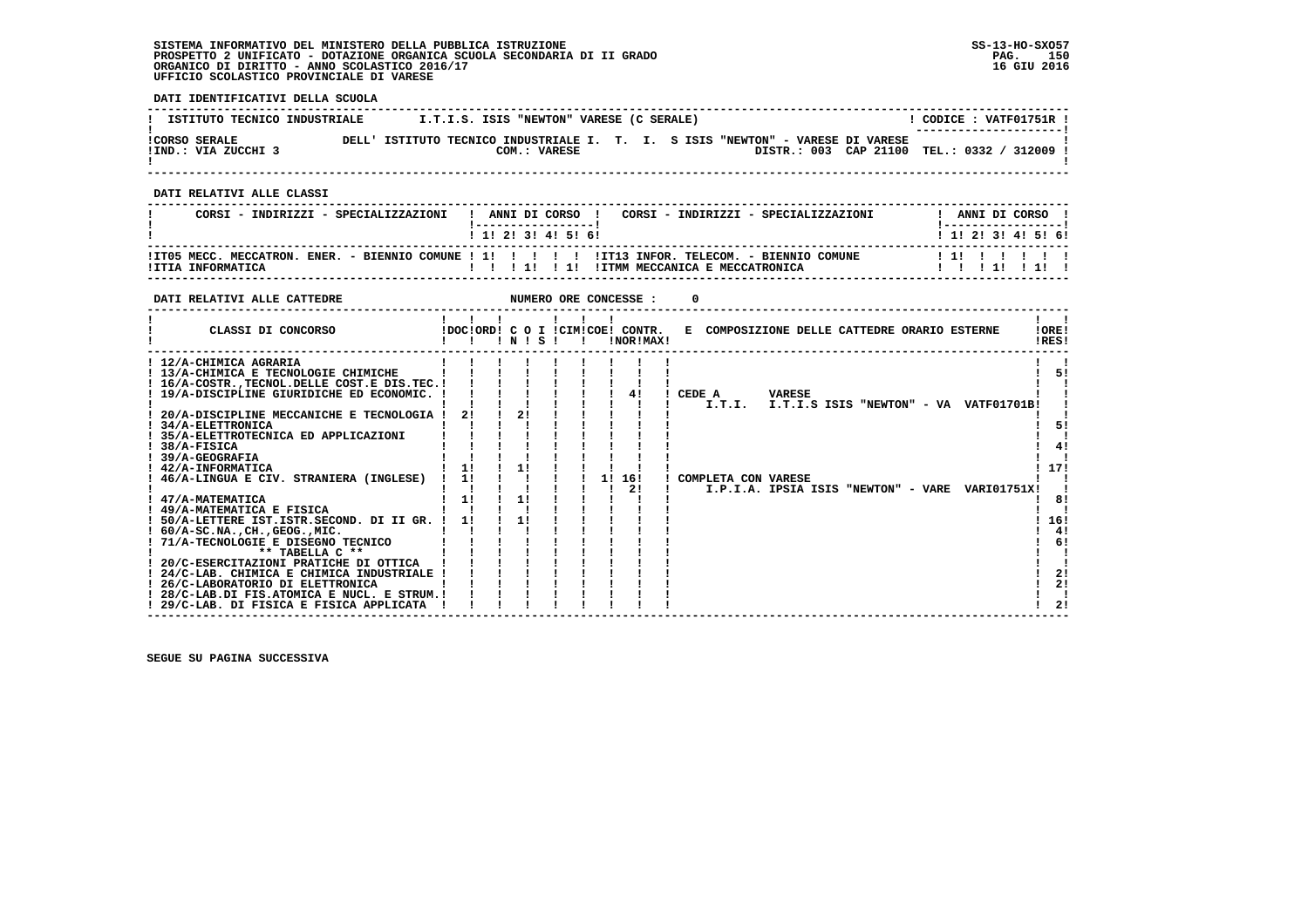**DATI IDENTIFICATIVI DELLA SCUOLA**

| ISTITUTO TECNICO INDUSTRIALE                                                                                         | I.T.I.S. ISIS "NEWTON" VARESE (C SERALE)<br>! CODICE : VATF01751R !                                                                                 |                 |
|----------------------------------------------------------------------------------------------------------------------|-----------------------------------------------------------------------------------------------------------------------------------------------------|-----------------|
| <b>ICORSO SERALE</b><br>!IND.: VIA ZUCCHI 3                                                                          | DELL' ISTITUTO TECNICO INDUSTRIALE I. T. I. S ISIS "NEWTON" - VARESE DI VARESE<br>CAP 21100<br>DISTR.: 003<br>TEL.: 0332 / 312009 !<br>COM.: VARESE |                 |
| DATI RELATIVI ALLE CATTEDRE                                                                                          | NUMERO ORE CONCESSE :<br>0                                                                                                                          |                 |
| CLASSI DI CONCORSO                                                                                                   | IDOCIORDI C O I ICIMICOEI CONTR.<br>E COMPOSIZIONE DELLE CATTEDRE ORARIO ESTERNE<br>NISI<br>INORIMAXI                                               | ! ORE!<br>IRES! |
| ! 30/C-LAB. DI INFORMATICA GESTIONALE<br>! 31/C-LAB. DI INFORMATICA INDUSTRIALE<br>! 32/C-LAB. MECCANICO-TECNOLOGICO | 11                                                                                                                                                  | 21              |

 **------------------------------------------------------------------------------------------------------------------------------------**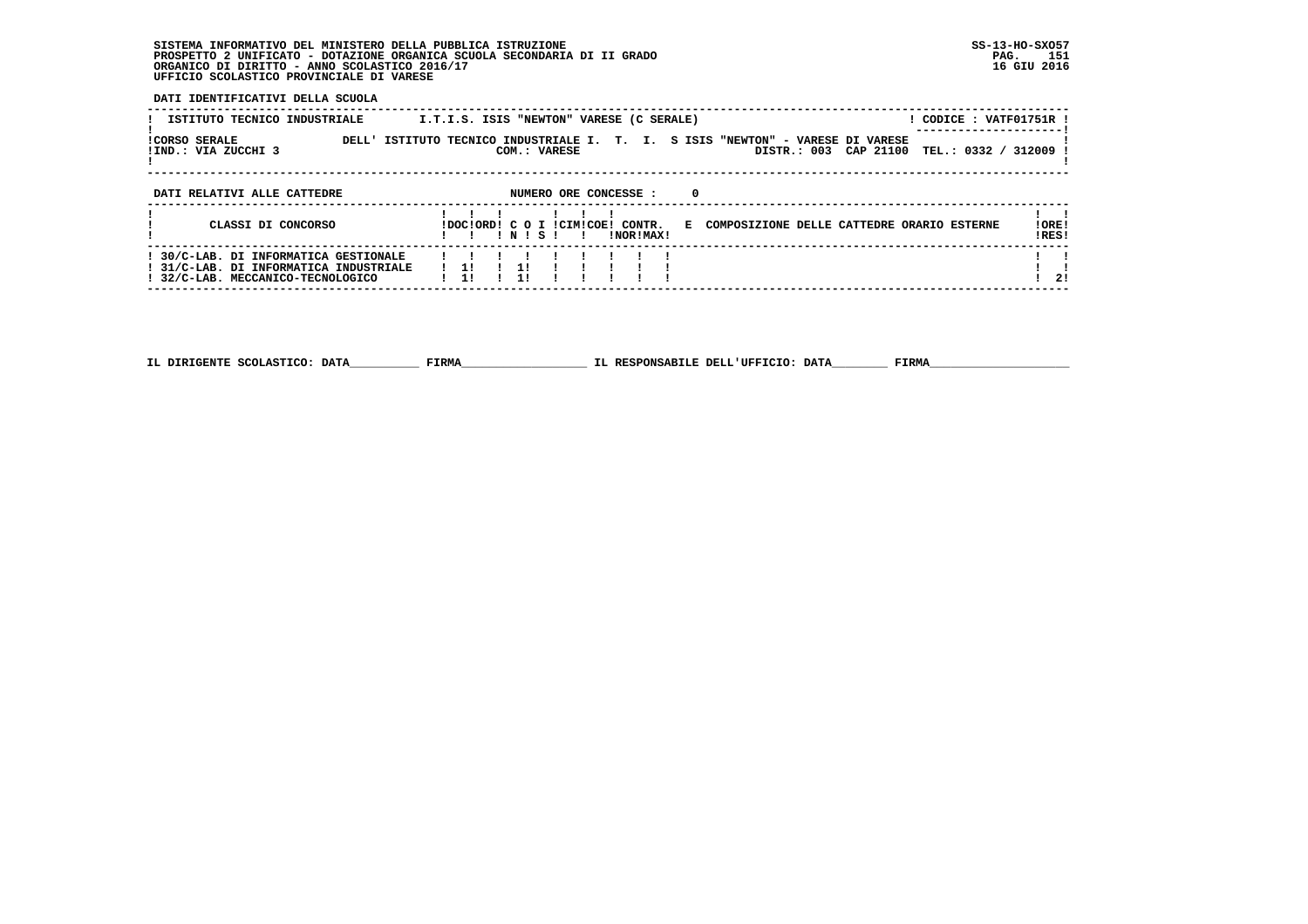**DATI IDENTIFICATIVI DELLA SCUOLA**

| ISTITUTO TECNICO INDUSTRIALE                   | ITIS - ISIS "KEYNES" - GAZZADA SCHIANNO                                                |  | CODICE: VATF018017 !<br>--------------------- |  |
|------------------------------------------------|----------------------------------------------------------------------------------------|--|-----------------------------------------------|--|
| ISEZIONE ASSOCIATA<br>!IND.: VIA MORAZZONE, 35 | ALL' ISTITUTO SUPERIORE "JOHN M. KEYNES" DI GAZZADA SCHIANNO<br>COM.: GAZZADA SCHIANNO |  | DISTR.: 003 CAP 21045 TEL.: 0332 /463213 !    |  |

 **------------------------------------------------------------------------------------------------------------------------------------**

 **DATI RELATIVI ALLE CLASSI**

| CORSI - INDIRIZZI - SPECIALIZZAZIONI                                                                     | CORSI - INDIRIZZI - SPECIALIZZAZIONI<br>! ANNI DI CORSO !                                                                                                             | ANNI DI CORSO !                                                     |
|----------------------------------------------------------------------------------------------------------|-----------------------------------------------------------------------------------------------------------------------------------------------------------------------|---------------------------------------------------------------------|
|                                                                                                          | 1 1 1 2 1 3 1 4 1 5 1 6 1                                                                                                                                             | 1 1 2 3 3 4 5 5 6 1                                                 |
| !ITAT AUTOMAZIONE<br>!ITP5 POT. SOCIO ECONOMICO E PER LA LEGALITA' ! ! ! ! ! ! ! !ITTL TELECOMUNICAZIONI | ITIO ELETTR. ED ELETTROTEC.- BIENNIO COMUNE   2! 2! !       ITI3 INFOR. TELECOM. - BIENNIO COMUNE<br>$1 \quad 1 \quad 21 \quad 21 \quad 21 \quad 11$ TTIA INFORMATICA | 161611111<br>$1 \quad 1 \quad 1 \quad 41 \quad 41 \quad 31 \quad 1$ |

| DATI RELATIVI ALLE CATTEDRE                                                                                                                                                                                                                                                                                                                                                                                                                                                                                                                                                 |                                              |                                                 |    |          | NUMERO ORE CONCESSE :                         | 10     |                                                                                                                  |                                                                                                                                                              |                                                          |                                       |
|-----------------------------------------------------------------------------------------------------------------------------------------------------------------------------------------------------------------------------------------------------------------------------------------------------------------------------------------------------------------------------------------------------------------------------------------------------------------------------------------------------------------------------------------------------------------------------|----------------------------------------------|-------------------------------------------------|----|----------|-----------------------------------------------|--------|------------------------------------------------------------------------------------------------------------------|--------------------------------------------------------------------------------------------------------------------------------------------------------------|----------------------------------------------------------|---------------------------------------|
| CLASSI DI CONCORSO                                                                                                                                                                                                                                                                                                                                                                                                                                                                                                                                                          |                                              | ! N !                                           | S. |          | IDOCIORD! C O I ICIMICOE! CONTR.<br>!NOR!MAX! |        |                                                                                                                  | E COMPOSIZIONE DELLE CATTEDRE ORARIO ESTERNE                                                                                                                 |                                                          | 10RE!<br>!RES!                        |
| ! 12/A-CHIMICA AGRARIA<br>! 13/A-CHIMICA E TECNOLOGIE CHIMICHE<br>16/A-COSTR., TECNOL. DELLE COST. E DIS. TEC. !<br>! 17/A-DISCIPLINE ECONOMICO-AZIENDALI<br>! 19/A-DISCIPLINE GIURIDICHE ED ECONOMIC. !<br>34/A-ELETTRONICA<br>35/A-ELETTROTECNICA ED APPLICAZIONI<br>36/A-FILOSOFIA, PSICOL. E SC.DELL'EDUCAZ.!<br>37/A-FILOSOFIA E STORIA<br>38/A-FISICA<br>39/A-GEOGRAFIA<br>! 42/A-INFORMATICA<br>46/A-LINGUA E CIV. STRANIERA (INGLESE)<br>47/A-MATEMATICA<br>49/A-MATEMATICA E FISICA<br>50/A-LETTERE IST.ISTR.SECOND. DI II GR.<br>$60/A-SC.NA.$ , CH., GEOG., MIC. | 21<br>2!<br>51<br>21<br>71<br>51<br>6!<br>91 | 1!<br>71<br>21<br>111<br>51<br>71<br>110!<br>1! |    | 11<br>11 | 14!<br>41<br>91<br>61<br>14!<br>41            | CEDE A | COMPLETA CON GAZZADA SCHIANNO<br>I.T.C.<br>CEDE A<br>I.T.C.<br>I.T.C.<br>COMPLETA CON GAZZADA SCHIANNO<br>I.T.C. | ITC-ITPA "KEYNES" - GAZZAD<br>GAZZADA SCHIANNO<br>ITC-ITPA "KEYNES" - GAZZAD<br>GAZZADA SCHIANNO<br>ITC-ITPA "KEYNES" - GAZZAD<br>ITC-ITPA "KEYNES" - GAZZAD | VATD018011!<br>VATD018011!<br>VATD018011!<br>VATD018011! | 12!<br>15!<br>12!<br>8!<br>15!<br>12! |
| 71/A-TECNOLOGIE E DISEGNO TECNICO<br>** TABELLA C **<br>20/C-ESERCITAZIONI PRATICHE DI OTTICA                                                                                                                                                                                                                                                                                                                                                                                                                                                                               | 21                                           | 21                                              |    |          |                                               |        |                                                                                                                  |                                                                                                                                                              |                                                          | 12!                                   |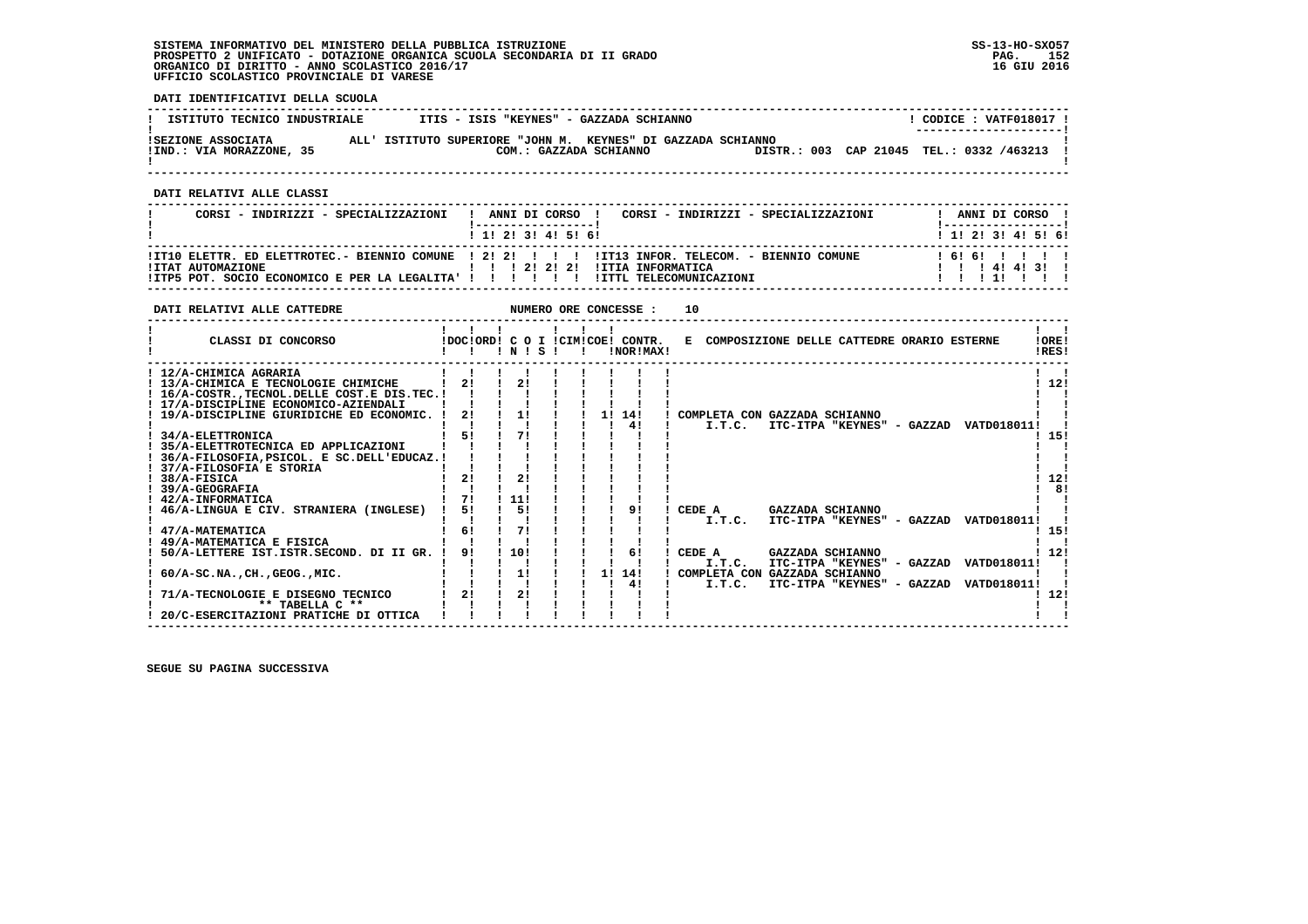j

 **DATI IDENTIFICATIVI DELLA SCUOLA**

| ISTITUTO TECNICO INDUSTRIALE | ITIS - ISIS "KEYNES" - GAZZADA SCHIANNO                      | CODICE : VATF018017 !                    |
|------------------------------|--------------------------------------------------------------|------------------------------------------|
| ISEZIONE ASSOCIATA           | ALL' ISTITUTO SUPERIORE "JOHN M. KEYNES" DI GAZZADA SCHIANNO | ---------------------                    |
| !IND.: VIA MORAZZONE, 35     | COM.: GAZZADA SCHIANNO                                       | DISTR.: 003 CAP 21045 TEL.: 0332 /463213 |
| DATI RELATIVI ALLE CATTEDRE  | NUMERO ORE CONCESSE :<br>10                                  |                                          |

| CLASSI DI CONCORSO                        |     |     |    |       |  |    | IDOCIORDI C O I ICIMICOEI CONTR. | COMPOSIZIONE DELLE CATTEDRE ORARIO ESTERNE<br>Е               | IOREI |
|-------------------------------------------|-----|-----|----|-------|--|----|----------------------------------|---------------------------------------------------------------|-------|
|                                           |     |     |    | INISI |  |    | INORIMAX!                        | IRES!                                                         |       |
| 24/C-LAB. CHIMICA E CHIMICA INDUSTRIALE ! | 11  |     |    |       |  | 11 | 161                              | ! COMPLETA CON SARONNO                                        |       |
|                                           |     |     |    |       |  |    | 21                               | I.T.C.<br>I.T.C. "GINO ZAPPA" - SARO<br>VATD08000G!           |       |
| 26/C-LABORATORIO DI ELETTRONICA           | 31  | 1 L | 41 |       |  |    | 21                               | CEDE A<br>LUINO                                               | 21    |
| - DI CUI UFFICIO TECNICO                  |     |     |    |       |  |    |                                  | I.T.I.<br>CITTA DI LUINO-CARLO VOLON<br>VATF00301D!           |       |
| 27/C-LABORATORIO DI ELETTROTECNICA        |     |     |    |       |  |    |                                  |                                                               |       |
| 28/C-LAB.DI FIS.ATOMICA E NUCL. E STRUM.! |     |     |    |       |  |    |                                  |                                                               |       |
| ! 29/C-LAB. DI FISICA E FISICA APPLICATA  | -11 |     |    |       |  |    | 16!                              | COMPLETA CON VARESE                                           |       |
|                                           |     |     |    |       |  |    | 21                               | VATL013018!<br>I.T.G.<br><b>-VARES</b><br>I.T.G. ISIS "NERVI" |       |
| 30/C-LAB. DI INFORMATICA GESTIONALE       |     |     |    |       |  |    |                                  |                                                               |       |
| 31/C-LAB. DI INFORMATICA INDUSTRIALE      | 51  |     | 51 |       |  |    |                                  |                                                               | 10!   |
| 32/C-LAB. MECCANICO-TECNOLOGICO           |     |     |    |       |  |    | 16!                              | COMPLETA CON<br><b>VARESE</b>                                 |       |
|                                           |     |     |    |       |  |    | 21                               | I.T.G.<br>-VARES<br>VATL013018!<br>I.T.G.<br>ISIS "NERVI"     |       |

 **IL DIRIGENTE SCOLASTICO: DATA\_\_\_\_\_\_\_\_\_\_ FIRMA\_\_\_\_\_\_\_\_\_\_\_\_\_\_\_\_\_\_ IL RESPONSABILE DELL'UFFICIO: DATA\_\_\_\_\_\_\_\_ FIRMA\_\_\_\_\_\_\_\_\_\_\_\_\_\_\_\_\_\_\_\_**

 **------------------------------------------------------------------------------------------------------------------------------------**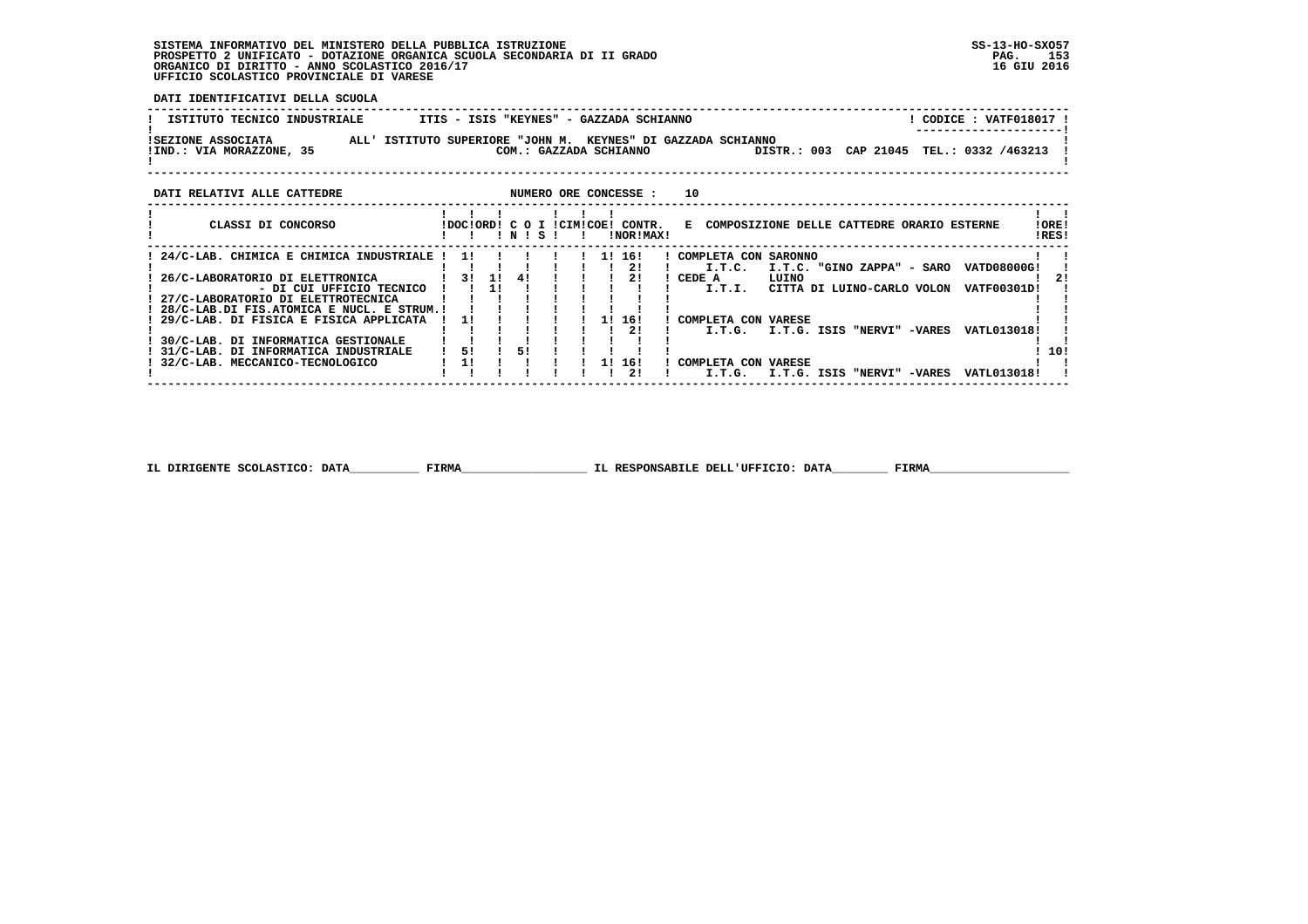**DATI IDENTIFICATIVI DELLA SCUOLA**

| ISTITUTO TECNICO INDUSTRIALE                 | I.T.I.S. "FACCHINETTI" - CASTELLANZA                                       |                                            | CODICE : VATF019013 !<br>--------------------- |
|----------------------------------------------|----------------------------------------------------------------------------|--------------------------------------------|------------------------------------------------|
| ISEZIONE ASSOCIATA<br>IIND.: VIA AZIMONTI, 5 | ALL' ISTITUTO SUPERIORE C. FACCHINETTI DI CASTELLANZA<br>COM.: CASTELLANZA | DISTR.: 008 CAP 21053 TEL.: 0331 /635718 ! |                                                |

 **DATI RELATIVI ALLE CLASSI**

| CORSI - INDIRIZZI - SPECIALIZZAZIONI                                                                                                                                                                                                                                 | ANNI DI CORSO !<br>CORSI - INDIRIZZI - SPECIALIZZAZIONI<br>! 1! 2! 3! 4! 5! 6!                                                                                                                                                                                                                                                | ANNI DI CORSO !<br>-----------------<br>! 1! 2! 3! 4! 5! 6! |
|----------------------------------------------------------------------------------------------------------------------------------------------------------------------------------------------------------------------------------------------------------------------|-------------------------------------------------------------------------------------------------------------------------------------------------------------------------------------------------------------------------------------------------------------------------------------------------------------------------------|-------------------------------------------------------------|
| !IT05 MECC. MECCATRON. ENER. - BIENNIO COMUNE ! 1! 1!<br>!IT13 INFOR. TELECOM. - BIENNIO COMUNE<br>!IT19 SISTEMA MODA - BIENNIO COMUNE<br><b>!ITAT AUTOMAZIONE</b><br>!ITCM CHIMICA E MATERIALI<br>!ITMM MECCANICA E MECCATRONICA<br>!LIP2 POTENZIAMENTO LINGUISTICO | !IT10 ELETTR. ED ELETTROTEC.- BIENNIO COMUNE<br>1414111<br>!IT16 CHIM. MATER. BIOTECN. - BIENNIO COMUNE<br>!ITAM TESSILE, ABBIGLIAMENTO E MODA<br>1111<br>!ITBA BIOTECNOLOGIE AMBIENTALI<br>!ITIA INFORMATICA<br>!ITP5 POT. SOCIO ECONOMICO E PER LA LEGALITA'<br>1 1 1 1 1 1 1 1<br>!LIP4 POTENZIAMENTO ARTISTICO E MUSICALE | $1\;11\;21$<br>1111<br>1 11 11 11<br>1 1 1 3 1 2 1 2 1      |

| DATI RELATIVI ALLE CATTEDRE                                                                                                                                                                                                                                                                                                                                                                                                                                                                                                              |          |          | NUMERO ORE CONCESSE : | 13                                                                      |                                                                                                                                                                                                    |                                           |                |
|------------------------------------------------------------------------------------------------------------------------------------------------------------------------------------------------------------------------------------------------------------------------------------------------------------------------------------------------------------------------------------------------------------------------------------------------------------------------------------------------------------------------------------------|----------|----------|-----------------------|-------------------------------------------------------------------------|----------------------------------------------------------------------------------------------------------------------------------------------------------------------------------------------------|-------------------------------------------|----------------|
| CLASSI DI CONCORSO                                                                                                                                                                                                                                                                                                                                                                                                                                                                                                                       |          | INISI    | !NOR!MAX!             |                                                                         | !DOC!ORD! C O I !CIM!COE! CONTR. E COMPOSIZIONE DELLE CATTEDRE ORARIO ESTERNE                                                                                                                      |                                           | !ORE!<br>IRES! |
| 4/A-ARTE DEL TESSUTO, MODA E COSTUME<br>5/A-ARTE DEL VETRO<br>6/A-ARTE DELLA CERAMICA<br>10/A-ARTE DEI METALLI E DELL'OREFICERIA<br>! 12/A-CHIMICA AGRARIA<br>! 13/A-CHIMICA E TECNOLOGIE CHIMICHE<br>16/A-COSTR., TECNOL. DELLE COST. E DIS. TEC. !<br>! 17/A-DISCIPLINE ECONOMICO-AZIENDALI<br>! 18/A-DISCIP.GEOM.,ARCHIT.ARRED.E SCENOT.!<br>19/A-DISCIPLINE GIURIDICHE ED ECONOMIC. !<br>20/A-DISCIPLINE MECCANICHE E TECNOLOGIA !<br>21/A-DISCIPLINE PITTORICHE<br>22/A-DISCIPLINE PLASTICHE<br>! 24/A-DISEGNO E STORIA DEL COSTUME | 21<br>2! | 21<br>21 | 31<br>41<br>9!<br>71  | CEDE A<br><b>VARESE</b><br>CEDE A<br>I.T.C.<br>CEDE A<br>ED A<br>I.T.I. | I.T.G. I.T.G. ISIS "NERVI" VARES<br>GAZZADA SCHIANNO<br>ITC-ITPA "KEYNES" - GAZZAD<br>CASTELLANZA<br>I.P.I.A. I.P.S.I.A ISIS "FACCHINETT VARI019016!<br><b>SARONNO</b><br>I.T.I.S "RIVA" - SARONNO | VATL01351N!<br>VATD018011!<br>VATF020006! |                |
| ! 25/A-DISEGNO E STORIA DELL'ARTE<br>! 27/A-DISEGNO TECNICO ED ARTISTICO<br>! 31/A-ED.MUSICALE IST.ISTR.SEC.II GRADO<br>! 34/A-ELETTRONICA                                                                                                                                                                                                                                                                                                                                                                                               | 21       | 31       |                       |                                                                         |                                                                                                                                                                                                    |                                           |                |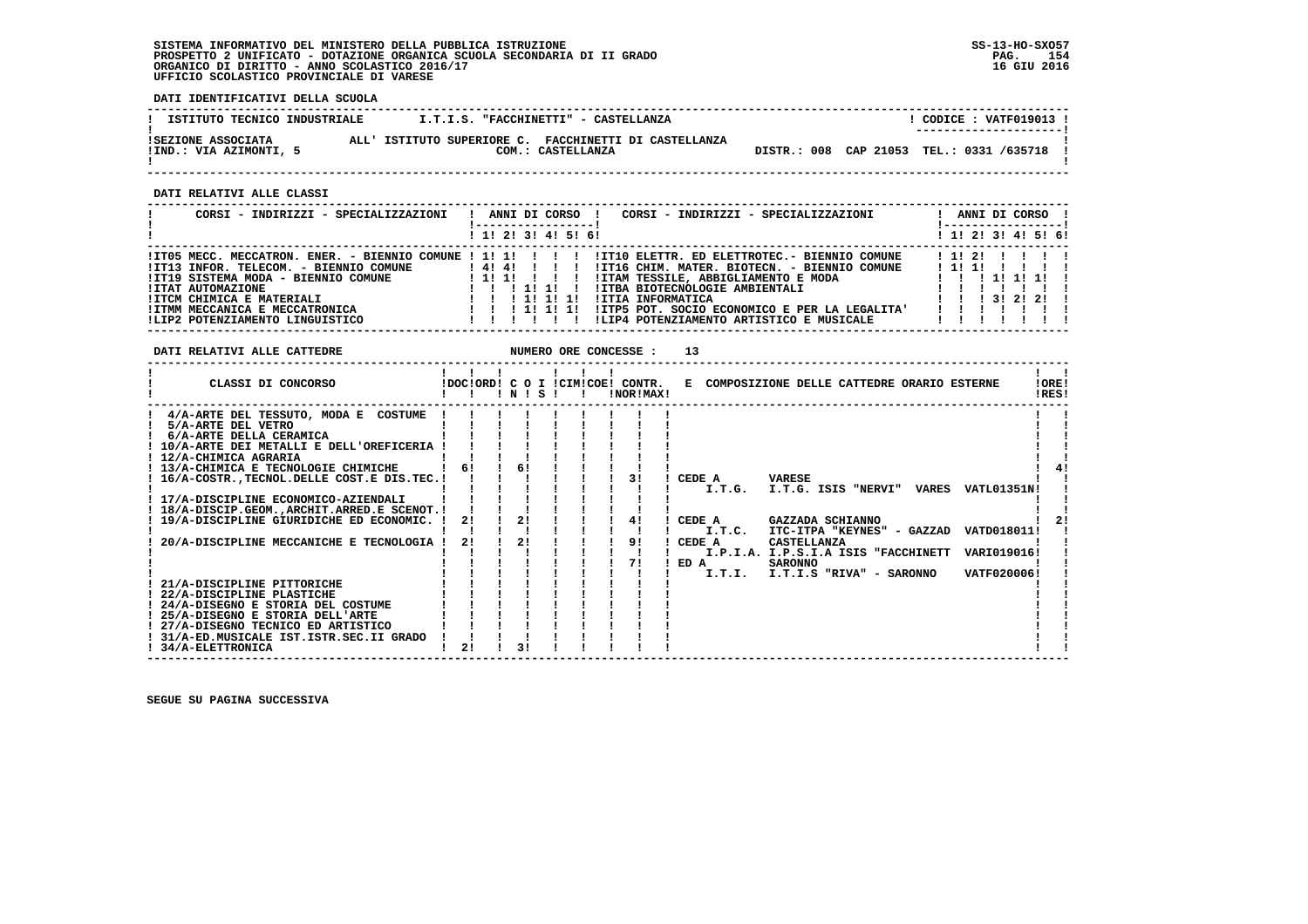**DATI IDENTIFICATIVI DELLA SCUOLA ------------------------------------------------------------------------------------------------------------------------------------**! CODICE : VATF019013 ! **I ISTITUTO TECNICO INDUSTRIALE 1.T.I.S. "FACCHINETTI" - CASTELLANZA ! ---------------------! !SEZIONE ASSOCIATA ALL' ISTITUTO SUPERIORE C. FACCHINETTI DI CASTELLANZA ! !IND.: VIA AZIMONTI, 5 COM.: CASTELLANZA DISTR.: 008 CAP 21053 TEL.: 0331 /635718 !** $\mathbf{I}$  **! ! ------------------------------------------------------------------------------------------------------------------------------------DATI RELATIVI ALLE CATTEDRE NUMERO ORE CONCESSE : 13 ------------------------------------------------------------------------------------------------------------------------------------ ! ! ! ! ! ! ! ! ! ! CLASSI DI CONCORSO !DOC!ORD! C O I !CIM!COE! CONTR. E COMPOSIZIONE DELLE CATTEDRE ORARIO ESTERNE !ORE! ! ! ! ! N ! S ! ! !NOR!MAX! !RES!** $\mathbf{I}$   $\mathbf{I}$ !ORE! IRESI  **------------------------------------------------------------------------------------------------------------------------------------ ------------------------------------------------------------------------------------------------------------------------------------** $\mathbf{I}$  and  $\mathbf{I}$  **! 35/A-ELETTROTECNICA ED APPLICAZIONI ! ! ! ! ! ! ! ! ! ! !** $\blacksquare$  **! 36/A-FILOSOFIA,PSICOL. E SC.DELL'EDUCAZ.! ! ! ! ! ! ! ! ! ! ! ! 37/A-FILOSOFIA E STORIA ! ! ! ! ! ! ! ! ! ! ! ! ! ! ! ! ! ! ! 3! ! I.T.G. I.T.G. ISIS "FACCHINETTI" VATL019017! ! ! 39/A-GEOGRAFIA ! ! ! ! ! ! ! 8! ! CEDE A GALLARATE ! ! ! ! ! ! ! ! ! ! ! ! I.T.I. ITIS "PONTI"GALLARATE (DIU VATF00801L! ! ! 38/A-FISICA ! 3! ! 2! ! ! 1! 15! ! COMPLETA CON CASTELLANZA ! !** $\blacksquare$  **! 40/A-IGIENE,ANAT.,FIS.,PAT.GEN.E APP.MA.! ! ! ! ! ! ! ! ! ! ! ! 42/A-INFORMATICA ! 6! ! 7! ! ! ! ! ! ! 6! ! 46/A-LINGUA E CIV. STRANIERA (INGLESE) ! 4! ! 5! ! ! ! 6! ! CEDE A CASTELLANZA ! ! ! ! ! ! ! ! ! ! ! ! I.T.G. I.T.G. ISIS "FACCHINETTI" VATL019017! !** $1<sub>61</sub>$  **! 46/A-LINGUA E CIV. STRANIERA (FRANCESE) ! ! ! ! ! ! ! ! ! ! ! ! 46/A-LINGUA E CIV. STRANIERA (SPAGNOLO) ! ! ! ! ! ! ! ! ! ! ! ! 46/A-LINGUA E CIV. STRANIERA (TEDESCO) ! ! ! ! ! ! ! ! ! ! ! ! 46/A-LINGUA E CIV. STRANIERA (RUSSO) ! ! ! ! ! ! ! ! ! ! ! ! 47/A-MATEMATICA ! 5! ! 6! ! ! ! 3! ! CEDE A CASTELLANZA ! ! ! ! ! ! ! ! ! ! ! ! I.T.G. I.T.G. ISIS "FACCHINETTI" VATL019017! ! ! 49/A-MATEMATICA E FISICA ! ! ! 2! ! ! ! ! ! ! ! ! 50/A-LETTERE IST.ISTR.SECOND. DI II GR. ! 10! ! 10! ! ! 1! 12! ! COMPLETA CON CASTELLANZA ! ! ! ! ! ! ! ! ! ! 6! ! I.T.G. I.T.G. ISIS "FACCHINETTI" VATL019017! ! ! 57/A-SCIENZA DEGLI ALIMENTI ! ! ! ! ! ! ! ! ! ! ! ! 60/A-SC.NA.,CH.,GEOG.,MIC. ! 2! ! 1! ! ! 1! 16! ! COMPLETA CON CASTELLANZA ! ! ! ! ! ! ! ! ! ! 2! ! I.T.G. I.T.G. ISIS "FACCHINETTI" VATL019017! ! ! 61/A-STORIA DELL'ARTE ! ! ! ! ! ! ! ! ! ! !**| 65/A-TECNICA FOTOGRAFICA | | | | | | | | | |<br>| 68/A-TECNOLOGIE DELL'ABBIGLIAMENTO | | | | | | | | | | |<br>| 69/A-TECNOLOGIE DELL'ABBIGLIAMENTO | | | | | | | | | | |<br>| 70/A-TECNOLOGIE TESSILI INPIANTI GRAFICI | | | | | | | - 1 - 1  $1, 121$  **! 71/A-TECNOLOGIE E DISEGNO TECNICO ! 2! ! 2! ! ! ! ! ! ! 12!** $\mathbf{I}$  **! \*\* TABELLA C \*\* ! ! ! ! ! ! ! ! ! ! ! ! 3/C-CONV.IN LINGUA STRANIERA (FRANCESE)! ! ! ! ! ! ! ! ! ! !** $\mathbf{I}$ 

 **------------------------------------------------------------------------------------------------------------------------------------**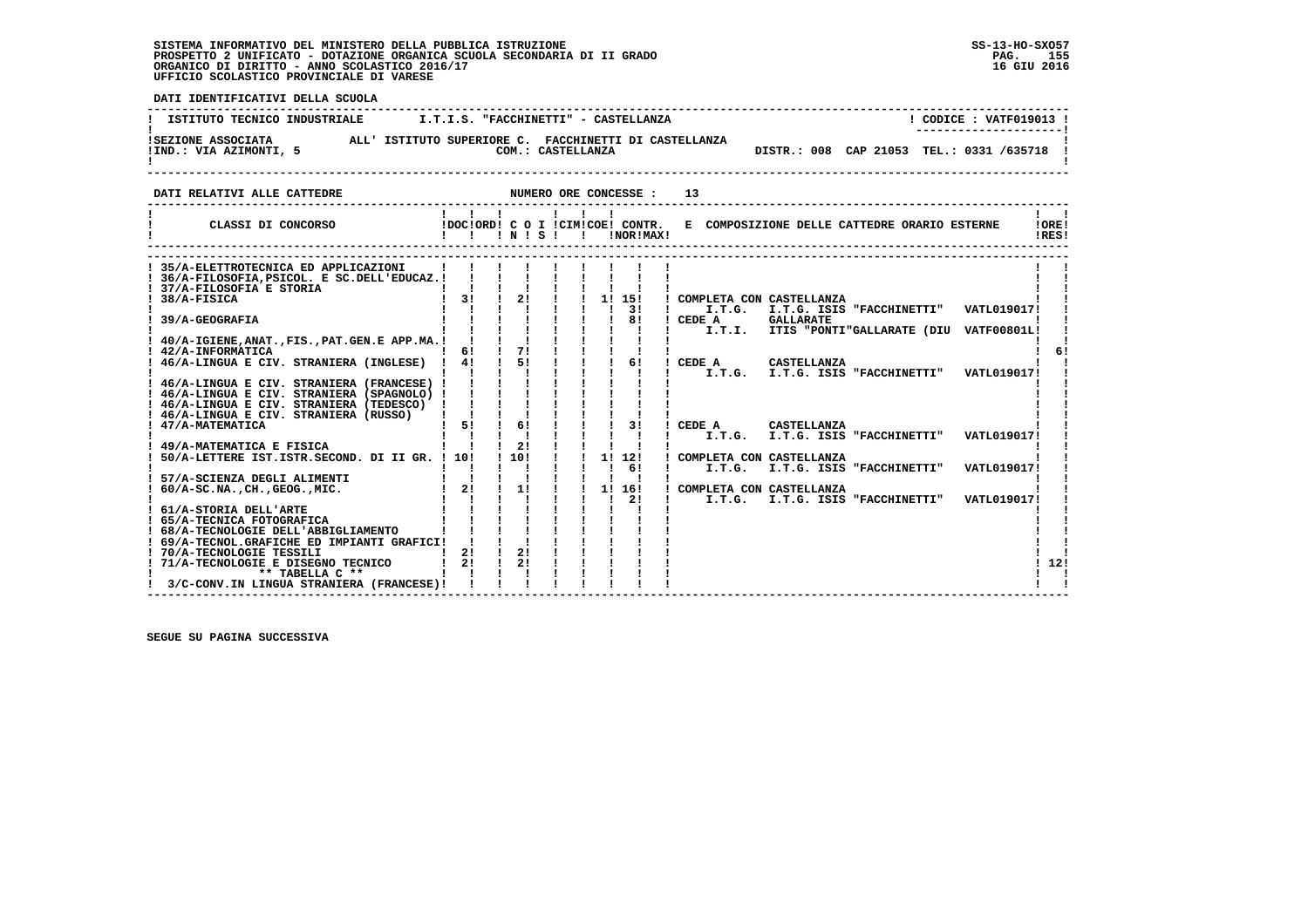**! 6/D-ARTE LAV.DEL VETRO E DELLA VETRATA ! ! ! ! ! ! ! ! ! ! !**

 $\overline{\phantom{a}}$ 

- 1

- 1

 **DATI IDENTIFICATIVI DELLA SCUOLA ------------------------------------------------------------------------------------------------------------------------------------**! CODICE : VATF019013 ! **! ISTITUTO TECNICO INDUSTRIALE**  $II.S.$  **"FACCHINETTI" - CASTELLANZA ! ---------------------! !SEZIONE ASSOCIATA ALL' ISTITUTO SUPERIORE C. FACCHINETTI DI CASTELLANZA ! !IND.: VIA AZIMONTI, 5 COM.: CASTELLANZA DISTR.: 008 CAP 21053 TEL.: 0331 /635718 !**COM.: CASTELLANZA  $\overline{D}$  DISTR.: 008 CAP 21053 TEL.: 0331 /635718 1 - 1  **! ! ------------------------------------------------------------------------------------------------------------------------------------DATI RELATIVI ALLE CATTEDRE NUMERO ORE CONCESSE : 13 ------------------------------------------------------------------------------------------------------------------------------------ ! ! ! ! ! ! ! ! ! ! CLASSI DI CONCORSO !DOC!ORD! C O I !CIM!COE! CONTR. E COMPOSIZIONE DELLE CATTEDRE ORARIO ESTERNE !ORE! ! ! ! ! N ! S ! ! !NOR!MAX! !RES! ------------------------------------------------------------------------------------------------------------------------------------** $\mathbf{I}$   $\mathbf{I}$  **! 3/C-CONV.IN LINGUA STRANIERA (INGLESE) ! ! ! ! ! ! ! ! ! ! ! ! 3/C-CONV.IN LINGUA STRANIERA (TEDESCO) ! ! ! ! ! ! ! ! ! ! ! ! 3/C-CONV.IN LINGUA STRANIERA (RUSSO) ! ! ! ! ! ! ! ! ! ! ! ! 7/C-ESERCITAZ.DI ABBIGLIAMENTO E MODA ! ! ! ! ! ! ! ! ! ! !**- 1  **! 10/C-ESER. DISEGNO ARTIST.E DEI TESSUTI ! ! ! ! ! ! ! ! ! ! ! ! 14/C-ESERC.OFF.MECC.AGRIC.E DI MAC.AGRI.! ! ! ! ! ! ! ! ! ! ! ! 20/C-ESERCITAZIONI PRATICHE DI OTTICA ! ! ! ! ! ! ! ! ! ! ! ! 22/C-LAB.TEC.TESS.E ABB. E LAV.TES.E AB.! 2! ! 1! ! ! 1! 9! ! COMPLETA CON VARESE ! ! ! ! ! ! ! ! ! ! 9! ! I.T.I. I.T.I.S ISIS "NEWTON" - VA VATF01701B! ! ! 24/C-LAB. CHIMICA E CHIMICA INDUSTRIALE ! 3! 1! 2! ! ! ! ! ! ! 8! ! - DI CUI UFFICIO TECNICO ! ! 1! ! ! ! ! ! ! ! ! ! 26/C-LABORATORIO DI ELETTRONICA ! 1! ! 1! ! ! 1! 9! ! COMPLETA CON CASTELLANZA ! ! ! ! ! ! ! ! ! ! 7! ! I.P.I.A. I.P.S.I.A ISIS "FACCHINETT VARI019016! ! ! 27/C-LABORATORIO DI ELETTROTECNICA ! ! ! ! ! ! ! ! ! ! ! ! 28/C-LAB.DI FIS.ATOMICA E NUCL. E STRUM.! ! ! ! ! ! ! ! ! ! ! ! 29/C-LAB. DI FISICA E FISICA APPLICATA ! 1! ! ! ! ! 1! 17! ! COMPLETA CON CASTELLANZA ! ! ! ! ! ! ! ! ! ! 1! ! I.T.G. I.T.G. ISIS "FACCHINETTI" VATL019017! ! ! 30/C-LAB. DI INFORMATICA GESTIONALE ! ! ! ! ! ! ! ! ! ! !** $1, 141$  **! 31/C-LAB. DI INFORMATICA INDUSTRIALE ! 2! ! 3! ! ! ! ! ! ! 14! ! 32/C-LAB. MECCANICO-TECNOLOGICO ! 1! ! 2! ! ! ! ! ! ! 8! ! 33/C-LABORATORIO DI OREFICERIA ! ! ! ! ! ! ! ! ! ! ! ! 34/C-LAB.DI PROGET. TECNICA PER CERAMICA! ! ! ! ! ! ! ! ! ! !** $\overline{1}$   $\overline{8}$   $\overline{1}$ 

 **! 35/C-LAB. DI TECNICA MICROBIOLOGICA ! ! ! ! ! ! ! ! ! ! ! ! 40/C-LAB. PER LE INDUSTRIE CERAMICHE ! ! ! ! ! ! ! ! ! ! ! ! \*\* TABELLA D \*\* ! ! ! ! ! ! ! ! ! ! ! ! 1/D-ARTE DELLA LAVORAZIONE DEI METALLI ! ! ! ! ! ! ! ! ! ! !**

 **! 2/D-ARTE OREFIC.,LAV.PIETRE DURE,GEMME ! ! ! ! ! ! ! ! ! ! ! ! 3/D-ARTE DEL DISEGNO D'ANIMAZIONE ! ! ! ! ! ! ! ! ! ! ! ! 5/D-ARTE TESSIT. E DECORAZ.DEI TESSUTI ! ! ! ! ! ! ! ! ! ! !**

 **! 8/D-ARTE DECOR.E COTTURA PROD.CERAMICI ! ! ! ! ! ! ! ! ! ! ! ! 9/D-ARTE DELLA FORMATURA E FOGGIATURA ! ! ! ! ! ! ! ! ! ! !**

 **------------------------------------------------------------------------------------------------------------------------------------**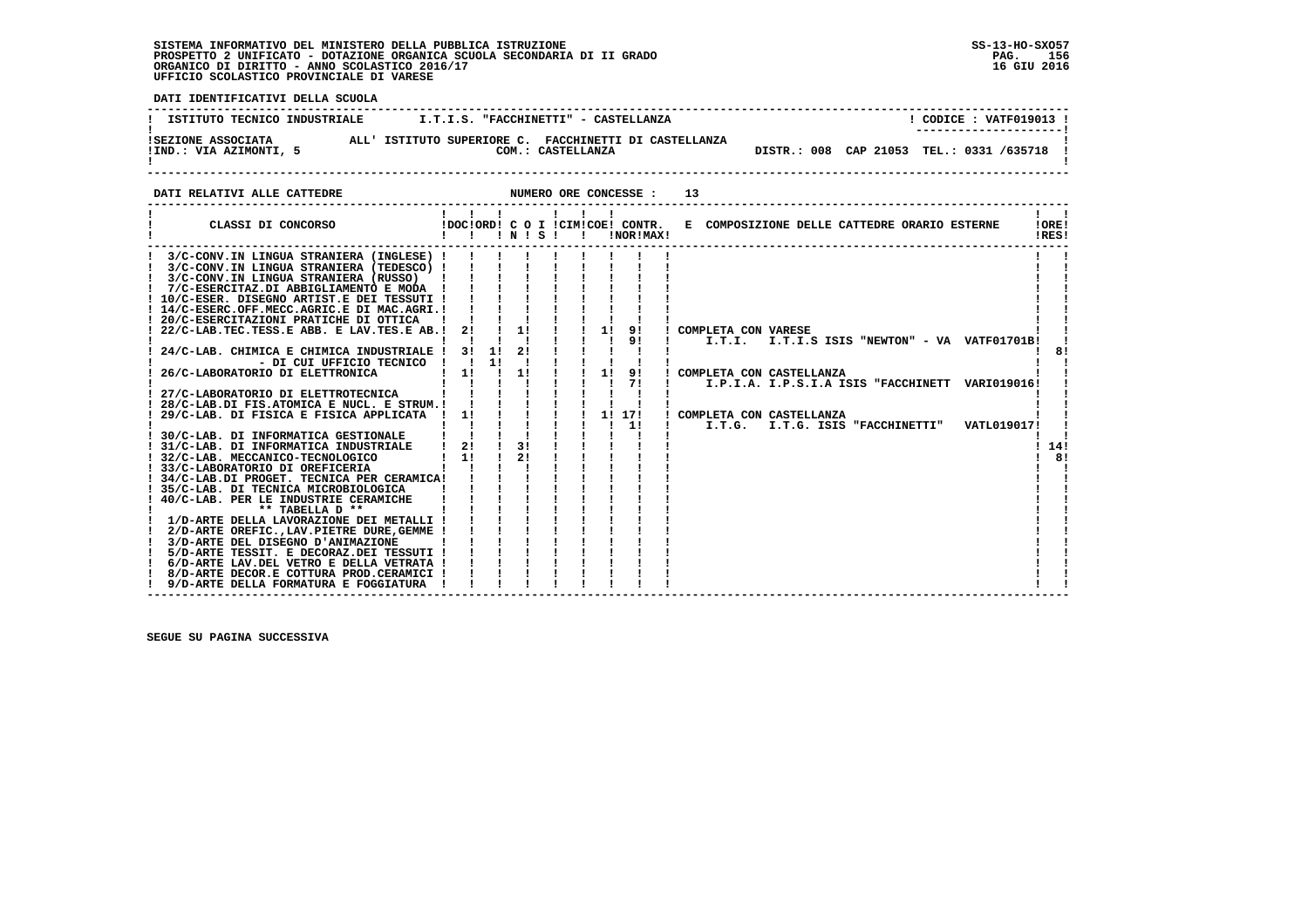**DATI IDENTIFICATIVI DELLA SCUOLA**

| ISTITUTO TECNICO INDUSTRIALE <b>I.T.I.S. "FACCHINETTI" - CASTELLANZA</b>                                                                                                                                                                                  |         |  |  |                  |  |  |  |              | ---------------- | ! CODICE : VATF019013 !                                           |                |
|-----------------------------------------------------------------------------------------------------------------------------------------------------------------------------------------------------------------------------------------------------------|---------|--|--|------------------|--|--|--|--------------|------------------|-------------------------------------------------------------------|----------------|
| ISEZIONE ASSOCIATA ALL' ISTITUTO SUPERIORE C. FACCHINETTI DI CASTELLANZA<br>!IND.: VIA AZIMONTI, 5                                                                                                                                                        |         |  |  |                  |  |  |  |              |                  | COM.: CASTELLANZA <b>DISTR.: 008</b> CAP 21053 TEL.: 0331 /635718 |                |
| DATI RELATIVI ALLE CATTEDRE <b>ALLE CONSTAND ASSESSE</b> : 13                                                                                                                                                                                             |         |  |  |                  |  |  |  |              |                  |                                                                   |                |
| CLASSI DI CONCORSO               IDOCIORDI C O I ICIMICOEI CONTR.   E COMPOSIZIONE DELLE CATTEDRE ORARIO ESTERNE                                                                                                                                          | 111 111 |  |  | <b>!NOR!MAX!</b> |  |  |  |              |                  |                                                                   | IOREI<br>!RES! |
| ! 10/D-ARTE DELLA FOTOGR.E DELLA CINEMAT. ! ! ! ! ! ! ! ! !<br>! 12/D-ARTE SERIGRAFIA E FOTOINCISIONE ! ! ! ! ! ! ! ! ! !<br>! 13/D-ARTE TIPOGRAFIA E GRAFICA PUBBLIC. ! ! ! ! ! ! ! ! ! !<br>! 14/D-ARTE DEL TAGLIO E DELLA CONFEZIONE ! ! ! ! ! ! ! ! ! |         |  |  |                  |  |  |  |              |                  |                                                                   |                |
| IL DIRIGENTE SCOLASTICO: DATA                 FIRMA                         IL RESPONSABILE DELL'UFFICIO: DATA                                                                                                                                            |         |  |  |                  |  |  |  | <b>FIRMA</b> |                  |                                                                   |                |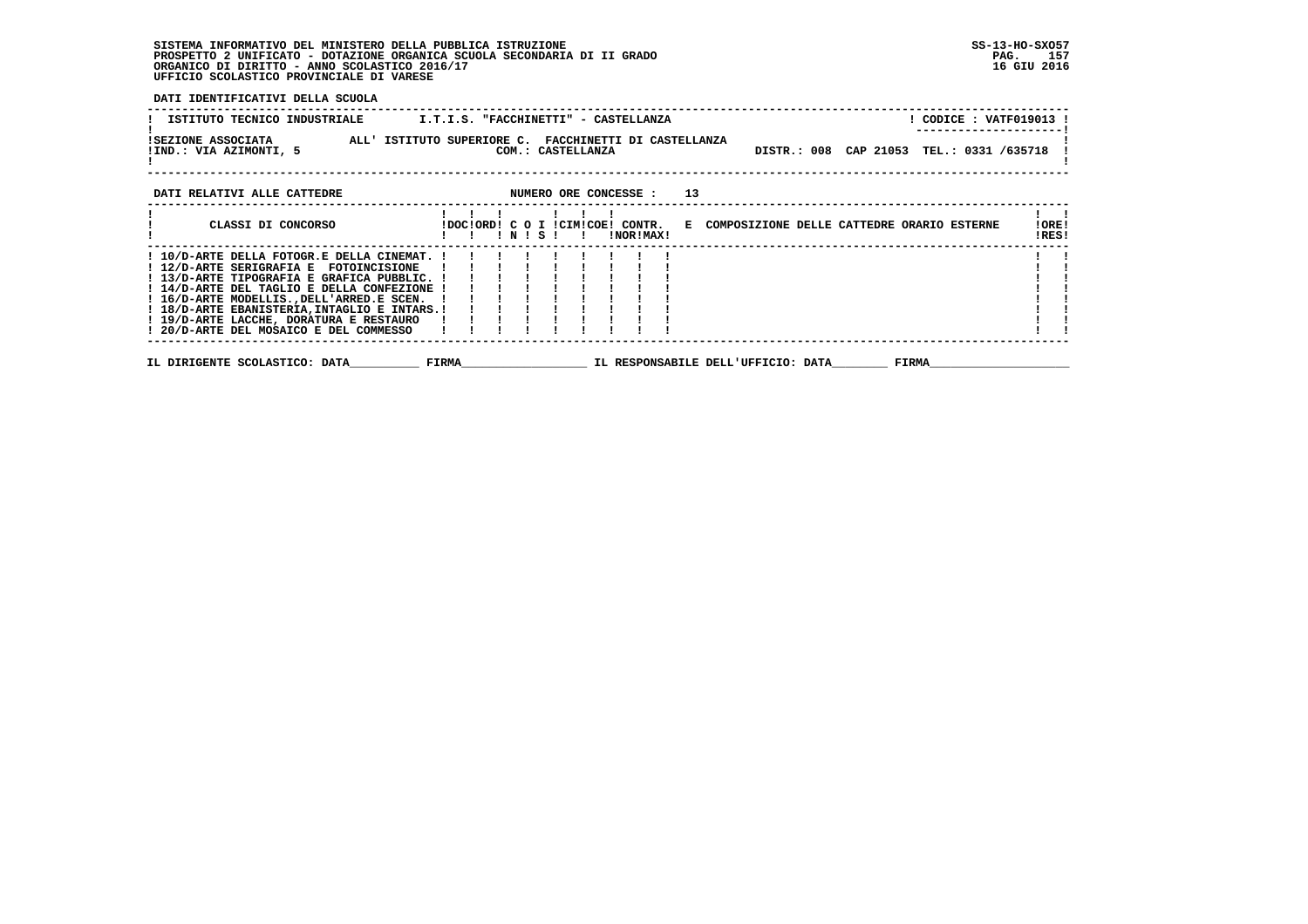**DATI IDENTIFICATIVI DELLA SCUOLA**

| ISTITUTO TECNICO INDUSTRIALE | I.T.I.S "FACCHINETTI" (CORSO SERALE)           | CODICE: VATF01951C !<br>---------------------- |
|------------------------------|------------------------------------------------|------------------------------------------------|
| <b>!CORSO SERALE</b>         | DELL' ISTITUTO TECNICO INDUSTRIALE I. T. I. S. | "FACCHINETTI" - CASTELLANZA DI CASTELLANZA     |
| !IND.: VIA AZIMONTI, 5       | COM.: CASTELLANZA                              | DISTR.: 008 CAP 21053 TEL.: 0331 /635718       |

 **------------------------------------------------------------------------------------------------------------------------------------**

 **DATI RELATIVI ALLE CLASSI**

| CORSI - INDIRIZZI - SPECIALIZZAZIONI                                                                       | CORSI - INDIRIZZI - SPECIALIZZAZIONI<br>ANNI DI CORSO !<br>1 1 1 2 1 3 1 4 1 5 1 6 1                                         | ANNI DI CORSO !<br>1 __________________<br>1 1 2 3 3 4 5 6 1 |
|------------------------------------------------------------------------------------------------------------|------------------------------------------------------------------------------------------------------------------------------|--------------------------------------------------------------|
| !IT13 INFOR, TELECOM, - BIENNIO COMUNE<br>!IT19 SISTEMA MODA - BIENNIO COMUNE<br>!ITCM CHIMICA E MATERIALI | !! !!! !!!!IT16 CHIM. MATER. BIOTECN. - BIENNIO COMUNE<br>!ITAM TESSILE, ABBIGLIAMENTO E MODA<br>111111<br>!ITIA INFORMATICA | .                                                            |

| DATI RELATIVI ALLE CATTEDRE                                                                                                                                                                                                                                                                                                                                                                                                                                                                                                                                                                                                                                                                                                                                                |                |  |                |  |    | NUMERO ORE CONCESSE :                         |                                              |  |  |                                                 |                                          |
|----------------------------------------------------------------------------------------------------------------------------------------------------------------------------------------------------------------------------------------------------------------------------------------------------------------------------------------------------------------------------------------------------------------------------------------------------------------------------------------------------------------------------------------------------------------------------------------------------------------------------------------------------------------------------------------------------------------------------------------------------------------------------|----------------|--|----------------|--|----|-----------------------------------------------|----------------------------------------------|--|--|-------------------------------------------------|------------------------------------------|
| CLASSI DI CONCORSO                                                                                                                                                                                                                                                                                                                                                                                                                                                                                                                                                                                                                                                                                                                                                         |                |  | INISI          |  |    | !DOC!ORD! C O I !CIM!COE! CONTR.<br>!NOR!MAX! | E COMPOSIZIONE DELLE CATTEDRE ORARIO ESTERNE |  |  |                                                 | !ORE!<br>!RES!                           |
| ! 12/A-CHIMICA AGRARIA<br>! 13/A-CHIMICA E TECNOLOGIE CHIMICHE<br>! 16/A-COSTRTECNOL.DELLE COST.E DIS.TEC.!<br>! 17/A-DISCIPLINE ECONOMICO-AZIENDALI<br>! 19/A-DISCIPLINE GIURIDICHE ED ECONOMIC. !<br>! 34/A-ELETTRONICA<br>! 35/A-ELETTROTECNICA ED APPLICAZIONI<br>$!$ 38/A-FISICA<br>! 39/A-GEOGRAFIA<br>! 40/A-IGIENE, ANAT., FIS., PAT. GEN. E APP.MA.!<br>! 42/A-INFORMATICA<br>46/A-LINGUA E CIV. STRANIERA (INGLESE)<br>47/A-MATEMATICA<br>! 49/A-MATEMATICA E FISICA<br>! 50/A-LETTERE IST.ISTR.SECOND. DI II GR.<br>! 57/A-SCIENZA DEGLI ALIMENTI<br>$1.60/A-SC.NA.$ , CH., GEOG., MIC.<br>! 68/A-TECNOLOGIE DELL'ABBIGLIAMENTO<br>! 70/A-TECNOLOGIE TESSILI<br>71/A-TECNOLOGIE E DISEGNO TECNICO<br>** TABELLA C **<br>10/C-ESER. DISEGNO ARTIST.E DEI TESSUTI | 11<br>1!<br>11 |  | 2!<br>1!<br>11 |  | 11 | 15!<br>31                                     | ! COMPLETA CON CASTELLANZA                   |  |  | I.P.I.A. I.P.S.I.A ISIS "FACCHINETT VARI019016! | 4!<br>2!<br>4!<br>2!<br>17!<br>10!<br>31 |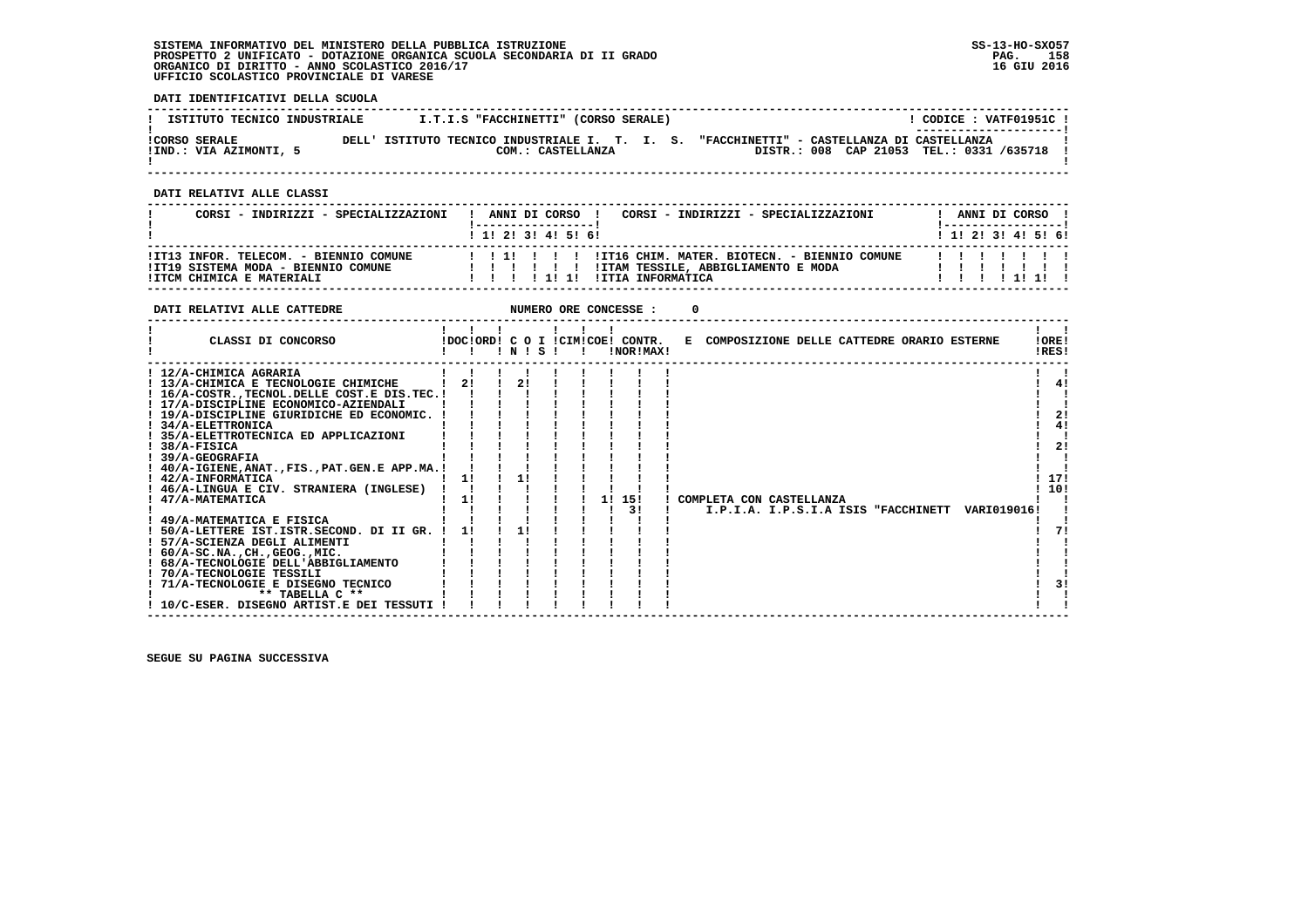**DATI IDENTIFICATIVI DELLA SCUOLA**

| ISTITUTO TECNICO INDUSTRIALE                   | I.T.I.S "FACCHINETTI" (CORSO SERALE)                                | CODICE: VATF01951C                                                                                               |
|------------------------------------------------|---------------------------------------------------------------------|------------------------------------------------------------------------------------------------------------------|
| <b>!CORSO SERALE</b><br>!IND.: VIA AZIMONTI, 5 | DELL' ISTITUTO TECNICO INDUSTRIALE I. T. I. S.<br>COM.: CASTELLANZA | ----------------------<br>"FACCHINETTI" - CASTELLANZA DI CASTELLANZA<br>DISTR.: 008 CAP 21053 TEL.: 0331 /635718 |
|                                                |                                                                     |                                                                                                                  |

| DATI RELATIVI ALLE CATTEDRE                                                                                                                                                                                                                                                                                                                                                                                                                                                     |           |      |  |    | NUMERO ORE CONCESSE :                         |  |                                              |                 |  |           |                    |                |
|---------------------------------------------------------------------------------------------------------------------------------------------------------------------------------------------------------------------------------------------------------------------------------------------------------------------------------------------------------------------------------------------------------------------------------------------------------------------------------|-----------|------|--|----|-----------------------------------------------|--|----------------------------------------------|-----------------|--|-----------|--------------------|----------------|
| CLASSI DI CONCORSO                                                                                                                                                                                                                                                                                                                                                                                                                                                              |           | NISI |  |    | IDOCIORDI C O I ICIMICOEI CONTR.<br>INORIMAXI |  | E COMPOSIZIONE DELLE CATTEDRE ORARIO ESTERNE |                 |  |           |                    | !ORE!<br>!RES! |
| ! 14/C-ESERC.OFF.MECC.AGRIC.E DI MAC.AGRI.!<br>! 20/C-ESERCITAZIONI PRATICHE DI OTTICA<br>! 22/C-LAB.TEC.TESS.E ABB. E LAV.TES.E AB.!<br>! 24/C-LAB. CHIMICA E CHIMICA INDUSTRIALE !<br>! 26/C-LABORATORIO DI ELETTRONICA<br>! 28/C-LAB.DI FIS.ATOMICA E NUCL. E STRUM.!<br>! 29/C-LAB. DI FISICA E FISICA APPLICATA<br>! 30/C-LAB, DI INFORMATICA GESTIONALE<br>31/C-LAB, DI INFORMATICA INDUSTRIALE<br>32/C-LAB. MECCANICO-TECNOLOGICO<br>35/C-LAB. DI TECNICA MICROBIOLOGICA | <b>11</b> |      |  | 11 | 171                                           |  | COMPLETA CON SARONNO<br>I.T.I.               | I.T.I.S. "RIVA" |  | SARONNO ( | <b>VATF02050G!</b> | 21<br>21       |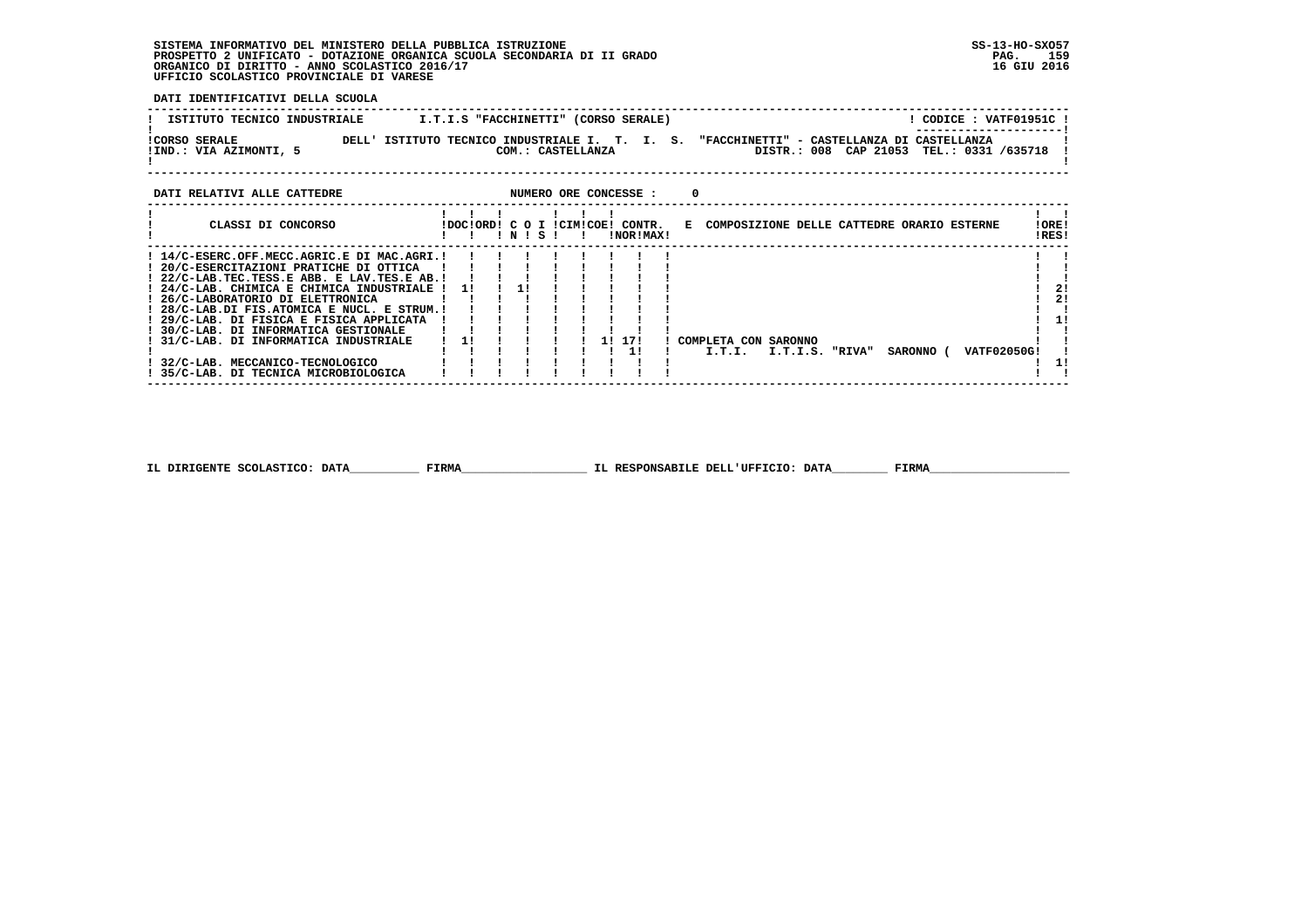**DATI IDENTIFICATIVI DELLA SCUOLA**

|                     |                                                          | CODICE: VATF020006 !   |
|---------------------|----------------------------------------------------------|------------------------|
|                     |                                                          | ---------------------- |
|                     |                                                          |                        |
|                     | ISTITUTO TECNICO INDUSTRIALE I. T. I. S "RIVA" - SARONNO |                        |
| !IND.: VIA CARSO 10 | DISTR.: 009 CAP 21047 TEL.: 02<br>COM.: SARONNO          | /96703088!             |
|                     |                                                          |                        |
|                     |                                                          |                        |

 **------------------------------------------------------------------------------------------------------------------------------------**

 **DATI RELATIVI ALLE CLASSI**

| CORSI - INDIRIZZI - SPECIALIZZAZIONI                                                                    |                   |  |               | ANNI DI CORSO       | CORSI - INDIRIZZI - SPECIALIZZAZIONI                                                         |  |               |                   | ANNI DI CORSO !<br><u>!----------------- </u> |
|---------------------------------------------------------------------------------------------------------|-------------------|--|---------------|---------------------|----------------------------------------------------------------------------------------------|--|---------------|-------------------|-----------------------------------------------|
|                                                                                                         |                   |  |               | 1 1! 2! 3! 4! 5! 6! |                                                                                              |  |               |                   | ! 1! 2! 3! 4! 5! 6!                           |
| !IT05 MECC. MECCATRON. ENER. - BIENNIO COMUNE ! 3! 3! ! ! ! !<br>!IT13 INFOR. TELECOM. - BIENNIO COMUNE |                   |  | 14131 111     |                     | !IT10 ELETTR. ED ELETTROTEC.- BIENNIO COMUNE<br>!IT16 CHIM. MATER. BIOTECN. - BIENNIO COMUNE |  | 11111<br>1111 |                   |                                               |
| !ITCM CHIMICA E MATERIALI                                                                               |                   |  |               | 1 21 21 11          | <b>!ITEN ENERGIA</b>                                                                         |  |               | 111111            |                                               |
| !ITET ELETTROTECNICA                                                                                    |                   |  | 1 2 1 2 1 2 1 |                     | !ITIA INFORMATICA                                                                            |  |               | 1 1 1 3 1 2 1 1 1 |                                               |
| !ITMM MECCANICA E MECCATRONICA                                                                          | 1 1 1 2 1 2 1 2 1 |  |               |                     | !ITP5 POT. SOCIO ECONOMICO E PER LA LEGALITA'                                                |  |               |                   |                                               |
| !LIP2 POTENZIAMENTO LINGUISTICO                                                                         |                   |  |               |                     | !LIP4 POTENZIAMENTO ARTISTICO E MUSICALE                                                     |  |               |                   |                                               |

**DATI RELATIVI ALLE CATTEDRE NUMERO ORE CONCESSE : 12** 

| CLASSI DI CONCORSO                             |    | NI |    | s |  |           | !DOC!ORD! C O I !CIM!COE! CONTR.<br><b>INORIMAXI</b> | E COMPOSIZIONE DELLE CATTEDRE ORARIO ESTERNE                 | !ORE!<br>!RES! |
|------------------------------------------------|----|----|----|---|--|-----------|------------------------------------------------------|--------------------------------------------------------------|----------------|
| 4/A-ARTE DEL TESSUTO, MODA E COSTUME           |    |    |    |   |  |           |                                                      |                                                              |                |
| 5/A-ARTE DEL VETRO                             |    |    |    |   |  |           |                                                      |                                                              |                |
| 6/A-ARTE DELLA CERAMICA                        |    |    |    |   |  |           |                                                      |                                                              |                |
| 10/A-ARTE DEI METALLI E DELL'OREFICERIA        |    |    |    |   |  |           |                                                      |                                                              |                |
| ! 12/A-CHIMICA AGRARIA                         |    |    |    |   |  |           |                                                      |                                                              |                |
| 13/A-CHIMICA E TECNOLOGIE CHIMICHE             | 6! |    | 71 |   |  | 11        | 91                                                   | ! COMPLETA CON CASTELLANZA                                   |                |
|                                                |    |    |    |   |  |           | 6!                                                   | I.P.I.A. I.P.S.I.A ISIS "FACCHINETT<br>VARI019016!           |                |
|                                                |    |    |    |   |  |           |                                                      | ! E CON<br>CASTELLANZA                                       |                |
|                                                |    |    |    |   |  |           | 31                                                   | VATL019017!<br>I.T.G. I.T.G. ISIS "FACCHINETTI"              |                |
| 16/A-COSTR., TECNOL. DELLE COST. E DIS. TEC. ! |    |    |    |   |  |           |                                                      |                                                              |                |
| ! 17/A-DISCIPLINE ECONOMICO-AZIENDALI          |    |    |    |   |  |           |                                                      |                                                              |                |
| ! 18/A-DISCIP.GEOM.,ARCHIT.ARRED.E SCENOT.!    |    |    |    |   |  |           |                                                      |                                                              |                |
| 19/A-DISCIPLINE GIURIDICHE ED ECONOMIC.        | 21 |    | 11 |   |  | 11        | 16!                                                  | ! COMPLETA CON SARONNO                                       |                |
|                                                |    |    |    |   |  |           | 2!                                                   | SARONNO (<br><b>VATF02050G!</b><br>I.T.I.<br>I.T.I.S. "RIVA" |                |
| 20/A-DISCIPLINE MECCANICHE E TECNOLOGIA !      | 51 |    | 81 |   |  | <b>11</b> | 12!                                                  | COMPLETA CON CASTELLANZA                                     |                |
|                                                |    |    |    |   |  |           | 71                                                   | I.T.I.S. "FACCHINETTI" - C<br>VATF019013!<br>I.T.I.          |                |
| 21/A-DISCIPLINE PITTORICHE                     |    |    |    |   |  |           |                                                      |                                                              |                |
| 22/A-DISCIPLINE PLASTICHE                      |    |    |    |   |  |           |                                                      |                                                              |                |
| ! 24/A-DISEGNO E STORIA DEL COSTUME            |    |    |    |   |  |           |                                                      |                                                              |                |
| ! 25/A-DISEGNO E STORIA DELL'ARTE              |    |    |    |   |  |           |                                                      |                                                              |                |
| ! 27/A-DISEGNO TECNICO ED ARTISTICO            |    |    |    |   |  |           |                                                      |                                                              |                |
| ! 31/A-ED.MUSICALE IST.ISTR.SEC.II GRADO       |    |    |    |   |  |           |                                                      |                                                              |                |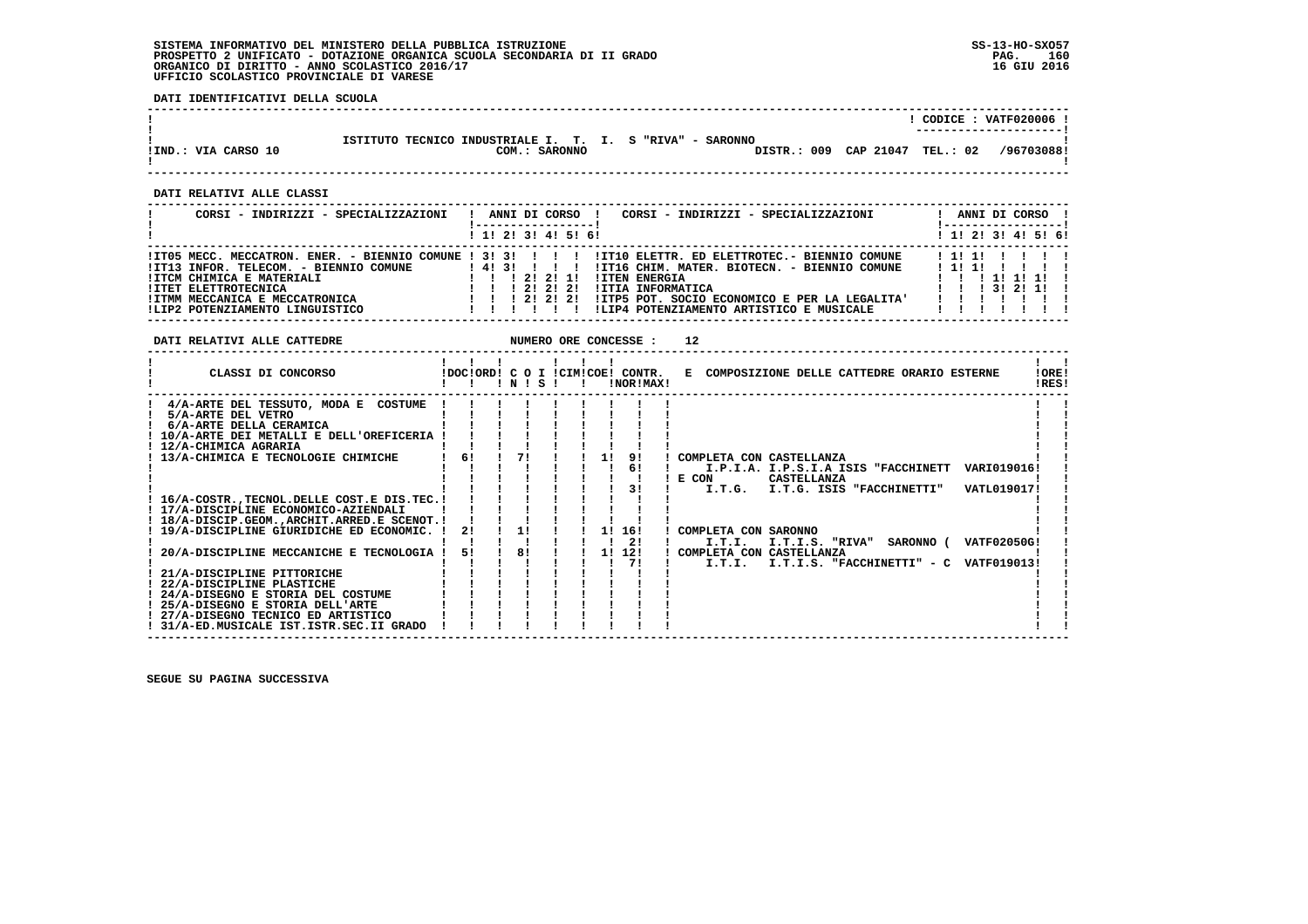j

 **DATI IDENTIFICATIVI DELLA SCUOLA**

|                     |                                                                                                             | CODICE: VATF020006 ! |
|---------------------|-------------------------------------------------------------------------------------------------------------|----------------------|
| !IND.: VIA CARSO 10 | ISTITUTO TECNICO INDUSTRIALE I. T. I. S "RIVA" - SARONNO<br>DISTR.: 009 CAP 21047 TEL.: 02<br>COM.: SARONNO | /96703088!           |

**DATI RELATIVI ALLE CATTEDRE NUMERO ORE CONCESSE : 12** 

| CLASSI DI CONCORSO                                                                   | IDOCIORD! C O I ICIMICOE! CONTR. | $'$ N $'$ S $'$ |  |    |        | !NOR!MAX! | E COMPOSIZIONE DELLE CATTEDRE ORARIO ESTERNE<br>!RES!        | !ORE! |
|--------------------------------------------------------------------------------------|----------------------------------|-----------------|--|----|--------|-----------|--------------------------------------------------------------|-------|
| 34/A-ELETTRONICA                                                                     | 21                               | 2!              |  |    | 1! 15! |           | ! COMPLETA CON TRADATE                                       |       |
| 35/A-ELETTROTECNICA ED APPLICAZIONI                                                  | 31                               | 51              |  |    |        | 3!        | I.T.I.S. ISIS "L.GEYMONAT" VATF026016!<br>I.T.I.             |       |
| 36/A-FILOSOFIA, PSICOL. E SC. DELL'EDUCAZ. !                                         |                                  |                 |  |    |        |           |                                                              |       |
| 37/A-FILOSOFIA E STORIA                                                              |                                  |                 |  |    |        |           |                                                              |       |
| 38/A-FISICA                                                                          | 31                               | 2!              |  | 11 |        | 15!       | COMPLETA CON SARONNO                                         |       |
|                                                                                      |                                  |                 |  |    |        | 41        | I.T.C.<br>I.T.C. "GINO ZAPPA" - SARO VATD08000G!             |       |
| 39/A-GEOGRAFIA                                                                       |                                  |                 |  |    |        |           |                                                              |       |
| 40/A-IGIENE, ANAT., FIS., PAT. GEN.E APP.MA.!                                        |                                  |                 |  |    |        |           |                                                              |       |
| 42/A-INFORMATICA                                                                     | 11                               | 51              |  |    |        |           |                                                              |       |
| 46/A-LINGUA E CIV. STRANIERA (INGLESE)                                               | 51                               | 61              |  | 1! |        | 15!       | COMPLETA CON SARONNO                                         |       |
|                                                                                      |                                  |                 |  |    |        | 31        | I.T.C. "GINO ZAPPA" - SARO VATD08000G!<br>I.T.C.             |       |
| 46/A-LINGUA E CIV. STRANIERA (FRANCESE)                                              |                                  |                 |  |    |        |           |                                                              |       |
| 46/A-LINGUA E CIV. STRANIERA (SPAGNOLO)                                              |                                  |                 |  |    |        |           |                                                              |       |
| 46/A-LINGUA E CIV. STRANIERA (TEDESCO)<br>46/A-LINGUA E CIV. STRANIERA (RUSSO)       |                                  |                 |  |    |        |           |                                                              |       |
| 47/A-MATEMATICA                                                                      | 71                               | 9 <sub>1</sub>  |  | 1! |        | 15!       | COMPLETA CON CASTELLANZA                                     |       |
|                                                                                      |                                  |                 |  |    |        | 31        | I.P.I.A. I.P.S.I.A ISIS "FACCHINETT VARI019016!              |       |
| 49/A-MATEMATICA E FISICA                                                             |                                  |                 |  |    |        |           |                                                              |       |
| 50/A-LETTERE IST.ISTR.SECOND. DI II GR. !                                            | 12!                              | 113!            |  |    |        |           |                                                              | 12!   |
| 57/A-SCIENZA DEGLI ALIMENTI                                                          |                                  |                 |  |    |        |           |                                                              |       |
| $60/A-SC.NA.$ , CH., GEOG., MIC.                                                     | 21                               | 1!              |  | 1! |        | 16!       | COMPLETA CON SARONNO                                         |       |
|                                                                                      |                                  |                 |  |    |        | 21        | I.T.I.<br>I.T.I.S. "RIVA"<br>SARONNO (<br><b>VATF02050G!</b> |       |
| 61/A-STORIA DELL'ARTE                                                                |                                  |                 |  |    |        |           |                                                              |       |
| 65/A-TECNICA FOTOGRAFICA                                                             |                                  |                 |  |    |        |           |                                                              |       |
| 69/A-TECNOL.GRAFICHE ED IMPIANTI GRAFICI!                                            |                                  |                 |  |    |        |           |                                                              |       |
| 71/A-TECNOLOGIE E DISEGNO TECNICO                                                    | 2!                               | 2!              |  |    |        |           |                                                              | 15!   |
| ** TABELLA C **                                                                      |                                  |                 |  |    |        |           |                                                              |       |
| 3/C-CONV.IN LINGUA STRANIERA (FRANCESE)!<br>3/C-CONV.IN LINGUA STRANIERA (INGLESE) ! |                                  |                 |  |    |        |           |                                                              |       |
| 3/C-CONV.IN LINGUA STRANIERA (TEDESCO) !                                             |                                  |                 |  |    |        |           |                                                              |       |
| 3/C-CONV.IN LINGUA STRANIERA (RUSSO)                                                 |                                  |                 |  |    |        |           |                                                              |       |
|                                                                                      |                                  |                 |  |    |        |           |                                                              |       |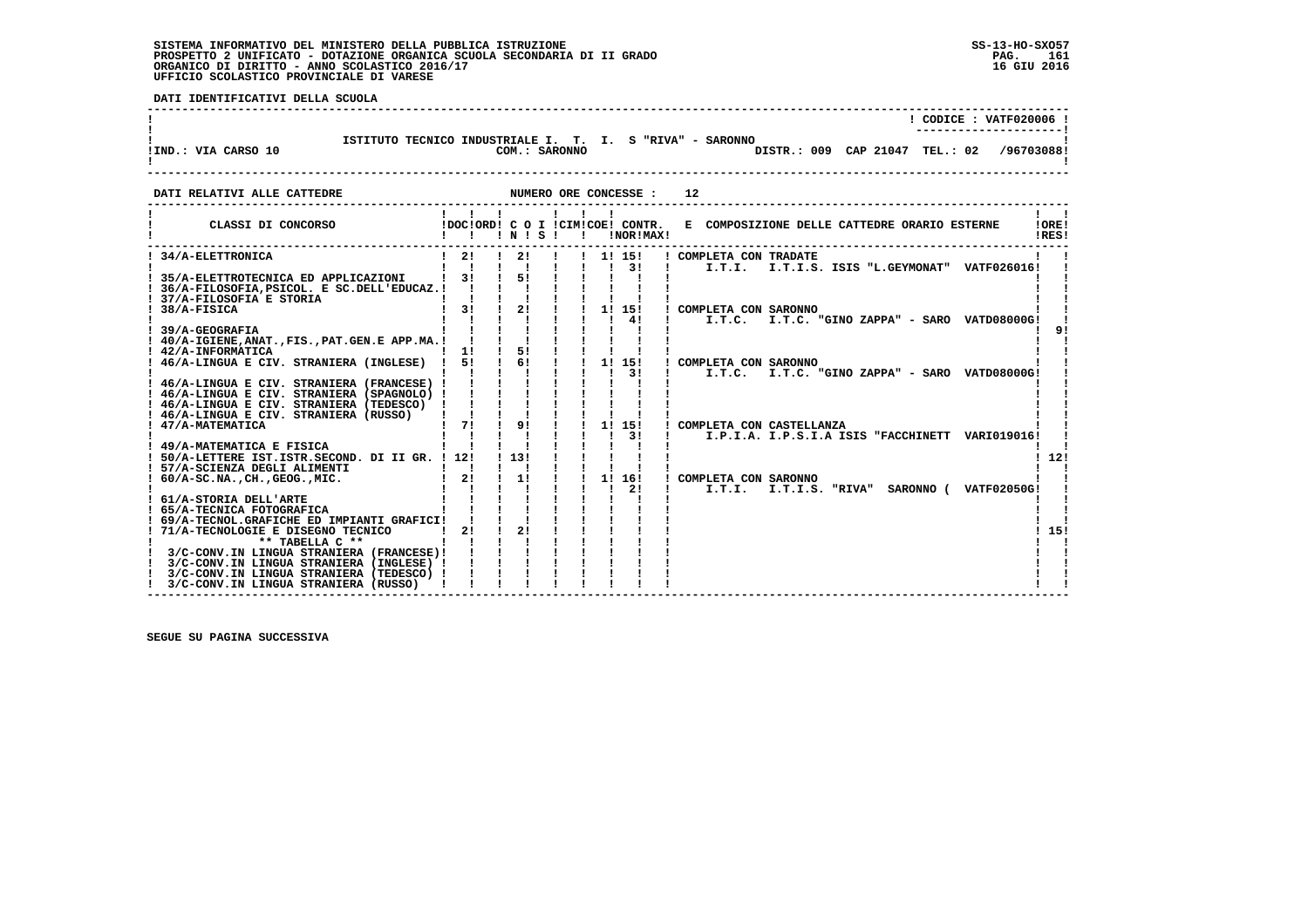**! 18/D-ARTE EBANISTERIA,INTAGLIO E INTARS.! ! ! ! ! ! ! ! ! ! !**

PAG. 162 16 GIU 2016

 $\mathbf{I}$ 

- 1

 **DATI IDENTIFICATIVI DELLA SCUOLA ------------------------------------------------------------------------------------------------------------------------------------ ! ! CODICE : VATF020006 !**\_\_\_\_\_\_\_\_\_\_\_\_\_\_\_\_\_\_\_\_\_\_\_\_  **! ---------------------! ! ISTITUTO TECNICO INDUSTRIALE I. T. I. S "RIVA" - SARONNO ! !IND.: VIA CARSO 10 COM.: SARONNO DISTR.: 009 CAP 21047 TEL.: 02 /96703088!**DISTR.: 009 CAP 21047 TEL.: 02 /96703088!  $\mathbf{I}$  **! ! ------------------------------------------------------------------------------------------------------------------------------------DATI RELATIVI ALLE CATTEDRE NUMERO ORE CONCESSE : 12 ------------------------------------------------------------------------------------------------------------------------------------ ! ! ! ! ! ! ! ! ! ! CLASSI DI CONCORSO !DOC!ORD! C O I !CIM!COE! CONTR. E COMPOSIZIONE DELLE CATTEDRE ORARIO ESTERNE !ORE! ! ! ! ! N ! S ! ! !NOR!MAX! !RES! ------------------------------------------------------------------------------------------------------------------------------------** $\mathbf{r}$  and  $\mathbf{r}$  **! 7/C-ESERCITAZ.DI ABBIGLIAMENTO E MODA ! ! ! ! ! ! ! ! ! ! ! ! 20/C-ESERCITAZIONI PRATICHE DI OTTICA ! ! ! ! ! ! ! ! ! ! ! ! 24/C-LAB. CHIMICA E CHIMICA INDUSTRIALE ! 2! 1! 3! ! ! ! ! ! ! 7! ! - DI CUI UFFICIO TECNICO ! ! 1! ! ! ! ! ! ! ! ! ! 26/C-LABORATORIO DI ELETTRONICA ! ! ! ! ! ! ! ! ! ! 10! ! 27/C-LABORATORIO DI ELETTROTECNICA ! 2! ! 3! ! ! ! ! ! ! ! ! 28/C-LAB.DI FIS.ATOMICA E NUCL. E STRUM.! ! ! ! ! ! ! ! ! ! !** $171$  $\mathbf{I}$  $1.101$  $\frac{1}{2}$   $\frac{1}{2}$   **! 29/C-LAB. DI FISICA E FISICA APPLICATA ! 1! ! ! ! ! 1! 17! ! COMPLETA CON SARONNO ! ! ! ! ! ! ! ! ! ! 1! ! I.T.I. I.T.I.S. "RIVA" SARONNO ( VATF02050G! ! ! 30/C-LAB. DI INFORMATICA GESTIONALE ! ! ! ! ! ! ! ! ! ! ! ! 31/C-LAB. DI INFORMATICA INDUSTRIALE ! 1! ! 3! ! ! ! ! ! ! 6! ! 32/C-LAB. MECCANICO-TECNOLOGICO ! 5! ! 5! ! ! ! ! ! ! 8! ! 33/C-LABORATORIO DI OREFICERIA ! ! ! ! ! ! ! ! ! ! ! ! 34/C-LAB.DI PROGET. TECNICA PER CERAMICA! ! ! ! ! ! ! ! ! ! ! ! 35/C-LAB. DI TECNICA MICROBIOLOGICA ! ! ! ! ! ! ! ! ! ! ! ! 40/C-LAB. PER LE INDUSTRIE CERAMICHE ! ! ! ! ! ! ! ! ! ! ! ! \*\* TABELLA D \*\* ! ! ! ! ! ! ! ! ! ! ! ! 1/D-ARTE DELLA LAVORAZIONE DEI METALLI ! ! ! ! ! ! ! ! ! ! ! ! 2/D-ARTE OREFIC.,LAV.PIETRE DURE,GEMME ! ! ! ! ! ! ! ! ! ! ! ! 3/D-ARTE DEL DISEGNO D'ANIMAZIONE ! ! ! ! ! ! ! ! ! ! ! ! 5/D-ARTE TESSIT. E DECORAZ.DEI TESSUTI ! ! ! ! ! ! ! ! ! ! ! ! 6/D-ARTE LAV.DEL VETRO E DELLA VETRATA ! ! ! ! ! ! ! ! ! ! ! ! 8/D-ARTE DECOR.E COTTURA PROD.CERAMICI ! ! ! ! ! ! ! ! ! ! ! ! 9/D-ARTE DELLA FORMATURA E FOGGIATURA ! ! ! ! ! ! ! ! ! ! ! ! 10/D-ARTE DELLA FOTOGR.E DELLA CINEMAT. ! ! ! ! ! ! ! ! ! ! ! ! 12/D-ARTE SERIGRAFIA E FOTOINCISIONE ! ! ! ! ! ! ! ! ! ! ! ! 13/D-ARTE TIPOGRAFIA E GRAFICA PUBBLIC. ! ! ! ! ! ! ! ! ! ! ! ! 14/D-ARTE DEL TAGLIO E DELLA CONFEZIONE ! ! ! ! ! ! ! ! ! ! ! ! 16/D-ARTE MODELLIS.,DELL'ARRED.E SCEN. ! ! ! ! ! ! ! ! ! ! !**

 **IL DIRIGENTE SCOLASTICO: DATA\_\_\_\_\_\_\_\_\_\_ FIRMA\_\_\_\_\_\_\_\_\_\_\_\_\_\_\_\_\_\_ IL RESPONSABILE DELL'UFFICIO: DATA\_\_\_\_\_\_\_\_ FIRMA\_\_\_\_\_\_\_\_\_\_\_\_\_\_\_\_\_\_\_\_**

 **! 19/D-ARTE LACCHE, DORATURA E RESTAURO ! ! ! ! ! ! ! ! ! ! ! ! 20/D-ARTE DEL MOSAICO E DEL COMMESSO ! ! ! ! ! ! ! ! ! ! !**

 **------------------------------------------------------------------------------------------------------------------------------------**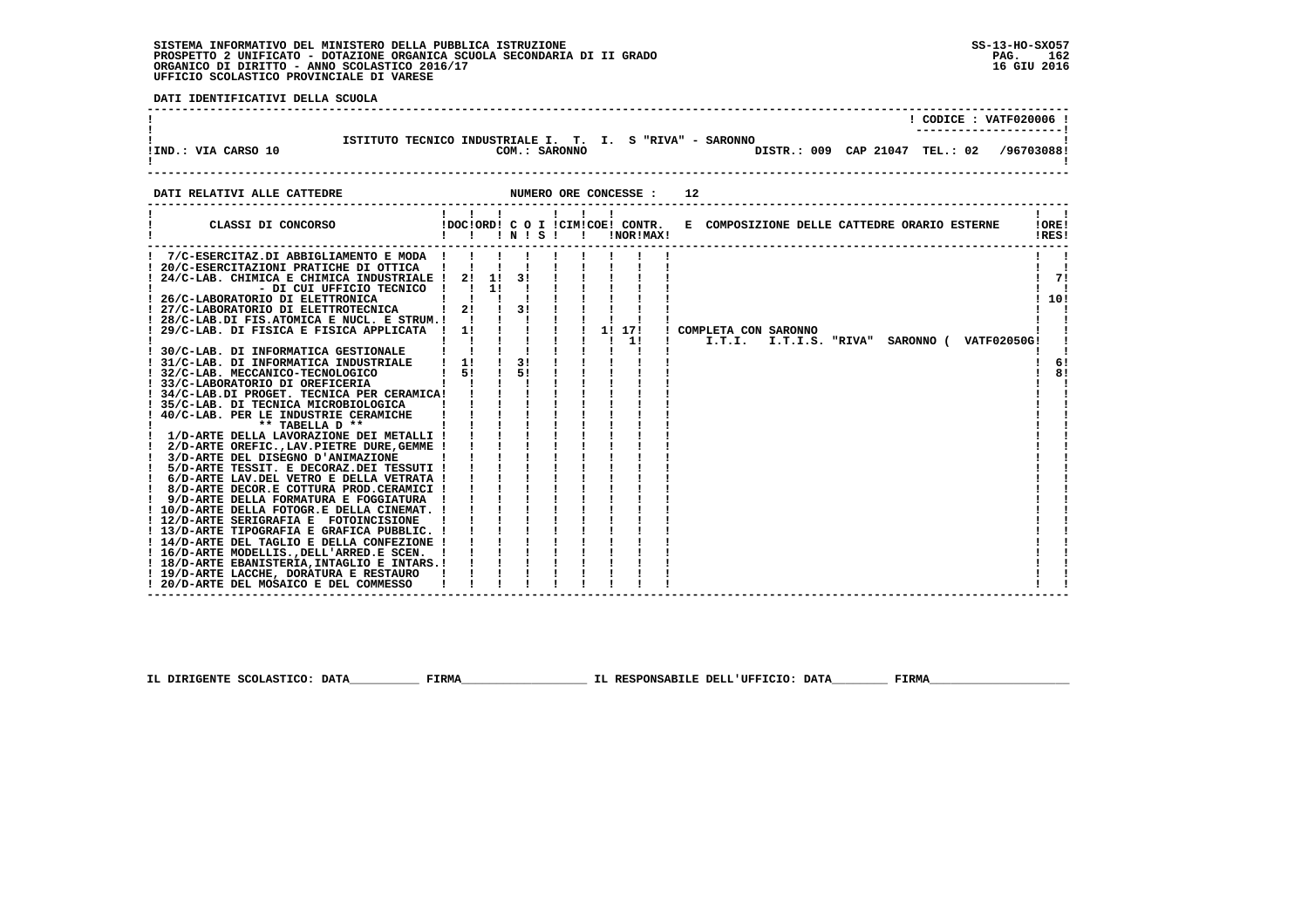**DATI IDENTIFICATIVI DELLA SCUOLA**

| ISTITUTO TECNICO INDUSTRIALE                |       | I.T.I.S. "RIVA" SARONNO (CORSO SERALE) |               |  |                                                                     |                                | CODICE: VATF02050G!<br>--------------------- |
|---------------------------------------------|-------|----------------------------------------|---------------|--|---------------------------------------------------------------------|--------------------------------|----------------------------------------------|
| <b>!CORSO SERALE</b><br>!IND.: VIA CARSO 10 | DELL' |                                        | COM.: SARONNO |  | ISTITUTO TECNICO INDUSTRIALE I. T. I. S "RIVA" - SARONNO DI SARONNO | DISTR.: 009 CAP 21047 TEL.: 02 | /96703088!                                   |

 **------------------------------------------------------------------------------------------------------------------------------------**

 **DATI RELATIVI ALLE CLASSI**

| CORSI - INDIRIZZI - SPECIALIZZAZIONI | ANNI DI CORSO !<br>CORSI - INDIRIZZI - SPECIALIZZAZIONI<br>------------------ | ANNI DI CORSO             |
|--------------------------------------|-------------------------------------------------------------------------------|---------------------------|
|                                      | 1 1 2 3 3 4 5 6 1                                                             | 1 1 1 2 1 3 1 4 1 5 1 6 1 |
| ITTET ELETTROTECNICA                 |                                                                               | .<br>1 1 1 1 2 1 1 1      |

 **------------------------------------------------------------------------------------------------------------------------------------**

| DATI RELATIVI ALLE CATTEDRE                                                                                      |    |         | NUMERO ORE CONCESSE :                         |                  |                                              |                   |
|------------------------------------------------------------------------------------------------------------------|----|---------|-----------------------------------------------|------------------|----------------------------------------------|-------------------|
| CLASSI DI CONCORSO                                                                                               |    | ! N ! S | !DOC!ORD! C O I !CIM!COE! CONTR.<br>!NOR!MAX! |                  | E COMPOSIZIONE DELLE CATTEDRE ORARIO ESTERNE | !ORE!<br>!RES!    |
| ! 12/A-CHIMICA AGRARIA<br>! 13/A-CHIMICA E TECNOLOGIE CHIMICHE<br>16/A-COSTR., TECNOL. DELLE COST. E DIS. TEC. ! |    |         |                                               |                  |                                              | 21                |
| ! 19/A-DISCIPLINE GIURIDICHE ED ECONOMIC.                                                                        |    |         | 2!                                            | CEDE A<br>I.T.I. | <b>SARONNO</b><br>I.T.I.S "RIVA" - SARONNO   | VATF020006!       |
| 20/A-DISCIPLINE MECCANICHE E TECNOLOGIA<br>34/A-ELETTRONICA                                                      | 21 | 2!      |                                               |                  |                                              | 11                |
| 35/A-ELETTROTECNICA ED APPLICAZIONI<br>38/A-FISICA                                                               | 11 | 21      |                                               |                  |                                              | 11<br>21          |
| 39/A-GEOGRAFIA<br>! 42/A-INFORMATICA<br>46/A-LINGUA E CIV. STRANIERA (INGLESE)                                   |    |         |                                               |                  |                                              | 2!<br>10!         |
| ! 47/A-MATEMATICA<br>! 49/A-MATEMATICA E FISICA                                                                  |    |         |                                               |                  |                                              | 12!               |
| 50/A-LETTERE IST.ISTR.SECOND. DI II GR.<br>$60/A-SC.NA.$ , $CH.$ , $GEOG.$ , $MIC.$                              |    | 11      | 2!                                            | CEDE A           | <b>SARONNO</b>                               | 2!                |
| 71/A-TECNOLOGIE E DISEGNO TECNICO                                                                                |    |         |                                               | I.T.I.           | I.T.I.S "RIVA" - SARONNO                     | VATF020006!<br>21 |
| ** TABELLA C **<br>24/C-LAB. CHIMICA E CHIMICA INDUSTRIALE                                                       |    |         |                                               |                  |                                              | 1!                |
| 26/C-LABORATORIO DI ELETTRONICA<br>27/C-LABORATORIO DI ELETTROTECNICA                                            | 11 | 1!      |                                               |                  |                                              | 11                |
| 29/C-LAB. DI FISICA E FISICA APPLICATA                                                                           |    |         | 11                                            | CEDE A<br>I.T.I. | <b>SARONNO</b><br>I.T.I.S "RIVA" - SARONNO   | VATF020006!       |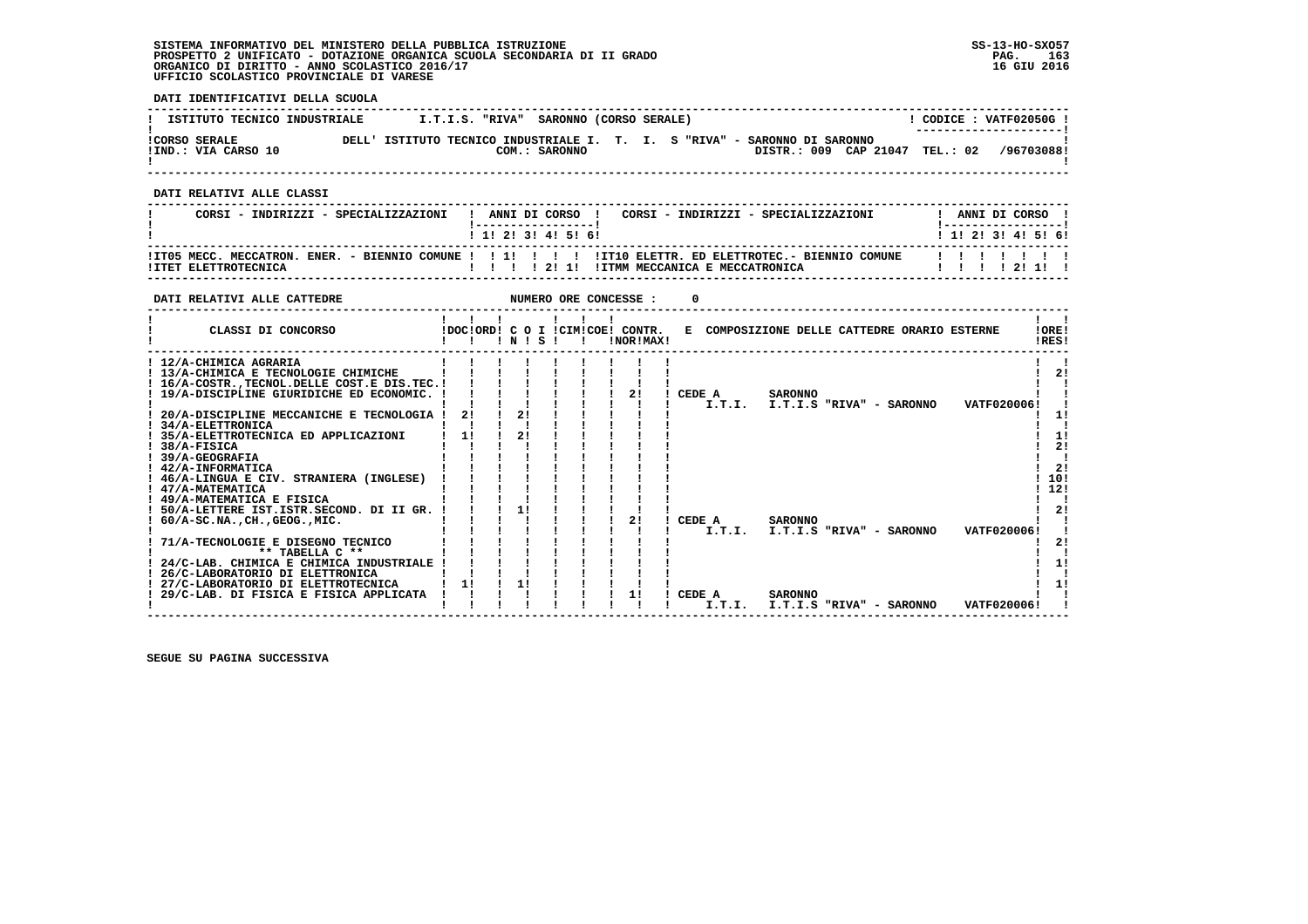**DATI IDENTIFICATIVI DELLA SCUOLA**

| ISTITUTO TECNICO INDUSTRIALE                         | CODICE: VATF02050G!<br>SARONNO (CORSO SERALE)<br>I.T.I.S. "RIVA"                                                                              |                |
|------------------------------------------------------|-----------------------------------------------------------------------------------------------------------------------------------------------|----------------|
| <b>!CORSO SERALE</b><br>DELL'<br>!IND.: VIA CARSO 10 | T. I. S "RIVA" - SARONNO DI SARONNO<br>TECNICO INDUSTRIALE I.<br>ISTITUTO<br>/96703088!<br>DISTR.: 009 CAP 21047<br>TEL.: 02<br>COM.: SARONNO |                |
| DATI RELATIVI ALLE CATTEDRE                          | NUMERO ORE CONCESSE :<br>0                                                                                                                    |                |
| CLASSI DI CONCORSO                                   | E COMPOSIZIONE DELLE CATTEDRE ORARIO ESTERNE<br>IDOCIORD! C O I ICIMICOE! CONTR.<br>NISI<br>INORIMAXI                                         | !ORE!<br>!RES! |

  **------------------------------------------------------------------------------------------------------------------------------------ ! 30/C-LAB. DI INFORMATICA GESTIONALE ! ! ! ! ! ! ! ! ! ! ! ! 31/C-LAB. DI INFORMATICA INDUSTRIALE ! ! ! ! ! ! ! 1! ! CEDE A CASTELLANZA ! ! ! ! ! ! ! ! ! ! ! ! I.T.I. I.T.I.S "FACCHINETTI" (COR VATF01951C! ! ! 32/C-LAB. MECCANICO-TECNOLOGICO ! 1! ! 1! ! ! ! ! ! ! 2! ------------------------------------------------------------------------------------------------------------------------------------**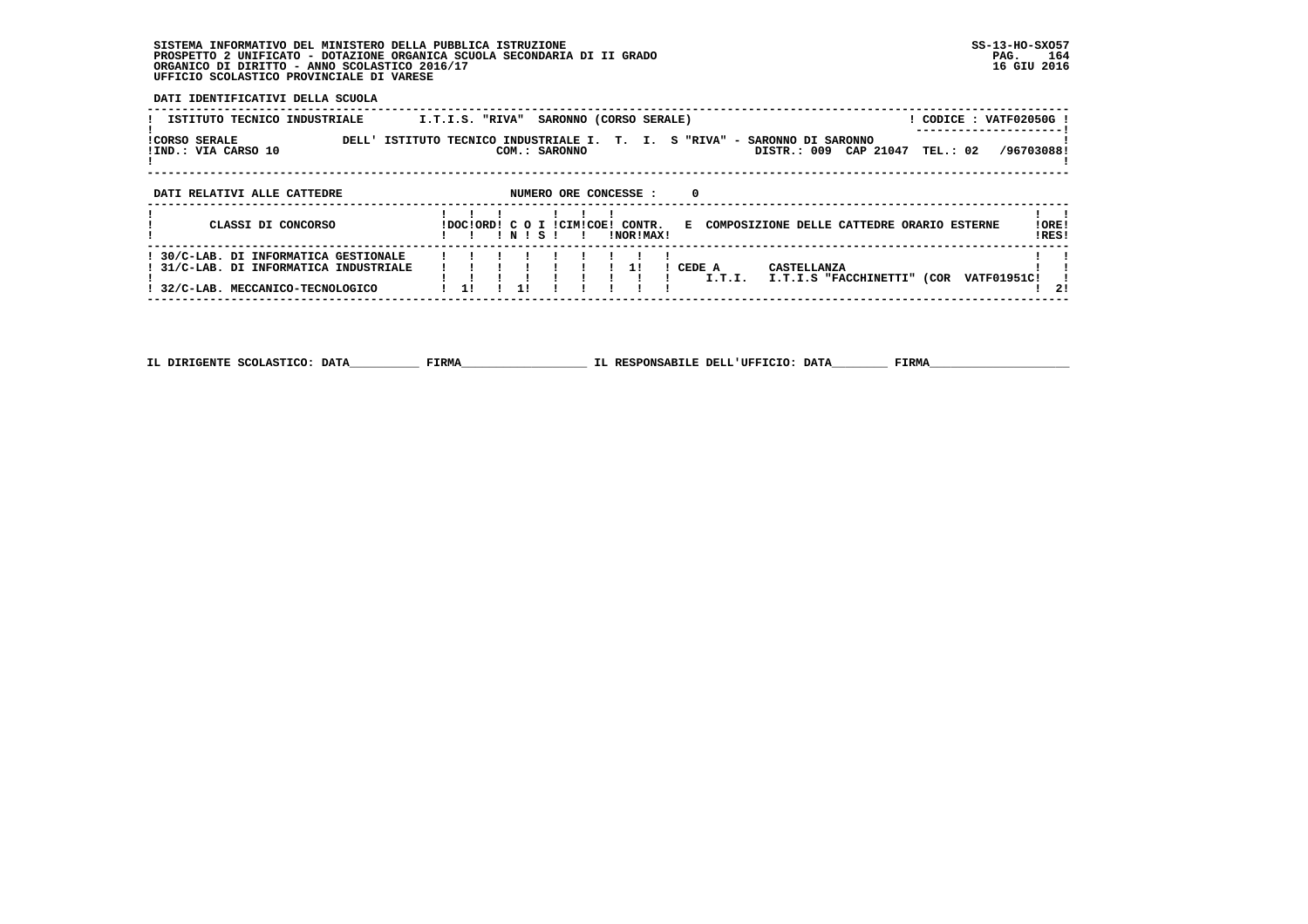**DATI IDENTIFICATIVI DELLA SCUOLA ------------------------------------------------------------------------------------------------------------------------------------** $1$  CODICE :  $V\text{ATF02301P}$  1 **I ISTITUTO TECNICO INDUSTRIALE : I.T.I.S " GIOVANNI FALCONE" ! ---------------------! !SEZIONE ASSOCIATA ALL' ISTITUTO SUPERIORE "GIOVANNI FALCONE" DI GALLARATE ! !IND.: VIA G. MATTEOTTI 4 COM.: GALLARATE DISTR.: 006 CAP 21013 TEL.: 0331 /774605 !** $\mathbf{I}$  **! ! ------------------------------------------------------------------------------------------------------------------------------------ DATI RELATIVI ALLE CLASSI ------------------------------------------------------------------------------------------------------------------------------------**! ANNI DI CORSO !  **! CORSI - INDIRIZZI - SPECIALIZZAZIONI ! ANNI DI CORSO ! CORSI - INDIRIZZI - SPECIALIZZAZIONI ! ANNI DI CORSO !**\_\_\_\_\_\_\_\_\_\_\_\_\_\_\_\_\_\_\_\_\_\_  **! !-----------------! !-----------------!**1 1 2 3 3 4 5 6  **! ! 1! 2! 3! 4! 5! 6! ! 1! 2! 3! 4! 5! 6! ------------------------------------------------------------------------------------------------------------------------------------ !IT15 GRAF. E COM.NE BIENNIO - TRIENNIO ! 3! 3! 3! 3! 2! ! ! ! ! ! ! ! ! ------------------------------------------------------------------------------------------------------------------------------------ DATI RELATIVI ALLE CATTEDRE NUMERO ORE CONCESSE : 1 ------------------------------------------------------------------------------------------------------------------------------------** $\mathbf{I}$   $\mathbf{I}$  **! ! ! ! ! ! ! ! !LORE! ! CLASSI DI CONCORSO !DOC!ORD! C O I !CIM!COE! CONTR. E COMPOSIZIONE DELLE CATTEDRE ORARIO ESTERNE !ORE! ! ! ! ! N ! S ! ! !NOR!MAX! !RES!**IRES!  **------------------------------------------------------------------------------------------------------------------------------------ ! 3/A-ARTE DEL DISEGNO ANIMATO ! ! ! ! ! ! ! ! ! ! ! ! 7/A-ARTE DELLA FOTOGR. E GRAFICA PUBBL.! 4! ! 5! ! ! ! ! ! ! 4! ! 12/A-CHIMICA AGRARIA ! ! ! ! ! ! ! ! ! ! ! ! 13/A-CHIMICA E TECNOLOGIE CHIMICHE ! 1! ! 1! ! ! ! ! ! ! ! ! 16/A-COSTR.,TECNOL.DELLE COST.E DIS.TEC.! ! ! ! ! ! ! ! ! ! ! ! 19/A-DISCIPLINE GIURIDICHE ED ECONOMIC. ! 1! ! ! ! ! 1! 12! ! COMPLETA CON CASTELLANZA ! !** $\mathbf{I}$  $4<sub>1</sub>$  $\mathbf{I}$  and  $\mathbf{I}$  $\mathbf{I}$ - 1  **! ! ! ! ! ! ! ! 6! ! I.P.I.A. I.P.S.I.A ISIS "FACCHINETT VARI019016! ! ! 34/A-ELETTRONICA ! ! ! ! ! ! ! ! ! ! ! ! 35/A-ELETTROTECNICA ED APPLICAZIONI ! ! ! ! ! ! ! ! ! ! ! ! 36/A-FILOSOFIA,PSICOL. E SC.DELL'EDUCAZ.! ! ! ! ! ! 1! 15! ! COMPLETA CON GALLARATE ! ! ! ! ! ! ! ! ! ! 4! ! I.P.S.C. " GIOVANNI FALCONE" VARC023015! ! ! 38/A-FISICA ! 1! ! 1! ! ! ! ! ! ! ! ! 39/A-GEOGRAFIA ! ! ! ! ! ! ! ! ! ! 3!**- 1  $31$  $1 \overline{91}$  **! 42/A-INFORMATICA ! ! ! ! ! ! ! ! ! ! 9!** $\mathbf{I}$  **! 44/A-LINGUAGGIO PER CINEMATOGR.E TELEV. ! ! ! ! ! ! ! ! ! ! ! ! 46/A-LINGUA E CIV. STRANIERA (INGLESE) ! 2! ! 2! ! ! ! ! ! ! 6!**6!  $\mathbf{I}$  **! 47/A-MATEMATICA ! 2! ! 2! ! ! 1! 16! ! COMPLETA CON GALLARATE ! !1 ! ! ! ! ! ! 4! ! I.P.S.C. " GIOVANNI FALCONE"** - 1  **! 49/A-MATEMATICA E FISICA ! ! ! ! ! ! ! ! ! ! ! ! 50/A-LETTERE IST.ISTR.SECOND. DI II GR. ! 4! ! 4! ! ! 1! 12! ! COMPLETA CON GALLARATE ! !** $\blacksquare$  **! ! ! ! ! ! ! ! 6! ! I.P.S.C. " GIOVANNI FALCONE" VARC023015! ! ! 60/A-SC.NA.,CH.,GEOG.,MIC. ! 1! ! ! ! ! ! 6! ! CEDE A GALLARATE ! 6! ! ! ! ! ! ! ! ! ! ! I.P.S.C. " GIOVANNI FALCONE" VARC023015! !** $\sqrt{1}$  61  $\blacksquare$  $\mathbf{I}$  **! 62/A-TECNICA DELLA REGISTRAZ. DEL SUONO ! ! ! ! ! ! ! ! ! ! ! ! 63/A-TEC. RIPRESA CINEMATOGR.TELEVISIVA ! ! ! 1! ! ! ! ! ! ! ! ! 64/A-TECNICA E ORGAN.PROD.CINEMAT. E TV ! ! ! ! ! ! ! ! ! ! 12!**- 1  $1, 121$  $\mathbf{I}$   $\mathbf{I}$  **! 65/A-TECNICA FOTOGRAFICA ! ! ! ! ! ! ! ! ! ! !**- 1  **! 67/A-TEC.FOTOGRAFICA,CINEMATOGR.E TELEV.! ! ! ! ! ! ! ! ! ! !** $\mathbf{I}$  and  $\mathbf{I}$  **! 69/A-TECNOL.GRAFICHE ED IMPIANTI GRAFICI! ! ! ! ! ! ! ! ! ! ! ------------------------------------------------------------------------------------------------------------------------------------**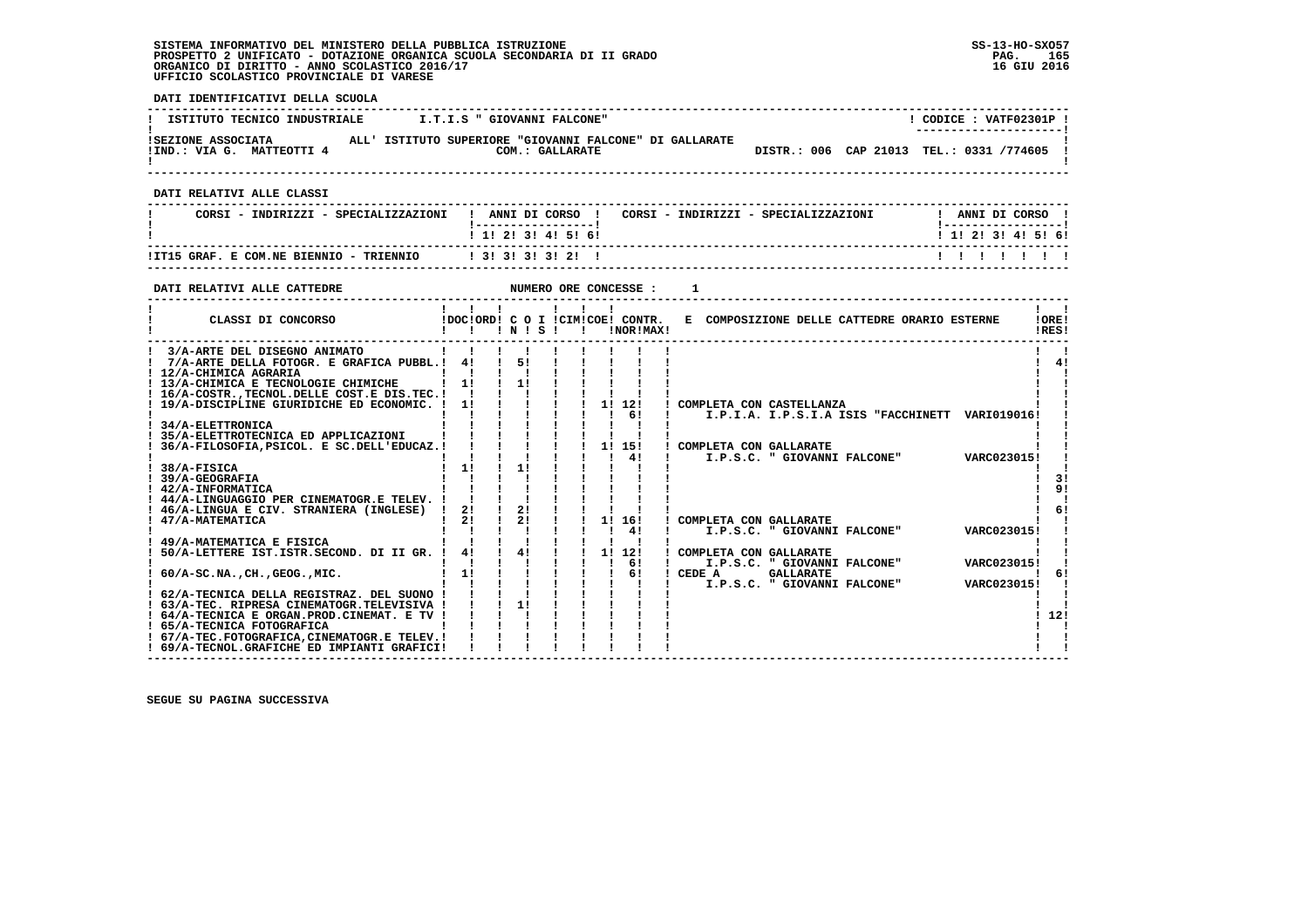**DATI IDENTIFICATIVI DELLA SCUOLA**

| ISTITUTO TECNICO INDUSTRIALE T.T.I.S " GIOVANNI FALCONE"                                                                                                                                                                                                                                                                                                                                                                                                                                                         |                                             |                                                   | ! CODICE : VATF02301P !                                                                                         |                                             |
|------------------------------------------------------------------------------------------------------------------------------------------------------------------------------------------------------------------------------------------------------------------------------------------------------------------------------------------------------------------------------------------------------------------------------------------------------------------------------------------------------------------|---------------------------------------------|---------------------------------------------------|-----------------------------------------------------------------------------------------------------------------|---------------------------------------------|
| !SEZIONE ASSOCIATA                 ALL' ISTITUTO SUPERIORE "GIOVANNI FALCONE" DI GALLARATE<br>IND.: VIA G. MATTEOTTI 4 COM.: GALLARATE DISTR.: 006 CAP 21013 TEL.: 0331 /774605 1                                                                                                                                                                                                                                                                                                                                |                                             |                                                   |                                                                                                                 |                                             |
|                                                                                                                                                                                                                                                                                                                                                                                                                                                                                                                  |                                             |                                                   |                                                                                                                 |                                             |
| CLASSI DI CONCORSO             IDOC!ORD! C O I !CIM!COE! CONTR.   E COMPOSIZIONE DELLE CATTEDRE ORARIO ESTERNE                                                                                                                                                                                                                                                                                                                                                                                                   | $1 \quad 1 \quad 1 \quad 1 \quad 1 \quad 1$ |                                                   |                                                                                                                 | $\mathbf{1}$ $\mathbf{1}$<br>IOREI<br>!RES! |
| $! 71/A-TECNOLOGIE E DISEGNO TECNICO$ $! 1! 1! 1!$<br>** TABELLA C **<br>! 24/C-LAB. CHIMICA E CHIMICA INDUSTRIALE ! ! !<br>29/C-LAB. DI FISICA E FISICA APPLICATA $\begin{array}{cccc} 1 & 1 & 1 & 1 \end{array}$<br>! 36/C-LAB. TECN. CARTARIA E ESERC. CARTIERA!<br>! 38/C-LAB. E REPARTI DI LAV.ARTI GRAFICHE!<br>! 46/C-REP.LAV.PER MONTAGGIO CINEM.E TELE. !<br>! 47/C-REP.LAV.PER LA REGISTRAZ. DEL SUONO!<br>! 48/C-REP.LAV.PER LA RIPRESA CINEM.E TEL.!<br>! 49/C-REP.DI LAV. PER ARTI FOTOGRAFICHE ! ! | 1 1 1 1 1 1 1 1<br>4!                       | ! ! 6! ! CEDE A GALLARATE<br>$1 \quad 1 \quad 61$ | ! I.P.S.C. " GIOVANNI FALCONE" VARC023015!<br>! CEDE A TRADATE<br>I.T.I. I.T.I.S. ISIS "L.GEYMONAT" VATF026016! | 6!<br>6!                                    |
|                                                                                                                                                                                                                                                                                                                                                                                                                                                                                                                  |                                             |                                                   |                                                                                                                 |                                             |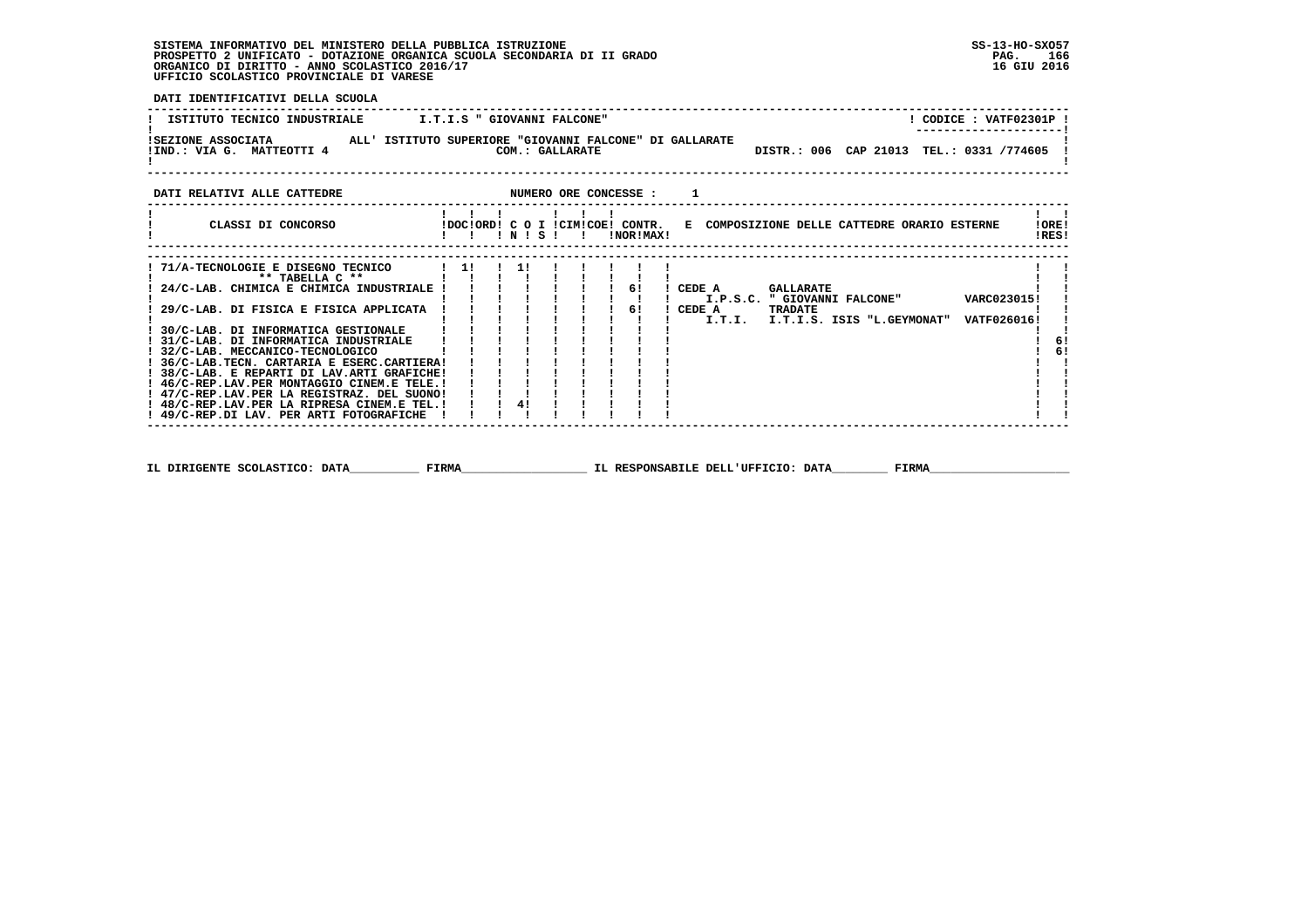**DATI IDENTIFICATIVI DELLA SCUOLA**

| ISTITUTO TECNICO INDUSTRIALE                | I.T.I.S. ISIS "L.GEYMONAT" - TRADATE                       |               |  |  |                      | CODICE: VATF026016 !                                               |  |
|---------------------------------------------|------------------------------------------------------------|---------------|--|--|----------------------|--------------------------------------------------------------------|--|
| ISEZIONE ASSOCIATA<br>!IND.: VIA GRAMSCI, 1 | ALL' ISTITUTO SUPERIORE IST. TECN. IND. STAT. LIC. SC. "L. | COM.: TRADATE |  |  | GEYMONAT" DI TRADATE | ----------------------<br>DISTR.: 007 CAP 21049 TEL.: 0331 /842371 |  |

 **------------------------------------------------------------------------------------------------------------------------------------**

 **DATI RELATIVI ALLE CLASSI**

| CORSI - INDIRIZZI - SPECIALIZZAZIONI                                                                                                                               | CORSI - INDIRIZZI - SPECIALIZZAZIONI<br>ANNI DI CORSO !                                                                                                                   | ANNI DI CORSO !<br>! ------------------ |
|--------------------------------------------------------------------------------------------------------------------------------------------------------------------|---------------------------------------------------------------------------------------------------------------------------------------------------------------------------|-----------------------------------------|
|                                                                                                                                                                    | 1 1! 2! 3! 4! 5! 6!                                                                                                                                                       | $1$ 1! 2! 3! 4! 5! 6!                   |
| !IT16 CHIM. MATER. BIOTECN. - BIENNIO COMUNE ! 1! 2! ! ! !! !ITAT AUTOMAZIONE<br>!ITBA BIOTECNOLOGIE AMBIENTALI<br>!ITET ELETTROTECNICA<br>!ITTL TELECOMUNICAZIONI | IIT10 ELETTR. ED ELETTROTEC.- BIENNIO COMUNE   3! 2!         IIT13 INFOR. TELECOM. - BIENNIO COMUNE<br><b>!ITEC ELETTRONICA</b><br>!ITIA INFORMATICA<br>1 1 1 2 1 2 1 2 1 | 12121<br>1 1 1 1 2 1 2 1                |

| DATI RELATIVI ALLE CATTEDRE                    |    |       |  |    | NUMERO ORE CONCESSE :                         | 6                                                              |    |
|------------------------------------------------|----|-------|--|----|-----------------------------------------------|----------------------------------------------------------------|----|
| CLASSI DI CONCORSO                             |    | INISI |  |    | IDOCIORD! C O I ICIMICOE! CONTR.<br>INORIMAX! | !ORE!<br>E COMPOSIZIONE DELLE CATTEDRE ORARIO ESTERNE<br>!RES! |    |
| ! 12/A-CHIMICA AGRARIA                         |    |       |  |    |                                               |                                                                |    |
| ! 13/A-CHIMICA E TECNOLOGIE CHIMICHE           | 21 | 2!    |  |    |                                               |                                                                | 81 |
| ! 16/A-COSTRTECNOL.DELLE COST.E DIS.TEC.!      |    |       |  |    |                                               |                                                                |    |
| ! 19/A-DISCIPLINE GIURIDICHE ED ECONOMIC.      |    | 11    |  |    |                                               |                                                                | 6! |
| ! 34/A-ELETTRONICA                             | 61 | 10!   |  |    | 31                                            | CEDE A<br><b>SARONNO</b>                                       |    |
|                                                |    |       |  |    |                                               | I.T.I.<br>I.T.I.S "RIVA" - SARONNO<br>VATF020006!              |    |
| 35/A-ELETTROTECNICA ED APPLICAZIONI            | 11 | 11    |  |    |                                               |                                                                |    |
| 38/A-FISICA                                    | 11 | 21    |  |    |                                               |                                                                |    |
| <b>39/A-GEOGRAFIA</b>                          |    |       |  |    |                                               |                                                                |    |
| 40/A-IGIENE, ANAT., FIS., PAT. GEN. E APP.MA.! |    |       |  |    |                                               |                                                                |    |
| 42/A-INFORMATICA                               | 11 | 1!    |  |    | 61                                            | CEDE A<br><b>TRADATE</b>                                       |    |
|                                                |    |       |  |    |                                               | L. SCIENT. TEC. "GEYMONAT"<br>VAPS026014!<br>L.S.              |    |
| 46/A-LINGUA E CIV. STRANIERA (INGLESE)         | 31 | 41    |  |    |                                               |                                                                |    |
| 47/A-MATEMATICA                                | 31 | 51    |  | 11 | 12!                                           | COMPLETA CON TRADATE                                           |    |
|                                                |    |       |  |    | 41                                            | L. SCIENT. TEC. "GEYMONAT"<br>VAPS026014!<br>L.S.              |    |
| 49/A-MATEMATICA E FISICA                       |    |       |  |    |                                               |                                                                |    |
| 50/A-LETTERE IST.ISTR.SECOND. DI II GR.        | 71 | 81    |  |    |                                               |                                                                |    |
| 57/A-SCIENZA DEGLI ALIMENTI                    |    |       |  |    |                                               |                                                                |    |
| $60/A-SC.NA.$ , $CH.$ , $GEOG.$ , $MIC.$       | 1! | 2!    |  |    | 51                                            | CEDE A<br><b>TRADATE</b>                                       |    |
|                                                |    |       |  |    |                                               | L.S.<br>L. SCIENT. TEC. "GEYMONAT"<br>VAPS026014!              |    |
| 71/A-TECNOLOGIE E DISEGNO TECNICO              | 21 | 21    |  |    |                                               |                                                                |    |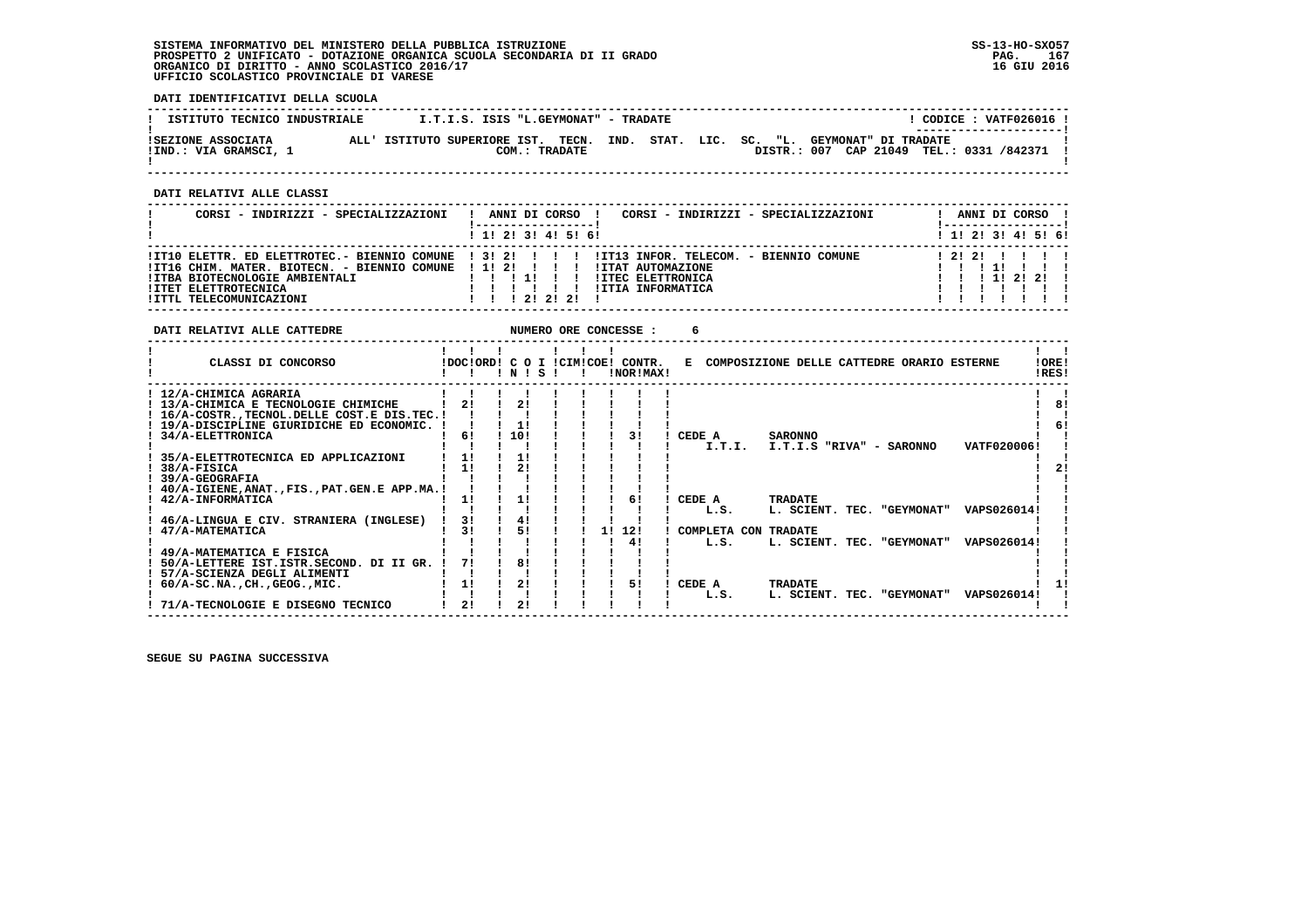**DATI IDENTIFICATIVI DELLA SCUOLA**

| ISTITUTO TECNICO INDUSTRIALE                | I.T.I.S. ISIS "L.GEYMONAT" - TRADATE                                |  |            |                      | CODICE: VATF026016 !<br>---------------------- |  |
|---------------------------------------------|---------------------------------------------------------------------|--|------------|----------------------|------------------------------------------------|--|
| ISEZIONE ASSOCIATA<br>!IND.: VIA GRAMSCI, 1 | ALL' ISTITUTO SUPERIORE IST. TECN. IND. STAT. LIC.<br>COM.: TRADATE |  | "L.<br>SC. | GEYMONAT" DI TRADATE | DISTR.: 007 CAP 21049 TEL.: 0331 /842371       |  |

### **DATI RELATIVI ALLE CATTEDRE CONCESSE : 6**

| CLASSI DI CONCORSO                        | IDOCIORDI C O I ICIMICOEI |    | ! N ! S ! |  |  | CONTR.<br>INORIMAXI | E COMPOSIZIONE DELLE CATTEDRE ORARIO ESTERNE              | !ORE!<br>IRES! |  |
|-------------------------------------------|---------------------------|----|-----------|--|--|---------------------|-----------------------------------------------------------|----------------|--|
| ** TABELLA C **                           |                           |    |           |  |  |                     |                                                           |                |  |
| 20/C-ESERCITAZIONI PRATICHE DI OTTICA     |                           |    |           |  |  |                     |                                                           |                |  |
| 24/C-LAB. CHIMICA E CHIMICA INDUSTRIALE ! | <b>11</b>                 |    |           |  |  |                     |                                                           | 21             |  |
| 26/C-LABORATORIO DI ELETTRONICA           | 61                        | 11 | 51        |  |  |                     | CEDE A<br><b>SESTO CALENDE</b>                            |                |  |
| - DI CUI UFFICIO TECNICO                  |                           | 11 |           |  |  |                     | <b>VARI00901G!</b><br>I.P.I.A. IPSIA "DALLA CHIESA" SESTO |                |  |
| ! 27/C-LABORATORIO DI ELETTROTECNICA      |                           |    |           |  |  |                     |                                                           |                |  |
| 28/C-LAB.DI FIS.ATOMICA E NUCL. E STRUM.! |                           |    |           |  |  |                     |                                                           |                |  |
| 29/C-LAB. DI FISICA E FISICA APPLICATA    |                           |    |           |  |  | 1! 12!              | COMPLETA CON GALLARATE                                    |                |  |
|                                           |                           |    |           |  |  | 61                  | I.T.I. I.T.I.S " GIOVANNI FALCONE<br><b>VATF02301P!</b>   |                |  |
| 30/C-LAB. DI INFORMATICA GESTIONALE       |                           |    |           |  |  |                     |                                                           |                |  |
| 31/C-LAB. DI INFORMATICA INDUSTRIALE      |                           |    |           |  |  |                     |                                                           | 21             |  |
| ! 32/C-LAB. MECCANICO-TECNOLOGICO         |                           |    |           |  |  |                     |                                                           | 12!            |  |
| 35/C-LAB. DI TECNICA MICROBIOLOGICA       |                           |    |           |  |  |                     |                                                           |                |  |
|                                           |                           |    |           |  |  |                     |                                                           |                |  |

 **IL DIRIGENTE SCOLASTICO: DATA\_\_\_\_\_\_\_\_\_\_ FIRMA\_\_\_\_\_\_\_\_\_\_\_\_\_\_\_\_\_\_ IL RESPONSABILE DELL'UFFICIO: DATA\_\_\_\_\_\_\_\_ FIRMA\_\_\_\_\_\_\_\_\_\_\_\_\_\_\_\_\_\_\_\_**

 **------------------------------------------------------------------------------------------------------------------------------------**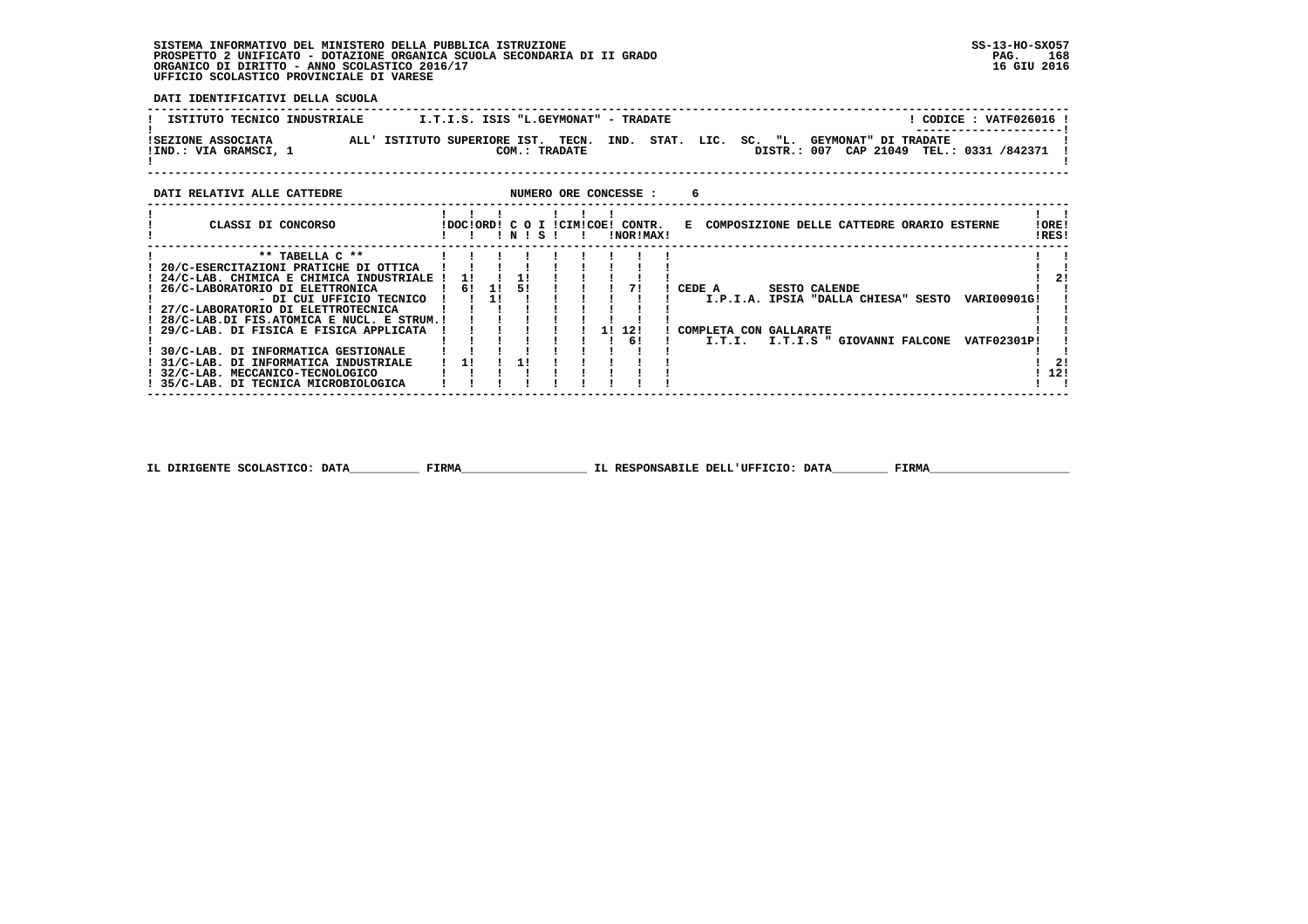**DATI IDENTIFICATIVI DELLA SCUOLA**

| ISTITUTO TECNICO PER GEOMETRI               | I.T.G. ISIS "NERVI" -VARESE                                                |  | CODICE: VATL013018 !<br>--------------------- |
|---------------------------------------------|----------------------------------------------------------------------------|--|-----------------------------------------------|
| ISEZIONE ASSOCIATA<br>!IND.: VIA BERTOLONE, | ALL' ISTITUTO SUPERIORE "F. DAVERIO - N. CASULA" DI VARESE<br>COM.: VARESE |  | DISTR.: 003 CAP 21100 TEL.: 0332 /282258      |

 **------------------------------------------------------------------------------------------------------------------------------------**

 **DATI RELATIVI ALLE CLASSI**

| CORSI - INDIRIZZI - SPECIALIZZAZIONI                                  | CORSI - INDIRIZZI - SPECIALIZZAZIONI<br>! ANNI DI CORSO !                                                             | ANNI DI CORSO !                                                 |
|-----------------------------------------------------------------------|-----------------------------------------------------------------------------------------------------------------------|-----------------------------------------------------------------|
| !ITCL TECN.IE LEGNO COSTR.NI - OPZIONE   !!! 1! 1! 1! ITGT GEOTECNICO | 1 1 2 3 3 4 5 6 1<br>ITZ4 COSTR., AMB. E TERRITORIO - BIENNIO COM ! 2! 2! ! !! ITCA COSTR. AMB. TERRITORIO - TRIENNIO | 1 1 1 2 1 3 1 4 1 5 1 6 1<br>1 1 1 1 1 1 2 1<br>, , , , , , , , |

 **------------------------------------------------------------------------------------------------------------------------------------**

| DATI RELATIVI ALLE CATTEDRE                   |    |           |  |    | NUMERO ORE CONCESSE :                         |        |                     |               |                                              |                                                 |                 |
|-----------------------------------------------|----|-----------|--|----|-----------------------------------------------|--------|---------------------|---------------|----------------------------------------------|-------------------------------------------------|-----------------|
| CLASSI DI CONCORSO                            |    | 1 N 1 S 1 |  |    | IDOCIORDI C O I ICIMICOEI CONTR.<br>!NOR!MAX! |        |                     |               | E COMPOSIZIONE DELLE CATTEDRE ORARIO ESTERNE |                                                 | ! ORE!<br>IRES! |
| ! 11/A-ARTE MINERARIA                         |    |           |  |    |                                               |        |                     |               |                                              |                                                 |                 |
| ! 12/A-CHIMICA AGRARIA                        |    |           |  |    |                                               |        |                     |               |                                              |                                                 |                 |
| 13/A-CHIMICA E TECNOLOGIE CHIMICHE            | 11 |           |  | 1! | 12!                                           |        | COMPLETA CON VARESE |               |                                              |                                                 |                 |
|                                               |    |           |  |    | 61                                            |        | I.T.C.              |               |                                              | I.T.C. ISIS " DAVERIO- CAS VATD01301T!          |                 |
| 16/A-COSTR. TECNOL. DELLE COST. E DIS. TEC. ! | 51 | 4!        |  |    | 2!                                            | CEDE A |                     | <b>VARESE</b> |                                              |                                                 |                 |
|                                               |    |           |  |    |                                               |        | I.T.G.              |               |                                              | I.T.G. ISIS "NERVI" VARES VATL01351N!           |                 |
| 19/A-DISCIPLINE GIURIDICHE ED ECONOMIC.       |    |           |  |    | 41                                            | CEDE A |                     | <b>VARESE</b> |                                              |                                                 |                 |
|                                               |    |           |  |    |                                               |        |                     |               |                                              | I.P.I.A. I.P.S.I.A. ISIS "NEWTON" - VARI01701E! |                 |
|                                               |    |           |  |    | 2!                                            | ED A   |                     | <b>VARESE</b> |                                              |                                                 |                 |
|                                               |    |           |  |    |                                               |        | I.T.C.              |               | I.T.C. ISIS " DAVERIO- CAS                   | <b>VATD01301T!</b>                              |                 |
| 20/A-DISCIPLINE MECCANICHE E TECNOLOGIA       |    |           |  |    |                                               |        |                     |               |                                              |                                                 |                 |
| <b>34/A-ELETTRONICA</b>                       |    |           |  |    |                                               |        |                     |               |                                              |                                                 |                 |
| 35/A-ELETTROTECNICA ED APPLICAZIONI           |    |           |  |    |                                               |        |                     |               |                                              |                                                 |                 |
| 38/A-FISICA                                   |    |           |  |    | 91                                            | CEDE A |                     | <b>VARESE</b> |                                              |                                                 |                 |
|                                               |    |           |  |    |                                               |        | I.T.C.              |               |                                              | I.T.C. ISIS " DAVERIO- CAS VATD01301T!          |                 |
| 39/A-GEOGRAFIA                                |    |           |  |    |                                               |        |                     |               |                                              |                                                 |                 |
| 42/A-INFORMATICA                              |    |           |  |    |                                               |        |                     |               |                                              |                                                 |                 |
| 46/A-LINGUA E CIV. STRANIERA (INGLESE)        | 21 | 11        |  | 11 | 151                                           |        | COMPLETA CON VARESE |               |                                              |                                                 |                 |
|                                               |    |           |  |    | 31                                            |        | I.T.C.              |               |                                              | I.T.C. ISIS "F.DAVERIO" (C VATD013517!          |                 |
| 47/A-MATEMATICA                               | 21 | 21        |  |    |                                               | CEDE A |                     | <b>VARESE</b> |                                              |                                                 |                 |
|                                               |    |           |  |    |                                               |        | I.T.G.              |               |                                              | I.T.G. ISIS "NERVI" VARES VATL01351N!           |                 |
| 49/A-MATEMATICA E FISICA                      |    |           |  |    |                                               |        |                     |               |                                              |                                                 |                 |
| 50/A-LETTERE IST.ISTR.SECOND. DI II GR.       | 41 | 31        |  | 1! | 12!                                           |        | COMPLETA CON VARESE |               |                                              |                                                 |                 |
|                                               |    |           |  |    | 61                                            |        | I.T.C.              |               |                                              | I.T.C. ISIS " DAVERIO- CAS VATD01301T!          |                 |
| 54/A-MINERALOGIA E GEOLOGIA                   |    |           |  |    |                                               |        |                     |               |                                              |                                                 |                 |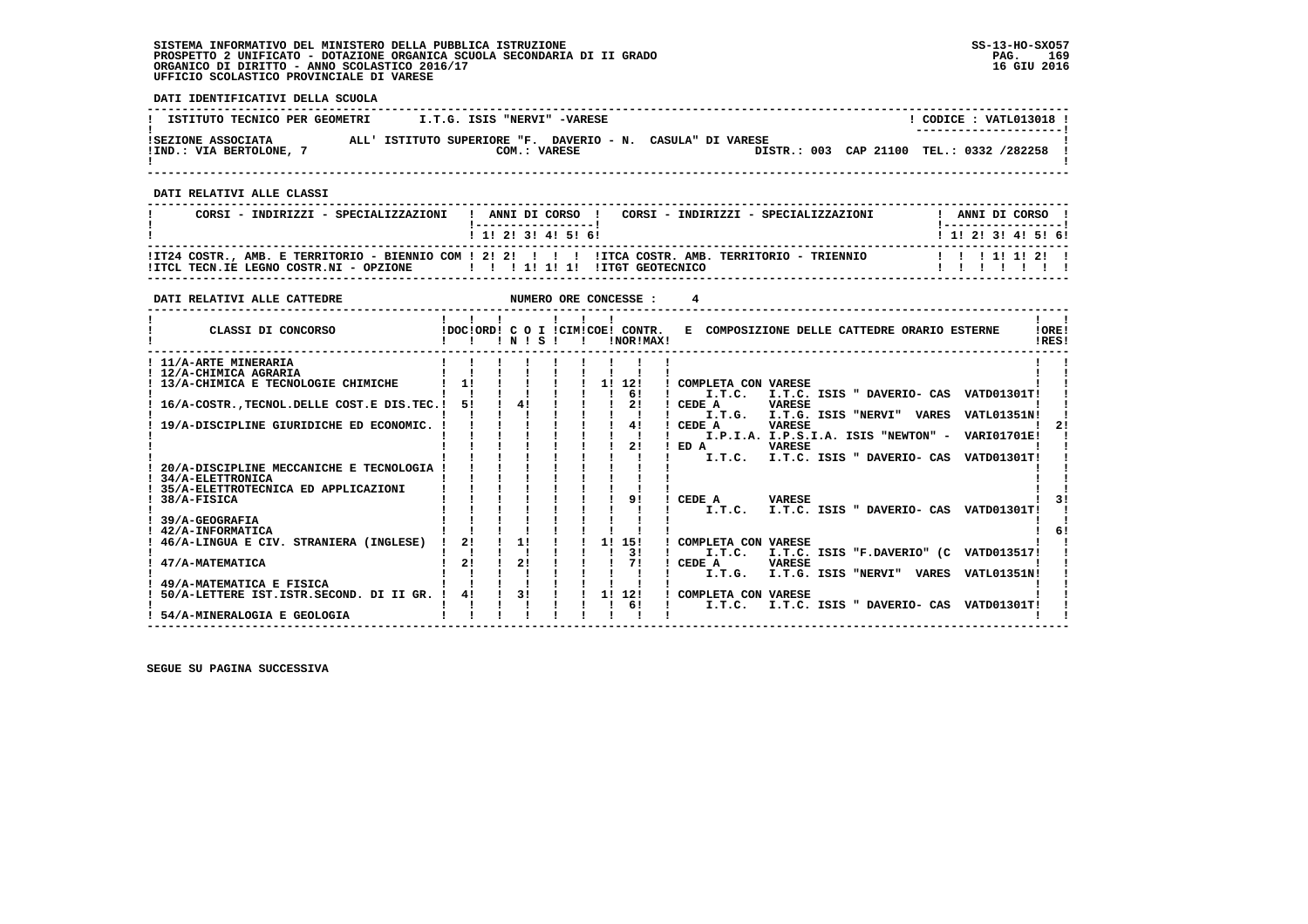**DATI IDENTIFICATIVI DELLA SCUOLA**

| ISTITUTO TECNICO PER GEOMETRI | I.T.G. ISIS "NERVI" -VARESE                                | $CODE: VATL013018$ !                       |  |
|-------------------------------|------------------------------------------------------------|--------------------------------------------|--|
| ISEZIONE ASSOCIATA            | ALL' ISTITUTO SUPERIORE "F. DAVERIO - N. CASULA" DI VARESE | ---------------------                      |  |
| !IND.: VIA BERTOLONE,         | COM.: VARESE                                               | DISTR.: 003 CAP 21100 TEL.: 0332 /282258 ! |  |

| DATI RELATIVI ALLE CATTEDRE                 |       |    |           |      |  |    | NUMERO ORE CONCESSE :                         |        |                       |                                                        |       |                    |                |
|---------------------------------------------|-------|----|-----------|------|--|----|-----------------------------------------------|--------|-----------------------|--------------------------------------------------------|-------|--------------------|----------------|
| CLASSI DI CONCORSO                          |       |    |           | INIS |  |    | IDOCIORDI C O I ICIMICOEI CONTR.<br>!NOR!MAX! |        |                       | E COMPOSIZIONE DELLE CATTEDRE ORARIO ESTERNE           |       |                    | !ORE!<br>!RES! |
| 58/A-SC.E MEC.AGR.E T.GEST.AZ., FIT., ENT.! |       | 21 |           |      |  |    | $1 \quad 61$                                  | CEDE A |                       | <b>GAVIRATE</b><br>I.T.C.G. I.T. C.E G. I.S.I.S. "STEI |       | <b>VATD012012!</b> |                |
| $60/A-SC.NA.$ , CH., GEOG., MIC.            |       |    |           |      |  | 11 | 10!                                           |        | ! COMPLETA CON VARESE |                                                        |       |                    |                |
|                                             |       |    |           |      |  |    | 81                                            |        | I.M.                  | LICEO STATALE "A. MANZONI"                             |       | <b>VAPM01000E!</b> |                |
| 71/A-TECNOLOGIE E DISEGNO TECNICO           |       |    |           |      |  |    |                                               |        |                       |                                                        |       |                    |                |
| 72/A-TOPOG. GEN., COSTR.RUR. E DISEGNO      |       | 31 |           | 21   |  |    |                                               |        |                       |                                                        |       |                    |                |
| $***$ TABELLA $C***$                        |       |    |           |      |  |    |                                               |        |                       |                                                        |       |                    |                |
| ! 24/C-LAB. CHIMICA E CHIMICA INDUSTRIALE   |       |    |           |      |  |    |                                               |        |                       |                                                        |       |                    |                |
| 29/C-LAB. DI FISICA E FISICA APPLICATA      |       |    |           |      |  |    |                                               | CEDE A |                       | GAZZADA SCHIANNO                                       |       |                    |                |
|                                             |       |    |           |      |  |    |                                               |        | I.T.I.                | ITIS - ISIS "KEYNES" - GAZ                             |       | <b>VATF018017!</b> |                |
| 30/C-LAB. DI INFORMATICA GESTIONALE         |       |    |           |      |  |    | 41                                            | CEDE A |                       | <b>GAVIRATE</b>                                        |       |                    |                |
|                                             |       |    |           |      |  |    |                                               |        |                       | I.T.C.G. I.T. C.E G. I.S.I.S. "STEI                    |       | <b>VATD012012!</b> |                |
| 31/C-LAB. DI INFORMATICA INDUSTRIALE        |       |    |           |      |  |    |                                               |        |                       |                                                        |       |                    |                |
| 32/C-LAB. MECCANICO-TECNOLOGICO             |       |    |           |      |  |    | 21                                            | CEDE A |                       | <b>GAZZADA SCHIANNO</b>                                |       |                    |                |
|                                             |       |    |           |      |  |    |                                               |        | I.T.I.                | ITIS - ISIS "KEYNES" - GAZ                             |       | <b>VATF018017!</b> |                |
| 37/C-LAB. E REPARTI DI LAVOR. DEL LEGNO     |       |    |           |      |  |    |                                               |        |                       |                                                        |       |                    | 10!            |
| 39/C-LAB. E REPARTI LAV. INDUST. MINERARIA! |       |    |           |      |  |    |                                               |        |                       |                                                        |       |                    |                |
| 43/C-LAB. EDILIZIA ED ESERCIT.TOPOGRAFIA!   |       | 21 | <b>1!</b> | 31   |  |    |                                               |        |                       |                                                        |       |                    |                |
| - DI CUI UFFICIO TECNICO                    |       |    | 11        |      |  |    |                                               |        |                       |                                                        |       |                    |                |
| IL DIRIGENTE SCOLASTICO: DATA               | FIRMA |    |           |      |  |    |                                               |        |                       | IL RESPONSABILE DELL'UFFICIO: DATA                     | FIRMA |                    |                |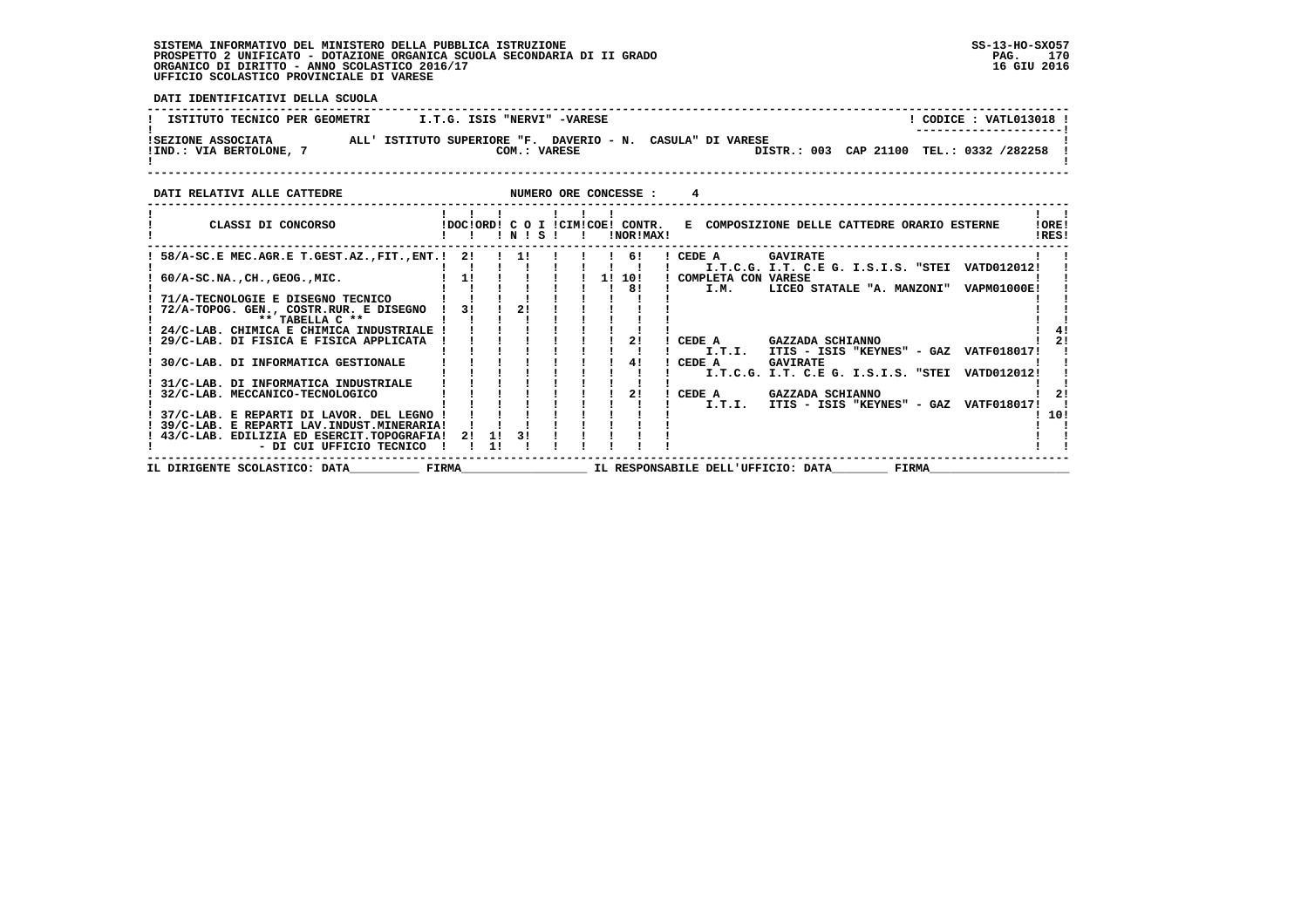**DATI IDENTIFICATIVI DELLA SCUOLA**

| ISTITUTO TECNICO PER GEOMETRI                   | VARESE (C SERALE)<br>I.T.G. ISIS "NERVI"                                                    | CODICE: VATL01351N !<br>--------------------- |
|-------------------------------------------------|---------------------------------------------------------------------------------------------|-----------------------------------------------|
| <b>!CORSO SERALE</b><br>!IND.: VIA BERTOLONE, 7 | DELL' ISTITUTO TECNICO PER GEOMETRI I. T. G. ISIS "NERVI" -VARESE DI VARESE<br>COM.: VARESE | DISTR.: 003 CAP 21100 TEL.: 0332 /282258 !    |
| DATT RELATIVI ALLE CLASSI                       |                                                                                             |                                               |

  **------------------------------------------------------------------------------------------------------------------------------------ ! CORSI - INDIRIZZI - SPECIALIZZAZIONI ! ANNI DI CORSO ! CORSI - INDIRIZZI - SPECIALIZZAZIONI ! ANNI DI CORSO ! ! !-----------------! !-----------------!**1 1 1 2 1 3 1 4 1 5 1 6 1  **! ! 1! 2! 3! 4! 5! 6! ! 1! 2! 3! 4! 5! 6! ------------------------------------------------------------------------------------------------------------------------------------ !IT24 COSTR., AMB. E TERRITORIO - BIENNIO COM ! ! 1! ! ! ! !ITCA COSTR. AMB. TERRITORIO - TRIENNIO ! ! ! 1! ! 1! ! ------------------------------------------------------------------------------------------------------------------------------------DATI RELATIVI ALLE CATTEDRE NUMERO ORE CONCESSE : 0 ------------------------------------------------------------------------------------------------------------------------------------** $\mathbf{I}$   $\mathbf{I}$ **1**  *<b>1 <b>1 <b>1 <b>1 <b>1 <b>1 <b>1 <b>1 <b>1* **1**  *<b>1* **1** *1* **1 LORE!** CLASSI DI CONCORSO **8** | DOC!ORD! C O I !CIM!COE! CONTR. E COMPOSIZIONE DELLE CATTEDRE ORARIO ESTERNE IRES! **2 CLASSI DI CONCORSO 1 1 1 1 N ! S ! 1 INORIMAX! ------------------------------------------------------------------------------------------------------------------------------------** $\mathbf{I}$   $\mathbf{I}$  **! 11/A-ARTE MINERARIA ! ! ! ! ! ! ! ! ! ! ! ! 12/A-CHIMICA AGRARIA ! ! ! ! ! ! ! ! ! ! !** $\blacksquare$  $1 \quad 31$  **! 13/A-CHIMICA E TECNOLOGIE CHIMICHE ! ! ! ! ! ! ! ! ! ! 3! ! 16/A-COSTR.,TECNOL.DELLE COST.E DIS.TEC.! 2! ! 1! ! ! 1! 13! ! COMPLETA CON VARESE ! ! ! ! ! ! ! ! ! ! 2! ! I.T.G. I.T.G. ISIS "NERVI" -VARES VATL013018! ! ! ! ! ! ! ! ! ! ! ! E CON CASTELLANZA ! ! ! ! ! ! ! ! ! ! 3! ! I.T.I. I.T.I.S. "FACCHINETTI" - C VATF019013! ! ! 19/A-DISCIPLINE GIURIDICHE ED ECONOMIC. ! ! ! ! ! ! ! ! ! ! 4! ! 20/A-DISCIPLINE MECCANICHE E TECNOLOGIA ! ! ! ! ! ! ! ! ! ! !** $\mathbf{I}$  **! 34/A-ELETTRONICA ! ! ! ! ! ! ! ! ! ! ! ! 35/A-ELETTROTECNICA ED APPLICAZIONI ! ! ! ! ! ! ! ! ! ! ! ! 38/A-FISICA ! ! ! ! ! ! ! ! ! ! 1!** $\overline{\phantom{a}}$  $1 \quad 1!$  $\mathbf{I}$  and  $\mathbf{I}$  **! 39/A-GEOGRAFIA ! ! ! ! ! ! ! ! ! ! !** $1 - 11$  **! 42/A-INFORMATICA ! ! ! ! ! ! ! ! ! ! 1! ! 46/A-LINGUA E CIV. STRANIERA (INGLESE) ! ! ! ! ! ! ! ! ! ! 6! ! 47/A-MATEMATICA ! 1! ! ! ! ! 1! 11! ! COMPLETA CON VARESE ! ! ! ! ! ! ! ! ! ! 7! ! I.T.G. I.T.G. ISIS "NERVI" -VARES VATL013018! ! ! 49/A-MATEMATICA E FISICA ! ! ! ! ! ! ! ! ! ! !** $1<sub>61</sub>$  $\blacksquare$  $\blacksquare$  $1, 121$  **! 50/A-LETTERE IST.ISTR.SECOND. DI II GR. ! ! ! ! ! ! ! ! ! ! 12!** $\mathbf{I}$  and  $\mathbf{I}$  **! 54/A-MINERALOGIA E GEOLOGIA ! ! ! ! ! ! ! ! ! ! ! ! 58/A-SC.E MEC.AGR.E T.GEST.AZ.,FIT.,ENT.! ! ! ! ! ! ! 7! ! CEDE A CASTELLANZA ! ! ! ! ! ! ! ! ! ! ! ! I.T.G. I.T.G. ISIS "FACCHINETTI" VATL019017! ! ! 60/A-SC.NA.,CH.,GEOG.,MIC. ! ! ! ! ! ! ! ! ! ! 1!**- 1  $\blacksquare$  $\mathbf{I}$  and  $\mathbf{I}$  **! 71/A-TECNOLOGIE E DISEGNO TECNICO ! ! ! ! ! ! ! ! ! ! ! ! 72/A-TOPOG. GEN., COSTR.RUR. E DISEGNO ! ! ! ! ! ! ! 7! ! CEDE A SOMMA LOMBARDO ! ! ! ! ! ! ! ! ! ! ! ! I.T.C.G. ITG - SOMMA L. SEZ. STACC. VATD00801A! !**

 **------------------------------------------------------------------------------------------------------------------------------------**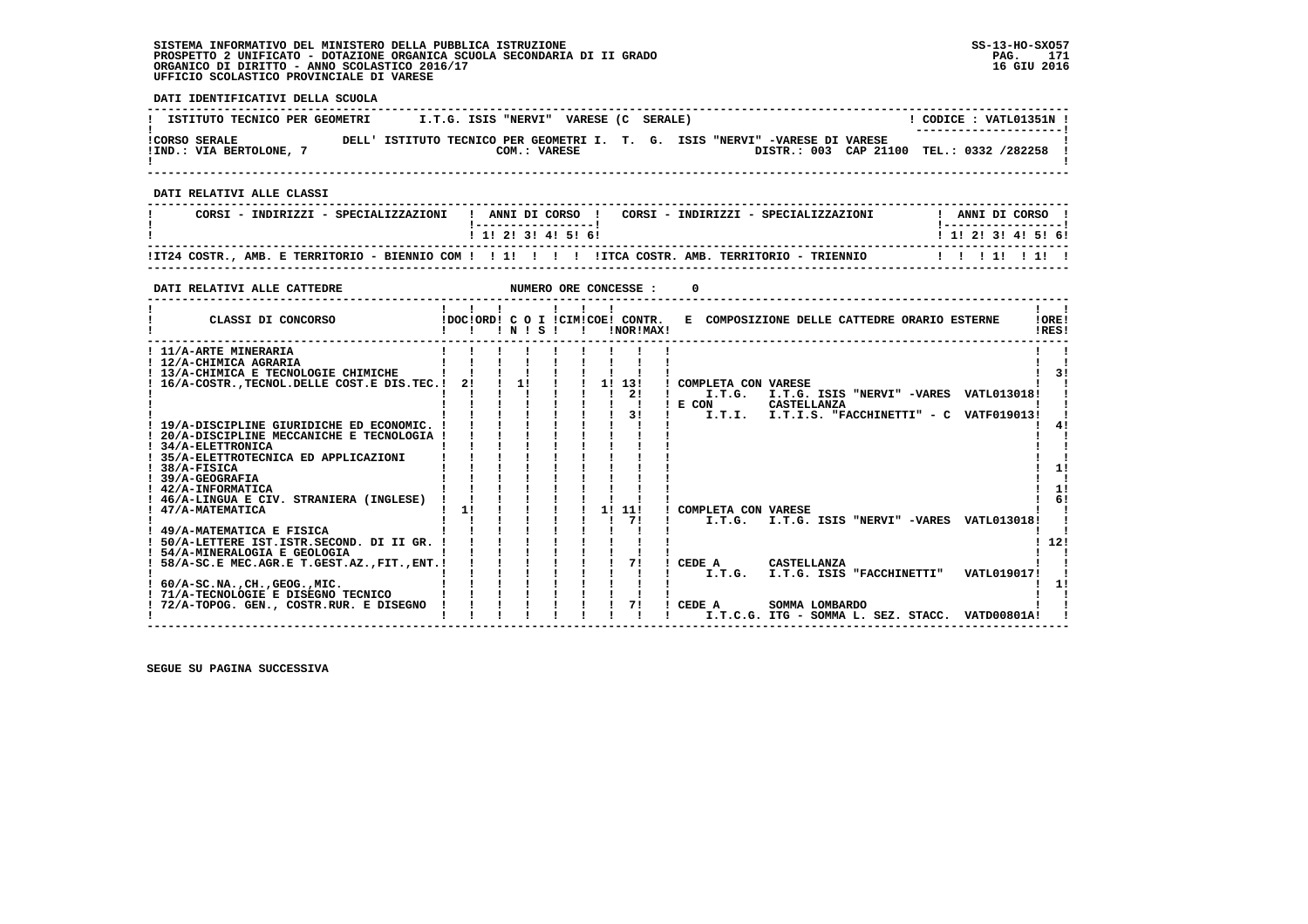**DATI IDENTIFICATIVI DELLA SCUOLA**

| ISTITUTO TECNICO PER GEOMETRI                            | VARESE (C<br>CODICE : VATL01351N !<br>I.T.G. ISIS "NERVI"<br>SERALE)                                                                       |                 |
|----------------------------------------------------------|--------------------------------------------------------------------------------------------------------------------------------------------|-----------------|
| <b>!CORSO SERALE</b><br>DELL'<br>!IND.: VIA BERTOLONE, 7 | ISTITUTO TECNICO PER GEOMETRI I. T. G.<br>ISIS "NERVI" -VARESE DI VARESE<br>CAP 21100<br>TEL.: 0332 /282258<br>DISTR.: 003<br>COM.: VARESE |                 |
| DATI RELATIVI ALLE CATTEDRE                              | NUMERO ORE CONCESSE :<br>0                                                                                                                 |                 |
| CLASSI DI CONCORSO                                       | IDOCIORD! C O I ICIMICOE!<br>COMPOSIZIONE DELLE CATTEDRE ORARIO ESTERNE<br>CONTR.<br>E.<br>INORIMAXI<br>NIS                                | ! ORE!<br>IRES! |

| $***$ TARELLA $C**$                                    |  |  |  |  |  |              |    |
|--------------------------------------------------------|--|--|--|--|--|--------------|----|
| ! 24/C-LAB. CHIMICA E CHIMICA INDUSTRIALE !!!          |  |  |  |  |  |              | 1! |
| ! 29/C-LAB. DI FISICA E FISICA APPLICATA               |  |  |  |  |  | ! 1!         |    |
| ! 30/C-LAB. DI INFORMATICA GESTIONALE   !!             |  |  |  |  |  | !!!          |    |
| ! 31/C-LAB. DI INFORMATICA INDUSTRIALE                 |  |  |  |  |  |              |    |
| ! 32/C-LAB. MECCANICO-TECNOLOGICO                      |  |  |  |  |  | $1 \quad 11$ |    |
| $\pm$ 43/C-LAB. EDILIZIA ED ESERCIT.TOPOGRAFIA! !!!!!! |  |  |  |  |  | ! 15!        |    |
|                                                        |  |  |  |  |  |              |    |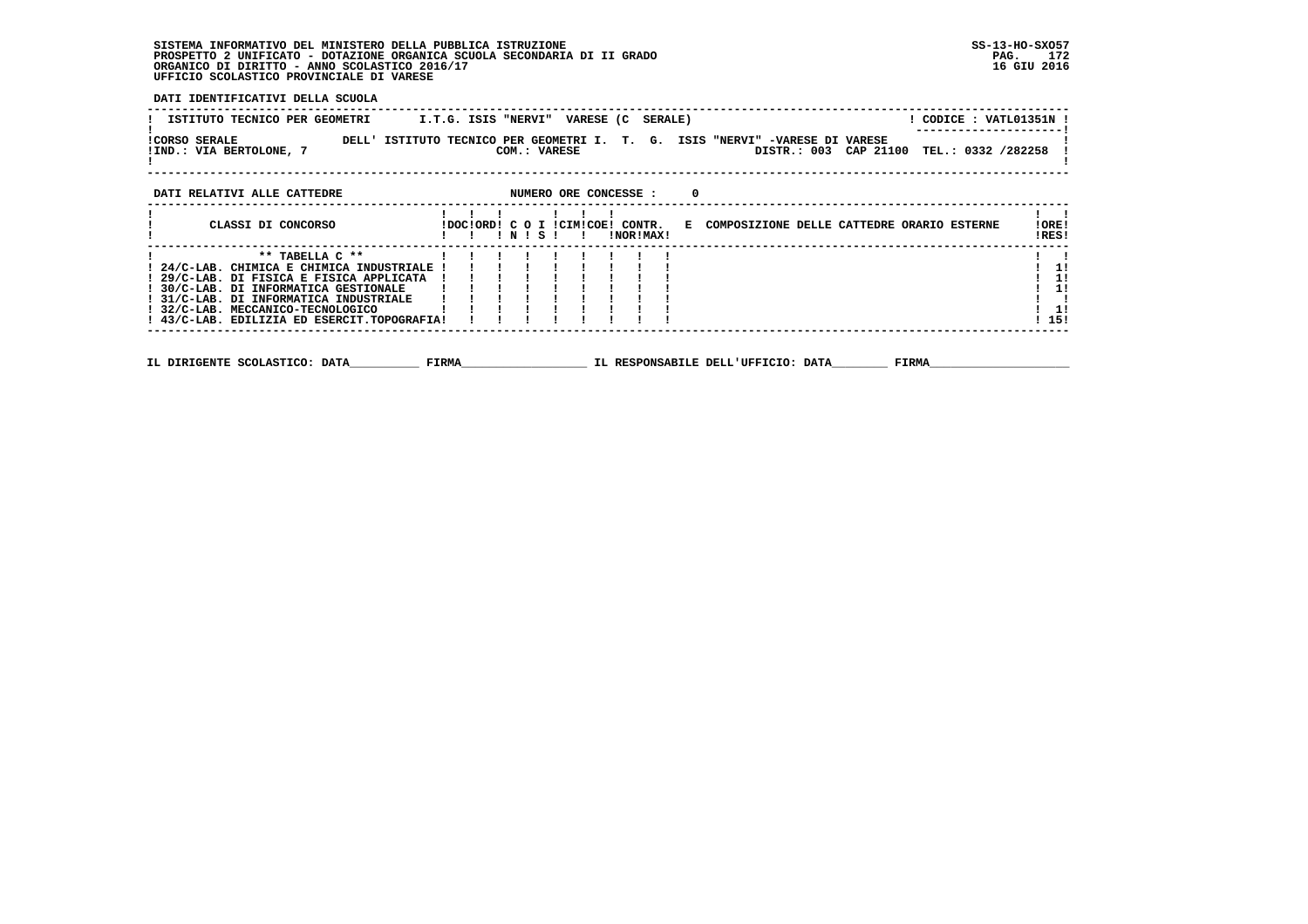$\mathbf{I}$ 

 **DATI IDENTIFICATIVI DELLA SCUOLA ------------------------------------------------------------------------------------------------------------------------------------**! CODICE : VATL019017 ! **! ISTITUTO TECNICO PER GEOMETRI 1.T.G. ISIS "FACCHINETTI" CASTELLANZA** ----------------------- **! ---------------------! !SEZIONE ASSOCIATA ALL' ISTITUTO SUPERIORE C. FACCHINETTI DI CASTELLANZA ! !IND.: VIA AZIMONTI, 5 COM.: CASTELLANZA DISTR.: 008 CAP 21053 TEL.: 0331 /635718 ! ! ! ------------------------------------------------------------------------------------------------------------------------------------ DATI RELATIVI ALLE CLASSI ------------------------------------------------------------------------------------------------------------------------------------ ! CORSI - INDIRIZZI - SPECIALIZZAZIONI ! ANNI DI CORSO ! CORSI - INDIRIZZI - SPECIALIZZAZIONI ! ANNI DI CORSO ! ! !-----------------! !-----------------!**1 1 2 2 1 3 1 4 1 5 1 6 1  **! ! 1! 2! 3! 4! 5! 6! ! 1! 2! 3! 4! 5! 6! ------------------------------------------------------------------------------------------------------------------------------------ !IT24 COSTR., AMB. E TERRITORIO - BIENNIO COM ! ! 1! ! ! ! !ITCA COSTR. AMB. TERRITORIO - TRIENNIO ! ! ! 1! 1! 1! ! ------------------------------------------------------------------------------------------------------------------------------------**

| DATI RELATIVI ALLE CATTEDRE                    |    |      |  | NUMERO ORE CONCESSE :                            |        |                      |                          |                                              |       |                                          |                |
|------------------------------------------------|----|------|--|--------------------------------------------------|--------|----------------------|--------------------------|----------------------------------------------|-------|------------------------------------------|----------------|
| CLASSI DI CONCORSO                             |    | INIS |  | IDOCIORDI C O I ICIMICOEI CONTR.<br>INOR ! MAX ! |        |                      |                          | E COMPOSIZIONE DELLE CATTEDRE ORARIO ESTERNE |       |                                          | !ORE!<br>IRES! |
| ! 11/A-ARTE MINERARIA                          |    |      |  |                                                  |        |                      |                          |                                              |       |                                          |                |
| ! 12/A-CHIMICA AGRARIA                         |    |      |  |                                                  |        |                      |                          |                                              |       |                                          |                |
| 13/A-CHIMICA E TECNOLOGIE CHIMICHE             |    |      |  | 31                                               | CEDE A |                      | <b>SARONNO</b>           |                                              |       |                                          |                |
|                                                |    |      |  |                                                  |        | I.T.I.               |                          | I.T.I.S "RIVA" - SARONNO                     |       | VATF020006!                              |                |
| 16/A-COSTR., TECNOL. DELLE COST. E DIS. TEC. ! | 2! | 11   |  | 11<br>14!                                        |        | COMPLETA CON SARONNO |                          |                                              |       |                                          |                |
|                                                |    |      |  | 61                                               |        | I.T.C.               |                          |                                              |       | I.T.C. "GINO ZAPPA" - SARO VATD08000G!   |                |
| 19/A-DISCIPLINE GIURIDICHE ED ECONOMIC.        |    |      |  | 21                                               |        | CEDE A               | <b>BUSTO ARSIZIO</b>     |                                              |       |                                          |                |
|                                                |    |      |  |                                                  |        | I.M.                 |                          | LICEO SCIENZE UMANE                          |       | VAPM027011!                              |                |
| 20/A-DISCIPLINE MECCANICHE E TECNOLOGIA        |    |      |  |                                                  |        |                      |                          |                                              |       |                                          |                |
| 34/A-ELETTRONICA                               |    |      |  |                                                  |        |                      |                          |                                              |       |                                          |                |
| 35/A-ELETTROTECNICA ED APPLICAZIONI            |    |      |  |                                                  |        |                      |                          |                                              |       |                                          |                |
| 38/A-FISICA                                    |    |      |  | 31                                               | CEDE A |                      | CASTELLANZA              |                                              |       |                                          |                |
|                                                |    |      |  |                                                  |        | I.T.T.               |                          |                                              |       | I.T.I.S. "FACCHINETTI" - C VATF019013!   |                |
| 39/A-GEOGRAFIA                                 |    |      |  |                                                  |        |                      |                          |                                              |       |                                          |                |
| 42/A-INFORMATICA                               |    |      |  |                                                  |        |                      |                          |                                              |       |                                          |                |
| 46/A-LINGUA E CIV. STRANIERA (INGLESE)         |    |      |  | 1! 12!                                           |        |                      | COMPLETA CON CASTELLANZA |                                              |       |                                          |                |
|                                                |    |      |  | 61                                               |        | I.T.I.               |                          |                                              |       | I.T.I.S. "FACCHINETTI" - C VATF019013!   |                |
| 47/A-MATEMATICA                                | 11 |      |  | 1! 15!                                           |        |                      | COMPLETA CON CASTELLANZA |                                              |       |                                          |                |
|                                                |    |      |  | 3!                                               |        | I.T.I.               |                          |                                              |       | I.T.I.S. "FACCHINETTI" - C VATF019013!   |                |
| 49/A-MATEMATICA E FISICA                       |    |      |  |                                                  |        |                      |                          |                                              |       |                                          |                |
| 50/A-LETTERE IST.ISTR.SECOND. DI II GR.        | 11 | 11   |  | 61                                               | CEDE A |                      | CASTELLANZA              |                                              |       |                                          |                |
|                                                |    |      |  |                                                  |        | I.T.I.               |                          |                                              |       | $I.T.I.S.$ "FACCHINETTI" - C VATF019013! |                |
| 54/A-MINERALOGIA E GEOLOGIA                    |    |      |  |                                                  |        |                      |                          |                                              |       |                                          |                |
| 58/A-SC.E MEC.AGR.E T.GEST.AZ., FIT., ENT.!    | 11 |      |  | 1! 11!                                           |        | COMPLETA CON VARESE  |                          |                                              |       |                                          |                |
|                                                |    |      |  | 71                                               |        | I.T.G.               |                          | I.T.G. ISIS "NERVI"                          | VARES | <b>VATL01351N!</b>                       |                |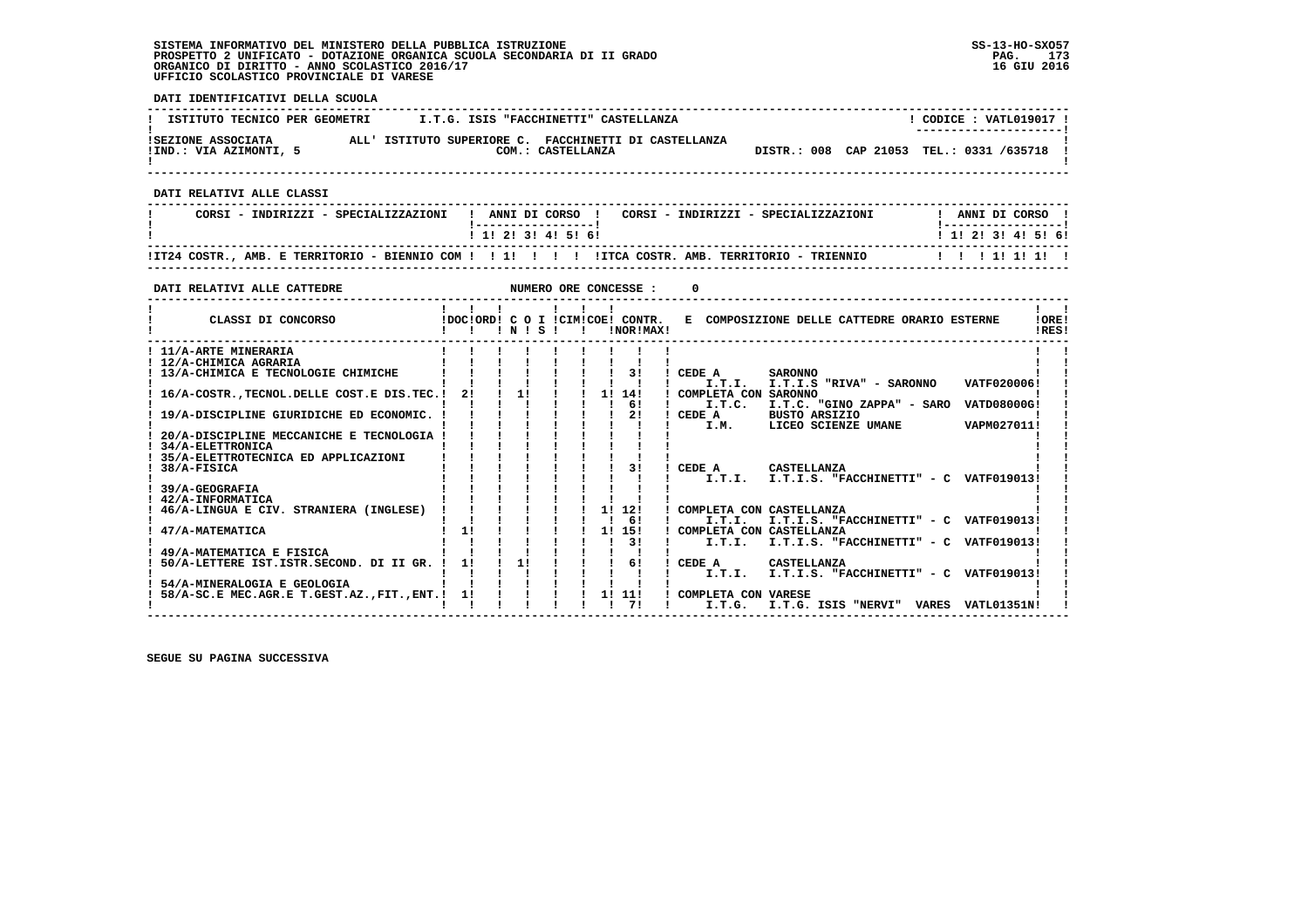**DATI IDENTIFICATIVI DELLA SCUOLA**

| ISTITUTO TECNICO PER GEOMETRI                | I.T.G. ISIS "FACCHINETTI" CASTELLANZA                                                              | ! CODICE : VATL019017 !<br>--------------------- |
|----------------------------------------------|----------------------------------------------------------------------------------------------------|--------------------------------------------------|
| ISEZIONE ASSOCIATA<br>!IND.: VIA AZIMONTI, 5 | ALL' ISTITUTO SUPERIORE C. FACCHINETTI DI CASTELLANZA<br>COM.: CASTELLANZA                         | TEL.: 0331 /635718<br>DISTR.: 008 CAP 21053      |
| DATI RELATIVI ALLE CATTEDRE                  | NUMERO ORE CONCESSE :<br>0                                                                         |                                                  |
| CLASSI DI CONCORSO                           | IDOCIORDI C O I ICIMICOEI CONTR. E COMPOSIZIONE DELLE CATTEDRE ORARIO ESTERNE<br>NISI<br>INORIMAXI | !ORE!<br>IRES!                                   |

| $60/A-SC.NA.$ , $CH.$ , $GEOG.$ , $MIC.$  |  |  |  | 21     | CEDE A               | CASTELLANZA                                        |  |
|-------------------------------------------|--|--|--|--------|----------------------|----------------------------------------------------|--|
|                                           |  |  |  |        | I.T.T.               | $I.T.I.S.$ "FACCHINETTI" - C VATF019013!           |  |
| 71/A-TECNOLOGIE E DISEGNO TECNICO         |  |  |  |        |                      |                                                    |  |
| 72/A-TOPOG. GEN., COSTR.RUR. E DISEGNO    |  |  |  | 11 121 | COMPLETA CON SARONNO |                                                    |  |
|                                           |  |  |  | 41     | I.T.C.               | VATD08000G!<br>I.T.C. "GINO ZAPPA" - SARO          |  |
| ** TABELLA C **                           |  |  |  |        |                      |                                                    |  |
| 24/C-LAB. CHIMICA E CHIMICA INDUSTRIALE   |  |  |  |        |                      |                                                    |  |
| 29/C-LAB. DI FISICA E FISICA APPLICATA    |  |  |  |        | CEDE A               | CASTELLANZA                                        |  |
|                                           |  |  |  |        | I.T.T.               | I.T.I.S. "FACCHINETTI" - C<br><b>VATF019013!</b>   |  |
| 30/C-LAB. DI INFORMATICA GESTIONALE       |  |  |  |        |                      |                                                    |  |
| 31/C-LAB, DI INFORMATICA INDUSTRIALE      |  |  |  |        |                      |                                                    |  |
| 32/C-LAB. MECCANICO-TECNOLOGICO           |  |  |  |        | CEDE A               | CASTELLANZA                                        |  |
|                                           |  |  |  |        |                      | I.P.I.A. I.P.S.I.A ISIS "FACCHINETT<br>VARI019016! |  |
| 43/C-LAB. EDILIZIA ED ESERCIT.TOPOGRAFIA! |  |  |  |        |                      |                                                    |  |

 **IL DIRIGENTE SCOLASTICO: DATA\_\_\_\_\_\_\_\_\_\_ FIRMA\_\_\_\_\_\_\_\_\_\_\_\_\_\_\_\_\_\_ IL RESPONSABILE DELL'UFFICIO: DATA\_\_\_\_\_\_\_\_ FIRMA\_\_\_\_\_\_\_\_\_\_\_\_\_\_\_\_\_\_\_\_**

 **------------------------------------------------------------------------------------------------------------------------------------**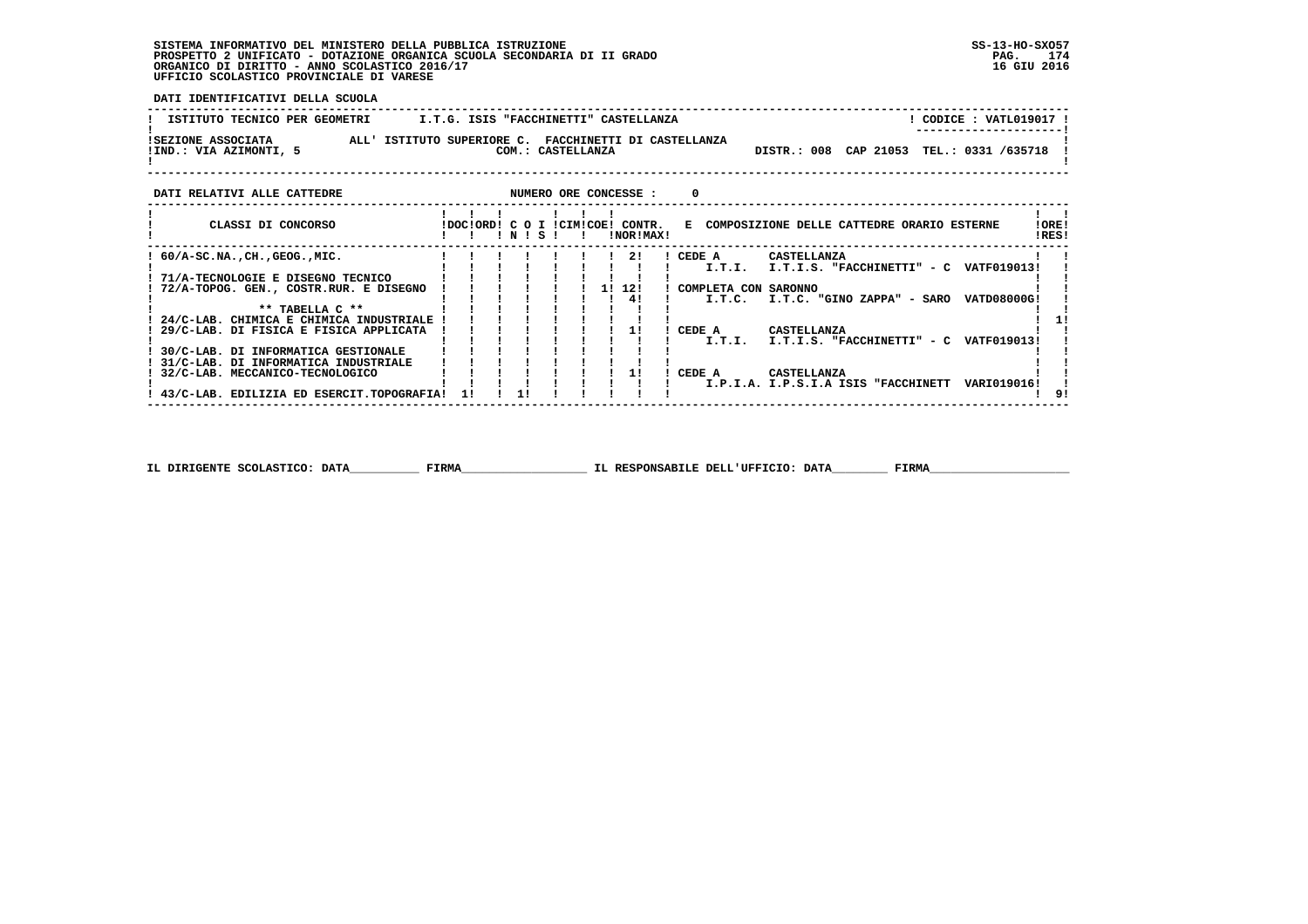**DATI IDENTIFICATIVI DELLA SCUOLA**

| ISTITUTO TECNICO PER IL TURISMO               | CITTA DI LUINO-CARLO VOLONTE (TURISMO)                                           |  | CODICE: VATN003015 !<br>--------------------- |
|-----------------------------------------------|----------------------------------------------------------------------------------|--|-----------------------------------------------|
| ISEZIONE ASSOCIATA<br>!IND.: VIA LUGANO, 24/A | ALL' ISTITUTO SUPERIORE CITTA' DI LUINO - CARLO VOLONTE' DI LUINO<br>COM.: LUINO |  | DISTR.: 001 CAP 21016 TEL.: 0332 /530387      |

 **------------------------------------------------------------------------------------------------------------------------------------**

 **DATI RELATIVI ALLE CLASSI**

| CORSI - INDIRIZZI - SPECIALIZZAZIONI                                         | ANNI DI CORSO<br>CORSI - INDIRIZZI - SPECIALIZZAZIONI<br>1 1 2 3 3 4 5 6 1 |   |  | ANNI DI CORSO<br>1 1 1 2 1 3 1 4 1 5 1 6 1 |  |
|------------------------------------------------------------------------------|----------------------------------------------------------------------------|---|--|--------------------------------------------|--|
| !IT04 TURISMO BIENNIO - TRIENNIO<br>!LIP4 POTENZIAMENTO ARTISTICO E MUSICALE | 1 21 21 21 21 21 ILIP1 POTENZIAMENTO UMANISTICO<br>, , , , , , , ,         | . |  |                                            |  |

 **------------------------------------------------------------------------------------------------------------------------------------**

| DATI RELATIVI ALLE CATTEDRE                                                                                                                                |    |           |  | NUMERO ORE CONCESSE :                           |      |                  |                                              |  |                                                                                                  |                |
|------------------------------------------------------------------------------------------------------------------------------------------------------------|----|-----------|--|-------------------------------------------------|------|------------------|----------------------------------------------|--|--------------------------------------------------------------------------------------------------|----------------|
| CLASSI DI CONCORSO                                                                                                                                         |    | 1 N 1 S 1 |  | !DOC!ORD! C O I !CIM!COE! CONTR.<br>INOR ! MAX! |      |                  | E COMPOSIZIONE DELLE CATTEDRE ORARIO ESTERNE |  |                                                                                                  | !ORE!<br>IRES! |
| 4/A-ARTE DEL TESSUTO, MODA E COSTUME<br>5/A-ARTE DEL VETRO<br>6/A-ARTE DELLA CERAMICA<br>10/A-ARTE DEI METALLI E DELL'OREFICERIA<br>! 12/A-CHIMICA AGRARIA |    |           |  |                                                 |      |                  |                                              |  |                                                                                                  |                |
| 13/A-CHIMICA E TECNOLOGIE CHIMICHE<br>16/A-COSTR., TECNOL. DELLE COST. E DIS. TEC. !<br>17/A-DISCIPLINE ECONOMICO-AZIENDALI                                | 11 | 11        |  | 21<br>81                                        |      | CEDE A<br>CEDE A | LUINO<br>LUINO                               |  | I.T.C.G. CITTA DI LUINO-CARLO VOLON VATD003017!                                                  |                |
| 18/A-DISCIP.GEOM. ARCHIT.ARRED.E SCENOT. !<br>19/A-DISCIPLINE GIURIDICHE ED ECONOMIC. !                                                                    | 11 | 11        |  | 61                                              |      | CEDE A           | LUINO                                        |  | I.T.C.G. CITTA DI LUINO-CARLO VOLON VATD003017!                                                  |                |
| 21/A-DISCIPLINE PITTORICHE                                                                                                                                 |    |           |  | 21                                              | ED A |                  | LUINO                                        |  | I.T.C.G. CITTA DI LUINO-CARLO VOLON VATD003017!<br>I.T.I. CITTA DI LUINO-CARLO VOLON VATF00301D! |                |
| 22/A-DISCIPLINE PLASTICHE<br>! 24/A-DISEGNO E STORIA DEL COSTUME<br>! 25/A-DISEGNO E STORIA DELL'ARTE                                                      |    |           |  |                                                 |      |                  |                                              |  |                                                                                                  |                |
| 27/A-DISEGNO TECNICO ED ARTISTICO<br>31/A-ED.MUSICALE IST.ISTR.SEC.II GRADO<br>38/A-FISICA                                                                 |    |           |  | 21                                              |      | CEDE A           | LUINO                                        |  | I.T.C.G. CITTA DI LUINO-CARLO VOLON VATD003017!                                                  |                |
| 39/A-GEOGRAFIA<br>$1.42/A-INFORMATIC A$<br>46/A-LINGUA E CIV. STRANIERA (FRANCESE)                                                                         | 11 | 1!<br>1!  |  |                                                 |      |                  |                                              |  |                                                                                                  |                |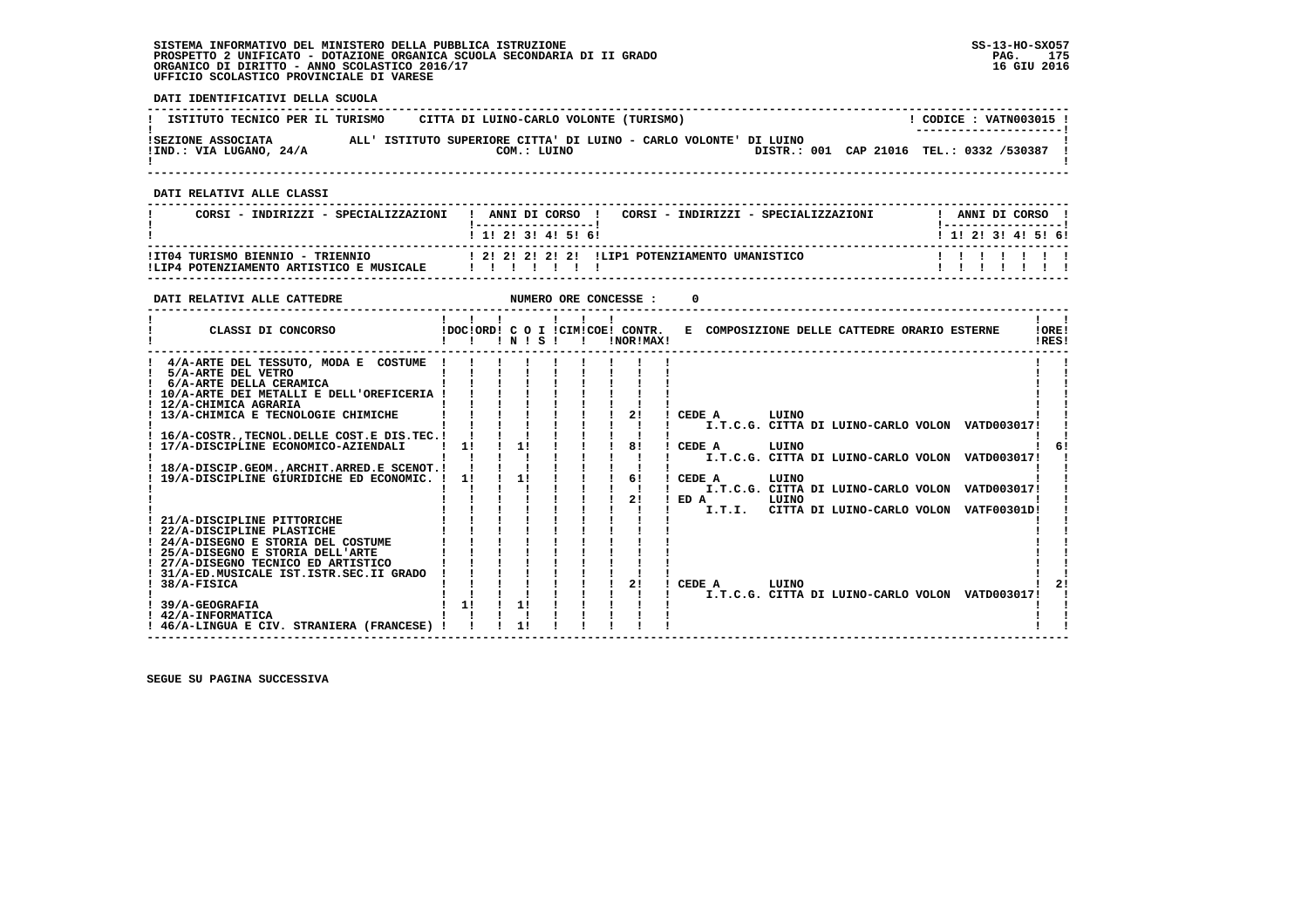֖֖֖֧֧֢ׅ֪֪֪֪֪֪֪֪֪֦֚֚֚֚֚֚֚֚֚֚֚֚֚֚֚֚֚֚֚֚֡֝֓֝֓֓֓֞֝֝֓

 **DATI IDENTIFICATIVI DELLA SCUOLA**

| ISTITUTO TECNICO PER IL TURISMO               | CITTA DI LUINO-CARLO VOLONTE (TURISMO)                                           | CODICE: VATN003015 !<br>---------------------- |
|-----------------------------------------------|----------------------------------------------------------------------------------|------------------------------------------------|
| ISEZIONE ASSOCIATA<br>!IND.: VIA LUGANO, 24/A | ALL' ISTITUTO SUPERIORE CITTA' DI LUINO - CARLO VOLONTE' DI LUINO<br>COM.: LUINO | DISTR.: 001 CAP 21016 TEL.: 0332 /530387       |

**DATI RELATIVI ALLE CATTEDRE CONCESSE : 0** 

| CLASSI DI CONCORSO                                                                          | $\blacksquare$<br>!DOC!ORD! C O I !CIM!COE! CONTR. | $'$ N $'$ S $'$ |                | $\mathbf{I}$ $\mathbf{I}$ $\mathbf{I}$ |    | !NOR!MAX!                                 | E COMPOSIZIONE DELLE CATTEDRE ORARIO ESTERNE<br>!ORE!<br>IRES!             |  |
|---------------------------------------------------------------------------------------------|----------------------------------------------------|-----------------|----------------|----------------------------------------|----|-------------------------------------------|----------------------------------------------------------------------------|--|
| ! 46/A-LINGUA E CIV. STRANIERA (INGLESE)                                                    | 11                                                 | $\frac{1}{2}$   | $\blacksquare$ |                                        |    | $1 \quad 11 \quad 121$<br>1 <sub>61</sub> | ! COMPLETA CON LUINO<br>I.T.I.<br>CITTA DI LUINO-CARLO VOLON VATF00301D!   |  |
| 46/A-LINGUA E CIV. STRANIERA (TEDESCO)                                                      |                                                    | 1!              |                |                                        |    | 1! 12!                                    | ! COMPLETA CON LUINO                                                       |  |
|                                                                                             | 1!                                                 | 1!              |                |                                        |    | $1 \quad 61$                              | I.T.C.G. CITTA DI LUINO-CARLO VOLON VATD003017!                            |  |
| 47/A-MATEMATICA                                                                             |                                                    |                 |                |                                        |    | 1! 16!<br>4!                              | ! COMPLETA CON LUINO<br>I.T.I.<br>CITTA DI LUINO-CARLO VOLON VATF00301D!   |  |
| 48/A-MATEMATICA APPLICATA                                                                   |                                                    |                 |                |                                        |    |                                           |                                                                            |  |
| 49/A-MATEMATICA E FISICA                                                                    |                                                    | 31              |                |                                        |    |                                           |                                                                            |  |
| ! 50/A-LETTERE IST.ISTR.SECOND. DI II GR. !<br>! 51/A-LETTERE, LATINO NEI LICEI E IST.MAG.! | 2!                                                 |                 |                |                                        |    |                                           |                                                                            |  |
| 52/A-LETTERE, LATINO, GRECO LICEO CLASSICO!                                                 |                                                    |                 |                |                                        |    |                                           |                                                                            |  |
| $60/A-SC.NA.$ , $CH.$ , $GEOG.$ , $MIC.$                                                    |                                                    |                 |                |                                        | 11 | 9!                                        | COMPLETA CON LUINO                                                         |  |
|                                                                                             |                                                    |                 |                |                                        |    | 61                                        | L. SCIENT. "SERENI" - LUIN VAPS11000A!<br>L.S.<br>E CON<br><b>GAVIRATE</b> |  |
|                                                                                             |                                                    |                 |                |                                        |    | 31                                        | L.S.<br>LIC.SCIENT.LINGUIST.SPORT. VAPS012016!                             |  |
|                                                                                             |                                                    |                 |                |                                        |    | 71                                        | CEDE A<br>LUINO                                                            |  |
| 61/A-STORIA DELL'ARTE                                                                       |                                                    |                 |                |                                        | 11 | 12!                                       | I.T.C.G. CITTA DI LUINO-CARLO VOLON VATD003017!<br>! COMPLETA CON GAVIRATE |  |
|                                                                                             |                                                    |                 |                |                                        |    | 61                                        | I.T.C.G. I.T. C.E G. I.S.I.S. "STEI VATD012012!                            |  |
| 65/A-TECNICA FOTOGRAFICA                                                                    |                                                    |                 |                |                                        |    |                                           |                                                                            |  |
| 69/A-TECNOL.GRAFICHE ED IMPIANTI GRAFICI!<br>75/A-DATTILOGRAFIA E STENOGRAFIA               |                                                    |                 |                |                                        |    |                                           |                                                                            |  |
| 76/A-TRAT.TESTI.CALCONT.ELET.E AP.GES.!                                                     | -11                                                |                 |                |                                        |    | 81                                        | CEDE A<br><b>VARESE</b>                                                    |  |
|                                                                                             |                                                    |                 |                |                                        |    |                                           | <b>VARC02000L!</b><br><b>IPSCT</b><br>I.P.S.S.C.T. "L.EINAUDI"             |  |
| ** TABELLA C **                                                                             |                                                    |                 |                |                                        |    |                                           |                                                                            |  |
| 7/C-ESERCITAZ.DI ABBIGLIAMENTO E MODA<br>33/C-LABORATORIO DI OREFICERIA                     |                                                    |                 |                |                                        |    |                                           |                                                                            |  |
| 34/C-LAB.DI PROGET. TECNICA PER CERAMICA!                                                   |                                                    |                 |                |                                        |    |                                           |                                                                            |  |
| 40/C-LAB. PER LE INDUSTRIE CERAMICHE                                                        |                                                    |                 |                |                                        |    |                                           |                                                                            |  |
| ** TABELLA D **<br>1/D-ARTE DELLA LAVORAZIONE DEI METALLI                                   |                                                    |                 |                |                                        |    |                                           |                                                                            |  |
| 2/D-ARTE OREFIC., LAV. PIETRE DURE, GEMME                                                   |                                                    |                 |                |                                        |    |                                           |                                                                            |  |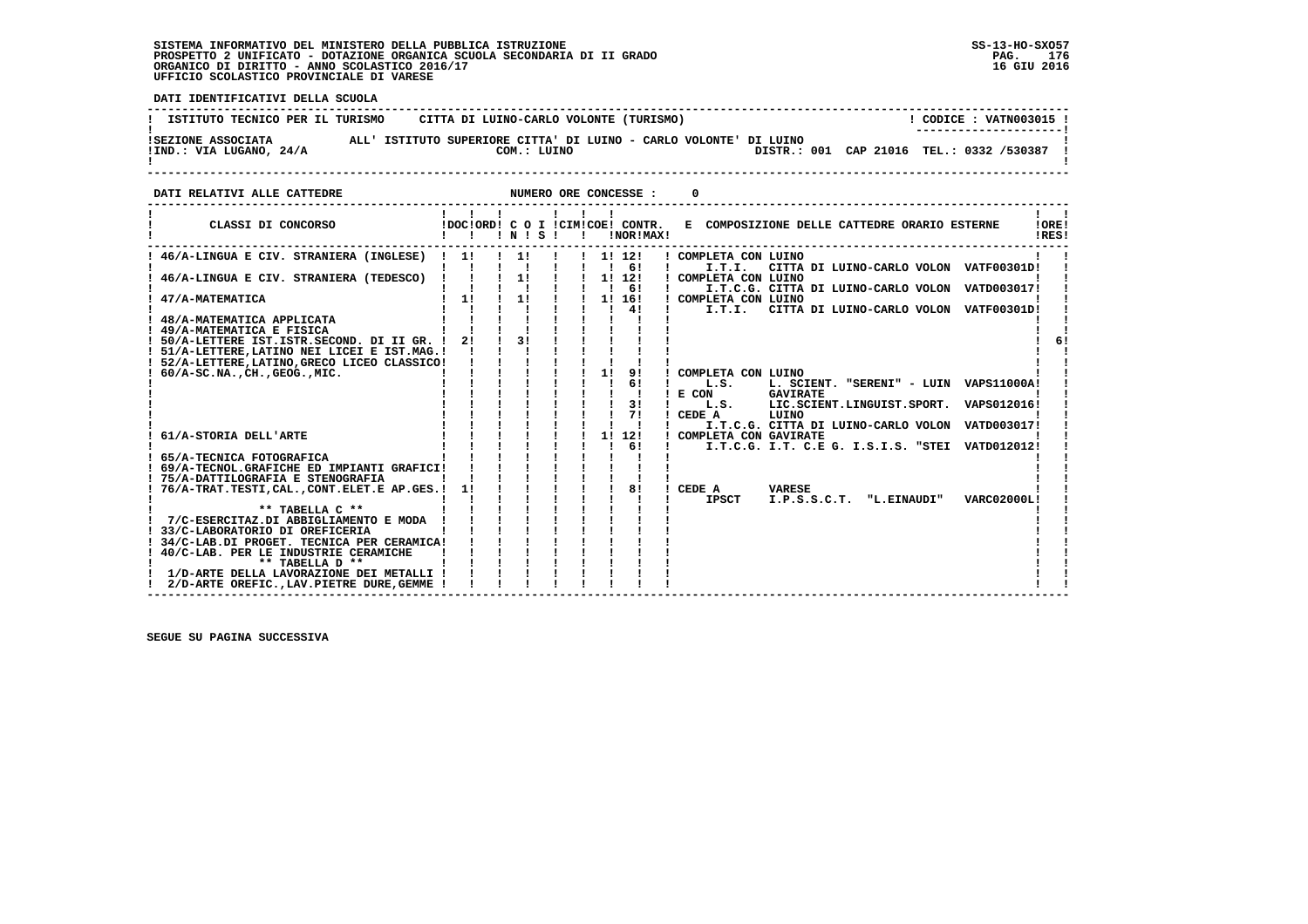**DATI IDENTIFICATIVI DELLA SCUOLA**

| ISTITUTO TECNICO PER IL TURISMO               | CITTA DI LUINO-CARLO VOLONTE (TURISMO)                                           | CODICE: VATN003015 !<br>---------------------- |
|-----------------------------------------------|----------------------------------------------------------------------------------|------------------------------------------------|
| ISEZIONE ASSOCIATA<br>!IND.: VIA LUGANO, 24/A | ALL' ISTITUTO SUPERIORE CITTA' DI LUINO - CARLO VOLONTE' DI LUINO<br>COM.: LUINO | DISTR.: 001 CAP 21016 TEL.: 0332 /530387 !     |

### **DATI RELATIVI ALLE CATTEDRE CONCESSE : 0**

| CLASSI DI CONCORSO                          |  |  |           |  | !DOC!ORD! C O I !CIM!COE! CONTR. |  | E COMPOSIZIONE DELLE CATTEDRE ORARIO ESTERNE | !ORE! |  |
|---------------------------------------------|--|--|-----------|--|----------------------------------|--|----------------------------------------------|-------|--|
|                                             |  |  | ! N ! S ! |  | INORIMAXI                        |  |                                              | !RES! |  |
|                                             |  |  |           |  |                                  |  |                                              |       |  |
| 3/D-ARTE DEL DISEGNO D'ANIMAZIONE           |  |  |           |  |                                  |  |                                              |       |  |
| 5/D-ARTE TESSIT. E DECORAZ.DEI TESSUTI !    |  |  |           |  |                                  |  |                                              |       |  |
| 6/D-ARTE LAV.DEL VETRO E DELLA VETRATA !    |  |  |           |  |                                  |  |                                              |       |  |
| 8/D-ARTE DECOR.E COTTURA PROD.CERAMICI !    |  |  |           |  |                                  |  |                                              |       |  |
| 9/D-ARTE DELLA FORMATURA E FOGGIATURA       |  |  |           |  |                                  |  |                                              |       |  |
| ! 10/D-ARTE DELLA FOTOGR.E DELLA CINEMAT. ! |  |  |           |  |                                  |  |                                              |       |  |
| ! 12/D-ARTE SERIGRAFIA E FOTOINCISIONE      |  |  |           |  |                                  |  |                                              |       |  |
| ! 13/D-ARTE TIPOGRAFIA E GRAFICA PUBBLIC. ! |  |  |           |  |                                  |  |                                              |       |  |
| ! 14/D-ARTE DEL TAGLIO E DELLA CONFEZIONE ! |  |  |           |  |                                  |  |                                              |       |  |
| ! 16/D-ARTE MODELLISDELL'ARRED.E SCEN.      |  |  |           |  |                                  |  |                                              |       |  |
| ! 18/D-ARTE EBANISTERIA.INTAGLIO E INTARS.! |  |  |           |  |                                  |  |                                              |       |  |
| ! 19/D-ARTE LACCHE, DORATURA E RESTAURO     |  |  |           |  |                                  |  |                                              |       |  |
| ! 20/D-ARTE DEL MOSAICO E DEL COMMESSO      |  |  |           |  |                                  |  |                                              |       |  |
|                                             |  |  |           |  |                                  |  |                                              |       |  |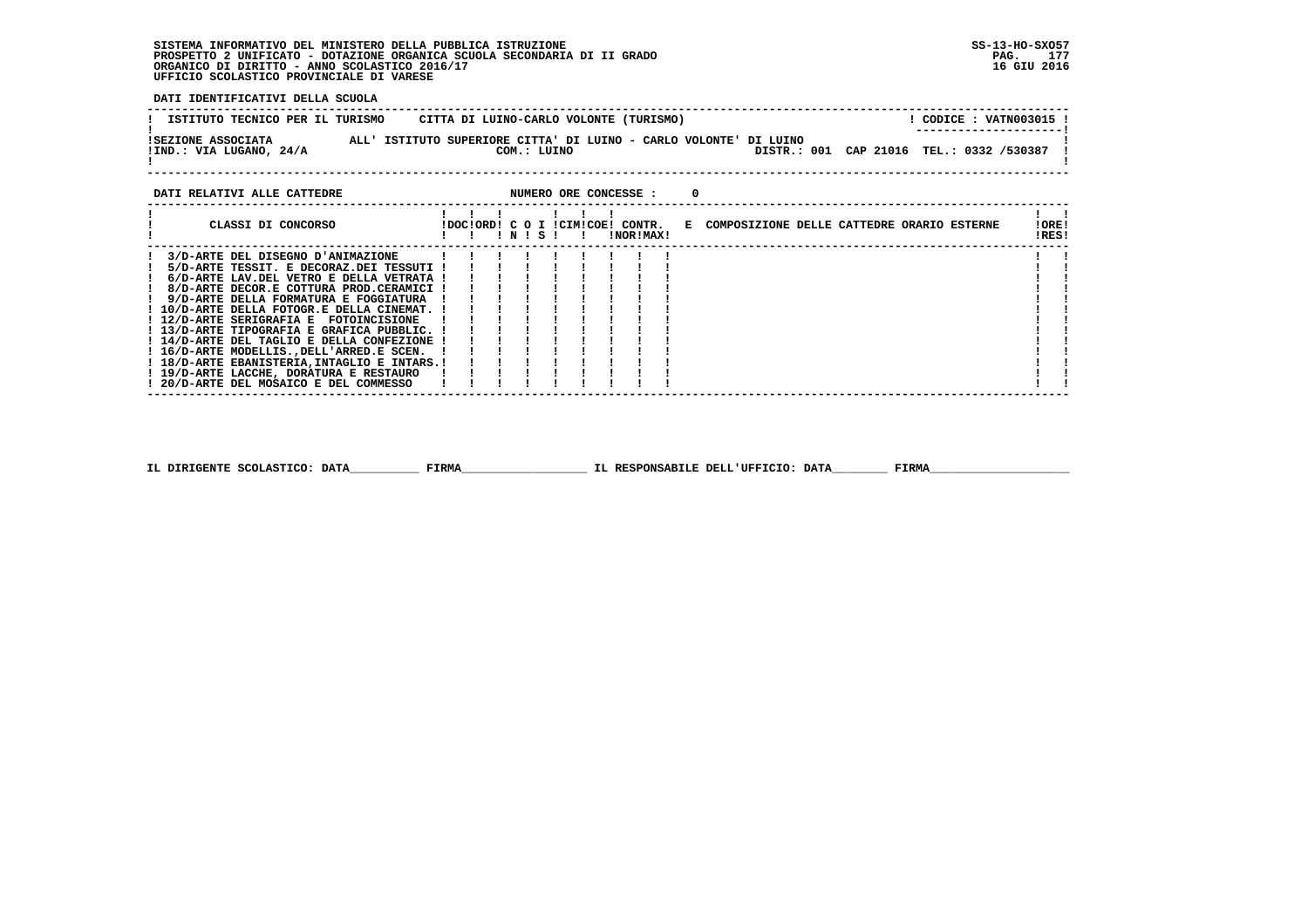**DATI IDENTIFICATIVI DELLA SCUOLA ------------------------------------------------------------------------------------------------------------------------------------** $1$  CODICE : VATN004011 I **I ISTITUTO TECNICO PER IL TURISMO : I.T.C TURISMO ISIS "VALCERESIO"BISUSCHIO ! ---------------------! !SEZIONE ASSOCIATA ALL' ISTITUTO SUPERIORE IS VALCERESIO DI BISUSCHIO ! !IND.: VIA ROMA COM.: BISUSCHIO DISTR.: 004 CAP 21050 TEL.: 0332 /856760 !** $\mathbf{I}$  **! ! ------------------------------------------------------------------------------------------------------------------------------------ DATI RELATIVI ALLE CLASSI ------------------------------------------------------------------------------------------------------------------------------------**I ANNI DI CORSO I  **! CORSI - INDIRIZZI - SPECIALIZZAZIONI ! ANNI DI CORSO ! CORSI - INDIRIZZI - SPECIALIZZAZIONI ! ANNI DI CORSO !**\_\_\_\_\_\_\_\_\_\_\_\_\_\_\_\_\_\_\_\_  **! !-----------------! !-----------------!**1 1 1 2 1 3 1 4 1 5 1 6 1  **! ! 1! 2! 3! 4! 5! 6! ! 1! 2! 3! 4! 5! 6! ------------------------------------------------------------------------------------------------------------------------------------** $11111111$  **!IT04 TURISMO BIENNIO - TRIENNIO ! 1! 1! 1! 1! 1! !LIP2 POTENZIAMENTO LINGUISTICO ! ! ! ! ! ! ! ------------------------------------------------------------------------------------------------------------------------------------DATI RELATIVI ALLE CATTEDRE NUMERO ORE CONCESSE : 0 ------------------------------------------------------------------------------------------------------------------------------------** $\mathbf{I}$   $\mathbf{I}$  **! ! ! ! ! ! ! ! !LORE! ! CLASSI DI CONCORSO !DOC!ORD! C O I !CIM!COE! CONTR. E COMPOSIZIONE DELLE CATTEDRE ORARIO ESTERNE !ORE! ! ! ! ! N ! S ! ! !NOR!MAX! !RES!IDFSI ------------------------------------------------------------------------------------------------------------------------------------** $\mathbf{I}$  **! 12/A-CHIMICA AGRARIA ! ! ! ! ! ! ! ! ! ! ! ! 13/A-CHIMICA E TECNOLOGIE CHIMICHE ! ! ! ! ! ! ! ! ! ! ! ! 17/A-DISCIPLINE ECONOMICO-AZIENDALI ! 1! ! ! ! ! 1! 16! ! COMPLETA CON GAVIRATE ! ! ! ! ! ! ! ! ! ! 2! ! IPSCT IPSSCT-I.S.I.S "STEIN" - G VARC01201P! ! ! 19/A-DISCIPLINE GIURIDICHE ED ECONOMIC. ! 1! ! ! ! ! 1! 13! ! COMPLETA CON LAVENO-MOMBELLO ! ! ! ! ! ! ! ! ! ! 3! ! L.S. L. S. LAVENO M. SEZ. STACC VAPS11001B! ! ! ! ! ! ! ! ! ! ! ! E CON VARESE ! ! ! ! ! ! ! ! ! ! 2! ! I.P.I.A. I.P.S.I.A. ISIS "NEWTON" - VARI01701E! ! ! 38/A-FISICA ! ! ! ! ! ! ! ! ! ! !61 ! 39/A-GEOGRAFIA ! ! ! ! ! ! ! 6! ! CEDE A BISUSCHIO ! 6! ! ! ! ! ! ! ! ! ! ! I.T.C. ISIS VALCERESIO - SETTORE VATD004013! ! ! 42/A-INFORMATICA ! ! ! ! ! ! ! ! ! ! ! ! 46/A-LINGUA E CIV. STRANIERA (FRANCESE) ! ! ! ! ! ! ! 3! ! CEDE A BISUSCHIO ! ! ! ! ! ! ! ! ! ! ! ! IPSCT I.P.S.S.C.T. "VALCERESIO" VARC00401Q! ! ! 46/A-LINGUA E CIV. STRANIERA (INGLESE) ! 1! ! ! ! ! 1! 15! ! COMPLETA CON BISUSCHIO ! ! ! ! ! ! ! ! ! ! 3! ! I.T.C. ISIS VALCERESIO - SETTORE VATD004013! ! ! 46/A-LINGUA E CIV. STRANIERA (SPAGNOLO) ! ! ! ! ! ! ! 9! ! CEDE A BISUSCHIO ! ! ! ! ! ! ! ! ! ! ! ! I.T.C. ISIS VALCERESIO - SETTORE VATD004013! ! ! 46/A-LINGUA E CIV. STRANIERA (TEDESCO) ! ! ! ! ! ! ! 6! ! CEDE A BISUSCHIO ! 6! ! ! ! ! ! ! ! ! ! ! I.T.C. ISIS VALCERESIO - SETTORE VATD004013! !**6! - 1  **! 46/A-LINGUA E CIV. STRANIERA (RUSSO) ! ! ! ! ! ! ! ! ! ! ! ! 47/A-MATEMATICA ! ! ! ! ! ! ! ! ! ! ! ! 48/A-MATEMATICA APPLICATA ! 1! ! ! ! ! 1! 17! ! COMPLETA CON GAVIRATE ! ! ! ! ! ! ! ! ! ! 3! ! I.T.C.G. I.T. C.E G. I.S.I.S. "STEI VATD012012! ! ! 49/A-MATEMATICA E FISICA ! ! ! ! ! ! ! 2! ! CEDE A BISUSCHIO ! ! ! ! ! ! ! ! ! ! ! ! IPSCT I.P.S.S.C.T. "VALCERESIO" VARC00401Q! !** $\mathbf{I}$ 

 **------------------------------------------------------------------------------------------------------------------------------------**